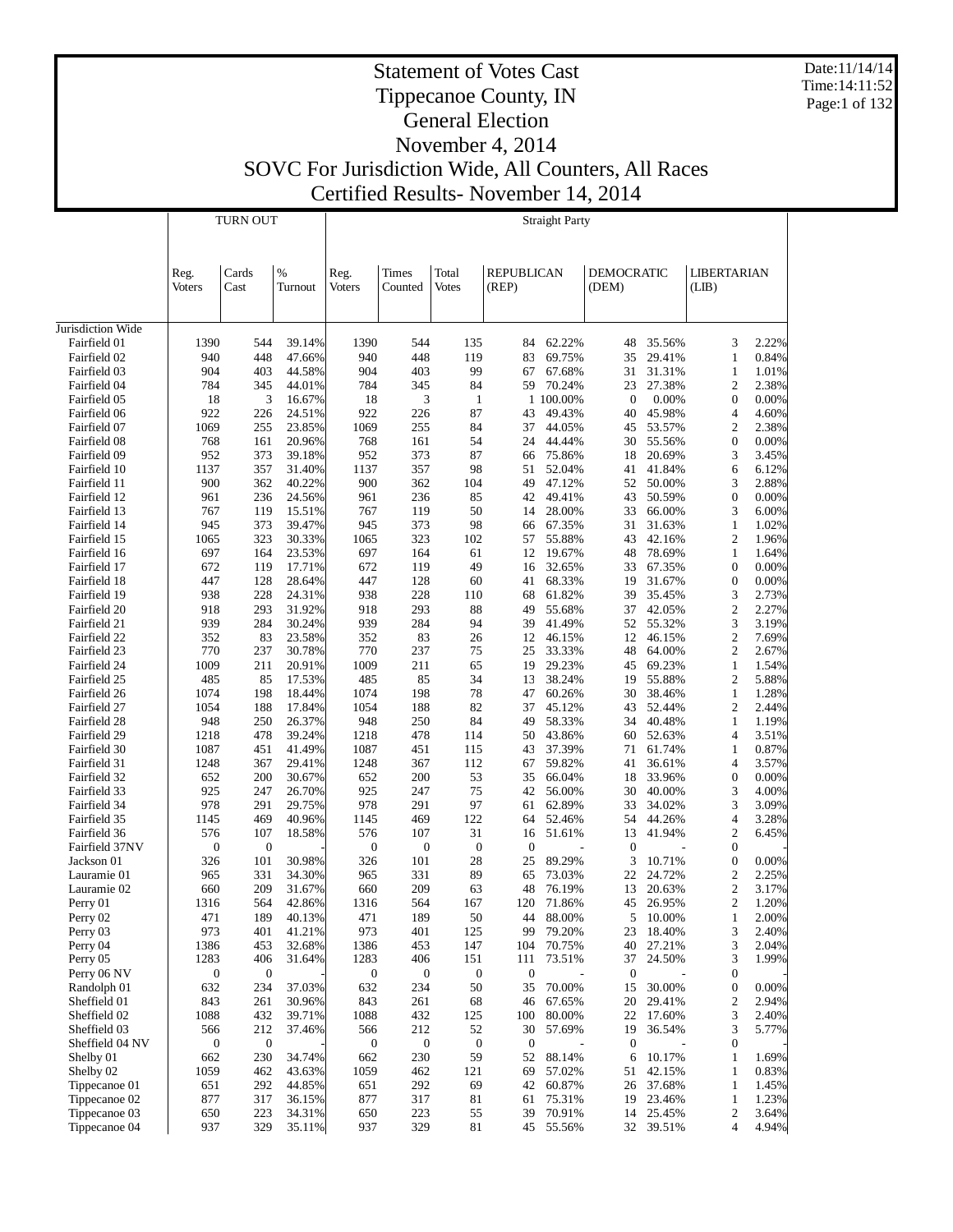Date:11/14/14 Time:14:11:54 Page:2 of 132

# Statement of Votes Cast Tippecanoe County, IN General Election November 4, 2014 SOVC For Jurisdiction Wide, All Counters, All Races

Certified Results- November 14, 2014

|                        |                      | <b>TURN OUT</b>     |                  | <b>Straight Party</b>    |                     |                         |                        |                  |                        |                  |                                      |                 |
|------------------------|----------------------|---------------------|------------------|--------------------------|---------------------|-------------------------|------------------------|------------------|------------------------|------------------|--------------------------------------|-----------------|
|                        |                      |                     |                  |                          |                     |                         |                        |                  |                        |                  |                                      |                 |
|                        | Reg.                 | Cards               | %                | Reg.                     | Times               | Total                   | <b>REPUBLICAN</b>      |                  | <b>DEMOCRATIC</b>      |                  | <b>LIBERTARIAN</b>                   |                 |
|                        | Voters               | Cast                | Turnout          | <b>Voters</b>            | Counted             | <b>Votes</b>            | (REP)                  |                  | (DEM)                  |                  | (LIB)                                |                 |
|                        |                      |                     |                  |                          |                     |                         |                        |                  |                        |                  |                                      |                 |
| Tippecanoe 05          | 1030                 | 265                 | 25.73%           | 1030                     | 265                 | 84                      | 54                     | 64.29%           | 26                     | 30.95%           | 4                                    | 4.76%           |
| Tippecanoe 06          | 761                  | 287                 | 37.71%           | 761                      | 287                 | 84                      | 59                     | 70.24%           | 25                     | 29.76%           | $\boldsymbol{0}$                     | 0.00%           |
| Tippecanoe 07          | 510                  | 180                 | 35.29%           | 510                      | 180                 | 69                      | 53                     | 76.81%           | 15                     | 21.74%           | $\mathbf{1}$                         | 1.45%           |
| Union 01               | 1104                 | 417                 | 37.77%           | 1104                     | 417                 | 112                     | 85                     | 75.89%           | 23                     | 20.54%           | $\overline{4}$                       | 3.57%           |
| Wabash 01<br>Wabash 02 | 348<br>1075          | 171<br>339          | 49.14%<br>31.53% | 348<br>1075              | 171<br>339          | 32<br>95                | 21<br>55               | 65.63%<br>57.89% | 11<br>38               | 34.38%<br>40.00% | $\boldsymbol{0}$<br>$\overline{c}$   | 0.00%<br>2.11%  |
| Wabash 03              | 588                  | 267                 | 45.41%           | 588                      | 267                 | 73                      | 48                     | 65.75%           | 25                     | 34.25%           | $\boldsymbol{0}$                     | 0.00%           |
| Wabash 04              | 968                  | 147                 | 15.19%           | 968                      | 147                 | 57                      | 31                     | 54.39%           | 24                     | 42.11%           | $\overline{c}$                       | 3.51%           |
| Wabash 05              | 1068                 | 404                 | 37.83%           | 1068                     | 404                 | 132                     | 80                     | 60.61%           | 48                     | 36.36%           | $\overline{4}$                       | 3.03%           |
| Wabash 06              | 632                  | 278                 | 43.99%           | 632                      | 278                 | 89                      | 40                     | 44.94%           | 47                     | 52.81%           | $\mathfrak{2}$                       | 2.25%           |
| Wabash 07              | 1099                 | 513                 | 46.68%           | 1099                     | 513                 | 130                     | 60                     | 46.15%           | 70                     | 53.85%           | $\boldsymbol{0}$                     | 0.00%           |
| Wabash 08              | 755                  | 287                 | 38.01%           | 755                      | 287                 | 95                      | 38                     | 40.00%           | 57                     | 60.00%           | $\boldsymbol{0}$                     | 0.00%           |
| Wabash 09<br>Wabash 10 | 711<br>753           | 154<br>147          | 21.66%<br>19.52% | 711<br>753               | 154<br>147          | 84<br>47                | 30<br>21               | 35.71%<br>44.68% | 51<br>26               | 60.71%<br>55.32% | 3<br>$\boldsymbol{0}$                | 3.57%<br>0.00%  |
| Wabash 11              | 1111                 | 172                 | 15.48%           | 1111                     | 172                 | 57                      | 31                     | 54.39%           | 25                     | 43.86%           | $\mathbf{1}$                         | 1.75%           |
| Wabash 12              | 1201                 | 312                 | 25.98%           | 1201                     | 312                 | 97                      | 56                     | 57.73%           | 40                     | 41.24%           | $\mathbf{1}$                         | 1.03%           |
| Wabash 13              | 899                  | 285                 | 31.70%           | 899                      | 285                 | 87                      | 48                     | 55.17%           | 38                     | 43.68%           | $\mathbf{1}$                         | 1.15%           |
| Wabash 14              | 487                  | 141                 | 28.95%           | 487                      | 141                 | 43                      | 21                     | 48.84%           | 18                     | 41.86%           | $\overline{4}$                       | 9.30%           |
| Wabash 15              | 792                  | 387                 | 48.86%           | 792                      | 387                 | 100                     | 46                     | 46.00%           | 52                     | 52.00%           | 2                                    | 2.00%           |
| Wabash 16              | 1169                 | 447                 | 38.24%           | 1169                     | 447                 | 184                     | 108                    | 58.70%           | 76                     | 41.30%           | $\boldsymbol{0}$                     | 0.00%           |
| Wabash 17              | 3640                 | 114                 | 3.13%            | 3640                     | 114<br>240          | 55<br>94                | 25                     | 45.45%<br>48.94% | 25                     | 45.45%           | 5<br>$\overline{c}$                  | 9.09%           |
| Wabash 18<br>Wabash 19 | 468<br>492           | 240<br>187          | 51.28%<br>38.01% | 468<br>492               | 187                 | 60                      | 46<br>37               | 61.67%           | 46<br>23               | 48.94%<br>38.33% | $\boldsymbol{0}$                     | 2.13%<br>0.00%  |
| Wabash 20              | 1466                 | 454                 | 30.97%           | 1466                     | 454                 | 155                     | 97                     | 62.58%           | 57                     | 36.77%           | 1                                    | 0.65%           |
| Wabash 21              | 397                  | 151                 | 38.04%           | 397                      | 151                 | 41                      | 16                     | 39.02%           | 25                     | 60.98%           | $\boldsymbol{0}$                     | 0.00%           |
| Wabash 22              | 982                  | 482                 | 49.08%           | 982                      | 482                 | 150                     | 64                     | 42.67%           | 84                     | 56.00%           | $\overline{c}$                       | 1.33%           |
| Wabash 23              | 1088                 | 391                 | 35.94%           | 1088                     | 391                 | 119                     | 38                     | 31.93%           | 81                     | 68.07%           | $\boldsymbol{0}$                     | 0.00%           |
| Wabash 24              | 1179                 | 503                 | 42.66%           | 1179                     | 503                 | 156                     | 45                     | 28.85%           | 109                    | 69.87%           | 2                                    | 1.28%           |
| Wabash 25              | 829                  | 132                 | 15.92%           | 829                      | 132                 | 43                      | 8                      | 18.60%           | 33                     | 76.74%           | $\overline{c}$                       | 4.65%           |
| Wabash 26<br>Wabash 27 | 648<br>684           | 13<br>29            | 2.01%<br>4.24%   | 648<br>684               | 13<br>29            | 7<br>13                 | 3<br>3                 | 42.86%<br>23.08% | 3<br>10                | 42.86%<br>76.92% | $\mathbf{1}$<br>$\boldsymbol{0}$     | 14.29%<br>0.00% |
| Wabash 28              | 1065                 | 49                  | 4.60%            | 1065                     | 49                  | 18                      | 6                      | 33.33%           | 12                     | 66.67%           | $\boldsymbol{0}$                     | 0.00%           |
| Wabash 29              | 156                  | 24                  | 15.38%           | 156                      | 24                  | 7                       | 4                      | 57.14%           | 3                      | 42.86%           | $\boldsymbol{0}$                     | 0.00%           |
| Wabash 30              | 1094                 | 451                 | 41.22%           | 1094                     | 451                 | 121                     | 69                     | 57.02%           | 49                     | 40.50%           | 3                                    | 2.48%           |
| Wabash 31 NV           | $\boldsymbol{0}$     | $\mathbf{0}$        |                  | $\boldsymbol{0}$         | $\boldsymbol{0}$    | $\boldsymbol{0}$        | $\boldsymbol{0}$       |                  | $\boldsymbol{0}$       |                  | $\boldsymbol{0}$                     |                 |
| Washington 01          | 813                  | 287                 | 35.30%           | 813                      | 287                 | 71                      | 43                     | 60.56%           | 25                     | 35.21%           | 3                                    | 4.23%           |
| Washington 02          | 845                  | 375                 | 44.38%<br>35.72% | 845                      | 375                 | 92                      | 57                     | 61.96%           | 32                     | 34.78%           | 3<br>$\overline{c}$                  | 3.26%           |
| Wayne 01<br>Wea 01     | 1131<br>234          | 404<br>55           | 23.50%           | 1131<br>234              | 404<br>55           | 88<br>19                | 68<br>13               | 77.27%<br>68.42% | 18<br>6                | 20.45%<br>31.58% | $\boldsymbol{0}$                     | 2.27%<br>0.00%  |
| Wea 02                 | 1256                 | 258                 | 20.54%           | 1256                     | 258                 | 80                      | 47                     | 58.75%           | 30                     | 37.50%           | 3                                    | 3.75%           |
| Wea 03                 | 1277                 | 349                 | 27.33%           | 1277                     | 349                 | 91                      | 51                     | 56.04%           | 37                     | 40.66%           | 3                                    | 3.30%           |
| Wea 04                 | 660                  | 170                 | 25.76%           | 660                      | 170                 | 48                      | 31                     | 64.58%           | 16                     | 33.33%           | $\mathbf{1}$                         | 2.08%           |
| Wea 05                 | 703                  | 173                 | 24.61%           | 703                      | 173                 | 63                      | 35                     | 55.56%           | 25                     | 39.68%           | 3                                    | 4.76%           |
| Wea 06                 | 1232                 | 270                 | 21.92%           | 1232                     | 270                 | 86                      | 58                     | 67.44%           | 27                     | 31.40%           | $\mathbf{1}$                         | 1.16%           |
| Wea 07                 | 1034                 | 267                 | 25.82%           | 1034                     | 267                 | 78                      | 47                     | 60.26%           | 29                     | 37.18%           | 2                                    | 2.56%           |
| Wea 08<br>Wea 09       | 1029<br>939          | 297<br>286          | 28.86%<br>30.46% | 1029<br>939              | 297<br>286          | 83<br>93                | 61<br>55               | 73.49%<br>59.14% | 21<br>35               | 25.30%<br>37.63% | $\mathbf{1}$<br>3                    | 1.20%<br>3.23%  |
| Wea 10                 | 789                  | 141                 | 17.87%           | 789                      | 141                 | 45                      | 21                     | 46.67%           | 23                     | 51.11%           | $\mathbf{1}$                         | 2.22%           |
| Wea 11                 | 1123                 | 458                 | 40.78%           | 1123                     | 458                 | 94                      | 65                     | 69.15%           | 27                     | 28.72%           | 2                                    | 2.13%           |
| Wea 12                 | 741                  | 269                 | 36.30%           | 741                      | 269                 | 84                      | 67                     | 79.76%           | 16                     | 19.05%           | $\mathbf{1}$                         | 1.19%           |
| Wea 13                 | 778                  | 354                 | 45.50%           | 778                      | 354                 | 90                      | 74                     | 82.22%           | 16                     | 17.78%           | $\boldsymbol{0}$                     | 0.00%           |
| Wea 14                 | 1759                 | 427                 | 24.28%           | 1759                     | 427                 | 154                     | 99                     | 64.29%           | 46                     | 29.87%           | 9                                    | 5.84%           |
| Wea 15                 | 1037                 | 388                 | 37.42%           | 1037                     | 388                 | 115                     | 86                     | 74.78%           | 29                     | 25.22%           | $\boldsymbol{0}$                     | 0.00%           |
| Wea 16                 | 1152                 | 388                 | 33.68%           | 1152                     | 388                 | 77                      | 59                     | 76.62%           | 18                     | 23.38%           | $\boldsymbol{0}$                     | 0.00%           |
| Wea 17<br>Wea 18 NV    | 1365<br>$\mathbf{0}$ | 457<br>$\mathbf{1}$ | 33.48%           | 1365<br>$\boldsymbol{0}$ | 457<br>$\mathbf{1}$ | 118<br>$\boldsymbol{0}$ | 85<br>$\boldsymbol{0}$ | 72.03%           | 33<br>$\boldsymbol{0}$ | 27.97%           | $\boldsymbol{0}$<br>$\boldsymbol{0}$ | 0.00%           |
| Wea 19                 | 946                  | 279                 | 29.49%           | 946                      | 279                 | 82                      | 60                     | 73.17%           | 19                     | 23.17%           | 3                                    | 3.66%           |
| Wea 20                 | 582                  | 200                 | 34.36%           | 582                      | 200                 | 44                      | 29                     | 65.91%           |                        | 14 31.82%        | $\mathbf{1}$                         | 2.27%           |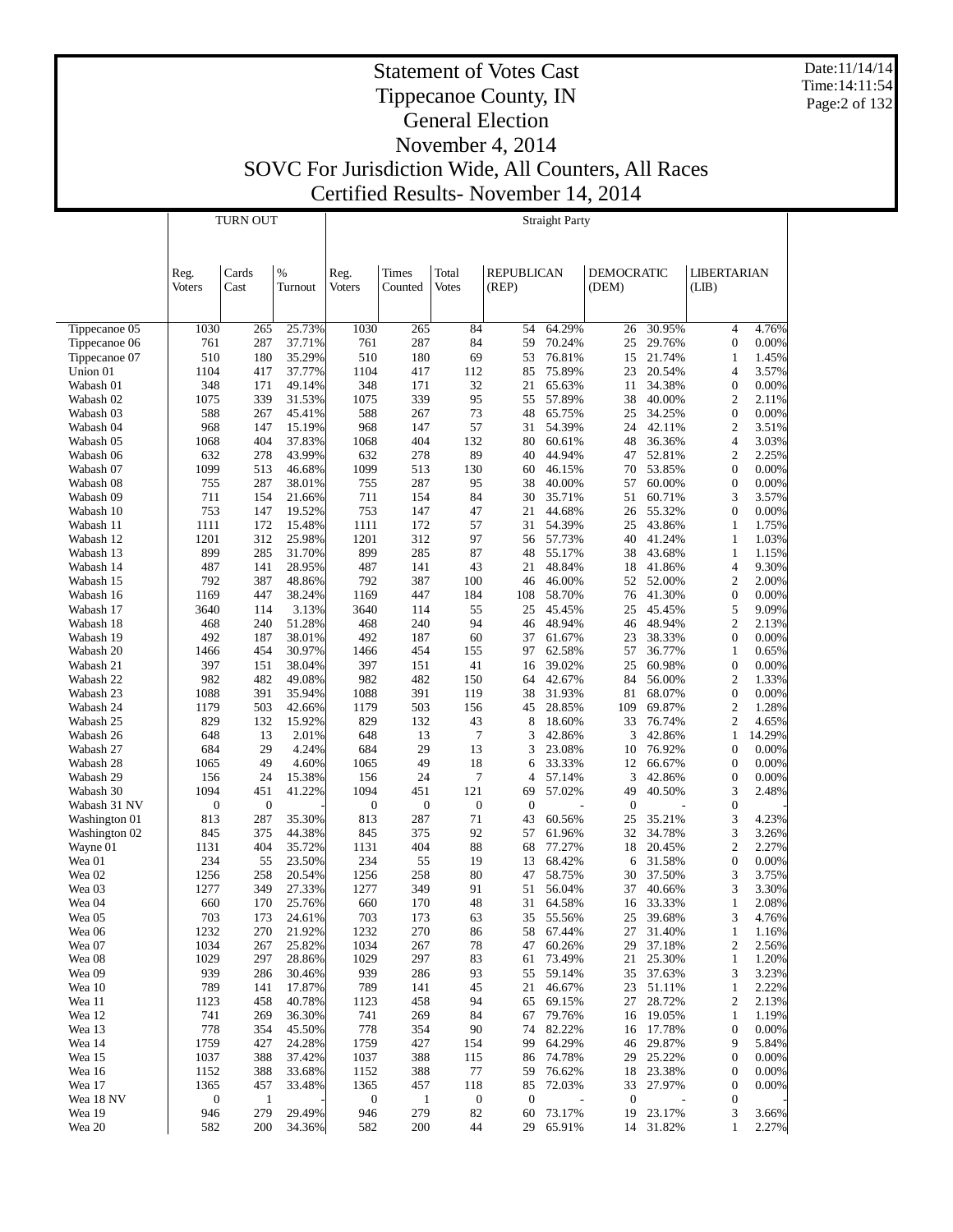| <b>Statement of Votes Cast</b><br>Tippecanoe County, IN<br><b>General Election</b><br>November 4, $2014$<br>SOVC For Jurisdiction Wide, All Counters, All Races<br>Certified Results - November 14, 2014              |  |  |  |  |  |  |  |  |  |  |  |
|-----------------------------------------------------------------------------------------------------------------------------------------------------------------------------------------------------------------------|--|--|--|--|--|--|--|--|--|--|--|
| <b>TURN OUT</b><br><b>Straight Party</b>                                                                                                                                                                              |  |  |  |  |  |  |  |  |  |  |  |
| $\frac{9}{6}$<br><b>REPUBLICAN</b><br><b>DEMOCRATIC</b><br>Total<br><b>LIBERTARIAN</b><br>Cards<br>Times<br>Reg.<br>Reg.<br><b>Voters</b><br>Voters<br>(REP)<br>(DEM)<br>Cast<br>Counted<br>Votes<br>(LIB)<br>Turnout |  |  |  |  |  |  |  |  |  |  |  |
| 38.36%<br>Wea 21<br>313<br>313<br>76 81.72%<br>14 15.05%<br>3.23%<br>816<br>816<br>93<br>30938<br>30.79%<br>100489<br>30938<br>3555 38.76%<br>200<br>2.18%<br>Total<br>100489<br>9171<br>5416 59.06%                  |  |  |  |  |  |  |  |  |  |  |  |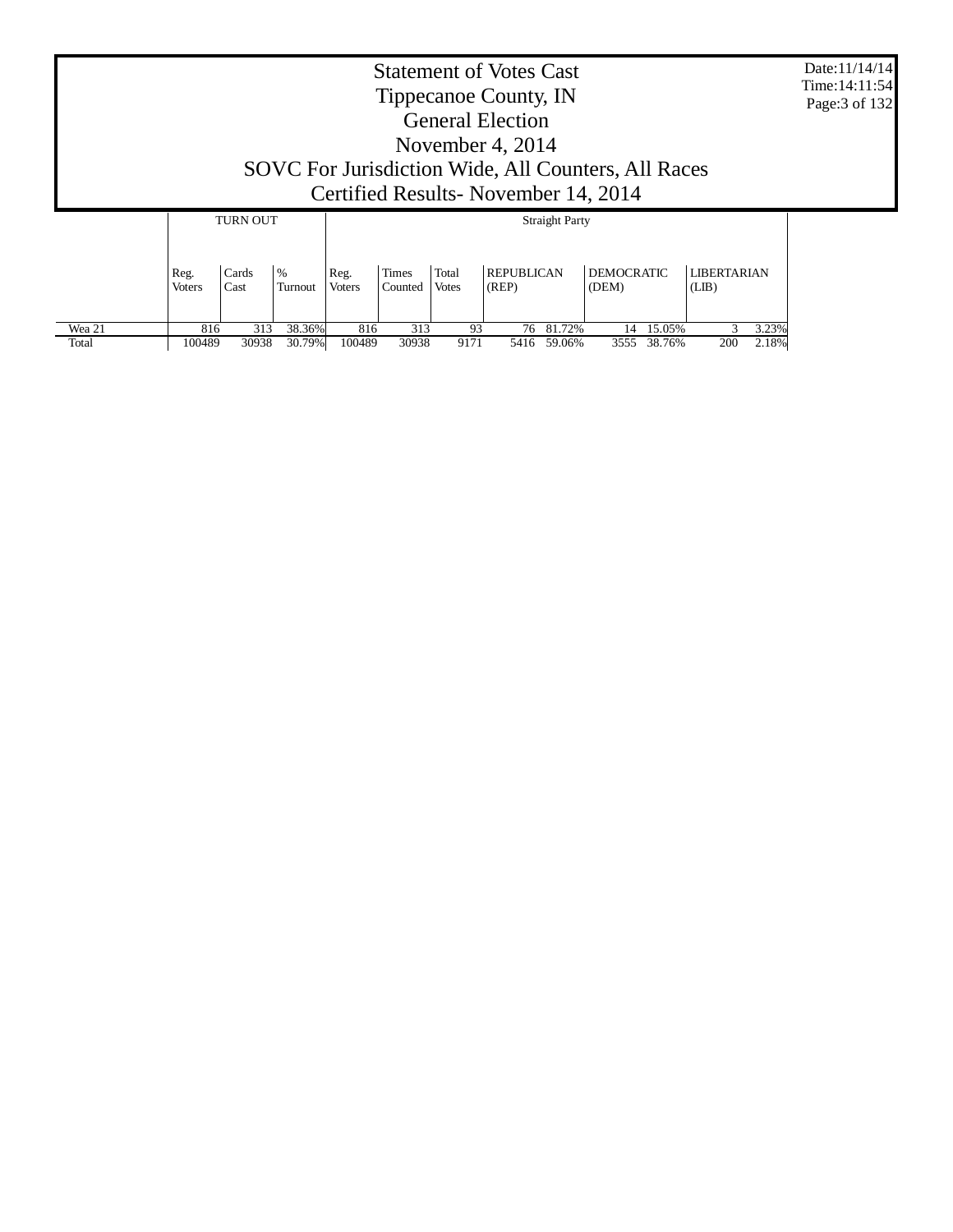Date:11/14/14 Time:14:11:54 Page:4 of 132

# Statement of Votes Cast Tippecanoe County, IN General Election November 4, 2014 SOVC For Jurisdiction Wide, All Counters, All Races Certified Results- November 14, 2014

 $\overline{\mathbf{S}}$   $\overline{\mathbf{S}}$   $\overline{\mathbf{S}}$   $\overline{\mathbf{S}}$   $\overline{\mathbf{S}}$   $\overline{\mathbf{S}}$   $\overline{\mathbf{S}}$   $\overline{\mathbf{S}}$   $\overline{\mathbf{S}}$   $\overline{\mathbf{S}}$   $\overline{\mathbf{S}}$   $\overline{\mathbf{S}}$   $\overline{\mathbf{S}}$   $\overline{\mathbf{S}}$   $\overline{\mathbf{S}}$   $\overline{\mathbf{S}}$   $\overline{\mathbf{S}}$   $\overline{\mathbf{S}}$   $\overline{\$ 

| <b>CONNIE</b><br>Times<br>Total<br><b>ELIZABETH</b><br>KARL<br>Reg.<br><b>Votes</b><br><b>LAWSON</b> (REP)<br>WHITE (DEM)<br>TATGENHORST<br>Voters<br>Counted<br>(LIB)<br>Jurisdiction Wide<br>Fairfield 01<br>1390<br>544<br>520<br>339<br>65.19%<br>166<br>31.92%<br>15<br>2.88%<br>448<br>430<br>Fairfield 02<br>940<br>296<br>68.84%<br>125<br>29.07%<br>9<br>2.09%<br>382<br>904<br>403<br>236<br>61.78%<br>135<br>35.34%<br>2.88%<br>Fairfield 03<br>11<br>123<br>Fairfield 04<br>784<br>345<br>330<br>202<br>37.27%<br>5<br>1.52%<br>61.21%<br>3<br>3<br>2<br>33.33%<br>$\boldsymbol{0}$<br>0.00%<br>Fairfield 05<br>18<br>66.67%<br>1<br>212<br>Fairfield 06<br>922<br>226<br>103<br>48.58%<br>98<br>46.23%<br>11<br>5.19%<br>239<br>1069<br>255<br>101<br>42.26%<br>120<br>50.21%<br>18<br>7.53%<br>Fairfield 07<br>Fairfield 08<br>768<br>161<br>154<br>70<br>45.45%<br>81<br>52.60%<br>3<br>1.95%<br>231<br>Fairfield 09<br>952<br>373<br>357<br>64.71%<br>112<br>31.37%<br>3.92%<br>14<br>338<br>Fairfield 10<br>1137<br>357<br>164<br>48.52%<br>152<br>44.97%<br>22<br>6.51%<br>900<br>362<br>350<br>176<br>50.29%<br>166<br>47.43%<br>8<br>2.29%<br>Fairfield 11<br>Fairfield 12<br>961<br>236<br>226<br>96<br>42.48%<br>117<br>51.77%<br>13<br>5.75%<br>32<br>767<br>119<br>117<br>27.35%<br>72<br>61.54%<br>13<br>11.11%<br>Fairfield 13<br>Fairfield 14<br>945<br>373<br>353<br>211<br>59.77%<br>131<br>37.11%<br>11<br>3.12%<br>21<br>1065<br>323<br>310<br>151<br>48.71%<br>138<br>44.52%<br>6.77%<br>Fairfield 15<br>Fairfield 16<br>697<br>164<br>152<br>40<br>26.32%<br>106<br>69.74%<br>3.95%<br>6<br>32<br>672<br>119<br>110<br>29.09%<br>71<br>64.55%<br>7<br>6.36%<br>Fairfield 17<br>Fairfield 18<br>447<br>128<br>121<br>76<br>62.81%<br>43<br>35.54%<br>2<br>1.65%<br>Fairfield 19<br>938<br>228<br>212<br>116<br>54.72%<br>88<br>41.51%<br>8<br>3.77%<br>Fairfield 20<br>293<br>283<br>142<br>50.18%<br>122<br>43.11%<br>19<br>6.71%<br>918<br>Fairfield 21<br>939<br>284<br>275<br>108<br>39.27%<br>150<br>54.55%<br>6.18%<br>17<br>Fairfield 22<br>352<br>83<br>81<br>28<br>34.57%<br>47<br>58.02%<br>6<br>7.41%<br>228<br>Fairfield 23<br>770<br>237<br>75<br>32.89%<br>143<br>62.72%<br>10<br>4.39%<br>Fairfield 24<br>1009<br>203<br>193<br>46<br>23.83%<br>131<br>67.88%<br>8.29%<br>16<br>Fairfield 25<br>485<br>85<br>84<br>24<br>28.57%<br>54<br>64.29%<br>7.14%<br>6<br>Fairfield 26<br>1074<br>198<br>189<br>103<br>54.50%<br>81<br>42.86%<br>5<br>2.65%<br>Fairfield 27<br>188<br>177<br>76<br>42.94%<br>87<br>49.15%<br>7.91%<br>1054<br>14<br>238<br>948<br>250<br>109<br>45.80%<br>115<br>48.32%<br>14<br>5.88%<br>Fairfield 28<br>Fairfield 29<br>478<br>463<br>185<br>39.96%<br>256<br>55.29%<br>22<br>4.75%<br>1218<br>Fairfield 30<br>1087<br>451<br>432<br>191<br>44.21%<br>220<br>50.93%<br>21<br>4.86%<br>367<br>353<br>200<br>56.66%<br>138<br>39.09%<br>15<br>4.25%<br>Fairfield 31<br>1248<br>652<br>200<br>193<br>103<br>53.37%<br>89<br>46.11%<br>$\mathbf{1}$<br>0.52%<br>Fairfield 32<br>238<br>Fairfield 33<br>925<br>247<br>125<br>52.52%<br>102<br>42.86%<br>11<br>4.62%<br>Fairfield 34<br>978<br>291<br>276<br>161<br>58.33%<br>104<br>37.68%<br>11<br>3.99%<br>Fairfield 35<br>1145<br>469<br>448<br>235<br>52.46%<br>201<br>44.87%<br>12<br>2.68%<br>107<br>103<br>57<br>55.34%<br>40<br>38.83%<br>5.83%<br>Fairfield 36<br>576<br>6<br>Fairfield 37NV<br>$\boldsymbol{0}$<br>$\boldsymbol{0}$<br>$\boldsymbol{0}$<br>0<br>0<br>0<br>76<br>326<br>101<br>97<br>78.35%<br>18<br>18.56%<br>3<br>3.09%<br>Jackson 01<br>222<br>331<br>324<br>68.52%<br>87<br>26.85%<br>15<br>Lauramie 01<br>965<br>4.63%<br>660<br>209<br>203<br>138<br>67.98%<br>58<br>28.57%<br>7<br>3.45%<br>Lauramie 02<br>538<br>358<br>162<br>30.11%<br>18<br>3.35%<br>Perry 01<br>1316<br>564<br>66.54%<br>189<br>184<br>142<br>34<br>18.48%<br>$\,8\,$<br>4.35%<br>Perry 02<br>471<br>77.17%<br>Perry 03<br>26.90%<br>3.05%<br>973<br>401<br>394<br>276<br>70.05%<br>12<br>106<br>Perry 04<br>1386<br>453<br>435<br>288<br>135<br>31.03%<br>2.76%<br>66.21%<br>12<br>1283<br>406<br>397<br>260<br>122<br>30.73%<br>3.78%<br>Perry 05<br>65.49%<br>15<br>0<br>$\boldsymbol{0}$<br>$\boldsymbol{0}$<br>$\boldsymbol{0}$<br>$\boldsymbol{0}$<br>$\boldsymbol{0}$<br>Perry 06 NV<br>632<br>234<br>222<br>151<br>59<br>26.58%<br>12<br>Randolph 01<br>68.02%<br>5.41%<br>Sheffield 01<br>843<br>252<br>91<br>36.11%<br>3.97%<br>261<br>151<br>59.92%<br>10<br>Sheffield 02<br>1088<br>432<br>423<br>308<br>22.93%<br>72.81%<br>97<br>18<br>4.26%<br>Sheffield 03<br>212<br>208<br>132<br>29.81%<br>6.73%<br>566<br>63.46%<br>62<br>14<br>$\boldsymbol{0}$<br>Sheffield 04 NV<br>0<br>$\boldsymbol{0}$<br>0<br>$\boldsymbol{0}$<br>$\bf{0}$<br>662<br>230<br>221<br>162<br>73.30%<br>49<br>22.17%<br>10<br>4.52%<br>Shelby 01<br>1059<br>453<br>255<br>38.41%<br>5.30%<br>Shelby 02<br>462<br>56.29%<br>174<br>24<br>292<br>280<br>36.79%<br>4.29%<br>Tippecanoe 01<br>651<br>165<br>58.93%<br>103<br>12<br>305<br>190<br>99<br>5.25%<br>Tippecanoe 02<br>877<br>317<br>62.30%<br>32.46%<br>16<br>Tippecanoe 03<br>650<br>223<br>218<br>144<br>30.73%<br>7<br>3.21%<br>66.06%<br>67<br>937<br>320<br>43.13%<br>52.50% |               | Secretary of State |  |     |  |     |  |    |       |  |  |
|--------------------------------------------------------------------------------------------------------------------------------------------------------------------------------------------------------------------------------------------------------------------------------------------------------------------------------------------------------------------------------------------------------------------------------------------------------------------------------------------------------------------------------------------------------------------------------------------------------------------------------------------------------------------------------------------------------------------------------------------------------------------------------------------------------------------------------------------------------------------------------------------------------------------------------------------------------------------------------------------------------------------------------------------------------------------------------------------------------------------------------------------------------------------------------------------------------------------------------------------------------------------------------------------------------------------------------------------------------------------------------------------------------------------------------------------------------------------------------------------------------------------------------------------------------------------------------------------------------------------------------------------------------------------------------------------------------------------------------------------------------------------------------------------------------------------------------------------------------------------------------------------------------------------------------------------------------------------------------------------------------------------------------------------------------------------------------------------------------------------------------------------------------------------------------------------------------------------------------------------------------------------------------------------------------------------------------------------------------------------------------------------------------------------------------------------------------------------------------------------------------------------------------------------------------------------------------------------------------------------------------------------------------------------------------------------------------------------------------------------------------------------------------------------------------------------------------------------------------------------------------------------------------------------------------------------------------------------------------------------------------------------------------------------------------------------------------------------------------------------------------------------------------------------------------------------------------------------------------------------------------------------------------------------------------------------------------------------------------------------------------------------------------------------------------------------------------------------------------------------------------------------------------------------------------------------------------------------------------------------------------------------------------------------------------------------------------------------------------------------------------------------------------------------------------------------------------------------------------------------------------------------------------------------------------------------------------------------------------------------------------------------------------------------------------------------------------------------------------------------------------------------------------------------------------------------------------------------------------------------------------------------------------------------------------------------------------------------------------------------------------------------------------------------------------------------------------------------------------------------------------------------------------------------------------------------------------------------------------------------------------------------------------------------------------------------------------------------------------------------------------------------------------------------------------------------------------------------------------------------------------------------------------------------------------------------------------------------------------------------------------------------------------------------------------------------------------------------------------------------------------------------------------------------------------------------------------------------------------------------------------|---------------|--------------------|--|-----|--|-----|--|----|-------|--|--|
|                                                                                                                                                                                                                                                                                                                                                                                                                                                                                                                                                                                                                                                                                                                                                                                                                                                                                                                                                                                                                                                                                                                                                                                                                                                                                                                                                                                                                                                                                                                                                                                                                                                                                                                                                                                                                                                                                                                                                                                                                                                                                                                                                                                                                                                                                                                                                                                                                                                                                                                                                                                                                                                                                                                                                                                                                                                                                                                                                                                                                                                                                                                                                                                                                                                                                                                                                                                                                                                                                                                                                                                                                                                                                                                                                                                                                                                                                                                                                                                                                                                                                                                                                                                                                                                                                                                                                                                                                                                                                                                                                                                                                                                                                                                                                                                                                                                                                                                                                                                                                                                                                                                                                                                                                                                        |               |                    |  |     |  |     |  |    |       |  |  |
|                                                                                                                                                                                                                                                                                                                                                                                                                                                                                                                                                                                                                                                                                                                                                                                                                                                                                                                                                                                                                                                                                                                                                                                                                                                                                                                                                                                                                                                                                                                                                                                                                                                                                                                                                                                                                                                                                                                                                                                                                                                                                                                                                                                                                                                                                                                                                                                                                                                                                                                                                                                                                                                                                                                                                                                                                                                                                                                                                                                                                                                                                                                                                                                                                                                                                                                                                                                                                                                                                                                                                                                                                                                                                                                                                                                                                                                                                                                                                                                                                                                                                                                                                                                                                                                                                                                                                                                                                                                                                                                                                                                                                                                                                                                                                                                                                                                                                                                                                                                                                                                                                                                                                                                                                                                        |               |                    |  |     |  |     |  |    |       |  |  |
|                                                                                                                                                                                                                                                                                                                                                                                                                                                                                                                                                                                                                                                                                                                                                                                                                                                                                                                                                                                                                                                                                                                                                                                                                                                                                                                                                                                                                                                                                                                                                                                                                                                                                                                                                                                                                                                                                                                                                                                                                                                                                                                                                                                                                                                                                                                                                                                                                                                                                                                                                                                                                                                                                                                                                                                                                                                                                                                                                                                                                                                                                                                                                                                                                                                                                                                                                                                                                                                                                                                                                                                                                                                                                                                                                                                                                                                                                                                                                                                                                                                                                                                                                                                                                                                                                                                                                                                                                                                                                                                                                                                                                                                                                                                                                                                                                                                                                                                                                                                                                                                                                                                                                                                                                                                        |               |                    |  |     |  |     |  |    |       |  |  |
|                                                                                                                                                                                                                                                                                                                                                                                                                                                                                                                                                                                                                                                                                                                                                                                                                                                                                                                                                                                                                                                                                                                                                                                                                                                                                                                                                                                                                                                                                                                                                                                                                                                                                                                                                                                                                                                                                                                                                                                                                                                                                                                                                                                                                                                                                                                                                                                                                                                                                                                                                                                                                                                                                                                                                                                                                                                                                                                                                                                                                                                                                                                                                                                                                                                                                                                                                                                                                                                                                                                                                                                                                                                                                                                                                                                                                                                                                                                                                                                                                                                                                                                                                                                                                                                                                                                                                                                                                                                                                                                                                                                                                                                                                                                                                                                                                                                                                                                                                                                                                                                                                                                                                                                                                                                        |               |                    |  |     |  |     |  |    |       |  |  |
|                                                                                                                                                                                                                                                                                                                                                                                                                                                                                                                                                                                                                                                                                                                                                                                                                                                                                                                                                                                                                                                                                                                                                                                                                                                                                                                                                                                                                                                                                                                                                                                                                                                                                                                                                                                                                                                                                                                                                                                                                                                                                                                                                                                                                                                                                                                                                                                                                                                                                                                                                                                                                                                                                                                                                                                                                                                                                                                                                                                                                                                                                                                                                                                                                                                                                                                                                                                                                                                                                                                                                                                                                                                                                                                                                                                                                                                                                                                                                                                                                                                                                                                                                                                                                                                                                                                                                                                                                                                                                                                                                                                                                                                                                                                                                                                                                                                                                                                                                                                                                                                                                                                                                                                                                                                        |               |                    |  |     |  |     |  |    |       |  |  |
|                                                                                                                                                                                                                                                                                                                                                                                                                                                                                                                                                                                                                                                                                                                                                                                                                                                                                                                                                                                                                                                                                                                                                                                                                                                                                                                                                                                                                                                                                                                                                                                                                                                                                                                                                                                                                                                                                                                                                                                                                                                                                                                                                                                                                                                                                                                                                                                                                                                                                                                                                                                                                                                                                                                                                                                                                                                                                                                                                                                                                                                                                                                                                                                                                                                                                                                                                                                                                                                                                                                                                                                                                                                                                                                                                                                                                                                                                                                                                                                                                                                                                                                                                                                                                                                                                                                                                                                                                                                                                                                                                                                                                                                                                                                                                                                                                                                                                                                                                                                                                                                                                                                                                                                                                                                        |               |                    |  |     |  |     |  |    |       |  |  |
|                                                                                                                                                                                                                                                                                                                                                                                                                                                                                                                                                                                                                                                                                                                                                                                                                                                                                                                                                                                                                                                                                                                                                                                                                                                                                                                                                                                                                                                                                                                                                                                                                                                                                                                                                                                                                                                                                                                                                                                                                                                                                                                                                                                                                                                                                                                                                                                                                                                                                                                                                                                                                                                                                                                                                                                                                                                                                                                                                                                                                                                                                                                                                                                                                                                                                                                                                                                                                                                                                                                                                                                                                                                                                                                                                                                                                                                                                                                                                                                                                                                                                                                                                                                                                                                                                                                                                                                                                                                                                                                                                                                                                                                                                                                                                                                                                                                                                                                                                                                                                                                                                                                                                                                                                                                        |               |                    |  |     |  |     |  |    |       |  |  |
|                                                                                                                                                                                                                                                                                                                                                                                                                                                                                                                                                                                                                                                                                                                                                                                                                                                                                                                                                                                                                                                                                                                                                                                                                                                                                                                                                                                                                                                                                                                                                                                                                                                                                                                                                                                                                                                                                                                                                                                                                                                                                                                                                                                                                                                                                                                                                                                                                                                                                                                                                                                                                                                                                                                                                                                                                                                                                                                                                                                                                                                                                                                                                                                                                                                                                                                                                                                                                                                                                                                                                                                                                                                                                                                                                                                                                                                                                                                                                                                                                                                                                                                                                                                                                                                                                                                                                                                                                                                                                                                                                                                                                                                                                                                                                                                                                                                                                                                                                                                                                                                                                                                                                                                                                                                        |               |                    |  |     |  |     |  |    |       |  |  |
|                                                                                                                                                                                                                                                                                                                                                                                                                                                                                                                                                                                                                                                                                                                                                                                                                                                                                                                                                                                                                                                                                                                                                                                                                                                                                                                                                                                                                                                                                                                                                                                                                                                                                                                                                                                                                                                                                                                                                                                                                                                                                                                                                                                                                                                                                                                                                                                                                                                                                                                                                                                                                                                                                                                                                                                                                                                                                                                                                                                                                                                                                                                                                                                                                                                                                                                                                                                                                                                                                                                                                                                                                                                                                                                                                                                                                                                                                                                                                                                                                                                                                                                                                                                                                                                                                                                                                                                                                                                                                                                                                                                                                                                                                                                                                                                                                                                                                                                                                                                                                                                                                                                                                                                                                                                        |               |                    |  |     |  |     |  |    |       |  |  |
|                                                                                                                                                                                                                                                                                                                                                                                                                                                                                                                                                                                                                                                                                                                                                                                                                                                                                                                                                                                                                                                                                                                                                                                                                                                                                                                                                                                                                                                                                                                                                                                                                                                                                                                                                                                                                                                                                                                                                                                                                                                                                                                                                                                                                                                                                                                                                                                                                                                                                                                                                                                                                                                                                                                                                                                                                                                                                                                                                                                                                                                                                                                                                                                                                                                                                                                                                                                                                                                                                                                                                                                                                                                                                                                                                                                                                                                                                                                                                                                                                                                                                                                                                                                                                                                                                                                                                                                                                                                                                                                                                                                                                                                                                                                                                                                                                                                                                                                                                                                                                                                                                                                                                                                                                                                        |               |                    |  |     |  |     |  |    |       |  |  |
|                                                                                                                                                                                                                                                                                                                                                                                                                                                                                                                                                                                                                                                                                                                                                                                                                                                                                                                                                                                                                                                                                                                                                                                                                                                                                                                                                                                                                                                                                                                                                                                                                                                                                                                                                                                                                                                                                                                                                                                                                                                                                                                                                                                                                                                                                                                                                                                                                                                                                                                                                                                                                                                                                                                                                                                                                                                                                                                                                                                                                                                                                                                                                                                                                                                                                                                                                                                                                                                                                                                                                                                                                                                                                                                                                                                                                                                                                                                                                                                                                                                                                                                                                                                                                                                                                                                                                                                                                                                                                                                                                                                                                                                                                                                                                                                                                                                                                                                                                                                                                                                                                                                                                                                                                                                        |               |                    |  |     |  |     |  |    |       |  |  |
|                                                                                                                                                                                                                                                                                                                                                                                                                                                                                                                                                                                                                                                                                                                                                                                                                                                                                                                                                                                                                                                                                                                                                                                                                                                                                                                                                                                                                                                                                                                                                                                                                                                                                                                                                                                                                                                                                                                                                                                                                                                                                                                                                                                                                                                                                                                                                                                                                                                                                                                                                                                                                                                                                                                                                                                                                                                                                                                                                                                                                                                                                                                                                                                                                                                                                                                                                                                                                                                                                                                                                                                                                                                                                                                                                                                                                                                                                                                                                                                                                                                                                                                                                                                                                                                                                                                                                                                                                                                                                                                                                                                                                                                                                                                                                                                                                                                                                                                                                                                                                                                                                                                                                                                                                                                        |               |                    |  |     |  |     |  |    |       |  |  |
|                                                                                                                                                                                                                                                                                                                                                                                                                                                                                                                                                                                                                                                                                                                                                                                                                                                                                                                                                                                                                                                                                                                                                                                                                                                                                                                                                                                                                                                                                                                                                                                                                                                                                                                                                                                                                                                                                                                                                                                                                                                                                                                                                                                                                                                                                                                                                                                                                                                                                                                                                                                                                                                                                                                                                                                                                                                                                                                                                                                                                                                                                                                                                                                                                                                                                                                                                                                                                                                                                                                                                                                                                                                                                                                                                                                                                                                                                                                                                                                                                                                                                                                                                                                                                                                                                                                                                                                                                                                                                                                                                                                                                                                                                                                                                                                                                                                                                                                                                                                                                                                                                                                                                                                                                                                        |               |                    |  |     |  |     |  |    |       |  |  |
|                                                                                                                                                                                                                                                                                                                                                                                                                                                                                                                                                                                                                                                                                                                                                                                                                                                                                                                                                                                                                                                                                                                                                                                                                                                                                                                                                                                                                                                                                                                                                                                                                                                                                                                                                                                                                                                                                                                                                                                                                                                                                                                                                                                                                                                                                                                                                                                                                                                                                                                                                                                                                                                                                                                                                                                                                                                                                                                                                                                                                                                                                                                                                                                                                                                                                                                                                                                                                                                                                                                                                                                                                                                                                                                                                                                                                                                                                                                                                                                                                                                                                                                                                                                                                                                                                                                                                                                                                                                                                                                                                                                                                                                                                                                                                                                                                                                                                                                                                                                                                                                                                                                                                                                                                                                        |               |                    |  |     |  |     |  |    |       |  |  |
|                                                                                                                                                                                                                                                                                                                                                                                                                                                                                                                                                                                                                                                                                                                                                                                                                                                                                                                                                                                                                                                                                                                                                                                                                                                                                                                                                                                                                                                                                                                                                                                                                                                                                                                                                                                                                                                                                                                                                                                                                                                                                                                                                                                                                                                                                                                                                                                                                                                                                                                                                                                                                                                                                                                                                                                                                                                                                                                                                                                                                                                                                                                                                                                                                                                                                                                                                                                                                                                                                                                                                                                                                                                                                                                                                                                                                                                                                                                                                                                                                                                                                                                                                                                                                                                                                                                                                                                                                                                                                                                                                                                                                                                                                                                                                                                                                                                                                                                                                                                                                                                                                                                                                                                                                                                        |               |                    |  |     |  |     |  |    |       |  |  |
|                                                                                                                                                                                                                                                                                                                                                                                                                                                                                                                                                                                                                                                                                                                                                                                                                                                                                                                                                                                                                                                                                                                                                                                                                                                                                                                                                                                                                                                                                                                                                                                                                                                                                                                                                                                                                                                                                                                                                                                                                                                                                                                                                                                                                                                                                                                                                                                                                                                                                                                                                                                                                                                                                                                                                                                                                                                                                                                                                                                                                                                                                                                                                                                                                                                                                                                                                                                                                                                                                                                                                                                                                                                                                                                                                                                                                                                                                                                                                                                                                                                                                                                                                                                                                                                                                                                                                                                                                                                                                                                                                                                                                                                                                                                                                                                                                                                                                                                                                                                                                                                                                                                                                                                                                                                        |               |                    |  |     |  |     |  |    |       |  |  |
|                                                                                                                                                                                                                                                                                                                                                                                                                                                                                                                                                                                                                                                                                                                                                                                                                                                                                                                                                                                                                                                                                                                                                                                                                                                                                                                                                                                                                                                                                                                                                                                                                                                                                                                                                                                                                                                                                                                                                                                                                                                                                                                                                                                                                                                                                                                                                                                                                                                                                                                                                                                                                                                                                                                                                                                                                                                                                                                                                                                                                                                                                                                                                                                                                                                                                                                                                                                                                                                                                                                                                                                                                                                                                                                                                                                                                                                                                                                                                                                                                                                                                                                                                                                                                                                                                                                                                                                                                                                                                                                                                                                                                                                                                                                                                                                                                                                                                                                                                                                                                                                                                                                                                                                                                                                        |               |                    |  |     |  |     |  |    |       |  |  |
|                                                                                                                                                                                                                                                                                                                                                                                                                                                                                                                                                                                                                                                                                                                                                                                                                                                                                                                                                                                                                                                                                                                                                                                                                                                                                                                                                                                                                                                                                                                                                                                                                                                                                                                                                                                                                                                                                                                                                                                                                                                                                                                                                                                                                                                                                                                                                                                                                                                                                                                                                                                                                                                                                                                                                                                                                                                                                                                                                                                                                                                                                                                                                                                                                                                                                                                                                                                                                                                                                                                                                                                                                                                                                                                                                                                                                                                                                                                                                                                                                                                                                                                                                                                                                                                                                                                                                                                                                                                                                                                                                                                                                                                                                                                                                                                                                                                                                                                                                                                                                                                                                                                                                                                                                                                        |               |                    |  |     |  |     |  |    |       |  |  |
|                                                                                                                                                                                                                                                                                                                                                                                                                                                                                                                                                                                                                                                                                                                                                                                                                                                                                                                                                                                                                                                                                                                                                                                                                                                                                                                                                                                                                                                                                                                                                                                                                                                                                                                                                                                                                                                                                                                                                                                                                                                                                                                                                                                                                                                                                                                                                                                                                                                                                                                                                                                                                                                                                                                                                                                                                                                                                                                                                                                                                                                                                                                                                                                                                                                                                                                                                                                                                                                                                                                                                                                                                                                                                                                                                                                                                                                                                                                                                                                                                                                                                                                                                                                                                                                                                                                                                                                                                                                                                                                                                                                                                                                                                                                                                                                                                                                                                                                                                                                                                                                                                                                                                                                                                                                        |               |                    |  |     |  |     |  |    |       |  |  |
|                                                                                                                                                                                                                                                                                                                                                                                                                                                                                                                                                                                                                                                                                                                                                                                                                                                                                                                                                                                                                                                                                                                                                                                                                                                                                                                                                                                                                                                                                                                                                                                                                                                                                                                                                                                                                                                                                                                                                                                                                                                                                                                                                                                                                                                                                                                                                                                                                                                                                                                                                                                                                                                                                                                                                                                                                                                                                                                                                                                                                                                                                                                                                                                                                                                                                                                                                                                                                                                                                                                                                                                                                                                                                                                                                                                                                                                                                                                                                                                                                                                                                                                                                                                                                                                                                                                                                                                                                                                                                                                                                                                                                                                                                                                                                                                                                                                                                                                                                                                                                                                                                                                                                                                                                                                        |               |                    |  |     |  |     |  |    |       |  |  |
|                                                                                                                                                                                                                                                                                                                                                                                                                                                                                                                                                                                                                                                                                                                                                                                                                                                                                                                                                                                                                                                                                                                                                                                                                                                                                                                                                                                                                                                                                                                                                                                                                                                                                                                                                                                                                                                                                                                                                                                                                                                                                                                                                                                                                                                                                                                                                                                                                                                                                                                                                                                                                                                                                                                                                                                                                                                                                                                                                                                                                                                                                                                                                                                                                                                                                                                                                                                                                                                                                                                                                                                                                                                                                                                                                                                                                                                                                                                                                                                                                                                                                                                                                                                                                                                                                                                                                                                                                                                                                                                                                                                                                                                                                                                                                                                                                                                                                                                                                                                                                                                                                                                                                                                                                                                        |               |                    |  |     |  |     |  |    |       |  |  |
|                                                                                                                                                                                                                                                                                                                                                                                                                                                                                                                                                                                                                                                                                                                                                                                                                                                                                                                                                                                                                                                                                                                                                                                                                                                                                                                                                                                                                                                                                                                                                                                                                                                                                                                                                                                                                                                                                                                                                                                                                                                                                                                                                                                                                                                                                                                                                                                                                                                                                                                                                                                                                                                                                                                                                                                                                                                                                                                                                                                                                                                                                                                                                                                                                                                                                                                                                                                                                                                                                                                                                                                                                                                                                                                                                                                                                                                                                                                                                                                                                                                                                                                                                                                                                                                                                                                                                                                                                                                                                                                                                                                                                                                                                                                                                                                                                                                                                                                                                                                                                                                                                                                                                                                                                                                        |               |                    |  |     |  |     |  |    |       |  |  |
|                                                                                                                                                                                                                                                                                                                                                                                                                                                                                                                                                                                                                                                                                                                                                                                                                                                                                                                                                                                                                                                                                                                                                                                                                                                                                                                                                                                                                                                                                                                                                                                                                                                                                                                                                                                                                                                                                                                                                                                                                                                                                                                                                                                                                                                                                                                                                                                                                                                                                                                                                                                                                                                                                                                                                                                                                                                                                                                                                                                                                                                                                                                                                                                                                                                                                                                                                                                                                                                                                                                                                                                                                                                                                                                                                                                                                                                                                                                                                                                                                                                                                                                                                                                                                                                                                                                                                                                                                                                                                                                                                                                                                                                                                                                                                                                                                                                                                                                                                                                                                                                                                                                                                                                                                                                        |               |                    |  |     |  |     |  |    |       |  |  |
|                                                                                                                                                                                                                                                                                                                                                                                                                                                                                                                                                                                                                                                                                                                                                                                                                                                                                                                                                                                                                                                                                                                                                                                                                                                                                                                                                                                                                                                                                                                                                                                                                                                                                                                                                                                                                                                                                                                                                                                                                                                                                                                                                                                                                                                                                                                                                                                                                                                                                                                                                                                                                                                                                                                                                                                                                                                                                                                                                                                                                                                                                                                                                                                                                                                                                                                                                                                                                                                                                                                                                                                                                                                                                                                                                                                                                                                                                                                                                                                                                                                                                                                                                                                                                                                                                                                                                                                                                                                                                                                                                                                                                                                                                                                                                                                                                                                                                                                                                                                                                                                                                                                                                                                                                                                        |               |                    |  |     |  |     |  |    |       |  |  |
|                                                                                                                                                                                                                                                                                                                                                                                                                                                                                                                                                                                                                                                                                                                                                                                                                                                                                                                                                                                                                                                                                                                                                                                                                                                                                                                                                                                                                                                                                                                                                                                                                                                                                                                                                                                                                                                                                                                                                                                                                                                                                                                                                                                                                                                                                                                                                                                                                                                                                                                                                                                                                                                                                                                                                                                                                                                                                                                                                                                                                                                                                                                                                                                                                                                                                                                                                                                                                                                                                                                                                                                                                                                                                                                                                                                                                                                                                                                                                                                                                                                                                                                                                                                                                                                                                                                                                                                                                                                                                                                                                                                                                                                                                                                                                                                                                                                                                                                                                                                                                                                                                                                                                                                                                                                        |               |                    |  |     |  |     |  |    |       |  |  |
|                                                                                                                                                                                                                                                                                                                                                                                                                                                                                                                                                                                                                                                                                                                                                                                                                                                                                                                                                                                                                                                                                                                                                                                                                                                                                                                                                                                                                                                                                                                                                                                                                                                                                                                                                                                                                                                                                                                                                                                                                                                                                                                                                                                                                                                                                                                                                                                                                                                                                                                                                                                                                                                                                                                                                                                                                                                                                                                                                                                                                                                                                                                                                                                                                                                                                                                                                                                                                                                                                                                                                                                                                                                                                                                                                                                                                                                                                                                                                                                                                                                                                                                                                                                                                                                                                                                                                                                                                                                                                                                                                                                                                                                                                                                                                                                                                                                                                                                                                                                                                                                                                                                                                                                                                                                        |               |                    |  |     |  |     |  |    |       |  |  |
|                                                                                                                                                                                                                                                                                                                                                                                                                                                                                                                                                                                                                                                                                                                                                                                                                                                                                                                                                                                                                                                                                                                                                                                                                                                                                                                                                                                                                                                                                                                                                                                                                                                                                                                                                                                                                                                                                                                                                                                                                                                                                                                                                                                                                                                                                                                                                                                                                                                                                                                                                                                                                                                                                                                                                                                                                                                                                                                                                                                                                                                                                                                                                                                                                                                                                                                                                                                                                                                                                                                                                                                                                                                                                                                                                                                                                                                                                                                                                                                                                                                                                                                                                                                                                                                                                                                                                                                                                                                                                                                                                                                                                                                                                                                                                                                                                                                                                                                                                                                                                                                                                                                                                                                                                                                        |               |                    |  |     |  |     |  |    |       |  |  |
|                                                                                                                                                                                                                                                                                                                                                                                                                                                                                                                                                                                                                                                                                                                                                                                                                                                                                                                                                                                                                                                                                                                                                                                                                                                                                                                                                                                                                                                                                                                                                                                                                                                                                                                                                                                                                                                                                                                                                                                                                                                                                                                                                                                                                                                                                                                                                                                                                                                                                                                                                                                                                                                                                                                                                                                                                                                                                                                                                                                                                                                                                                                                                                                                                                                                                                                                                                                                                                                                                                                                                                                                                                                                                                                                                                                                                                                                                                                                                                                                                                                                                                                                                                                                                                                                                                                                                                                                                                                                                                                                                                                                                                                                                                                                                                                                                                                                                                                                                                                                                                                                                                                                                                                                                                                        |               |                    |  |     |  |     |  |    |       |  |  |
|                                                                                                                                                                                                                                                                                                                                                                                                                                                                                                                                                                                                                                                                                                                                                                                                                                                                                                                                                                                                                                                                                                                                                                                                                                                                                                                                                                                                                                                                                                                                                                                                                                                                                                                                                                                                                                                                                                                                                                                                                                                                                                                                                                                                                                                                                                                                                                                                                                                                                                                                                                                                                                                                                                                                                                                                                                                                                                                                                                                                                                                                                                                                                                                                                                                                                                                                                                                                                                                                                                                                                                                                                                                                                                                                                                                                                                                                                                                                                                                                                                                                                                                                                                                                                                                                                                                                                                                                                                                                                                                                                                                                                                                                                                                                                                                                                                                                                                                                                                                                                                                                                                                                                                                                                                                        |               |                    |  |     |  |     |  |    |       |  |  |
|                                                                                                                                                                                                                                                                                                                                                                                                                                                                                                                                                                                                                                                                                                                                                                                                                                                                                                                                                                                                                                                                                                                                                                                                                                                                                                                                                                                                                                                                                                                                                                                                                                                                                                                                                                                                                                                                                                                                                                                                                                                                                                                                                                                                                                                                                                                                                                                                                                                                                                                                                                                                                                                                                                                                                                                                                                                                                                                                                                                                                                                                                                                                                                                                                                                                                                                                                                                                                                                                                                                                                                                                                                                                                                                                                                                                                                                                                                                                                                                                                                                                                                                                                                                                                                                                                                                                                                                                                                                                                                                                                                                                                                                                                                                                                                                                                                                                                                                                                                                                                                                                                                                                                                                                                                                        |               |                    |  |     |  |     |  |    |       |  |  |
|                                                                                                                                                                                                                                                                                                                                                                                                                                                                                                                                                                                                                                                                                                                                                                                                                                                                                                                                                                                                                                                                                                                                                                                                                                                                                                                                                                                                                                                                                                                                                                                                                                                                                                                                                                                                                                                                                                                                                                                                                                                                                                                                                                                                                                                                                                                                                                                                                                                                                                                                                                                                                                                                                                                                                                                                                                                                                                                                                                                                                                                                                                                                                                                                                                                                                                                                                                                                                                                                                                                                                                                                                                                                                                                                                                                                                                                                                                                                                                                                                                                                                                                                                                                                                                                                                                                                                                                                                                                                                                                                                                                                                                                                                                                                                                                                                                                                                                                                                                                                                                                                                                                                                                                                                                                        |               |                    |  |     |  |     |  |    |       |  |  |
|                                                                                                                                                                                                                                                                                                                                                                                                                                                                                                                                                                                                                                                                                                                                                                                                                                                                                                                                                                                                                                                                                                                                                                                                                                                                                                                                                                                                                                                                                                                                                                                                                                                                                                                                                                                                                                                                                                                                                                                                                                                                                                                                                                                                                                                                                                                                                                                                                                                                                                                                                                                                                                                                                                                                                                                                                                                                                                                                                                                                                                                                                                                                                                                                                                                                                                                                                                                                                                                                                                                                                                                                                                                                                                                                                                                                                                                                                                                                                                                                                                                                                                                                                                                                                                                                                                                                                                                                                                                                                                                                                                                                                                                                                                                                                                                                                                                                                                                                                                                                                                                                                                                                                                                                                                                        |               |                    |  |     |  |     |  |    |       |  |  |
|                                                                                                                                                                                                                                                                                                                                                                                                                                                                                                                                                                                                                                                                                                                                                                                                                                                                                                                                                                                                                                                                                                                                                                                                                                                                                                                                                                                                                                                                                                                                                                                                                                                                                                                                                                                                                                                                                                                                                                                                                                                                                                                                                                                                                                                                                                                                                                                                                                                                                                                                                                                                                                                                                                                                                                                                                                                                                                                                                                                                                                                                                                                                                                                                                                                                                                                                                                                                                                                                                                                                                                                                                                                                                                                                                                                                                                                                                                                                                                                                                                                                                                                                                                                                                                                                                                                                                                                                                                                                                                                                                                                                                                                                                                                                                                                                                                                                                                                                                                                                                                                                                                                                                                                                                                                        |               |                    |  |     |  |     |  |    |       |  |  |
|                                                                                                                                                                                                                                                                                                                                                                                                                                                                                                                                                                                                                                                                                                                                                                                                                                                                                                                                                                                                                                                                                                                                                                                                                                                                                                                                                                                                                                                                                                                                                                                                                                                                                                                                                                                                                                                                                                                                                                                                                                                                                                                                                                                                                                                                                                                                                                                                                                                                                                                                                                                                                                                                                                                                                                                                                                                                                                                                                                                                                                                                                                                                                                                                                                                                                                                                                                                                                                                                                                                                                                                                                                                                                                                                                                                                                                                                                                                                                                                                                                                                                                                                                                                                                                                                                                                                                                                                                                                                                                                                                                                                                                                                                                                                                                                                                                                                                                                                                                                                                                                                                                                                                                                                                                                        |               |                    |  |     |  |     |  |    |       |  |  |
|                                                                                                                                                                                                                                                                                                                                                                                                                                                                                                                                                                                                                                                                                                                                                                                                                                                                                                                                                                                                                                                                                                                                                                                                                                                                                                                                                                                                                                                                                                                                                                                                                                                                                                                                                                                                                                                                                                                                                                                                                                                                                                                                                                                                                                                                                                                                                                                                                                                                                                                                                                                                                                                                                                                                                                                                                                                                                                                                                                                                                                                                                                                                                                                                                                                                                                                                                                                                                                                                                                                                                                                                                                                                                                                                                                                                                                                                                                                                                                                                                                                                                                                                                                                                                                                                                                                                                                                                                                                                                                                                                                                                                                                                                                                                                                                                                                                                                                                                                                                                                                                                                                                                                                                                                                                        |               |                    |  |     |  |     |  |    |       |  |  |
|                                                                                                                                                                                                                                                                                                                                                                                                                                                                                                                                                                                                                                                                                                                                                                                                                                                                                                                                                                                                                                                                                                                                                                                                                                                                                                                                                                                                                                                                                                                                                                                                                                                                                                                                                                                                                                                                                                                                                                                                                                                                                                                                                                                                                                                                                                                                                                                                                                                                                                                                                                                                                                                                                                                                                                                                                                                                                                                                                                                                                                                                                                                                                                                                                                                                                                                                                                                                                                                                                                                                                                                                                                                                                                                                                                                                                                                                                                                                                                                                                                                                                                                                                                                                                                                                                                                                                                                                                                                                                                                                                                                                                                                                                                                                                                                                                                                                                                                                                                                                                                                                                                                                                                                                                                                        |               |                    |  |     |  |     |  |    |       |  |  |
|                                                                                                                                                                                                                                                                                                                                                                                                                                                                                                                                                                                                                                                                                                                                                                                                                                                                                                                                                                                                                                                                                                                                                                                                                                                                                                                                                                                                                                                                                                                                                                                                                                                                                                                                                                                                                                                                                                                                                                                                                                                                                                                                                                                                                                                                                                                                                                                                                                                                                                                                                                                                                                                                                                                                                                                                                                                                                                                                                                                                                                                                                                                                                                                                                                                                                                                                                                                                                                                                                                                                                                                                                                                                                                                                                                                                                                                                                                                                                                                                                                                                                                                                                                                                                                                                                                                                                                                                                                                                                                                                                                                                                                                                                                                                                                                                                                                                                                                                                                                                                                                                                                                                                                                                                                                        |               |                    |  |     |  |     |  |    |       |  |  |
|                                                                                                                                                                                                                                                                                                                                                                                                                                                                                                                                                                                                                                                                                                                                                                                                                                                                                                                                                                                                                                                                                                                                                                                                                                                                                                                                                                                                                                                                                                                                                                                                                                                                                                                                                                                                                                                                                                                                                                                                                                                                                                                                                                                                                                                                                                                                                                                                                                                                                                                                                                                                                                                                                                                                                                                                                                                                                                                                                                                                                                                                                                                                                                                                                                                                                                                                                                                                                                                                                                                                                                                                                                                                                                                                                                                                                                                                                                                                                                                                                                                                                                                                                                                                                                                                                                                                                                                                                                                                                                                                                                                                                                                                                                                                                                                                                                                                                                                                                                                                                                                                                                                                                                                                                                                        |               |                    |  |     |  |     |  |    |       |  |  |
|                                                                                                                                                                                                                                                                                                                                                                                                                                                                                                                                                                                                                                                                                                                                                                                                                                                                                                                                                                                                                                                                                                                                                                                                                                                                                                                                                                                                                                                                                                                                                                                                                                                                                                                                                                                                                                                                                                                                                                                                                                                                                                                                                                                                                                                                                                                                                                                                                                                                                                                                                                                                                                                                                                                                                                                                                                                                                                                                                                                                                                                                                                                                                                                                                                                                                                                                                                                                                                                                                                                                                                                                                                                                                                                                                                                                                                                                                                                                                                                                                                                                                                                                                                                                                                                                                                                                                                                                                                                                                                                                                                                                                                                                                                                                                                                                                                                                                                                                                                                                                                                                                                                                                                                                                                                        |               |                    |  |     |  |     |  |    |       |  |  |
|                                                                                                                                                                                                                                                                                                                                                                                                                                                                                                                                                                                                                                                                                                                                                                                                                                                                                                                                                                                                                                                                                                                                                                                                                                                                                                                                                                                                                                                                                                                                                                                                                                                                                                                                                                                                                                                                                                                                                                                                                                                                                                                                                                                                                                                                                                                                                                                                                                                                                                                                                                                                                                                                                                                                                                                                                                                                                                                                                                                                                                                                                                                                                                                                                                                                                                                                                                                                                                                                                                                                                                                                                                                                                                                                                                                                                                                                                                                                                                                                                                                                                                                                                                                                                                                                                                                                                                                                                                                                                                                                                                                                                                                                                                                                                                                                                                                                                                                                                                                                                                                                                                                                                                                                                                                        |               |                    |  |     |  |     |  |    |       |  |  |
|                                                                                                                                                                                                                                                                                                                                                                                                                                                                                                                                                                                                                                                                                                                                                                                                                                                                                                                                                                                                                                                                                                                                                                                                                                                                                                                                                                                                                                                                                                                                                                                                                                                                                                                                                                                                                                                                                                                                                                                                                                                                                                                                                                                                                                                                                                                                                                                                                                                                                                                                                                                                                                                                                                                                                                                                                                                                                                                                                                                                                                                                                                                                                                                                                                                                                                                                                                                                                                                                                                                                                                                                                                                                                                                                                                                                                                                                                                                                                                                                                                                                                                                                                                                                                                                                                                                                                                                                                                                                                                                                                                                                                                                                                                                                                                                                                                                                                                                                                                                                                                                                                                                                                                                                                                                        |               |                    |  |     |  |     |  |    |       |  |  |
|                                                                                                                                                                                                                                                                                                                                                                                                                                                                                                                                                                                                                                                                                                                                                                                                                                                                                                                                                                                                                                                                                                                                                                                                                                                                                                                                                                                                                                                                                                                                                                                                                                                                                                                                                                                                                                                                                                                                                                                                                                                                                                                                                                                                                                                                                                                                                                                                                                                                                                                                                                                                                                                                                                                                                                                                                                                                                                                                                                                                                                                                                                                                                                                                                                                                                                                                                                                                                                                                                                                                                                                                                                                                                                                                                                                                                                                                                                                                                                                                                                                                                                                                                                                                                                                                                                                                                                                                                                                                                                                                                                                                                                                                                                                                                                                                                                                                                                                                                                                                                                                                                                                                                                                                                                                        |               |                    |  |     |  |     |  |    |       |  |  |
|                                                                                                                                                                                                                                                                                                                                                                                                                                                                                                                                                                                                                                                                                                                                                                                                                                                                                                                                                                                                                                                                                                                                                                                                                                                                                                                                                                                                                                                                                                                                                                                                                                                                                                                                                                                                                                                                                                                                                                                                                                                                                                                                                                                                                                                                                                                                                                                                                                                                                                                                                                                                                                                                                                                                                                                                                                                                                                                                                                                                                                                                                                                                                                                                                                                                                                                                                                                                                                                                                                                                                                                                                                                                                                                                                                                                                                                                                                                                                                                                                                                                                                                                                                                                                                                                                                                                                                                                                                                                                                                                                                                                                                                                                                                                                                                                                                                                                                                                                                                                                                                                                                                                                                                                                                                        |               |                    |  |     |  |     |  |    |       |  |  |
|                                                                                                                                                                                                                                                                                                                                                                                                                                                                                                                                                                                                                                                                                                                                                                                                                                                                                                                                                                                                                                                                                                                                                                                                                                                                                                                                                                                                                                                                                                                                                                                                                                                                                                                                                                                                                                                                                                                                                                                                                                                                                                                                                                                                                                                                                                                                                                                                                                                                                                                                                                                                                                                                                                                                                                                                                                                                                                                                                                                                                                                                                                                                                                                                                                                                                                                                                                                                                                                                                                                                                                                                                                                                                                                                                                                                                                                                                                                                                                                                                                                                                                                                                                                                                                                                                                                                                                                                                                                                                                                                                                                                                                                                                                                                                                                                                                                                                                                                                                                                                                                                                                                                                                                                                                                        |               |                    |  |     |  |     |  |    |       |  |  |
|                                                                                                                                                                                                                                                                                                                                                                                                                                                                                                                                                                                                                                                                                                                                                                                                                                                                                                                                                                                                                                                                                                                                                                                                                                                                                                                                                                                                                                                                                                                                                                                                                                                                                                                                                                                                                                                                                                                                                                                                                                                                                                                                                                                                                                                                                                                                                                                                                                                                                                                                                                                                                                                                                                                                                                                                                                                                                                                                                                                                                                                                                                                                                                                                                                                                                                                                                                                                                                                                                                                                                                                                                                                                                                                                                                                                                                                                                                                                                                                                                                                                                                                                                                                                                                                                                                                                                                                                                                                                                                                                                                                                                                                                                                                                                                                                                                                                                                                                                                                                                                                                                                                                                                                                                                                        |               |                    |  |     |  |     |  |    |       |  |  |
|                                                                                                                                                                                                                                                                                                                                                                                                                                                                                                                                                                                                                                                                                                                                                                                                                                                                                                                                                                                                                                                                                                                                                                                                                                                                                                                                                                                                                                                                                                                                                                                                                                                                                                                                                                                                                                                                                                                                                                                                                                                                                                                                                                                                                                                                                                                                                                                                                                                                                                                                                                                                                                                                                                                                                                                                                                                                                                                                                                                                                                                                                                                                                                                                                                                                                                                                                                                                                                                                                                                                                                                                                                                                                                                                                                                                                                                                                                                                                                                                                                                                                                                                                                                                                                                                                                                                                                                                                                                                                                                                                                                                                                                                                                                                                                                                                                                                                                                                                                                                                                                                                                                                                                                                                                                        |               |                    |  |     |  |     |  |    |       |  |  |
|                                                                                                                                                                                                                                                                                                                                                                                                                                                                                                                                                                                                                                                                                                                                                                                                                                                                                                                                                                                                                                                                                                                                                                                                                                                                                                                                                                                                                                                                                                                                                                                                                                                                                                                                                                                                                                                                                                                                                                                                                                                                                                                                                                                                                                                                                                                                                                                                                                                                                                                                                                                                                                                                                                                                                                                                                                                                                                                                                                                                                                                                                                                                                                                                                                                                                                                                                                                                                                                                                                                                                                                                                                                                                                                                                                                                                                                                                                                                                                                                                                                                                                                                                                                                                                                                                                                                                                                                                                                                                                                                                                                                                                                                                                                                                                                                                                                                                                                                                                                                                                                                                                                                                                                                                                                        |               |                    |  |     |  |     |  |    |       |  |  |
|                                                                                                                                                                                                                                                                                                                                                                                                                                                                                                                                                                                                                                                                                                                                                                                                                                                                                                                                                                                                                                                                                                                                                                                                                                                                                                                                                                                                                                                                                                                                                                                                                                                                                                                                                                                                                                                                                                                                                                                                                                                                                                                                                                                                                                                                                                                                                                                                                                                                                                                                                                                                                                                                                                                                                                                                                                                                                                                                                                                                                                                                                                                                                                                                                                                                                                                                                                                                                                                                                                                                                                                                                                                                                                                                                                                                                                                                                                                                                                                                                                                                                                                                                                                                                                                                                                                                                                                                                                                                                                                                                                                                                                                                                                                                                                                                                                                                                                                                                                                                                                                                                                                                                                                                                                                        |               |                    |  |     |  |     |  |    |       |  |  |
|                                                                                                                                                                                                                                                                                                                                                                                                                                                                                                                                                                                                                                                                                                                                                                                                                                                                                                                                                                                                                                                                                                                                                                                                                                                                                                                                                                                                                                                                                                                                                                                                                                                                                                                                                                                                                                                                                                                                                                                                                                                                                                                                                                                                                                                                                                                                                                                                                                                                                                                                                                                                                                                                                                                                                                                                                                                                                                                                                                                                                                                                                                                                                                                                                                                                                                                                                                                                                                                                                                                                                                                                                                                                                                                                                                                                                                                                                                                                                                                                                                                                                                                                                                                                                                                                                                                                                                                                                                                                                                                                                                                                                                                                                                                                                                                                                                                                                                                                                                                                                                                                                                                                                                                                                                                        |               |                    |  |     |  |     |  |    |       |  |  |
|                                                                                                                                                                                                                                                                                                                                                                                                                                                                                                                                                                                                                                                                                                                                                                                                                                                                                                                                                                                                                                                                                                                                                                                                                                                                                                                                                                                                                                                                                                                                                                                                                                                                                                                                                                                                                                                                                                                                                                                                                                                                                                                                                                                                                                                                                                                                                                                                                                                                                                                                                                                                                                                                                                                                                                                                                                                                                                                                                                                                                                                                                                                                                                                                                                                                                                                                                                                                                                                                                                                                                                                                                                                                                                                                                                                                                                                                                                                                                                                                                                                                                                                                                                                                                                                                                                                                                                                                                                                                                                                                                                                                                                                                                                                                                                                                                                                                                                                                                                                                                                                                                                                                                                                                                                                        |               |                    |  |     |  |     |  |    |       |  |  |
|                                                                                                                                                                                                                                                                                                                                                                                                                                                                                                                                                                                                                                                                                                                                                                                                                                                                                                                                                                                                                                                                                                                                                                                                                                                                                                                                                                                                                                                                                                                                                                                                                                                                                                                                                                                                                                                                                                                                                                                                                                                                                                                                                                                                                                                                                                                                                                                                                                                                                                                                                                                                                                                                                                                                                                                                                                                                                                                                                                                                                                                                                                                                                                                                                                                                                                                                                                                                                                                                                                                                                                                                                                                                                                                                                                                                                                                                                                                                                                                                                                                                                                                                                                                                                                                                                                                                                                                                                                                                                                                                                                                                                                                                                                                                                                                                                                                                                                                                                                                                                                                                                                                                                                                                                                                        |               |                    |  |     |  |     |  |    |       |  |  |
|                                                                                                                                                                                                                                                                                                                                                                                                                                                                                                                                                                                                                                                                                                                                                                                                                                                                                                                                                                                                                                                                                                                                                                                                                                                                                                                                                                                                                                                                                                                                                                                                                                                                                                                                                                                                                                                                                                                                                                                                                                                                                                                                                                                                                                                                                                                                                                                                                                                                                                                                                                                                                                                                                                                                                                                                                                                                                                                                                                                                                                                                                                                                                                                                                                                                                                                                                                                                                                                                                                                                                                                                                                                                                                                                                                                                                                                                                                                                                                                                                                                                                                                                                                                                                                                                                                                                                                                                                                                                                                                                                                                                                                                                                                                                                                                                                                                                                                                                                                                                                                                                                                                                                                                                                                                        |               |                    |  |     |  |     |  |    |       |  |  |
|                                                                                                                                                                                                                                                                                                                                                                                                                                                                                                                                                                                                                                                                                                                                                                                                                                                                                                                                                                                                                                                                                                                                                                                                                                                                                                                                                                                                                                                                                                                                                                                                                                                                                                                                                                                                                                                                                                                                                                                                                                                                                                                                                                                                                                                                                                                                                                                                                                                                                                                                                                                                                                                                                                                                                                                                                                                                                                                                                                                                                                                                                                                                                                                                                                                                                                                                                                                                                                                                                                                                                                                                                                                                                                                                                                                                                                                                                                                                                                                                                                                                                                                                                                                                                                                                                                                                                                                                                                                                                                                                                                                                                                                                                                                                                                                                                                                                                                                                                                                                                                                                                                                                                                                                                                                        |               |                    |  |     |  |     |  |    |       |  |  |
|                                                                                                                                                                                                                                                                                                                                                                                                                                                                                                                                                                                                                                                                                                                                                                                                                                                                                                                                                                                                                                                                                                                                                                                                                                                                                                                                                                                                                                                                                                                                                                                                                                                                                                                                                                                                                                                                                                                                                                                                                                                                                                                                                                                                                                                                                                                                                                                                                                                                                                                                                                                                                                                                                                                                                                                                                                                                                                                                                                                                                                                                                                                                                                                                                                                                                                                                                                                                                                                                                                                                                                                                                                                                                                                                                                                                                                                                                                                                                                                                                                                                                                                                                                                                                                                                                                                                                                                                                                                                                                                                                                                                                                                                                                                                                                                                                                                                                                                                                                                                                                                                                                                                                                                                                                                        |               |                    |  |     |  |     |  |    |       |  |  |
|                                                                                                                                                                                                                                                                                                                                                                                                                                                                                                                                                                                                                                                                                                                                                                                                                                                                                                                                                                                                                                                                                                                                                                                                                                                                                                                                                                                                                                                                                                                                                                                                                                                                                                                                                                                                                                                                                                                                                                                                                                                                                                                                                                                                                                                                                                                                                                                                                                                                                                                                                                                                                                                                                                                                                                                                                                                                                                                                                                                                                                                                                                                                                                                                                                                                                                                                                                                                                                                                                                                                                                                                                                                                                                                                                                                                                                                                                                                                                                                                                                                                                                                                                                                                                                                                                                                                                                                                                                                                                                                                                                                                                                                                                                                                                                                                                                                                                                                                                                                                                                                                                                                                                                                                                                                        |               |                    |  |     |  |     |  |    |       |  |  |
|                                                                                                                                                                                                                                                                                                                                                                                                                                                                                                                                                                                                                                                                                                                                                                                                                                                                                                                                                                                                                                                                                                                                                                                                                                                                                                                                                                                                                                                                                                                                                                                                                                                                                                                                                                                                                                                                                                                                                                                                                                                                                                                                                                                                                                                                                                                                                                                                                                                                                                                                                                                                                                                                                                                                                                                                                                                                                                                                                                                                                                                                                                                                                                                                                                                                                                                                                                                                                                                                                                                                                                                                                                                                                                                                                                                                                                                                                                                                                                                                                                                                                                                                                                                                                                                                                                                                                                                                                                                                                                                                                                                                                                                                                                                                                                                                                                                                                                                                                                                                                                                                                                                                                                                                                                                        |               |                    |  |     |  |     |  |    |       |  |  |
|                                                                                                                                                                                                                                                                                                                                                                                                                                                                                                                                                                                                                                                                                                                                                                                                                                                                                                                                                                                                                                                                                                                                                                                                                                                                                                                                                                                                                                                                                                                                                                                                                                                                                                                                                                                                                                                                                                                                                                                                                                                                                                                                                                                                                                                                                                                                                                                                                                                                                                                                                                                                                                                                                                                                                                                                                                                                                                                                                                                                                                                                                                                                                                                                                                                                                                                                                                                                                                                                                                                                                                                                                                                                                                                                                                                                                                                                                                                                                                                                                                                                                                                                                                                                                                                                                                                                                                                                                                                                                                                                                                                                                                                                                                                                                                                                                                                                                                                                                                                                                                                                                                                                                                                                                                                        | Tippecanoe 04 | 329                |  | 168 |  | 138 |  | 14 | 4.38% |  |  |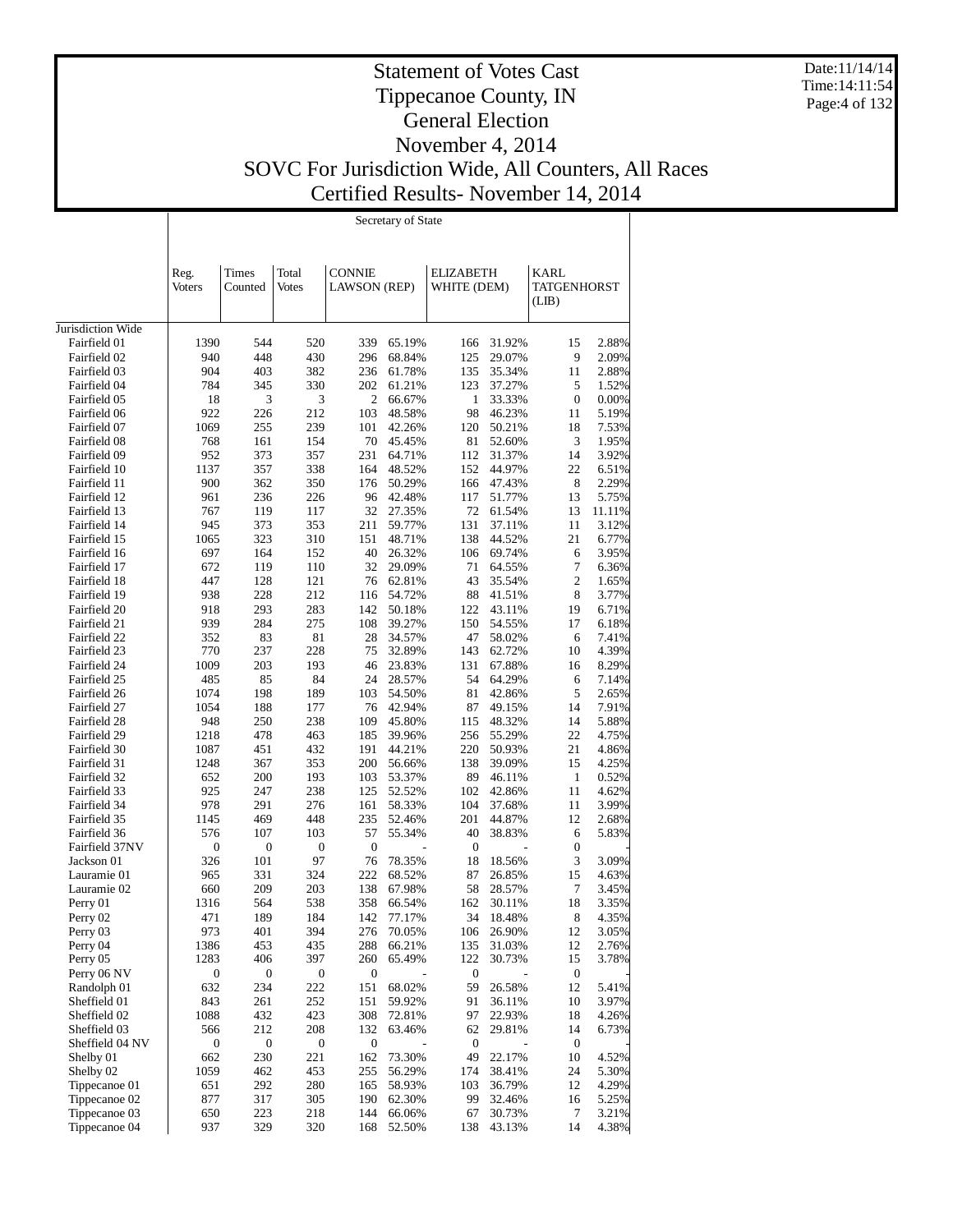Date:11/14/14 Time:14:11:54 Page:5 of 132

# Statement of Votes Cast Tippecanoe County, IN General Election November 4, 2014 SOVC For Jurisdiction Wide, All Counters, All Races Certified Results- November 14, 2014

т

|                                |                         |                     |                     |                         | Secretary of State |                  |                     |                  |                |
|--------------------------------|-------------------------|---------------------|---------------------|-------------------------|--------------------|------------------|---------------------|------------------|----------------|
|                                |                         |                     |                     |                         |                    |                  |                     |                  |                |
|                                |                         |                     |                     |                         |                    |                  |                     |                  |                |
|                                | Reg.                    | Times               | Total               | <b>CONNIE</b>           |                    | <b>ELIZABETH</b> |                     | KARL             |                |
|                                | <b>Voters</b>           | Counted             | <b>Votes</b>        | <b>LAWSON</b> (REP)     |                    | WHITE (DEM)      |                     | TATGENHORST      |                |
|                                |                         |                     |                     |                         |                    |                  |                     | (LIB)            |                |
|                                |                         |                     |                     |                         |                    |                  |                     |                  |                |
| Tippecanoe 05<br>Tippecanoe 06 | 1030<br>761             | 265<br>287          | 254<br>276          | 151<br>179              | 59.45%<br>64.86%   | 92<br>91         | 36.22%<br>32.97%    | 11<br>6          | 4.33%<br>2.17% |
| Tippecanoe 07                  | 510                     | 180                 | 172                 | 102                     | 59.30%             | 63               | 36.63%              | 7                | 4.07%          |
| Union 01                       | 1104                    | 417                 | 408                 | 266                     | 65.20%             | 130              | 31.86%              | 12               | 2.94%          |
| Wabash 01                      | 348                     | 171                 | 162                 | 96                      | 59.26%             | 63               | 38.89%              | $\mathfrak{Z}$   | 1.85%          |
| Wabash 02                      | 1075                    | 339                 | 331                 | 169                     | 51.06%             | 140              | 42.30%              | 22               | 6.65%          |
| Wabash 03                      | 588                     | 267                 | 259                 | 161                     | 62.16%             | 98               | 37.84%              | $\boldsymbol{0}$ | 0.00%          |
| Wabash 04                      | 968                     | 147                 | 143                 | 66                      | 46.15%             | 68               | 47.55%              | 9                | 6.29%          |
| Wabash 05                      | 1068                    | 404                 | 395                 | 228                     | 57.72%             | 153              | 38.73%              | 14               | 3.54%          |
| Wabash 06<br>Wabash 07         | 632<br>1099             | 278<br>513          | 268<br>503          | 133<br>250              | 49.63%<br>49.70%   | 126<br>237       | 47.01%<br>47.12%    | 9<br>16          | 3.36%<br>3.18% |
| Wabash 08                      | 755                     | 287                 | 276                 | 120                     | 43.48%             | 152              | 55.07%              | 4                | 1.45%          |
| Wabash 09                      | 711                     | 154                 | 145                 | 60                      | 41.38%             | 79               | 54.48%              | 6                | 4.14%          |
| Wabash 10                      | 753                     | 147                 | 138                 | 65                      | 47.10%             | 67               | 48.55%              | 6                | 4.35%          |
| Wabash 11                      | 1111                    | 172                 | 166                 | 78                      | 46.99%             | 78               | 46.99%              | 10               | 6.02%          |
| Wabash 12                      | 1201                    | 312                 | 304                 | 146                     | 48.03%             | 148              | 48.68%              | 10               | 3.29%          |
| Wabash 13                      | 899                     | 285                 | 277                 | 135                     | 48.74%             | 127              | 45.85%              | 15               | 5.42%          |
| Wabash 14                      | 487                     | 141                 | 134                 | 60                      | 44.78%             | 66               | 49.25%              | 8                | 5.97%          |
| Wabash 15<br>Wabash 16         | 792<br>1169             | 387<br>447          | 370<br>421          | 174<br>213              | 47.03%<br>50.59%   | 179<br>201       | 48.38%<br>47.74%    | 17<br>7          | 4.59%<br>1.66% |
| Wabash 17                      | 3640                    | 114                 | 113                 | 43                      | 38.05%             | 55               | 48.67%              | 15               | 13.27%         |
| Wabash 18                      | 468                     | 240                 | 228                 | 115                     | 50.44%             | 105              | 46.05%              | 8                | 3.51%          |
| Wabash 19                      | 492                     | 187                 | 181                 | 108                     | 59.67%             | 70               | 38.67%              | $\mathfrak{Z}$   | 1.66%          |
| Wabash 20                      | 1466                    | 454                 | 446                 | 247                     | 55.38%             | 186              | 41.70%              | 13               | 2.91%          |
| Wabash 21                      | 397                     | 151                 | 148                 | 53                      | 35.81%             | 90               | 60.81%              | 5                | 3.38%          |
| Wabash 22                      | 982                     | 482                 | 461                 | 198                     | 42.95%             | 248              | 53.80%              | 15               | 3.25%          |
| Wabash 23                      | 1088                    | 391                 | 376                 | 148                     | 39.36%             | 221              | 58.78%              | 7                | 1.86%          |
| Wabash 24<br>Wabash 25         | 1179<br>829             | 503<br>132          | 485<br>127          | 164<br>22               | 33.81%             | 302<br>96        | 62.27%<br>75.59%    | 19<br>9          | 3.92%<br>7.09% |
| Wabash 26                      | 648                     | 13                  | 12                  | 6                       | 17.32%<br>50.00%   | 5                | 41.67%              | 1                | 8.33%          |
| Wabash 27                      | 684                     | 29                  | 28                  | 3                       | 10.71%             | 23               | 82.14%              | $\mathfrak{2}$   | 7.14%          |
| Wabash 28                      | 1065                    | 49                  | 48                  | 15                      | 31.25%             | 30               | 62.50%              | 3                | 6.25%          |
| Wabash 29                      | 156                     | 24                  | 22                  | 11                      | 50.00%             | 10               | 45.45%              | $\mathbf{1}$     | 4.55%          |
| Wabash 30                      | 1094                    | 451                 | 439                 | 220                     | 50.11%             | 206              | 46.92%              | 13               | 2.96%          |
| Wabash 31 NV                   | $\boldsymbol{0}$        | $\boldsymbol{0}$    | $\boldsymbol{0}$    | $\boldsymbol{0}$        |                    | $\boldsymbol{0}$ |                     | $\boldsymbol{0}$ |                |
| Washington 01                  | 813                     | 287                 | 282                 | 170                     | 60.28%             | 98               | 34.75%              | 14               | 4.96%          |
| Washington 02                  | 845<br>1131             | 375<br>404          | 362<br>387          | 210<br>256              | 58.01%<br>66.15%   | 134<br>101       | 37.02%<br>26.10%    | 18<br>30         | 4.97%<br>7.75% |
| Wayne 01<br>Wea 01             | 234                     | 55                  | 54                  | 29                      | 53.70%             | 23               | 42.59%              | 2                | 3.70%          |
| Wea 02                         | 1256                    | 258                 | 252                 | 141                     | 55.95%             | 93               | 36.90%              | 18               | 7.14%          |
| Wea 03                         | 1277                    | 349                 | 336                 | 181                     | 53.87%             | 141              | 41.96%              | 14               | 4.17%          |
| Wea 04                         | 660                     | 170                 | 164                 | 94                      | 57.32%             | 62               | 37.80%              | 8                | 4.88%          |
| Wea 05                         | 703                     | 173                 | 164                 | 80                      | 48.78%             |                  | 73 44.51%           | 11               | 6.71%          |
| Wea 06                         | 1232                    | 270                 | 259                 | 166                     | 64.09%             | 79               | 30.50%              | 14               | 5.41%          |
| Wea 07                         | 1034                    | 267                 | 257                 | 150                     | 58.37%             | 97               | 37.74%              | 10               | 3.89%          |
| Wea 08                         | 1029                    | 297                 | 289                 | 177                     | 61.25%             | 101              | 34.95%              | 11               | 3.81%          |
| Wea 09<br>Wea 10               | 939<br>789              | 286<br>141          | 278<br>135          | 169<br>72               | 60.79%<br>53.33%   | 97<br>58         | 34.89%<br>42.96%    | 12<br>5          | 4.32%<br>3.70% |
| Wea 11                         | 1123                    | 458                 | 444                 | 275                     | 61.94%             | 155              | 34.91%              | 14               | 3.15%          |
| Wea 12                         | 741                     | 269                 | 261                 | 189                     | 72.41%             | 63               | 24.14%              | 9                | 3.45%          |
| Wea 13                         | 778                     | 354                 | 348                 | 242                     | 69.54%             | 102              | 29.31%              | 4                | 1.15%          |
| Wea 14                         | 1759                    | 427                 | 413                 | 248                     | 60.05%             | 145              | 35.11%              | 20               | 4.84%          |
| Wea 15                         | 1037                    | 388                 | 379                 | 258                     | 68.07%             | 112              | 29.55%              | 9                | 2.37%          |
| Wea 16                         | 1152                    | 388                 | 371                 | 235                     | 63.34%             | 124              | 33.42%              | 12               | 3.23%          |
| Wea 17                         | 1365                    | 457                 | 439                 | 276                     | 62.87%             | 145              | 33.03%              | 18               | 4.10%          |
| Wea 18 NV                      | $\boldsymbol{0}$<br>946 | $\mathbf{1}$<br>279 | $\mathbf{1}$<br>276 | $\boldsymbol{0}$<br>172 | 0.00%<br>62.32%    |                  | 1 100.00%<br>31.16% | $\boldsymbol{0}$ | 0.00%<br>6.52% |
| Wea 19<br>Wea 20               | 582                     | 200                 | 194                 | 118                     | 60.82%             | 86<br>65         | 33.51%              | 18<br>11         | 5.67%          |
|                                |                         |                     |                     |                         |                    |                  |                     |                  |                |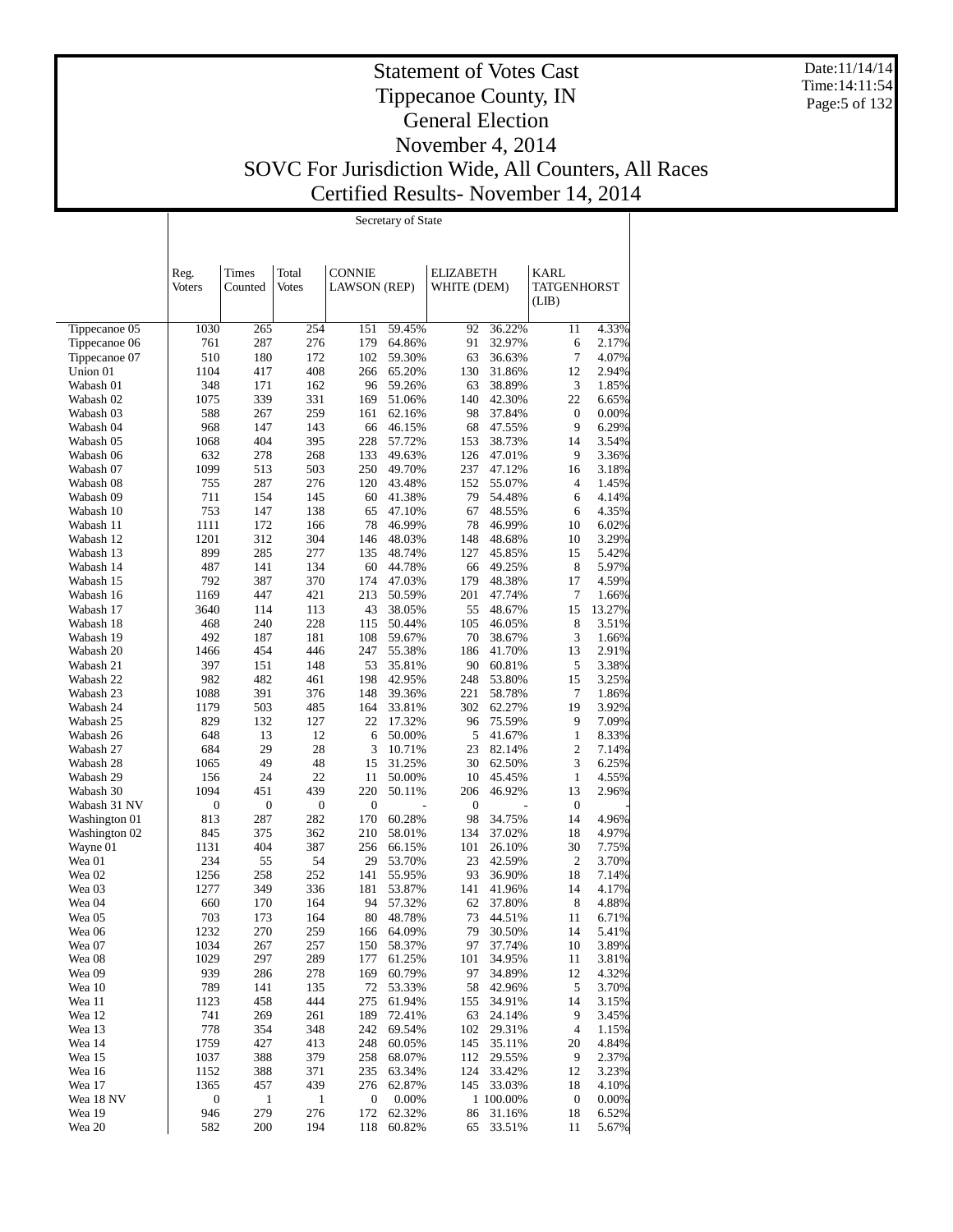| <b>Statement of Votes Cast</b><br>Tippecanoe County, IN<br><b>General Election</b><br>November 4, 2014<br>SOVC For Jurisdiction Wide, All Counters, All Races<br>Certified Results-November 14, 2014 |                  |  |                    |  |  |  |  |  |  |
|------------------------------------------------------------------------------------------------------------------------------------------------------------------------------------------------------|------------------|--|--------------------|--|--|--|--|--|--|
|                                                                                                                                                                                                      |                  |  | Secretary of State |  |  |  |  |  |  |
| Reg.<br><b>Voters</b>                                                                                                                                                                                | Times<br>Counted |  |                    |  |  |  |  |  |  |

816 313 300 216 72.00% 67 22.33% 17 5.67% 100489 30930 29805 16557 55.55% 12013 40.31% 1235 4.14%

 Wea 21 Total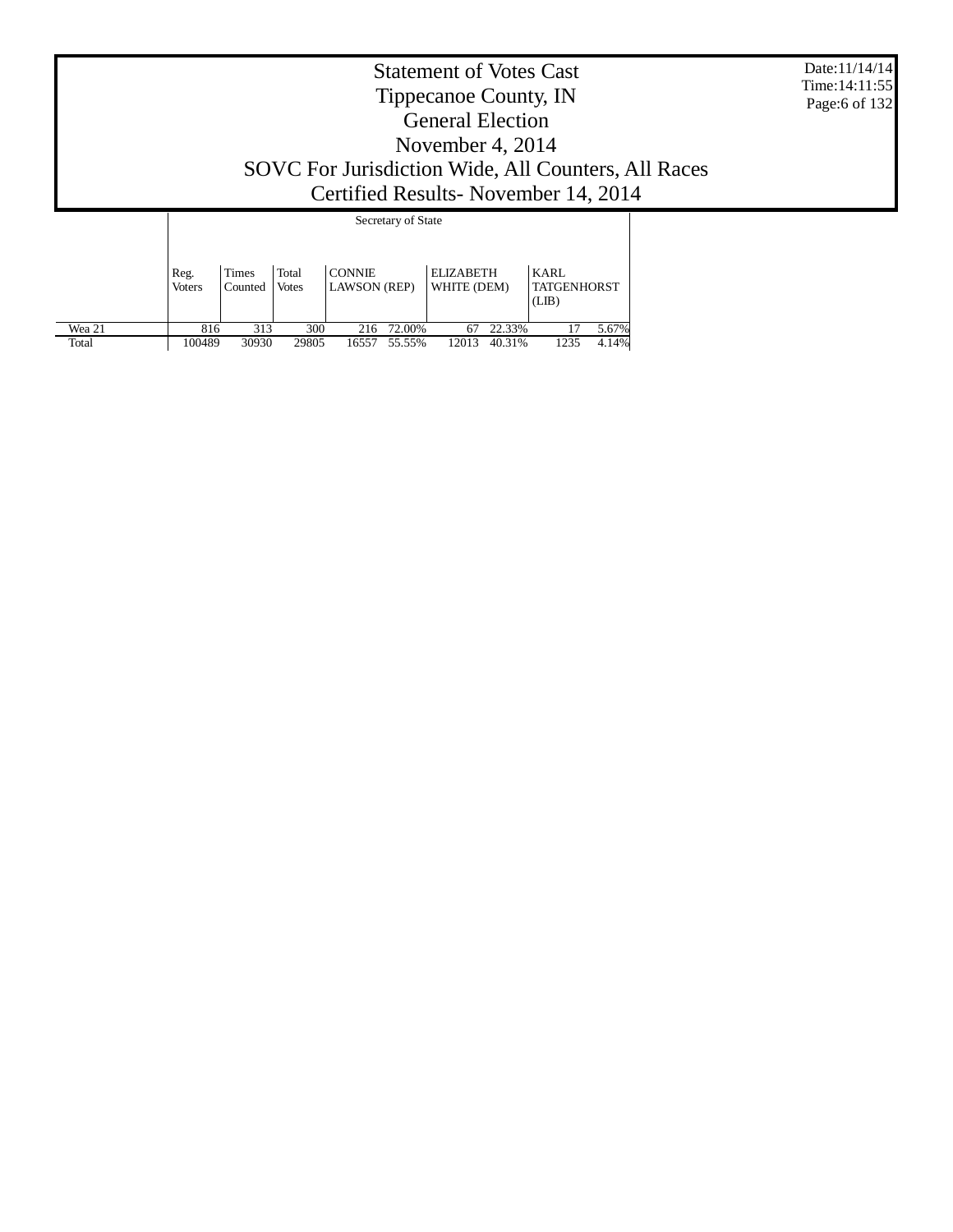Date:11/14/14 Time:14:11:55 Page:7 of 132

# Statement of Votes Cast Tippecanoe County, IN General Election November 4, 2014

Τ

SOVC For Jurisdiction Wide, All Counters, All Races

# Certified Results- November 14, 2014

|                              |                  |                  |                  |                     | <b>Auditor of State</b> |                         |                  |                      |                |
|------------------------------|------------------|------------------|------------------|---------------------|-------------------------|-------------------------|------------------|----------------------|----------------|
|                              |                  |                  |                  |                     |                         |                         |                  |                      |                |
|                              |                  |                  |                  |                     |                         |                         |                  |                      |                |
|                              | Reg.             | Times            | Total            | <b>SUZANNE</b>      |                         | MICHAEL A.              |                  | <b>JOHN SCHICK</b>   |                |
|                              | Voters           | Counted          | <b>Votes</b>     | <b>CROUCH (REP)</b> |                         | <b>CLAYTOR</b><br>(DEM) |                  | (LIB)                |                |
|                              |                  |                  |                  |                     |                         |                         |                  |                      |                |
| Jurisdiction Wide            |                  |                  |                  |                     |                         |                         |                  |                      |                |
| Fairfield 01                 | 1390             | 544              | 511              | 352                 | 68.88%                  | 135                     | 26.42%           | 24                   | 4.70%          |
| Fairfield 02                 | 940              | 448              | 434              | 301                 | 69.35%                  | 125                     | 28.80%           | 8                    | 1.84%          |
| Fairfield 03<br>Fairfield 04 | 904<br>784       | 403<br>345       | 382<br>329       | 254<br>209          | 66.49%<br>63.53%        | 121<br>113              | 31.68%<br>34.35% | 7<br>7               | 1.83%<br>2.13% |
| Fairfield 05                 | 18               | 3                | 3                | 2                   | 66.67%                  | $\mathbf{1}$            | 33.33%           | $\mathbf{0}$         | 0.00%          |
| Fairfield 06                 | 922              | 226              | 209              | 102                 | 48.80%                  | 92                      | 44.02%           | 15                   | 7.18%          |
| Fairfield 07                 | 1069             | 255              | 237              | 110                 | 46.41%                  | 108                     | 45.57%           | 19                   | 8.02%          |
| Fairfield 08                 | 768              | 161              | 156              | 79                  | 50.64%                  | 68                      | 43.59%           | 9                    | 5.77%          |
| Fairfield 09                 | 952              | 373              | 355              | 236                 | 66.48%                  | 103                     | 29.01%           | 16                   | 4.51%          |
| Fairfield 10<br>Fairfield 11 | 1137<br>900      | 357<br>362       | 336<br>348       | 178<br>194          | 52.98%<br>55.75%        | 133<br>137              | 39.58%<br>39.37% | 25<br>17             | 7.44%<br>4.89% |
| Fairfield 12                 | 961              | 236              | 225              | 102                 | 45.33%                  | 106                     | 47.11%           | 17                   | 7.56%          |
| Fairfield 13                 | 767              | 119              | 114              | 37                  | 32.46%                  | 62                      | 54.39%           | 15                   | 13.16%         |
| Fairfield 14                 | 945              | 373              | 355              | 227                 | 63.94%                  | 113                     | 31.83%           | 15                   | 4.23%          |
| Fairfield 15                 | 1065             | 323              | 301              | 159                 | 52.82%                  | 121                     | 40.20%           | 21                   | 6.98%          |
| Fairfield 16                 | 697              | 164              | 151              | 44                  | 29.14%                  | 99                      | 65.56%           | 8                    | 5.30%          |
| Fairfield 17                 | 672              | 119              | 112              | 34                  | 30.36%                  | 71                      | 63.39%           | 7                    | 6.25%          |
| Fairfield 18<br>Fairfield 19 | 447<br>938       | 128<br>228       | 120<br>211       | 79<br>120           | 65.83%<br>56.87%        | 37<br>79                | 30.83%<br>37.44% | $\overline{4}$<br>12 | 3.33%<br>5.69% |
| Fairfield 20                 | 918              | 293              | 276              | 145                 | 52.54%                  | 106                     | 38.41%           | 25                   | 9.06%          |
| Fairfield 21                 | 939              | 284              | 269              | 115                 | 42.75%                  | 126                     | 46.84%           | 28                   | 10.41%         |
| Fairfield 22                 | 352              | 83               | 79               | 27                  | 34.18%                  | 45                      | 56.96%           | 7                    | 8.86%          |
| Fairfield 23                 | 770              | 237              | 230              | 86                  | 37.39%                  | 127                     | 55.22%           | 17                   | 7.39%          |
| Fairfield 24                 | 1009             | 203              | 192              | 52                  | 27.08%                  | 118                     | 61.46%           | 22                   | 11.46%         |
| Fairfield 25                 | 485              | 85               | 83               | 29                  | 34.94%                  | 46                      | 55.42%           | 8                    | 9.64%          |
| Fairfield 26                 | 1074             | 198              | 185              | 105                 | 56.76%                  | 72<br>77                | 38.92%           | 8                    | 4.32%<br>7.87% |
| Fairfield 27<br>Fairfield 28 | 1054<br>948      | 188<br>250       | 178<br>236       | 87<br>119           | 48.88%<br>50.42%        | 97                      | 43.26%<br>41.10% | 14<br>20             | 8.47%          |
| Fairfield 29                 | 1218             | 478              | 452              | 188                 | 41.59%                  | 235                     | 51.99%           | 29                   | 6.42%          |
| Fairfield 30                 | 1087             | 451              | 431              | 199                 | 46.17%                  | 204                     | 47.33%           | 28                   | 6.50%          |
| Fairfield 31                 | 1248             | 367              | 343              | 209                 | 60.93%                  | 110                     | 32.07%           | 24                   | 7.00%          |
| Fairfield 32                 | 652              | 200              | 188              | 108                 | 57.45%                  | 73                      | 38.83%           | 7                    | 3.72%          |
| Fairfield 33                 | 925              | 247              | 233              | 134                 | 57.51%                  | 87                      | 37.34%           | 12                   | 5.15%          |
| Fairfield 34                 | 978              | 291              | 280              | 169                 | 60.36%                  | 93                      | 33.21%           | 18                   | 6.43%          |
| Fairfield 35<br>Fairfield 36 | 1145<br>576      | 469<br>107       | 441<br>105       | 249<br>62           | 56.46%<br>59.05%        | 169<br>35               | 38.32%<br>33.33% | 23<br>8              | 5.22%<br>7.62% |
| Fairfield 37NV               | $\boldsymbol{0}$ | $\boldsymbol{0}$ | $\boldsymbol{0}$ | $\boldsymbol{0}$    |                         | $\boldsymbol{0}$        |                  | $\boldsymbol{0}$     |                |
| Jackson 01                   | 326              | 101              | 97               | 86                  | 88.66%                  | 9                       | 9.28%            | $\overline{2}$       | 2.06%          |
| Lauramie 01                  | 965              | 331              | 317              | 218                 | 68.77%                  | 79                      | 24.92%           | 20                   | 6.31%          |
| Lauramie 02                  | 660              | 209              | 203              | 145                 | 71.43%                  | 41                      | 20.20%           | 17                   | 8.37%          |
| Perry 01                     | 1316             | 564              | 540              | 382                 | 70.74%                  | 125                     | 23.15%           | 33                   | 6.11%          |
| Perry 02                     | 471              | 189              | 181              | 140                 | 77.35%                  | 28                      | 15.47%           | 13                   | 7.18%          |
| Perry 03<br>Perry 04         | 973<br>1386      | 401<br>453       | 389<br>429       | 275<br>296          | 70.69%<br>69.00%        | 95<br>111               | 24.42%<br>25.87% | 19<br>22             | 4.88%<br>5.13% |
| Perry 05                     | 1283             | 406              | 394              | 267                 | 67.77%                  | 106                     | 26.90%           | 21                   | 5.33%          |
| Perry 06 NV                  | 0                | $\boldsymbol{0}$ | $\boldsymbol{0}$ | 0                   |                         | $\boldsymbol{0}$        |                  | $\boldsymbol{0}$     |                |
| Randolph 01                  | 632              | 234              | 218              | 151                 | 69.27%                  | 48                      | 22.02%           | 19                   | 8.72%          |
| Sheffield 01                 | 843              | 261              | 247              | 154                 | 62.35%                  | 80                      | 32.39%           | 13                   | 5.26%          |
| Sheffield 02                 | 1088             | 432              | 420              | 325                 | 77.38%                  | 71                      | 16.90%           | 24                   | 5.71%          |
| Sheffield 03                 | 566              | 212              | 207              | 141                 | 68.12%                  | 52                      | 25.12%           | 14                   | 6.76%          |
| Sheffield 04 NV              | 0                | $\boldsymbol{0}$ | $\boldsymbol{0}$ | 0                   |                         | $\boldsymbol{0}$        |                  | $\boldsymbol{0}$     | 3.17%          |
| Shelby 01<br>Shelby 02       | 662<br>1059      | 230<br>462       | 221<br>438       | 172<br>266          | 77.83%<br>60.73%        | 42<br>146               | 19.00%<br>33.33% | 7<br>26              | 5.94%          |
| Tippecanoe 01                | 651              | 292              | 278              | 170                 | 61.15%                  | 95                      | 34.17%           | 13                   | 4.68%          |
| Tippecanoe 02                | 877              | 317              | 305              | 211                 | 69.18%                  | 73                      | 23.93%           | 21                   | 6.89%          |
| Tippecanoe 03                | 650              | 223              | 213              | 143                 | 67.14%                  | 62                      | 29.11%           | 8                    | 3.76%          |
| Tippecanoe 04                | 937              | 329              | 307              | 169                 | 55.05%                  | 116                     | 37.79%           | 22                   | 7.17%          |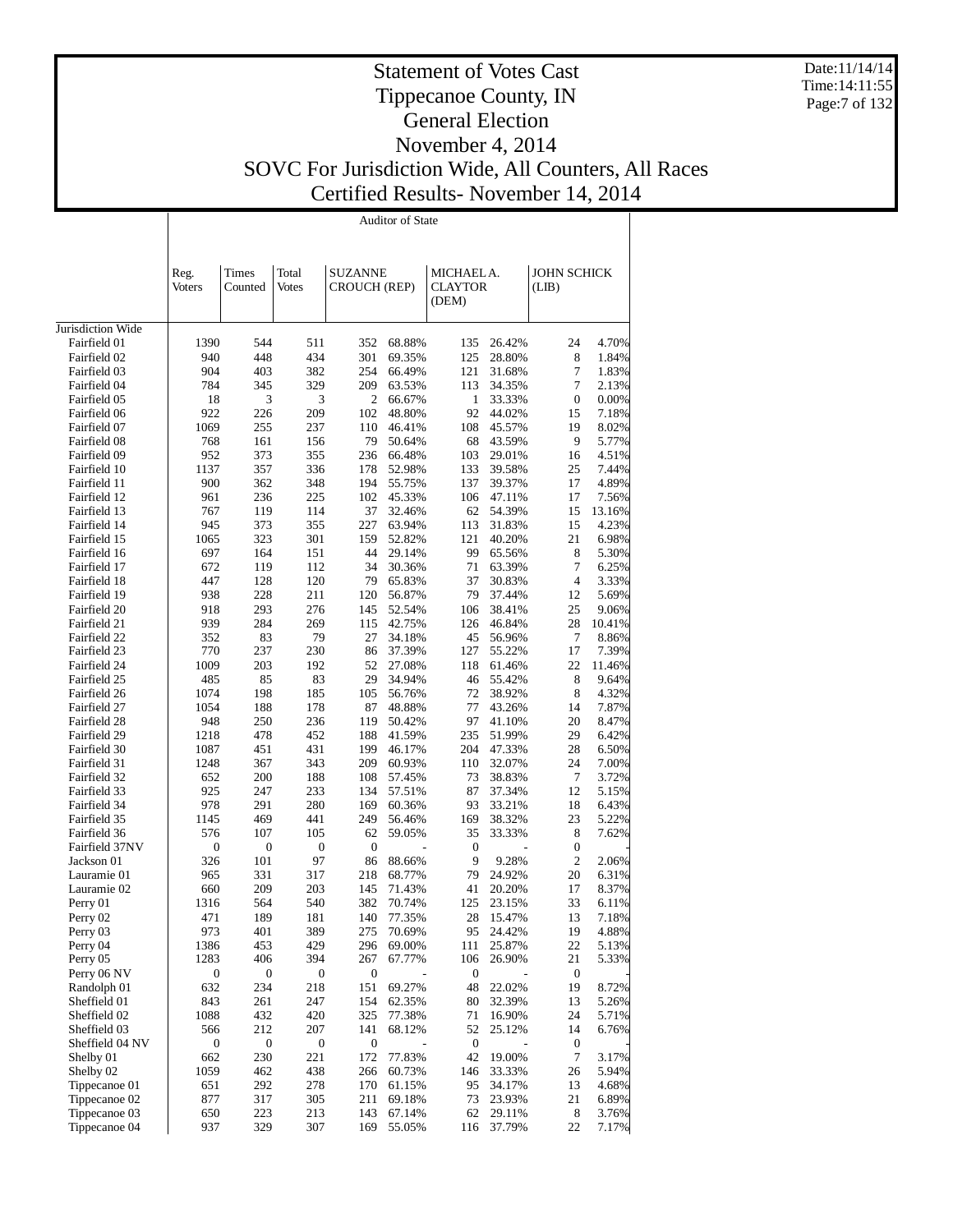Date:11/14/14 Time:14:11:55 Page:8 of 132

|                        |                  |              |                  |                     | <b>Auditor of State</b> |                  |                  |                    |                |
|------------------------|------------------|--------------|------------------|---------------------|-------------------------|------------------|------------------|--------------------|----------------|
|                        |                  |              |                  |                     |                         |                  |                  |                    |                |
|                        | Reg.             | Times        | Total            | <b>SUZANNE</b>      |                         | MICHAEL A.       |                  | <b>JOHN SCHICK</b> |                |
|                        | Voters           | Counted      | Votes            | <b>CROUCH (REP)</b> |                         | <b>CLAYTOR</b>   |                  | (LIB)              |                |
|                        |                  |              |                  |                     |                         | (DEM)            |                  |                    |                |
| Tippecanoe 05          | 1030             | 265          | 255              | 158                 | 61.96%                  | 82               | 32.16%           | 15                 | 5.88%          |
| Tippecanoe 06          | 761              | 287          | 278              | 180                 | 64.75%                  | 90               | 32.37%           | 8                  | 2.88%          |
| Tippecanoe 07          | 510              | 180          | 171              | 110                 | 64.33%                  | 53               | 30.99%           | 8                  | 4.68%          |
| Union 01               | 1104             | 417          | 400              | 272                 | 68.00%                  | 105              | 26.25%           | 23                 | 5.75%          |
| Wabash 01<br>Wabash 02 | 348<br>1075      | 171<br>339   | 162<br>324       | 108<br>184          | 66.67%<br>56.79%        | 44<br>113        | 27.16%<br>34.88% | 10<br>27           | 6.17%<br>8.33% |
| Wabash 03              | 588              | 267          | 257              | 166                 | 64.59%                  | 88               | 34.24%           | 3                  | 1.17%          |
| Wabash 04              | 968              | 147          | 143              | 69                  | 48.25%                  | 66               | 46.15%           | 8                  | 5.59%          |
| Wabash 05              | 1068             | 404          | 389              | 233                 | 59.90%                  | 138              | 35.48%           | 18                 | 4.63%          |
| Wabash 06              | 632              | 278          | 265              | 133                 | 50.19%                  | 120              | 45.28%           | 12                 | 4.53%          |
| Wabash 07              | 1099             | 513          | 487              | 259                 | 53.18%                  | 212              | 43.53%           | 16                 | 3.29%          |
| Wabash 08<br>Wabash 09 | 755<br>711       | 287<br>154   | 275<br>145       | 130<br>59           | 47.27%<br>40.69%        | 136<br>75        | 49.45%<br>51.72% | 9<br>11            | 3.27%<br>7.59% |
| Wabash 10              | 753              | 147          | 136              | 71                  | 52.21%                  | 57               | 41.91%           | 8                  | 5.88%          |
| Wabash 11              | 1111             | 172          | 166              | 79                  | 47.59%                  | 75               | 45.18%           | 12                 | 7.23%          |
| Wabash 12              | 1201             | 312          | 304              | 161                 | 52.96%                  | 126              | 41.45%           | 17                 | 5.59%          |
| Wabash 13              | 899              | 285          | 276              | 146                 | 52.90%                  | 113              | 40.94%           | 17                 | 6.16%          |
| Wabash 14              | 487              | 141          | 129              | 65                  | 50.39%                  | 54               | 41.86%           | 10                 | 7.75%          |
| Wabash 15<br>Wabash 16 | 792<br>1169      | 387<br>447   | 364<br>409       | 178<br>203          | 48.90%<br>49.63%        | 164<br>193       | 45.05%<br>47.19% | 22<br>13           | 6.04%<br>3.18% |
| Wabash 17              | 3640             | 114          | 111              | 42                  | 37.84%                  | 56               | 50.45%           | 13                 | 11.71%         |
| Wabash 18              | 468              | 240          | 226              | 111                 | 49.12%                  | 102              | 45.13%           | 13                 | 5.75%          |
| Wabash 19              | 492              | 187          | 178              | 108                 | 60.67%                  | 66               | 37.08%           | 4                  | 2.25%          |
| Wabash 20              | 1466             | 454          | 445              | 261                 | 58.65%                  | 165              | 37.08%           | 19                 | 4.27%          |
| Wabash 21              | 397              | 151          | 148              | 60                  | 40.54%                  | 81               | 54.73%           | 7                  | 4.73%          |
| Wabash 22<br>Wabash 23 | 982<br>1088      | 482<br>391   | 454<br>369       | 198<br>158          | 43.61%<br>42.82%        | 237<br>199       | 52.20%<br>53.93% | 19<br>12           | 4.19%<br>3.25% |
| Wabash 24              | 1179             | 503          | 483              | 163                 | 33.75%                  | 292              | 60.46%           | 28                 | 5.80%          |
| Wabash 25              | 829              | 132          | 128              | 24                  | 18.75%                  | 96               | 75.00%           | 8                  | 6.25%          |
| Wabash 26              | 648              | 13           | 12               | 6                   | 50.00%                  | 5                | 41.67%           | $\mathbf{1}$       | 8.33%          |
| Wabash 27              | 684              | 29           | 28               | $\overline{4}$      | 14.29%                  | 23               | 82.14%           | $\mathbf{1}$       | 3.57%          |
| Wabash 28              | 1065             | 49           | 47               | 18                  | 38.30%                  | 26               | 55.32%           | 3                  | 6.38%          |
| Wabash 29<br>Wabash 30 | 156<br>1094      | 24<br>451    | 22<br>434        | 10<br>241           | 45.45%<br>55.53%        | 11<br>173        | 50.00%<br>39.86% | $\mathbf{1}$<br>20 | 4.55%<br>4.61% |
| Wabash 31 NV           | $\mathbf{0}$     | 0            | $\boldsymbol{0}$ | $\boldsymbol{0}$    |                         | $\boldsymbol{0}$ |                  | $\boldsymbol{0}$   |                |
| Washington 01          | 813              | 287          | 276              | 180                 | 65.22%                  | 76               | 27.54%           | 20                 | 7.25%          |
| Washington 02          | 845              | 375          | 362              | 225                 | 62.15%                  | 115              | 31.77%           | 22                 | 6.08%          |
| Wayne 01               | 1131             | 404          | 385              | 263                 | 68.31%                  | 84               | 21.82%           | 38                 | 9.87%          |
| Wea 01                 | 234              | 55           | 54               | 32                  | 59.26%                  | 18               | 33.33%           | 4                  | 7.41%          |
| Wea 02<br>Wea 03       | 1256<br>1277     | 258<br>349   | 252<br>331       | 152<br>186          | 60.32%<br>56.19%        | 80<br>116        | 31.75%<br>35.05% | 20<br>29           | 7.94%<br>8.76% |
| Wea 04                 | 660              | 170          | 162              | 100                 | 61.73%                  | 49               | 30.25%           | 13                 | 8.02%          |
| Wea 05                 | 703              | 173          | 162              | 83                  | 51.23%                  | 66               | 40.74%           | 13                 | 8.02%          |
| Wea 06                 | 1232             | 270          | 252              | 158                 | 62.70%                  | 73               | 28.97%           | 21                 | 8.33%          |
| Wea 07                 | 1034             | 267          | 254              | 166                 | 65.35%                  | 75               | 29.53%           | 13                 | 5.12%          |
| Wea 08                 | 1029             | 297          | 286              | 177                 | 61.89%                  | 90               | 31.47%           | 19                 | 6.64%          |
| Wea 09<br>Wea 10       | 939<br>789       | 286<br>141   | 278<br>136       | 176<br>79           | 63.31%<br>58.09%        | 86<br>49         | 30.94%<br>36.03% | 16<br>8            | 5.76%<br>5.88% |
| Wea 11                 | 1123             | 458          | 443              | 296                 | 66.82%                  | 126              | 28.44%           | 21                 | 4.74%          |
| Wea 12                 | 741              | 269          | 266              | 197                 | 74.06%                  | 56               | 21.05%           | 13                 | 4.89%          |
| Wea 13                 | 778              | 354          | 341              | 246                 | 72.14%                  | 84               | 24.63%           | 11                 | 3.23%          |
| Wea 14                 | 1759             | 427          | 410              | 254                 | 61.95%                  | 125              | 30.49%           | 31                 | 7.56%          |
| Wea 15                 | 1037             | 388          | 378              | 270                 | 71.43%                  | 97               | 25.66%           | 11                 | 2.91%          |
| Wea 16<br>Wea 17       | 1152<br>1365     | 388<br>457   | 363<br>433       | 249<br>292          | 68.60%<br>67.44%        | 97<br>115        | 26.72%<br>26.56% | 17<br>26           | 4.68%<br>6.00% |
| Wea 18 NV              | $\boldsymbol{0}$ | $\mathbf{1}$ | $\mathbf{1}$     | $\boldsymbol{0}$    | 0.00%                   |                  | 1 100.00%        | $\boldsymbol{0}$   | 0.00%          |
| Wea 19                 | 946              | 279          | 272              | 180                 | 66.18%                  | 70               | 25.74%           | 22                 | 8.09%          |
| Wea 20                 | 582              | 200          | 194              | 123                 | 63.40%                  | 58               | 29.90%           | 13                 | 6.70%          |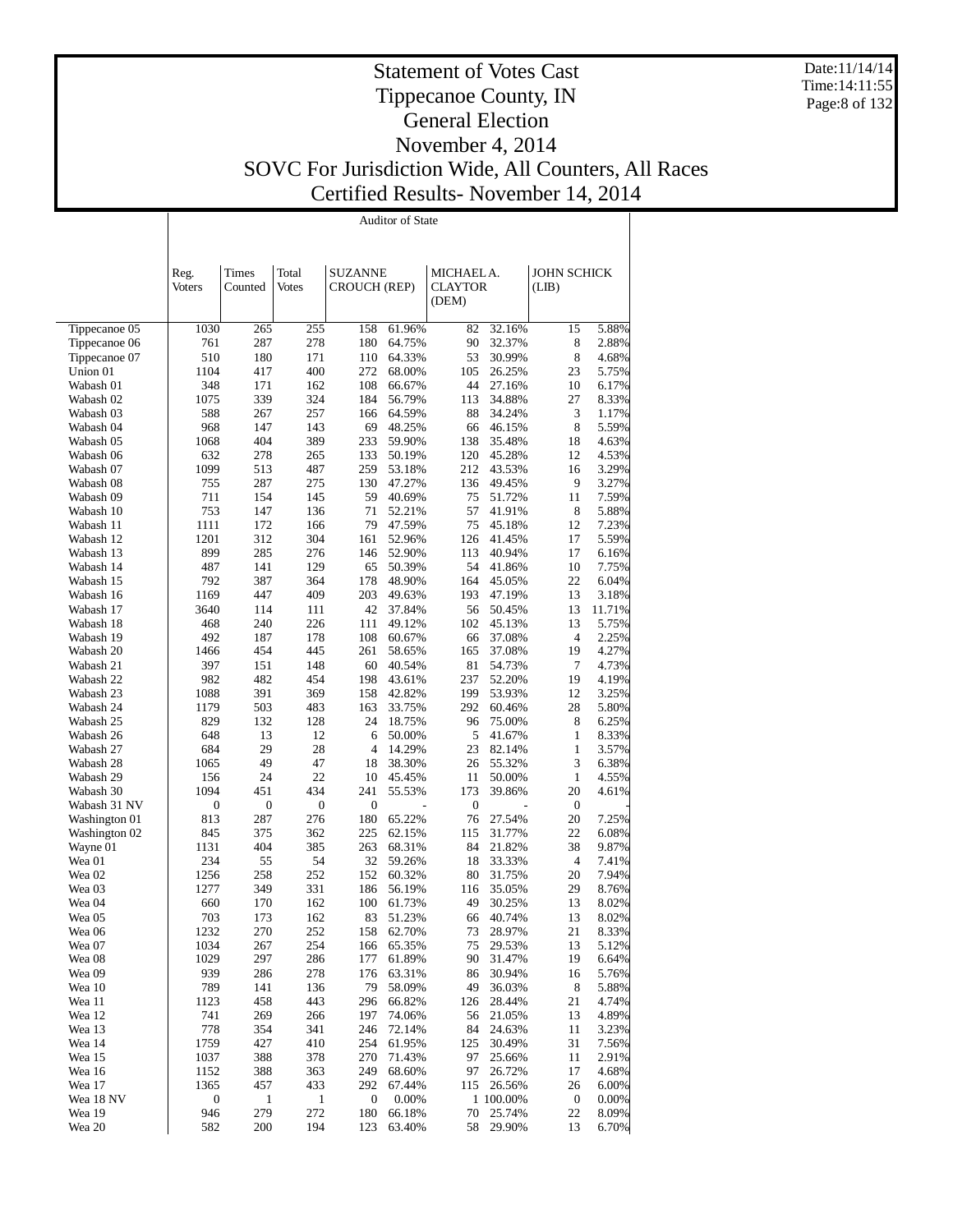|        | Date:11/14/14<br>Time: 14:11:55<br>Page: 9 of 132                                                                                                                                                                                                |  |  |  |  |  |  |  |  |  |  |
|--------|--------------------------------------------------------------------------------------------------------------------------------------------------------------------------------------------------------------------------------------------------|--|--|--|--|--|--|--|--|--|--|
|        | Certified Results - November 14, 2014<br><b>Auditor of State</b><br>Total<br><b>JOHN SCHICK</b><br><b>SUZANNE</b><br>MICHAEL A.<br>Times<br>Reg.<br>CROUCH (REP)<br><b>CLAYTOR</b><br><b>Voters</b><br>Counted<br><b>Votes</b><br>(LIB)<br>(DEM) |  |  |  |  |  |  |  |  |  |  |
| Wea 21 |                                                                                                                                                                                                                                                  |  |  |  |  |  |  |  |  |  |  |

100489 30930 29501 17282 58.58% 10524 35.67% 1695 5.75%

Total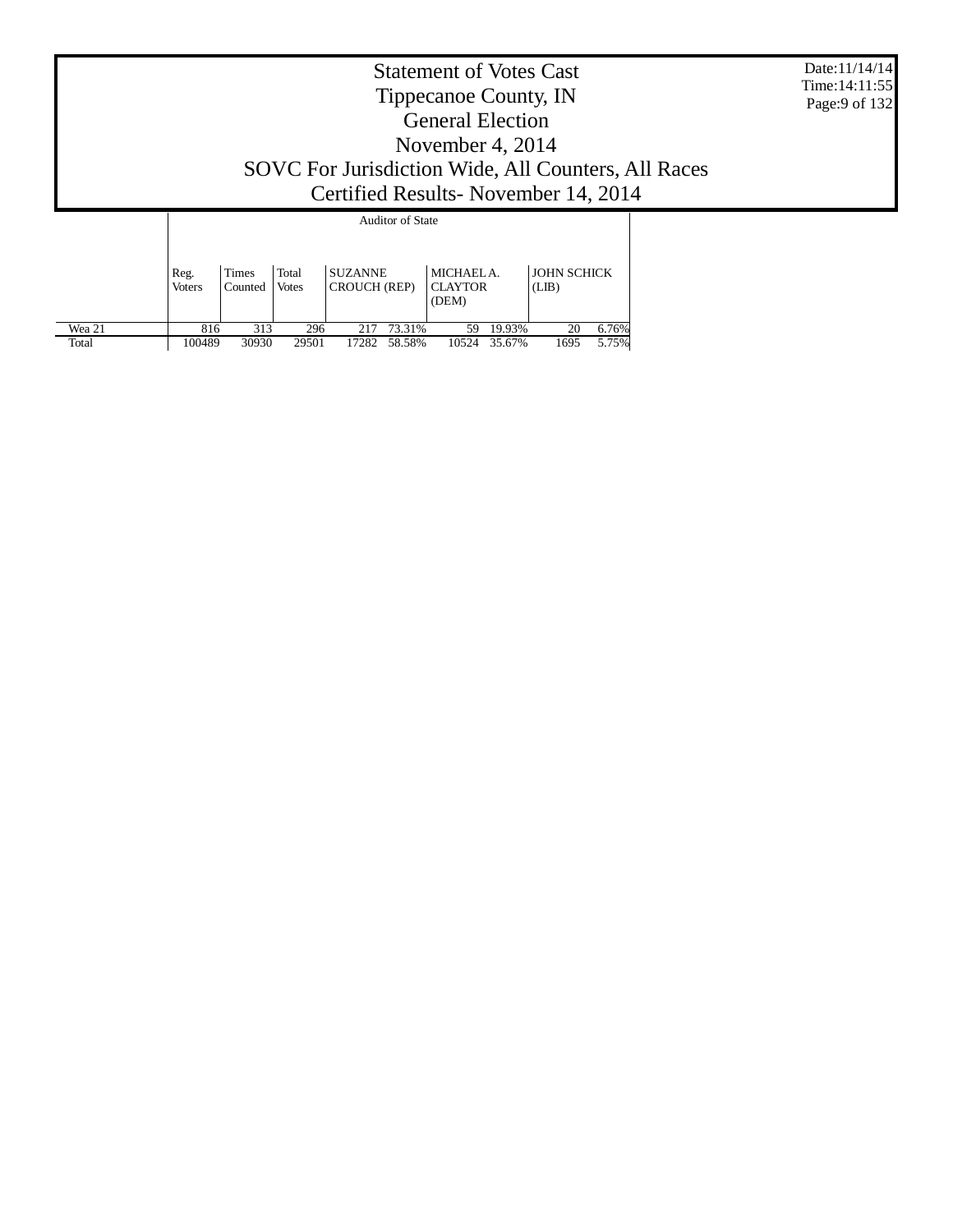Date:11/14/14 Time:14:11:55 Page:10 of 132

|                              | Treasurer of State    |                  |                  |                                          |                  |                             |                  |                                   |                |
|------------------------------|-----------------------|------------------|------------------|------------------------------------------|------------------|-----------------------------|------------------|-----------------------------------|----------------|
|                              | Reg.<br><b>Voters</b> | Times<br>Counted | Total<br>Votes   | <b>KELLY</b><br><b>MITCHELL</b><br>(REP) |                  | <b>MIKE BOLAND</b><br>(DEM) |                  | MICHAEL L.<br><b>JASPER (LIB)</b> |                |
| Jurisdiction Wide            |                       |                  |                  |                                          |                  |                             |                  |                                   |                |
| Fairfield 01                 | 1390                  | 544              | 505              | 343                                      | 67.92%           | 145                         | 28.71%           | 17                                | 3.37%          |
| Fairfield 02                 | 940                   | 448              | 432              | 288                                      | 66.67%           | 133                         | 30.79%           | 11                                | 2.55%          |
| Fairfield 03                 | 904                   | 403              | 381              | 228                                      | 59.84%           | 138                         | 36.22%           | 15                                | 3.94%          |
| Fairfield 04                 | 784                   | 345              | 324              | 206                                      | 63.58%           | 106                         | 32.72%           | 12                                | 3.70%          |
| Fairfield 05                 | 18                    | 3                | 3                | $\overline{c}$                           | 66.67%           | $\mathbf{1}$                | 33.33%           | $\boldsymbol{0}$                  | 0.00%          |
| Fairfield 06                 | 922                   | 226              | 210              | 99                                       | 47.14%           | 94                          | 44.76%           | 17                                | 8.10%          |
| Fairfield 07                 | 1069                  | 255              | 238              | 103                                      | 43.28%           | 109                         | 45.80%           | 26                                | 10.92%         |
| Fairfield 08                 | 768                   | 161              | 155              | 71                                       | 45.81%           | 76                          | 49.03%           | 8                                 | 5.16%          |
| Fairfield 09                 | 952                   | 373              | 357              | 231                                      | 64.71%           | 105                         | 29.41%           | 21                                | 5.88%          |
| Fairfield 10                 | 1137                  | 357              | 333              | 160                                      | 48.05%           | 145                         | 43.54%           | 28                                | 8.41%          |
| Fairfield 11                 | 900                   | 362              | 347              | 180                                      | 51.87%           | 153                         | 44.09%           | 14                                | 4.03%          |
| Fairfield 12                 | 961                   | 236              | 225              | 102                                      | 45.33%           | 110                         | 48.89%           | 13                                | 5.78%          |
| Fairfield 13                 | 767                   | 119              | 114              | 28                                       | 24.56%           | 70                          | 61.40%           | 16                                | 14.04%         |
| Fairfield 14                 | 945                   | 373              | 353              | 204                                      | 57.79%           | 129                         | 36.54%           | 20                                | 5.67%          |
| Fairfield 15                 | 1065                  | 323              | 298              | 154                                      | 51.68%           | 123                         | 41.28%           | 21                                | 7.05%          |
| Fairfield 16                 | 697                   | 164              | 153              | 44                                       | 28.76%           | 99                          | 64.71%           | 10                                | 6.54%          |
| Fairfield 17                 | 672                   | 119              | 112              | 36                                       | 32.14%           | 66                          | 58.93%           | 10                                | 8.93%          |
| Fairfield 18                 | 447                   | 128              | 118              | 73                                       | 61.86%           | 40                          | 33.90%           | 5                                 | 4.24%          |
| Fairfield 19                 | 938                   | 228              | 213              | 122                                      | 57.28%           | 78                          | 36.62%           | 13                                | 6.10%          |
| Fairfield 20                 | 918                   | 293              | 278              | 143                                      | 51.44%           | 111                         | 39.93%           | 24                                | 8.63%          |
| Fairfield 21                 | 939                   | 284              | 263              | 111                                      | 42.21%           | 127                         | 48.29%           | 25                                | 9.51%          |
| Fairfield 22                 | 352                   | 83               | 78               | 29                                       | 37.18%           | 45                          | 57.69%           | $\overline{4}$                    | 5.13%          |
| Fairfield 23                 | 770                   | 237              | 227              | 75                                       | 33.04%           | 136                         | 59.91%           | 16                                | 7.05%          |
| Fairfield 24                 | 1009                  | 203              | 191              | 49                                       | 25.65%           | 122                         | 63.87%           | 20                                | 10.47%         |
| Fairfield 25                 | 485                   | 85               | 82               | 26                                       | 31.71%           | 47                          | 57.32%           | 9                                 | 10.98%         |
| Fairfield 26<br>Fairfield 27 | 1074                  | 198              | 184<br>177       | 102<br>80                                | 55.43%           | 76<br>81                    | 41.30%           | 6                                 | 3.26%          |
|                              | 1054                  | 188<br>250       | 237              | 118                                      | 45.20%<br>49.79% | 99                          | 45.76%<br>41.77% | 16<br>20                          | 9.04%<br>8.44% |
| Fairfield 28                 | 948                   | 478              | 452              | 172                                      | 38.05%           | 249                         | 55.09%           | 31                                | 6.86%          |
| Fairfield 29<br>Fairfield 30 | 1218<br>1087          | 451              | 428              | 191                                      | 44.63%           | 209                         | 48.83%           | 28                                | 6.54%          |
| Fairfield 31                 | 1248                  | 367              | 344              | 204                                      | 59.30%           | 113                         | 32.85%           | 27                                | 7.85%          |
| Fairfield 32                 | 652                   | 200              | 187              | 101                                      | 54.01%           | 78                          | 41.71%           | 8                                 | 4.28%          |
| Fairfield 33                 | 925                   | 247              | 233              | 126                                      | 54.08%           | 95                          | 40.77%           | 12                                | 5.15%          |
| Fairfield 34                 | 978                   | 291              | 276              | 164                                      | 59.42%           | 96                          | 34.78%           | 16                                | 5.80%          |
| Fairfield 35                 | 1145                  | 469              | 441              | 242                                      | 54.88%           | 175                         | 39.68%           | 24                                | 5.44%          |
| Fairfield 36                 | 576                   | 107              | 105              | 62                                       | 59.05%           | 34                          | 32.38%           | 9                                 | 8.57%          |
| Fairfield 37NV               | $\boldsymbol{0}$      | $\boldsymbol{0}$ | $\boldsymbol{0}$ | $\boldsymbol{0}$                         |                  | $\boldsymbol{0}$            |                  | $\boldsymbol{0}$                  |                |
| Jackson 01                   | 326                   | 101              | 96               | 82                                       | 85.42%           | 11                          | 11.46%           | 3                                 | 3.13%          |
| Lauramie 01                  | 965                   | 331              | 316              | 210                                      | 66.46%           | 85                          | 26.90%           | 21                                | 6.65%          |
| Lauramie 02                  | 660                   | 209              | 201              | 132                                      | 65.67%           | 49                          | 24.38%           | 20                                | 9.95%          |
| Perry 01                     | 1316                  | 564              | 539              | 367                                      | 68.09%           | 144                         | 26.72%           | 28                                | 5.19%          |
| Perry 02                     | 471                   | 189              | 182              | 138                                      | 75.82%           | 33                          | 18.13%           | 11                                | 6.04%          |
| Perry 03                     | 973                   | 401              | 388              | 269                                      | 69.33%           | 98                          | 25.26%           | 21                                | 5.41%          |
| Perry 04                     | 1386                  | 453              | 427              | 284                                      | 66.51%           | 120                         | 28.10%           | 23                                | 5.39%          |
| Perry 05                     | 1283                  | 406              | 389              | 245                                      | 62.98%           | 117                         | 30.08%           | 27                                | 6.94%          |
| Perry 06 NV                  | 0                     | 0                | $\boldsymbol{0}$ | 0                                        |                  | $\bf{0}$                    |                  | $\boldsymbol{0}$                  |                |
| Randolph 01                  | 632                   | 234              | 217              | 148                                      | 68.20%           | 49                          | 22.58%           | 20                                | 9.22%          |
| Sheffield 01                 | 843                   | 261              | 243              | 142                                      | 58.44%           | 83                          | 34.16%           | 18                                | 7.41%          |
| Sheffield 02                 | 1088                  | 432              | 418              | 306                                      | 73.21%           | 86                          | 20.57%           | 26                                | 6.22%          |
| Sheffield 03                 | 566                   | 212              | 206              | 142                                      | 68.93%           | 55                          | 26.70%           | 9                                 | 4.37%          |
| Sheffield 04 NV              | 0                     | $\boldsymbol{0}$ | $\boldsymbol{0}$ | $\boldsymbol{0}$                         |                  | $\boldsymbol{0}$            |                  | 0                                 |                |
| Shelby 01                    | 662                   | 230              | 222              | 162                                      | 72.97%           | 49                          | 22.07%           | 11                                | 4.95%          |
| Shelby 02                    | 1059                  | 462              | 437              | 260                                      | 59.50%           | 151                         | 34.55%           | 26                                | 5.95%          |
| Tippecanoe 01                | 651                   | 292              | 278              | 173                                      | 62.23%           | 91                          | 32.73%           | 14                                | 5.04%          |
| Tippecanoe 02                | 877                   | 317              | 301              | 197                                      | 65.45%           | 80                          | 26.58%           | 24                                | 7.97%          |
| Tippecanoe 03                | 650                   | 223              | 212              | 142                                      | 66.98%           | 63                          | 29.72%           | 7                                 | 3.30%          |
| Tippecanoe 04                | 937                   | 329              | 310              | 162                                      | 52.26%           | 123                         | 39.68%           | 25                                | 8.06%          |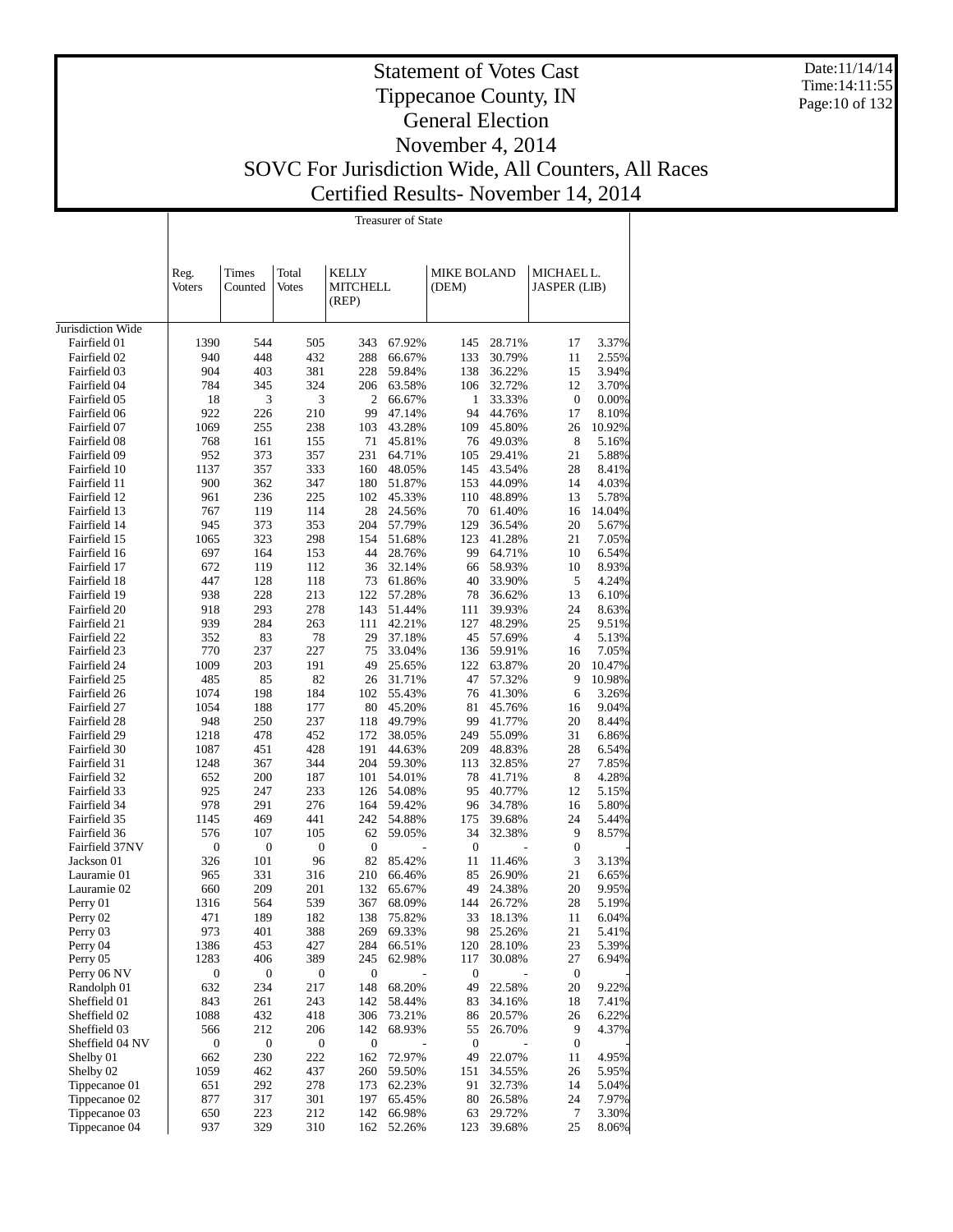Date:11/14/14 Time:14:11:56 Page:11 of 132

# Statement of Votes Cast Tippecanoe County, IN General Election November 4, 2014 SOVC For Jurisdiction Wide, All Counters, All Races Certified Results- November 14, 2014

|                        |                          |                     |                     |                         | Treasurer of State |                    |                     |                        |                 |
|------------------------|--------------------------|---------------------|---------------------|-------------------------|--------------------|--------------------|---------------------|------------------------|-----------------|
|                        |                          |                     |                     |                         |                    |                    |                     |                        |                 |
|                        |                          |                     |                     |                         |                    |                    |                     |                        |                 |
|                        | Reg.                     | Times               | Total               | <b>KELLY</b>            |                    | <b>MIKE BOLAND</b> |                     | MICHAEL L.             |                 |
|                        | <b>Voters</b>            | Counted             | <b>Votes</b>        | <b>MITCHELL</b>         |                    | (DEM)              |                     | <b>JASPER</b> (LIB)    |                 |
|                        |                          |                     |                     | (REP)                   |                    |                    |                     |                        |                 |
| Tippecanoe 05          | 1030                     | 265                 | 254                 | 151                     | 59.45%             | 92                 | 36.22%              | 11                     | 4.33%           |
| Tippecanoe 06          | 761                      | 287                 | 278                 | 178                     | 64.03%             | 90                 | 32.37%              | 10                     | 3.60%           |
| Tippecanoe 07          | 510                      | 180                 | 170                 | 105                     | 61.76%             | 56                 | 32.94%              | 9                      | 5.29%           |
| Union 01               | 1104                     | 417                 | 402                 | 261                     | 64.93%             | 119                | 29.60%              | 22                     | 5.47%           |
| Wabash 01<br>Wabash 02 | 348<br>1075              | 171<br>339          | 160<br>327          | 99<br>171               | 61.88%<br>52.29%   | 56<br>136          | 35.00%<br>41.59%    | 5<br>20                | 3.13%<br>6.12%  |
| Wabash 03              | 588                      | 267                 | 256                 | 165                     | 64.45%             | 88                 | 34.38%              | 3                      | 1.17%           |
| Wabash 04              | 968                      | 147                 | 142                 | 70                      | 49.30%             | 63                 | 44.37%              | 9                      | 6.34%           |
| Wabash 05              | 1068                     | 404                 | 392                 | 232                     | 59.18%             | 137                | 34.95%              | 23                     | 5.87%           |
| Wabash 06              | 632                      | 278                 | 264                 | 133                     | 50.38%             | 115                | 43.56%              | 16                     | 6.06%           |
| Wabash 07              | 1099                     | 513                 | 486                 | 243                     | 50.00%             | 221                | 45.47%              | 22                     | 4.53%           |
| Wabash 08              | 755                      | 287<br>154          | 274                 | 131<br>59               | 47.81%<br>41.26%   | 131<br>75          | 47.81%              | 12<br>9                | 4.38%           |
| Wabash 09<br>Wabash 10 | 711<br>753               | 147                 | 143<br>137          | 61                      | 44.53%             | 63                 | 52.45%<br>45.99%    | 13                     | 6.29%<br>9.49%  |
| Wabash 11              | 1111                     | 172                 | 163                 | 78                      | 47.85%             | 75                 | 46.01%              | 10                     | 6.13%           |
| Wabash 12              | 1201                     | 312                 | 303                 | 150                     | 49.50%             | 138                | 45.54%              | 15                     | 4.95%           |
| Wabash 13              | 899                      | 285                 | 275                 | 140                     | 50.91%             | 112                | 40.73%              | 23                     | 8.36%           |
| Wabash 14              | 487                      | 141                 | 130                 | 64                      | 49.23%             | 57                 | 43.85%              | 9                      | 6.92%           |
| Wabash 15              | 792                      | 387                 | 363                 | 178                     | 49.04%             | 163                | 44.90%              | 22                     | 6.06%           |
| Wabash 16              | 1169                     | 447                 | 410                 | 208                     | 50.73%             | 189                | 46.10%              | 13                     | 3.17%           |
| Wabash 17<br>Wabash 18 | 3640<br>468              | 114<br>240          | 111<br>224          | 49<br>115               | 44.14%<br>51.34%   | 51<br>95           | 45.95%<br>42.41%    | 11<br>14               | 9.91%<br>6.25%  |
| Wabash 19              | 492                      | 187                 | 177                 | 109                     | 61.58%             | 64                 | 36.16%              | 4                      | 2.26%           |
| Wabash 20              | 1466                     | 454                 | 443                 | 248                     | 55.98%             | 169                | 38.15%              | 26                     | 5.87%           |
| Wabash 21              | 397                      | 151                 | 146                 | 58                      | 39.73%             | 83                 | 56.85%              | 5                      | 3.42%           |
| Wabash 22              | 982                      | 482                 | 450                 | 192                     | 42.67%             | 239                | 53.11%              | 19                     | 4.22%           |
| Wabash 23              | 1088                     | 391                 | 364                 | 148                     | 40.66%             | 204                | 56.04%              | 12                     | 3.30%           |
| Wabash 24              | 1179                     | 503                 | 478                 | 155                     | 32.43%             | 296                | 61.92%              | 27                     | 5.65%           |
| Wabash 25              | 829<br>648               | 132<br>13           | 128<br>12           | 26                      | 20.31%             | 93<br>5            | 72.66%<br>41.67%    | 9<br>$\mathbf{1}$      | 7.03%           |
| Wabash 26<br>Wabash 27 | 684                      | 29                  | 27                  | 6<br>3                  | 50.00%<br>11.11%   | 22                 | 81.48%              | $\overline{c}$         | 8.33%<br>7.41%  |
| Wabash 28              | 1065                     | 49                  | 47                  | 19                      | 40.43%             | 25                 | 53.19%              | 3                      | 6.38%           |
| Wabash 29              | 156                      | 24                  | 22                  | 10                      | 45.45%             | 11                 | 50.00%              | $\mathbf{1}$           | 4.55%           |
| Wabash 30              | 1094                     | 451                 | 435                 | 227                     | 52.18%             | 182                | 41.84%              | 26                     | 5.98%           |
| Wabash 31 NV           | $\boldsymbol{0}$         | 0                   | $\boldsymbol{0}$    | $\boldsymbol{0}$        |                    | $\boldsymbol{0}$   |                     | $\boldsymbol{0}$       |                 |
| Washington 01          | 813                      | 287                 | 275                 | 167                     | 60.73%             | 83                 | 30.18%              | 25                     | 9.09%           |
| Washington 02          | 845                      | 375                 | 356<br>382          | 211                     | 59.27%             | 120                | 33.71%              | 25                     | 7.02%<br>10.99% |
| Wayne 01<br>Wea 01     | 1131<br>234              | 404<br>55           | 54                  | 256<br>28               | 67.02%<br>51.85%   | 84<br>21           | 21.99%<br>38.89%    | 42<br>5                | 9.26%           |
| Wea 02                 | 1256                     | 258                 | 253                 | 146                     | 57.71%             | 85                 | 33.60%              | 22                     | 8.70%           |
| Wea 03                 | 1277                     | 349                 | 332                 | 182                     | 54.82%             | 128                | 38.55%              | 22                     | 6.63%           |
| Wea 04                 | 660                      | 170                 | 159                 | 90                      | 56.60%             | 52                 | 32.70%              |                        | 17 10.69%       |
| Wea 05                 | 703                      | 173                 | 163                 | 85                      | 52.15%             |                    | 69 42.33%           | 9                      | 5.52%           |
| Wea 06                 | 1232                     | 270                 | 250                 | 159                     | 63.60%             | 76                 | 30.40%              | 15                     | 6.00%           |
| Wea 07                 | 1034                     | 267                 | 252                 | 154                     | 61.11%             | 86                 | 34.13%              | 12                     | 4.76%           |
| Wea 08<br>Wea 09       | 1029                     | 297                 | 288                 | 172                     | 59.72%             | 93                 | 32.29%<br>33.57%    | 23                     | 7.99%           |
| Wea 10                 | 939<br>789               | 286<br>141          | 280<br>133          | 173<br>67               | 61.79%<br>50.38%   | 94<br>56           | 42.11%              | 13<br>10               | 4.64%<br>7.52%  |
| Wea 11                 | 1123                     | 458                 | 437                 | 291                     | 66.59%             | 127                | 29.06%              | 19                     | 4.35%           |
| Wea 12                 | 741                      | 269                 | 263                 | 186                     | 70.72%             | 62                 | 23.57%              | 15                     | 5.70%           |
| Wea 13                 | 778                      | 354                 | 341                 | 246                     | 72.14%             | 86                 | 25.22%              | 9                      | 2.64%           |
| Wea 14                 | 1759                     | 427                 | 409                 | 251                     | 61.37%             | 130                | 31.78%              | 28                     | 6.85%           |
| Wea 15                 | 1037                     | 388                 | 375                 | 261                     | 69.60%             | 104                | 27.73%              | 10                     | 2.67%           |
| Wea 16                 | 1152                     | 388                 | 361                 | 239                     | 66.20%             | 105                | 29.09%              | 17                     | 4.71%           |
| Wea 17                 | 1365<br>$\boldsymbol{0}$ | 457<br>$\mathbf{1}$ | 432<br>$\mathbf{1}$ | 279<br>$\boldsymbol{0}$ | 64.58%             | 129                | 29.86%<br>1 100.00% | 24                     | 5.56%<br>0.00%  |
| Wea 18 NV<br>Wea 19    | 946                      | 279                 | 272                 | 175                     | 0.00%<br>64.34%    | 73                 | 26.84%              | $\boldsymbol{0}$<br>24 | 8.82%           |
| Wea 20                 | 582                      | 200                 | 193                 | 122                     | 63.21%             |                    | 59 30.57%           | 12                     | 6.22%           |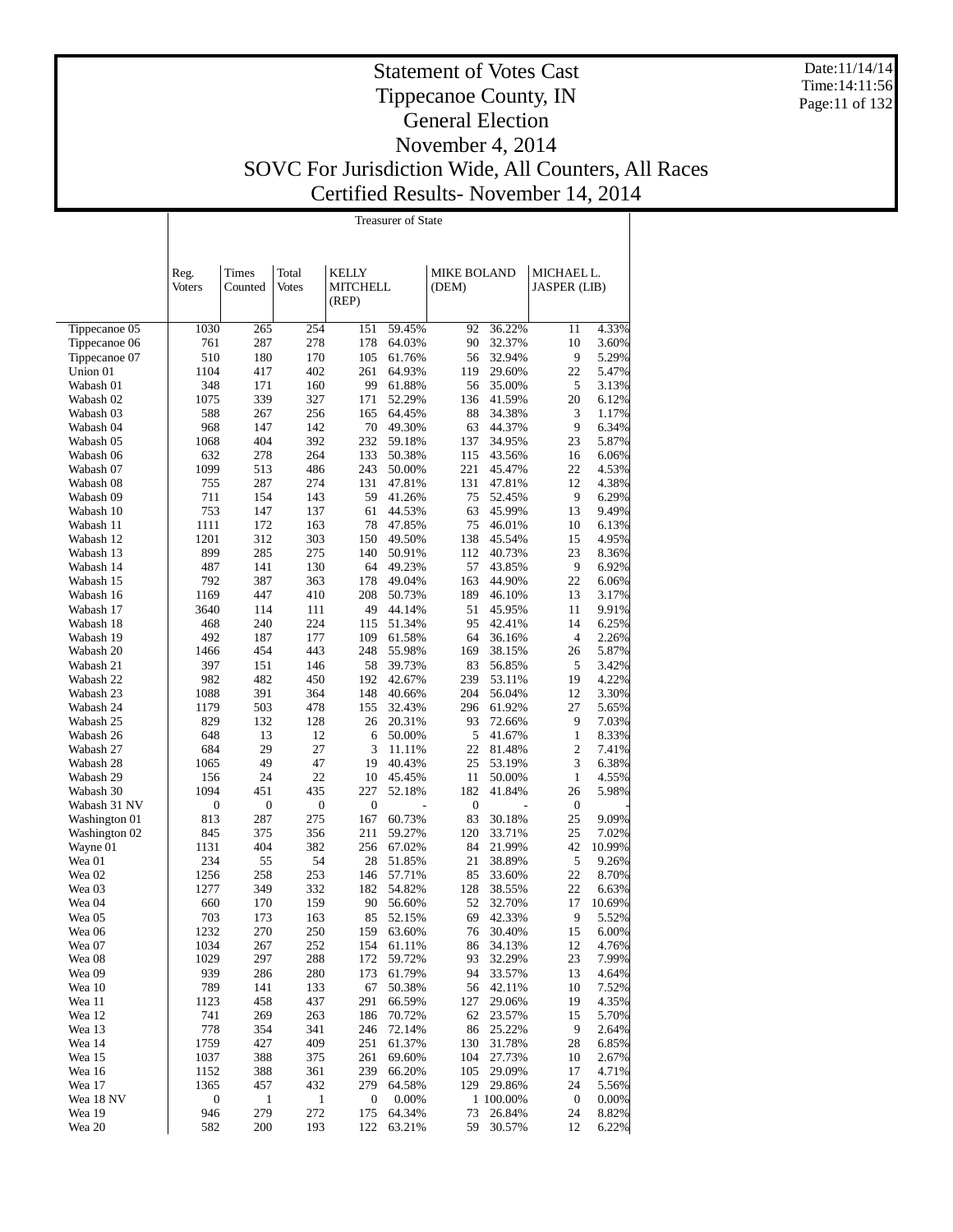|                 | <b>Statement of Votes Cast</b><br>Tippecanoe County, IN<br><b>General Election</b><br>November 4, 2014<br>SOVC For Jurisdiction Wide, All Counters, All Races<br>Certified Results - November 14, 2014 |                  |                |                                          |                  |                             |                  |                                   |                |  |  |
|-----------------|--------------------------------------------------------------------------------------------------------------------------------------------------------------------------------------------------------|------------------|----------------|------------------------------------------|------------------|-----------------------------|------------------|-----------------------------------|----------------|--|--|
|                 |                                                                                                                                                                                                        |                  |                |                                          |                  |                             |                  |                                   |                |  |  |
|                 | Reg.<br><b>Voters</b>                                                                                                                                                                                  | Times<br>Counted | Total<br>Votes | <b>KELLY</b><br><b>MITCHELL</b><br>(REP) |                  | <b>MIKE BOLAND</b><br>(DEM) |                  | MICHAEL L.<br><b>JASPER</b> (LIB) |                |  |  |
| Wea 21<br>Total | 816<br>100489                                                                                                                                                                                          | 313<br>30930     | 295<br>29385   | 217<br>16629                             | 73.56%<br>56.59% | 54<br>10992                 | 18.31%<br>37.41% | 24<br>1764                        | 8.14%<br>6.00% |  |  |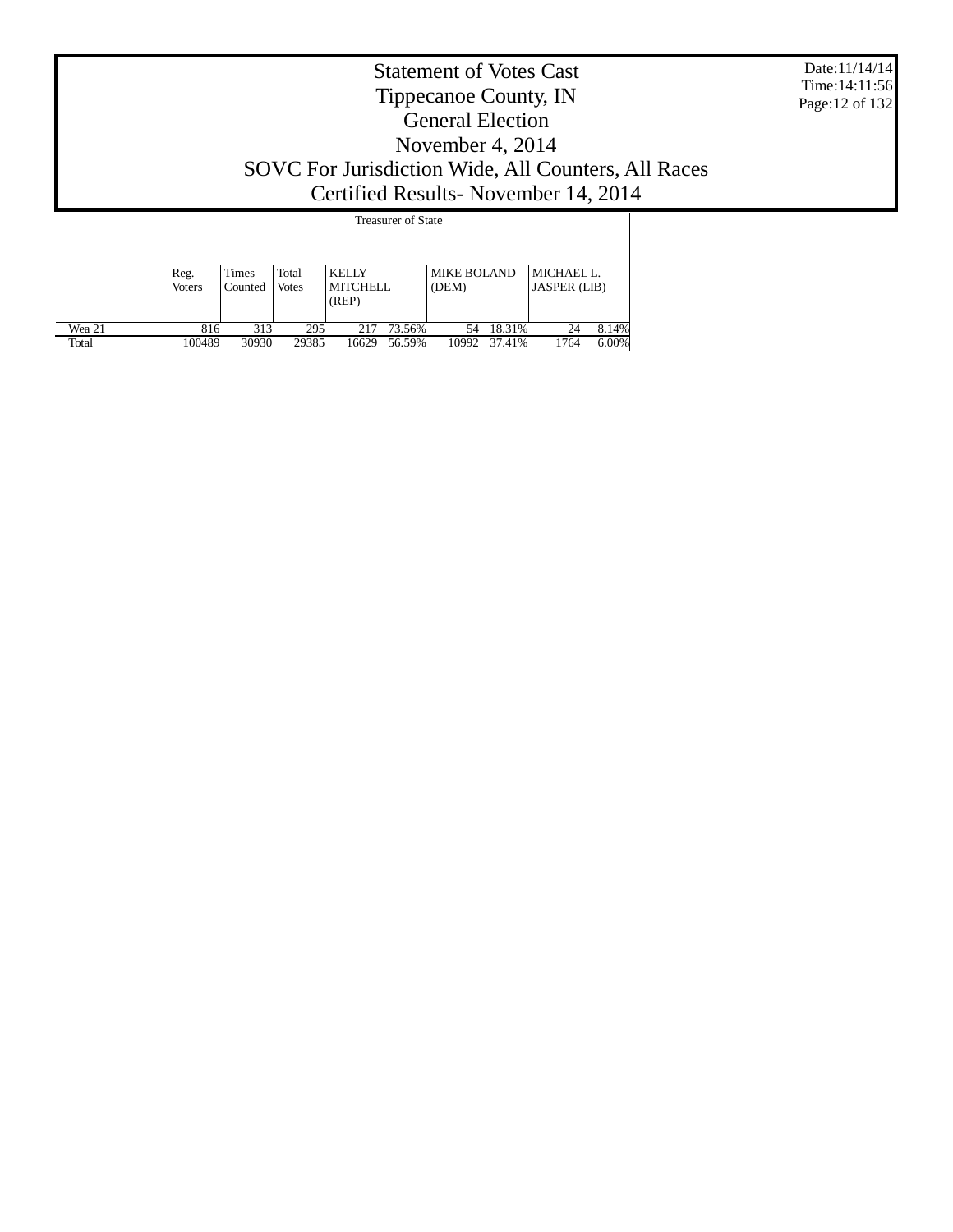Date:11/14/14 Time:14:11:56 Page:13 of 132

#### Statement of Votes Cast Tippecanoe County, IN General Election

# November 4, 2014 SOVC For Jurisdiction Wide, All Counters, All Races

Certified Results- November 14, 2014

|                              |                          |                         |                       |                             | <b>D4 CONGRESS</b> |                           |                  |                                      |                |                          |                          | <b>D22 STATE SENATE</b>         |                               |                            |
|------------------------------|--------------------------|-------------------------|-----------------------|-----------------------------|--------------------|---------------------------|------------------|--------------------------------------|----------------|--------------------------|--------------------------|---------------------------------|-------------------------------|----------------------------|
|                              | Reg.<br><b>Voters</b>    | Times<br>Counted        | Total<br><b>Votes</b> | <b>TODD ROKITA</b><br>(REP) |                    | <b>JOHN DALE</b><br>(DEM) |                  | Write-In Votes                       |                | Reg.<br><b>Voters</b>    | Times<br>Counted         | Total<br><b>Votes</b>           | <b>RON J. ALTING</b><br>(REP) |                            |
| Jurisdiction Wide            |                          |                         |                       |                             |                    |                           |                  |                                      |                |                          |                          |                                 |                               |                            |
| Fairfield 01                 | 1390                     | 544                     | 532                   | 334                         | 62.78%             | 198                       | 37.22%           | $\mathbf{0}$                         | 0.00%          |                          |                          |                                 |                               |                            |
| Fairfield 02                 | 940                      | 448                     | 442                   | 285                         | 64.48%             | 157                       | 35.52%           | $\boldsymbol{0}$                     | 0.00%          | 940                      | 448                      | 346                             |                               | 346 100.00%                |
| Fairfield 03                 | 904                      | 403                     | 388                   | 221                         | 56.96%             | 167                       | 43.04%           | $\boldsymbol{0}$                     | 0.00%          | 904                      | 403                      | 297                             |                               | 297 100.00%                |
| Fairfield 04                 | 784                      | 345                     | 336                   | 195                         | 58.04%             | 141                       | 41.96%           | $\boldsymbol{0}$                     | 0.00%          | 784                      | 345                      | 276                             |                               | 276 100.00%                |
| Fairfield 05                 | 18                       | 3                       | 3                     | $\mathfrak{2}$              | 66.67%             | 1                         | 33.33%           | $\boldsymbol{0}$                     | 0.00%          | 18                       | 3                        | $\mathfrak{2}$                  |                               | 2 100.00%                  |
| Fairfield 06                 | 922                      | 226                     | 215                   | 107                         | 49.77%             | 108                       | 50.23%           | $\boldsymbol{0}$                     | 0.00%          |                          | $\overline{\phantom{a}}$ |                                 |                               |                            |
| Fairfield 07                 | 1069                     | 255                     | 243                   | 105                         | 43.21%             | 138                       | 56.79%           | $\boldsymbol{0}$                     | 0.00%          | $\overline{a}$           |                          |                                 |                               |                            |
| Fairfield 08                 | 768                      | 161                     | 155                   | 74                          | 47.74%             | 81                        | 52.26%           | $\boldsymbol{0}$                     | 0.00%          |                          |                          |                                 |                               |                            |
| Fairfield 09                 | 952                      | 373                     | 360                   | 229                         | 63.61%             | 131                       | 36.39%           | $\boldsymbol{0}$                     | 0.00%          | 952                      | 373                      | 289                             |                               | 289 100.00%                |
| Fairfield 10                 | 1137                     | 357                     | 345                   | 158                         | 45.80%             | 187                       | 54.20%           | $\boldsymbol{0}$                     | 0.00%          | 1137                     | 357                      | 256                             |                               | 256 100.00%                |
| Fairfield 11                 | 900                      | 362                     | 346                   | 166                         | 47.98%             | 180                       | 52.02%           | $\boldsymbol{0}$                     | 0.00%          | L,                       |                          |                                 |                               |                            |
| Fairfield 12                 | 961                      | 236                     | 228                   | 95                          | 41.67%             | 133                       | 58.33%           | $\boldsymbol{0}$                     | 0.00%          | $\overline{a}$           | $\overline{\phantom{a}}$ |                                 |                               |                            |
| Fairfield 13                 | 767                      | 119<br>373              | 117<br>359            | 34<br>190                   | 29.06%             | 83<br>169                 | 70.94%<br>47.08% | $\boldsymbol{0}$<br>$\boldsymbol{0}$ | 0.00%<br>0.00% |                          | 373                      | 278                             |                               | 278 100.00%                |
| Fairfield 14<br>Fairfield 15 | 945<br>1065              | 323                     | 306                   | 150                         | 52.92%<br>49.02%   | 156                       | 50.98%           | $\boldsymbol{0}$                     | 0.00%          | 945                      |                          |                                 |                               |                            |
| Fairfield 16                 | 697                      | 164                     | 159                   | 50                          | 31.45%             | 109                       | 68.55%           | $\boldsymbol{0}$                     | 0.00%          | $\overline{a}$           | $\overline{\phantom{a}}$ |                                 |                               |                            |
| Fairfield 17                 | 672                      | 119                     | 113                   | 29                          | 25.66%             | 84                        | 74.34%           | $\boldsymbol{0}$                     | 0.00%          |                          |                          |                                 |                               |                            |
| Fairfield 18                 | 447                      | 128                     | 121                   | 69                          | 57.02%             | 52                        | 42.98%           | $\boldsymbol{0}$                     | 0.00%          | 447                      | 128                      | 92                              |                               | 92 100.00%                 |
| Fairfield 19                 | 938                      | 228                     | 214                   | 117                         | 54.67%             | 97                        | 45.33%           | $\boldsymbol{0}$                     | 0.00%          | 938                      | 228                      | 152                             |                               | 152 100.00%                |
| Fairfield 20                 | 918                      | 293                     | 284                   | 146                         | 51.41%             | 138                       | 48.59%           | $\boldsymbol{0}$                     | 0.00%          | ÷,                       |                          |                                 |                               |                            |
| Fairfield 21                 | 939                      | 284                     | 268                   | 114                         | 42.54%             | 154                       | 57.46%           | $\boldsymbol{0}$                     | 0.00%          |                          |                          |                                 |                               |                            |
| Fairfield 22                 | 352                      | 83                      | 81                    | 30                          | 37.04%             | 51                        | 62.96%           | $\boldsymbol{0}$                     | 0.00%          |                          |                          |                                 | $\overline{\phantom{a}}$      |                            |
| Fairfield 23                 | 770                      | 237                     | 228                   | 70                          | 30.70%             | 158                       | 69.30%           | $\boldsymbol{0}$                     | 0.00%          |                          |                          |                                 |                               |                            |
| Fairfield 24                 | 1009                     | 211                     | 205                   | 57                          | 27.80%             | 148                       | 72.20%           | $\boldsymbol{0}$                     | 0.00%          |                          |                          |                                 |                               |                            |
| Fairfield 25                 | 485                      | 85                      | 83                    | 24                          | 28.92%             | 58                        | 69.88%           | $\mathbf{1}$                         | 1.20%          |                          |                          |                                 |                               |                            |
| Fairfield 26                 | 1074                     | 198                     | 191                   | 102                         | 53.40%             | 89                        | 46.60%           | $\boldsymbol{0}$                     | 0.00%          | 1074                     | 198                      | 131                             |                               | 131 100.00%                |
| Fairfield 27                 | 1054                     | 188                     | 182                   | 85                          | 46.70%             | 96                        | 52.75%           | $\mathbf{1}$                         | 0.55%          | 1054                     | 188                      | 114                             |                               | 114 100.00%                |
| Fairfield 28                 | 948                      | 250                     | 242                   | 114                         | 47.11%             | 128                       | 52.89%           | $\boldsymbol{0}$                     | 0.00%          | 948                      | 250                      | 172                             |                               | 172 100.00%                |
| Fairfield 29                 | 1218                     | 478                     | 470                   | 183                         | 38.94%             | 287                       | 61.06%           | $\boldsymbol{0}$                     | 0.00%          |                          |                          | $\overline{\phantom{a}}$<br>282 |                               |                            |
| Fairfield 30<br>Fairfield 31 | 1087<br>1248             | 451<br>367              | 440<br>349            | 182<br>197                  | 41.36%<br>56.45%   | 257<br>152                | 58.41%<br>43.55% | 1<br>$\boldsymbol{0}$                | 0.23%<br>0.00% | 1087<br>1248             | 451<br>367               | 253                             |                               | 282 100.00%<br>253 100.00% |
| Fairfield 32                 | 652                      | 200                     | 192                   | 103                         | 53.65%             | 89                        | 46.35%           | $\boldsymbol{0}$                     | 0.00%          | 652                      | 200                      | 143                             |                               | 143 100.00%                |
| Fairfield 33                 | 925                      | 247                     | 238                   | 121                         | 50.84%             | 117                       | 49.16%           | $\mathbf{0}$                         | 0.00%          | 925                      | 247                      | 173                             |                               | 173 100.00%                |
| Fairfield 34                 | 978                      | 291                     | 279                   | 153                         | 54.84%             | 126                       | 45.16%           | $\mathbf{0}$                         | 0.00%          | 978                      | 291                      | 221                             |                               | 221 100.00%                |
| Fairfield 35                 | 1145                     | 469                     | 450                   | 221                         | 49.11%             | 228                       | 50.67%           | $\mathbf{1}$                         | 0.22%          | 1145                     | 469                      | 331                             |                               | 331 100.00%                |
| Fairfield 36                 | 576                      | 107                     | 104                   | 56                          | 53.85%             | 48                        | 46.15%           | $\boldsymbol{0}$                     | 0.00%          | 576                      | 107                      | 79                              |                               | 79 100.00%                 |
| Fairfield 37NV               | $\mathbf{0}$             | $\mathbf{0}$            | $\boldsymbol{0}$      | $\boldsymbol{0}$            |                    | $\mathbf{0}$              |                  | $\mathbf{0}$                         |                | $\boldsymbol{0}$         | $\boldsymbol{0}$         | $\mathbf{0}$                    | 0                             |                            |
| Jackson 01                   | 326                      | 101                     | 100                   | 68                          | 68.00%             | 32                        | 32.00%           | $\boldsymbol{0}$                     | 0.00%          | 326                      | 101                      | 79                              |                               | 79 100.00%                 |
| Lauramie 01                  | 965                      | 331                     | 323                   | 206                         | 63.78%             | 117                       | 36.22%           | $\boldsymbol{0}$                     | 0.00%          | 965                      | 331                      | 267                             |                               | 267 100.00%                |
| Lauramie 02                  | 660                      | 209                     | 204                   | 126                         | 61.76%             | 78                        | 38.24%           | $\overline{0}$                       | 0.00%          | 660                      | 209                      | 166                             |                               | 166 100.00%                |
| Perry 01                     | 1316                     | 564                     | 546                   | 351                         | 64.29%             | 195                       | 35.71%           | $\mathbf{0}$                         | 0.00%          |                          |                          |                                 |                               |                            |
| Perry 02                     | 471                      | 189                     | 183                   | 138                         | 75.41%             | 45                        | 24.59%           | $\boldsymbol{0}$                     | $0.00\%$       |                          |                          |                                 |                               |                            |
| Perry 03                     | 973                      | 401                     | 396                   | 261                         | 65.91%             | 135                       | 34.09%           | $\boldsymbol{0}$                     | 0.00%          |                          | $\overline{\phantom{0}}$ |                                 | $\overline{\phantom{a}}$      |                            |
| Perry 04                     | 1386                     | 453                     | 442                   | 275<br>255                  | 62.22%             | 166                       | 37.56%           | $\mathbf{1}$                         | 0.23%          |                          |                          |                                 | $\overline{\phantom{a}}$      |                            |
| Perry 05<br>Perry 06 NV      | 1283<br>$\boldsymbol{0}$ | 406<br>$\boldsymbol{0}$ | 396<br>$\mathbf{0}$   | $\boldsymbol{0}$            | 64.39%             | 140<br>$\boldsymbol{0}$   | 35.35%           | $\mathbf{1}$<br>$\mathbf{0}$         | 0.25%          |                          |                          | $\overline{\phantom{a}}$        |                               |                            |
| Randolph 01                  | 632                      | 234                     | 223                   | 132                         | 59.19%             | 91                        | 40.81%           | $\boldsymbol{0}$                     | 0.00%          | 632                      | 234                      | 184                             |                               | 184 100.00%                |
| Sheffield 01                 | 843                      | 261                     | 255                   | 143                         | 56.08%             | 112                       | 43.92%           | $\mathbf{0}$                         | 0.00%          |                          |                          |                                 |                               |                            |
| Sheffield 02                 | 1088                     | 432                     | 424                   | 298                         | 70.28%             | 126                       | 29.72%           | $\boldsymbol{0}$                     | 0.00%          | $\overline{a}$           | $\overline{\phantom{a}}$ | $\overline{\phantom{a}}$        | $\overline{a}$                |                            |
| Sheffield 03                 | 566                      | 212                     | 207                   | 134                         | 64.73%             | 73                        | 35.27%           | $\mathbf{0}$                         | 0.00%          | $\overline{\phantom{a}}$ | $\overline{\phantom{a}}$ |                                 |                               |                            |
| Sheffield 04 NV              | $\boldsymbol{0}$         | $\boldsymbol{0}$        | $\mathbf{0}$          | $\boldsymbol{0}$            |                    | $\mathbf{0}$              |                  | $\boldsymbol{0}$                     |                |                          | $\overline{\phantom{a}}$ | $\overline{\phantom{a}}$        |                               |                            |
| Shelby 01                    | 662                      | 230                     | 225                   | 155                         | 68.89%             | 70                        | 31.11%           | $\boldsymbol{0}$                     | 0.00%          | 662                      | 230                      | 193                             |                               | 193 100.00%                |
| Shelby 02                    | 1059                     | 462                     | 453                   | 235                         | 51.88%             | 217                       | 47.90%           | $\mathbf{1}$                         | 0.22%          | 1059                     | 462                      | 322                             |                               | 322 100.00%                |
| Tippecanoe 01                | 651                      | 292                     | 287                   | 156                         | 54.36%             | 131                       | 45.64%           | $\mathbf{0}$                         | 0.00%          | $\overline{\phantom{a}}$ | $\overline{a}$           | $\overline{a}$                  |                               |                            |
| Tippecanoe 02                | 877                      | 317                     | 311                   | 194                         | 62.38%             | 117                       | 37.62%           | $\boldsymbol{0}$                     | 0.00%          | $\overline{\phantom{a}}$ | $\overline{a}$           | $\overline{\phantom{a}}$        |                               |                            |
| Tippecanoe 03                | 650                      | 223                     | 219                   |                             | 126 57.53%         | 92                        | 42.01%           | $\mathbf{1}$                         | 0.46%          | 650                      | 223                      | 175                             |                               | 175 100.00%                |
| Tippecanoe 04                | 937                      | 329                     | 322                   |                             | 149 46.27%         |                           | 173 53.73%       | $\overline{0}$                       | 0.00%          |                          | $\overline{a}$           | $\overline{\phantom{a}}$        |                               |                            |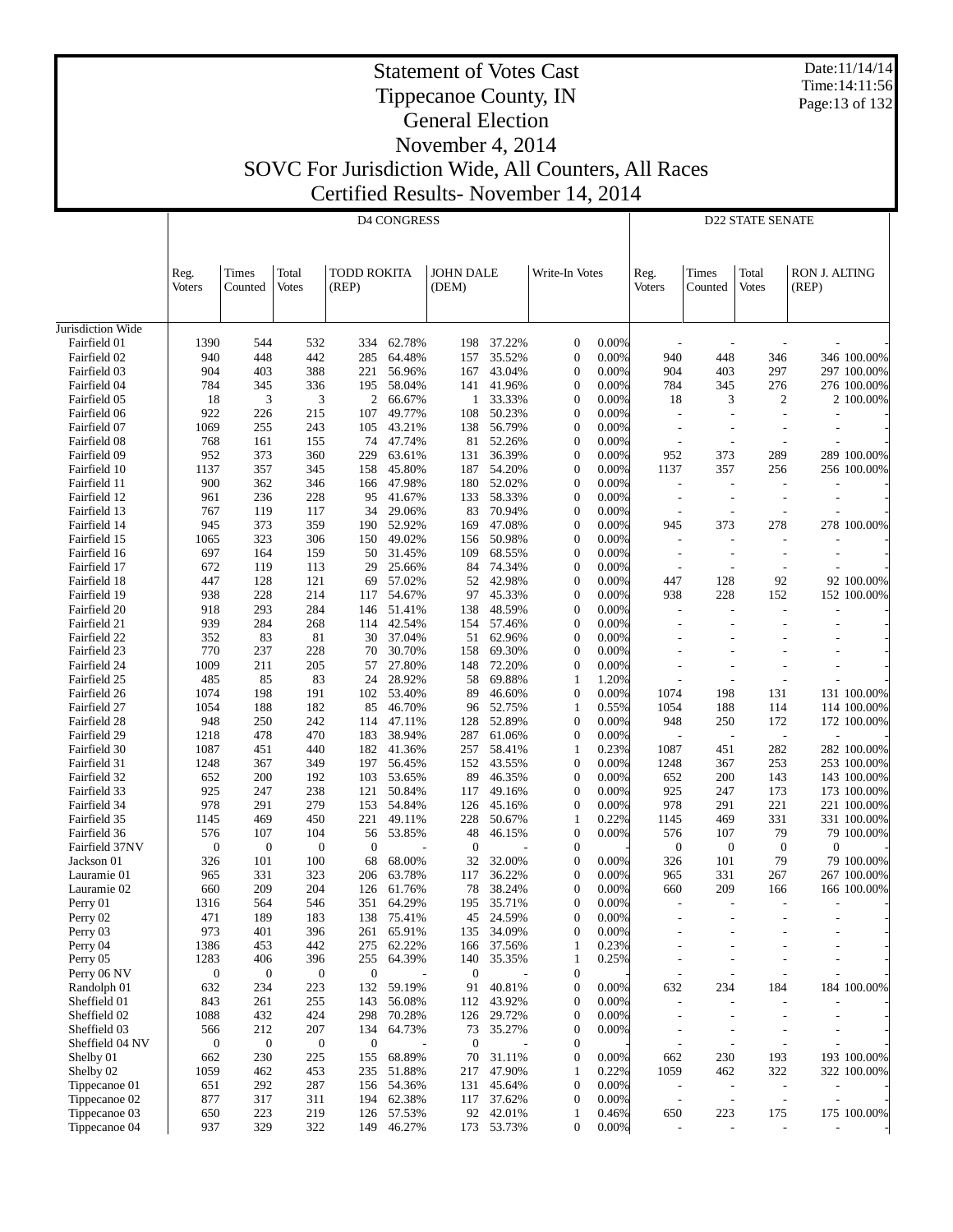Date:11/14/14 Time:14:11:57 Page:14 of 132

#### Statement of Votes Cast Tippecanoe County, IN General Election November 4, 2014

SOVC For Jurisdiction Wide, All Counters, All Races

Certified Results- November 14, 2014

|                        |                       |                  |                       |                             | <b>D4 CONGRESS</b>       |                           |                         |                                      | <b>D22 STATE SENATE</b> |                                  |                                 |                                 |                               |                            |
|------------------------|-----------------------|------------------|-----------------------|-----------------------------|--------------------------|---------------------------|-------------------------|--------------------------------------|-------------------------|----------------------------------|---------------------------------|---------------------------------|-------------------------------|----------------------------|
|                        |                       |                  |                       |                             |                          |                           |                         |                                      |                         |                                  |                                 |                                 |                               |                            |
|                        |                       |                  |                       |                             |                          |                           |                         |                                      |                         |                                  |                                 |                                 |                               |                            |
|                        | Reg.<br><b>Voters</b> | Times<br>Counted | Total<br><b>Votes</b> | <b>TODD ROKITA</b><br>(REP) |                          | <b>JOHN DALE</b><br>(DEM) |                         | Write-In Votes                       |                         | Reg.<br>Voters                   | Times<br>Counted                | Total<br><b>Votes</b>           | <b>RON J. ALTING</b><br>(REP) |                            |
|                        |                       |                  |                       |                             |                          |                           |                         |                                      |                         |                                  |                                 |                                 |                               |                            |
| Tippecanoe 05          | 1030                  | 265              | 253                   | 135                         | 53.36%                   | 118                       | 46.64%                  | $\boldsymbol{0}$                     | 0.00%                   | 1030                             | 265                             | 196                             |                               | 196 100.00%                |
| Tippecanoe 06          | 761                   | 287              | 281                   | 160                         | 56.94%                   | 120                       | 42.70%                  | 1                                    | 0.36%                   | 761                              | 287                             | 216                             |                               | 216 100.00%                |
| Tippecanoe 07          | 510                   | 180              | 174                   | 104<br>239                  | 59.77%                   | 70                        | 40.23%<br>41.85%        | $\boldsymbol{0}$<br>$\boldsymbol{0}$ | 0.00%<br>0.00%          | 510<br>1104                      | 180                             | 138                             |                               | 138 100.00%                |
| Union 01<br>Wabash 01  | 1104<br>348           | 417<br>171       | 411<br>168            | 74                          | 58.15%<br>44.05%         | 172<br>94                 | 55.95%                  | $\boldsymbol{0}$                     | 0.00%                   | 348                              | 417<br>171                      | 320<br>136                      |                               | 320 100.00%<br>136 100.00% |
| Wabash 02              | 1075                  | 339              | 335                   | 170                         | 50.75%                   | 163                       | 48.66%                  | $\overline{c}$                       | 0.60%                   | 1075                             | 339                             | 260                             |                               | 260 100.00%                |
| Wabash 03              | 588                   | 267              | 262                   | 148                         | 56.49%                   | 114                       | 43.51%                  | $\boldsymbol{0}$                     | 0.00%                   | 588                              | 267                             | 207                             |                               | 207 100.00%                |
| Wabash 04<br>Wabash 05 | 968<br>1068           | 147<br>404       | 146<br>397            | 71<br>203                   | 48.63%<br>51.13%         | 75<br>191                 | 51.37%<br>48.11%        | $\boldsymbol{0}$<br>3                | 0.00%<br>0.76%          | 968<br>1068                      | 147<br>404                      | 96<br>298                       |                               | 96 100.00%<br>298 100.00%  |
| Wabash 06              | 632                   | 278              | 267                   | 119                         | 44.57%                   | 148                       | 55.43%                  | $\boldsymbol{0}$                     | 0.00%                   | 632                              | 278                             | 189                             |                               | 189 100.00%                |
| Wabash 07              | 1099                  | 513              | 501                   | 229                         | 45.71%                   | 271                       | 54.09%                  | 1                                    | 0.20%                   | 1099                             | 513                             | 347                             |                               | 347 100.00%                |
| Wabash 08              | 755<br>711            | 287              | 283<br>149            | 114                         | 40.28%<br>41.61%         | 168                       | 59.36%<br>58.39%        | $\mathbf{1}$<br>$\boldsymbol{0}$     | 0.35%<br>0.00%          | 755                              | 287<br>154                      | 192<br>86                       |                               | 192 100.00%                |
| Wabash 09<br>Wabash 10 | 753                   | 154<br>147       | 140                   | 62<br>58                    | 41.43%                   | 87<br>82                  | 58.57%                  | $\boldsymbol{0}$                     | 0.00%                   | 711<br>753                       | 147                             | 100                             |                               | 86 100.00%<br>100 100.00%  |
| Wabash 11              | 1111                  | 172              | 169                   | 77                          | 45.56%                   | 91                        | 53.85%                  | 1                                    | 0.59%                   | 1111                             | 172                             | 109                             |                               | 109 100.00%                |
| Wabash 12              | 1201                  | 312              | 310                   | 148                         | 47.74%                   | 162                       | 52.26%                  | $\boldsymbol{0}$                     | 0.00%                   | 1201                             | 312                             | 213                             |                               | 213 100.00%                |
| Wabash 13              | 899                   | 285              | 279                   | 130                         | 46.59%                   | 149                       | 53.41%<br>53.62%        | $\boldsymbol{0}$                     | 0.00%                   | 899                              | 285                             | 209                             |                               | 209 100.00%                |
| Wabash 14<br>Wabash 15 | 487<br>792            | 141<br>387       | 138<br>377            | 64<br>158                   | 46.38%<br>41.91%         | 74<br>218                 | 57.82%                  | $\boldsymbol{0}$<br>1                | 0.00%<br>0.27%          | 487<br>792                       | 141<br>387                      | 89<br>239                       |                               | 89 100.00%<br>239 100.00%  |
| Wabash 16              | 1169                  | 447              | 422                   | 165                         | 39.10%                   | 257                       | 60.90%                  | $\boldsymbol{0}$                     | 0.00%                   | 1169                             | 447                             | 282                             |                               | 282 100.00%                |
| Wabash 17              | 3640                  | 114              | 111                   | 48                          | 43.24%                   | 63                        | 56.76%                  | $\boldsymbol{0}$                     | 0.00%                   | 3640                             | 114                             | 69                              |                               | 69 100.00%                 |
| Wabash 18              | 468                   | 240              | 225                   | 99                          | 44.00%                   | 126                       | 56.00%                  | $\boldsymbol{0}$                     | 0.00%                   | 468                              | 240                             | 157                             |                               | 157 100.00%                |
| Wabash 19<br>Wabash 20 | 492<br>1466           | 187<br>454       | 183<br>448            | 96<br>227                   | 52.46%<br>50.67%         | 87<br>219                 | 47.54%<br>48.88%        | $\boldsymbol{0}$<br>$\boldsymbol{2}$ | 0.00%<br>0.45%          | 492<br>1466                      | 187<br>454                      | 140<br>341                      |                               | 140 100,00%<br>341 100.00% |
| Wabash 21              | 397                   | 151              | 149                   | 45                          | 30.20%                   | 104                       | 69.80%                  | $\boldsymbol{0}$                     | 0.00%                   | 397                              | 151                             | 79                              |                               | 79 100.00%                 |
| Wabash 22              | 982                   | 482              | 468                   | 176                         | 37.61%                   | 292                       | 62.39%                  | $\boldsymbol{0}$                     | 0.00%                   | 982                              | 482                             | 293                             |                               | 293 100.00%                |
| Wabash 23              | 1088                  | 391              | 383                   | 133                         | 34.73%                   | 249                       | 65.01%                  | 1                                    | 0.26%                   | 1088                             | 391                             | 233                             |                               | 233 100.00%                |
| Wabash 24<br>Wabash 25 | 1179<br>829           | 503<br>132       | 489<br>131            | 158<br>26                   | 32.31%<br>19.85%         | 331<br>105                | 67.69%<br>80.15%        | $\boldsymbol{0}$<br>$\boldsymbol{0}$ | 0.00%<br>0.00%          | 1179<br>829                      | 503<br>132                      | 268<br>72                       |                               | 268 100.00%<br>72 100.00%  |
| Wabash 26              | 648                   | 13               | 12                    | 7                           | 58.33%                   | 5                         | 41.67%                  | $\boldsymbol{0}$                     | 0.00%                   | 648                              | 13                              | 9                               |                               | 9 100.00%                  |
| Wabash 27              | 684                   | 29               | 29                    | 6                           | 20.69%                   | 23                        | 79.31%                  | $\boldsymbol{0}$                     | 0.00%                   | 684                              | 29                              | 12                              |                               | 12 100.00%                 |
| Wabash 28              | 1065<br>156           | 49<br>24         | 48<br>24              | 15<br>14                    | 31.25%<br>58.33%         | 33<br>10                  | 68.75%<br>41.67%        | $\boldsymbol{0}$<br>$\boldsymbol{0}$ | 0.00%<br>0.00%          | 1065<br>156                      | 49<br>24                        | 27<br>14                        |                               | 27 100.00%<br>14 100.00%   |
| Wabash 29<br>Wabash 30 | 1094                  | 451              | 441                   | 203                         | 46.03%                   | 238                       | 53.97%                  | $\boldsymbol{0}$                     | 0.00%                   | 1094                             | 451                             | 321                             |                               | 321 100.00%                |
| Wabash 31 NV           | $\boldsymbol{0}$      | $\boldsymbol{0}$ | $\mathbf{0}$          | $\mathbf{0}$                |                          | $\boldsymbol{0}$          |                         | $\boldsymbol{0}$                     |                         | $\boldsymbol{0}$                 | $\boldsymbol{0}$                | $\mathbf{0}$                    | $\overline{0}$                |                            |
| Washington 01          | 813                   | 287              | 282                   | 156                         | 55.32%                   | 125                       | 44.33%                  | $\mathbf{1}$                         | 0.35%                   | $\overline{a}$                   | $\overline{a}$                  | $\overline{\phantom{a}}$        |                               |                            |
| Washington 02          | 845<br>1131           | 375<br>404       | 364<br>395            | 204<br>225                  | 56.04%<br>56.96%         | 160                       | 43.96%<br>43.04%        | $\boldsymbol{0}$<br>$\boldsymbol{0}$ | 0.00%<br>0.00%          | $\overline{\phantom{a}}$<br>1131 | $\overline{\phantom{a}}$<br>404 | $\overline{\phantom{a}}$<br>311 |                               | 311 100.00%                |
| Wayne 01<br>Wea 01     | 234                   | 55               | 55                    | 28                          | 50.91%                   | 170<br>27                 | 49.09%                  | $\boldsymbol{0}$                     | 0.00%                   | 234                              | 55                              | 42                              |                               | 42 100.00%                 |
| Wea 02                 | 1256                  | 258              | 256                   | 134                         | 52.34%                   | 122                       | 47.66%                  | $\boldsymbol{0}$                     | 0.00%                   | 1256                             | 258                             | 196                             |                               | 196 100.00%                |
| Wea 03                 | 1277                  | 349              | 334                   |                             | 168 50.30%               | 165                       | 49.40%                  | 1                                    | 0.30%                   | 1277                             | 349                             | 255                             |                               | 255 100.00%                |
| Wea 04                 | 660                   | 170              | 166                   |                             | 92 55.42%                | 74                        | 44.58%                  | $\boldsymbol{0}$                     | 0.00%                   | 660                              | 170                             | 124                             |                               | 124 100.00%                |
| Wea 05<br>Wea 06       | 703<br>1232           | 173<br>270       | 162<br>256            | 151                         | 78 48.15%<br>58.98%      | 83<br>105                 | 51.23%<br>41.02%        | 1<br>$\boldsymbol{0}$                | 0.62%<br>0.00%          | 703<br>1232                      | 173<br>270                      | 115<br>196                      |                               | 115 100.00%<br>196 100.00% |
| Wea 07                 | 1034                  | 267              | 263                   | 149                         | 56.65%                   | 114                       | 43.35%                  | $\boldsymbol{0}$                     | 0.00%                   | 1034                             | 267                             | 207                             |                               | 207 100.00%                |
| Wea 08                 | 1029                  | 297              | 292                   | 177                         | 60.62%                   | 115                       | 39.38%                  | $\boldsymbol{0}$                     | 0.00%                   | 1029                             | 297                             | 232                             |                               | 232 100.00%                |
| Wea 09<br>Wea 10       | 939<br>789            | 286              | 283                   | 64                          | 156 55.12%<br>46.72%     | 127<br>72                 | 44.88%<br>52.55%        | $\boldsymbol{0}$                     | 0.00%<br>0.73%          | 939<br>789                       | 286                             | 225                             |                               | 225 100.00%<br>103 100.00% |
| Wea 11                 | 1123                  | 141<br>458       | 137<br>451            |                             | 272 60.31%               | 179                       | 39.69%                  | $\mathbf{1}$<br>$\boldsymbol{0}$     | 0.00%                   | 1123                             | 141<br>458                      | 103<br>359                      |                               | 359 100.00%                |
| Wea 12                 | 741                   | 269              | 266                   | 176                         | 66.17%                   | 90                        | 33.83%                  | $\boldsymbol{0}$                     | 0.00%                   | 741                              | 269                             | 221                             |                               | 221 100.00%                |
| Wea 13                 | 778                   | 354              | 346                   | 217                         | 62.72%                   | 127                       | 36.71%                  | $\overline{\mathbf{c}}$              | 0.58%                   | 778                              | 354                             | 295                             |                               | 295 100.00%                |
| Wea 14<br>Wea 15       | 1759<br>1037          | 427              | 420                   | 251                         | 59.76%<br>234 61.74%     | 169                       | 40.24%<br>38.26%        | $\boldsymbol{0}$<br>$\boldsymbol{0}$ | 0.00%                   | 1759                             | 427                             | 322                             |                               | 322 100.00%<br>310 100.00% |
| Wea 16                 | 1152                  | 388<br>388       | 379<br>376            | 221                         | 58.78%                   | 145<br>155                | 41.22%                  | $\boldsymbol{0}$                     | 0.00%<br>0.00%          | 1037<br>1152                     | 388<br>388                      | 310<br>303                      |                               | 303 100.00%                |
| Wea 17                 | 1365                  | 457              | 443                   |                             | 259 58.47%               | 183                       | 41.31%                  | 1                                    | 0.23%                   | 1365                             | 457                             | 361                             |                               | 361 100.00%                |
| Wea 18 NV              | $\boldsymbol{0}$      | -1               | $\mathbf{1}$          | 0                           | 0.00%                    |                           | 1 100.00%               | $\boldsymbol{0}$                     | 0.00%                   | $\bf{0}$                         | $\mathbf{1}$                    | -1                              |                               | 1 100.00%                  |
| Wea 19<br>Wea 20       | 946<br>582            | 279<br>200       | 276<br>199            |                             | 176 63.77%<br>117 58.79% |                           | 100 36.23%<br>82 41.21% | $\boldsymbol{0}$<br>$\boldsymbol{0}$ | 0.00%<br>0.00%          | 946<br>582                       | 279<br>200                      | 227<br>154                      |                               | 227 100.00%<br>154 100.00% |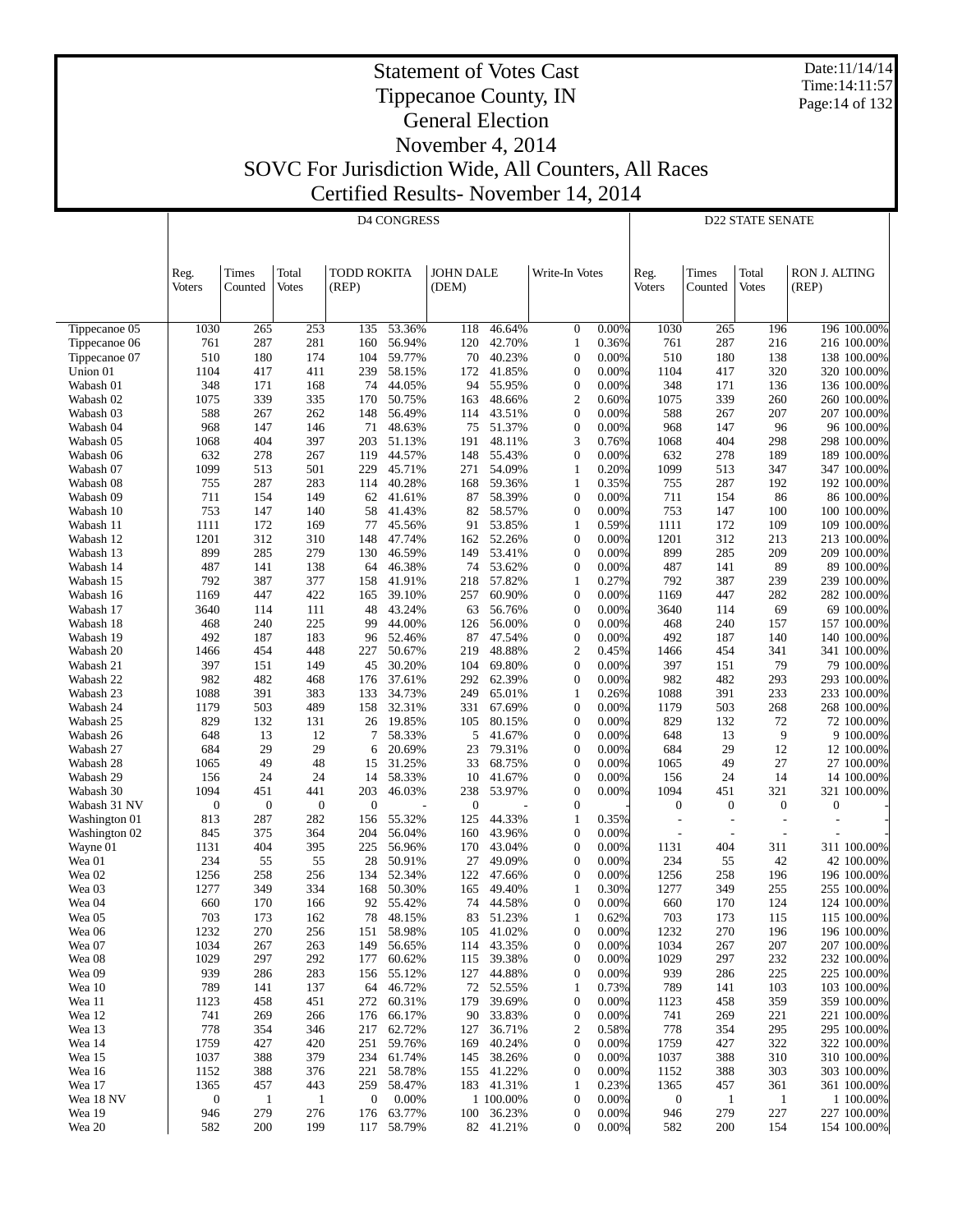|                 | <b>Statement of Votes Cast</b><br>Tippecanoe County, IN<br><b>General Election</b><br>November 4, $2014$<br>SOVC For Jurisdiction Wide, All Counters, All Races<br>Certified Results - November 14, 2014 |              |              |              |                    |             |                  |                |                         |               |                  |                       | Date:11/14/14<br>Time: 14:11:57<br>Page:15 of 132 |  |
|-----------------|----------------------------------------------------------------------------------------------------------------------------------------------------------------------------------------------------------|--------------|--------------|--------------|--------------------|-------------|------------------|----------------|-------------------------|---------------|------------------|-----------------------|---------------------------------------------------|--|
|                 |                                                                                                                                                                                                          |              |              |              | <b>D4 CONGRESS</b> |             |                  |                | <b>D22 STATE SENATE</b> |               |                  |                       |                                                   |  |
|                 | Total<br><b>TODD ROKITA</b><br><b>JOHN DALE</b><br>Times<br>Write-In Votes<br>Reg.<br>Reg.<br>Counted<br><b>Voters</b><br><b>Votes</b><br>(REP)<br>(DEM)                                                 |              |              |              |                    |             |                  |                |                         | <b>Voters</b> | Times<br>Counted | Total<br><b>Votes</b> | <b>RON J. ALTING</b><br>(REP)                     |  |
| Wea 21<br>Total | 816<br>100489                                                                                                                                                                                            | 313<br>30938 | 302<br>30091 | 211<br>15767 | 69.87%<br>52.40%   | 91<br>14296 | 30.13%<br>47.51% | $\Omega$<br>28 | 0.00%<br>$0.09\%$       | 816<br>73538  | 313<br>22240     | 262<br>16051          | 262 100.00%<br>16051 100.00%                      |  |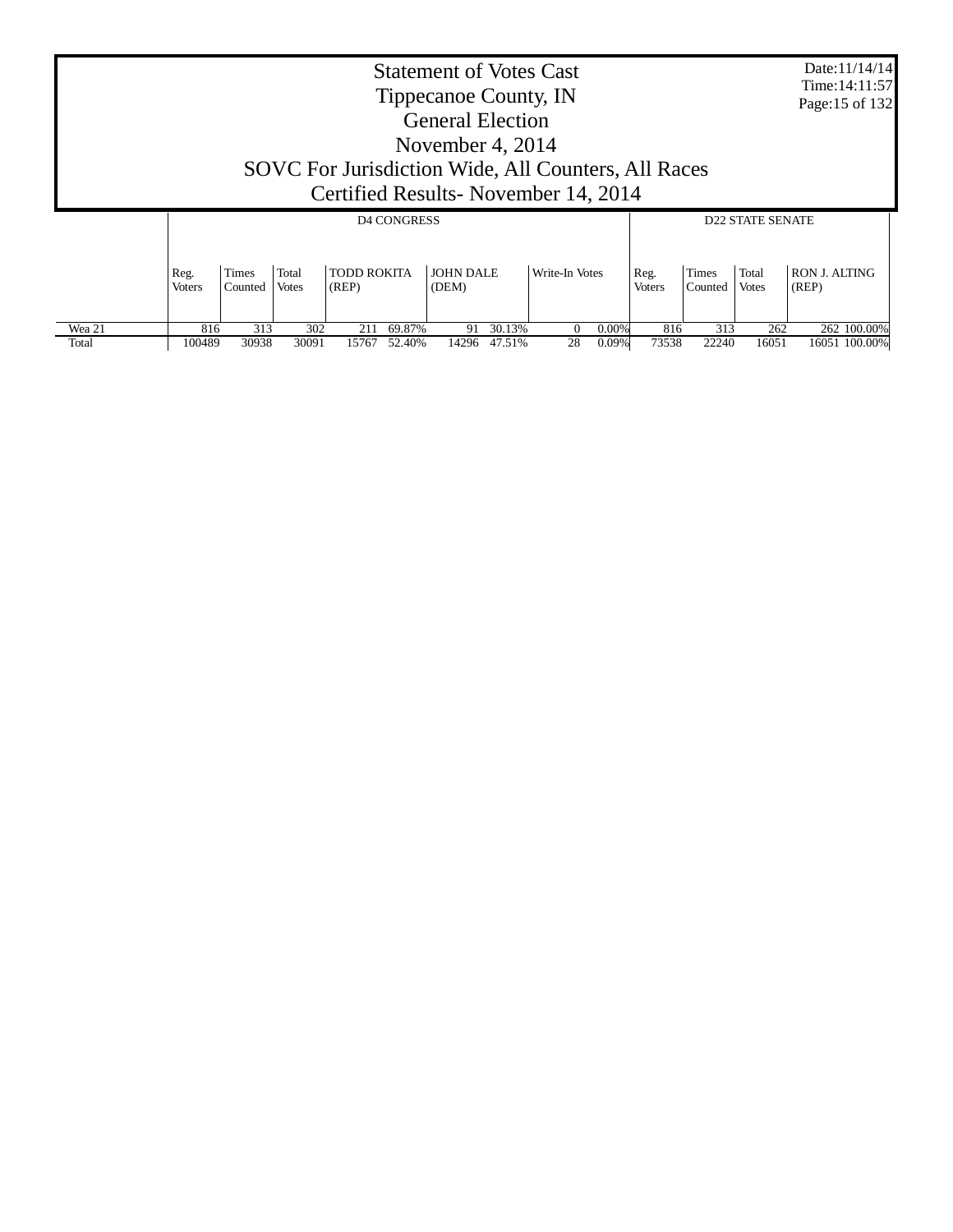Date:11/14/14 Time:14:11:57 Page:16 of 132

## Statement of Votes Cast Tippecanoe County, IN General Election

|                              |                       |                                       | D13 STATE REP                              |                               |             | D25 STATE REP                                |                                              |                                              |                                    |        |                                              |        |  |
|------------------------------|-----------------------|---------------------------------------|--------------------------------------------|-------------------------------|-------------|----------------------------------------------|----------------------------------------------|----------------------------------------------|------------------------------------|--------|----------------------------------------------|--------|--|
|                              | Reg.<br><b>Voters</b> | Times<br>Counted                      | Total<br><b>Votes</b>                      | <b>SHARON</b><br>NEGELE (REP) |             | Reg.<br><b>Voters</b>                        | Times<br>Counted                             | Total<br><b>Votes</b>                        | DONALD J.<br>LEHE (REP)            |        | MAURICE O.<br>FULLER (DEM)                   |        |  |
|                              |                       |                                       |                                            |                               |             |                                              |                                              |                                              |                                    |        |                                              |        |  |
| Jurisdiction Wide            |                       |                                       |                                            |                               |             |                                              |                                              |                                              |                                    |        |                                              |        |  |
| Fairfield 01                 |                       |                                       |                                            |                               |             |                                              |                                              |                                              |                                    |        |                                              |        |  |
| Fairfield 02                 |                       |                                       |                                            |                               |             | 940                                          | 448                                          | 425                                          | 318                                | 74.82% | $107\,$                                      | 25.18% |  |
| Fairfield 03                 |                       |                                       |                                            |                               |             |                                              |                                              |                                              |                                    |        |                                              |        |  |
| Fairfield 04                 |                       |                                       |                                            |                               |             |                                              |                                              |                                              |                                    |        | L,                                           |        |  |
| Fairfield 05                 |                       |                                       |                                            |                               |             |                                              |                                              |                                              |                                    |        |                                              |        |  |
| Fairfield 06                 |                       |                                       |                                            |                               |             |                                              |                                              |                                              |                                    |        |                                              |        |  |
| Fairfield 07                 |                       |                                       |                                            |                               |             |                                              |                                              |                                              |                                    |        |                                              |        |  |
| Fairfield 08                 |                       |                                       |                                            |                               |             |                                              |                                              |                                              |                                    |        |                                              |        |  |
| Fairfield 09                 |                       |                                       |                                            |                               |             |                                              |                                              |                                              |                                    |        |                                              |        |  |
| Fairfield 10                 |                       |                                       |                                            |                               |             |                                              |                                              |                                              |                                    |        |                                              |        |  |
| Fairfield 11                 |                       |                                       |                                            |                               |             |                                              |                                              |                                              |                                    |        |                                              |        |  |
| Fairfield 12                 |                       |                                       |                                            |                               |             |                                              |                                              |                                              |                                    |        |                                              |        |  |
| Fairfield 13                 |                       |                                       |                                            |                               |             |                                              |                                              |                                              |                                    |        |                                              |        |  |
| Fairfield 14                 |                       |                                       |                                            |                               |             |                                              |                                              |                                              |                                    |        | ÷                                            |        |  |
| Fairfield 15                 |                       |                                       |                                            |                               |             |                                              |                                              |                                              |                                    |        |                                              |        |  |
| Fairfield 16<br>Fairfield 17 |                       |                                       |                                            |                               |             |                                              |                                              |                                              |                                    |        |                                              |        |  |
| Fairfield 18                 |                       |                                       |                                            |                               |             |                                              |                                              |                                              |                                    |        | ÷                                            |        |  |
| Fairfield 19                 |                       |                                       |                                            |                               |             |                                              |                                              |                                              |                                    |        |                                              |        |  |
| Fairfield 20                 |                       |                                       |                                            |                               |             |                                              |                                              |                                              |                                    |        |                                              |        |  |
| Fairfield 21                 |                       |                                       |                                            |                               |             |                                              |                                              |                                              |                                    |        |                                              |        |  |
| Fairfield 22                 |                       |                                       |                                            |                               |             |                                              |                                              |                                              |                                    |        | ÷                                            |        |  |
| Fairfield 23                 |                       |                                       |                                            |                               |             |                                              |                                              |                                              |                                    |        |                                              |        |  |
| Fairfield 24                 |                       |                                       |                                            |                               |             |                                              |                                              |                                              |                                    |        |                                              |        |  |
| Fairfield 25                 |                       |                                       |                                            |                               |             |                                              |                                              |                                              |                                    |        |                                              |        |  |
| Fairfield 26                 |                       |                                       |                                            |                               |             |                                              |                                              |                                              |                                    |        |                                              |        |  |
| Fairfield 27                 |                       |                                       |                                            |                               |             |                                              |                                              |                                              |                                    |        |                                              |        |  |
| Fairfield 28                 |                       |                                       |                                            |                               |             |                                              |                                              |                                              |                                    |        |                                              |        |  |
| Fairfield 29                 |                       |                                       |                                            |                               |             |                                              |                                              |                                              |                                    |        |                                              |        |  |
| Fairfield 30                 |                       |                                       |                                            |                               |             |                                              |                                              |                                              |                                    |        |                                              |        |  |
| Fairfield 31                 |                       |                                       |                                            |                               |             |                                              |                                              |                                              |                                    |        |                                              |        |  |
| Fairfield 32                 |                       |                                       |                                            |                               |             |                                              |                                              |                                              |                                    |        |                                              |        |  |
| Fairfield 33                 |                       |                                       |                                            |                               |             |                                              |                                              |                                              |                                    |        |                                              |        |  |
| Fairfield 34<br>Fairfield 35 |                       |                                       |                                            |                               |             |                                              |                                              |                                              |                                    |        |                                              |        |  |
| Fairfield 36                 |                       |                                       |                                            |                               |             |                                              |                                              |                                              |                                    |        |                                              |        |  |
| Fairfield 37NV               |                       |                                       | $\overline{a}$                             |                               |             |                                              |                                              |                                              |                                    |        |                                              |        |  |
| Jackson 01                   | 326                   | 101                                   | 77                                         |                               | 77 100.00%  |                                              |                                              |                                              |                                    |        |                                              |        |  |
| Lauramie 01                  |                       |                                       | ÷,                                         |                               |             |                                              |                                              |                                              |                                    |        |                                              |        |  |
| Lauramie 02                  |                       |                                       | L.                                         |                               |             |                                              |                                              |                                              |                                    |        |                                              |        |  |
| Perry 01                     |                       |                                       | ÷                                          |                               |             | 1316                                         | 564                                          | 542                                          | 400                                | 73.80% | 142                                          | 26.20% |  |
| Perry 02                     |                       |                                       |                                            |                               |             | $\overline{a}$                               | $\overline{\phantom{a}}$                     | $\overline{\phantom{0}}$                     |                                    |        | $\overline{\phantom{a}}$                     |        |  |
| Perry 03                     |                       |                                       |                                            |                               |             | $\overline{a}$                               | $\sim$                                       | $\overline{a}$                               |                                    |        | $\overline{\phantom{a}}$                     |        |  |
| Perry 04                     |                       |                                       |                                            |                               |             | 1386                                         | 453                                          | 429                                          | 307                                | 71.56% | 122                                          | 28.44% |  |
| Perry 05                     |                       |                                       |                                            |                               |             |                                              | $\overline{a}$                               | $\overline{a}$                               |                                    |        |                                              |        |  |
| Perry 06 NV                  |                       |                                       | Ĭ.                                         |                               |             | $\mathbf{0}$                                 | $\boldsymbol{0}$                             | $\boldsymbol{0}$                             | $\boldsymbol{0}$                   | ÷,     | $\boldsymbol{0}$                             |        |  |
| Randolph 01                  | 632                   | 234                                   | 175                                        |                               | 175 100.00% | $\overline{\phantom{a}}$                     | $\overline{\phantom{a}}$                     | $\overline{\phantom{a}}$                     |                                    |        | $\overline{\phantom{a}}$                     |        |  |
| Sheffield 01                 |                       | $\overline{a}$<br>$\overline{a}$      | $\overline{\phantom{a}}$                   | $\overline{a}$                |             | 843                                          | 261                                          | 250                                          | 164                                | 65.60% | 86                                           | 34.40% |  |
| Sheffield 02                 |                       | $\overline{\phantom{a}}$              | $\overline{a}$                             | $\overline{a}$                |             | 1088                                         | 432                                          | 424                                          | 333                                | 78.54% | 91                                           | 21.46% |  |
| Sheffield 03                 |                       | $\overline{a}$<br>$\overline{a}$      | $\overline{\phantom{a}}$                   |                               |             | 566                                          | 212                                          | 205                                          | 155                                | 75.61% | 50                                           | 24.39% |  |
| Sheffield 04 NV<br>Shelby 01 | 662                   | ÷,<br>$\overline{\phantom{a}}$<br>230 | $\overline{\phantom{a}}$<br>182            |                               | 182 100.00% | $\boldsymbol{0}$<br>$\overline{\phantom{a}}$ | $\boldsymbol{0}$<br>$\overline{\phantom{a}}$ | $\boldsymbol{0}$<br>$\overline{\phantom{a}}$ | $\boldsymbol{0}$<br>$\overline{a}$ |        | $\boldsymbol{0}$<br>$\overline{\phantom{a}}$ |        |  |
| Shelby 02                    | 1059                  | 462                                   | 304                                        |                               | 304 100.00% | $\overline{\phantom{a}}$                     | $\overline{\phantom{a}}$                     | $\overline{\phantom{a}}$                     |                                    |        | $\overline{a}$                               |        |  |
| Tippecanoe 01                |                       | $\overline{a}$                        | $\blacksquare$<br>$\overline{\phantom{a}}$ | $\overline{a}$                |             | 651                                          | 292                                          | 283                                          | 181                                | 63.96% | 102                                          | 36.04% |  |
| Tippecanoe 02                |                       | $\overline{\phantom{a}}$              | $\overline{a}$                             | $\overline{a}$                |             | 877                                          | 317                                          | 302                                          | 218                                | 72.19% | 84                                           | 27.81% |  |
| Tippecanoe 03                |                       |                                       | $\overline{a}$<br>$\overline{\phantom{a}}$ | $\overline{a}$                |             | 650                                          | 223                                          | 215                                          | 150                                | 69.77% | 65                                           | 30.23% |  |
| Tippecanoe 04                |                       |                                       |                                            |                               |             | 937                                          | 329                                          | 314                                          | 190                                | 60.51% | 124                                          | 39.49% |  |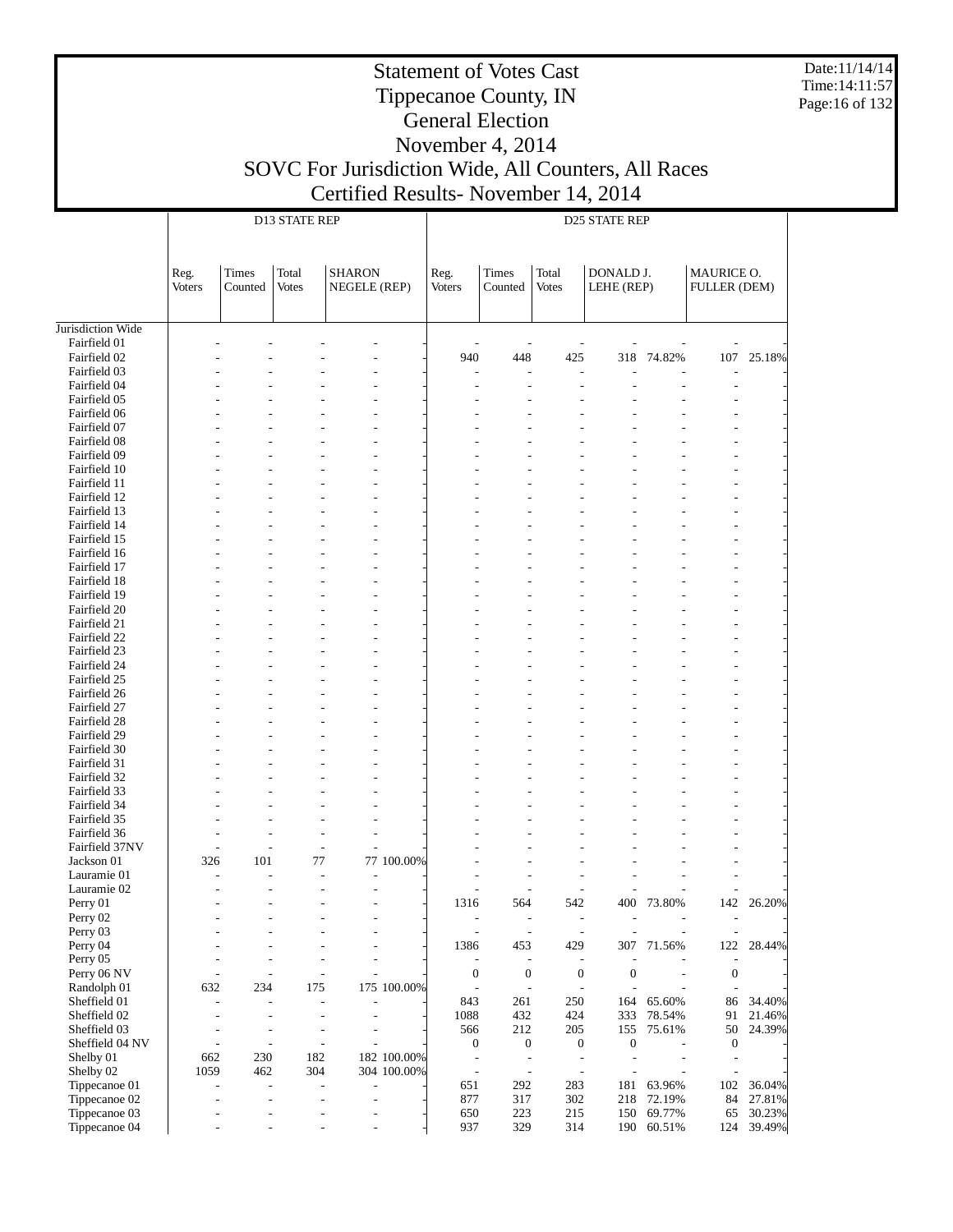Date:11/14/14 Time:14:11:57 Page:17 of 132

#### Statement of Votes Cast Tippecanoe County, IN General Election November 4, 2014

|                               |                          |                          | D13 STATE REP            |                                            |                            | D25 STATE REP                   |           |                |            |        |              |        |  |
|-------------------------------|--------------------------|--------------------------|--------------------------|--------------------------------------------|----------------------------|---------------------------------|-----------|----------------|------------|--------|--------------|--------|--|
|                               |                          |                          |                          |                                            |                            |                                 |           |                |            |        |              |        |  |
|                               |                          |                          |                          |                                            |                            |                                 |           |                |            |        |              |        |  |
|                               | Reg.                     | Times                    | Total                    | <b>SHARON</b>                              |                            | Reg.                            | Times     | Total          | DONALD J.  |        | MAURICE O.   |        |  |
|                               | <b>Voters</b>            | Counted                  | <b>Votes</b>             | NEGELE (REP)                               |                            | <b>Voters</b>                   | Counted   | <b>Votes</b>   | LEHE (REP) |        | FULLER (DEM) |        |  |
|                               |                          |                          |                          |                                            |                            |                                 |           |                |            |        |              |        |  |
| Tippecanoe 05                 | $\overline{a}$           | $\overline{a}$           | $\overline{a}$           |                                            |                            | 1030                            | 265       | 253            | 164        | 64.82% | 89           | 35.18% |  |
| Tippecanoe 06                 |                          |                          |                          | $\overline{\phantom{0}}$<br>$\overline{a}$ |                            | 761                             | 287       | 276            | 185        | 67.03% | 91           | 32.97% |  |
| Tippecanoe 07                 |                          |                          |                          |                                            |                            | 510                             | 180       | 171            | 114        | 66.67% | 57           | 33.33% |  |
| Union 01                      |                          |                          |                          |                                            |                            | L,                              | L,        | L,             |            |        | L,           |        |  |
| Wabash 01                     |                          |                          |                          |                                            |                            |                                 | ٠         | ÷,             |            |        | ÷,           |        |  |
| Wabash 02                     |                          |                          |                          |                                            |                            |                                 |           |                |            |        |              |        |  |
| Wabash 03                     |                          |                          |                          |                                            |                            |                                 |           |                |            |        |              |        |  |
| Wabash 04<br>Wabash 05        |                          |                          |                          |                                            |                            |                                 |           |                |            |        |              |        |  |
| Wabash 06                     |                          |                          |                          |                                            |                            |                                 |           |                |            |        |              |        |  |
| Wabash 07                     |                          |                          |                          |                                            |                            |                                 |           |                |            |        |              |        |  |
| Wabash 08                     |                          |                          |                          |                                            |                            |                                 |           |                |            |        |              |        |  |
| Wabash 09                     |                          |                          |                          |                                            |                            |                                 |           |                |            |        |              |        |  |
| Wabash 10                     |                          |                          |                          |                                            |                            |                                 |           |                |            |        |              |        |  |
| Wabash 11                     |                          |                          |                          |                                            |                            |                                 |           |                |            |        |              |        |  |
| Wabash 12                     |                          |                          |                          |                                            |                            |                                 |           |                |            |        |              |        |  |
| Wabash 13<br>Wabash 14        |                          |                          |                          |                                            |                            |                                 |           |                |            |        |              |        |  |
| Wabash 15                     |                          |                          |                          |                                            |                            |                                 |           |                |            |        |              |        |  |
| Wabash 16                     |                          |                          |                          |                                            |                            |                                 |           |                |            |        |              |        |  |
| Wabash 17                     |                          |                          |                          |                                            |                            |                                 |           |                |            |        |              |        |  |
| Wabash 18                     |                          |                          |                          |                                            |                            |                                 |           |                |            |        |              |        |  |
| Wabash 19                     |                          |                          |                          |                                            |                            |                                 |           |                |            |        |              |        |  |
| Wabash 20                     |                          |                          |                          |                                            |                            |                                 |           |                |            |        |              |        |  |
| Wabash 21                     |                          |                          |                          |                                            |                            |                                 |           |                |            |        |              |        |  |
| Wabash 22                     |                          |                          |                          |                                            |                            |                                 |           |                |            |        |              |        |  |
| Wabash 23<br>Wabash 24        |                          |                          |                          |                                            |                            |                                 |           |                |            |        |              |        |  |
| Wabash 25                     |                          |                          |                          |                                            |                            |                                 |           |                |            |        |              |        |  |
| Wabash 26                     |                          |                          |                          |                                            |                            |                                 |           |                |            |        |              |        |  |
| Wabash 27                     |                          |                          |                          |                                            |                            |                                 |           |                |            |        |              |        |  |
| Wabash 28                     |                          |                          |                          |                                            |                            |                                 |           |                |            |        |              |        |  |
| Wabash 29                     |                          |                          |                          |                                            |                            |                                 |           |                |            |        |              |        |  |
| Wabash 30                     |                          |                          |                          |                                            |                            |                                 |           | ٠              |            |        |              |        |  |
| Wabash 31 NV<br>Washington 01 |                          |                          | $\overline{\phantom{a}}$ | $\overline{a}$                             |                            | $\overline{\phantom{a}}$<br>813 | L,<br>287 | L,<br>277      | 198        | 71.48% | 79           | 28.52% |  |
| Washington 02                 | ٠                        | $\overline{\phantom{a}}$ | $\overline{a}$           | $\overline{a}$                             |                            | 845                             | 375       | 362            | 251        | 69.34% | 111          | 30.66% |  |
| Wayne 01                      | 1131                     | 404                      | 311                      |                                            | 311 100.00%                | $\overline{\phantom{a}}$        | L,        | $\overline{a}$ |            |        |              |        |  |
| Wea 01                        | 234                      | 55                       | 40                       |                                            | 40 100.00%                 |                                 |           |                |            |        |              |        |  |
| Wea 02                        | 1256                     | 258                      | 190                      |                                            | 190 100.00%                |                                 |           |                |            |        |              |        |  |
| Wea 03                        |                          | $\overline{\phantom{a}}$ | $\overline{a}$           | $\overline{a}$                             |                            |                                 |           |                |            |        |              |        |  |
| Wea 04                        |                          | $\overline{a}$           | $\overline{\phantom{a}}$ | ۰                                          |                            |                                 |           |                |            |        |              |        |  |
| Wea 05<br>Wea 06              |                          |                          |                          |                                            |                            |                                 |           |                |            |        |              |        |  |
| Wea 07                        |                          |                          |                          |                                            |                            |                                 |           |                |            |        |              |        |  |
| Wea 08                        |                          |                          |                          | L,                                         |                            |                                 |           |                |            |        |              |        |  |
| Wea 09                        |                          |                          | $\overline{\phantom{0}}$ | $\overline{a}$                             |                            |                                 |           |                |            |        |              |        |  |
| Wea 10                        | 789                      | 141                      | 97                       |                                            | 97 100.00%                 |                                 |           |                |            |        |              |        |  |
| Wea 11                        | $\overline{a}$           | $\overline{a}$           |                          |                                            |                            |                                 |           |                |            |        |              |        |  |
| Wea 12                        |                          | $\overline{a}$           | $\overline{a}$           | -                                          |                            |                                 |           |                |            |        |              |        |  |
| Wea 13                        | $\overline{a}$           | $\overline{a}$           | $\overline{\phantom{0}}$ |                                            |                            |                                 |           |                |            |        |              |        |  |
| Wea 14<br>Wea 15              | 1759<br>1037             | 427<br>388               | 309<br>281               |                                            | 309 100.00%<br>281 100.00% |                                 |           |                |            |        |              |        |  |
| Wea 16                        | 1152                     | 388                      | 289                      |                                            | 289 100.00%                |                                 |           |                |            |        |              |        |  |
| Wea 17                        | 1365                     | 457                      | 349                      |                                            | 349 100.00%                |                                 |           |                |            |        |              |        |  |
| Wea 18 NV                     | $\overline{\phantom{a}}$ | $\overline{\phantom{a}}$ | $\overline{a}$           | $\overline{a}$                             |                            |                                 |           |                |            |        |              |        |  |
| Wea 19                        | 946                      | 279                      | 218                      |                                            | 218 100.00%                |                                 |           |                |            |        |              |        |  |
| Wea 20                        | 582                      | 200                      | 156                      |                                            | 156 100.00%                |                                 |           |                |            |        |              |        |  |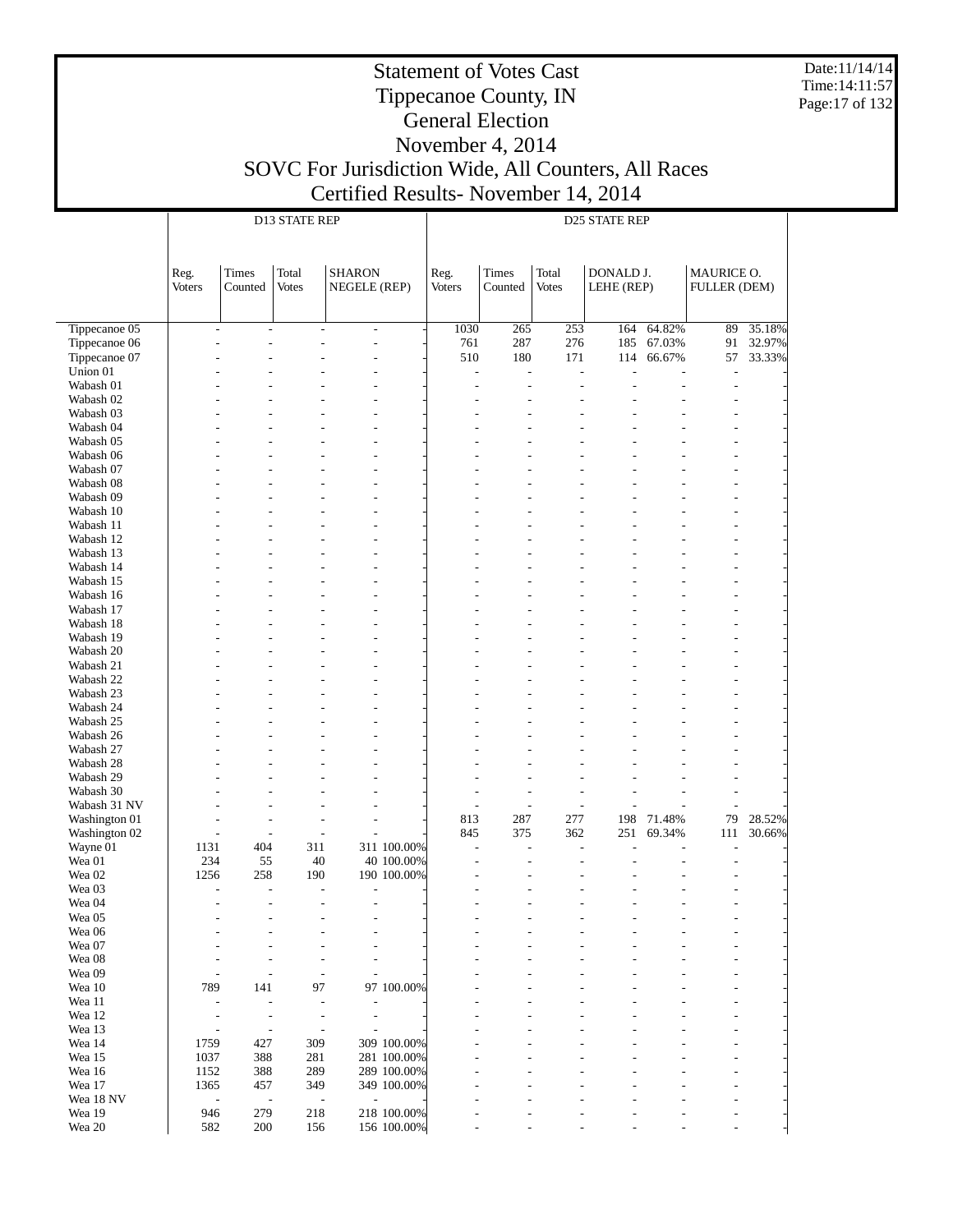| <b>Statement of Votes Cast</b><br>Tippecanoe County, IN<br><b>General Election</b><br>November 4, 2014<br>SOVC For Jurisdiction Wide, All Counters, All Races<br>Certified Results - November 14, 2014 |                                  |                         |                                               |                               |                       |                  |                       |                                                 |                                          | Date:11/14/14<br>Time: 14:11:58<br>Page: 18 of 132 |
|--------------------------------------------------------------------------------------------------------------------------------------------------------------------------------------------------------|----------------------------------|-------------------------|-----------------------------------------------|-------------------------------|-----------------------|------------------|-----------------------|-------------------------------------------------|------------------------------------------|----------------------------------------------------|
|                                                                                                                                                                                                        | Reg.<br><b>Voters</b>            | <b>Times</b><br>Counted | <b>D13 STATE REP</b><br>Total<br><b>Votes</b> | <b>SHARON</b><br>NEGELE (REP) | Reg.<br><b>Voters</b> | Times<br>Counted | Total<br><b>Votes</b> | <b>D25 STATE REP</b><br>DONALD J.<br>LEHE (REP) | <b>MAURICE O.</b><br><b>FULLER (DEM)</b> |                                                    |
| Wea 21                                                                                                                                                                                                 | 816<br>313<br>244<br>244 100.00% |                         |                                               |                               |                       |                  |                       |                                                 |                                          |                                                    |

13746 4337 3222 3222 100.00% 13213 4925 4728 3328 70.39% 1400 29.61%

Total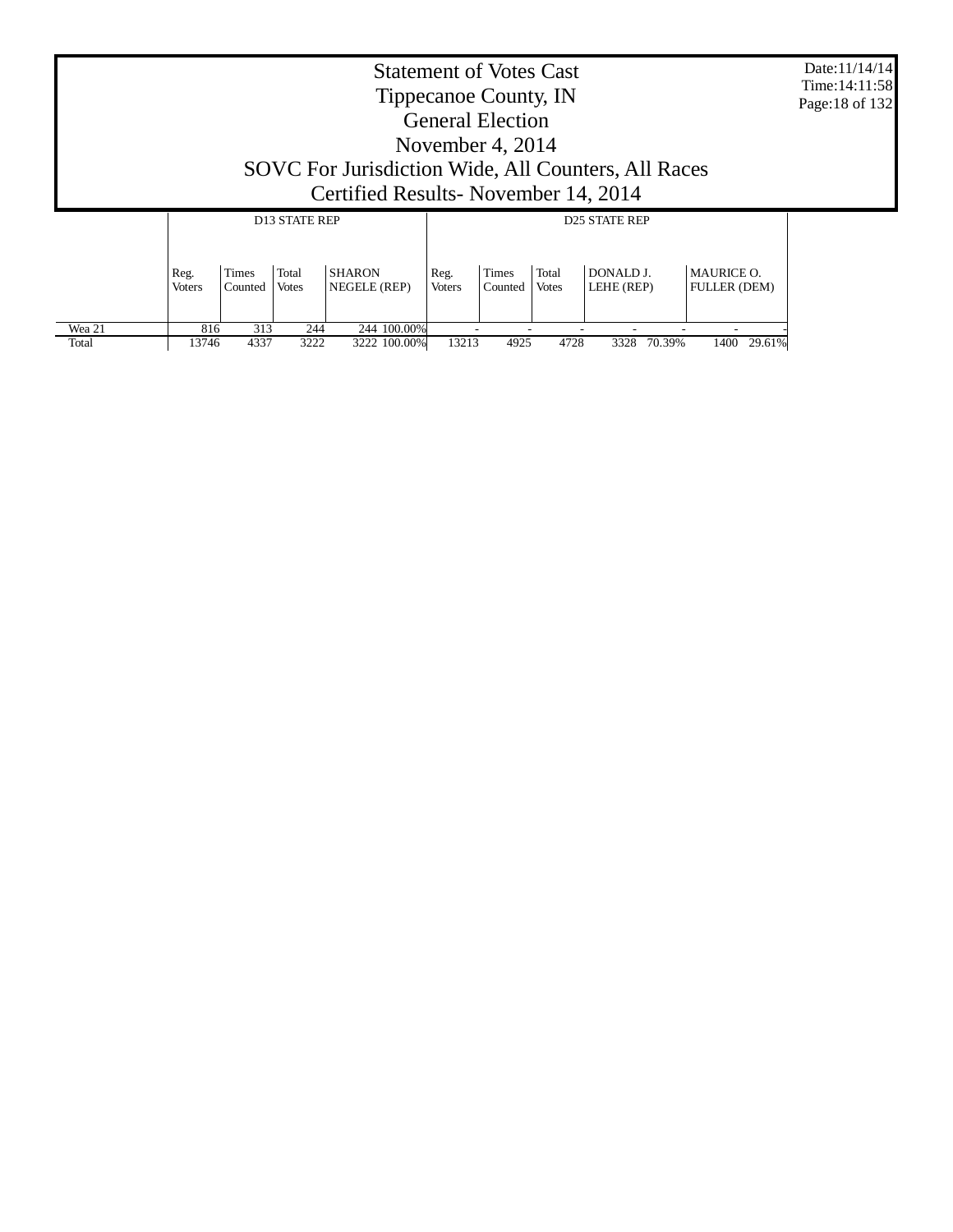Date:11/14/14 Time:14:11:58 Page:19 of 132

# Statement of Votes Cast Tippecanoe County, IN General Election November 4, 2014

# SOVC For Jurisdiction Wide, All Counters, All Races

Certified Results- November 14, 2014

| <b>RANDY TRUITT</b><br>Times<br>Total<br>Times<br>Total<br><b>CHUCK</b><br><b>SHEILA</b><br>Reg.<br>Reg.<br><b>Votes</b><br>Counted<br><b>HOCKEMA</b><br><b>KLINKER (DEM)</b><br>Voters<br>Counted<br>(REP)<br><b>Voters</b><br><b>Votes</b><br>(REP)<br>Jurisdiction Wide<br>1390<br>544<br>537<br>59.03%<br>40.97%<br>Fairfield 01<br>317<br>220<br>Fairfield 02<br>904<br>403<br>44.05%<br>Fairfield 03<br>395<br>221<br>55.95%<br>174<br>784<br>340<br>53.53%<br>Fairfield 04<br>345<br>182<br>158<br>46.47%<br>18<br>3<br>3<br>$\overline{c}$<br>Fairfield 05<br>66.67%<br>$\mathbf{1}$<br>33.33%<br>922<br>49.31%<br>Fairfield 06<br>226<br>217<br>50.69%<br>107<br>110<br>249<br>51.00%<br>Fairfield 07<br>1069<br>255<br>122<br>49.00%<br>127<br>53.21%<br>Fairfield 08<br>768<br>161<br>156<br>73<br>46.79%<br>83<br>228<br>37.36%<br>Fairfield 09<br>952<br>373<br>364<br>62.64%<br>136<br>357<br>347<br>53.60%<br>Fairfield 10<br>1137<br>161<br>46.40%<br>186<br>٠<br>900<br>354<br>52.82%<br>Fairfield 11<br>362<br>167<br>47.18%<br>187<br>Fairfield 12<br>236<br>226<br>110<br>48.67%<br>116<br>51.33%<br>961<br>68.70%<br>767<br>119<br>115<br>36<br>31.30%<br>79<br>Fairfield 13<br>373<br>365<br>55.89%<br>Fairfield 14<br>945<br>204<br>161<br>44.11%<br>L,<br>323<br>313<br>48.24%<br>Fairfield 15<br>1065<br>162<br>51.76%<br>151<br>32.30%<br>67.70%<br>Fairfield 16<br>697<br>164<br>161<br>52<br>109<br>119<br>114<br>25.44%<br>74.56%<br>Fairfield 17<br>672<br>29<br>85<br>122<br>Fairfield 18<br>447<br>128<br>76<br>62.30%<br>37.70%<br>46<br>L,<br>228<br>217<br>43.32%<br>Fairfield 19<br>938<br>123<br>56.68%<br>94<br>293<br>286<br>52.80%<br>Fairfield 20<br>918<br>135<br>47.20%<br>151<br>939<br>284<br>273<br>40.29%<br>59.71%<br>Fairfield 21<br>110<br>163<br>83<br>80<br>65.00%<br>Fairfield 22<br>352<br>28<br>35.00%<br>52<br>L,<br>233<br>Fairfield 23<br>770<br>237<br>67<br>28.76%<br>166<br>71.24%<br>1009<br>203<br>198<br>29.29%<br>70.71%<br>Fairfield 24<br>58<br>140<br>85<br>84<br>28<br>33.33%<br>66.67%<br>Fairfield 25<br>485<br>56<br>198<br>47.85%<br>Fairfield 26<br>1074<br>186<br>97<br>52.15%<br>89<br>L,<br>1054<br>Fairfield 27<br>188<br>183<br>83<br>45.36%<br>54.64%<br>100<br>244<br>49.59%<br>948<br>250<br>123<br>50.41%<br>121<br>Fairfield 28<br>478<br>464<br>63.15%<br>Fairfield 29<br>1218<br>171<br>36.85%<br>293<br>63.15%<br>Fairfield 30<br>1087<br>451<br>445<br>36.85%<br>281<br>164<br>356<br>55.34%<br>44.66%<br>Fairfield 31<br>1248<br>367<br>197<br>159<br>Fairfield 32<br>652<br>200<br>192<br>97<br>50.52%<br>95<br>49.48%<br>238<br>925<br>247<br>122<br>51.26%<br>48.74%<br>Fairfield 33<br>116<br>978<br>203<br>203 100.00%<br>Fairfield 34<br>291<br>J.<br>50.99%<br>469<br>223<br>49.01%<br>232<br>Fairfield 35<br>1145<br>455<br>$\overline{a}$<br>576<br>37<br>34.91%<br>Fairfield 36<br>107<br>106<br>69<br>65.09%<br>Fairfield 37NV<br>$\boldsymbol{0}$<br>$\boldsymbol{0}$<br>$\boldsymbol{0}$<br>$\boldsymbol{0}$<br>$\boldsymbol{0}$<br>Jackson 01<br>L,<br>$\overline{a}$<br>Lauramie 01<br>Lauramie 02<br>Perry 01<br>L,<br>$\overline{a}$<br>٠<br>$\overline{\phantom{a}}$<br>Perry 02<br>471<br>189<br>183<br>131<br>71.58%<br>52<br>28.42%<br>973<br>397<br>67.00%<br>33.00%<br>Perry 03<br>401<br>266<br>131<br>Perry 04<br>399<br>37.34%<br>Perry 05<br>1283<br>406<br>250<br>62.66%<br>149<br>Perry 06 NV<br>Randolph 01<br>Sheffield 01<br>Sheffield 02<br>Sheffield 03<br>Sheffield 04 NV<br>Shelby 01<br>Shelby 02<br>Tippecanoe 01<br>Tippecanoe 02<br>Tippecanoe 03<br>Tippecanoe 04 |  | D26 STATE REP | D27 STATE REP |  |  |  |  |  |  |  |  |
|-----------------------------------------------------------------------------------------------------------------------------------------------------------------------------------------------------------------------------------------------------------------------------------------------------------------------------------------------------------------------------------------------------------------------------------------------------------------------------------------------------------------------------------------------------------------------------------------------------------------------------------------------------------------------------------------------------------------------------------------------------------------------------------------------------------------------------------------------------------------------------------------------------------------------------------------------------------------------------------------------------------------------------------------------------------------------------------------------------------------------------------------------------------------------------------------------------------------------------------------------------------------------------------------------------------------------------------------------------------------------------------------------------------------------------------------------------------------------------------------------------------------------------------------------------------------------------------------------------------------------------------------------------------------------------------------------------------------------------------------------------------------------------------------------------------------------------------------------------------------------------------------------------------------------------------------------------------------------------------------------------------------------------------------------------------------------------------------------------------------------------------------------------------------------------------------------------------------------------------------------------------------------------------------------------------------------------------------------------------------------------------------------------------------------------------------------------------------------------------------------------------------------------------------------------------------------------------------------------------------------------------------------------------------------------------------------------------------------------------------------------------------------------------------------------------------------------------------------------------------------------------------------------------------------------------------------------------------------------------------------------------------------------------------------------------------------------------------------------------------------------------------------------------------------------------------------------------------------------------------------------------------------------------------------------------------------------------------------------------------------------------------------------------------------------------------------------------------------------------------------------------------------------------------------------------------------------------------------------|--|---------------|---------------|--|--|--|--|--|--|--|--|
|                                                                                                                                                                                                                                                                                                                                                                                                                                                                                                                                                                                                                                                                                                                                                                                                                                                                                                                                                                                                                                                                                                                                                                                                                                                                                                                                                                                                                                                                                                                                                                                                                                                                                                                                                                                                                                                                                                                                                                                                                                                                                                                                                                                                                                                                                                                                                                                                                                                                                                                                                                                                                                                                                                                                                                                                                                                                                                                                                                                                                                                                                                                                                                                                                                                                                                                                                                                                                                                                                                                                                                                                     |  |               |               |  |  |  |  |  |  |  |  |
|                                                                                                                                                                                                                                                                                                                                                                                                                                                                                                                                                                                                                                                                                                                                                                                                                                                                                                                                                                                                                                                                                                                                                                                                                                                                                                                                                                                                                                                                                                                                                                                                                                                                                                                                                                                                                                                                                                                                                                                                                                                                                                                                                                                                                                                                                                                                                                                                                                                                                                                                                                                                                                                                                                                                                                                                                                                                                                                                                                                                                                                                                                                                                                                                                                                                                                                                                                                                                                                                                                                                                                                                     |  |               |               |  |  |  |  |  |  |  |  |
|                                                                                                                                                                                                                                                                                                                                                                                                                                                                                                                                                                                                                                                                                                                                                                                                                                                                                                                                                                                                                                                                                                                                                                                                                                                                                                                                                                                                                                                                                                                                                                                                                                                                                                                                                                                                                                                                                                                                                                                                                                                                                                                                                                                                                                                                                                                                                                                                                                                                                                                                                                                                                                                                                                                                                                                                                                                                                                                                                                                                                                                                                                                                                                                                                                                                                                                                                                                                                                                                                                                                                                                                     |  |               |               |  |  |  |  |  |  |  |  |
|                                                                                                                                                                                                                                                                                                                                                                                                                                                                                                                                                                                                                                                                                                                                                                                                                                                                                                                                                                                                                                                                                                                                                                                                                                                                                                                                                                                                                                                                                                                                                                                                                                                                                                                                                                                                                                                                                                                                                                                                                                                                                                                                                                                                                                                                                                                                                                                                                                                                                                                                                                                                                                                                                                                                                                                                                                                                                                                                                                                                                                                                                                                                                                                                                                                                                                                                                                                                                                                                                                                                                                                                     |  |               |               |  |  |  |  |  |  |  |  |
|                                                                                                                                                                                                                                                                                                                                                                                                                                                                                                                                                                                                                                                                                                                                                                                                                                                                                                                                                                                                                                                                                                                                                                                                                                                                                                                                                                                                                                                                                                                                                                                                                                                                                                                                                                                                                                                                                                                                                                                                                                                                                                                                                                                                                                                                                                                                                                                                                                                                                                                                                                                                                                                                                                                                                                                                                                                                                                                                                                                                                                                                                                                                                                                                                                                                                                                                                                                                                                                                                                                                                                                                     |  |               |               |  |  |  |  |  |  |  |  |
|                                                                                                                                                                                                                                                                                                                                                                                                                                                                                                                                                                                                                                                                                                                                                                                                                                                                                                                                                                                                                                                                                                                                                                                                                                                                                                                                                                                                                                                                                                                                                                                                                                                                                                                                                                                                                                                                                                                                                                                                                                                                                                                                                                                                                                                                                                                                                                                                                                                                                                                                                                                                                                                                                                                                                                                                                                                                                                                                                                                                                                                                                                                                                                                                                                                                                                                                                                                                                                                                                                                                                                                                     |  |               |               |  |  |  |  |  |  |  |  |
|                                                                                                                                                                                                                                                                                                                                                                                                                                                                                                                                                                                                                                                                                                                                                                                                                                                                                                                                                                                                                                                                                                                                                                                                                                                                                                                                                                                                                                                                                                                                                                                                                                                                                                                                                                                                                                                                                                                                                                                                                                                                                                                                                                                                                                                                                                                                                                                                                                                                                                                                                                                                                                                                                                                                                                                                                                                                                                                                                                                                                                                                                                                                                                                                                                                                                                                                                                                                                                                                                                                                                                                                     |  |               |               |  |  |  |  |  |  |  |  |
|                                                                                                                                                                                                                                                                                                                                                                                                                                                                                                                                                                                                                                                                                                                                                                                                                                                                                                                                                                                                                                                                                                                                                                                                                                                                                                                                                                                                                                                                                                                                                                                                                                                                                                                                                                                                                                                                                                                                                                                                                                                                                                                                                                                                                                                                                                                                                                                                                                                                                                                                                                                                                                                                                                                                                                                                                                                                                                                                                                                                                                                                                                                                                                                                                                                                                                                                                                                                                                                                                                                                                                                                     |  |               |               |  |  |  |  |  |  |  |  |
|                                                                                                                                                                                                                                                                                                                                                                                                                                                                                                                                                                                                                                                                                                                                                                                                                                                                                                                                                                                                                                                                                                                                                                                                                                                                                                                                                                                                                                                                                                                                                                                                                                                                                                                                                                                                                                                                                                                                                                                                                                                                                                                                                                                                                                                                                                                                                                                                                                                                                                                                                                                                                                                                                                                                                                                                                                                                                                                                                                                                                                                                                                                                                                                                                                                                                                                                                                                                                                                                                                                                                                                                     |  |               |               |  |  |  |  |  |  |  |  |
|                                                                                                                                                                                                                                                                                                                                                                                                                                                                                                                                                                                                                                                                                                                                                                                                                                                                                                                                                                                                                                                                                                                                                                                                                                                                                                                                                                                                                                                                                                                                                                                                                                                                                                                                                                                                                                                                                                                                                                                                                                                                                                                                                                                                                                                                                                                                                                                                                                                                                                                                                                                                                                                                                                                                                                                                                                                                                                                                                                                                                                                                                                                                                                                                                                                                                                                                                                                                                                                                                                                                                                                                     |  |               |               |  |  |  |  |  |  |  |  |
|                                                                                                                                                                                                                                                                                                                                                                                                                                                                                                                                                                                                                                                                                                                                                                                                                                                                                                                                                                                                                                                                                                                                                                                                                                                                                                                                                                                                                                                                                                                                                                                                                                                                                                                                                                                                                                                                                                                                                                                                                                                                                                                                                                                                                                                                                                                                                                                                                                                                                                                                                                                                                                                                                                                                                                                                                                                                                                                                                                                                                                                                                                                                                                                                                                                                                                                                                                                                                                                                                                                                                                                                     |  |               |               |  |  |  |  |  |  |  |  |
|                                                                                                                                                                                                                                                                                                                                                                                                                                                                                                                                                                                                                                                                                                                                                                                                                                                                                                                                                                                                                                                                                                                                                                                                                                                                                                                                                                                                                                                                                                                                                                                                                                                                                                                                                                                                                                                                                                                                                                                                                                                                                                                                                                                                                                                                                                                                                                                                                                                                                                                                                                                                                                                                                                                                                                                                                                                                                                                                                                                                                                                                                                                                                                                                                                                                                                                                                                                                                                                                                                                                                                                                     |  |               |               |  |  |  |  |  |  |  |  |
|                                                                                                                                                                                                                                                                                                                                                                                                                                                                                                                                                                                                                                                                                                                                                                                                                                                                                                                                                                                                                                                                                                                                                                                                                                                                                                                                                                                                                                                                                                                                                                                                                                                                                                                                                                                                                                                                                                                                                                                                                                                                                                                                                                                                                                                                                                                                                                                                                                                                                                                                                                                                                                                                                                                                                                                                                                                                                                                                                                                                                                                                                                                                                                                                                                                                                                                                                                                                                                                                                                                                                                                                     |  |               |               |  |  |  |  |  |  |  |  |
|                                                                                                                                                                                                                                                                                                                                                                                                                                                                                                                                                                                                                                                                                                                                                                                                                                                                                                                                                                                                                                                                                                                                                                                                                                                                                                                                                                                                                                                                                                                                                                                                                                                                                                                                                                                                                                                                                                                                                                                                                                                                                                                                                                                                                                                                                                                                                                                                                                                                                                                                                                                                                                                                                                                                                                                                                                                                                                                                                                                                                                                                                                                                                                                                                                                                                                                                                                                                                                                                                                                                                                                                     |  |               |               |  |  |  |  |  |  |  |  |
|                                                                                                                                                                                                                                                                                                                                                                                                                                                                                                                                                                                                                                                                                                                                                                                                                                                                                                                                                                                                                                                                                                                                                                                                                                                                                                                                                                                                                                                                                                                                                                                                                                                                                                                                                                                                                                                                                                                                                                                                                                                                                                                                                                                                                                                                                                                                                                                                                                                                                                                                                                                                                                                                                                                                                                                                                                                                                                                                                                                                                                                                                                                                                                                                                                                                                                                                                                                                                                                                                                                                                                                                     |  |               |               |  |  |  |  |  |  |  |  |
|                                                                                                                                                                                                                                                                                                                                                                                                                                                                                                                                                                                                                                                                                                                                                                                                                                                                                                                                                                                                                                                                                                                                                                                                                                                                                                                                                                                                                                                                                                                                                                                                                                                                                                                                                                                                                                                                                                                                                                                                                                                                                                                                                                                                                                                                                                                                                                                                                                                                                                                                                                                                                                                                                                                                                                                                                                                                                                                                                                                                                                                                                                                                                                                                                                                                                                                                                                                                                                                                                                                                                                                                     |  |               |               |  |  |  |  |  |  |  |  |
|                                                                                                                                                                                                                                                                                                                                                                                                                                                                                                                                                                                                                                                                                                                                                                                                                                                                                                                                                                                                                                                                                                                                                                                                                                                                                                                                                                                                                                                                                                                                                                                                                                                                                                                                                                                                                                                                                                                                                                                                                                                                                                                                                                                                                                                                                                                                                                                                                                                                                                                                                                                                                                                                                                                                                                                                                                                                                                                                                                                                                                                                                                                                                                                                                                                                                                                                                                                                                                                                                                                                                                                                     |  |               |               |  |  |  |  |  |  |  |  |
|                                                                                                                                                                                                                                                                                                                                                                                                                                                                                                                                                                                                                                                                                                                                                                                                                                                                                                                                                                                                                                                                                                                                                                                                                                                                                                                                                                                                                                                                                                                                                                                                                                                                                                                                                                                                                                                                                                                                                                                                                                                                                                                                                                                                                                                                                                                                                                                                                                                                                                                                                                                                                                                                                                                                                                                                                                                                                                                                                                                                                                                                                                                                                                                                                                                                                                                                                                                                                                                                                                                                                                                                     |  |               |               |  |  |  |  |  |  |  |  |
|                                                                                                                                                                                                                                                                                                                                                                                                                                                                                                                                                                                                                                                                                                                                                                                                                                                                                                                                                                                                                                                                                                                                                                                                                                                                                                                                                                                                                                                                                                                                                                                                                                                                                                                                                                                                                                                                                                                                                                                                                                                                                                                                                                                                                                                                                                                                                                                                                                                                                                                                                                                                                                                                                                                                                                                                                                                                                                                                                                                                                                                                                                                                                                                                                                                                                                                                                                                                                                                                                                                                                                                                     |  |               |               |  |  |  |  |  |  |  |  |
|                                                                                                                                                                                                                                                                                                                                                                                                                                                                                                                                                                                                                                                                                                                                                                                                                                                                                                                                                                                                                                                                                                                                                                                                                                                                                                                                                                                                                                                                                                                                                                                                                                                                                                                                                                                                                                                                                                                                                                                                                                                                                                                                                                                                                                                                                                                                                                                                                                                                                                                                                                                                                                                                                                                                                                                                                                                                                                                                                                                                                                                                                                                                                                                                                                                                                                                                                                                                                                                                                                                                                                                                     |  |               |               |  |  |  |  |  |  |  |  |
|                                                                                                                                                                                                                                                                                                                                                                                                                                                                                                                                                                                                                                                                                                                                                                                                                                                                                                                                                                                                                                                                                                                                                                                                                                                                                                                                                                                                                                                                                                                                                                                                                                                                                                                                                                                                                                                                                                                                                                                                                                                                                                                                                                                                                                                                                                                                                                                                                                                                                                                                                                                                                                                                                                                                                                                                                                                                                                                                                                                                                                                                                                                                                                                                                                                                                                                                                                                                                                                                                                                                                                                                     |  |               |               |  |  |  |  |  |  |  |  |
|                                                                                                                                                                                                                                                                                                                                                                                                                                                                                                                                                                                                                                                                                                                                                                                                                                                                                                                                                                                                                                                                                                                                                                                                                                                                                                                                                                                                                                                                                                                                                                                                                                                                                                                                                                                                                                                                                                                                                                                                                                                                                                                                                                                                                                                                                                                                                                                                                                                                                                                                                                                                                                                                                                                                                                                                                                                                                                                                                                                                                                                                                                                                                                                                                                                                                                                                                                                                                                                                                                                                                                                                     |  |               |               |  |  |  |  |  |  |  |  |
|                                                                                                                                                                                                                                                                                                                                                                                                                                                                                                                                                                                                                                                                                                                                                                                                                                                                                                                                                                                                                                                                                                                                                                                                                                                                                                                                                                                                                                                                                                                                                                                                                                                                                                                                                                                                                                                                                                                                                                                                                                                                                                                                                                                                                                                                                                                                                                                                                                                                                                                                                                                                                                                                                                                                                                                                                                                                                                                                                                                                                                                                                                                                                                                                                                                                                                                                                                                                                                                                                                                                                                                                     |  |               |               |  |  |  |  |  |  |  |  |
|                                                                                                                                                                                                                                                                                                                                                                                                                                                                                                                                                                                                                                                                                                                                                                                                                                                                                                                                                                                                                                                                                                                                                                                                                                                                                                                                                                                                                                                                                                                                                                                                                                                                                                                                                                                                                                                                                                                                                                                                                                                                                                                                                                                                                                                                                                                                                                                                                                                                                                                                                                                                                                                                                                                                                                                                                                                                                                                                                                                                                                                                                                                                                                                                                                                                                                                                                                                                                                                                                                                                                                                                     |  |               |               |  |  |  |  |  |  |  |  |
|                                                                                                                                                                                                                                                                                                                                                                                                                                                                                                                                                                                                                                                                                                                                                                                                                                                                                                                                                                                                                                                                                                                                                                                                                                                                                                                                                                                                                                                                                                                                                                                                                                                                                                                                                                                                                                                                                                                                                                                                                                                                                                                                                                                                                                                                                                                                                                                                                                                                                                                                                                                                                                                                                                                                                                                                                                                                                                                                                                                                                                                                                                                                                                                                                                                                                                                                                                                                                                                                                                                                                                                                     |  |               |               |  |  |  |  |  |  |  |  |
|                                                                                                                                                                                                                                                                                                                                                                                                                                                                                                                                                                                                                                                                                                                                                                                                                                                                                                                                                                                                                                                                                                                                                                                                                                                                                                                                                                                                                                                                                                                                                                                                                                                                                                                                                                                                                                                                                                                                                                                                                                                                                                                                                                                                                                                                                                                                                                                                                                                                                                                                                                                                                                                                                                                                                                                                                                                                                                                                                                                                                                                                                                                                                                                                                                                                                                                                                                                                                                                                                                                                                                                                     |  |               |               |  |  |  |  |  |  |  |  |
|                                                                                                                                                                                                                                                                                                                                                                                                                                                                                                                                                                                                                                                                                                                                                                                                                                                                                                                                                                                                                                                                                                                                                                                                                                                                                                                                                                                                                                                                                                                                                                                                                                                                                                                                                                                                                                                                                                                                                                                                                                                                                                                                                                                                                                                                                                                                                                                                                                                                                                                                                                                                                                                                                                                                                                                                                                                                                                                                                                                                                                                                                                                                                                                                                                                                                                                                                                                                                                                                                                                                                                                                     |  |               |               |  |  |  |  |  |  |  |  |
|                                                                                                                                                                                                                                                                                                                                                                                                                                                                                                                                                                                                                                                                                                                                                                                                                                                                                                                                                                                                                                                                                                                                                                                                                                                                                                                                                                                                                                                                                                                                                                                                                                                                                                                                                                                                                                                                                                                                                                                                                                                                                                                                                                                                                                                                                                                                                                                                                                                                                                                                                                                                                                                                                                                                                                                                                                                                                                                                                                                                                                                                                                                                                                                                                                                                                                                                                                                                                                                                                                                                                                                                     |  |               |               |  |  |  |  |  |  |  |  |
|                                                                                                                                                                                                                                                                                                                                                                                                                                                                                                                                                                                                                                                                                                                                                                                                                                                                                                                                                                                                                                                                                                                                                                                                                                                                                                                                                                                                                                                                                                                                                                                                                                                                                                                                                                                                                                                                                                                                                                                                                                                                                                                                                                                                                                                                                                                                                                                                                                                                                                                                                                                                                                                                                                                                                                                                                                                                                                                                                                                                                                                                                                                                                                                                                                                                                                                                                                                                                                                                                                                                                                                                     |  |               |               |  |  |  |  |  |  |  |  |
|                                                                                                                                                                                                                                                                                                                                                                                                                                                                                                                                                                                                                                                                                                                                                                                                                                                                                                                                                                                                                                                                                                                                                                                                                                                                                                                                                                                                                                                                                                                                                                                                                                                                                                                                                                                                                                                                                                                                                                                                                                                                                                                                                                                                                                                                                                                                                                                                                                                                                                                                                                                                                                                                                                                                                                                                                                                                                                                                                                                                                                                                                                                                                                                                                                                                                                                                                                                                                                                                                                                                                                                                     |  |               |               |  |  |  |  |  |  |  |  |
|                                                                                                                                                                                                                                                                                                                                                                                                                                                                                                                                                                                                                                                                                                                                                                                                                                                                                                                                                                                                                                                                                                                                                                                                                                                                                                                                                                                                                                                                                                                                                                                                                                                                                                                                                                                                                                                                                                                                                                                                                                                                                                                                                                                                                                                                                                                                                                                                                                                                                                                                                                                                                                                                                                                                                                                                                                                                                                                                                                                                                                                                                                                                                                                                                                                                                                                                                                                                                                                                                                                                                                                                     |  |               |               |  |  |  |  |  |  |  |  |
|                                                                                                                                                                                                                                                                                                                                                                                                                                                                                                                                                                                                                                                                                                                                                                                                                                                                                                                                                                                                                                                                                                                                                                                                                                                                                                                                                                                                                                                                                                                                                                                                                                                                                                                                                                                                                                                                                                                                                                                                                                                                                                                                                                                                                                                                                                                                                                                                                                                                                                                                                                                                                                                                                                                                                                                                                                                                                                                                                                                                                                                                                                                                                                                                                                                                                                                                                                                                                                                                                                                                                                                                     |  |               |               |  |  |  |  |  |  |  |  |
|                                                                                                                                                                                                                                                                                                                                                                                                                                                                                                                                                                                                                                                                                                                                                                                                                                                                                                                                                                                                                                                                                                                                                                                                                                                                                                                                                                                                                                                                                                                                                                                                                                                                                                                                                                                                                                                                                                                                                                                                                                                                                                                                                                                                                                                                                                                                                                                                                                                                                                                                                                                                                                                                                                                                                                                                                                                                                                                                                                                                                                                                                                                                                                                                                                                                                                                                                                                                                                                                                                                                                                                                     |  |               |               |  |  |  |  |  |  |  |  |
|                                                                                                                                                                                                                                                                                                                                                                                                                                                                                                                                                                                                                                                                                                                                                                                                                                                                                                                                                                                                                                                                                                                                                                                                                                                                                                                                                                                                                                                                                                                                                                                                                                                                                                                                                                                                                                                                                                                                                                                                                                                                                                                                                                                                                                                                                                                                                                                                                                                                                                                                                                                                                                                                                                                                                                                                                                                                                                                                                                                                                                                                                                                                                                                                                                                                                                                                                                                                                                                                                                                                                                                                     |  |               |               |  |  |  |  |  |  |  |  |
|                                                                                                                                                                                                                                                                                                                                                                                                                                                                                                                                                                                                                                                                                                                                                                                                                                                                                                                                                                                                                                                                                                                                                                                                                                                                                                                                                                                                                                                                                                                                                                                                                                                                                                                                                                                                                                                                                                                                                                                                                                                                                                                                                                                                                                                                                                                                                                                                                                                                                                                                                                                                                                                                                                                                                                                                                                                                                                                                                                                                                                                                                                                                                                                                                                                                                                                                                                                                                                                                                                                                                                                                     |  |               |               |  |  |  |  |  |  |  |  |
|                                                                                                                                                                                                                                                                                                                                                                                                                                                                                                                                                                                                                                                                                                                                                                                                                                                                                                                                                                                                                                                                                                                                                                                                                                                                                                                                                                                                                                                                                                                                                                                                                                                                                                                                                                                                                                                                                                                                                                                                                                                                                                                                                                                                                                                                                                                                                                                                                                                                                                                                                                                                                                                                                                                                                                                                                                                                                                                                                                                                                                                                                                                                                                                                                                                                                                                                                                                                                                                                                                                                                                                                     |  |               |               |  |  |  |  |  |  |  |  |
|                                                                                                                                                                                                                                                                                                                                                                                                                                                                                                                                                                                                                                                                                                                                                                                                                                                                                                                                                                                                                                                                                                                                                                                                                                                                                                                                                                                                                                                                                                                                                                                                                                                                                                                                                                                                                                                                                                                                                                                                                                                                                                                                                                                                                                                                                                                                                                                                                                                                                                                                                                                                                                                                                                                                                                                                                                                                                                                                                                                                                                                                                                                                                                                                                                                                                                                                                                                                                                                                                                                                                                                                     |  |               |               |  |  |  |  |  |  |  |  |
|                                                                                                                                                                                                                                                                                                                                                                                                                                                                                                                                                                                                                                                                                                                                                                                                                                                                                                                                                                                                                                                                                                                                                                                                                                                                                                                                                                                                                                                                                                                                                                                                                                                                                                                                                                                                                                                                                                                                                                                                                                                                                                                                                                                                                                                                                                                                                                                                                                                                                                                                                                                                                                                                                                                                                                                                                                                                                                                                                                                                                                                                                                                                                                                                                                                                                                                                                                                                                                                                                                                                                                                                     |  |               |               |  |  |  |  |  |  |  |  |
|                                                                                                                                                                                                                                                                                                                                                                                                                                                                                                                                                                                                                                                                                                                                                                                                                                                                                                                                                                                                                                                                                                                                                                                                                                                                                                                                                                                                                                                                                                                                                                                                                                                                                                                                                                                                                                                                                                                                                                                                                                                                                                                                                                                                                                                                                                                                                                                                                                                                                                                                                                                                                                                                                                                                                                                                                                                                                                                                                                                                                                                                                                                                                                                                                                                                                                                                                                                                                                                                                                                                                                                                     |  |               |               |  |  |  |  |  |  |  |  |
|                                                                                                                                                                                                                                                                                                                                                                                                                                                                                                                                                                                                                                                                                                                                                                                                                                                                                                                                                                                                                                                                                                                                                                                                                                                                                                                                                                                                                                                                                                                                                                                                                                                                                                                                                                                                                                                                                                                                                                                                                                                                                                                                                                                                                                                                                                                                                                                                                                                                                                                                                                                                                                                                                                                                                                                                                                                                                                                                                                                                                                                                                                                                                                                                                                                                                                                                                                                                                                                                                                                                                                                                     |  |               |               |  |  |  |  |  |  |  |  |
|                                                                                                                                                                                                                                                                                                                                                                                                                                                                                                                                                                                                                                                                                                                                                                                                                                                                                                                                                                                                                                                                                                                                                                                                                                                                                                                                                                                                                                                                                                                                                                                                                                                                                                                                                                                                                                                                                                                                                                                                                                                                                                                                                                                                                                                                                                                                                                                                                                                                                                                                                                                                                                                                                                                                                                                                                                                                                                                                                                                                                                                                                                                                                                                                                                                                                                                                                                                                                                                                                                                                                                                                     |  |               |               |  |  |  |  |  |  |  |  |
|                                                                                                                                                                                                                                                                                                                                                                                                                                                                                                                                                                                                                                                                                                                                                                                                                                                                                                                                                                                                                                                                                                                                                                                                                                                                                                                                                                                                                                                                                                                                                                                                                                                                                                                                                                                                                                                                                                                                                                                                                                                                                                                                                                                                                                                                                                                                                                                                                                                                                                                                                                                                                                                                                                                                                                                                                                                                                                                                                                                                                                                                                                                                                                                                                                                                                                                                                                                                                                                                                                                                                                                                     |  |               |               |  |  |  |  |  |  |  |  |
|                                                                                                                                                                                                                                                                                                                                                                                                                                                                                                                                                                                                                                                                                                                                                                                                                                                                                                                                                                                                                                                                                                                                                                                                                                                                                                                                                                                                                                                                                                                                                                                                                                                                                                                                                                                                                                                                                                                                                                                                                                                                                                                                                                                                                                                                                                                                                                                                                                                                                                                                                                                                                                                                                                                                                                                                                                                                                                                                                                                                                                                                                                                                                                                                                                                                                                                                                                                                                                                                                                                                                                                                     |  |               |               |  |  |  |  |  |  |  |  |
|                                                                                                                                                                                                                                                                                                                                                                                                                                                                                                                                                                                                                                                                                                                                                                                                                                                                                                                                                                                                                                                                                                                                                                                                                                                                                                                                                                                                                                                                                                                                                                                                                                                                                                                                                                                                                                                                                                                                                                                                                                                                                                                                                                                                                                                                                                                                                                                                                                                                                                                                                                                                                                                                                                                                                                                                                                                                                                                                                                                                                                                                                                                                                                                                                                                                                                                                                                                                                                                                                                                                                                                                     |  |               |               |  |  |  |  |  |  |  |  |
|                                                                                                                                                                                                                                                                                                                                                                                                                                                                                                                                                                                                                                                                                                                                                                                                                                                                                                                                                                                                                                                                                                                                                                                                                                                                                                                                                                                                                                                                                                                                                                                                                                                                                                                                                                                                                                                                                                                                                                                                                                                                                                                                                                                                                                                                                                                                                                                                                                                                                                                                                                                                                                                                                                                                                                                                                                                                                                                                                                                                                                                                                                                                                                                                                                                                                                                                                                                                                                                                                                                                                                                                     |  |               |               |  |  |  |  |  |  |  |  |
|                                                                                                                                                                                                                                                                                                                                                                                                                                                                                                                                                                                                                                                                                                                                                                                                                                                                                                                                                                                                                                                                                                                                                                                                                                                                                                                                                                                                                                                                                                                                                                                                                                                                                                                                                                                                                                                                                                                                                                                                                                                                                                                                                                                                                                                                                                                                                                                                                                                                                                                                                                                                                                                                                                                                                                                                                                                                                                                                                                                                                                                                                                                                                                                                                                                                                                                                                                                                                                                                                                                                                                                                     |  |               |               |  |  |  |  |  |  |  |  |
|                                                                                                                                                                                                                                                                                                                                                                                                                                                                                                                                                                                                                                                                                                                                                                                                                                                                                                                                                                                                                                                                                                                                                                                                                                                                                                                                                                                                                                                                                                                                                                                                                                                                                                                                                                                                                                                                                                                                                                                                                                                                                                                                                                                                                                                                                                                                                                                                                                                                                                                                                                                                                                                                                                                                                                                                                                                                                                                                                                                                                                                                                                                                                                                                                                                                                                                                                                                                                                                                                                                                                                                                     |  |               |               |  |  |  |  |  |  |  |  |
|                                                                                                                                                                                                                                                                                                                                                                                                                                                                                                                                                                                                                                                                                                                                                                                                                                                                                                                                                                                                                                                                                                                                                                                                                                                                                                                                                                                                                                                                                                                                                                                                                                                                                                                                                                                                                                                                                                                                                                                                                                                                                                                                                                                                                                                                                                                                                                                                                                                                                                                                                                                                                                                                                                                                                                                                                                                                                                                                                                                                                                                                                                                                                                                                                                                                                                                                                                                                                                                                                                                                                                                                     |  |               |               |  |  |  |  |  |  |  |  |
|                                                                                                                                                                                                                                                                                                                                                                                                                                                                                                                                                                                                                                                                                                                                                                                                                                                                                                                                                                                                                                                                                                                                                                                                                                                                                                                                                                                                                                                                                                                                                                                                                                                                                                                                                                                                                                                                                                                                                                                                                                                                                                                                                                                                                                                                                                                                                                                                                                                                                                                                                                                                                                                                                                                                                                                                                                                                                                                                                                                                                                                                                                                                                                                                                                                                                                                                                                                                                                                                                                                                                                                                     |  |               |               |  |  |  |  |  |  |  |  |
|                                                                                                                                                                                                                                                                                                                                                                                                                                                                                                                                                                                                                                                                                                                                                                                                                                                                                                                                                                                                                                                                                                                                                                                                                                                                                                                                                                                                                                                                                                                                                                                                                                                                                                                                                                                                                                                                                                                                                                                                                                                                                                                                                                                                                                                                                                                                                                                                                                                                                                                                                                                                                                                                                                                                                                                                                                                                                                                                                                                                                                                                                                                                                                                                                                                                                                                                                                                                                                                                                                                                                                                                     |  |               |               |  |  |  |  |  |  |  |  |
|                                                                                                                                                                                                                                                                                                                                                                                                                                                                                                                                                                                                                                                                                                                                                                                                                                                                                                                                                                                                                                                                                                                                                                                                                                                                                                                                                                                                                                                                                                                                                                                                                                                                                                                                                                                                                                                                                                                                                                                                                                                                                                                                                                                                                                                                                                                                                                                                                                                                                                                                                                                                                                                                                                                                                                                                                                                                                                                                                                                                                                                                                                                                                                                                                                                                                                                                                                                                                                                                                                                                                                                                     |  |               |               |  |  |  |  |  |  |  |  |
|                                                                                                                                                                                                                                                                                                                                                                                                                                                                                                                                                                                                                                                                                                                                                                                                                                                                                                                                                                                                                                                                                                                                                                                                                                                                                                                                                                                                                                                                                                                                                                                                                                                                                                                                                                                                                                                                                                                                                                                                                                                                                                                                                                                                                                                                                                                                                                                                                                                                                                                                                                                                                                                                                                                                                                                                                                                                                                                                                                                                                                                                                                                                                                                                                                                                                                                                                                                                                                                                                                                                                                                                     |  |               |               |  |  |  |  |  |  |  |  |
|                                                                                                                                                                                                                                                                                                                                                                                                                                                                                                                                                                                                                                                                                                                                                                                                                                                                                                                                                                                                                                                                                                                                                                                                                                                                                                                                                                                                                                                                                                                                                                                                                                                                                                                                                                                                                                                                                                                                                                                                                                                                                                                                                                                                                                                                                                                                                                                                                                                                                                                                                                                                                                                                                                                                                                                                                                                                                                                                                                                                                                                                                                                                                                                                                                                                                                                                                                                                                                                                                                                                                                                                     |  |               |               |  |  |  |  |  |  |  |  |
|                                                                                                                                                                                                                                                                                                                                                                                                                                                                                                                                                                                                                                                                                                                                                                                                                                                                                                                                                                                                                                                                                                                                                                                                                                                                                                                                                                                                                                                                                                                                                                                                                                                                                                                                                                                                                                                                                                                                                                                                                                                                                                                                                                                                                                                                                                                                                                                                                                                                                                                                                                                                                                                                                                                                                                                                                                                                                                                                                                                                                                                                                                                                                                                                                                                                                                                                                                                                                                                                                                                                                                                                     |  |               |               |  |  |  |  |  |  |  |  |
|                                                                                                                                                                                                                                                                                                                                                                                                                                                                                                                                                                                                                                                                                                                                                                                                                                                                                                                                                                                                                                                                                                                                                                                                                                                                                                                                                                                                                                                                                                                                                                                                                                                                                                                                                                                                                                                                                                                                                                                                                                                                                                                                                                                                                                                                                                                                                                                                                                                                                                                                                                                                                                                                                                                                                                                                                                                                                                                                                                                                                                                                                                                                                                                                                                                                                                                                                                                                                                                                                                                                                                                                     |  |               |               |  |  |  |  |  |  |  |  |
|                                                                                                                                                                                                                                                                                                                                                                                                                                                                                                                                                                                                                                                                                                                                                                                                                                                                                                                                                                                                                                                                                                                                                                                                                                                                                                                                                                                                                                                                                                                                                                                                                                                                                                                                                                                                                                                                                                                                                                                                                                                                                                                                                                                                                                                                                                                                                                                                                                                                                                                                                                                                                                                                                                                                                                                                                                                                                                                                                                                                                                                                                                                                                                                                                                                                                                                                                                                                                                                                                                                                                                                                     |  |               |               |  |  |  |  |  |  |  |  |
|                                                                                                                                                                                                                                                                                                                                                                                                                                                                                                                                                                                                                                                                                                                                                                                                                                                                                                                                                                                                                                                                                                                                                                                                                                                                                                                                                                                                                                                                                                                                                                                                                                                                                                                                                                                                                                                                                                                                                                                                                                                                                                                                                                                                                                                                                                                                                                                                                                                                                                                                                                                                                                                                                                                                                                                                                                                                                                                                                                                                                                                                                                                                                                                                                                                                                                                                                                                                                                                                                                                                                                                                     |  |               |               |  |  |  |  |  |  |  |  |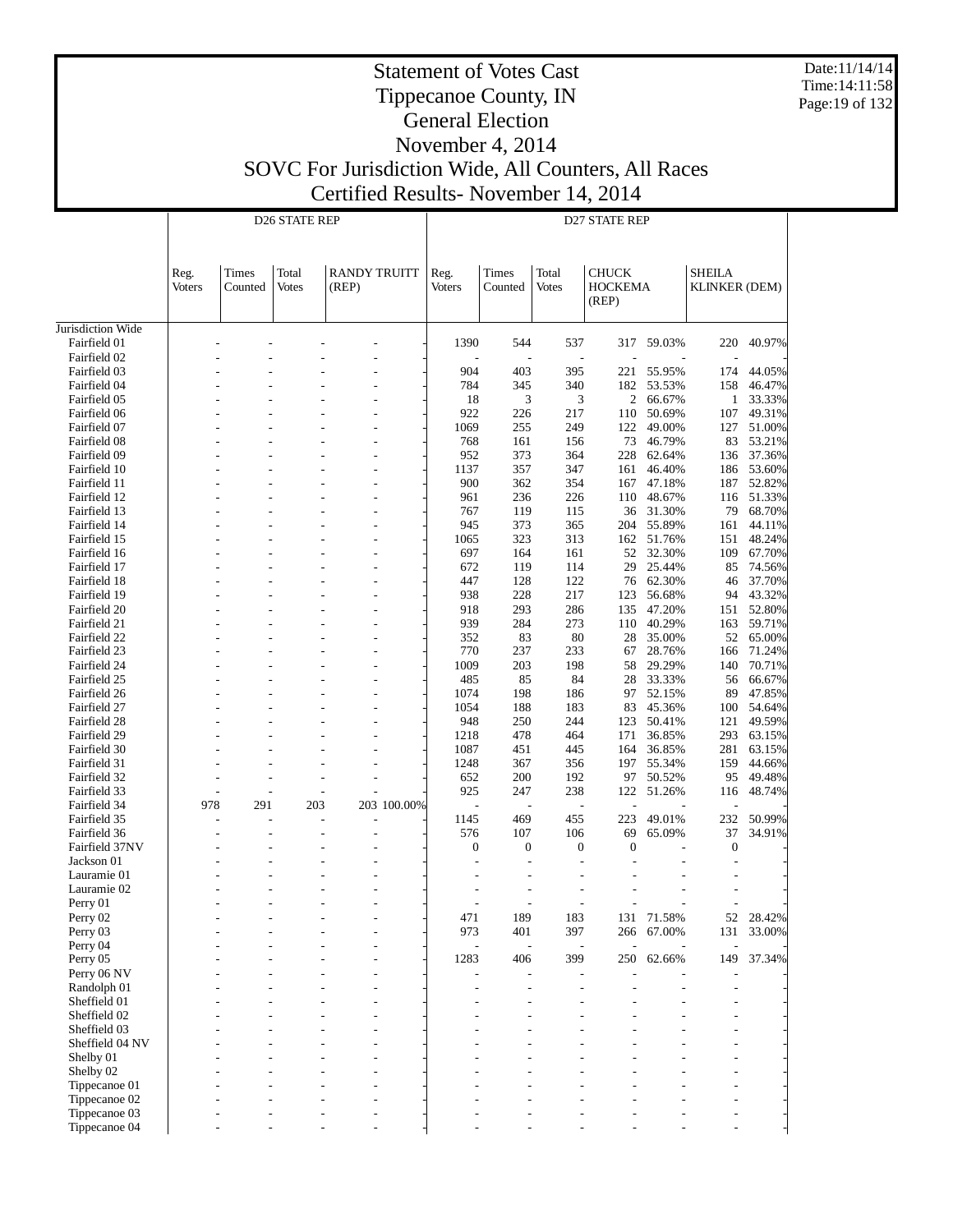Date:11/14/14 Time:14:11:58 Page:20 of 132

#### Statement of Votes Cast Tippecanoe County, IN General Election November 4, 2014

|                        |                                 |                          | D <sub>26</sub> STATE REP       |                              |                            | D27 STATE REP                              |                                |                                  |                                         |                |                                                      |        |  |
|------------------------|---------------------------------|--------------------------|---------------------------------|------------------------------|----------------------------|--------------------------------------------|--------------------------------|----------------------------------|-----------------------------------------|----------------|------------------------------------------------------|--------|--|
|                        | Reg.<br><b>Voters</b>           | Times<br>Counted         | Total<br><b>Votes</b>           | <b>RANDY TRUITT</b><br>(REP) |                            | Reg.<br><b>Voters</b>                      | Times<br>Counted               | Total<br><b>Votes</b>            | <b>CHUCK</b><br><b>HOCKEMA</b><br>(REP) |                | <b>SHEILA</b><br><b>KLINKER (DEM)</b>                |        |  |
| Tippecanoe 05          | $\overline{\phantom{a}}$        | $\overline{\phantom{a}}$ | $\overline{\phantom{a}}$        | $\sim$                       |                            | $\overline{a}$                             | $\overline{\phantom{a}}$       | $\overline{\phantom{a}}$         | $\sim$                                  | $\overline{a}$ | $\overline{\phantom{a}}$                             |        |  |
| Tippecanoe 06          |                                 | $\overline{a}$           | $\overline{a}$                  | $\overline{\phantom{a}}$     |                            | $\overline{a}$                             | L.                             | L.                               |                                         |                | $\overline{a}$                                       |        |  |
| Tippecanoe 07          |                                 | $\overline{\phantom{a}}$ | $\overline{a}$                  |                              |                            |                                            | ÷,                             | ÷                                |                                         |                | $\overline{\phantom{a}}$                             |        |  |
| Union 01<br>Wabash 01  | 1104<br>348                     | 417<br>171               | 309<br>124                      |                              | 309 100.00%<br>124 100.00% |                                            |                                | $\overline{a}$                   |                                         |                | ٠<br>L,                                              |        |  |
| Wabash 02              | 1075                            | 339                      | 254                             |                              | 254 100.00%                |                                            |                                |                                  |                                         |                |                                                      |        |  |
| Wabash 03              | 588                             | 267                      | 196                             |                              | 196 100.00%                |                                            |                                | $\overline{a}$                   |                                         |                | ٠                                                    |        |  |
| Wabash 04              | 968                             | 147                      | 92                              |                              | 92 100.00%                 |                                            |                                | $\overline{\phantom{a}}$         |                                         |                | $\overline{\phantom{a}}$                             |        |  |
| Wabash 05              | 1068                            | 404                      | 293                             |                              | 293 100.00%                | $\overline{\phantom{a}}$                   | $\overline{\phantom{a}}$       | $\overline{a}$                   |                                         |                | $\overline{\phantom{a}}$                             |        |  |
| Wabash 06              |                                 | $\sim$                   | $\overline{a}$                  |                              |                            | 632                                        | 278                            | 270                              | 128                                     | 47.41%         | 142                                                  | 52.59% |  |
| Wabash 07              | 1099                            | 513                      | 336                             |                              | 336 100.00%                | $\overline{a}$                             | $\overline{\phantom{a}}$       | $\sim$                           |                                         |                | $\overline{a}$                                       |        |  |
| Wabash 08              | 755                             | 287                      | 181                             |                              | 181 100.00%                | $\overline{a}$                             | ٠                              | $\overline{\phantom{a}}$         |                                         |                | $\overline{\phantom{a}}$                             |        |  |
| Wabash 09<br>Wabash 10 | 711<br>753                      | 154<br>147               | 80<br>92                        |                              | 80 100.00%<br>92 100.00%   |                                            | ٠                              | $\overline{a}$<br>$\overline{a}$ |                                         |                | ٠                                                    |        |  |
| Wabash 11              | 1111                            | 172                      | 105                             |                              | 105 100.00%                |                                            | ٠                              | $\overline{a}$                   |                                         |                | ٠                                                    |        |  |
| Wabash 12              | 1201                            | 312                      | 210                             |                              | 210 100.00%                |                                            |                                |                                  |                                         |                | L,                                                   |        |  |
| Wabash 13              | 899                             | 285                      | 199                             |                              | 199 100.00%                |                                            | ٠                              | ÷                                |                                         |                | $\overline{\phantom{a}}$                             |        |  |
| Wabash 14              | 487                             | 141                      | 88                              |                              | 88 100.00%                 |                                            |                                |                                  |                                         |                | L.                                                   |        |  |
| Wabash 15              | 792                             | 387                      | 230                             |                              | 230 100.00%                |                                            | ٠                              | $\overline{a}$                   |                                         |                | ٠                                                    |        |  |
| Wabash 16              | 1169                            | 447                      | 265                             |                              | 265 100.00%                |                                            |                                |                                  |                                         |                |                                                      |        |  |
| Wabash 17              | 3640                            | 114                      | 71                              |                              | 71 100.00%                 |                                            |                                | $\overline{a}$                   |                                         |                | ٠                                                    |        |  |
| Wabash 18              | 468                             | 240                      | 150                             |                              | 150 100.00%                |                                            |                                |                                  |                                         |                |                                                      |        |  |
| Wabash 19<br>Wabash 20 | 492<br>1466                     | 187<br>454               | 132<br>332                      |                              | 132 100.00%<br>332 100.00% | $\overline{\phantom{a}}$<br>$\overline{a}$ | $\overline{\phantom{a}}$<br>÷, | $\overline{a}$<br>$\sim$         |                                         |                | $\overline{\phantom{a}}$<br>$\overline{\phantom{a}}$ |        |  |
| Wabash 21              | $\overline{\phantom{a}}$        | $\overline{\phantom{a}}$ | $\overline{a}$                  |                              |                            | 397                                        | 151                            | 148                              | 55                                      | 37.16%         | 93                                                   | 62.84% |  |
| Wabash 22              | 982                             | 482                      | 277                             |                              | 277 100.00%                | $\overline{a}$                             | $\overline{\phantom{a}}$       | $\overline{\phantom{a}}$         |                                         |                | $\overline{\phantom{a}}$                             |        |  |
| Wabash 23              | 1088                            | 391                      | 222                             |                              | 222 100.00%                | $\overline{a}$                             | $\qquad \qquad \blacksquare$   | $\overline{\phantom{a}}$         |                                         |                |                                                      |        |  |
| Wabash 24              | $\overline{\phantom{a}}$        | $\overline{\phantom{a}}$ | $\overline{a}$                  |                              |                            | 1179                                       | 503                            | 499                              | 148                                     | 29.66%         | 351                                                  | 70.34% |  |
| Wabash 25              | $\overline{\phantom{a}}$        | $\overline{\phantom{a}}$ | $\overline{\phantom{a}}$        |                              |                            | 829                                        | 132                            | 129                              | 22                                      | 17.05%         | 107                                                  | 82.95% |  |
| Wabash 26              | 648                             | 13                       | 9                               |                              | 9 100.00%                  | $\overline{a}$                             | $\overline{\phantom{a}}$       | $\overline{\phantom{a}}$         |                                         |                | $\overline{\phantom{a}}$                             |        |  |
| Wabash 27              | $\sim$                          | $\sim$                   | $\overline{\phantom{a}}$        |                              |                            | 684                                        | 29                             | 28                               | $\overline{4}$                          | 14.29%         | 24                                                   | 85.71% |  |
| Wabash 28<br>Wabash 29 | $\overline{\phantom{a}}$<br>156 | $\sim$<br>24             | $\overline{a}$<br>14            |                              | 14 100.00%                 | 1065<br>$\overline{a}$                     | 49<br>$\overline{\phantom{a}}$ | 49<br>$\overline{\phantom{a}}$   | 18                                      | 36.73%         | 31                                                   | 63.27% |  |
| Wabash 30              | 1094                            | 451                      | 300                             |                              | 300 100.00%                |                                            | ٠                              | $\overline{\phantom{a}}$         |                                         |                | $\overline{\phantom{a}}$<br>٠                        |        |  |
| Wabash 31 NV           | $\boldsymbol{0}$                | $\mathbf{0}$             | $\boldsymbol{0}$                | $\mathbf{0}$                 |                            | $\overline{a}$                             | ٠                              | $\overline{\phantom{a}}$         |                                         |                | $\overline{\phantom{a}}$                             |        |  |
| Washington 01          | $\overline{a}$                  | $\overline{a}$           | $\overline{\phantom{a}}$        |                              |                            |                                            |                                |                                  |                                         |                |                                                      |        |  |
| Washington 02          |                                 | $\overline{\phantom{a}}$ | $\overline{\phantom{a}}$        |                              |                            |                                            |                                | $\overline{a}$                   |                                         |                | ٠                                                    |        |  |
| Wayne 01               |                                 | L,                       | $\overline{\phantom{a}}$        |                              |                            |                                            |                                |                                  |                                         |                | L.                                                   |        |  |
| Wea 01                 |                                 | $\overline{\phantom{a}}$ | $\overline{a}$                  | $\overline{\phantom{a}}$     |                            |                                            |                                | $\overline{a}$                   |                                         |                | ٠                                                    |        |  |
| Wea 02                 |                                 | ÷,                       | $\overline{a}$                  |                              |                            |                                            |                                |                                  |                                         |                |                                                      |        |  |
| Wea 03<br>Wea 04       | 1277<br>660                     | 349<br>170               | 242<br>116                      |                              | 242 100.00%<br>116 100.00% |                                            |                                | $\overline{a}$                   |                                         |                | ٠<br>$\overline{\phantom{a}}$                        |        |  |
| Wea 05                 | 703                             | 173                      | 117                             |                              | 117 100.00%                |                                            |                                |                                  |                                         |                |                                                      |        |  |
| Wea 06                 | 1232                            | 270                      | 199                             |                              | 199 100.00%                |                                            |                                |                                  |                                         |                |                                                      |        |  |
| Wea 07                 | 1034                            | 267                      | 204                             |                              | 204 100.00%                |                                            |                                |                                  |                                         |                |                                                      |        |  |
| Wea 08                 | 1029                            | 297                      | 217                             |                              | 217 100.00%                |                                            |                                |                                  |                                         |                |                                                      |        |  |
| Wea 09                 | 939                             | 286                      | 213                             |                              | 213 100.00%                |                                            |                                |                                  |                                         |                |                                                      |        |  |
| Wea 10                 | $\overline{a}$                  | $\overline{\phantom{a}}$ | $\overline{\phantom{a}}$        | $\overline{a}$               |                            |                                            |                                |                                  |                                         |                |                                                      |        |  |
| Wea 11                 | 1123                            | 458                      | 345                             |                              | 345 100.00%                |                                            |                                |                                  |                                         |                |                                                      |        |  |
| Wea 12<br>Wea 13       | 741                             | 269                      | 210                             |                              | 210 100.00%                |                                            |                                |                                  |                                         |                |                                                      |        |  |
| Wea 14                 | 778                             | 354<br>٠                 | 283<br>$\overline{\phantom{a}}$ |                              | 283 100.00%                |                                            |                                |                                  |                                         |                |                                                      |        |  |
| Wea 15                 |                                 | ٠                        | $\overline{\phantom{a}}$        | $\overline{\phantom{a}}$     |                            |                                            |                                |                                  |                                         |                |                                                      |        |  |
| Wea 16                 |                                 |                          |                                 |                              |                            |                                            |                                |                                  |                                         |                |                                                      |        |  |
| Wea 17                 |                                 | ۰                        | $\overline{\phantom{a}}$        |                              |                            |                                            |                                |                                  |                                         |                |                                                      |        |  |
| Wea 18 NV              | $\boldsymbol{0}$                | 1                        | $\mathbf{1}$                    |                              | 1 100.00%                  |                                            |                                |                                  |                                         |                |                                                      |        |  |
| Wea 19                 |                                 | L,                       |                                 |                              |                            |                                            |                                |                                  |                                         |                |                                                      |        |  |
| Wea 20                 |                                 |                          |                                 | $\overline{a}$               |                            |                                            |                                |                                  |                                         |                |                                                      |        |  |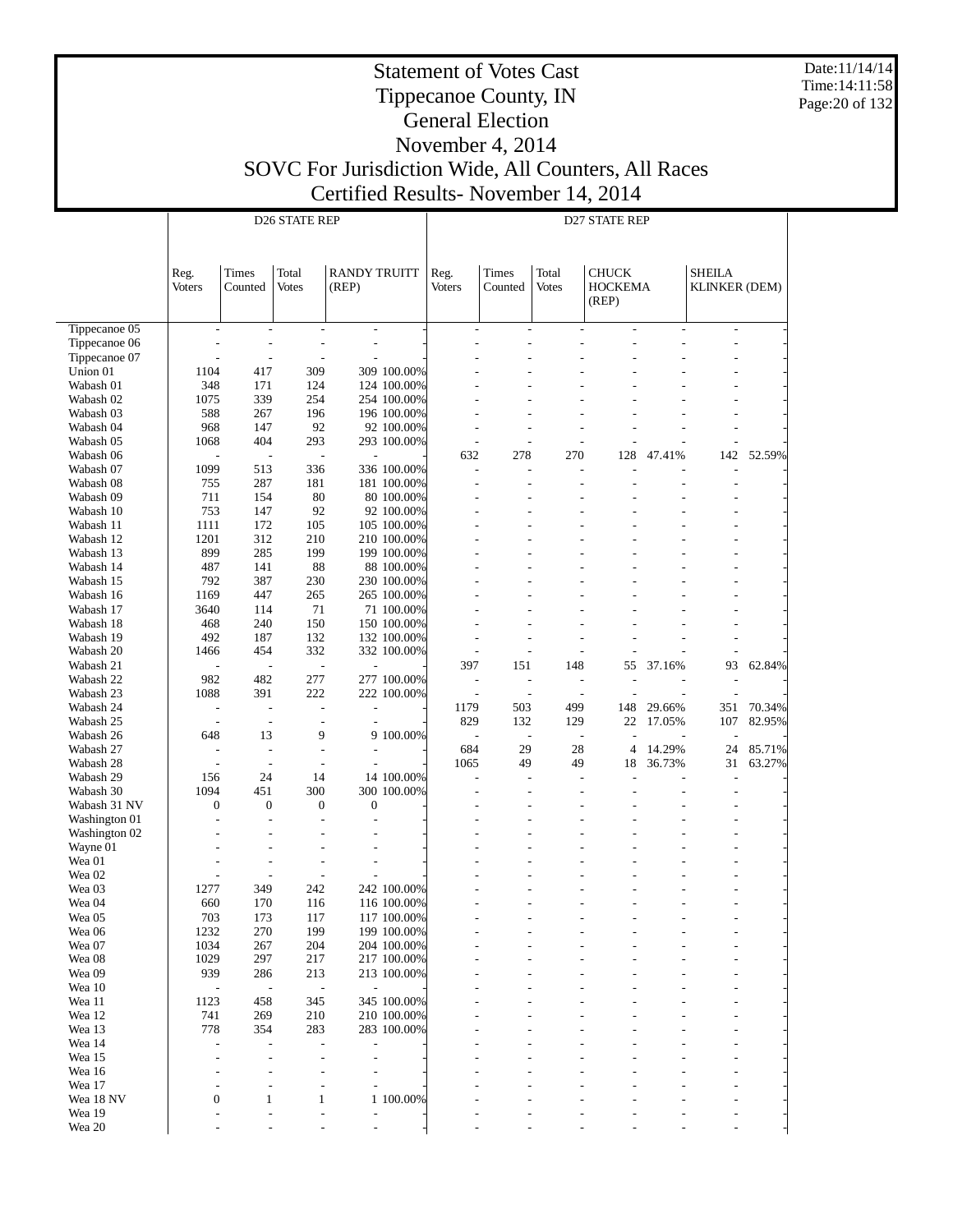| <b>Statement of Votes Cast</b><br>Time: 14:11:59<br>Tippecanoe County, IN<br>Page: 21 of 132<br><b>General Election</b><br>November 4, 2014<br>SOVC For Jurisdiction Wide, All Counters, All Races |                                                                                                                                                                                                                                                                     |       |                      |                                     |       |       |       |                |             |  |  |
|----------------------------------------------------------------------------------------------------------------------------------------------------------------------------------------------------|---------------------------------------------------------------------------------------------------------------------------------------------------------------------------------------------------------------------------------------------------------------------|-------|----------------------|-------------------------------------|-------|-------|-------|----------------|-------------|--|--|
|                                                                                                                                                                                                    |                                                                                                                                                                                                                                                                     |       |                      | Certified Results-November 14, 2014 |       |       |       |                |             |  |  |
|                                                                                                                                                                                                    |                                                                                                                                                                                                                                                                     |       | <b>D26 STATE REP</b> |                                     |       |       |       |                |             |  |  |
|                                                                                                                                                                                                    | <b>RANDY TRUITT</b><br><b>CHUCK</b><br><b>SHEILA</b><br>Times<br>Total<br>Total<br><b>Times</b><br>Reg.<br>Reg.<br>(REP)<br><b>HOCKEMA</b><br><b>KLINKER (DEM)</b><br><b>Voters</b><br>Counted<br><b>Votes</b><br><b>Voters</b><br>Counted<br><b>Votes</b><br>(REP) |       |                      |                                     |       |       |       |                |             |  |  |
| Wea 21<br>Total                                                                                                                                                                                    | 34656                                                                                                                                                                                                                                                               | 10131 | 6911                 | 6911 100.00%                        | 37249 | 10997 | 10720 | 48.22%<br>5169 | 5551 51.78% |  |  |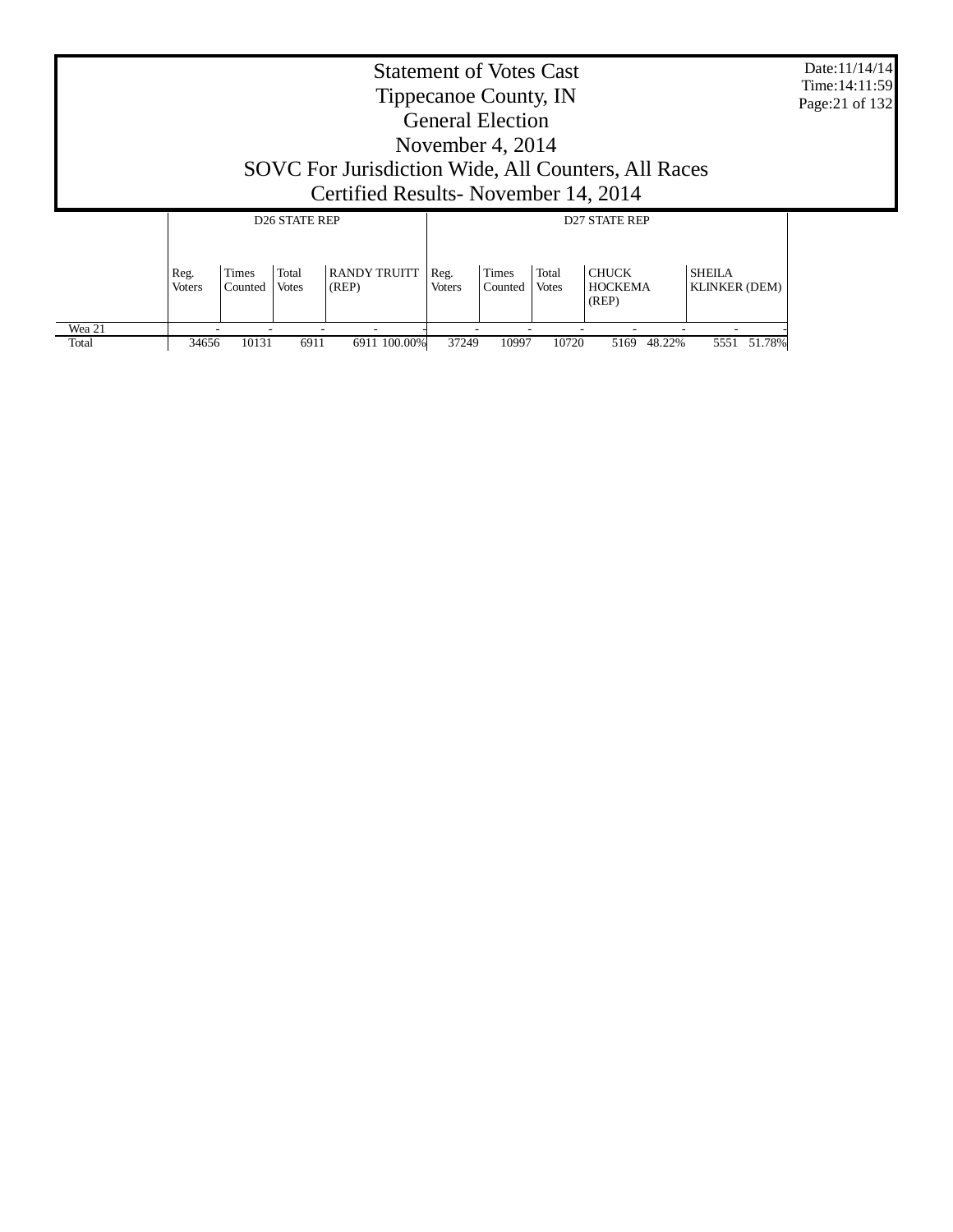Date:11/14/14 Time:14:11:59 Page:22 of 132

#### Statement of Votes Cast Tippecanoe County, IN General Election

November 4, 2014

|                              |        |                | <b>D41 STATE REP</b> |             | <b>D23 CIRCUIT JUDGE</b> |                         |                         |                         |                  |                        |                  |  |
|------------------------------|--------|----------------|----------------------|-------------|--------------------------|-------------------------|-------------------------|-------------------------|------------------|------------------------|------------------|--|
|                              |        |                |                      |             |                          |                         |                         |                         |                  |                        |                  |  |
|                              |        |                |                      |             |                          |                         |                         |                         |                  |                        |                  |  |
|                              | Reg.   | Times          | Total                | TIM BROWN   | Reg.                     | Times                   | Total                   | LES A. MEADE            |                  | THOMAS H.              |                  |  |
|                              | Voters | Counted        | Votes                | (REP)       | <b>Voters</b>            | Counted                 | <b>Votes</b>            | (REP)                   |                  | <b>BUSCH (DEM)</b>     |                  |  |
|                              |        |                |                      |             |                          |                         |                         |                         |                  |                        |                  |  |
| Jurisdiction Wide            |        |                |                      |             |                          |                         |                         |                         |                  |                        |                  |  |
| Fairfield 01                 |        |                |                      |             | 1390                     | 544                     | 528                     | 286                     | 54.17%           | 242                    | 45.83%           |  |
| Fairfield 02                 |        |                |                      |             | 940                      | 448                     | 439                     | 245                     | 55.81%           | 194                    | 44.19%           |  |
| Fairfield 03                 |        |                |                      |             | 904                      | 403                     | 386                     | 210                     | 54.40%           | 176                    | 45.60%           |  |
| Fairfield 04                 |        |                |                      |             | 784                      | 345                     | 337                     | 160                     | 47.48%           | 177                    | 52.52%           |  |
| Fairfield 05                 |        |                |                      |             | 18                       | 3                       | 3                       | 2                       | 66.67%           | 1                      | 33.33%           |  |
| Fairfield 06                 |        |                |                      |             | 922                      | 226                     | 213                     | 103                     | 48.36%           | 110                    | 51.64%           |  |
| Fairfield 07                 |        |                |                      | L,          | 1069                     | 255                     | 244                     | 90                      | 36.89%           | 154                    | 63.11%           |  |
| Fairfield 08<br>Fairfield 09 |        |                |                      |             | 768                      | 161<br>373              | 152<br>362              | 61                      | 40.13%<br>51.10% | 91<br>177              | 59.87%<br>48.90% |  |
| Fairfield 10                 |        |                |                      |             | 952<br>1137              | 357                     | 340                     | 185<br>146              | 42.94%           | 194                    | 57.06%           |  |
| Fairfield 11                 |        |                |                      | L,          | 900                      | 362                     | 350                     | 156                     | 44.57%           | 194                    | 55.43%           |  |
| Fairfield 12                 |        |                |                      |             | 961                      | 236                     | 226                     | 96                      | 42.48%           | 130                    | 57.52%           |  |
| Fairfield 13                 |        |                |                      |             | 767                      | 119                     | 116                     | 32                      | 27.59%           | 84                     | 72.41%           |  |
| Fairfield 14                 |        |                |                      |             | 945                      | 373                     | 360                     | 177                     | 49.17%           | 183                    | 50.83%           |  |
| Fairfield 15                 |        |                |                      | L,          | 1065                     | 323                     | 307                     | 148                     | 48.21%           | 159                    | 51.79%           |  |
| Fairfield 16                 |        |                |                      |             | 697                      | 164                     | 156                     | 47                      | 30.13%           | 109                    | 69.87%           |  |
| Fairfield 17                 |        |                |                      |             | 672                      | 119                     | 112                     | 31                      | 27.68%           | 81                     | 72.32%           |  |
| Fairfield 18                 |        |                |                      |             | 447                      | 128                     | 120                     | 67                      | 55.83%           | 53                     | 44.17%           |  |
| Fairfield 19                 |        |                |                      | L,          | 938                      | 228                     | 216                     | 122                     | 56.48%           | 94                     | 43.52%           |  |
| Fairfield 20                 |        |                |                      |             | 918                      | 293                     | 283                     | 133                     | 47.00%           | 150                    | 53.00%           |  |
| Fairfield 21                 |        |                |                      |             | 939                      | 284                     | 270                     | 108                     | 40.00%<br>35.90% | 162                    | 60.00%<br>64.10% |  |
| Fairfield 22<br>Fairfield 23 |        |                |                      | L,          | 352<br>770               | 83<br>237               | 78<br>225               | 28<br>72                | 32.00%           | 50<br>153              | 68.00%           |  |
| Fairfield 24                 |        |                |                      |             | 1009                     | 203                     | 197                     | 50                      | 25.38%           | 147                    | 74.62%           |  |
| Fairfield 25                 |        |                |                      |             | 485                      | 85                      | 81                      | 24                      | 29.63%           | 57                     | 70.37%           |  |
| Fairfield 26                 |        |                |                      |             | 1074                     | 198                     | 189                     | 93                      | 49.21%           | 96                     | 50.79%           |  |
| Fairfield 27                 |        |                |                      | L,          | 1054                     | 188                     | 181                     | 79                      | 43.65%           | 102                    | 56.35%           |  |
| Fairfield 28                 |        |                |                      |             | 948                      | 250                     | 240                     | 115                     | 47.92%           | 125                    | 52.08%           |  |
| Fairfield 29                 |        |                |                      |             | 1218                     | 478                     | 459                     | 155                     | 33.77%           | 304                    | 66.23%           |  |
| Fairfield 30                 |        |                |                      |             | 1087                     | 451                     | 435                     | 141                     | 32.41%           | 294                    | 67.59%           |  |
| Fairfield 31                 |        |                |                      | L,          | 1248                     | 367                     | 355                     | 160                     | 45.07%           | 195                    | 54.93%           |  |
| Fairfield 32                 |        |                |                      |             | 652                      | 200                     | 192                     | 88                      | 45.83%           | 104                    | 54.17%           |  |
| Fairfield 33                 |        |                |                      |             | 925                      | 247                     | 234                     | 105                     | 44.87%           | 129                    | 55.13%           |  |
| Fairfield 34<br>Fairfield 35 |        |                |                      |             | 978<br>1145              | 291<br>469              | 275<br>448              | 143<br>186              | 52.00%<br>41.52% | 132<br>262             | 48.00%<br>58.48% |  |
| Fairfield 36                 |        |                |                      |             | 576                      | 107                     | 105                     | 49                      | 46.67%           | 56                     | 53.33%           |  |
| Fairfield 37NV               |        |                |                      |             | $\boldsymbol{0}$         | $\mathbf{0}$            | $\boldsymbol{0}$        | $\boldsymbol{0}$        |                  | $\boldsymbol{0}$       |                  |  |
| Jackson 01                   |        |                |                      |             | 326                      | 101                     | 100                     | 61                      | 61.00%           | 39                     | 39.00%           |  |
| Lauramie 01                  | 965    | 331            | 258                  | 258 100.00% | 965                      | 331                     | 322                     | 188                     | 58.39%           | 134                    | 41.61%           |  |
| Lauramie 02                  | 660    | 209            | 157                  | 157 100.00% | 660                      | 209                     | 203                     | 134                     | 66.01%           | 69                     | 33.99%           |  |
| Perry 01                     |        |                |                      |             | 1316                     | 564                     | 545                     | 301                     | 55.23%           | 244                    | 44.77%           |  |
| Perry 02                     |        |                |                      |             | 471                      | 189                     | 182                     | 113                     | 62.09%           | 69                     | 37.91%           |  |
| Perry 03                     |        |                |                      |             | 973                      | 401                     | 392                     | 232                     | 59.18%           | 160                    | 40.82%           |  |
| Perry 04                     |        |                |                      |             | 1386                     | 453                     | 435                     | 249                     | 57.24%           | 186                    | 42.76%           |  |
| Perry 05                     |        |                |                      | ٠           | 1283                     | 406                     | 393                     | 231                     | 58.78%           | 162                    | 41.22%           |  |
| Perry 06 NV<br>Randolph 01   |        |                |                      | L,<br>L,    | $\boldsymbol{0}$<br>632  | $\boldsymbol{0}$<br>234 | $\boldsymbol{0}$<br>229 | $\boldsymbol{0}$<br>138 | 60.26%           | $\boldsymbol{0}$<br>91 | 39.74%           |  |
| Sheffield 01                 |        |                |                      | L,          | 843                      | 261                     | 251                     | 130                     | 51.79%           | 121                    | 48.21%           |  |
| Sheffield 02                 |        |                |                      | ٠           | 1088                     | 432                     | 423                     | 277                     | 65.48%           | 146                    | 34.52%           |  |
| Sheffield 03                 |        |                |                      | L,          | 566                      | 212                     | 205                     | 127                     | 61.95%           | 78                     | 38.05%           |  |
| Sheffield 04 NV              |        |                |                      | ٠           | $\boldsymbol{0}$         | $\boldsymbol{0}$        | $\mathbf{0}$            | $\boldsymbol{0}$        |                  | $\mathbf{0}$           |                  |  |
| Shelby 01                    |        |                |                      | L,          | 662                      | 230                     | 223                     | 143                     | 64.13%           | 80                     | 35.87%           |  |
| Shelby 02                    |        |                |                      | L,          | 1059                     | 462                     | 443                     | 219                     | 49.44%           | 224                    | 50.56%           |  |
| Tippecanoe 01                |        |                |                      | L,          | 651                      | 292                     | 287                     | 125                     | 43.55%           | 162                    | 56.45%           |  |
| Tippecanoe 02                |        |                |                      | ٠           | 877                      | 317                     | 307                     | 194                     | 63.19%           | 113                    | 36.81%           |  |
| Tippecanoe 03                |        |                |                      | L,          | 650                      | 223                     | 217                     | 113                     | 52.07%           | 104                    | 47.93%           |  |
| Tippecanoe 04                |        | $\overline{a}$ |                      | L,          | 937                      | 329                     | 321                     | 148                     | 46.11%           | 173                    | 53.89%           |  |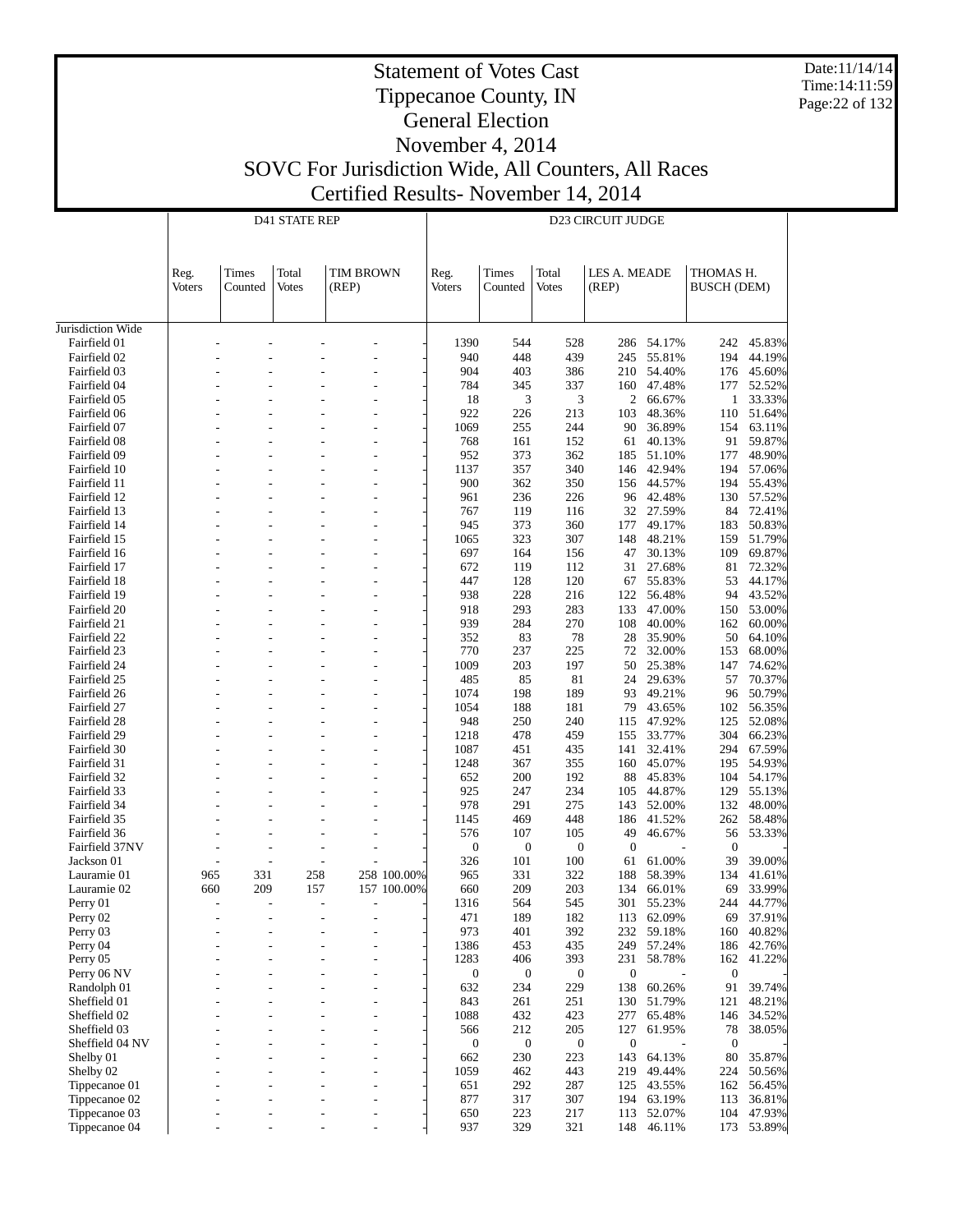Date:11/14/14 Time:14:11:59 Page:23 of 132

#### Statement of Votes Cast Tippecanoe County, IN General Election November 4, 2014

|                                | <b>D41 STATE REP</b> |                                                      |              |                                                                                          |               | <b>D23 CIRCUIT JUDGE</b> |                  |                  |                  |                    |                  |  |  |
|--------------------------------|----------------------|------------------------------------------------------|--------------|------------------------------------------------------------------------------------------|---------------|--------------------------|------------------|------------------|------------------|--------------------|------------------|--|--|
|                                |                      |                                                      |              |                                                                                          |               |                          |                  |                  |                  |                    |                  |  |  |
|                                |                      |                                                      |              |                                                                                          |               |                          |                  |                  |                  |                    |                  |  |  |
|                                | Reg.                 | Times                                                | Total        | <b>TIM BROWN</b>                                                                         | Reg.          | Times                    | Total            | LES A. MEADE     |                  | THOMAS H.          |                  |  |  |
|                                | Voters               | Counted                                              | <b>Votes</b> | (REP)                                                                                    | <b>Voters</b> | Counted                  | <b>Votes</b>     | (REP)            |                  | <b>BUSCH (DEM)</b> |                  |  |  |
|                                |                      |                                                      |              |                                                                                          |               |                          |                  |                  |                  |                    |                  |  |  |
|                                |                      |                                                      |              |                                                                                          |               |                          |                  |                  |                  |                    |                  |  |  |
| Tippecanoe 05<br>Tippecanoe 06 |                      | $\overline{\phantom{a}}$<br>$\overline{\phantom{a}}$ |              | $\overline{\phantom{a}}$<br>$\overline{\phantom{a}}$<br>$\overline{a}$<br>$\overline{a}$ | 1030<br>761   | 265<br>287               | 259<br>282       | 138<br>149       | 53.28%<br>52.84% | 121<br>133         | 46.72%<br>47.16% |  |  |
| Tippecanoe 07                  |                      |                                                      |              |                                                                                          | 510           | 180                      | 174              | 95               | 54.60%           | 79                 | 45.40%           |  |  |
| Union 01                       |                      |                                                      |              |                                                                                          | 1104          | 417                      | 402              | 230              | 57.21%           | 172                | 42.79%           |  |  |
| Wabash 01                      |                      |                                                      |              |                                                                                          | 348           | 171                      | 166              | 86               | 51.81%           | 80                 | 48.19%           |  |  |
| Wabash 02                      |                      |                                                      |              |                                                                                          | 1075          | 339                      | 334              | 166              | 49.70%           | 168                | 50.30%           |  |  |
| Wabash 03                      |                      |                                                      |              |                                                                                          | 588           | 267                      | 260              | 124              | 47.69%           | 136                | 52.31%           |  |  |
| Wabash 04                      |                      |                                                      |              |                                                                                          | 968           | 147                      | 142              | 69               | 48.59%           | 73                 | 51.41%           |  |  |
| Wabash 05                      |                      |                                                      |              | $\overline{a}$                                                                           | 1068          | 404                      | 399              | 198              | 49.62%           | 201                | 50.38%           |  |  |
| Wabash 06<br>Wabash 07         |                      |                                                      |              | $\overline{a}$                                                                           | 632<br>1099   | 278<br>513               | 265<br>498       | 112<br>205       | 42.26%<br>41.16% | 153<br>293         | 57.74%<br>58.84% |  |  |
| Wabash 08                      |                      |                                                      |              |                                                                                          | 755           | 287                      | 272              | 109              | 40.07%           | 163                | 59.93%           |  |  |
| Wabash 09                      |                      |                                                      |              | $\overline{a}$<br>$\overline{\phantom{a}}$                                               | 711           | 154                      | 143              | 60               | 41.96%           | 83                 | 58.04%           |  |  |
| Wabash 10                      |                      |                                                      |              |                                                                                          | 753           | 147                      | 140              | 63               | 45.00%           | 77                 | 55.00%           |  |  |
| Wabash 11                      |                      |                                                      |              |                                                                                          | 1111          | 172                      | 164              | 82               | 50.00%           | 82                 | 50.00%           |  |  |
| Wabash 12                      |                      |                                                      |              |                                                                                          | 1201          | 312                      | 303              | 125              | 41.25%           | 178                | 58.75%           |  |  |
| Wabash 13                      |                      |                                                      |              |                                                                                          | 899           | 285                      | 284              | 115              | 40.49%           | 169                | 59.51%           |  |  |
| Wabash 14                      |                      |                                                      |              |                                                                                          | 487           | 141                      | 135              | 54               | 40.00%           | 81                 | 60.00%           |  |  |
| Wabash 15                      |                      |                                                      |              |                                                                                          | 792           | 387                      | 370              | 162              | 43.78%           | 208                | 56.22%           |  |  |
| Wabash 16<br>Wabash 17         |                      |                                                      |              |                                                                                          | 1169<br>3640  | 447<br>114               | 416<br>105       | 180<br>47        | 43.27%<br>44.76% | 236<br>58          | 56.73%<br>55.24% |  |  |
| Wabash 18                      |                      |                                                      |              |                                                                                          | 468           | 240                      | 231              | 89               | 38.53%           | 142                | 61.47%           |  |  |
| Wabash 19                      |                      |                                                      |              |                                                                                          | 492           | 187                      | 182              | 97               | 53.30%           | 85                 | 46.70%           |  |  |
| Wabash 20                      |                      |                                                      |              |                                                                                          | 1466          | 454                      | 446              | 233              | 52.24%           | 213                | 47.76%           |  |  |
| Wabash 21                      |                      |                                                      |              |                                                                                          | 397           | 151                      | 143              | 47               | 32.87%           | 96                 | 67.13%           |  |  |
| Wabash 22                      |                      |                                                      |              |                                                                                          | 982           | 482                      | 456              | 161              | 35.31%           | 295                | 64.69%           |  |  |
| Wabash 23                      |                      |                                                      |              |                                                                                          | 1088          | 391                      | 378              | 125              | 33.07%           | 253                | 66.93%           |  |  |
| Wabash 24                      |                      |                                                      |              |                                                                                          | 1179          | 503                      | 479              | 139              | 29.02%           | 340                | 70.98%           |  |  |
| Wabash 25                      |                      |                                                      |              |                                                                                          | 829           | 132                      | 131              | 29               | 22.14%           | 102                | 77.86%           |  |  |
| Wabash 26<br>Wabash 27         |                      |                                                      |              |                                                                                          | 648<br>684    | 13<br>29                 | 12<br>27         | 7                | 58.33%<br>22.22% | 5<br>21            | 41.67%<br>77.78% |  |  |
| Wabash 28                      |                      |                                                      |              |                                                                                          | 1065          | 49                       | 47               | 6<br>14          | 29.79%           | 33                 | 70.21%           |  |  |
| Wabash 29                      |                      |                                                      |              |                                                                                          | 156           | 24                       | 21               | 10               | 47.62%           | 11                 | 52.38%           |  |  |
| Wabash 30                      |                      |                                                      |              |                                                                                          | 1094          | 451                      | 442              | 190              | 42.99%           | 252                | 57.01%           |  |  |
| Wabash 31 NV                   |                      |                                                      |              |                                                                                          | 0             | $\boldsymbol{0}$         | $\boldsymbol{0}$ | $\overline{0}$   |                  | $\boldsymbol{0}$   |                  |  |  |
| Washington 01                  |                      |                                                      |              |                                                                                          | 813           | 287                      | 277              | 150              | 54.15%           | 127                | 45.85%           |  |  |
| Washington 02                  |                      |                                                      |              |                                                                                          | 845           | 375                      | 365              | 187              | 51.23%           | 178                | 48.77%           |  |  |
| Wayne 01                       |                      |                                                      |              |                                                                                          | 1131          | 404                      | 393              | 213              | 54.20%           | 180                | 45.80%           |  |  |
| Wea 01                         |                      |                                                      |              |                                                                                          | 234           | 55                       | 54               | 28               | 51.85%           | 26                 | 48.15%           |  |  |
| Wea 02                         |                      |                                                      |              |                                                                                          | 1256          | 258                      | 251              | 139              | 55.38%           | 112                | 44.62%<br>49.11% |  |  |
| Wea 03<br>Wea 04               |                      |                                                      |              |                                                                                          | 1277<br>660   | 349<br>170               | 336<br>162       | 171<br>76        | 50.89%<br>46.91% | 165<br>86          | 53.09%           |  |  |
| Wea 05                         |                      |                                                      |              |                                                                                          | 703           | 173                      | 164              | 75               | 45.73%           | 89                 | 54.27%           |  |  |
| Wea 06                         |                      |                                                      |              |                                                                                          | 1232          | 270                      | 257              | 138              | 53.70%           | 119                | 46.30%           |  |  |
| Wea 07                         |                      |                                                      |              |                                                                                          | 1034          | 267                      | 259              | 143              | 55.21%           | 116                | 44.79%           |  |  |
| Wea 08                         |                      |                                                      |              |                                                                                          | 1029          | 297                      | 291              | 149              | 51.20%           | 142                | 48.80%           |  |  |
| Wea 09                         |                      |                                                      |              |                                                                                          | 939           | 286                      | 281              | 141              | 50.18%           | 140                | 49.82%           |  |  |
| Wea 10                         |                      |                                                      |              |                                                                                          | 789           | 141                      | 135              | 60               | 44.44%           | 75                 | 55.56%           |  |  |
| Wea 11                         |                      |                                                      |              |                                                                                          | 1123          | 458                      | 451              | 235              | 52.11%           | 216                | 47.89%           |  |  |
| Wea 12                         |                      |                                                      |              |                                                                                          | 741           | 269                      | 269              | 161              | 59.85%           | 108                | 40.15%           |  |  |
| Wea 13                         |                      |                                                      |              |                                                                                          | 778           | 354                      | 343              | 204              | 59.48%           | 139                | 40.52%           |  |  |
| Wea 14                         |                      |                                                      |              |                                                                                          | 1759          | 427                      | 420              | 233              | 55.48%           | 187                | 44.52%           |  |  |
| Wea 15<br>Wea 16               |                      |                                                      |              |                                                                                          | 1037<br>1152  | 388<br>388               | 379<br>369       | 235<br>212       | 62.01%<br>57.45% | 144<br>157         | 37.99%<br>42.55% |  |  |
| Wea 17                         |                      |                                                      |              |                                                                                          | 1365          | 457                      | 446              | 250              | 56.05%           |                    | 196 43.95%       |  |  |
| Wea 18 NV                      |                      |                                                      |              |                                                                                          | 0             | $\mathbf{1}$             | $\mathbf{1}$     | $\boldsymbol{0}$ | 0.00%            |                    | 1 100.00%        |  |  |
| Wea 19                         |                      |                                                      |              |                                                                                          | 946           | 279                      | 273              | 147              | 53.85%           | 126                | 46.15%           |  |  |
| Wea 20                         |                      |                                                      |              |                                                                                          | 582           | 200                      | 195              | 109              | 55.90%           |                    | 86 44.10%        |  |  |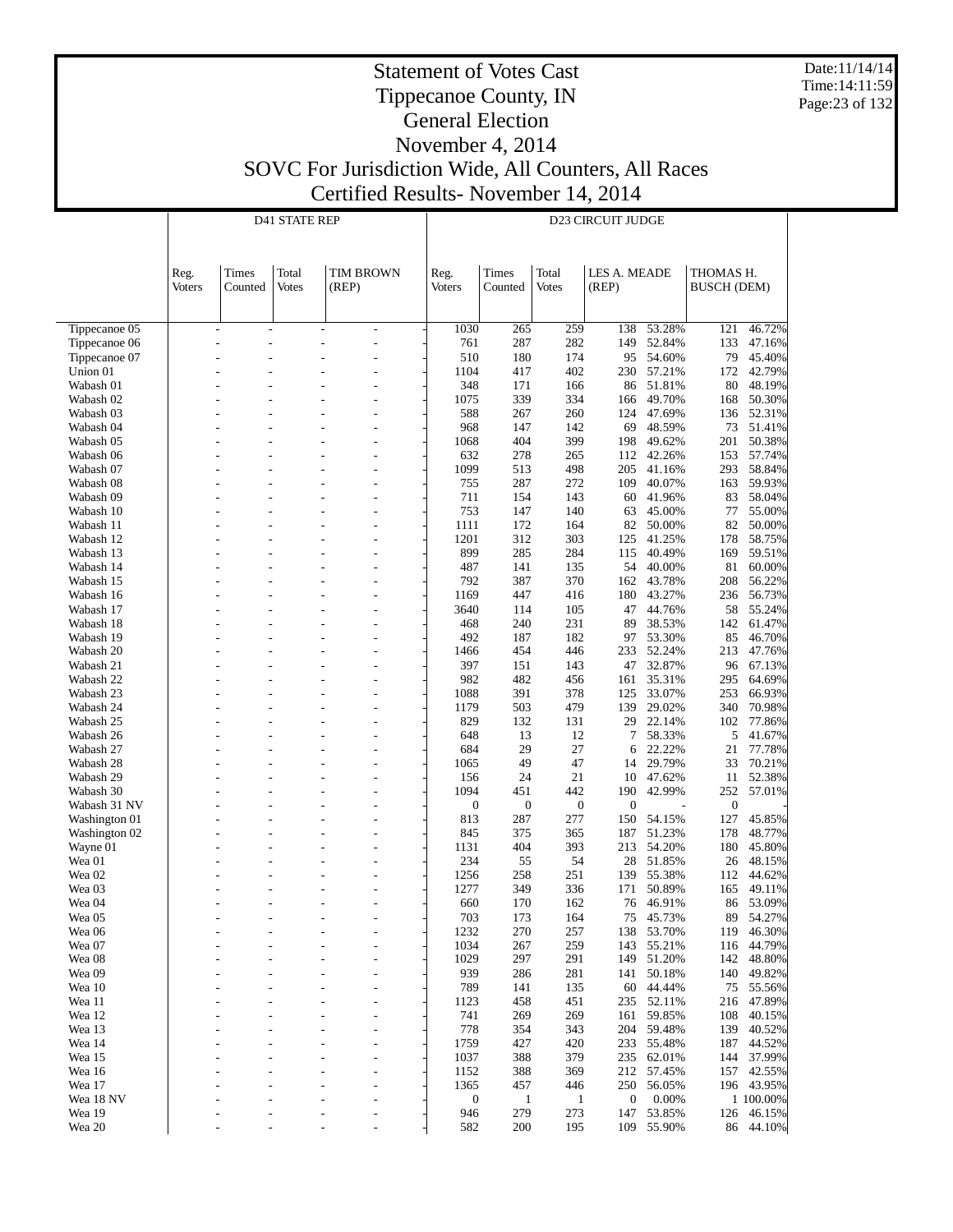| Date:11/14/14   |
|-----------------|
| Time: 14:11:59  |
| Page: 24 of 132 |

| <b>Statement of Votes Cast</b> |                                                     |  |  |  |  |  |  |  |  |
|--------------------------------|-----------------------------------------------------|--|--|--|--|--|--|--|--|
|                                | Tippecanoe County, IN                               |  |  |  |  |  |  |  |  |
|                                | <b>General Election</b>                             |  |  |  |  |  |  |  |  |
|                                | November 4, $2014$                                  |  |  |  |  |  |  |  |  |
|                                | SOVC For Jurisdiction Wide, All Counters, All Races |  |  |  |  |  |  |  |  |
|                                | Certified Results - November 14, 2014               |  |  |  |  |  |  |  |  |
| <b>D41 STATE REP</b>           | <b>D23 CIRCUIT JUDGE</b>                            |  |  |  |  |  |  |  |  |
|                                |                                                     |  |  |  |  |  |  |  |  |

|        | Reg.<br><b>Voters</b> | Times<br>Counted | Total<br><b>Votes</b> | <b>TIM BROWN</b><br>(REP) | Reg.<br>Voters | Times<br>Counted | Total<br><b>Votes</b> | LES A. MEADE<br>(REP) |        | THOMAS H.<br><b>BUSCH (DEM)</b> |              |
|--------|-----------------------|------------------|-----------------------|---------------------------|----------------|------------------|-----------------------|-----------------------|--------|---------------------------------|--------------|
| Wea 21 |                       |                  |                       |                           | 816            | 313              | 302                   | 193                   | 63.91% | 109                             | 36.09%       |
| Total  | 1625                  | 540              | 415                   | 415 100.00%               | 100489         | 30930            | 29873                 | 14581                 | 48.81% |                                 | 15292 51.19% |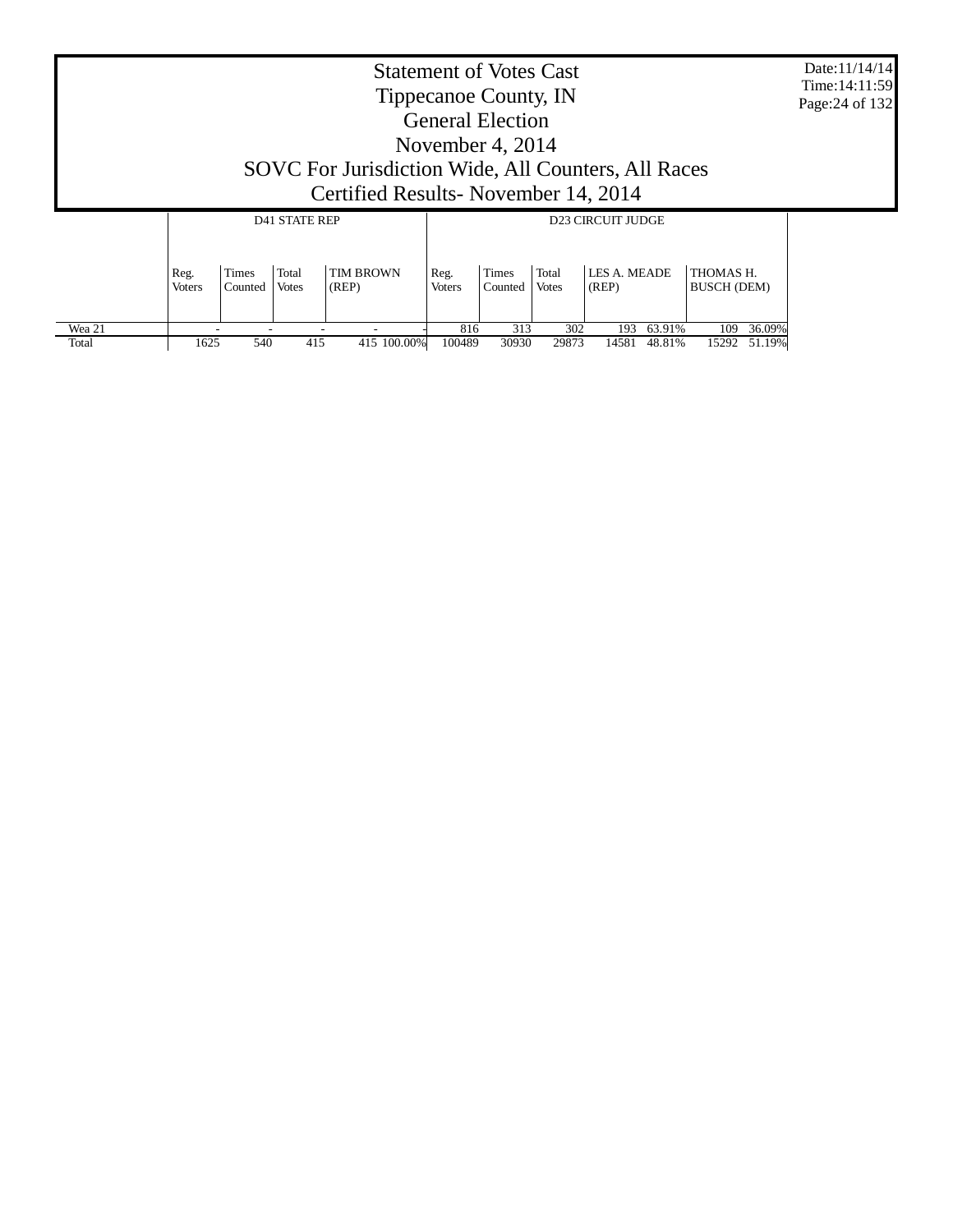Date:11/14/14 Time:14:11:59 Page:25 of 132

# Statement of Votes Cast Tippecanoe County, IN General Election

|                                 |                       |                                    | <b>JUDGE 1 SUPERIOR CT</b> |                               | <b>JUDGE 2 SUPERIOR CT</b> |                         |                         |                          |                  |                                 |                  |  |  |
|---------------------------------|-----------------------|------------------------------------|----------------------------|-------------------------------|----------------------------|-------------------------|-------------------------|--------------------------|------------------|---------------------------------|------------------|--|--|
|                                 | Reg.<br><b>Voters</b> | Times<br>Counted                   | Total<br>Votes             | RANDY J.<br>WILLIAMS<br>(REP) | Reg.<br><b>Voters</b>      | Times<br>Counted        | Total<br><b>Votes</b>   | REBECCAA.<br>TRENT (REP) |                  | STEVEN P.<br><b>MEYER</b> (DEM) |                  |  |  |
| Jurisdiction Wide               |                       |                                    |                            |                               |                            |                         |                         |                          |                  |                                 |                  |  |  |
| Fairfield 01                    | 1390                  | 544                                | 431                        | 431 100.00%                   | 1390                       | 544                     | 521                     | 278                      | 53.36%           | 243                             | 46.64%           |  |  |
| Fairfield 02                    | 940                   | 448                                | 349                        | 349 100.00%                   | 940                        | 448                     | 433                     | 239                      | 55.20%           | 194                             | 44.80%           |  |  |
| Fairfield 03                    | 904                   | 403                                | 298                        | 298 100.00%                   | 904                        | 403                     | 383                     | 193                      | 50.39%           | 190                             | 49.61%           |  |  |
| Fairfield 04                    | 784                   | 345                                | 266                        | 266 100.00%                   | 784                        | 345                     | 335                     | 150                      | 44.78%           | 185                             | 55.22%           |  |  |
| Fairfield 05<br>Fairfield 06    | 18<br>922             | $\ensuremath{\mathfrak{Z}}$<br>226 | $\mathfrak{2}$<br>139      | 2 100.00%<br>139 100.00%      | 18<br>922                  | 3<br>226                | 3<br>208                | 2<br>93                  | 66.67%<br>44.71% | 1<br>115                        | 33.33%<br>55.29% |  |  |
| Fairfield 07                    | 1069                  | 255                                | 145                        | 145 100.00%                   | 1069                       | 255                     | 246                     | 85                       | 34.55%           | 161                             | 65.45%           |  |  |
| Fairfield 08                    | 768                   | 161                                | 93                         | 93 100.00%                    | 768                        | 161                     | 155                     | 66                       | 42.58%           | 89                              | 57.42%           |  |  |
| Fairfield 09                    | 952                   | 373                                | 282                        | 282 100.00%                   | 952                        | 373                     | 361                     | 210                      | 58.17%           | 151                             | 41.83%           |  |  |
| Fairfield 10                    | 1137                  | 357                                | 244                        | 244 100.00%                   | 1137                       | 357                     | 341                     | 148                      | 43.40%           | 193                             | 56.60%           |  |  |
| Fairfield 11                    | 900                   | 362                                | 251                        | 251 100.00%                   | 900                        | 362                     | 350                     | 152                      | 43.43%           | 198                             | 56.57%           |  |  |
| Fairfield 12                    | 961                   | 236                                | 139                        | 139 100.00%                   | 961                        | 236                     | 227                     | 75                       | 33.04%           | 152                             | 66.96%           |  |  |
| Fairfield 13                    | 767                   | 119                                | 59                         | 59 100.00%                    | 767                        | 119                     | 115                     | 38                       | 33.04%           | 77                              | 66.96%           |  |  |
| Fairfield 14                    | 945                   | 373                                | 275                        | 275 100.00%                   | 945                        | 373                     | 362                     | 153                      | 42.27%           | 209                             | 57.73%           |  |  |
| Fairfield 15                    | 1065                  | 323                                | 222                        | 222 100.00%                   | 1065                       | 323                     | 309                     | 147                      | 47.57%           | 162                             | 52.43%           |  |  |
| Fairfield 16                    | 697                   | 164                                | 79                         | 79 100.00%                    | 697                        | 164                     | 150                     | 33                       | 22.00%           | 117                             | 78.00%           |  |  |
| Fairfield 17                    | 672                   | 119                                | 57                         | 57 100.00%                    | 672                        | 119                     | 108                     | 37                       | 34.26%           | 71                              | 65.74%           |  |  |
| Fairfield 18                    | 447                   | 128                                | 90                         | 90 100.00%                    | 447                        | 128                     | 122                     | 73                       | 59.84%           | 49                              | 40.16%           |  |  |
| Fairfield 19                    | 938                   | 228                                | 149                        | 149 100.00%                   | 938                        | 228                     | 216                     | 113                      | 52.31%           | 103                             | 47.69%           |  |  |
| Fairfield 20                    | 918<br>939            | 293<br>284                         | 192<br>180                 | 192 100.00%<br>180 100.00%    | 918<br>939                 | 293<br>284              | 284<br>267              | 136<br>110               | 47.89%<br>41.20% | 148                             | 52.11%<br>58.80% |  |  |
| Fairfield 21<br>Fairfield 22    | 352                   | 83                                 | 49                         | 49 100.00%                    | 352                        | 83                      | 80                      | 29                       | 36.25%           | 157<br>51                       | 63.75%           |  |  |
| Fairfield 23                    | 770                   | 237                                | 127                        | 127 100.00%                   | 770                        | 237                     | 230                     | 62                       | 26.96%           | 168                             | 73.04%           |  |  |
| Fairfield 24                    | 1009                  | 203                                | 103                        | 103 100.00%                   | 1009                       | 203                     | 195                     | 55                       | 28.21%           | 140                             | 71.79%           |  |  |
| Fairfield 25                    | 485                   | 85                                 | 44                         | 44 100.00%                    | 485                        | 85                      | 81                      | 23                       | 28.40%           | 58                              | 71.60%           |  |  |
| Fairfield 26                    | 1074                  | 198                                | 133                        | 133 100.00%                   | 1074                       | 198                     | 189                     | 98                       | 51.85%           | 91                              | 48.15%           |  |  |
| Fairfield 27                    | 1054                  | 188                                | 120                        | 120 100.00%                   | 1054                       | 188                     | 183                     | 79                       | 43.17%           | 104                             | 56.83%           |  |  |
| Fairfield 28                    | 948                   | 250                                | 174                        | 174 100.00%                   | 948                        | 250                     | 239                     | 96                       | 40.17%           | 143                             | 59.83%           |  |  |
| Fairfield 29                    | 1218                  | 478                                | 286                        | 286 100.00%                   | 1218                       | 478                     | 464                     | 170                      | 36.64%           | 294                             | 63.36%           |  |  |
| Fairfield 30                    | 1087                  | 451                                | 280                        | 280 100.00%                   | 1087                       | 451                     | 430                     | 134                      | 31.16%           | 296                             | 68.84%           |  |  |
| Fairfield 31                    | 1248                  | 367                                | 253                        | 253 100.00%                   | 1248                       | 367                     | 349                     | 146                      | 41.83%           | 203                             | 58.17%           |  |  |
| Fairfield 32                    | 652                   | 200                                | 144                        | 144 100.00%                   | 652                        | 200                     | 193                     | 87                       | 45.08%           | 106                             | 54.92%           |  |  |
| Fairfield 33                    | 925                   | 247                                | 170                        | 170 100.00%                   | 925                        | 247                     | 238                     | 102                      | 42.86%           | 136                             | 57.14%           |  |  |
| Fairfield 34                    | 978<br>1145           | 291<br>469                         | 215<br>332                 | 215 100.00%<br>332 100.00%    | 978<br>1145                | 291<br>469              | 278<br>449              | 132<br>182               | 47.48%<br>40.53% | 146<br>267                      | 52.52%<br>59.47% |  |  |
| Fairfield 35<br>Fairfield 36    | 576                   | 107                                | 83                         | 83 100.00%                    | 576                        | 107                     | 105                     | 54                       | 51.43%           | 51                              | 48.57%           |  |  |
| Fairfield 37NV                  | $\boldsymbol{0}$      | $\boldsymbol{0}$                   | $\boldsymbol{0}$           | 0                             | $\boldsymbol{0}$           | $\boldsymbol{0}$        | $\boldsymbol{0}$        | $\mathbf{0}$             |                  | $\mathbf{0}$                    |                  |  |  |
| Jackson 01                      | 326                   | 101                                | 80                         | 80 100.00%                    | 326                        | 101                     | 100                     | 62                       | 62.00%           | 38                              | 38.00%           |  |  |
| Lauramie 01                     | 965                   | 331                                | 262                        | 262 100.00%                   | 965                        | 331                     | 316                     | 183                      | 57.91%           | 133                             | 42.09%           |  |  |
| Lauramie 02                     | 660                   | 209                                | 170                        | 170 100.00%                   | 660                        | 209                     | 203                     | 132                      | 65.02%           | 71                              | 34.98%           |  |  |
| Perry 01                        | 1316                  | 564                                | 432                        | 432 100.00%                   | 1316                       | 564                     | 544                     | 332                      | 61.03%           | 212                             | 38.97%           |  |  |
| Perry 02                        | 471                   | 189                                | 156                        | 156 100.00%                   | 471                        | 189                     | 183                     | 125                      | 68.31%           | 58                              | 31.69%           |  |  |
| Perry 03                        | 973                   | 401                                | 315                        | 315 100.00%                   | 973                        | 401                     | 387                     | 231                      | 59.69%           | 156                             | 40.31%           |  |  |
| Perry 04                        | 1386                  | 453                                | 350                        | 350 100.00%                   | 1386                       | 453                     | 431                     | 265                      | 61.48%           | 166                             | 38.52%           |  |  |
| Perry 05                        | 1283                  | 406                                | 315                        | 315 100.00%                   | 1283                       | 406                     | 393                     | 221                      | 56.23%           | 172                             | 43.77%           |  |  |
| Perry 06 NV                     | $\mathbf{0}$          | $\mathbf{0}$                       | $\bf{0}$                   | 0                             | 0                          | 0                       | $\mathbf{0}$            | $\boldsymbol{0}$         |                  | $\boldsymbol{0}$                |                  |  |  |
| Randolph 01                     | 632                   | 234                                | 180                        | 180 100.00%                   | 632                        | 234                     | 220                     | 113                      | 51.36%           | 107                             | 48.64%           |  |  |
| Sheffield 01<br>Sheffield 02    | 843                   | 261                                | 204                        | 204 100.00%                   | 843                        | 261                     | 252                     | 147                      | 58.33%           | 105                             | 41.67%           |  |  |
|                                 | 1088                  | 432                                | 357                        | 357 100.00%<br>173 100.00%    | 1088                       | 432                     | 417                     | 274                      | 65.71%           | 143                             | 34.29%           |  |  |
| Sheffield 03<br>Sheffield 04 NV | 566<br>$\mathbf{0}$   | 212<br>$\boldsymbol{0}$            | 173<br>$\boldsymbol{0}$    | $\boldsymbol{0}$              | 566<br>0                   | 212<br>$\boldsymbol{0}$ | 205<br>$\boldsymbol{0}$ | 114<br>$\boldsymbol{0}$  | 55.61%           | 91<br>$\boldsymbol{0}$          | 44.39%           |  |  |
| Shelby 01                       | 662                   | 230                                | 181                        | 181 100.00%                   | 662                        | 230                     | 221                     | 135                      | 61.09%           | 86                              | 38.91%           |  |  |
| Shelby 02                       | 1059                  | 462                                | 320                        | 320 100.00%                   | 1059                       | 462                     | 440                     | 213                      | 48.41%           | 227                             | 51.59%           |  |  |
| Tippecanoe 01                   | 651                   | 292                                | 217                        | 217 100.00%                   | 651                        | 292                     | 286                     | 140                      | 48.95%           | 146                             | 51.05%           |  |  |
| Tippecanoe 02                   | 877                   | 317                                | 254                        | 254 100.00%                   | 877                        | 317                     | 305                     | 188                      | 61.64%           | 117                             | 38.36%           |  |  |
| Tippecanoe 03                   | 650                   | 223                                | 174                        | 174 100.00%                   | 650                        | 223                     | 218                     | 122                      | 55.96%           | 96                              | 44.04%           |  |  |
| Tippecanoe 04                   | 937                   | 329                                | 253                        | 253 100.00%                   | 937                        | 329                     | 320                     | 152                      | 47.50%           | 168                             | 52.50%           |  |  |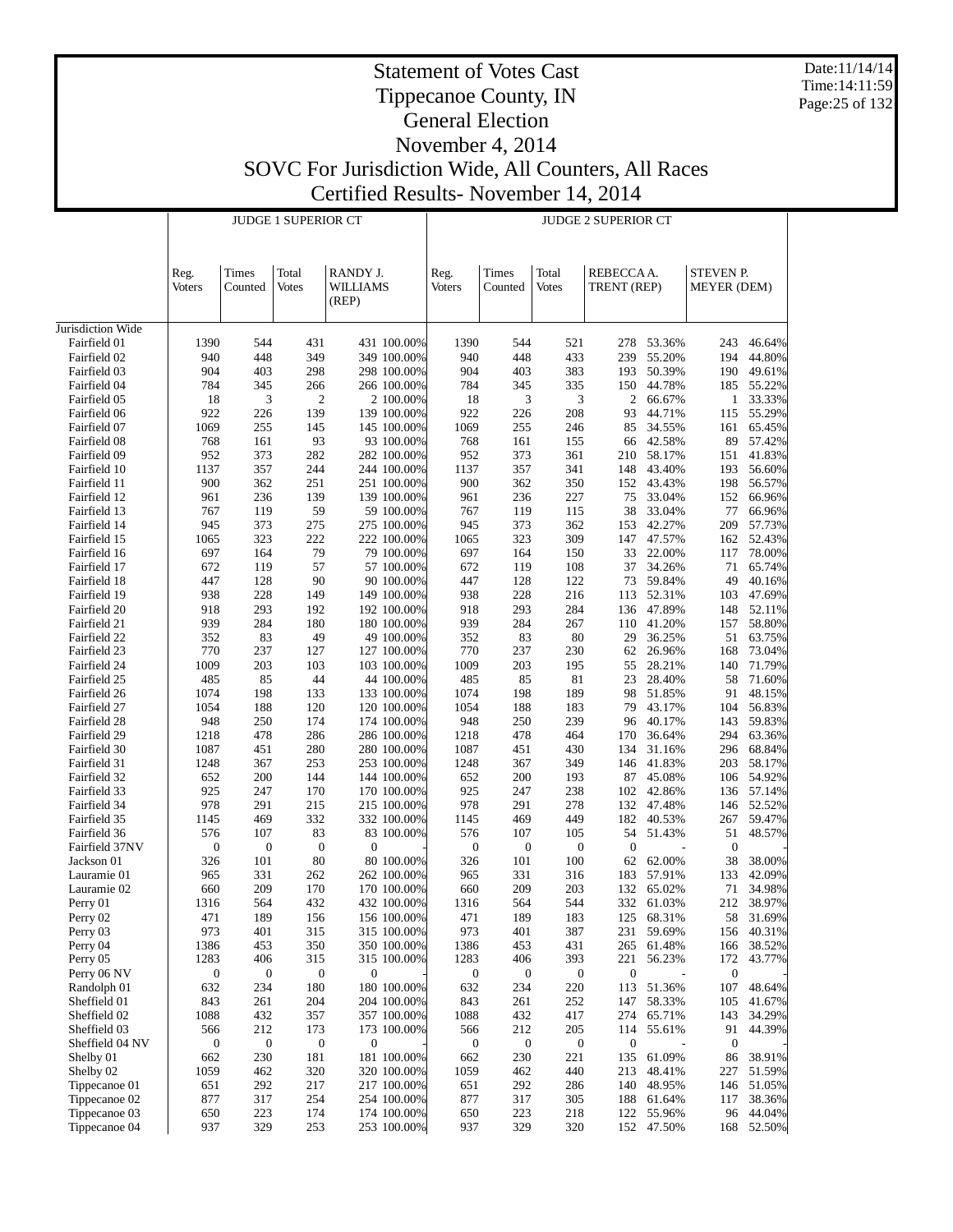Date:11/14/14 Time:14:12:00 Page:26 of 132

# Statement of Votes Cast Tippecanoe County, IN General Election November 4, 2014

SOVC For Jurisdiction Wide, All Counters, All Races

|                            | SOVC For Jurisdiction Wide, All Counters, All Races |
|----------------------------|-----------------------------------------------------|
|                            | Certified Results - November 14, 2014               |
| <b>JUDGE 1 SUPERIOR CT</b> | <b>JUDGE 2 SUPERIOR CT</b>                          |

|                        |                  |                     | <b>JUDGE 1 SUPERIOR CT</b> |                            | <b>JUDGE 2 SUPERIOR CT</b> |                     |                     |                         |                  |                    |                         |  |  |
|------------------------|------------------|---------------------|----------------------------|----------------------------|----------------------------|---------------------|---------------------|-------------------------|------------------|--------------------|-------------------------|--|--|
|                        |                  |                     |                            |                            |                            |                     |                     |                         |                  |                    |                         |  |  |
|                        |                  |                     |                            |                            |                            |                     |                     |                         |                  |                    |                         |  |  |
|                        | Reg.             | Times               | Total                      | RANDY J.                   | Reg.                       | Times               | Total               | REBECCAA.               |                  |                    | <b>STEVEN P.</b>        |  |  |
|                        | <b>Voters</b>    | Counted             | <b>Votes</b>               | WILLIAMS                   | Voters                     | Counted             | <b>Votes</b>        | TRENT (REP)             |                  | <b>MEYER</b> (DEM) |                         |  |  |
|                        |                  |                     |                            | (REP)                      |                            |                     |                     |                         |                  |                    |                         |  |  |
|                        |                  |                     |                            |                            |                            |                     |                     |                         |                  |                    |                         |  |  |
| Tippecanoe 05          | 1030             | 265                 | 194                        | 194 100.00%                | 1030                       | 265                 | 254                 | 140                     | 55.12%           | 114                | 44.88%                  |  |  |
| Tippecanoe 06          | 761              | 287                 | 206                        | 206 100.00%                | 761                        | 287                 | 277                 | 144                     | 51.99%           | 133                | 48.01%                  |  |  |
| Tippecanoe 07          | 510              | 180                 | 136                        | 136 100.00%                | 510                        | 180                 | 172                 | 94                      | 54.65%           | 78                 | 45.35%                  |  |  |
| Union 01               | 1104             | 417                 | 318                        | 318 100.00%                | 1104                       | 417                 | 410                 | 227                     | 55.37%           | 183                | 44.63%                  |  |  |
| Wabash 01              | 348              | 171                 | 125                        | 125 100.00%                | 348                        | 171                 | 164                 | 79                      | 48.17%           | 85                 | 51.83%                  |  |  |
| Wabash 02              | 1075             | 339                 | 245                        | 245 100.00%                | 1075                       | 339                 | 330                 | 168                     | 50.91%           | 162                | 49.09%                  |  |  |
| Wabash 03              | 588              | 267                 | 195                        | 195 100.00%                | 588                        | 267                 | 261                 | 130                     | 49.81%           | 131                | 50.19%                  |  |  |
| Wabash 04              | 968              | 147<br>404          | 93<br>287                  | 93 100.00%<br>287 100.00%  | 968<br>1068                | 147<br>404          | 140<br>396          | 65<br>199               | 46.43%<br>50.25% | 75<br>197          | 53.57%                  |  |  |
| Wabash 05<br>Wabash 06 | 1068<br>632      | 278                 | 174                        | 174 100.00%                | 632                        | 278                 | 267                 | 121                     | 45.32%           | 146                | 49.75%<br>54.68%        |  |  |
| Wabash 07              | 1099             | 513                 | 340                        | 340 100.00%                | 1099                       | 513                 | 493                 | 205                     | 41.58%           | 288                | 58.42%                  |  |  |
| Wabash 08              | 755              | 287                 | 183                        | 183 100.00%                | 755                        | 287                 | 276                 | 111                     | 40.22%           | 165                | 59.78%                  |  |  |
| Wabash 09              | 711              | 154                 | 82                         | 82 100.00%                 | 711                        | 154                 | 144                 | 56                      | 38.89%           | 88                 | 61.11%                  |  |  |
| Wabash 10              | 753              | 147                 | 95                         | 95 100.00%                 | 753                        | 147                 | 135                 | 51                      | 37.78%           | 84                 | 62.22%                  |  |  |
| Wabash 11              | 1111             | 172                 | 101                        | 101 100,00%                | 1111                       | 172                 | 165                 | 75                      | 45.45%           | 90                 | 54.55%                  |  |  |
| Wabash 12              | 1201             | 312                 | 214                        | 214 100.00%                | 1201                       | 312                 | 302                 | 135                     | 44.70%           | 167                | 55.30%                  |  |  |
| Wabash 13              | 899              | 285                 | 201                        | 201 100.00%                | 899                        | 285                 | 277                 | 128                     | 46.21%           | 149                | 53.79%                  |  |  |
| Wabash 14              | 487              | 141                 | 90                         | 90 100.00%                 | 487                        | 141                 | 132                 | 61                      | 46.21%           | 71                 | 53.79%                  |  |  |
| Wabash 15              | 792              | 387                 | 227                        | 227 100.00%                | 792                        | 387                 | 365                 | 167                     | 45.75%           | 198                | 54.25%                  |  |  |
| Wabash 16              | 1169             | 447                 | 264                        | 264 100.00%                | 1169                       | 447                 | 414                 | 185                     | 44.69%           | 229                | 55.31%                  |  |  |
| Wabash 17              | 3640<br>468      | 114<br>240          | 70<br>150                  | 70 100.00%                 | 3640<br>468                | 114<br>240          | 102<br>231          | 48                      | 47.06%<br>48.48% | 54<br>119          | 52.94%<br>51.52%        |  |  |
| Wabash 18<br>Wabash 19 | 492              | 187                 | 134                        | 150 100.00%<br>134 100.00% | 492                        | 187                 | 181                 | 112<br>97               | 53.59%           | 84                 | 46.41%                  |  |  |
| Wabash 20              | 1466             | 454                 | 327                        | 327 100.00%                | 1466                       | 454                 | 443                 | 225                     | 50.79%           | 218                | 49.21%                  |  |  |
| Wabash 21              | 397              | 151                 | 84                         | 84 100.00%                 | 397                        | 151                 | 148                 | 65                      | 43.92%           | 83                 | 56.08%                  |  |  |
| Wabash 22              | 982              | 482                 | 266                        | 266 100.00%                | 982                        | 482                 | 452                 | 171                     | 37.83%           | 281                | 62.17%                  |  |  |
| Wabash 23              | 1088             | 391                 | 197                        | 197 100.00%                | 1088                       | 391                 | 378                 | 126                     | 33.33%           | 252                | 66.67%                  |  |  |
| Wabash 24              | 1179             | 503                 | 254                        | 254 100.00%                | 1179                       | 503                 | 480                 | 162                     | 33.75%           | 318                | 66.25%                  |  |  |
| Wabash 25              | 829              | 132                 | 67                         | 67 100.00%                 | 829                        | 132                 | 128                 | 33                      | 25.78%           | 95                 | 74.22%                  |  |  |
| Wabash 26              | 648              | 13                  | 9                          | 9 100.00%                  | 648                        | 13                  | 12                  | 7                       | 58.33%           | 5                  | 41.67%                  |  |  |
| Wabash 27              | 684              | 29<br>49            | 11<br>26                   | 11 100.00%                 | 684                        | 29<br>49            | 27<br>47            | 5                       | 18.52%           | 22                 | 81.48%                  |  |  |
| Wabash 28<br>Wabash 29 | 1065<br>156      | 24                  | 12                         | 26 100.00%<br>12 100.00%   | 1065<br>156                | 24                  | 21                  | 19<br>11                | 40.43%<br>52.38% | 28<br>10           | 59.57%<br>47.62%        |  |  |
| Wabash 30              | 1094             | 451                 | 301                        | 301 100.00%                | 1094                       | 451                 | 431                 | 184                     | 42.69%           | 247                | 57.31%                  |  |  |
| Wabash 31 NV           | $\boldsymbol{0}$ | $\boldsymbol{0}$    | $\mathbf{0}$               | $\boldsymbol{0}$           | $\boldsymbol{0}$           | $\mathbf{0}$        | $\boldsymbol{0}$    | $\mathbf{0}$            |                  | $\boldsymbol{0}$   |                         |  |  |
| Washington 01          | 813              | 287                 | 215                        | 215 100.00%                | 813                        | 287                 | 277                 | 148                     | 53.43%           | 129                | 46.57%                  |  |  |
| Washington 02          | 845              | 375                 | 280                        | 280 100.00%                | 845                        | 375                 | 362                 | 182                     | 50.28%           | 180                | 49.72%                  |  |  |
| Wayne 01               | 1131             | 404                 | 316                        | 316 100.00%                | 1131                       | 404                 | 386                 | 216                     | 55.96%           | 170                | 44.04%                  |  |  |
| Wea 01                 | 234              | 55                  | 40                         | 40 100.00%                 | 234                        | 55                  | 53                  | 25                      | 47.17%           | 28                 | 52.83%                  |  |  |
| Wea 02                 | 1256             | 258                 | 196                        | 196 100.00%                | 1256                       | 258                 | 250                 | 123                     | 49.20%           | 127                | 50.80%                  |  |  |
| Wea 03                 | 1277             | 349                 | 250                        | 250 100.00%                | 1277                       | 349                 | 332                 | 139                     | 41.87%           | 193                | 58.13%                  |  |  |
| Wea 04                 | 660              | 170                 | 121                        | 121 100.00%                | 660                        | 170                 | 164                 | 79                      | 48.17%           | 85                 | 51.83%                  |  |  |
| Wea 05<br>Wea 06       | 703<br>1232      | 173<br>270          | 118<br>196                 | 118 100.00%<br>196 100.00% | 703<br>1232                | 173<br>270          | 167<br>258          | 67<br>133               | 40.12%<br>51.55% | 100<br>125         | 59.88%<br>48.45%        |  |  |
| Wea 07                 | 1034             | 267                 | 202                        | 202 100.00%                | 1034                       | 267                 | 256                 | 137                     | 53.52%           | 119                | 46.48%                  |  |  |
| Wea 08                 | 1029             | 297                 | 217                        | 217 100.00%                | 1029                       | 297                 | 289                 | 145                     | 50.17%           |                    | 144 49.83%              |  |  |
| Wea 09                 | 939              | 286                 | 211                        | 211 100.00%                | 939                        | 286                 | 280                 | 137                     | 48.93%           | 143                | 51.07%                  |  |  |
| Wea 10                 | 789              | 141                 | 95                         | 95 100.00%                 | 789                        | 141                 | 137                 | 58                      | 42.34%           | 79                 | 57.66%                  |  |  |
| Wea 11                 | 1123             | 458                 | 346                        | 346 100.00%                | 1123                       | 458                 | 445                 | 209                     | 46.97%           | 236                | 53.03%                  |  |  |
| Wea 12                 | 741              | 269                 | 214                        | 214 100.00%                | 741                        | 269                 | 269                 | 167                     | 62.08%           | 102                | 37.92%                  |  |  |
| Wea 13                 | 778              | 354                 | 287                        | 287 100.00%                | 778                        | 354                 | 344                 | 200                     | 58.14%           | 144                | 41.86%                  |  |  |
| Wea 14                 | 1759             | 427                 | 325                        | 325 100.00%                | 1759                       | 427                 | 415                 | 243                     | 58.55%           | 172                | 41.45%                  |  |  |
| Wea 15                 | 1037             | 388                 | 310                        | 310 100.00%                | 1037                       | 388                 | 378                 | 211                     | 55.82%           | 167                | 44.18%                  |  |  |
| Wea 16                 | 1152             | 388                 | 298                        | 298 100.00%                | 1152                       | 388                 | 368                 | 185                     | 50.27%           | 183                | 49.73%                  |  |  |
| Wea 17<br>Wea 18 NV    | 1365<br>0        | 457<br>$\mathbf{1}$ | 367<br>$\boldsymbol{0}$    | 367 100.00%<br>0           | 1365<br>$\boldsymbol{0}$   | 457<br>$\mathbf{1}$ | 440<br>$\mathbf{1}$ | 233<br>$\boldsymbol{0}$ | 52.95%<br>0.00%  |                    | 207 47.05%<br>1 100.00% |  |  |
| Wea 19                 | 946              | 279                 | 217                        | 217 100.00%                | 946                        | 279                 | 273                 | 159                     | 58.24%           |                    | 114 41.76%              |  |  |
| Wea 20                 | 582              | 200                 | 157                        | 157 100.00%                | 582                        | 200                 | 197                 |                         | 105 53.30%       |                    | 92 46.70%               |  |  |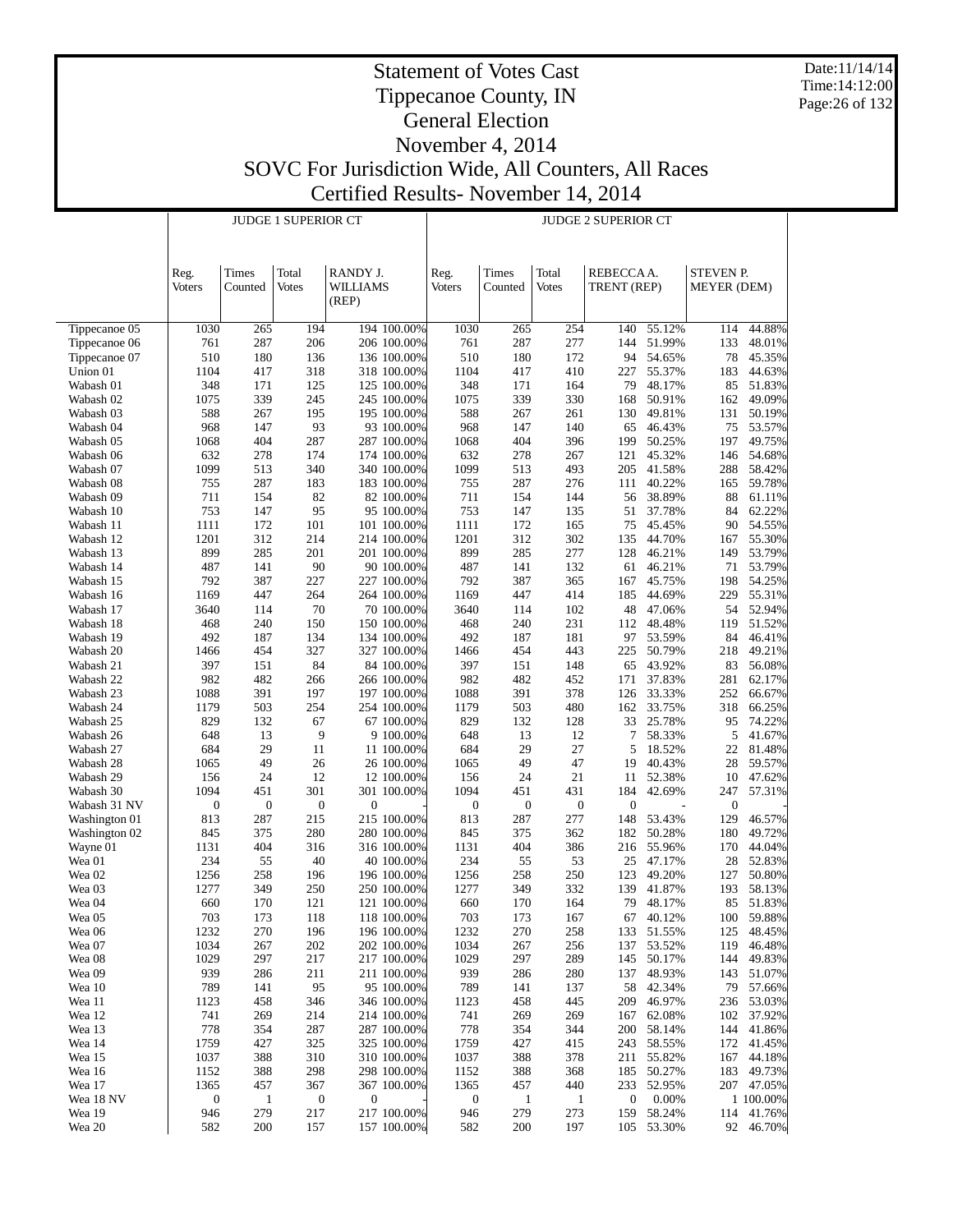| <b>Statement of Votes Cast</b><br>Tippecanoe County, IN<br><b>General Election</b><br>November 4, 2014<br>SOVC For Jurisdiction Wide, All Counters, All Races<br>Certified Results - November 14, 2014<br><b>JUDGE 1 SUPERIOR CT</b><br><b>JUDGE 2 SUPERIOR CT</b> |                       |                  |                       |                      |                       |  |  |  |  |  |
|--------------------------------------------------------------------------------------------------------------------------------------------------------------------------------------------------------------------------------------------------------------------|-----------------------|------------------|-----------------------|----------------------|-----------------------|--|--|--|--|--|
|                                                                                                                                                                                                                                                                    | Reg.<br><b>Voters</b> | Times<br>Counted | Total<br><b>Votes</b> | RANDY J.<br>WILLIAMS | Reg.<br><b>Voters</b> |  |  |  |  |  |

816 313 252 252 100.00% 816 313 300 184 61.33% 116 38.67% 100489 30930 21756 21756 100.00% 100489 30930 29736 14420 48.49% 15316 51.51%

 Wea 21 Total

 $\mathbf{I}$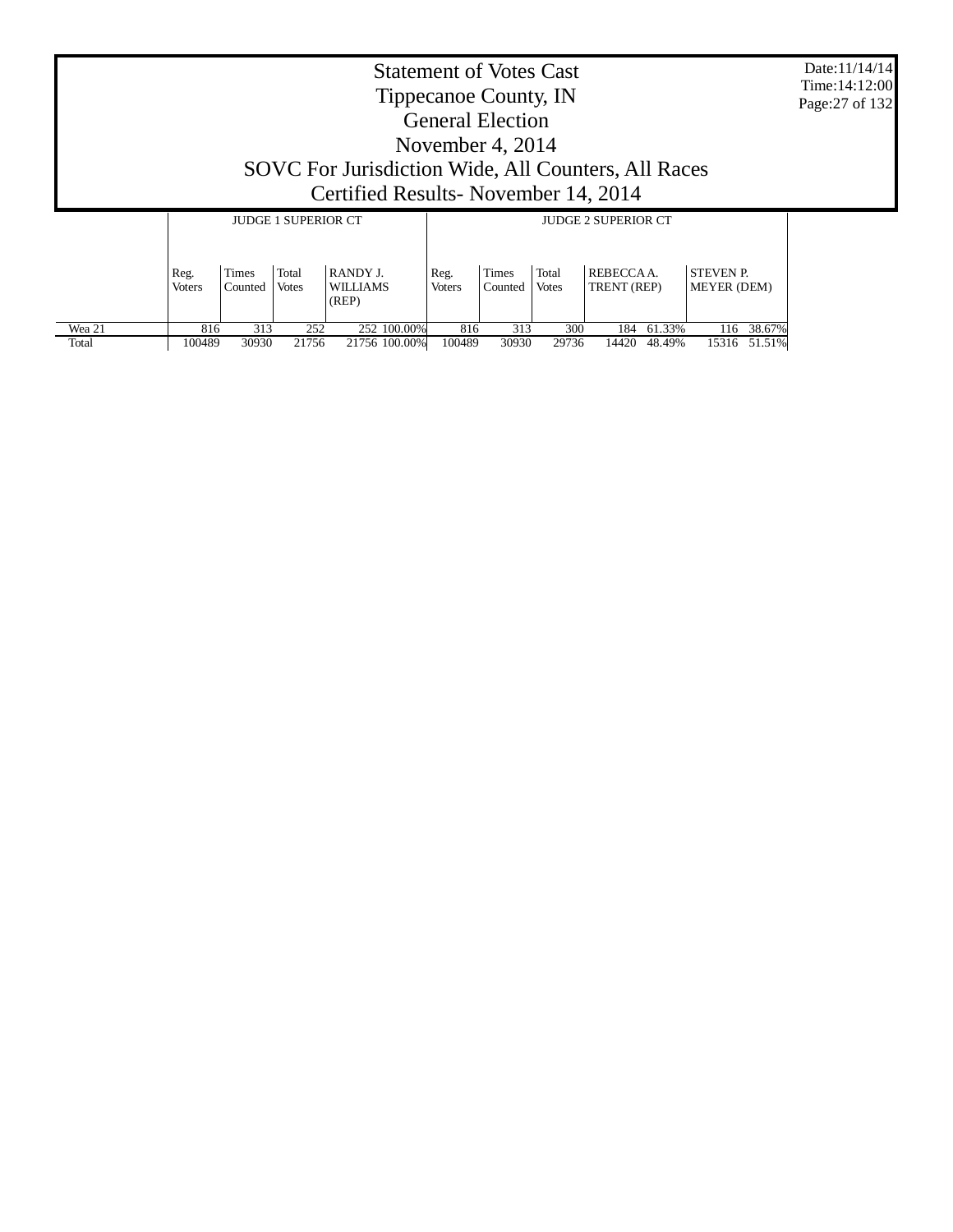Date:11/14/14 Time:14:12:00 Page:28 of 132

# Statement of Votes Cast Tippecanoe County, IN General Election November 4, 2014 SOVC For Jurisdiction Wide, All Counters, All Races

Certified Results- November 14, 2014 JUDGE 4 SUPERIOR CT JUDGE 5 SUPERIOR CT т Τ

|                              |                  |                  | UE 4 SUFENIUN UT |                            |                  | JUDUE J SUFENIUN UT |                  |                            |  |  |  |  |
|------------------------------|------------------|------------------|------------------|----------------------------|------------------|---------------------|------------------|----------------------------|--|--|--|--|
|                              |                  |                  |                  |                            |                  |                     |                  |                            |  |  |  |  |
|                              | Reg.             | Times            | Total            | <b>LAURA ZEMAN</b>         | Reg.             | Times               | Total            | SEAN M.                    |  |  |  |  |
|                              | <b>Voters</b>    | Counted          | <b>Votes</b>     | (REP)                      | Voters           | Counted             | <b>Votes</b>     | PERSIN (REP)               |  |  |  |  |
|                              |                  |                  |                  |                            |                  |                     |                  |                            |  |  |  |  |
| Jurisdiction Wide            |                  |                  |                  |                            |                  |                     |                  |                            |  |  |  |  |
| Fairfield 01                 | 1390             | 544              | 419              | 419 100.00%                | 1390             | 544                 | 401              | 401 100.00%                |  |  |  |  |
| Fairfield 02                 | 940<br>904       | 448<br>403       | 350<br>293       | 350 100.00%                | 940<br>904       | 448<br>403          | 352<br>289       | 352 100.00%                |  |  |  |  |
| Fairfield 03<br>Fairfield 04 | 784              | 345              | 253              | 293 100.00%<br>253 100.00% | 784              | 345                 | 257              | 289 100.00%<br>257 100.00% |  |  |  |  |
| Fairfield 05                 | 18               | 3                | 3                | 3 100.00%                  | 18               | 3                   | 3                | 3 100.00%                  |  |  |  |  |
| Fairfield 06                 | 922              | 226              | 144              | 144 100.00%                | 922              | 226                 | 136              | 136 100.00%                |  |  |  |  |
| Fairfield 07                 | 1069             | 255              | 141              | 141 100.00%                | 1069             | 255                 | 145              | 145 100.00%                |  |  |  |  |
| Fairfield 08                 | 768              | 161              | 95               | 95 100.00%                 | 768              | 161                 | 91               | 91 100.00%                 |  |  |  |  |
| Fairfield 09                 | 952              | 373              | 282              | 282 100.00%                | 952              | 373                 | 279              | 279 100.00%                |  |  |  |  |
| Fairfield 10                 | 1137             | 357              | 242              | 242 100.00%                | 1137             | 357                 | 241              | 241 100.00%                |  |  |  |  |
| Fairfield 11                 | 900              | 362              | 259              | 259 100.00%                | 900              | 362                 | 249              | 249 100.00%                |  |  |  |  |
| Fairfield 12                 | 961              | 236              | 143              | 143 100.00%                | 961              | 236                 | 137              | 137 100.00%                |  |  |  |  |
| Fairfield 13                 | 767              | 119              | 57               | 57 100.00%                 | 767              | 119                 | 54               | 54 100.00%                 |  |  |  |  |
| Fairfield 14                 | 945              | 373              | 294              | 294 100.00%                | 945              | 373                 | 274              | 274 100.00%                |  |  |  |  |
| Fairfield 15                 | 1065             | 323              | 219              | 219 100.00%                | 1065             | 323                 | 218              | 218 100.00%                |  |  |  |  |
| Fairfield 16                 | 697              | 164              | 82               | 82 100.00%                 | 697              | 164                 | 78               | 78 100.00%                 |  |  |  |  |
| Fairfield 17                 | 672              | 119              | 55               | 55 100.00%                 | 672              | 119                 | 57               | 57 100.00%                 |  |  |  |  |
| Fairfield 18                 | 447              | 128              | 93               | 93 100.00%                 | 447              | 128                 | 84               | 84 100.00%                 |  |  |  |  |
| Fairfield 19                 | 938              | 228              | 162              | 162 100.00%                | 938              | 228                 | 154              | 154 100.00%                |  |  |  |  |
| Fairfield 20                 | 918              | 293              | 193              | 193 100.00%                | 918              | 293                 | 198              | 198 100.00%                |  |  |  |  |
| Fairfield 21                 | 939              | 284              | 174              | 174 100.00%                | 939              | 284                 | 176              | 176 100.00%                |  |  |  |  |
| Fairfield 22                 | 352              | 83               | 46               | 46 100.00%                 | 352              | 83                  | 47               | 47 100.00%                 |  |  |  |  |
| Fairfield 23<br>Fairfield 24 | 770<br>1009      | 237<br>203       | 121<br>106       | 121 100.00%                | 770<br>1009      | 237<br>203          | 124<br>99        | 124 100.00%                |  |  |  |  |
| Fairfield 25                 | 485              | 85               | 48               | 106 100.00%<br>48 100.00%  | 485              | 85                  | 43               | 99 100.00%<br>43 100.00%   |  |  |  |  |
| Fairfield 26                 | 1074             | 198              | 140              | 140 100.00%                | 1074             | 198                 | 135              | 135 100.00%                |  |  |  |  |
| Fairfield 27                 | 1054             | 188              | 120              | 120 100.00%                | 1054             | 188                 | 114              | 114 100.00%                |  |  |  |  |
| Fairfield 28                 | 948              | 250              | 176              | 176 100.00%                | 948              | 250                 | 173              | 173 100.00%                |  |  |  |  |
| Fairfield 29                 | 1218             | 478              | 294              | 294 100.00%                | 1218             | 478                 | 288              | 288 100.00%                |  |  |  |  |
| Fairfield 30                 | 1087             | 451              | 259              | 259 100.00%                | 1087             | 451                 | 274              | 274 100.00%                |  |  |  |  |
| Fairfield 31                 | 1248             | 367              | 261              | 261 100.00%                | 1248             | 367                 | 252              | 252 100.00%                |  |  |  |  |
| Fairfield 32                 | 652              | 200              | 153              | 153 100.00%                | 652              | 200                 | 147              | 147 100.00%                |  |  |  |  |
| Fairfield 33                 | 925              | 247              | 169              | 169 100.00%                | 925              | 247                 | 172              | 172 100.00%                |  |  |  |  |
| Fairfield 34                 | 978              | 291              | 209              | 209 100.00%                | 978              | 291                 | 207              | 207 100.00%                |  |  |  |  |
| Fairfield 35                 | 1145             | 469              | 319              | 319 100.00%                | 1145             | 469                 | 332              | 332 100.00%                |  |  |  |  |
| Fairfield 36                 | 576              | 107              | 76               | 76 100.00%                 | 576              | 107                 | 79               | 79 100.00%                 |  |  |  |  |
| Fairfield 37NV               | $\boldsymbol{0}$ | $\boldsymbol{0}$ | $\boldsymbol{0}$ | $\boldsymbol{0}$           | $\boldsymbol{0}$ | $\boldsymbol{0}$    | $\boldsymbol{0}$ | $\boldsymbol{0}$           |  |  |  |  |
| Jackson 01                   | 326              | 101              | 79               | 79 100.00%                 | 326              | 101                 | 80               | 80 100.00%                 |  |  |  |  |
| Lauramie 01                  | 965              | 331              | 263              | 263 100.00%                | 965              | 331                 | 259              | 259 100.00%                |  |  |  |  |
| Lauramie 02                  | 660              | 209              | 159              | 159 100.00%                | 660              | 209                 | 165              | 165 100.00%                |  |  |  |  |
| Perry 01                     | 1316             | 564              | 435              | 435 100.00%                | 1316             | 564                 | 422              | 422 100.00%                |  |  |  |  |
| Perry 02                     | 471              | 189              | 158              | 158 100.00%<br>318 100.00% | 471<br>973       | 189<br>401          | 153              | 153 100.00%<br>315 100.00% |  |  |  |  |
| Perry 03<br>Perry 04         | 973<br>1386      | 401<br>453       | 318<br>343       | 343 100.00%                | 1386             | 453                 | 315<br>346       | 346 100.00%                |  |  |  |  |
| Perry 05                     | 1283             | 406              | 313              | 313 100.00%                | 1283             | 406                 | 310              | 310 100.00%                |  |  |  |  |
| Perry 06 NV                  | $\boldsymbol{0}$ | $\boldsymbol{0}$ | $\boldsymbol{0}$ | $\boldsymbol{0}$           | 0                | $\bf{0}$            | $\boldsymbol{0}$ | $\boldsymbol{0}$           |  |  |  |  |
| Randolph 01                  | 632              | 234              | 182              | 182 100.00%                | 632              | 234                 | 177              | 177 100.00%                |  |  |  |  |
| Sheffield 01                 | 843              | 261              | 196              | 196 100.00%                | 843              | 261                 | 187              | 187 100.00%                |  |  |  |  |
| Sheffield 02                 | 1088             | 432              | 347              | 347 100.00%                | 1088             | 432                 | 333              | 333 100.00%                |  |  |  |  |
| Sheffield 03                 | 566              | 212              | 168              | 168 100.00%                | 566              | 212                 | 163              | 163 100.00%                |  |  |  |  |
| Sheffield 04 NV              | $\boldsymbol{0}$ | $\boldsymbol{0}$ | $\boldsymbol{0}$ | 0                          | 0                | 0                   | $\boldsymbol{0}$ | $\boldsymbol{0}$           |  |  |  |  |
| Shelby 01                    | 662              | 230              | 190              | 190 100.00%                | 662              | 230                 | 183              | 183 100.00%                |  |  |  |  |
| Shelby 02                    | 1059             | 462              | 318              | 318 100.00%                | 1059             | 462                 | 318              | 318 100.00%                |  |  |  |  |
| Tippecanoe 01                | 651              | 292              | 197              | 197 100.00%                | 651              | 292                 | 201              | 201 100.00%                |  |  |  |  |
| Tippecanoe 02                | 877              | 317              | 251              | 251 100.00%                | 877              | 317                 | 248              | 248 100.00%                |  |  |  |  |
| Tippecanoe 03                | 650              | 223              | 179              | 179 100.00%                | 650              | 223                 | 165              | 165 100.00%                |  |  |  |  |
| Tippecanoe 04                | 937              | 329              | 257              | 257 100.00%                | 937              | 329                 | 236              | 236 100.00%                |  |  |  |  |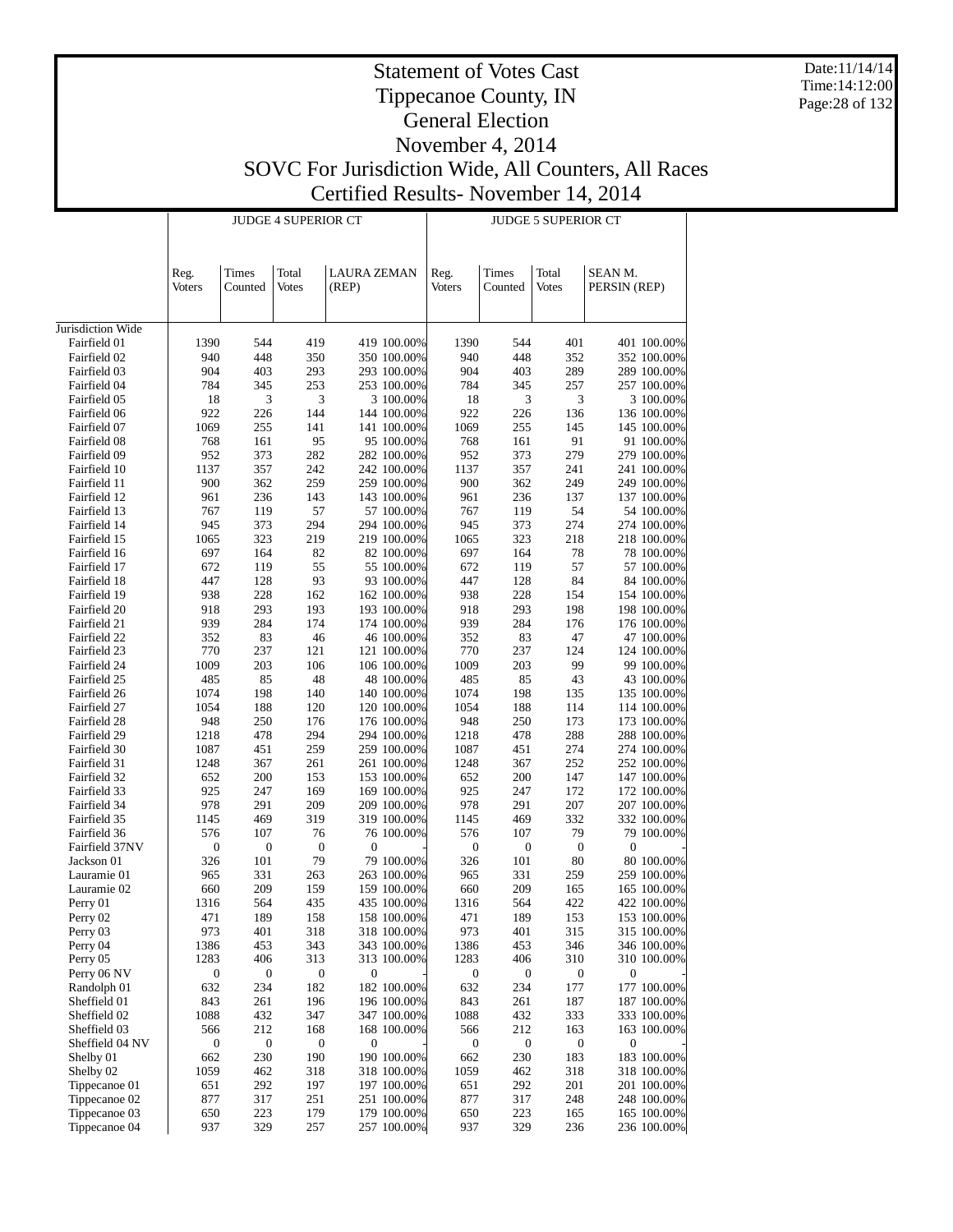Date:11/14/14 Time:14:12:00 Page:29 of 132

|                        |                       |                  | <b>JUDGE 4 SUPERIOR CT</b> |                             |                            | <b>JUDGE 5 SUPERIOR CT</b> |                  |                       |                         |                           |  |
|------------------------|-----------------------|------------------|----------------------------|-----------------------------|----------------------------|----------------------------|------------------|-----------------------|-------------------------|---------------------------|--|
|                        | Reg.<br><b>Voters</b> | Times<br>Counted | Total<br><b>Votes</b>      | <b>LAURA ZEMAN</b><br>(REP) |                            | Reg.<br><b>Voters</b>      | Times<br>Counted | Total<br><b>Votes</b> | SEAN M.<br>PERSIN (REP) |                           |  |
| Tippecanoe 05          | 1030                  | 265              | 189                        |                             | 189 100.00%                | 1030                       | 265              | 190                   |                         | 190 100.00%               |  |
| Tippecanoe 06          | 761                   | 287              | 213                        |                             | 213 100.00%                | 761                        | 287              | 207                   |                         | 207 100.00%               |  |
| Tippecanoe 07          | 510                   | 180              | 138                        |                             | 138 100.00%                | 510                        | 180              | 137                   |                         | 137 100.00%               |  |
| Union 01               | 1104                  | 417              | 318                        |                             | 318 100.00%                | 1104                       | 417              | 307                   |                         | 307 100.00%               |  |
| Wabash 01              | 348                   | 171              | 136                        |                             | 136 100.00%                | 348                        | 171              | 121                   |                         | 121 100.00%               |  |
| Wabash 02              | 1075                  | 339              | 252                        |                             | 252 100.00%                | 1075                       | 339              | 250                   |                         | 250 100.00%               |  |
| Wabash 03              | 588                   | 267              | 198                        |                             | 198 100.00%                | 588                        | 267              | 197                   |                         | 197 100.00%               |  |
| Wabash 04              | 968<br>1068           | 147<br>404       | 90<br>281                  |                             | 90 100.00%                 | 968<br>1068                | 147<br>404       | 98<br>286             |                         | 98 100.00%<br>286 100.00% |  |
| Wabash 05<br>Wabash 06 | 632                   | 278              | 179                        |                             | 281 100.00%<br>179 100.00% | 632                        | 278              | 176                   |                         | 176 100.00%               |  |
| Wabash 07              | 1099                  | 513              | 339                        |                             | 339 100.00%                | 1099                       | 513              | 321                   |                         | 321 100.00%               |  |
| Wabash 08              | 755                   | 287              | 181                        |                             | 181 100.00%                | 755                        | 287              | 176                   |                         | 176 100.00%               |  |
| Wabash 09              | 711                   | 154              | 85                         |                             | 85 100.00%                 | 711                        | 154              | 78                    |                         | 78 100.00%                |  |
| Wabash 10              | 753                   | 147              | 95                         |                             | 95 100.00%                 | 753                        | 147              | 93                    |                         | 93 100.00%                |  |
| Wabash 11              | 1111                  | 172              | 104                        |                             | 104 100.00%                | 1111                       | 172              | 105                   |                         | 105 100.00%               |  |
| Wabash 12              | 1201                  | 312              | 217                        |                             | 217 100.00%                | 1201                       | 312              | 215                   |                         | 215 100.00%               |  |
| Wabash 13              | 899                   | 285              | 210                        |                             | 210 100.00%                | 899                        | 285              | 205                   |                         | 205 100.00%               |  |
| Wabash 14              | 487                   | 141              | 90<br>232                  |                             | 90 100.00%<br>232 100.00%  | 487<br>792                 | 141<br>387       | 88<br>223             |                         | 88 100.00%<br>223 100.00% |  |
| Wabash 15<br>Wabash 16 | 792<br>1169           | 387<br>447       | 285                        |                             | 285 100.00%                | 1169                       | 447              | 263                   |                         | 263 100.00%               |  |
| Wabash 17              | 3640                  | 114              | 71                         |                             | 71 100.00%                 | 3640                       | 114              | 71                    |                         | 71 100.00%                |  |
| Wabash 18              | 468                   | 240              | 161                        |                             | 161 100.00%                | 468                        | 240              | 147                   |                         | 147 100.00%               |  |
| Wabash 19              | 492                   | 187              | 139                        |                             | 139 100.00%                | 492                        | 187              | 135                   |                         | 135 100.00%               |  |
| Wabash 20              | 1466                  | 454              | 337                        |                             | 337 100.00%                | 1466                       | 454              | 329                   |                         | 329 100.00%               |  |
| Wabash 21              | 397                   | 151              | 83                         |                             | 83 100.00%                 | 397                        | 151              | 80                    |                         | 80 100.00%                |  |
| Wabash 22              | 982                   | 482              | 284                        |                             | 284 100.00%                | 982                        | 482              | 264                   |                         | 264 100.00%               |  |
| Wabash 23              | 1088                  | 391              | 211                        |                             | 211 100.00%                | 1088                       | 391              | 205                   |                         | 205 100.00%               |  |
| Wabash 24<br>Wabash 25 | 1179<br>829           | 503<br>132       | 265<br>62                  |                             | 265 100.00%<br>62 100.00%  | 1179<br>829                | 503<br>132       | 254<br>61             |                         | 254 100.00%<br>61 100.00% |  |
| Wabash 26              | 648                   | 13               | 9                          |                             | 9 100.00%                  | 648                        | 13               | 9                     |                         | 9 100.00%                 |  |
| Wabash 27              | 684                   | 29               | 10                         |                             | 10 100.00%                 | 684                        | 29               | 12                    |                         | 12 100.00%                |  |
| Wabash 28              | 1065                  | 49               | 27                         |                             | 27 100.00%                 | 1065                       | 49               | 26                    |                         | 26 100.00%                |  |
| Wabash 29              | 156                   | 24               | 12                         |                             | 12 100.00%                 | 156                        | 24               | 12                    |                         | 12 100.00%                |  |
| Wabash 30              | 1094                  | 451              | 307                        |                             | 307 100.00%                | 1094                       | 451              | 306                   |                         | 306 100.00%               |  |
| Wabash 31 NV           | 0                     | $\boldsymbol{0}$ | $\boldsymbol{0}$           | $\boldsymbol{0}$            |                            | $\boldsymbol{0}$           | $\boldsymbol{0}$ | $\boldsymbol{0}$      | $\boldsymbol{0}$        |                           |  |
| Washington 01          | 813                   | 287              | 216                        |                             | 216 100.00%                | 813                        | 287              | 206                   |                         | 206 100.00%               |  |
| Washington 02          | 845                   | 375              | 276                        |                             | 276 100.00%                | 845                        | 375<br>404       | 263                   |                         | 263 100.00%               |  |
| Wayne 01<br>Wea 01     | 1131<br>234           | 404<br>55        | 318<br>41                  |                             | 318 100.00%<br>41 100.00%  | 1131<br>234                | 55               | 312<br>37             |                         | 312 100.00%<br>37 100.00% |  |
| Wea 02                 | 1256                  | 258              | 194                        |                             | 194 100.00%                | 1256                       | 258              | 199                   |                         | 199 100.00%               |  |
| Wea 03                 | 1277                  | 349              | 245                        |                             | 245 100.00%                | 1277                       | 349              | 238                   |                         | 238 100.00%               |  |
| Wea 04                 | 660                   | 170              | 125                        |                             | 125 100.00%                | 660                        | 170              | 120                   |                         | 120 100.00%               |  |
| Wea 05                 | 703                   | 173              | 117                        |                             | 117 100.00%                | 703                        | 173              | 115                   |                         | 115 100.00%               |  |
| Wea 06                 | 1232                  | 270              | 192                        |                             | 192 100.00%                | 1232                       | 270              | 194                   |                         | 194 100.00%               |  |
| Wea 07                 | 1034                  | 267              | 200                        |                             | 200 100.00%                | 1034                       | 267              | 196                   |                         | 196 100.00%               |  |
| Wea 08                 | 1029                  | 297              | 221                        |                             | 221 100.00%                | 1029                       | 297              | 214                   |                         | 214 100.00%               |  |
| Wea 09<br>Wea 10       | 939<br>789            | 286<br>141       | 218<br>92                  |                             | 218 100.00%<br>92 100.00%  | 939<br>789                 | 286<br>141       | 207<br>97             |                         | 207 100.00%<br>97 100.00% |  |
| Wea 11                 | 1123                  | 458              | 340                        |                             | 340 100.00%                | 1123                       | 458              | 338                   |                         | 338 100.00%               |  |
| Wea 12                 | 741                   | 269              | 229                        |                             | 229 100.00%                | 741                        | 269              | 223                   |                         | 223 100.00%               |  |
| Wea 13                 | 778                   | 354              | 301                        |                             | 301 100.00%                | 778                        | 354              | 296                   |                         | 296 100.00%               |  |
| Wea 14                 | 1759                  | 427              | 324                        |                             | 324 100.00%                | 1759                       | 427              | 325                   |                         | 325 100.00%               |  |
| Wea 15                 | 1037                  | 388              | 307                        |                             | 307 100.00%                | 1037                       | 388              | 314                   |                         | 314 100.00%               |  |
| Wea 16                 | 1152                  | 388              | 298                        |                             | 298 100.00%                | 1152                       | 388              | 299                   |                         | 299 100.00%               |  |
| Wea 17                 | 1365                  | 457              | 363                        |                             | 363 100.00%                | 1365                       | 457              | 365                   |                         | 365 100.00%               |  |
| Wea 18 NV              | 0                     | 1                | $\boldsymbol{0}$           | $\boldsymbol{0}$            |                            | $\boldsymbol{0}$           | $\mathbf{1}$     | $\mathbf{1}$          |                         | 1 100.00%                 |  |
| Wea 19                 | 946                   | 279              | 220                        |                             | 220 100.00%<br>156 100.00% | 946                        | 279              | 223                   |                         | 223 100.00%               |  |
| Wea 20                 | 582                   | 200              | 156                        |                             |                            | 582                        | 200              | 156                   |                         | 156 100.00%               |  |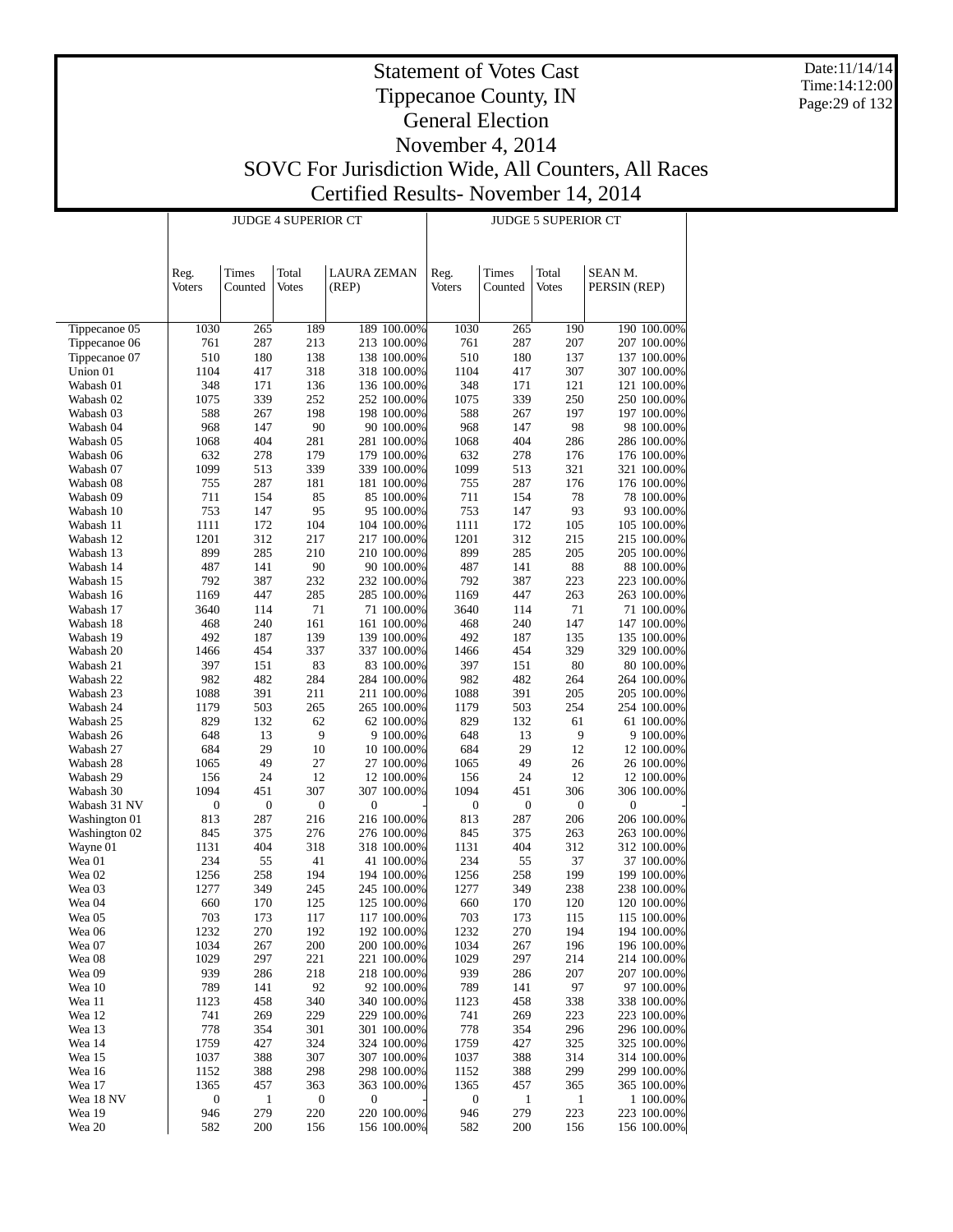| Date:11/14/14    |
|------------------|
| Time: $14:12:01$ |
| Page: 30 of 132  |

|                            | <b>Statement of Votes Cast</b>                      |
|----------------------------|-----------------------------------------------------|
|                            | Tippecanoe County, IN                               |
|                            | <b>General Election</b>                             |
|                            | November 4, 2014                                    |
|                            | SOVC For Jurisdiction Wide, All Counters, All Races |
|                            | Certified Results - November 14, 2014               |
| HIDCE <i>L</i> CUPPDIOD CE | HIDCE E CUPPDIOD CE                                 |

|        |                       |                         | <b>JUDGE 4 SUPERIOR CT</b> |                             | <b>JUDGE 5 SUPERIOR CT</b> |                         |                       |                         |  |  |  |
|--------|-----------------------|-------------------------|----------------------------|-----------------------------|----------------------------|-------------------------|-----------------------|-------------------------|--|--|--|
|        | Reg.<br><b>Voters</b> | <b>Times</b><br>Counted | Total<br><b>Votes</b>      | <b>LAURA ZEMAN</b><br>(REP) | Reg.<br><b>Voters</b>      | <b>Times</b><br>Counted | Total<br><b>Votes</b> | SEAN M.<br>PERSIN (REP) |  |  |  |
| Wea 21 | 816                   | 313                     | 246                        | 246 100.00%                 | 816                        | 313                     | 248                   | 248 100,00%             |  |  |  |
| Total  | 100489                | 30930                   | 21852                      | 21852 100.00%               | 100489                     | 30930                   | 21453                 | 21453 100.00%           |  |  |  |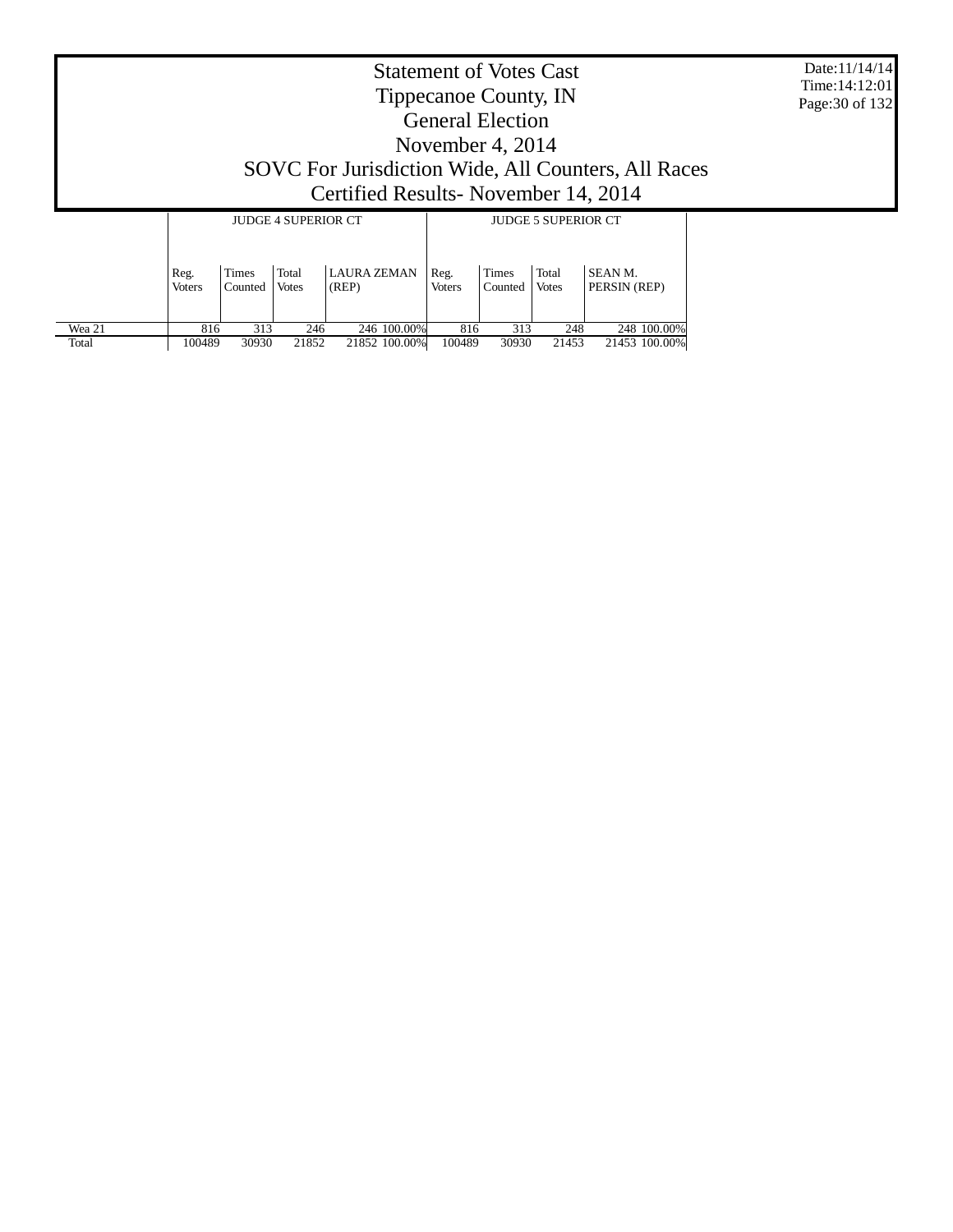Date:11/14/14 Time:14:12:01 Page:31 of 132

|                                 |                         |                         | D23 PROSECUTG ATTY     |                                              |                            | CLERK CIRCUIT CT        |                         |                        |                                       |                            |  |
|---------------------------------|-------------------------|-------------------------|------------------------|----------------------------------------------|----------------------------|-------------------------|-------------------------|------------------------|---------------------------------------|----------------------------|--|
|                                 | Reg.<br><b>Voters</b>   | Times<br>Counted        | Total<br><b>Votes</b>  | <b>PATRICK</b><br><b>HARRINGTON</b><br>(REP) |                            | Reg.<br>Voters          | Times<br>Counted        | Total<br><b>Votes</b>  | <b>CHRISTA</b><br><b>COFFEY (REP)</b> |                            |  |
| Jurisdiction Wide               |                         |                         |                        |                                              |                            |                         |                         |                        |                                       |                            |  |
| Fairfield 01                    | 1390                    | 544                     | 427                    |                                              | 427 100.00%                | 1390                    | 544                     | 403                    |                                       | 403 100.00%                |  |
| Fairfield 02                    | 940                     | 448                     | 368                    |                                              | 368 100.00%                | 940                     | 448                     | 355                    |                                       | 355 100.00%                |  |
| Fairfield 03                    | 904                     | 403                     | 294                    |                                              | 294 100.00%                | 904                     | 403                     | 293                    |                                       | 293 100.00%                |  |
| Fairfield 04                    | 784                     | 345                     | 271                    |                                              | 271 100.00%                | 784                     | 345                     | 259                    |                                       | 259 100.00%                |  |
| Fairfield 05                    | 18                      | 3                       | 3                      |                                              | 3 100.00%                  | 18                      | 3                       | 3                      |                                       | 3 100.00%                  |  |
| Fairfield 06                    | 922                     | 226                     | 150                    |                                              | 150 100.00%                | 922                     | 226                     | 138                    |                                       | 138 100.00%                |  |
| Fairfield 07                    | 1069                    | 255                     | 162                    |                                              | 162 100.00%                | 1069                    | 255                     | 154                    |                                       | 154 100.00%                |  |
| Fairfield 08                    | 768                     | 161                     | 96                     |                                              | 96 100.00%                 | 768                     | 161                     | 95                     |                                       | 95 100.00%                 |  |
| Fairfield 09                    | 952                     | 373<br>357              | 293                    |                                              | 293 100.00%                | 952                     | 373                     | 286<br>255             |                                       | 286 100.00%                |  |
| Fairfield 10<br>Fairfield 11    | 1137<br>900             | 362                     | 255<br>258             |                                              | 255 100.00%<br>258 100.00% | 1137<br>900             | 357<br>362              | 245                    |                                       | 255 100.00%<br>245 100.00% |  |
| Fairfield 12                    | 961                     | 236                     | 150                    |                                              | 150 100.00%                | 961                     | 236                     | 140                    |                                       | 140 100.00%                |  |
| Fairfield 13                    | 767                     | 119                     | 55                     |                                              | 55 100.00%                 | 767                     | 119                     | 55                     |                                       | 55 100.00%                 |  |
| Fairfield 14                    | 945                     | 373                     | 295                    |                                              | 295 100.00%                | 945                     | 373                     | 276                    |                                       | 276 100.00%                |  |
| Fairfield 15                    | 1065                    | 323                     | 237                    |                                              | 237 100.00%                | 1065                    | 323                     | 219                    |                                       | 219 100.00%                |  |
| Fairfield 16                    | 697                     | 164                     | 83                     |                                              | 83 100.00%                 | 697                     | 164                     | 78                     |                                       | 78 100.00%                 |  |
| Fairfield 17                    | 672                     | 119                     | 62                     |                                              | 62 100.00%                 | 672                     | 119                     | 58                     |                                       | 58 100.00%                 |  |
| Fairfield 18                    | 447                     | 128                     | 94                     |                                              | 94 100.00%                 | 447                     | 128                     | 86                     |                                       | 86 100.00%                 |  |
| Fairfield 19                    | 938                     | 228                     | 164                    |                                              | 164 100.00%                | 938                     | 228                     | 158                    |                                       | 158 100.00%                |  |
| Fairfield 20                    | 918                     | 293                     | 201                    |                                              | 201 100.00%                | 918                     | 293                     | 206                    |                                       | 206 100.00%                |  |
| Fairfield 21                    | 939                     | 284                     | 174                    |                                              | 174 100.00%                | 939                     | 284                     | 180                    |                                       | 180 100.00%                |  |
| Fairfield 22                    | 352                     | 83                      | 48                     |                                              | 48 100.00%                 | 352                     | 83                      | 47                     |                                       | 47 100.00%                 |  |
| Fairfield 23                    | 770<br>1009             | 237<br>203              | 131                    |                                              | 131 100.00%                | 770                     | 237<br>203              | 122                    |                                       | 122 100.00%                |  |
| Fairfield 24<br>Fairfield 25    | 485                     | 85                      | 108<br>49              |                                              | 108 100.00%<br>49 100.00%  | 1009<br>485             | 85                      | 100<br>42              |                                       | 100 100.00%<br>42 100.00%  |  |
| Fairfield 26                    | 1074                    | 198                     | 140                    |                                              | 140 100.00%                | 1074                    | 198                     | 134                    |                                       | 134 100.00%                |  |
| Fairfield 27                    | 1054                    | 188                     | 127                    |                                              | 127 100.00%                | 1054                    | 188                     | 118                    |                                       | 118 100.00%                |  |
| Fairfield 28                    | 948                     | 250                     | 180                    |                                              | 180 100.00%                | 948                     | 250                     | 170                    |                                       | 170 100.00%                |  |
| Fairfield 29                    | 1218                    | 478                     | 301                    |                                              | 301 100.00%                | 1218                    | 478                     | 287                    |                                       | 287 100.00%                |  |
| Fairfield 30                    | 1087                    | 451                     | 284                    |                                              | 284 100.00%                | 1087                    | 451                     | 274                    |                                       | 274 100.00%                |  |
| Fairfield 31                    | 1248                    | 367                     | 264                    |                                              | 264 100.00%                | 1248                    | 367                     | 258                    |                                       | 258 100.00%                |  |
| Fairfield 32                    | 652                     | 200                     | 156                    |                                              | 156 100.00%                | 652                     | 200                     | 148                    |                                       | 148 100.00%                |  |
| Fairfield 33                    | 925                     | 247                     | 181                    |                                              | 181 100.00%                | 925                     | 247                     | 176                    |                                       | 176 100.00%                |  |
| Fairfield 34                    | 978                     | 291                     | 217                    |                                              | 217 100.00%                | 978                     | 291                     | 208                    |                                       | 208 100.00%                |  |
| Fairfield 35                    | 1145                    | 469                     | 339                    |                                              | 339 100.00%                | 1145                    | 469                     | 339                    |                                       | 339 100.00%                |  |
| Fairfield 36<br>Fairfield 37NV  | 576<br>$\boldsymbol{0}$ | 107<br>$\boldsymbol{0}$ | 76<br>$\boldsymbol{0}$ | $\mathbf 0$                                  | 76 100.00%                 | 576<br>$\boldsymbol{0}$ | 107<br>$\boldsymbol{0}$ | 78<br>$\boldsymbol{0}$ | $\boldsymbol{0}$                      | 78 100.00%                 |  |
| Jackson 01                      | 326                     | 101                     | 76                     |                                              | 76 100.00%                 | 326                     | 101                     | 80                     |                                       | 80 100.00%                 |  |
| Lauramie 01                     | 965                     | 331                     | 266                    |                                              | 266 100.00%                | 965                     | 331                     | 257                    |                                       | 257 100.00%                |  |
| Lauramie 02                     | 660                     | 209                     | 168                    |                                              | 168 100.00%                | 660                     | 209                     | 165                    |                                       | 165 100.00%                |  |
| Perry 01                        | 1316                    | 564                     | 443                    |                                              | 443 100.00%                | 1316                    | 564                     | 437                    |                                       | 437 100.00%                |  |
| Perry 02                        | 471                     | 189                     | 159                    |                                              | 159 100.00%                | 471                     | 189                     | 153                    |                                       | 153 100.00%                |  |
| Perry 03                        | 973                     | 401                     | 321                    |                                              | 321 100.00%                | 973                     | 401                     | 318                    |                                       | 318 100.00%                |  |
| Perry 04                        | 1386                    | 453                     | 359                    |                                              | 359 100.00%                | 1386                    | 453                     | 351                    |                                       | 351 100.00%                |  |
| Perry 05                        | 1283                    | 406                     | 319                    |                                              | 319 100.00%                | 1283                    | 406                     | 314                    |                                       | 314 100.00%                |  |
| Perry 06 NV                     | 0                       | 0                       | $\boldsymbol{0}$       | 0                                            |                            | 0                       | $\boldsymbol{0}$        | 0                      | 0                                     |                            |  |
| Randolph 01                     | 632                     | 234                     | 184                    |                                              | 184 100.00%                | 632                     | 234                     | 179                    |                                       | 179 100.00%                |  |
| Sheffield 01<br>Sheffield 02    | 843                     | 261                     | 197                    |                                              | 197 100.00%                | 843                     | 261                     | 193                    |                                       | 193 100.00%                |  |
|                                 | 1088                    | 432<br>212              | 344<br>169             |                                              | 344 100.00%                | 1088                    | 432<br>212              | 339<br>167             |                                       | 339 100.00%<br>167 100.00% |  |
| Sheffield 03<br>Sheffield 04 NV | 566<br>0                | $\boldsymbol{0}$        | $\boldsymbol{0}$       | $\boldsymbol{0}$                             | 169 100.00%                | 566<br>0                | $\boldsymbol{0}$        | $\boldsymbol{0}$       | 0                                     |                            |  |
| Shelby 01                       | 662                     | 230                     | 187                    |                                              | 187 100.00%                | 662                     | 230                     | 182                    |                                       | 182 100.00%                |  |
| Shelby 02                       | 1059                    | 462                     | 332                    |                                              | 332 100.00%                | 1059                    | 462                     | 315                    |                                       | 315 100.00%                |  |
| Tippecanoe 01                   | 651                     | 292                     | 209                    |                                              | 209 100.00%                | 651                     | 292                     | 206                    |                                       | 206 100.00%                |  |
| Tippecanoe 02                   | 877                     | 317                     | 252                    |                                              | 252 100.00%                | 877                     | 317                     | 248                    |                                       | 248 100.00%                |  |
| Tippecanoe 03                   | 650                     | 223                     | 172                    |                                              | 172 100.00%                | 650                     | 223                     | 169                    |                                       | 169 100.00%                |  |
| Tippecanoe 04                   | 937                     | 329                     | 250                    |                                              | 250 100.00%                | 937                     | 329                     | 241                    |                                       | 241 100.00%                |  |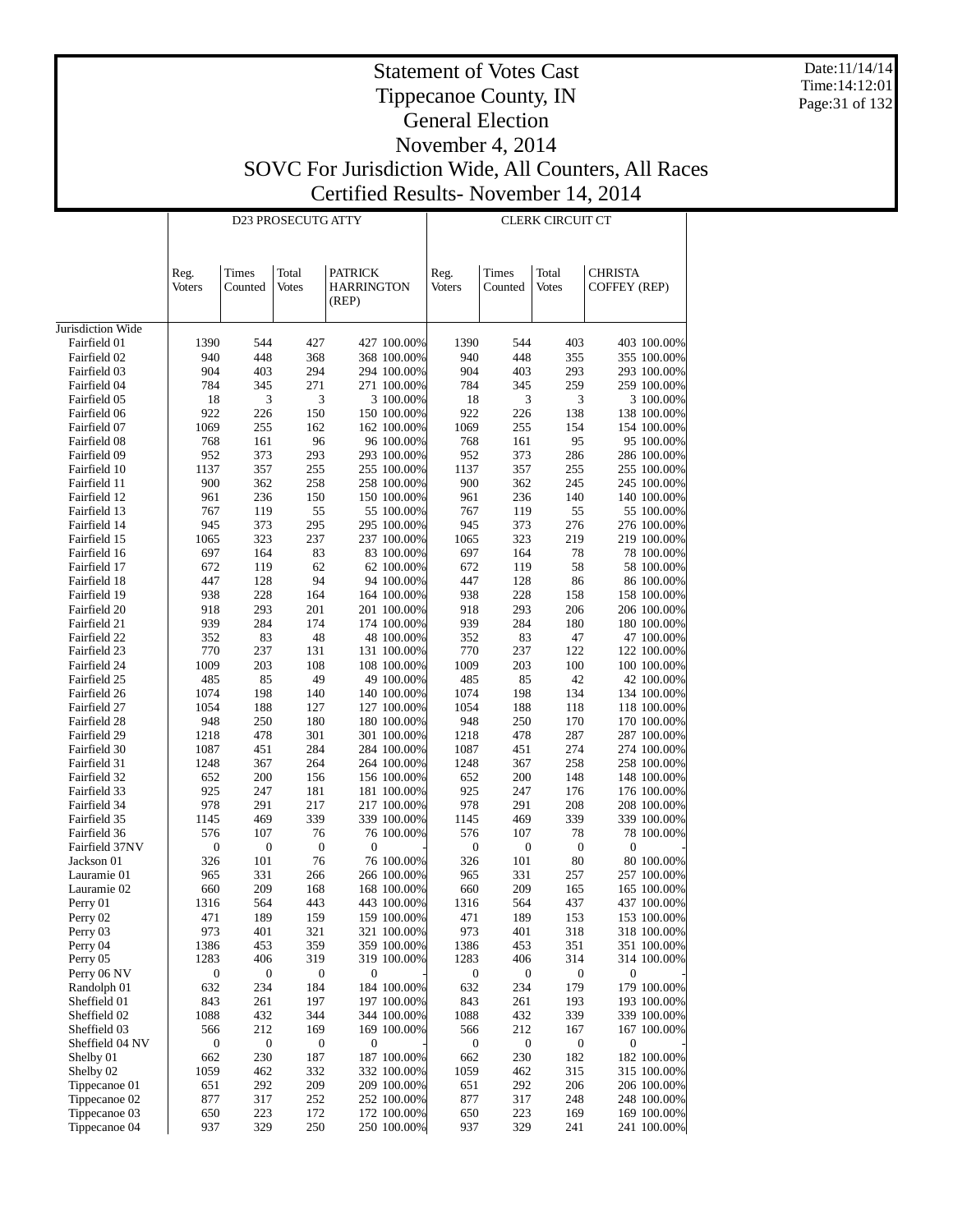Date:11/14/14 Time:14:12:01 Page:32 of 132

|                        |                       |                  | D23 PROSECUTG ATTY    |                                       | <b>CLERK CIRCUIT CT</b>    |                  |                  |                       |                                |                            |
|------------------------|-----------------------|------------------|-----------------------|---------------------------------------|----------------------------|------------------|------------------|-----------------------|--------------------------------|----------------------------|
|                        | Reg.<br><b>Voters</b> | Times<br>Counted | Total<br><b>Votes</b> | <b>PATRICK</b><br>HARRINGTON<br>(REP) |                            | Reg.<br>Voters   | Times<br>Counted | Total<br><b>Votes</b> | <b>CHRISTA</b><br>COFFEY (REP) |                            |
| Tippecanoe 05          | 1030                  | 265              | 193                   |                                       | 193 100.00%                | 1030             | 265              | 189                   |                                | 189 100.00%                |
| Tippecanoe 06          | 761                   | 287              | 209                   |                                       | 209 100.00%                | 761              | 287              | 206                   |                                | 206 100.00%                |
| Tippecanoe 07          | 510                   | 180              | 144                   |                                       | 144 100.00%                | 510              | 180              | 143                   |                                | 143 100.00%                |
| Union 01               | 1104                  | 417              | 331                   |                                       | 331 100.00%                | 1104             | 417              | 313                   |                                | 313 100.00%                |
| Wabash 01              | 348                   | 171              | 132                   |                                       | 132 100.00%                | 348              | 171              | 126                   |                                | 126 100.00%                |
| Wabash 02              | 1075                  | 339              | 258                   |                                       | 258 100.00%                | 1075             | 339              | 249                   |                                | 249 100.00%                |
| Wabash 03              | 588                   | 267              | 205                   |                                       | 205 100.00%                | 588              | 267              | 204                   |                                | 204 100.00%                |
| Wabash 04              | 968<br>1068           | 147<br>404       | 100<br>299            |                                       | 100 100.00%<br>299 100.00% | 968<br>1068      | 147<br>404       | 99<br>287             |                                | 99 100.00%<br>287 100.00%  |
| Wabash 05<br>Wabash 06 | 632                   | 278              | 181                   |                                       | 181 100.00%                | 632              | 278              | 171                   |                                | 171 100.00%                |
| Wabash 07              | 1099                  | 513              | 335                   |                                       | 335 100.00%                | 1099             | 513              | 335                   |                                | 335 100.00%                |
| Wabash 08              | 755                   | 287              | 180                   |                                       | 180 100.00%                | 755              | 287              | 181                   |                                | 181 100.00%                |
| Wabash 09              | 711                   | 154              | 89                    |                                       | 89 100.00%                 | 711              | 154              | 82                    |                                | 82 100.00%                 |
| Wabash 10              | 753                   | 147              | 94                    |                                       | 94 100.00%                 | 753              | 147              | 96                    |                                | 96 100.00%                 |
| Wabash 11              | 1111                  | 172              | 107                   |                                       | 107 100.00%                | 1111             | 172              | 106                   |                                | 106 100.00%                |
| Wabash 12              | 1201                  | 312              | 218                   |                                       | 218 100.00%                | 1201             | 312              | 216                   |                                | 216 100.00%                |
| Wabash 13              | 899                   | 285              | 206                   |                                       | 206 100.00%                | 899              | 285              | 204                   |                                | 204 100.00%                |
| Wabash 14              | 487                   | 141              | 98                    |                                       | 98 100.00%                 | 487              | 141              | 92                    |                                | 92 100.00%                 |
| Wabash 15              | 792                   | 387              | 235                   |                                       | 235 100.00%                | 792              | 387              | 223                   |                                | 223 100.00%                |
| Wabash 16              | 1169                  | 447              | 276                   |                                       | 276 100.00%                | 1169             | 447              | 270                   |                                | 270 100.00%                |
| Wabash 17              | 3640                  | 114              | 69                    |                                       | 69 100.00%                 | 3640             | 114              | 71                    |                                | 71 100.00%                 |
| Wabash 18              | 468                   | 240              | 156                   |                                       | 156 100.00%                | 468              | 240              | 151                   |                                | 151 100.00%                |
| Wabash 19              | 492                   | 187              | 142                   |                                       | 142 100.00%                | 492              | 187              | 135                   |                                | 135 100.00%                |
| Wabash 20              | 1466                  | 454              | 334                   |                                       | 334 100.00%                | 1466             | 454              | 336                   |                                | 336 100.00%                |
| Wabash 21              | 397                   | 151              | 85                    |                                       | 85 100.00%                 | 397              | 151              | 79                    |                                | 79 100.00%                 |
| Wabash 22              | 982                   | 482              | 282<br>216            |                                       | 282 100.00%                | 982              | 482<br>391       | 272<br>204            |                                | 272 100.00%                |
| Wabash 23<br>Wabash 24 | 1088<br>1179          | 391<br>503       | 261                   |                                       | 216 100.00%<br>261 100.00% | 1088<br>1179     | 503              | 256                   |                                | 204 100.00%<br>256 100.00% |
| Wabash 25              | 829                   | 132              | 62                    |                                       | 62 100.00%                 | 829              | 132              | 61                    |                                | 61 100.00%                 |
| Wabash 26              | 648                   | 13               | 9                     |                                       | 9 100.00%                  | 648              | 13               | 9                     |                                | 9 100.00%                  |
| Wabash 27              | 684                   | 29               | 11                    |                                       | 11 100.00%                 | 684              | 29               | 12                    |                                | 12 100.00%                 |
| Wabash 28              | 1065                  | 49               | 26                    |                                       | 26 100.00%                 | 1065             | 49               | 26                    |                                | 26 100.00%                 |
| Wabash 29              | 156                   | 24               | 12                    |                                       | 12 100.00%                 | 156              | 24               | 12                    |                                | 12 100.00%                 |
| Wabash 30              | 1094                  | 451              | 314                   |                                       | 314 100.00%                | 1094             | 451              | 304                   |                                | 304 100.00%                |
| Wabash 31 NV           | $\boldsymbol{0}$      | 0                | $\boldsymbol{0}$      | $\boldsymbol{0}$                      |                            | $\boldsymbol{0}$ | $\boldsymbol{0}$ | $\boldsymbol{0}$      | $\boldsymbol{0}$               |                            |
| Washington 01          | 813                   | 287              | 221                   |                                       | 221 100.00%                | 813              | 287              | 213                   |                                | 213 100.00%                |
| Washington 02          | 845                   | 375              | 283                   |                                       | 283 100.00%                | 845              | 375              | 271                   |                                | 271 100.00%                |
| Wayne 01               | 1131                  | 404              | 312                   |                                       | 312 100.00%                | 1131             | 404              | 314                   |                                | 314 100.00%                |
| Wea 01                 | 234                   | 55               | 40                    |                                       | 40 100.00%                 | 234              | 55               | 39                    |                                | 39 100.00%                 |
| Wea <sub>02</sub>      | 1256                  | 258              | 192                   |                                       | 192 100.00%                | 1256             | 258              | 196                   |                                | 196 100.00%                |
| Wea 03                 | 1277                  | 349              | 252                   |                                       | 252 100.00%                | 1277             | 349              | 247                   |                                | 247 100.00%                |
| Wea 04                 | 660                   | 170              | 132                   |                                       | 132 100.00%<br>121 100.00% | 660              | 170              | 124                   |                                | 124 100.00%<br>119 100.00% |
| Wea 05<br>Wea 06       | 703<br>1232           | 173<br>270       | 121<br>197            |                                       | 197 100.00%                | 703<br>1232      | 173<br>270       | 119<br>193            |                                | 193 100.00%                |
| Wea 07                 | 1034                  | 267              | 206                   |                                       | 206 100.00%                | 1034             | 267              | 196                   |                                | 196 100.00%                |
| Wea 08                 | 1029                  | 297              | 226                   |                                       | 226 100.00%                | 1029             | 297              | 223                   |                                | 223 100.00%                |
| Wea 09                 | 939                   | 286              | 209                   |                                       | 209 100.00%                | 939              | 286              | 213                   |                                | 213 100.00%                |
| Wea 10                 | 789                   | 141              | 95                    |                                       | 95 100.00%                 | 789              | 141              | 99                    |                                | 99 100.00%                 |
| Wea 11                 | 1123                  | 458              | 357                   |                                       | 357 100.00%                | 1123             | 458              | 339                   |                                | 339 100.00%                |
| Wea 12                 | 741                   | 269              | 224                   |                                       | 224 100.00%                | 741              | 269              | 218                   |                                | 218 100.00%                |
| Wea 13                 | 778                   | 354              | 297                   |                                       | 297 100.00%                | 778              | 354              | 290                   |                                | 290 100.00%                |
| Wea 14                 | 1759                  | 427              | 331                   |                                       | 331 100.00%                | 1759             | 427              | 319                   |                                | 319 100.00%                |
| Wea 15                 | 1037                  | 388              | 320                   |                                       | 320 100.00%                | 1037             | 388              | 303                   |                                | 303 100.00%                |
| Wea 16                 | 1152                  | 388              | 296                   |                                       | 296 100.00%                | 1152             | 388              | 290                   |                                | 290 100.00%                |
| Wea 17                 | 1365                  | 457              | 364                   |                                       | 364 100.00%                | 1365             | 457              | 363                   |                                | 363 100.00%                |
| Wea 18 NV              | 0                     | $\mathbf{1}$     | $\mathbf{1}$          |                                       | 1 100.00%                  | $\boldsymbol{0}$ | $\mathbf{1}$     | $\mathbf{1}$          |                                | 1 100.00%                  |
| Wea 19                 | 946                   | 279              | 220                   |                                       | 220 100.00%                | 946              | 279              | 222                   |                                | 222 100.00%                |
| Wea 20                 | 582                   | 200              | 156                   |                                       | 156 100.00%                | 582              | 200              | 160                   |                                | 160 100.00%                |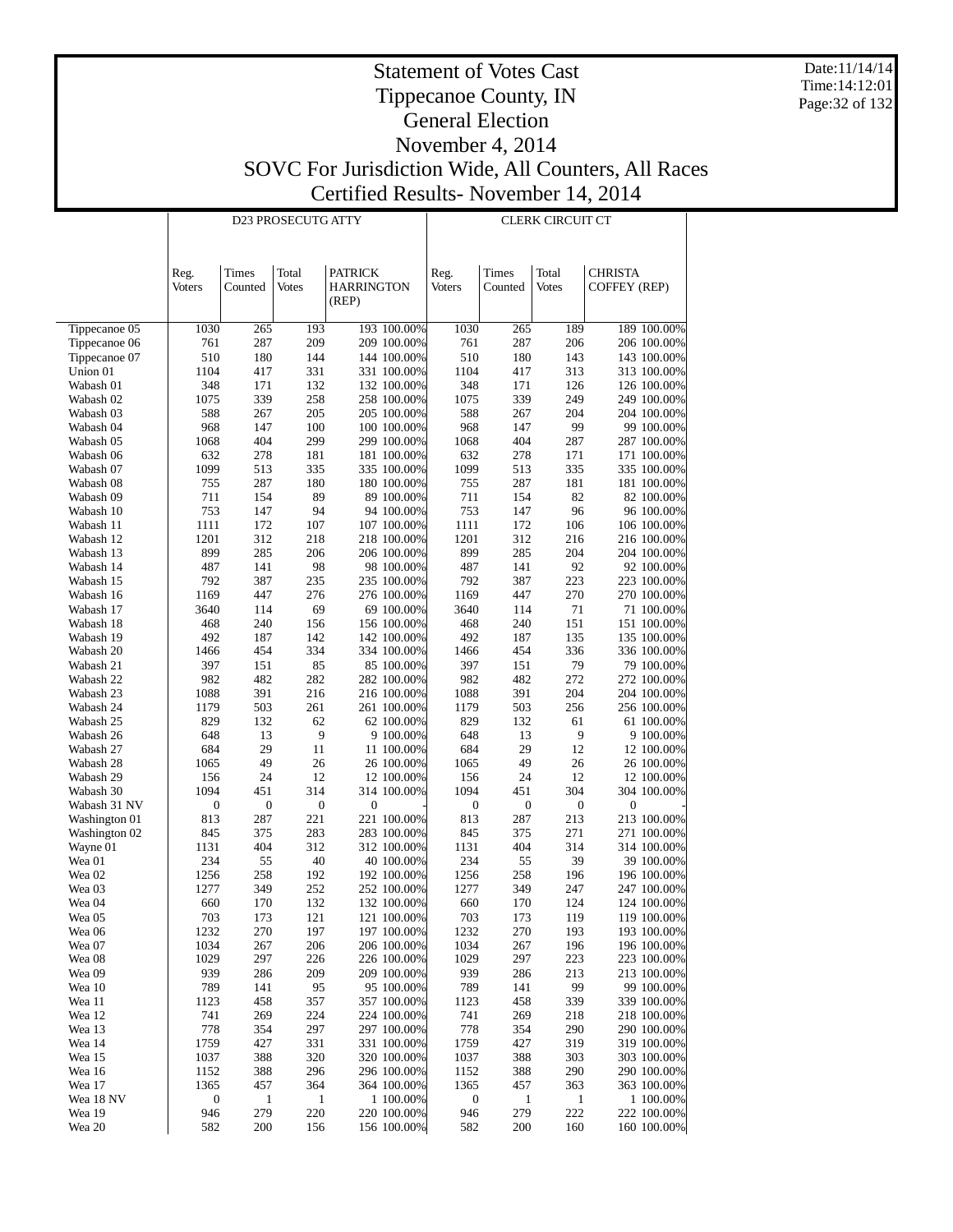Date:11/14/14 Time:14:12:01 Page:33 of 132

|        |                       |                  | <b>D23 PROSECUTG ATTY</b> |                                              | <b>CLERK CIRCUIT CT</b> |                         |                       |                                       |  |
|--------|-----------------------|------------------|---------------------------|----------------------------------------------|-------------------------|-------------------------|-----------------------|---------------------------------------|--|
|        | Reg.<br><b>Voters</b> | Times<br>Counted | Total<br><b>Votes</b>     | <b>PATRICK</b><br><b>HARRINGTON</b><br>(REP) | Reg.<br><b>Voters</b>   | <b>Times</b><br>Counted | Total<br><b>Votes</b> | <b>CHRISTA</b><br><b>COFFEY (REP)</b> |  |
| Wea 21 | 816                   | 313              | 251                       | 251 100.00%                                  | 816                     | 313                     | 246                   | 246 100,00%                           |  |
| Total  | 100489                | 30930            | 22272                     | 22272 100.00%                                | 100489                  | 30930                   | 21675                 | 21675 100.00%                         |  |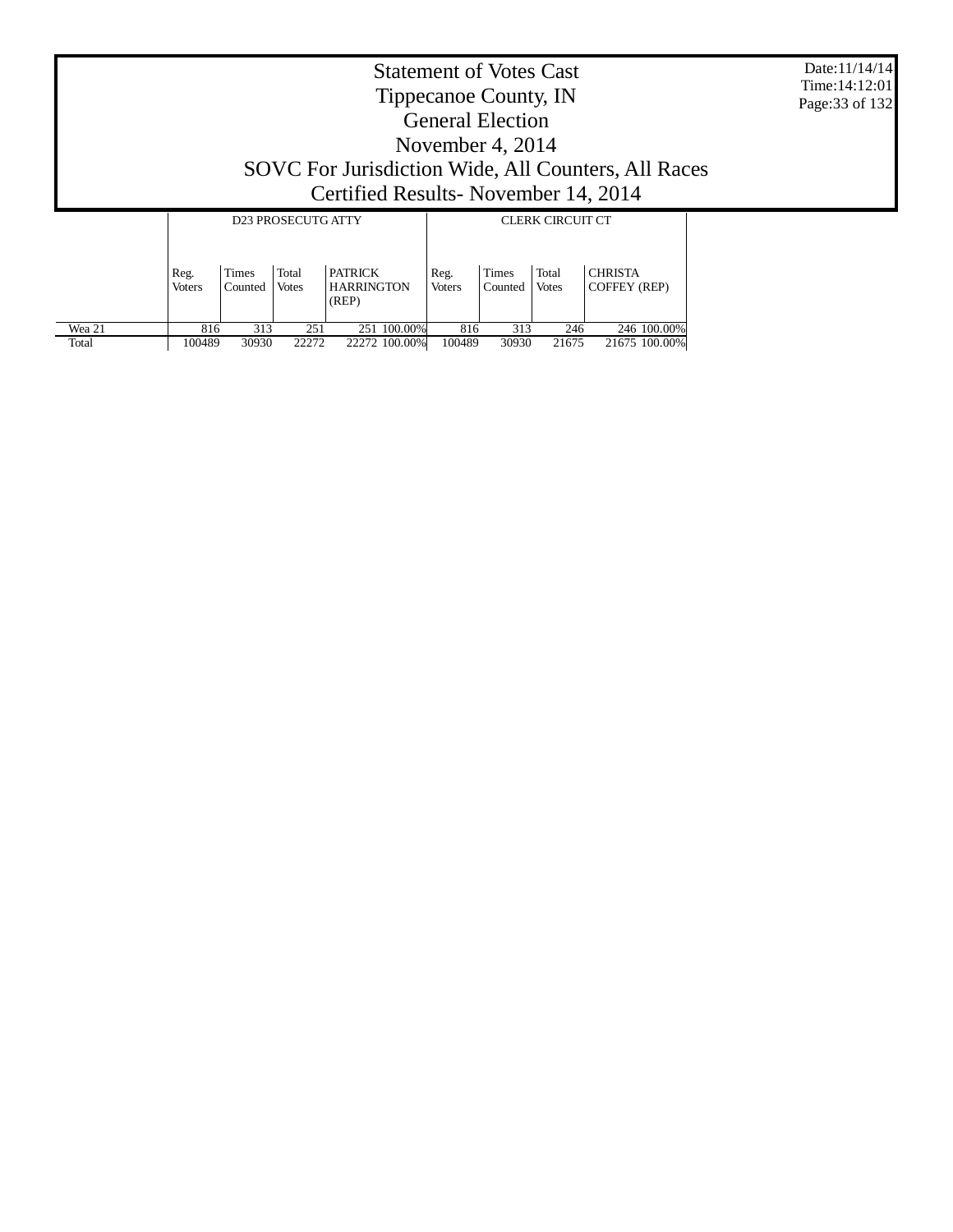Date:11/14/14 Time:14:12:01 Page:34 of 132

|                              |                       |                  | <b>CTY AUDITOR</b>     |                                        | <b>CTY RECORDER</b>        |                  |                  |                        |                                 |                            |
|------------------------------|-----------------------|------------------|------------------------|----------------------------------------|----------------------------|------------------|------------------|------------------------|---------------------------------|----------------------------|
|                              | Reg.<br><b>Voters</b> | Times<br>Counted | Total<br>Votes         | ROBERT A.<br><b>PLANTENGA</b><br>(REP) |                            | Reg.<br>Voters   | Times<br>Counted | Total<br>Votes         | <b>SHANNON</b><br>WITHERS (REP) |                            |
| Jurisdiction Wide            |                       |                  |                        |                                        |                            |                  |                  |                        |                                 |                            |
| Fairfield 01                 | 1390                  | 544              | 414                    |                                        | 414 100.00%                | 1390             | 544              | 403                    |                                 | 403 100.00%                |
| Fairfield 02                 | 940                   | 448              | 352                    |                                        | 352 100.00%                | 940              | 448              | 348                    |                                 | 348 100.00%                |
| Fairfield 03                 | 904                   | 403              | 299                    |                                        | 299 100.00%                | 904              | 403              | 287                    |                                 | 287 100.00%                |
| Fairfield 04                 | 784                   | 345              | 269                    |                                        | 269 100.00%                | 784              | 345              | 260                    |                                 | 260 100.00%                |
| Fairfield 05                 | 18                    | 3                | 3                      |                                        | 3 100.00%                  | 18               | 3                | 3                      |                                 | 3 100.00%                  |
| Fairfield 06                 | 922                   | 226              | 145                    |                                        | 145 100.00%                | 922              | 226              | 135                    |                                 | 135 100.00%                |
| Fairfield 07                 | 1069                  | 255              | 158                    |                                        | 158 100.00%                | 1069             | 255              | 144                    |                                 | 144 100.00%                |
| Fairfield 08                 | 768                   | 161              | 99                     |                                        | 99 100.00%                 | 768              | 161              | 94                     |                                 | 94 100.00%                 |
| Fairfield 09<br>Fairfield 10 | 952                   | 373<br>357       | 287                    |                                        | 287 100.00%                | 952<br>1137      | 373              | 287<br>237             |                                 | 287 100.00%                |
| Fairfield 11                 | 1137<br>900           | 362              | 258<br>261             |                                        | 258 100.00%<br>261 100.00% | 900              | 357<br>362       | 250                    |                                 | 237 100.00%<br>250 100.00% |
| Fairfield 12                 | 961                   | 236              | 145                    |                                        | 145 100.00%                | 961              | 236              | 135                    |                                 | 135 100.00%                |
| Fairfield 13                 | 767                   | 119              | 57                     |                                        | 57 100.00%                 | 767              | 119              | 55                     |                                 | 55 100.00%                 |
| Fairfield 14                 | 945                   | 373              | 284                    |                                        | 284 100.00%                | 945              | 373              | 276                    |                                 | 276 100.00%                |
| Fairfield 15                 | 1065                  | 323              | 224                    |                                        | 224 100.00%                | 1065             | 323              | 214                    |                                 | 214 100.00%                |
| Fairfield 16                 | 697                   | 164              | 85                     |                                        | 85 100.00%                 | 697              | 164              | 81                     |                                 | 81 100.00%                 |
| Fairfield 17                 | 672                   | 119              | 60                     |                                        | 60 100.00%                 | 672              | 119              | 55                     |                                 | 55 100.00%                 |
| Fairfield 18                 | 447                   | 128              | 92                     |                                        | 92 100.00%                 | 447              | 128              | 87                     |                                 | 87 100.00%                 |
| Fairfield 19                 | 938                   | 228              | 157                    |                                        | 157 100.00%                | 938              | 228              | 158                    |                                 | 158 100.00%                |
| Fairfield 20                 | 918                   | 293              | 204                    |                                        | 204 100.00%                | 918              | 293              | 192                    |                                 | 192 100.00%                |
| Fairfield 21                 | 939                   | 284              | 176                    |                                        | 176 100.00%                | 939              | 284              | 164                    |                                 | 164 100.00%                |
| Fairfield 22                 | 352                   | 83               | 45                     |                                        | 45 100.00%                 | 352              | 83               | 45                     |                                 | 45 100.00%                 |
| Fairfield 23                 | 770                   | 237              | 127                    |                                        | 127 100.00%                | 770              | 237              | 117                    |                                 | 117 100.00%                |
| Fairfield 24                 | 1009                  | 203              | 106                    |                                        | 106 100.00%                | 1009             | 203              | 104                    |                                 | 104 100.00%                |
| Fairfield 25                 | 485                   | 85               | 49                     |                                        | 49 100.00%                 | 485              | 85               | 43                     |                                 | 43 100.00%                 |
| Fairfield 26                 | 1074                  | 198              | 134                    |                                        | 134 100.00%                | 1074             | 198              | 130                    |                                 | 130 100.00%                |
| Fairfield 27                 | 1054                  | 188              | 120                    |                                        | 120 100.00%                | 1054             | 188              | 113                    |                                 | 113 100.00%                |
| Fairfield 28                 | 948                   | 250              | 173                    |                                        | 173 100.00%                | 948              | 250              | 170                    |                                 | 170 100.00%                |
| Fairfield 29                 | 1218                  | 478              | 294                    |                                        | 294 100.00%                | 1218             | 478              | 287                    |                                 | 287 100.00%                |
| Fairfield 30                 | 1087                  | 451              | 289                    |                                        | 289 100.00%                | 1087             | 451              | 259                    |                                 | 259 100.00%                |
| Fairfield 31                 | 1248                  | 367              | 263                    |                                        | 263 100.00%                | 1248             | 367              | 251                    |                                 | 251 100.00%                |
| Fairfield 32                 | 652                   | 200              | 153                    |                                        | 153 100.00%                | 652              | 200              | 148                    |                                 | 148 100.00%                |
| Fairfield 33                 | 925                   | 247              | 180                    |                                        | 180 100.00%                | 925              | 247              | 167                    |                                 | 167 100.00%                |
| Fairfield 34                 | 978                   | 291              | 220                    |                                        | 220 100.00%                | 978              | 291              | 209                    |                                 | 209 100.00%                |
| Fairfield 35                 | 1145                  | 469              | 338                    |                                        | 338 100.00%                | 1145             | 469              | 330                    |                                 | 330 100.00%                |
| Fairfield 36                 | 576                   | 107              | 85                     |                                        | 85 100.00%                 | 576              | 107              | 78                     |                                 | 78 100.00%                 |
| Fairfield 37NV               | $\boldsymbol{0}$      | $\boldsymbol{0}$ | $\boldsymbol{0}$<br>83 | $\boldsymbol{0}$                       | 83 100.00%                 | $\boldsymbol{0}$ | $\boldsymbol{0}$ | $\boldsymbol{0}$<br>79 | $\boldsymbol{0}$                |                            |
| Jackson 01<br>Lauramie 01    | 326<br>965            | 101<br>331       | 262                    |                                        | 262 100.00%                | 326<br>965       | 101<br>331       | 253                    |                                 | 79 100.00%<br>253 100.00%  |
| Lauramie 02                  | 660                   | 209              | 164                    |                                        | 164 100.00%                | 660              | 209              | 157                    |                                 | 157 100.00%                |
| Perry 01                     | 1316                  | 564              | 441                    |                                        | 441 100.00%                | 1316             | 564              | 435                    |                                 | 435 100.00%                |
| Perry 02                     | 471                   | 189              | 157                    |                                        | 157 100.00%                | 471              | 189              | 152                    |                                 | 152 100.00%                |
| Perry 03                     | 973                   | 401              | 323                    |                                        | 323 100.00%                | 973              | 401              | 306                    |                                 | 306 100.00%                |
| Perry 04                     | 1386                  | 453              | 353                    |                                        | 353 100.00%                | 1386             | 453              | 346                    |                                 | 346 100.00%                |
| Perry 05                     | 1283                  | 406              | 317                    |                                        | 317 100.00%                | 1283             | 406              | 311                    |                                 | 311 100.00%                |
| Perry 06 NV                  | 0                     | $\boldsymbol{0}$ | $\boldsymbol{0}$       | $\boldsymbol{0}$                       |                            | 0                | 0                | $\boldsymbol{0}$       | $\boldsymbol{0}$                |                            |
| Randolph 01                  | 632                   | 234              | 184                    |                                        | 184 100.00%                | 632              | 234              | 171                    |                                 | 171 100.00%                |
| Sheffield 01                 | 843                   | 261              | 189                    |                                        | 189 100.00%                | 843              | 261              | 191                    |                                 | 191 100.00%                |
| Sheffield 02                 | 1088                  | 432              | 343                    |                                        | 343 100.00%                | 1088             | 432              | 336                    |                                 | 336 100.00%                |
| Sheffield 03                 | 566                   | 212              | 170                    |                                        | 170 100.00%                | 566              | 212              | 161                    |                                 | 161 100.00%                |
| Sheffield 04 NV              | $\boldsymbol{0}$      | $\boldsymbol{0}$ | $\boldsymbol{0}$       | $\boldsymbol{0}$                       |                            | 0                | $\boldsymbol{0}$ | $\boldsymbol{0}$       | $\boldsymbol{0}$                |                            |
| Shelby 01                    | 662                   | 230              | 190                    |                                        | 190 100.00%                | 662              | 230              | 180                    |                                 | 180 100.00%                |
| Shelby 02                    | 1059                  | 462              | 322                    |                                        | 322 100.00%                | 1059             | 462              | 308                    |                                 | 308 100.00%                |
| Tippecanoe 01                | 651                   | 292              | 213                    |                                        | 213 100.00%                | 651              | 292              | 203                    |                                 | 203 100.00%                |
| Tippecanoe 02                | 877                   | 317              | 247                    |                                        | 247 100.00%                | 877              | 317              | 241                    |                                 | 241 100.00%                |
| Tippecanoe 03                | 650                   | 223              | 173                    |                                        | 173 100.00%                | 650              | 223              | 166                    |                                 | 166 100.00%                |
| Tippecanoe 04                | 937                   | 329              | 246                    |                                        | 246 100.00%                | 937              | 329              | 235                    |                                 | 235 100.00%                |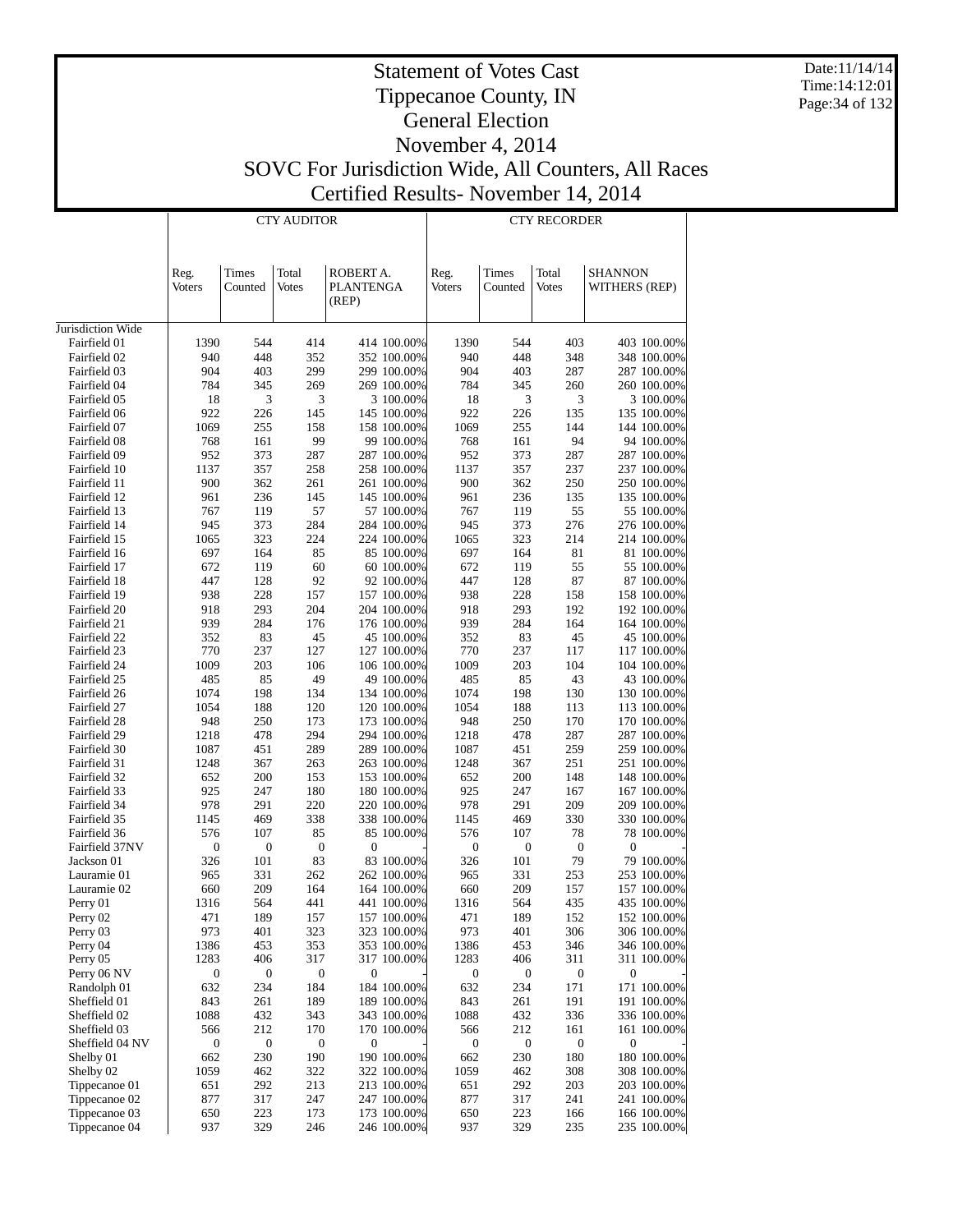Date:11/14/14 Time:14:12:02 Page:35 of 132

|                        |                       | <b>CTY AUDITOR</b> |                       | <b>CTY RECORDER</b>                    |                            |                  |                  |                       |                                 |                            |
|------------------------|-----------------------|--------------------|-----------------------|----------------------------------------|----------------------------|------------------|------------------|-----------------------|---------------------------------|----------------------------|
|                        | Reg.<br><b>Voters</b> | Times<br>Counted   | Total<br><b>Votes</b> | ROBERT A.<br><b>PLANTENGA</b><br>(REP) |                            | Reg.<br>Voters   | Times<br>Counted | Total<br><b>Votes</b> | <b>SHANNON</b><br>WITHERS (REP) |                            |
| Tippecanoe 05          | 1030                  | 265                | 195                   |                                        | 195 100.00%                | 1030             | 265              | 186                   |                                 | 186 100.00%                |
| Tippecanoe 06          | 761                   | 287                | 208                   |                                        | 208 100.00%                | 761              | 287              | 200                   |                                 | 200 100.00%                |
| Tippecanoe 07          | 510                   | 180                | 141                   |                                        | 141 100.00%                | 510              | 180              | 140                   |                                 | 140 100.00%                |
| Union 01               | 1104                  | 417                | 340                   |                                        | 340 100.00%                | 1104             | 417              | 314                   |                                 | 314 100.00%                |
| Wabash 01              | 348                   | 171                | 129                   |                                        | 129 100.00%                | 348              | 171              | 123                   |                                 | 123 100.00%                |
| Wabash 02              | 1075                  | 339                | 255                   |                                        | 255 100.00%                | 1075             | 339              | 244                   |                                 | 244 100.00%                |
| Wabash 03              | 588                   | 267                | 205                   |                                        | 205 100.00%                | 588              | 267              | 191                   |                                 | 191 100.00%                |
| Wabash 04              | 968                   | 147                | 97                    |                                        | 97 100.00%                 | 968              | 147              | 98                    |                                 | 98 100.00%                 |
| Wabash 05              | 1068<br>632           | 404<br>278         | 290<br>173            |                                        | 290 100.00%                | 1068<br>632      | 404<br>278       | 284<br>171            |                                 | 284 100.00%                |
| Wabash 06<br>Wabash 07 | 1099                  | 513                | 343                   |                                        | 173 100.00%<br>343 100.00% | 1099             | 513              | 321                   |                                 | 171 100.00%<br>321 100.00% |
| Wabash 08              | 755                   | 287                | 175                   |                                        | 175 100.00%                | 755              | 287              | 175                   |                                 | 175 100.00%                |
| Wabash 09              | 711                   | 154                | 82                    |                                        | 82 100.00%                 | 711              | 154              | 82                    |                                 | 82 100.00%                 |
| Wabash 10              | 753                   | 147                | 96                    |                                        | 96 100.00%                 | 753              | 147              | 94                    |                                 | 94 100.00%                 |
| Wabash 11              | 1111                  | 172                | 105                   |                                        | 105 100.00%                | 1111             | 172              | 106                   |                                 | 106 100.00%                |
| Wabash 12              | 1201                  | 312                | 216                   |                                        | 216 100.00%                | 1201             | 312              | 204                   |                                 | 204 100.00%                |
| Wabash 13              | 899                   | 285                | 205                   |                                        | 205 100.00%                | 899              | 285              | 203                   |                                 | 203 100.00%                |
| Wabash 14              | 487                   | 141                | 88                    |                                        | 88 100.00%                 | 487              | 141              | 90                    |                                 | 90 100.00%                 |
| Wabash 15              | 792                   | 387                | 228                   |                                        | 228 100.00%                | 792              | 387              | 222                   |                                 | 222 100.00%                |
| Wabash 16              | 1169                  | 447                | 274                   |                                        | 274 100.00%                | 1169             | 447              | 262                   |                                 | 262 100.00%                |
| Wabash 17              | 3640                  | 114                | 69                    |                                        | 69 100.00%                 | 3640             | 114              | 70                    |                                 | 70 100.00%                 |
| Wabash 18              | 468                   | 240                | 153                   |                                        | 153 100.00%                | 468              | 240              | 150                   |                                 | 150 100.00%                |
| Wabash 19              | 492                   | 187                | 136                   |                                        | 136 100.00%                | 492              | 187              | 129                   |                                 | 129 100.00%                |
| Wabash 20              | 1466                  | 454                | 335                   |                                        | 335 100.00%                | 1466             | 454              | 332                   |                                 | 332 100.00%                |
| Wabash 21              | 397<br>982            | 151<br>482         | 82<br>277             |                                        | 82 100.00%                 | 397<br>982       | 151<br>482       | 76<br>263             |                                 | 76 100.00%<br>263 100.00%  |
| Wabash 22<br>Wabash 23 | 1088                  | 391                | 213                   |                                        | 277 100.00%<br>213 100.00% | 1088             | 391              | 192                   |                                 | 192 100.00%                |
| Wabash 24              | 1179                  | 503                | 264                   |                                        | 264 100.00%                | 1179             | 503              | 244                   |                                 | 244 100.00%                |
| Wabash 25              | 829                   | 132                | 64                    |                                        | 64 100.00%                 | 829              | 132              | 63                    |                                 | 63 100.00%                 |
| Wabash 26              | 648                   | 13                 | 9                     |                                        | 9 100.00%                  | 648              | 13               | 9                     |                                 | 9 100.00%                  |
| Wabash 27              | 684                   | 29                 | 11                    |                                        | 11 100.00%                 | 684              | 29               | 13                    |                                 | 13 100.00%                 |
| Wabash 28              | 1065                  | 49                 | 26                    |                                        | 26 100.00%                 | 1065             | 49               | 27                    |                                 | 27 100.00%                 |
| Wabash 29              | 156                   | 24                 | 12                    |                                        | 12 100.00%                 | 156              | 24               | 12                    |                                 | 12 100.00%                 |
| Wabash 30              | 1094                  | 451                | 312                   |                                        | 312 100.00%                | 1094             | 451              | 300                   |                                 | 300 100.00%                |
| Wabash 31 NV           | $\boldsymbol{0}$      | $\boldsymbol{0}$   | $\boldsymbol{0}$      | 0                                      |                            | $\boldsymbol{0}$ | $\boldsymbol{0}$ | 0                     | $\boldsymbol{0}$                |                            |
| Washington 01          | 813                   | 287                | 217                   |                                        | 217 100.00%                | 813              | 287              | 200                   |                                 | 200 100.00%                |
| Washington 02          | 845                   | 375                | 278                   |                                        | 278 100.00%                | 845              | 375              | 270                   |                                 | 270 100.00%                |
| Wayne 01               | 1131                  | 404                | 323                   |                                        | 323 100.00%                | 1131             | 404              | 308                   |                                 | 308 100.00%                |
| Wea 01<br>Wea 02       | 234<br>1256           | 55<br>258          | 41<br>197             |                                        | 41 100.00%<br>197 100.00%  | 234<br>1256      | 55<br>258        | 35<br>191             |                                 | 35 100.00%<br>191 100.00%  |
| Wea 03                 | 1277                  | 349                | 257                   |                                        | 257 100.00%                | 1277             | 349              | 241                   |                                 | 241 100.00%                |
| Wea 04                 | 660                   | 170                | 120                   |                                        | 120 100.00%                | 660              | 170              | 122                   |                                 | 122 100.00%                |
| Wea 05                 | 703                   | 173                | 117                   |                                        | 117 100.00%                | 703              | 173              | 112                   |                                 | 112 100.00%                |
| Wea 06                 | 1232                  | 270                | 196                   |                                        | 196 100.00%                | 1232             | 270              | 191                   |                                 | 191 100.00%                |
| Wea 07                 | 1034                  | 267                | 205                   |                                        | 205 100.00%                | 1034             | 267              | 195                   |                                 | 195 100.00%                |
| Wea 08                 | 1029                  | 297                | 230                   |                                        | 230 100.00%                | 1029             | 297              | 218                   |                                 | 218 100.00%                |
| Wea 09                 | 939                   | 286                | 215                   |                                        | 215 100.00%                | 939              | 286              | 210                   |                                 | 210 100.00%                |
| Wea 10                 | 789                   | 141                | 97                    |                                        | 97 100.00%                 | 789              | 141              | 98                    |                                 | 98 100.00%                 |
| Wea 11                 | 1123                  | 458                | 350                   |                                        | 350 100.00%                | 1123             | 458              | 327                   |                                 | 327 100.00%                |
| Wea 12                 | 741                   | 269                | 225                   |                                        | 225 100.00%                | 741              | 269              | 216                   |                                 | 216 100.00%                |
| Wea 13                 | 778                   | 354                | 292                   |                                        | 292 100.00%                | 778              | 354              | 290                   |                                 | 290 100.00%                |
| Wea 14                 | 1759                  | 427                | 324                   |                                        | 324 100.00%                | 1759             | 427              | 325                   |                                 | 325 100.00%                |
| Wea 15<br>Wea 16       | 1037<br>1152          | 388<br>388         | 317<br>295            |                                        | 317 100.00%<br>295 100.00% | 1037<br>1152     | 388<br>388       | 298<br>293            |                                 | 298 100.00%<br>293 100.00% |
| Wea 17                 | 1365                  | 457                | 361                   |                                        | 361 100.00%                | 1365             | 457              | 361                   |                                 | 361 100.00%                |
| Wea 18 NV              | 0                     | 1                  | $\boldsymbol{0}$      | $\boldsymbol{0}$                       |                            | 0                | 1                | $\boldsymbol{0}$      | $\boldsymbol{0}$                |                            |
| Wea 19                 | 946                   | 279                | 222                   |                                        | 222 100.00%                | 946              | 279              | 217                   |                                 | 217 100.00%                |
| Wea 20                 | 582                   | 200                | 161                   |                                        | 161 100.00%                | 582              | 200              | 153                   |                                 | 153 100.00%                |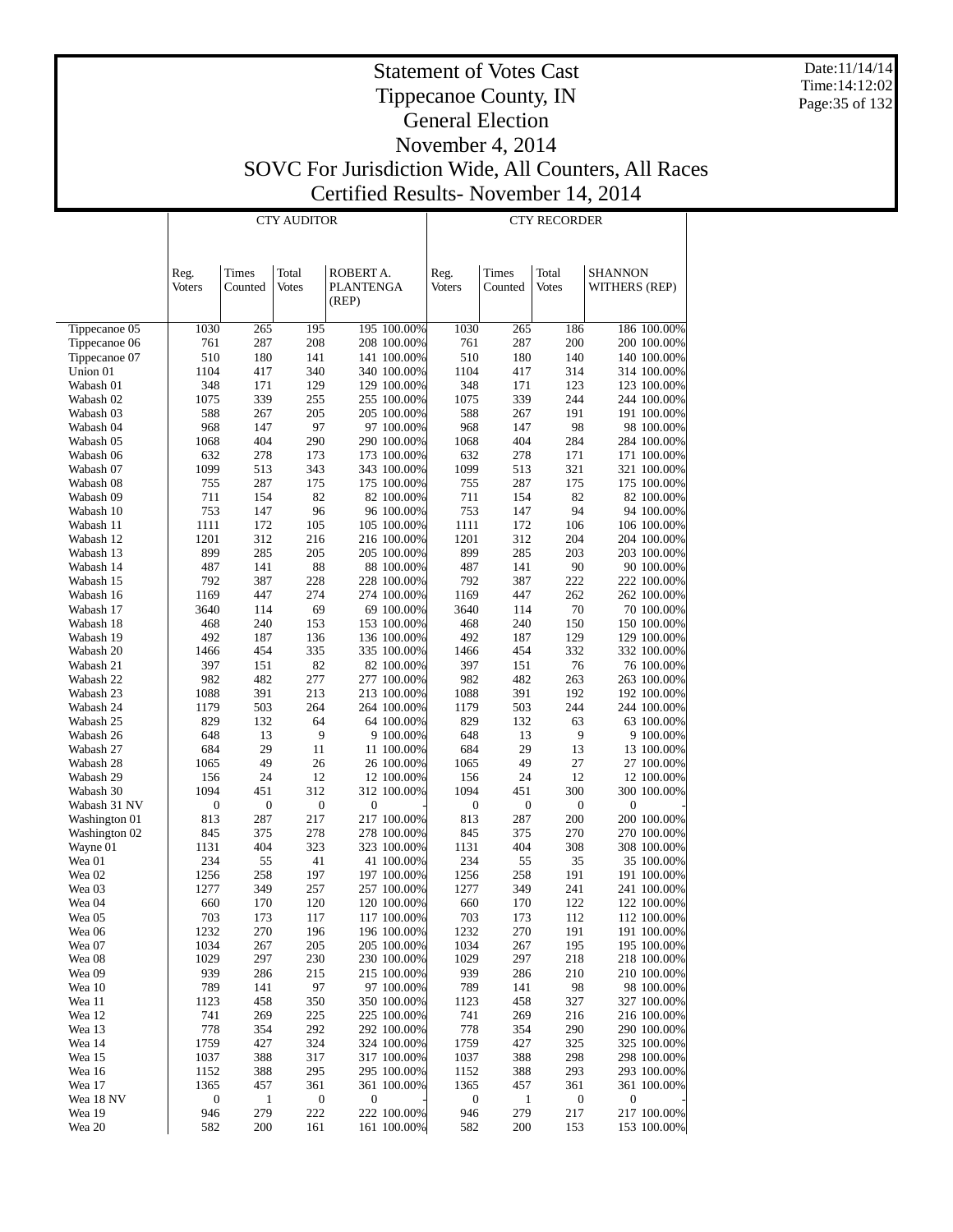| Date: 11/14/14 |
|----------------|
| Time: 14:12:02 |
| Page:36 of 132 |

|        |                       |                         | <b>CTY AUDITOR</b>    |                                        | <b>CTY RECORDER</b>   |                         |                       |                                 |  |
|--------|-----------------------|-------------------------|-----------------------|----------------------------------------|-----------------------|-------------------------|-----------------------|---------------------------------|--|
|        | Reg.<br><b>Voters</b> | <b>Times</b><br>Counted | Total<br><b>Votes</b> | ROBERT A.<br><b>PLANTENGA</b><br>(REP) | Reg.<br><b>Voters</b> | <b>Times</b><br>Counted | Total<br><b>Votes</b> | <b>SHANNON</b><br>WITHERS (REP) |  |
| Wea 21 | 816                   | 313                     | 252                   | 252 100.00%                            | 816                   | 313                     | 244                   | 244 100,00%                     |  |
| Total  | 100489                | 30930                   | 22082                 | 22082 100.00%                          | 100489                | 30930                   | 21252                 | 21252 100.00%                   |  |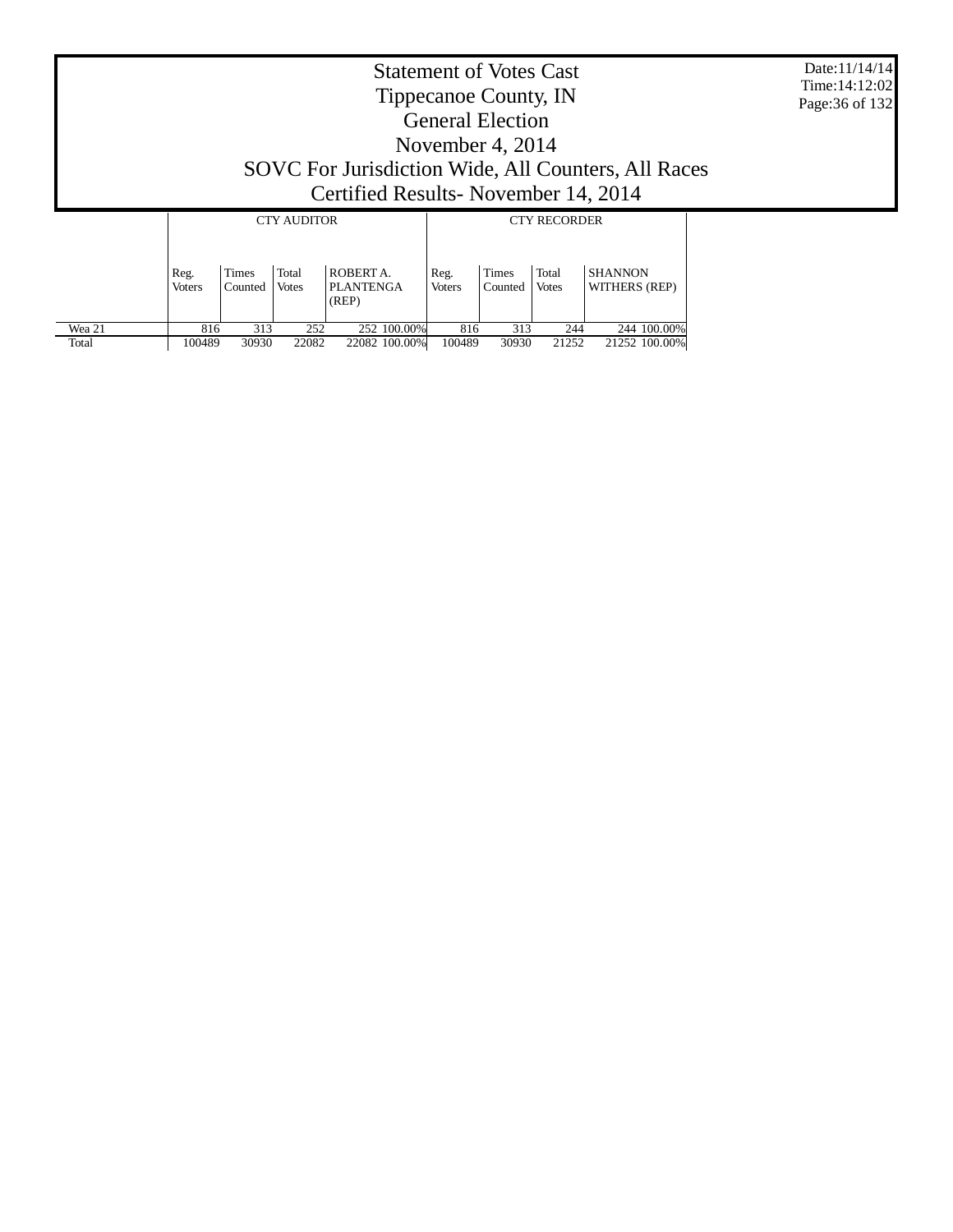Date:11/14/14 Time:14:12:02 Page:37 of 132

#### Statement of Votes Cast Tippecanoe County, IN General Election November 4, 2014

SOVC For Jurisdiction Wide, All Counters, All Races

Certified Results- November 14, 2014 CTY SHERIFF

|                              |                       |                  |                  | <b>CTY SHERIFF</b>   |                  |                  |                  |                       |                  |                       | <b>CTY ASSESSOR</b>   |                  |                         |                  |
|------------------------------|-----------------------|------------------|------------------|----------------------|------------------|------------------|------------------|-----------------------|------------------|-----------------------|-----------------------|------------------|-------------------------|------------------|
|                              |                       |                  |                  |                      |                  |                  |                  |                       |                  |                       |                       |                  |                         |                  |
|                              |                       |                  |                  | <b>BARRY</b>         |                  | <b>CHRIS</b>     |                  |                       |                  |                       | <b>LINDA PHILLIPS</b> |                  |                         |                  |
|                              | Reg.<br><b>Voters</b> | Times<br>Counted | Total<br>Votes   | <b>RICHARD (REP)</b> |                  | <b>SCHIUSZI</b>  |                  | Reg.<br><b>Voters</b> | Times<br>Counted | Total<br><b>Votes</b> | (REP)                 |                  | <b>ERIC</b><br>GROSSMAN |                  |
|                              |                       |                  |                  |                      |                  |                  |                  |                       |                  |                       |                       |                  | (DEM)                   |                  |
| Jurisdiction Wide            |                       |                  |                  |                      |                  |                  |                  |                       |                  |                       |                       |                  |                         |                  |
| Fairfield 01                 | 1390                  | 544              | 511              | 336                  | 65.75%           | 175              | 34.25%           | 1390                  | 544              | 517                   | 286                   | 55.32%           | 231                     | 44.68%           |
| Fairfield 02                 | 940                   | 448              | 428              | 295                  | 68.93%           | 133              | 31.07%           | 940                   | 448              | 432                   | 212                   | 49.07%           | 220                     | 50.93%           |
| Fairfield 03                 | 904                   | 403              | 382              | 255                  | 66.75%           | 127              | 33.25%           | 904                   | 403              | 383                   | 195                   | 50.91%           | 188                     | 49.09%           |
| Fairfield 04                 | 784                   | 345              | 326              | 216                  | 66.26%           | 110              | 33.74%           | 784                   | 345              | 335                   | 168                   | 50.15%           | 167                     | 49.85%           |
| Fairfield 05                 | 18                    | 3                | 3                |                      | 3 100.00%        | $\boldsymbol{0}$ | 0.00%            | 18                    | 3                | 3                     | 2                     | 66.67%           | 1                       | 33.33%           |
| Fairfield 06<br>Fairfield 07 | 922<br>1069           | 226<br>255       | 200<br>239       | 149<br>143           | 74.50%<br>59.83% | 51<br>96         | 25.50%<br>40.17% | 922<br>1069           | 226<br>255       | 216<br>246            | 104<br>93             | 48.15%<br>37.80% | 112<br>153              | 51.85%<br>62.20% |
| Fairfield 08                 | 768                   | 161              | 150              | 106                  | 70.67%           | 44               | 29.33%           | 768                   | 161              | 155                   | 67                    | 43.23%           | 88                      | 56.77%           |
| Fairfield 09                 | 952                   | 373              | 351              | 230                  | 65.53%           | 121              | 34.47%           | 952                   | 373              | 360                   | 167                   | 46.39%           | 193                     | 53.61%           |
| Fairfield 10                 | 1137                  | 357              | 330              | 222                  | 67.27%           | 108              | 32.73%           | 1137                  | 357              | 340                   | 148                   | 43.53%           | 192                     | 56.47%           |
| Fairfield 11                 | 900                   | 362              | 331              | 215                  | 64.95%           | 116              | 35.05%           | 900                   | 362              | 349                   | 150                   | 42.98%           | 199                     | 57.02%           |
| Fairfield 12                 | 961                   | 236              | 212              | 134                  | 63.21%           | 78               | 36.79%           | 961                   | 236              | 223                   | 88                    | 39.46%           | 135                     | 60.54%           |
| Fairfield 13                 | 767                   | 119              | 103              | 43                   | 41.75%           | 60               | 58.25%           | 767                   | 119              | 112                   | 34                    | 30.36%           | 78                      | 69.64%           |
| Fairfield 14                 | 945                   | 373              | 355              | 245                  | 69.01%           | 110              | 30.99%           | 945                   | 373              | 359                   | 176                   | 49.03%           | 183                     | 50.97%           |
| Fairfield 15                 | 1065                  | 323              | 290              | 190                  | 65.52%           | 100              | 34.48%           | 1065                  | 323              | 306                   | 139                   | 45.42%           | 167                     | 54.58%           |
| Fairfield 16                 | 697                   | 164              | 141              | 68                   | 48.23%           | 73               | 51.77%           | 697                   | 164              | 151                   | 45                    | 29.80%           | 106                     | 70.20%           |
| Fairfield 17                 | 672                   | 119              | 96               | 51                   | 53.13%           | 45               | 46.88%           | 672                   | 119              | 109                   | 26                    | 23.85%           | 83                      | 76.15%           |
| Fairfield 18<br>Fairfield 19 | 447<br>938            | 128<br>228       | 117<br>201       | 80<br>128            | 68.38%<br>63.68% | 37<br>73         | 31.62%<br>36.32% | 447<br>938            | 128<br>228       | 124<br>216            | 64<br>120             | 51.61%<br>55.56% | 60<br>96                | 48.39%<br>44.44% |
| Fairfield 20                 | 918                   | 293              | 267              | 170                  | 63.67%           | 97               | 36.33%           | 918                   | 293              | 283                   | 133                   | 47.00%           | 150                     | 53.00%           |
| Fairfield 21                 | 939                   | 284              | 261              | 167                  | 63.98%           | 94               | 36.02%           | 939                   | 284              | 269                   | 101                   | 37.55%           | 168                     | 62.45%           |
| Fairfield 22                 | 352                   | 83               | 76               | 32                   | 42.11%           | 44               | 57.89%           | 352                   | 83               | 78                    | 29                    | 37.18%           | 49                      | 62.82%           |
| Fairfield 23                 | 770                   | 237              | 214              | 117                  | 54.67%           | 97               | 45.33%           | 770                   | 237              | 231                   | 75                    | 32.47%           | 156                     | 67.53%           |
| Fairfield 24                 | 1009                  | 203              | 173              | 74                   | 42.77%           | 99               | 57.23%           | 1009                  | 203              | 196                   | 51                    | 26.02%           | 145                     | 73.98%           |
| Fairfield 25                 | 485                   | 85               | 75               | 38                   | 50.67%           | 37               | 49.33%           | 485                   | 85               | 82                    | 27                    | 32.93%           | 55                      | 67.07%           |
| Fairfield 26                 | 1074                  | 198              | 178              | 108                  | 60.67%           | 70               | 39.33%           | 1074                  | 198              | 182                   | 80                    | 43.96%           | 102                     | 56.04%           |
| Fairfield 27                 | 1054                  | 188              | 166              | 98                   | 59.04%           | 68               | 40.96%           | 1054                  | 188              | 179                   | 74                    | 41.34%           | 105                     | 58.66%           |
| Fairfield 28                 | 948                   | 250              | 234              | 160                  | 68.38%           | 74               | 31.62%           | 948                   | 250              | 240                   | 110                   | 45.83%           | 130                     | 54.17%           |
| Fairfield 29                 | 1218                  | 478              | 446              | 269                  | 60.31%           | 177              | 39.69%           | 1218                  | 478              | 456                   | 148                   | 32.46%           | 308                     | 67.54%           |
| Fairfield 30                 | 1087                  | 451              | 401              | 242                  | 60.35%           | 159              | 39.65%           | 1087                  | 451              | 437                   | 161                   | 36.84%           | 276                     | 63.16%           |
| Fairfield 31                 | 1248                  | 367              | 344              | 226                  | 65.70%           | 118              | 34.30%           | 1248                  | 367              | 348                   | 141                   | 40.52%           | 207                     | 59.48%           |
| Fairfield 32                 | 652                   | 200              | 185              | 130                  | 70.27%           | 55               | 29.73%           | 652                   | 200              | 191                   | 78                    | 40.84%           | 113                     | 59.16%           |
| Fairfield 33<br>Fairfield 34 | 925<br>978            | 247<br>291       | 229<br>271       | 156<br>191           | 68.12%<br>70.48% | 73<br>80         | 31.88%<br>29.52% | 925<br>978            | 247<br>291       | 238<br>277            | 108<br>132            | 45.38%<br>47.65% | 130<br>145              | 54.62%<br>52.35% |
| Fairfield 35                 | 1145                  | 469              | 427              | 265                  | 62.06%           | 162              | 37.94%           | 1145                  | 469              | 450                   | 176                   | 39.11%           | 274                     | 60.89%           |
| Fairfield 36                 | 576                   | 107              | 99               | 66                   | 66.67%           | 33               | 33.33%           | 576                   | 107              | 103                   | 54                    | 52.43%           | 49                      | 47.57%           |
| Fairfield 37NV               | $\boldsymbol{0}$      | $\boldsymbol{0}$ | $\mathbf{0}$     | $\boldsymbol{0}$     |                  | $\boldsymbol{0}$ |                  | $\boldsymbol{0}$      | $\mathbf{0}$     | $\mathbf{0}$          | $\mathbf{0}$          |                  | $\mathbf{0}$            |                  |
| Jackson 01                   | 326                   | 101              | 99               | 53                   | 53.54%           | 46               | 46.46%           | 326                   | 101              | 98                    | 61                    | 62.24%           | 37                      | 37.76%           |
| Lauramie 01                  | 965                   | 331              | 306              | 190                  | 62.09%           | 116              | 37.91%           | 965                   | 331              | 316                   | 166                   | 52.53%           | 150                     | 47.47%           |
| Lauramie 02                  | 660                   | 209              | 198              | 114                  | 57.58%           | 84               | 42.42%           | 660                   | 209              | 204                   | 113                   | 55.39%           | 91                      | 44.61%           |
| Perry 01                     | 1316                  | 564              | 540              | 345                  | 63.89%           | 195              | 36.11%           | 1316                  | 564              | 551                   | 305                   | 55.35%           | 246                     | 44.65%           |
| Perry 02                     | 471                   | 189              | 184              | 110                  | 59.78%           | 74               | 40.22%           | 471                   | 189              | 181                   | 110                   | 60.77%           | 71                      | 39.23%           |
| Perry 03                     | 973                   | 401              | 390              | 248                  | 63.59%           | 142              | 36.41%           | 973                   | 401              | 390                   | 231                   | 59.23%           | 159                     | 40.77%           |
| Perry 04                     | 1386                  | 453              | 432              | 283                  | 65.51%           | 149              | 34.49%           | 1386                  | 453              | 432                   | 243                   | 56.25%           | 189                     | 43.75%           |
| Perry 05                     | 1283                  | 406              | 379              | 249                  | 65.70%           | 130              | 34.30%           | 1283                  | 406              | 388                   | 220                   | 56.70%           | 168                     | 43.30%           |
| Perry 06 NV                  | $\boldsymbol{0}$      | $\boldsymbol{0}$ | $\mathbf{0}$     | $\boldsymbol{0}$     |                  | $\mathbf{0}$     |                  | $\boldsymbol{0}$      | $\boldsymbol{0}$ | $\boldsymbol{0}$      | $\boldsymbol{0}$      |                  | $\mathbf{0}$            |                  |
| Randolph 01<br>Sheffield 01  | 632<br>843            | 234              | 219<br>250       | 128<br>153           | 58.45%<br>61.20% | 91<br>97         | 41.55%<br>38.80% | 632<br>843            | 234<br>261       | 225<br>250            | 117<br>112            | 52.00%<br>44.80% | 108<br>138              | 48.00%<br>55.20% |
| Sheffield 02                 | 1088                  | 261<br>432       | 412              | 277                  | 67.23%           | 135              | 32.77%           | 1088                  | 432              | 421                   |                       | 250 59.38%       | 171                     | 40.62%           |
| Sheffield 03                 | 566                   | 212              | 205              | 129                  | 62.93%           | 76               | 37.07%           | 566                   | 212              | 207                   | 115                   | 55.56%           | 92                      | 44.44%           |
| Sheffield 04 NV              | $\boldsymbol{0}$      | $\boldsymbol{0}$ | $\boldsymbol{0}$ | $\boldsymbol{0}$     |                  | $\boldsymbol{0}$ |                  | $\boldsymbol{0}$      | $\boldsymbol{0}$ | $\mathbf{0}$          | $\boldsymbol{0}$      |                  | $\mathbf{0}$            |                  |
| Shelby 01                    | 662                   | 230              | 222              | 161                  | 72.52%           | 61               | 27.48%           | 662                   | 230              | 223                   | 130                   | 58.30%           | 93                      | 41.70%           |
| Shelby 02                    | 1059                  | 462              | 423              | 236                  | 55.79%           | 187              | 44.21%           | 1059                  | 462              | 440                   | 210                   | 47.73%           | 230                     | 52.27%           |
| Tippecanoe 01                | 651                   | 292              | 279              | 165                  | 59.14%           | 114              | 40.86%           | 651                   | 292              | 282                   | 113                   | 40.07%           | 169                     | 59.93%           |
| Tippecanoe 02                | 877                   | 317              | 308              | 171                  | 55.52%           | 137              | 44.48%           | 877                   | 317              | 305                   | 169                   | 55.41%           | 136                     | 44.59%           |
| Tippecanoe 03                | 650                   | 223              | 210              | 129                  | 61.43%           | 81               | 38.57%           | 650                   | 223              | 213                   | 117                   | 54.93%           | 96                      | 45.07%           |
| Tippecanoe 04                | 937                   | 329              | 307              |                      | 143 46.58%       | 164              | 53.42%           | 937                   | 329              | 315                   |                       | 140 44.44%       |                         | 175 55.56%       |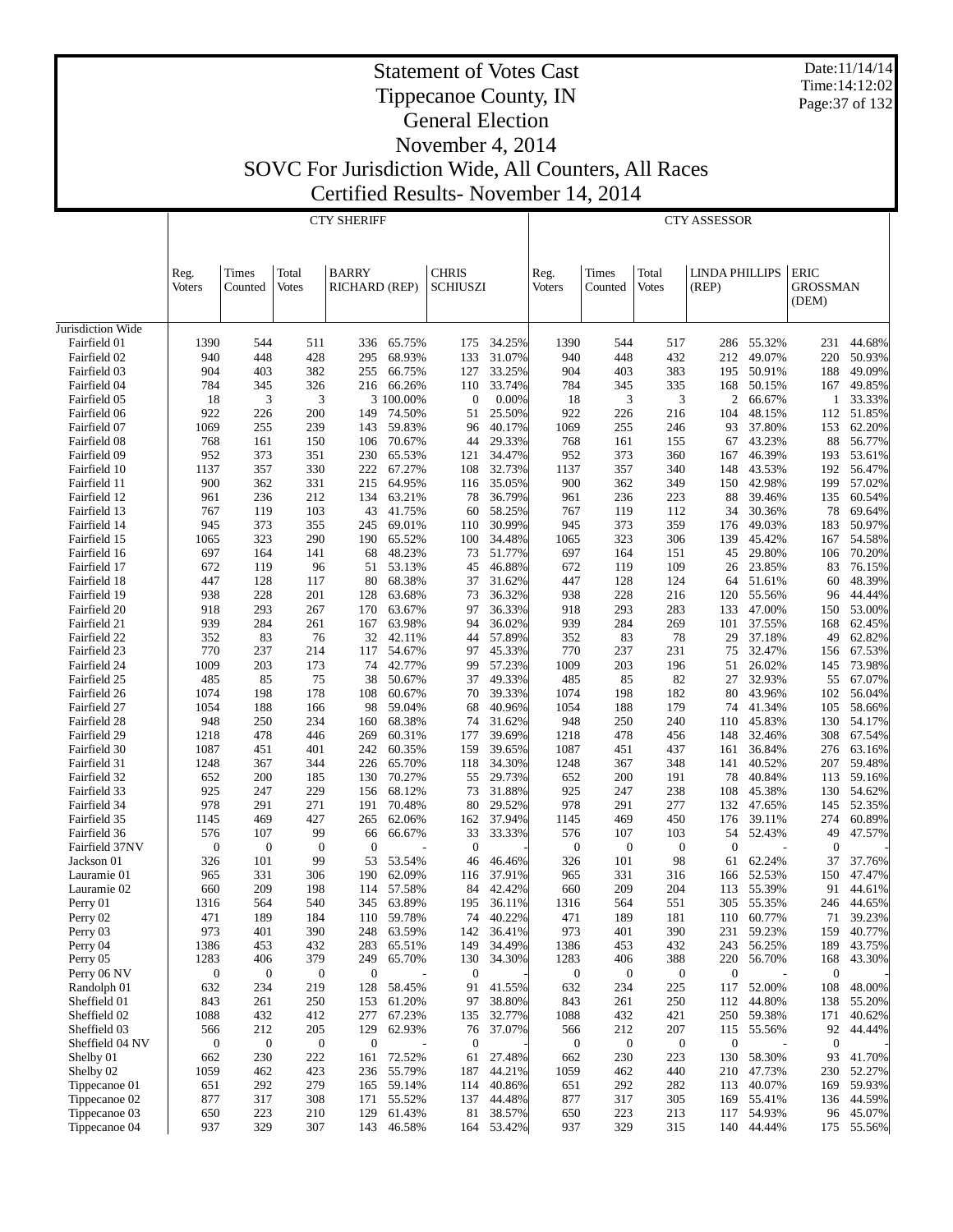Date:11/14/14 Time:14:12:03 Page:38 of 132

## Statement of Votes Cast Tippecanoe County, IN General Election November 4, 2014 SOVC For Jurisdiction Wide, All Counters, All Races

Certified Results- November 14, 2014

CTY SHERIFF

|                        | Reg.<br><b>Voters</b> | Times<br>Counted | Total<br><b>Votes</b> | <b>BARRY</b><br>RICHARD (REP) |                          | <b>CHRIS</b><br>SCHIUSZI |                     | Reg.<br><b>Voters</b> | Times<br>Counted | Total<br><b>Votes</b> | <b>LINDA PHILLIPS</b><br>(REP) |                      | <b>ERIC</b><br><b>GROSSMAN</b> |                          |
|------------------------|-----------------------|------------------|-----------------------|-------------------------------|--------------------------|--------------------------|---------------------|-----------------------|------------------|-----------------------|--------------------------------|----------------------|--------------------------------|--------------------------|
|                        |                       |                  |                       |                               |                          |                          |                     |                       |                  |                       |                                |                      | (DEM)                          |                          |
| Tippecanoe 05          | 1030                  | 265              | 247                   | 140                           | 56.68%                   | 107                      | 43.32%              | 1030                  | 265              | 260                   | 129                            | 49.62%               | 131                            | 50.38%                   |
| Tippecanoe 06          | 761                   | 287              | 264                   | 189                           | 71.59%                   | 75                       | 28.41%              | 761                   | 287              | 278                   | 133                            | 47.84%               | 145                            | 52.16%                   |
| Tippecanoe 07          | 510                   | 180              | 166                   | 108                           | 65.06%                   | 58                       | 34.94%              | 510                   | 180              | 171                   | 93                             | 54.39%               | 78                             | 45.61%                   |
| Union 01               | 1104                  | 417              | 396                   | 266                           | 67.17%                   | 130                      | 32.83%              | 1104                  | 417              | 397                   | 201                            | 50.63%               | 196                            | 49.37%                   |
| Wabash 01              | 348                   | 171              | 165                   | 103                           | 62.42%                   | 62                       | 37.58%              | 348                   | 171              | 169                   | 74                             | 43.79%               | 95                             | 56.21%                   |
| Wabash 02              | 1075                  | 339              | 309                   | 164                           | 53.07%                   | 145                      | 46.93%              | 1075                  | 339              | 324                   | 162                            | 50.00%               | 162                            | 50.00%                   |
| Wabash 03              | 588                   | 267              | 247                   | 163                           | 65.99%                   | 84                       | 34.01%              | 588                   | 267              | 256                   | 129                            | 50.39%               | 127                            | 49.61%                   |
| Wabash 04              | 968                   | 147              | 135                   | 70                            | 51.85%                   | 65                       | 48.15%              | 968                   | 147              | 141                   | 70                             | 49.65%               | 71                             | 50.35%                   |
| Wabash 05              | 1068                  | 404              | 368                   | 242                           | 65.76%                   | 126                      | 34.24%              | 1068                  | 404              | 396                   | 203                            | 51.26%               | 193                            | 48.74%                   |
| Wabash 06              | 632<br>1099           | 278<br>513       | 237<br>460            | 144                           | 60.76%                   | 93<br>195                | 39.24%<br>42.39%    | 632                   | 278<br>513       | 261<br>496            | 114<br>194                     | 43.68%<br>39.11%     | 147                            | 56.32%<br>60.89%         |
| Wabash 07<br>Wabash 08 | 755                   | 287              | 229                   | 265<br>128                    | 57.61%<br>55.90%         | 101                      | 44.10%              | 1099<br>755           | 287              | 267                   | 109                            | 40.82%               | 302<br>158                     | 59.18%                   |
| Wabash 09              | 711                   | 154              | 124                   | 71                            | 57.26%                   | 53                       | 42.74%              | 711                   | 154              | 147                   | 66                             | 44.90%               | 81                             | 55.10%                   |
| Wabash 10              | 753                   | 147              | 131                   | 72                            | 54.96%                   | 59                       | 45.04%              | 753                   | 147              | 137                   | 62                             | 45.26%               | 75                             | 54.74%                   |
| Wabash 11              | 1111                  | 172              | 149                   | 86                            | 57.72%                   | 63                       | 42.28%              | 1111                  | 172              | 162                   | 70                             | 43.21%               | 92                             | 56.79%                   |
| Wabash 12              | 1201                  | 312              | 284                   | 166                           | 58.45%                   | 118                      | 41.55%              | 1201                  | 312              | 299                   | 149                            | 49.83%               | 150                            | 50.17%                   |
| Wabash 13              | 899                   | 285              | 258                   | 146                           | 56.59%                   | 112                      | 43.41%              | 899                   | 285              | 276                   | 122                            | 44.20%               | 154                            | 55.80%                   |
| Wabash 14              | 487                   | 141              | 121                   | 69                            | 57.02%                   | 52                       | 42.98%              | 487                   | 141              | 132                   | 48                             | 36.36%               | 84                             | 63.64%                   |
| Wabash 15              | 792                   | 387              | 329                   | 199                           | 60.49%                   | 130                      | 39.51%              | 792                   | 387              | 363                   | 148                            | 40.77%               | 215                            | 59.23%                   |
| Wabash 16              | 1169                  | 447              | 367                   | 256                           | 69.75%                   | 111                      | 30.25%              | 1169                  | 447              | 414                   | 213                            | 51.45%               | 201                            | 48.55%                   |
| Wabash 17              | 3640                  | 114              | 96                    | 48                            | 50.00%                   | 48                       | 50.00%              | 3640                  | 114              | 101                   | 49                             | 48.51%               | 52                             | 51.49%                   |
| Wabash 18              | 468                   | 240              | 207                   | 122                           | 58.94%                   | 85                       | 41.06%              | 468                   | 240              | 227                   | 115                            | 50.66%               | 112                            | 49.34%                   |
| Wabash 19              | 492                   | 187              | 171                   | 98                            | 57.31%                   | 73                       | 42.69%              | 492                   | 187              | 182                   | 86                             | 47.25%               | 96                             | 52.75%                   |
| Wabash 20              | 1466                  | 454              | 416                   | 240                           | 57.69%                   | 176                      | 42.31%              | 1466                  | 454              | 443                   |                                | 230 51.92%           | 213                            | 48.08%                   |
| Wabash 21              | 397                   | 151              | 132                   | 53                            | 40.15%                   | 79                       | 59.85%              | 397                   | 151              | 148                   | 57                             | 38.51%               | 91                             | 61.49%                   |
| Wabash 22              | 982                   | 482              | 406                   | 227                           | 55.91%                   | 179                      | 44.09%              | 982                   | 482              | 452                   | 180                            | 39.82%               | 272                            | 60.18%                   |
| Wabash 23              | 1088                  | 391              | 319                   | 178                           | 55.80%                   | 141                      | 44.20%              | 1088                  | 391              | 365                   | 118                            | 32.33%               | 247                            | 67.67%                   |
| Wabash 24<br>Wabash 25 | 1179<br>829           | 503<br>132       | 417<br>112            | 222<br>44                     | 53.24%<br>39.29%         | 195<br>68                | 46.76%<br>60.71%    | 1179<br>829           | 503<br>132       | 483<br>128            | 153<br>32                      | 31.68%<br>25.00%     | 330<br>96                      | 68.32%<br>75.00%         |
| Wabash 26              | 648                   | 13               | 10                    | 8                             | 80.00%                   | 2                        | 20.00%              | 648                   | 13               | 12                    | 7                              | 58.33%               | 5                              | 41.67%                   |
| Wabash 27              | 684                   | 29               | 23                    | 8                             | 34.78%                   | 15                       | 65.22%              | 684                   | 29               | 28                    | 6                              | 21.43%               | 22                             | 78.57%                   |
| Wabash 28              | 1065                  | 49               | 44                    | 17                            | 38.64%                   | 27                       | 61.36%              | 1065                  | 49               | 47                    | 18                             | 38.30%               | 29                             | 61.70%                   |
| Wabash 29              | 156                   | 24               | 16                    | 10                            | 62.50%                   | 6                        | 37.50%              | 156                   | 24               | 21                    | 11                             | 52.38%               | 10                             | 47.62%                   |
| Wabash 30              | 1094                  | 451              | 412                   | 239                           | 58.01%                   | 173                      | 41.99%              | 1094                  | 451              | 442                   | 201                            | 45.48%               | 241                            | 54.52%                   |
| Wabash 31 NV           | $\boldsymbol{0}$      | $\mathbf{0}$     | $\mathbf{0}$          | $\mathbf{0}$                  |                          | $\mathbf{0}$             |                     | $\boldsymbol{0}$      | $\mathbf{0}$     | $\mathbf{0}$          | $\theta$                       |                      | $\mathbf{0}$                   |                          |
| Washington 01          | 813                   | 287              | 274                   | 159                           | 58.03%                   | 115                      | 41.97%              | 813                   | 287              | 276                   | 121                            | 43.84%               | 155                            | 56.16%                   |
| Washington 02          | 845                   | 375              | 354                   | 214                           | 60.45%                   | 140                      | 39.55%              | 845                   | 375              | 360                   | 160                            | 44.44%               | 200                            | 55.56%                   |
| Wayne 01               | 1131                  | 404              | 388                   | 218                           | 56.19%                   | 170                      | 43.81%              | 1131                  | 404              | 389                   | 211                            | 54.24%               | 178                            | 45.76%                   |
| Wea 01                 | 234                   | 55               | 51                    | 36                            | 70.59%                   | 15                       | 29.41%              | 234                   | 55               | 53                    | 26                             | 49.06%               | 27                             | 50.94%                   |
| Wea 02                 | 1256                  | 258              | 244                   | 166                           | 68.03%                   | 78                       | 31.97%              | 1256                  | 258              | 251                   | 125                            | 49.80%               | 126                            | 50.20%                   |
| Wea 03                 | 1277                  | 349              | 321                   | 235                           | 73.21%                   | 86                       | 26.79%              | 1277                  | 349              | 338                   | 142                            | 42.01%               | 196                            | 57.99%                   |
| Wea 04                 | 660                   | 170              | 160                   | 113                           | 70.63%                   | 47                       | 29.38%              | 660                   | 170              | 165                   | 73                             | 44.24%               | 92                             | 55.76%                   |
| Wea 05                 | 703                   | 173              | 157                   | 100                           | 63.69%                   | 57                       | 36.31%              | 703                   | 173              | 166                   | 75                             | 45.18%               | 91                             | 54.82%                   |
| Wea 06<br>Wea 07       | 1232<br>1034          | 270<br>267       | 242<br>250            | 161                           | 66.53%                   | 81<br>94                 | 33.47%              | 1232<br>1034          | 270<br>267       | 252<br>255            | 121                            | 48.02%<br>137 53.73% |                                | 131 51.98%<br>118 46.27% |
| Wea 08                 | 1029                  | 297              | 284                   |                               | 156 62.40%<br>193 67.96% |                          | 37.60%<br>91 32.04% | 1029                  | 297              | 289                   |                                | 156 53.98%           |                                | 133 46.02%               |
| Wea 09                 | 939                   | 286              | 267                   | 181                           | 67.79%                   | 86                       | 32.21%              | 939                   | 286              | 278                   | 145                            | 52.16%               |                                | 133 47.84%               |
| Wea 10                 | 789                   | 141              | 127                   | 85                            | 66.93%                   | 42                       | 33.07%              | 789                   | 141              | 134                   |                                | 45 33.58%            | 89                             | 66.42%                   |
| Wea 11                 | 1123                  | 458              | 432                   | 293                           | 67.82%                   | 139                      | 32.18%              | 1123                  | 458              | 448                   | 209                            | 46.65%               | 239                            | 53.35%                   |
| Wea 12                 | 741                   | 269              | 259                   | 180                           | 69.50%                   | 79                       | 30.50%              | 741                   | 269              | 263                   |                                | 165 62.74%           |                                | 98 37.26%                |
| Wea 13                 | 778                   | 354              | 337                   | 248                           | 73.59%                   | 89                       | 26.41%              | 778                   | 354              | 346                   | 217                            | 62.72%               | 129                            | 37.28%                   |
| Wea 14                 | 1759                  | 427              | 407                   |                               | 240 58.97%               | 167                      | 41.03%              | 1759                  | 427              | 413                   |                                | 200 48.43%           |                                | 213 51.57%               |
| Wea 15                 | 1037                  | 388              | 373                   | 248                           | 66.49%                   | 125                      | 33.51%              | 1037                  | 388              | 377                   | 184                            | 48.81%               | 193                            | 51.19%                   |
| Wea 16                 | 1152                  | 388              | 365                   |                               | 235 64.38%               | 130                      | 35.62%              | 1152                  | 388              | 363                   |                                | 196 53.99%           |                                | 167 46.01%               |
| Wea 17                 | 1365                  | 457              | 428                   | 272                           | 63.55%                   | 156                      | 36.45%              | 1365                  | 457              | 440                   | 238                            | 54.09%               |                                | 202 45.91%               |
| Wea 18 NV              | 0                     | $\mathbf{1}$     | -1                    | $\boldsymbol{0}$              | 0.00%                    |                          | 1 100.00%           | $\boldsymbol{0}$      | $\mathbf{1}$     | $\mathbf{1}$          | $\mathbf{0}$                   | $0.00\%$             |                                | 1 100.00%                |
| Wea 19                 | 946                   | 279              | 267                   | 177                           | 66.29%                   |                          | 90 33.71%           | 946                   | 279              | 269                   | 151                            | 56.13%               |                                | 118 43.87%               |
| Wea 20                 | 582                   | 200              | 195                   |                               | 111 56.92%               |                          | 84 43.08%           | 582                   | 200              | 197                   |                                | 95 48.22%            |                                | 102 51.78%               |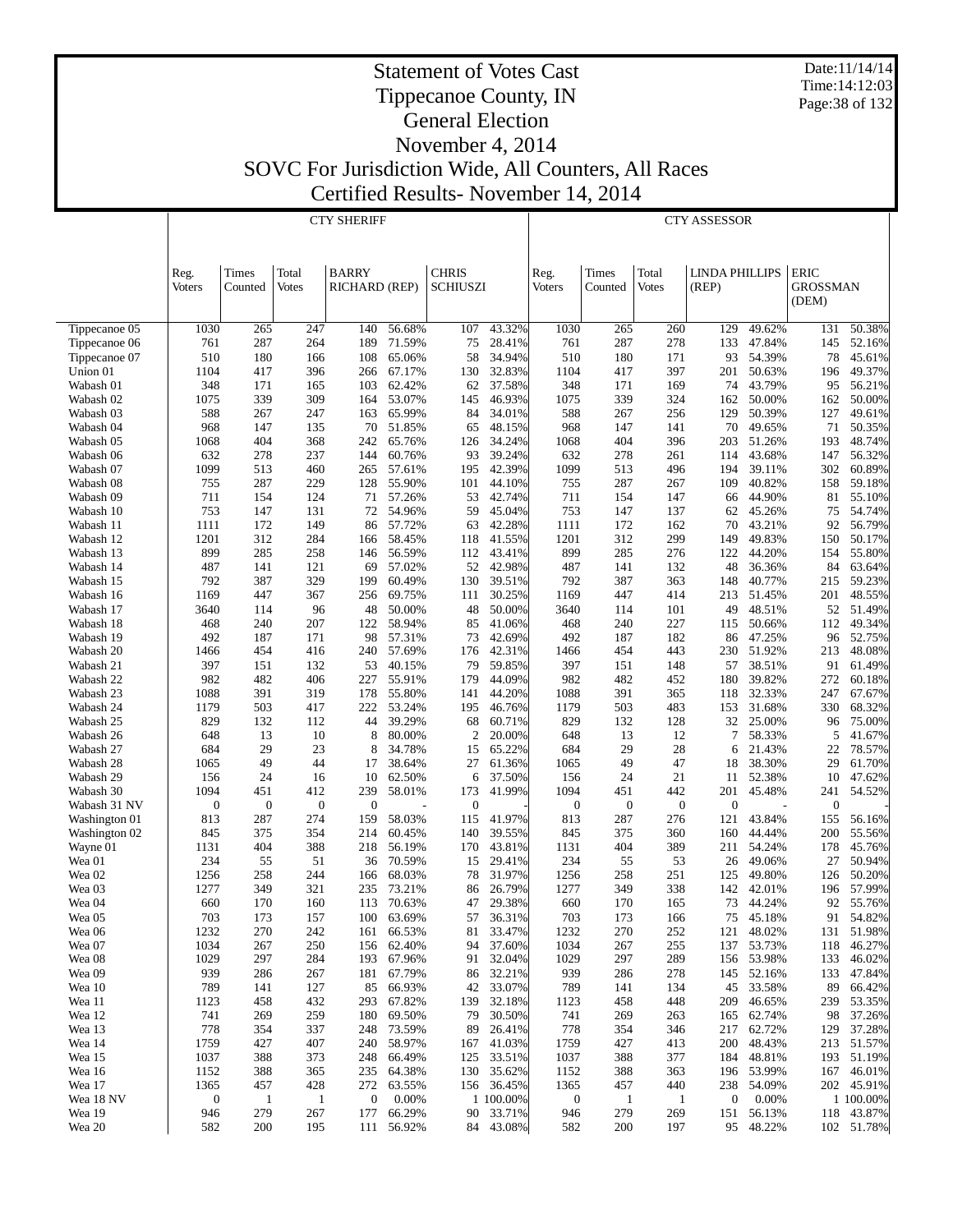|                 |                       |                  |                |                                      |                  | Tippecanoe County, IN<br><b>General Election</b><br>November 4, 2014<br>SOVC For Jurisdiction Wide, All Counters, All Races<br>Certified Results-November 14, 2014 |                  | <b>Statement of Votes Cast</b> |                  |                       |                         |                  | Page: 39 of 132                         | Date:11/14/14<br>Time: 14:12:03 |
|-----------------|-----------------------|------------------|----------------|--------------------------------------|------------------|--------------------------------------------------------------------------------------------------------------------------------------------------------------------|------------------|--------------------------------|------------------|-----------------------|-------------------------|------------------|-----------------------------------------|---------------------------------|
|                 |                       |                  |                | <b>CTY SHERIFF</b>                   |                  |                                                                                                                                                                    |                  |                                |                  |                       | <b>CTY ASSESSOR</b>     |                  |                                         |                                 |
|                 | Reg.<br><b>Voters</b> | Times<br>Counted | Total<br>Votes | <b>BARRY</b><br><b>RICHARD (REP)</b> |                  | <b>CHRIS</b><br><b>SCHIUSZI</b>                                                                                                                                    |                  | Reg.<br><b>Voters</b>          | Times<br>Counted | Total<br><b>Votes</b> | LINDA PHILLIPS<br>(REP) |                  | <b>ERIC</b><br><b>GROSSMAN</b><br>(DEM) |                                 |
| Wea 21<br>Total | 816<br>100489         | 313<br>30930     | 294<br>28419   | <b>200</b><br>17684                  | 68.03%<br>62.23% | 94<br>10735                                                                                                                                                        | 31.97%<br>37.77% | 816<br>100489                  | 313<br>30930     | 295<br>29660          | 170<br>13998            | 57.63%<br>47.19% | 125<br>15662                            | 42.37%<br>52.81%                |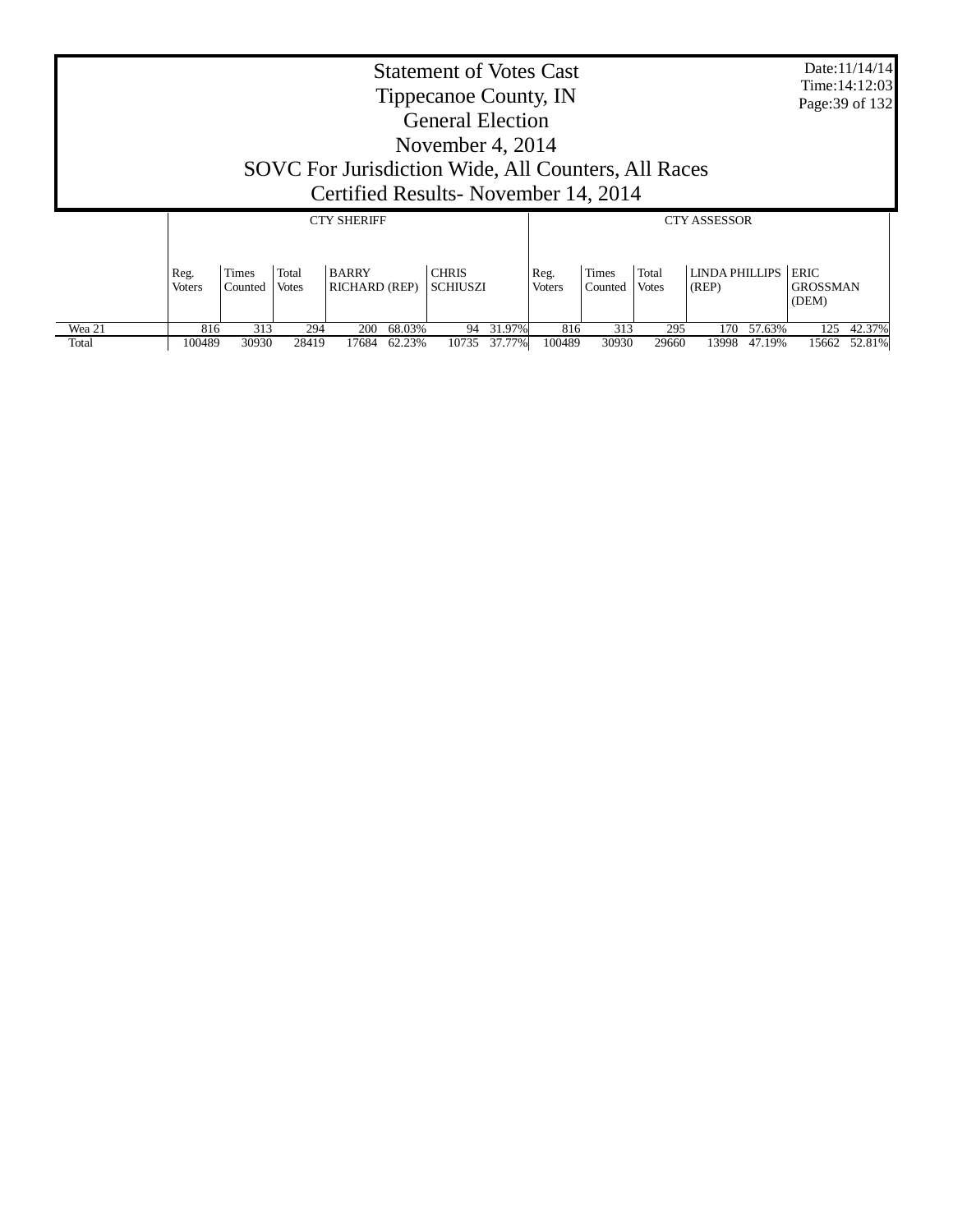Date:11/14/14 Time:14:12:03 Page:40 of 132

#### Statement of Votes Cast Tippecanoe County, IN General Election

# November 4, 2014 SOVC For Jurisdiction Wide, All Counters, All Races

Certified Results- November 14, 2014

|                                |                  |                  |                       | <b>D1 CTY COMMISSION</b>                 |                  |                                         |                  |                  |                          | D1 CTY COUNCIL |                                  |                            |
|--------------------------------|------------------|------------------|-----------------------|------------------------------------------|------------------|-----------------------------------------|------------------|------------------|--------------------------|----------------|----------------------------------|----------------------------|
|                                | Reg.<br>Voters   | Times<br>Counted | Total<br><b>Votes</b> | <b>TRACY ALLEN</b><br><b>BROWN</b> (REP) |                  | <b>GARRETT J.</b><br><b>KLEIN</b> (LIB) |                  | Reg.<br>Voters   | Times<br>Counted         | Total<br>Votes | <b>DAVE</b><br>WILLIAMS<br>(REP) |                            |
| Jurisdiction Wide              |                  |                  |                       |                                          |                  |                                         |                  |                  |                          |                |                                  |                            |
| Fairfield 01                   | 1390             | 544              | 486                   | 404                                      | 83.13%           | 82                                      | 16.87%           | 1390             | 544                      | 409            |                                  | 409 100.00%                |
| Fairfield 02                   | 940              | 448              | 413                   | 360                                      | 87.17%           | 53                                      | 12.83%           | 940              | 448                      | 359            |                                  | 359 100.00%                |
| Fairfield 03                   | 904              | 403              | 345                   | 283                                      | 82.03%           | 62                                      | 17.97%           | 904              | 403                      | 288            |                                  | 288 100.00%                |
| Fairfield 04                   | 784              | 345              | 307                   | 257                                      | 83.71%           | 50                                      | 16.29%           | 784              | 345                      | 266            |                                  | 266 100.00%                |
| Fairfield 05                   | 18               | 3                | 3                     |                                          | 3 100.00%        | $\mathbf{0}$                            | 0.00%            | 18               | 3                        | 3              |                                  | 3 100.00%                  |
| Fairfield 06                   | 922              | 226              | 182                   | 137                                      | 75.27%           | 45                                      | 24.73%           | 922              | 226                      | 146            |                                  | 146 100.00%                |
| Fairfield 07                   | 1069             | 255              | 212                   | 135                                      | 63.68%           | 77                                      | 36.32%           | 1069             | 255                      | 156            |                                  | 156 100.00%                |
| Fairfield 08<br>Fairfield 09   | 768<br>952       | 161<br>373       | 132<br>331            | 89<br>261                                | 67.42%<br>78.85% | 43<br>70                                | 32.58%<br>21.15% | 768<br>952       | 161<br>373               | 93<br>288      |                                  | 93 100.00%<br>288 100.00%  |
| Fairfield 10                   | 1137             | 357              | 304                   | 216                                      | 71.05%           | 88                                      | 28.95%           | 1137             | 357                      | 241            |                                  | 241 100.00%                |
| Fairfield 11                   | 900              | 362              | 309                   | 236                                      | 76.38%           | 73                                      | 23.62%           | 900              | 362                      | 254            |                                  | 254 100.00%                |
| Fairfield 12                   | 961              | 236              | 194                   | 126                                      | 64.95%           | 68                                      | 35.05%           | 961              | 236                      | 143            |                                  | 143 100.00%                |
| Fairfield 13                   | 767              | 119              | 91                    | 44                                       | 48.35%           | 47                                      | 51.65%           | 767              | 119                      | 53             |                                  | 53 100.00%                 |
| Fairfield 14                   | 945              | 373              | 326                   | 262                                      | 80.37%           | 64                                      | 19.63%           | 945              | 373                      | 289            |                                  | 289 100.00%                |
| Fairfield 15                   | 1065             | 323              | 264                   | 199                                      | 75.38%           | 65                                      | 24.62%           | 1065             | 323                      | 222            |                                  | 222 100.00%                |
| Fairfield 16                   | 697              | 164              | 118                   | 60                                       | 50.85%           | 58                                      | 49.15%           | 697              | 164                      | 79             |                                  | 79 100.00%                 |
| Fairfield 17                   | 672              | 119              | 89                    | 53                                       | 59.55%           | 36                                      | 40.45%           | 672              | 119                      | 62             |                                  | 62 100.00%                 |
| Fairfield 18                   | 447              | 128<br>228       | 108                   | 91                                       | 84.26%<br>77.96% | 17                                      | 15.74%<br>22.04% | 447<br>938       | 128<br>228               | 93<br>150      |                                  | 93 100.00%                 |
| Fairfield 19<br>Fairfield 20   | 938<br>918       | 293              | 186<br>251            | 145<br>186                               | 74.10%           | 41<br>65                                | 25.90%           | 918              | 293                      | 203            |                                  | 150 100.00%<br>203 100.00% |
| Fairfield 21                   | 939              | 284              | 234                   | 158                                      | 67.52%           | 76                                      | 32.48%           | 939              | 284                      | 184            |                                  | 184 100.00%                |
| Fairfield 22                   | 352              | 83               | 68                    | 43                                       | 63.24%           | 25                                      | 36.76%           | 352              | 83                       | 51             |                                  | 51 100.00%                 |
| Fairfield 23                   | 770              | 237              | 192                   | 127                                      | 66.15%           | 65                                      | 33.85%           | 770              | 237                      | 132            |                                  | 132 100.00%                |
| Fairfield 24                   | 1009             | 203              | 157                   | 98                                       | 62.42%           | 59                                      | 37.58%           | 1009             | 203                      | 105            |                                  | 105 100.00%                |
| Fairfield 25                   | 485              | 85               | 71                    | 43                                       | 60.56%           | 28                                      | 39.44%           |                  |                          |                |                                  |                            |
| Fairfield 26                   | 1074             | 198              | 160                   | 122                                      | 76.25%           | 38                                      | 23.75%           | 1074             | 198                      | 130            |                                  | 130 100.00%                |
| Fairfield 27                   | 1054             | 188              | 152                   | 102                                      | 67.11%           | 50                                      | 32.89%           | 1054             | 188                      | 119            |                                  | 119 100.00%                |
| Fairfield 28                   | 948              | 250              | 218                   | 153                                      | 70.18%           | 65                                      | 29.82%           | 948              | 250                      | 172            |                                  | 172 100.00%                |
| Fairfield 29                   | 1218             | 478              | 389                   | 254                                      | 65.30%           | 135                                     | 34.70%           | 1218             | 478                      | 291            |                                  | 291 100.00%                |
| Fairfield 30                   | 1087<br>1248     | 451<br>367       | 343                   | 257<br>227                               | 74.93%<br>72.29% | 86<br>87                                | 25.07%<br>27.71% | 1087             | 451<br>$\overline{a}$    | 291            |                                  | 291 100.00%                |
| Fairfield 31<br>Fairfield 32   | 652              | 200              | 314<br>171            | 131                                      | 76.61%           | 40                                      | 23.39%           | 652              | 200                      | 149            |                                  | 149 100.00%                |
| Fairfield 33                   | 925              | 247              | 209                   | 143                                      | 68.42%           | 66                                      | 31.58%           | 925              | 247                      | 174            |                                  | 174 100.00%                |
| Fairfield 34                   | 978              | 291              | 246                   | 187                                      | 76.02%           | 59                                      | 23.98%           | 978              | 291                      | 212            |                                  | 212 100.00%                |
| Fairfield 35                   | 1145             | 469              | 405                   | 298                                      | 73.58%           | 107                                     | 26.42%           | 1145             | 469                      | 333            |                                  | 333 100.00%                |
| Fairfield 36                   | 576              | 107              | 96                    | 76                                       | 79.17%           | $20\,$                                  | 20.83%           |                  | $\overline{a}$           | L,             | L,                               |                            |
| Fairfield 37NV                 | $\boldsymbol{0}$ | $\boldsymbol{0}$ | $\boldsymbol{0}$      | $\boldsymbol{0}$                         |                  | $\mathbf{0}$                            |                  | $\boldsymbol{0}$ | $\boldsymbol{0}$         | $\mathbf{0}$   | $\boldsymbol{0}$                 |                            |
| Jackson 01                     | 326              | 101              | 96                    | 83                                       | 86.46%           | 13                                      | 13.54%           | $\overline{a}$   | $\overline{a}$           | $\overline{a}$ | $\overline{a}$                   |                            |
| Lauramie 01                    | 965              | 331              | 299                   | 239                                      | 79.93%           | 60                                      | 20.07%           |                  |                          | L,             | $\overline{a}$                   |                            |
| Lauramie 02                    | 660              | 209              | 190                   | 147                                      | 77.37%           | 43                                      | 22.63%           |                  |                          |                | $\overline{a}$                   |                            |
| Perry 01                       | 1316             | 564              | 510                   | 408                                      | 80.00%           | 102                                     | 20.00%           |                  | $\overline{\phantom{a}}$ | $\overline{a}$ | $\overline{\phantom{a}}$         |                            |
| Perry 02<br>Perry 03           | 471<br>973       | 189<br>401       | 179<br>371            | 150<br>293                               | 83.80%<br>78.98% | 29<br>78                                | 16.20%<br>21.02% |                  |                          |                |                                  |                            |
| Perry 04                       | 1386             | 453              | 410                   | 337                                      | 82.20%           | 73                                      | 17.80%           |                  |                          |                |                                  |                            |
| Perry 05                       | 1283             | 406              | 363                   | 286                                      | 78.79%           | 77                                      | 21.21%           |                  |                          |                |                                  |                            |
| Perry 06 NV                    | $\boldsymbol{0}$ | $\mathbf{0}$     | 0                     | $\boldsymbol{0}$                         |                  | $\boldsymbol{0}$                        |                  |                  |                          |                |                                  |                            |
| Randolph 01                    | 632              | 234              | 211                   | 161                                      | 76.30%           | 50                                      | 23.70%           |                  |                          |                |                                  |                            |
| Sheffield 01                   | 843              | 261              | 230                   | 171                                      | 74.35%           | 59                                      | 25.65%           |                  |                          |                | $\overline{\phantom{a}}$         |                            |
| Sheffield 02                   | 1088             | 432              | 408                   | 321                                      | 78.68%           | 87                                      | 21.32%           |                  |                          |                |                                  |                            |
| Sheffield 03                   | 566              | 212              | 201                   | 146                                      | 72.64%           | 55                                      | 27.36%           |                  |                          |                | $\overline{\phantom{a}}$         |                            |
| Sheffield 04 NV                | $\boldsymbol{0}$ | $\boldsymbol{0}$ | $\boldsymbol{0}$      | $\mathbf{0}$                             |                  | $\mathbf{0}$                            |                  |                  |                          |                |                                  |                            |
| Shelby 01                      | 662              | 230              | 217                   | 169                                      | 77.88%           | 48                                      | 22.12%           |                  |                          |                | $\overline{\phantom{a}}$         |                            |
| Shelby 02                      | 1059             | 462              | 390                   | 310                                      | 79.49%           | 80                                      | 20.51%           |                  |                          |                |                                  |                            |
| Tippecanoe 01<br>Tippecanoe 02 | 651<br>877       | 292<br>317       | 258<br>286            | 192<br>213                               | 74.42%<br>74.48% | 66<br>73                                | 25.58%<br>25.52% |                  |                          |                |                                  |                            |
| Tippecanoe 03                  | 650              | 223              | 207                   | 170                                      | 82.13%           | 37                                      | 17.87%           |                  |                          | ۳              | $\overline{\phantom{a}}$         |                            |
| Tippecanoe 04                  | 937              | 329              | 288                   | 217                                      | 75.35%           | 71                                      | 24.65%           |                  |                          | $\overline{a}$ |                                  |                            |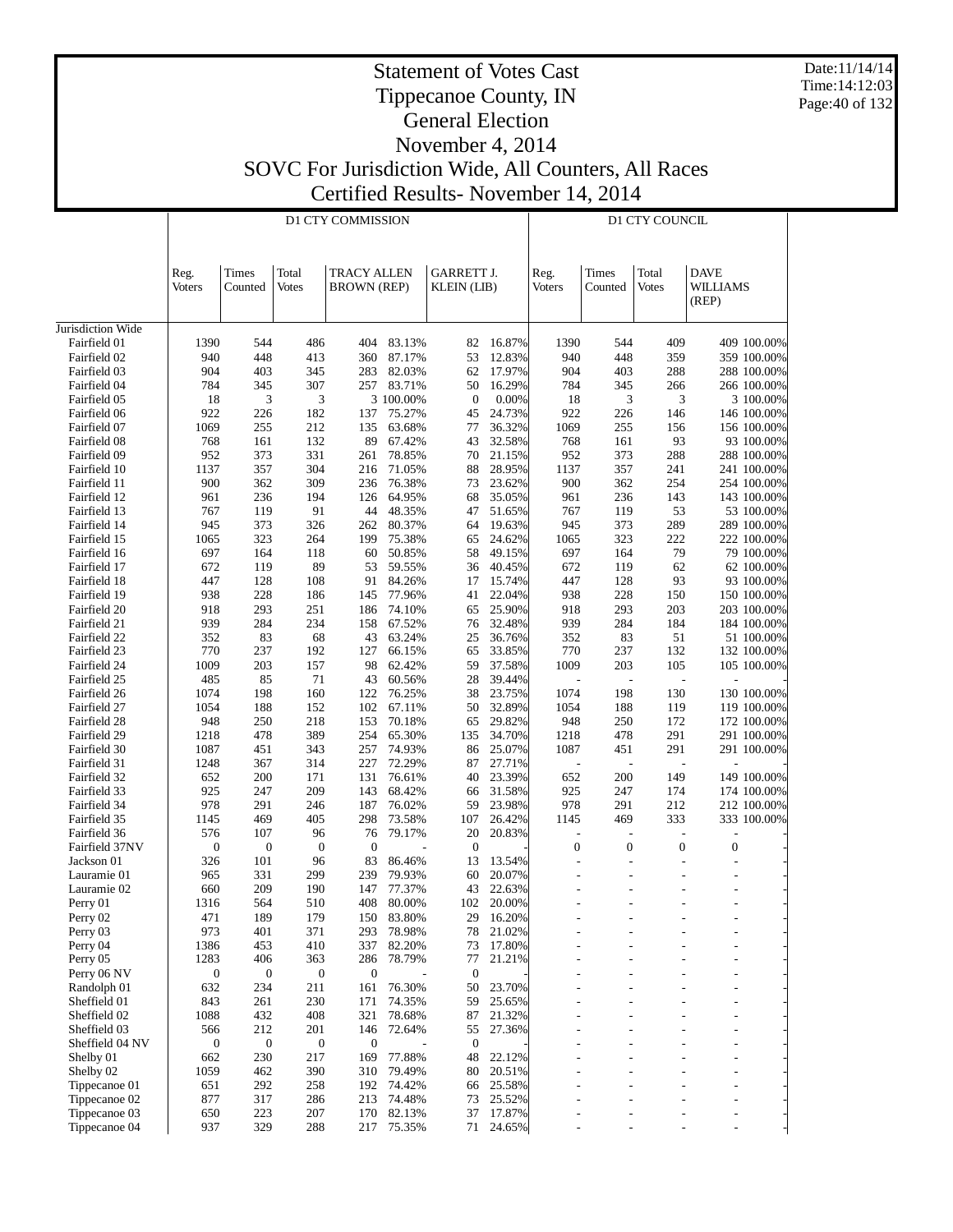Date:11/14/14 Time:14:12:03 Page:41 of 132

#### Statement of Votes Cast Tippecanoe County, IN General Election

#### November 4, 2014 SOVC For Jurisdiction Wide, All Counters, All Races Certified Results- November 14, 2014

|                               |                          |                     |                     | D1 CTY COMMISSION       |                  |                        |                     |               |                          | D1 CTY COUNCIL |                                  |  |
|-------------------------------|--------------------------|---------------------|---------------------|-------------------------|------------------|------------------------|---------------------|---------------|--------------------------|----------------|----------------------------------|--|
|                               |                          |                     |                     |                         |                  |                        |                     |               |                          |                |                                  |  |
|                               |                          |                     |                     |                         |                  |                        |                     |               |                          |                |                                  |  |
|                               | Reg.                     | Times               | Total               | <b>TRACY ALLEN</b>      |                  | <b>GARRETT J.</b>      |                     | Reg.          | Times                    | Total          | <b>DAVE</b>                      |  |
|                               | <b>Voters</b>            | Counted             | Votes               | <b>BROWN</b> (REP)      |                  | <b>KLEIN</b> (LIB)     |                     | <b>Voters</b> | Counted                  | <b>Votes</b>   | WILLIAMS<br>(REP)                |  |
|                               |                          |                     |                     |                         |                  |                        |                     |               |                          |                |                                  |  |
| Tippecanoe 05                 | 1030                     | 265                 | 231                 | 175                     | 75.76%           | 56                     | 24.24%              |               | $\overline{a}$<br>$\sim$ |                | $\overline{\phantom{a}}$         |  |
| Tippecanoe 06                 | 761                      | 287                 | 242                 | 207                     | 85.54%           | 35                     | 14.46%              |               |                          |                | $\overline{a}$                   |  |
| Tippecanoe 07<br>Union 01     | 510<br>1104              | 180<br>417          | 160<br>384          | 125<br>310              | 78.13%<br>80.73% | 35<br>74               | 21.88%<br>19.27%    |               |                          |                | $\overline{a}$                   |  |
| Wabash 01                     | 348                      | 171                 | 158                 | 133                     | 84.18%           | 25                     | 15.82%              |               |                          |                |                                  |  |
| Wabash 02                     | 1075                     | 339                 | 296                 | 220                     | 74.32%           | 76                     | 25.68%              |               |                          |                | $\overline{a}$                   |  |
| Wabash 03                     | 588                      | 267                 | 228                 | 191                     | 83.77%           | 37                     | 16.23%              |               |                          |                |                                  |  |
| Wabash 04                     | 968<br>1068              | 147<br>404          | 132<br>347          | 86<br>268               | 65.15%<br>77.23% | 46<br>79               | 34.85%<br>22.77%    |               |                          |                | $\overline{a}$<br>$\overline{a}$ |  |
| Wabash 05<br>Wabash 06        | 632                      | 278                 | 214                 | 163                     | 76.17%           | 51                     | 23.83%              |               |                          |                |                                  |  |
| Wabash 07                     | 1099                     | 513                 | 403                 | 310                     | 76.92%           | 93                     | 23.08%              |               |                          |                |                                  |  |
| Wabash 08                     | 755                      | 287                 | 207                 | 164                     | 79.23%           | 43                     | 20.77%              |               |                          |                |                                  |  |
| Wabash 09                     | 711                      | 154                 | 107                 | 72                      | 67.29%           | 35                     | 32.71%              |               |                          |                |                                  |  |
| Wabash 10                     | 753                      | 147                 | 112                 | 78                      | 69.64%           | 34                     | 30.36%              |               |                          |                |                                  |  |
| Wabash 11<br>Wabash 12        | 1111<br>1201             | 172<br>312          | 138<br>272          | 95<br>203               | 68.84%<br>74.63% | 43<br>69               | 31.16%<br>25.37%    |               |                          |                |                                  |  |
| Wabash 13                     | 899                      | 285                 | 250                 | 177                     | 70.80%           | 73                     | 29.20%              |               |                          |                |                                  |  |
| Wabash 14                     | 487                      | 141                 | 120                 | 79                      | 65.83%           | 41                     | 34.17%              |               |                          |                |                                  |  |
| Wabash 15                     | 792                      | 387                 | 294                 | 223                     | 75.85%           | 71                     | 24.15%              |               |                          |                |                                  |  |
| Wabash 16                     | 1169                     | 447                 | 320                 | 248                     | 77.50%           | 72                     | 22.50%              |               |                          |                | $\overline{a}$                   |  |
| Wabash 17                     | 3640                     | 114                 | 89                  | 50                      | 56.18%           | 39                     | 43.82%              |               |                          |                | $\overline{a}$                   |  |
| Wabash 18<br>Wabash 19        | 468<br>492               | 240<br>187          | 189<br>152          | 147<br>130              | 77.78%<br>85.53% | 42<br>22               | 22.22%<br>14.47%    |               |                          |                | $\overline{a}$<br>$\overline{a}$ |  |
| Wabash 20                     | 1466                     | 454                 | 395                 | 308                     | 77.97%           | 87                     | 22.03%              |               |                          |                | $\overline{a}$                   |  |
| Wabash 21                     | 397                      | 151                 | 103                 | 78                      | 75.73%           | 25                     | 24.27%              |               |                          |                | $\overline{a}$                   |  |
| Wabash 22                     | 982                      | 482                 | 352                 | 258                     | 73.30%           | 94                     | 26.70%              |               |                          |                | L,                               |  |
| Wabash 23                     | 1088                     | 391                 | 279                 | 204                     | 73.12%           | 75                     | 26.88%              |               |                          |                |                                  |  |
| Wabash 24<br>Wabash 25        | 1179<br>829              | 503<br>132          | 341<br>87           | 236<br>49               | 69.21%<br>56.32% | 105<br>38              | 30.79%<br>43.68%    |               |                          |                |                                  |  |
| Wabash 26                     | 648                      | 13                  | 10                  | 9                       | 90.00%           | 1                      | 10.00%              |               |                          |                |                                  |  |
| Wabash 27                     | 684                      | 29                  | 18                  | 7                       | 38.89%           | 11                     | 61.11%              |               |                          |                |                                  |  |
| Wabash 28                     | 1065                     | 49                  | 37                  | 21                      | 56.76%           | 16                     | 43.24%              |               |                          |                |                                  |  |
| Wabash 29                     | 156                      | 24                  | 16                  | 11                      | 68.75%           | 5                      | 31.25%              |               |                          |                |                                  |  |
| Wabash 30                     | 1094                     | 451                 | 385                 | 292                     | 75.84%           | 93                     | 24.16%              |               |                          |                |                                  |  |
| Wabash 31 NV<br>Washington 01 | $\boldsymbol{0}$<br>813  | $\mathbf{0}$<br>287 | $\mathbf{0}$<br>264 | $\boldsymbol{0}$<br>210 | 79.55%           | $\boldsymbol{0}$<br>54 | 20.45%              |               |                          |                | L<br>$\overline{a}$              |  |
| Washington 02                 | 845                      | 375                 | 339                 | 255                     | 75.22%           | 84                     | 24.78%              |               |                          |                | $\overline{a}$                   |  |
| Wayne 01                      | 1131                     | 404                 | 379                 | 291                     | 76.78%           | 88                     | 23.22%              |               |                          |                | $\overline{a}$                   |  |
| Wea 01                        | 234                      | 55                  | 50                  | 40                      | 80.00%           | 10                     | 20.00%              |               |                          |                |                                  |  |
| Wea 02                        | 1256                     | 258                 | 235                 | 172                     | 73.19%           | 63                     | 26.81%              |               |                          |                |                                  |  |
| Wea 03<br>Wea 04              | 1277<br>660              | 349<br>170          | 299<br>148          | 222<br>108              | 74.25%<br>72.97% | 77<br>40               | 25.75%<br>27.03%    |               |                          |                | ٠                                |  |
| Wea 05                        | 703                      | 173                 | 145                 | 106                     | 73.10%           | 39                     | 26.90%              |               |                          |                |                                  |  |
| Wea 06                        | 1232                     | 270                 | 234                 | 171                     | 73.08%           | 63                     | 26.92%              |               |                          |                |                                  |  |
| Wea 07                        | 1034                     | 267                 | 239                 | 185                     | 77.41%           | 54                     | 22.59%              |               |                          |                |                                  |  |
| Wea 08                        | 1029                     | 297                 | 264                 | 205                     | 77.65%           | 59                     | 22.35%              |               |                          |                | $\overline{a}$                   |  |
| Wea 09                        | 939                      | 286                 | 254                 | 186                     | 73.23%           | 68                     | 26.77%              |               |                          |                | L,                               |  |
| Wea 10<br>Wea 11              | 789<br>1123              | 141<br>458          | 124<br>425          | 90<br>345               | 72.58%<br>81.18% | 34<br>80               | 27.42%<br>18.82%    |               |                          |                | L,                               |  |
| Wea 12                        | 741                      | 269                 | 250                 | 211                     | 84.40%           | 39                     | 15.60%              |               |                          |                | $\overline{a}$                   |  |
| Wea 13                        | 778                      | 354                 | 317                 | 281                     | 88.64%           | 36                     | 11.36%              |               |                          |                | $\overline{a}$                   |  |
| Wea 14                        | 1759                     | 427                 | 388                 | 276                     | 71.13%           | 112                    | 28.87%              |               |                          |                | $\overline{a}$                   |  |
| Wea 15                        | 1037                     | 388                 | 349                 | 290                     | 83.09%           | 59                     | 16.91%              |               |                          |                | $\overline{a}$                   |  |
| Wea 16                        | 1152                     | 388                 | 335                 | 272                     | 81.19%           | 63                     | 18.81%<br>87 21.38% |               |                          |                | $\overline{a}$                   |  |
| Wea 17<br>Wea 18 NV           | 1365<br>$\boldsymbol{0}$ | 457<br>$\mathbf{1}$ | 407<br>$\mathbf{1}$ | 320<br>$\boldsymbol{0}$ | 78.62%<br>0.00%  |                        | 1 100.00%           |               |                          |                | $\overline{a}$<br>$\overline{a}$ |  |
| Wea 19                        | 946                      | 279                 | 254                 | 193                     | 75.98%           | 61                     | 24.02%              |               |                          |                | $\overline{a}$                   |  |
| Wea 20                        | 582                      | 200                 | 187                 | 145                     | 77.54%           |                        | 42 22.46%           |               |                          |                |                                  |  |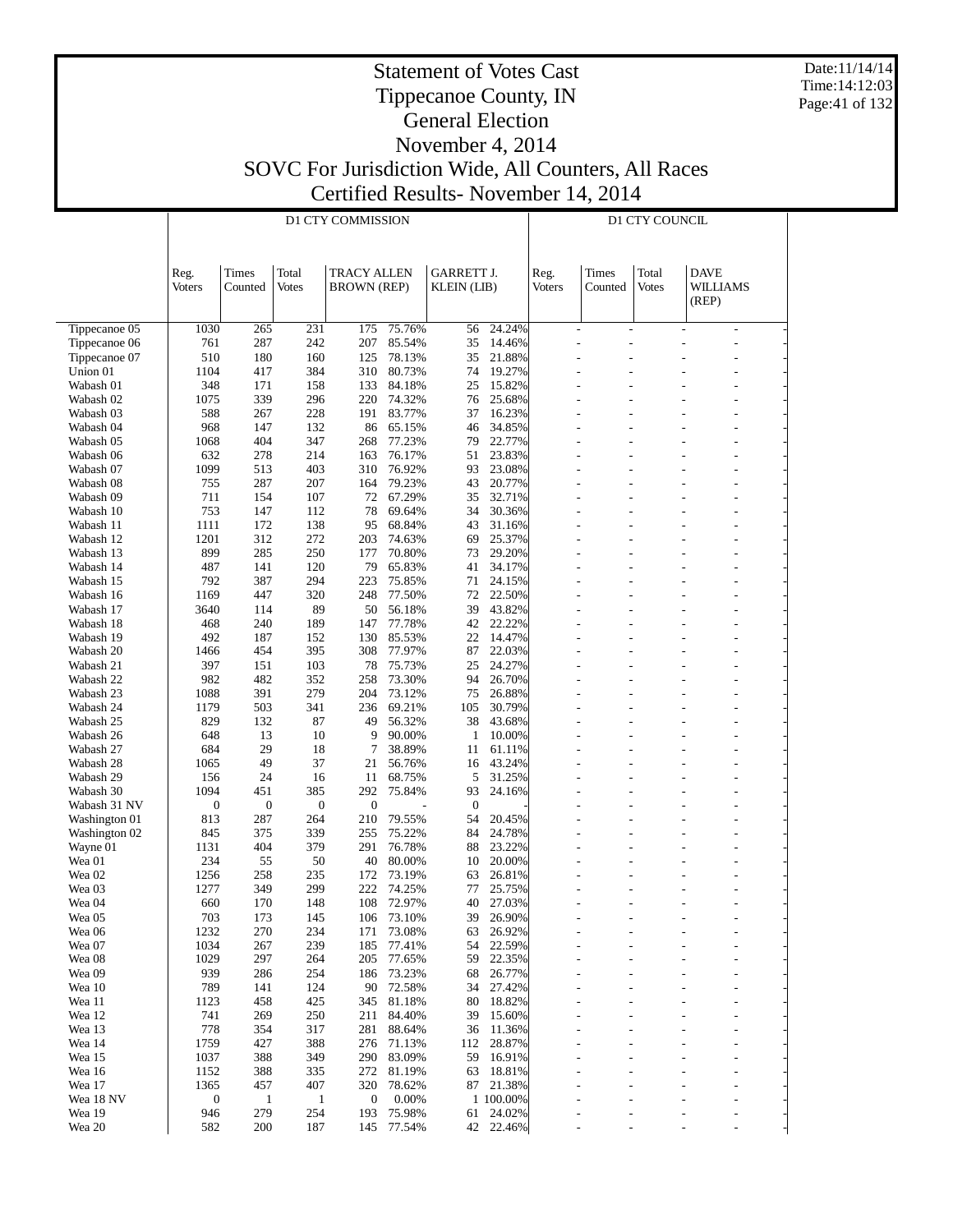|                 |                       |                  |                |                                                                                              |                  | <b>Statement of Votes Cast</b><br>Tippecanoe County, IN<br><b>General Election</b><br>November 4, $2014$ |                  |                       |                  |                       |                                         |              | Date:11/14/14<br>Time: 14:12:04<br>Page: 42 of 132 |
|-----------------|-----------------------|------------------|----------------|----------------------------------------------------------------------------------------------|------------------|----------------------------------------------------------------------------------------------------------|------------------|-----------------------|------------------|-----------------------|-----------------------------------------|--------------|----------------------------------------------------|
|                 |                       |                  |                | SOVC For Jurisdiction Wide, All Counters, All Races<br>Certified Results - November 14, 2014 |                  |                                                                                                          |                  |                       |                  |                       |                                         |              |                                                    |
|                 |                       |                  |                | <b>D1 CTY COMMISSION</b>                                                                     |                  |                                                                                                          |                  |                       |                  | D1 CTY COUNCIL        |                                         |              |                                                    |
|                 | Reg.<br><b>Voters</b> | Times<br>Counted | Total<br>Votes | <b>TRACY ALLEN</b><br><b>BROWN</b> (REP)                                                     |                  | <b>GARRETT J.</b><br><b>KLEIN</b> (LIB)                                                                  |                  | Reg.<br><b>Voters</b> | Times<br>Counted | Total<br><b>Votes</b> | <b>DAVE</b><br><b>WILLIAMS</b><br>(REP) |              |                                                    |
| Wea 21<br>Total | 816<br>100489         | 313<br>30930     | 290<br>26435   | 232<br>20112                                                                                 | 80.00%<br>76.08% | 58<br>6323                                                                                               | 20.00%<br>23.92% | 29345                 | 9039             | 6140                  |                                         | 6140 100.00% |                                                    |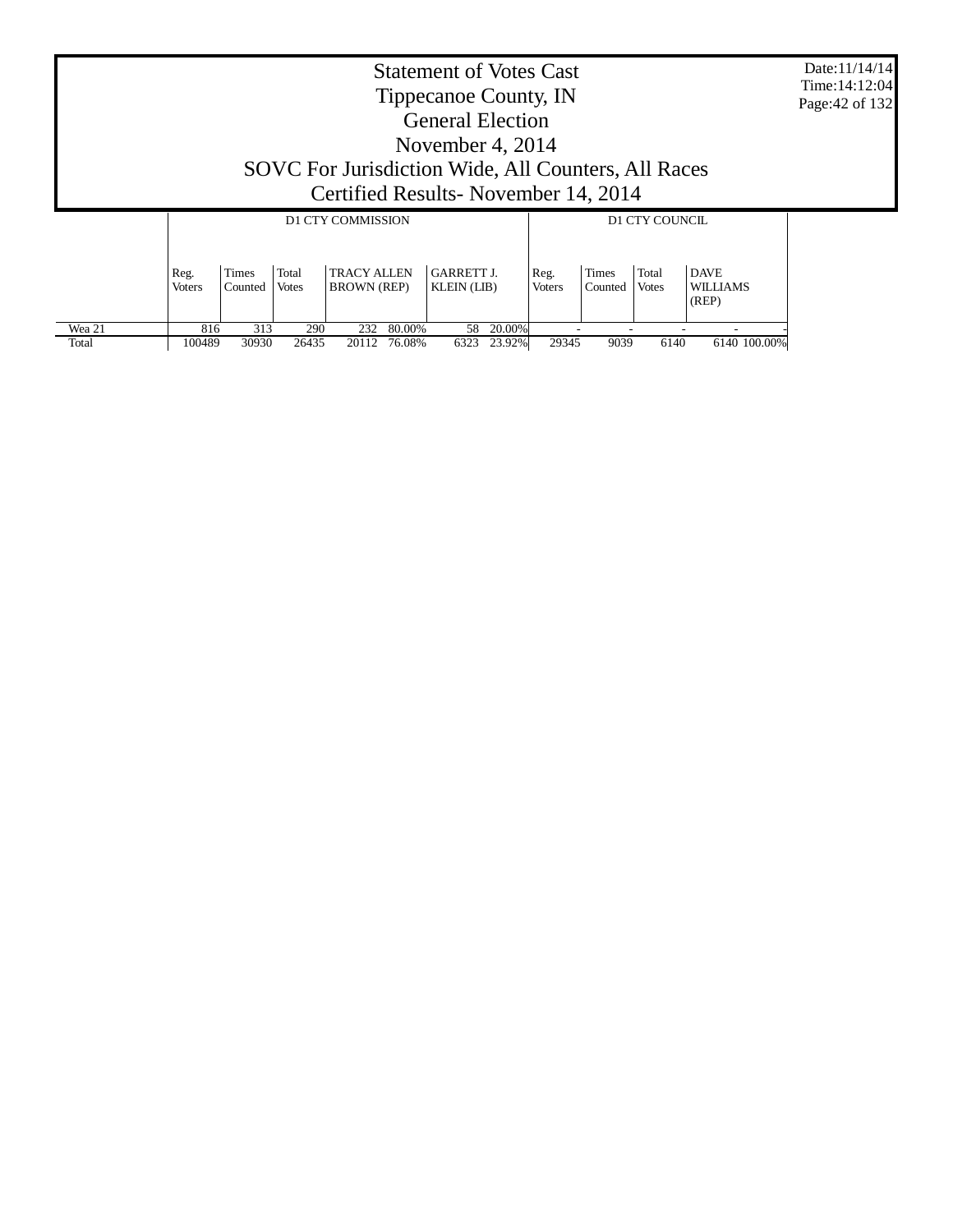Date:11/14/14 Time:14:12:04 Page:43 of 132

#### Statement of Votes Cast Tippecanoe County, IN General Election November 4, 2014

# SOVC For Jurisdiction Wide, All Counters, All Races Certified Results- November 14, 2014

|                                |                       |                  |                              | <b>D2 CTY COUNCIL</b>     |                  |                           |                  |                                            |                  | D3 CTY COUNCIL           |                                     |             |
|--------------------------------|-----------------------|------------------|------------------------------|---------------------------|------------------|---------------------------|------------------|--------------------------------------------|------------------|--------------------------|-------------------------------------|-------------|
|                                | Reg.<br><b>Voters</b> | Times<br>Counted | Total<br><b>Votes</b>        | ROLAND K.<br>WINGER (REP) |                  | RANDALL J.<br>YOUNG (LIB) |                  | Reg.<br><b>Voters</b>                      | Times<br>Counted | Total<br><b>Votes</b>    | <b>KATHY</b><br><b>VERNON</b> (REP) |             |
| Jurisdiction Wide              |                       |                  |                              |                           |                  |                           |                  |                                            |                  |                          |                                     |             |
| Fairfield 01                   |                       |                  |                              |                           |                  |                           |                  |                                            |                  |                          |                                     |             |
| Fairfield 02                   |                       |                  |                              |                           |                  |                           |                  |                                            |                  |                          |                                     |             |
| Fairfield 03                   |                       |                  |                              |                           |                  |                           |                  |                                            |                  |                          |                                     |             |
| Fairfield 04                   |                       |                  |                              |                           |                  |                           |                  |                                            |                  |                          |                                     |             |
| Fairfield 05                   |                       |                  |                              |                           |                  |                           |                  |                                            |                  |                          |                                     |             |
| Fairfield 06                   |                       |                  |                              |                           |                  |                           |                  |                                            |                  |                          |                                     |             |
| Fairfield 07                   |                       |                  |                              |                           |                  |                           |                  |                                            |                  |                          |                                     |             |
| Fairfield 08<br>Fairfield 09   |                       |                  |                              |                           |                  |                           |                  |                                            |                  |                          |                                     |             |
| Fairfield 10                   |                       |                  |                              |                           |                  |                           |                  |                                            |                  |                          |                                     |             |
| Fairfield 11                   |                       |                  |                              |                           |                  |                           |                  |                                            |                  |                          |                                     |             |
| Fairfield 12                   |                       |                  |                              |                           |                  |                           |                  |                                            |                  |                          |                                     |             |
| Fairfield 13                   |                       |                  |                              |                           |                  |                           |                  |                                            |                  |                          |                                     |             |
| Fairfield 14                   |                       |                  |                              |                           |                  |                           |                  |                                            |                  |                          |                                     |             |
| Fairfield 15                   |                       |                  |                              |                           |                  |                           |                  |                                            |                  |                          |                                     |             |
| Fairfield 16                   |                       |                  |                              |                           |                  |                           |                  |                                            |                  |                          |                                     |             |
| Fairfield 17                   |                       |                  |                              |                           |                  |                           |                  |                                            |                  |                          |                                     |             |
| Fairfield 18                   |                       |                  |                              |                           |                  |                           |                  |                                            |                  |                          |                                     |             |
| Fairfield 19                   |                       |                  |                              |                           |                  |                           |                  |                                            |                  |                          |                                     |             |
| Fairfield 20<br>Fairfield 21   |                       |                  |                              |                           |                  |                           |                  |                                            |                  |                          |                                     |             |
| Fairfield 22                   |                       |                  |                              |                           |                  |                           |                  |                                            |                  |                          |                                     |             |
| Fairfield 23                   |                       |                  |                              |                           |                  |                           |                  |                                            |                  |                          |                                     |             |
| Fairfield 24                   |                       |                  |                              |                           |                  |                           |                  |                                            |                  |                          |                                     |             |
| Fairfield 25                   |                       |                  |                              |                           |                  |                           |                  | 485                                        | 85               | 46                       |                                     | 46 100.00%  |
| Fairfield 26                   |                       |                  |                              |                           |                  |                           |                  |                                            |                  |                          |                                     |             |
| Fairfield 27                   |                       |                  |                              |                           |                  |                           |                  |                                            |                  |                          |                                     |             |
| Fairfield 28                   |                       |                  |                              |                           |                  |                           |                  |                                            |                  |                          |                                     |             |
| Fairfield 29                   |                       |                  |                              |                           |                  |                           |                  |                                            |                  |                          |                                     |             |
| Fairfield 30                   |                       |                  |                              |                           |                  |                           |                  |                                            |                  |                          |                                     |             |
| Fairfield 31                   |                       |                  |                              |                           |                  |                           |                  | 1248                                       | 367              | 249                      |                                     | 249 100.00% |
| Fairfield 32<br>Fairfield 33   |                       |                  |                              |                           |                  |                           |                  |                                            |                  |                          |                                     |             |
| Fairfield 34                   |                       |                  |                              |                           |                  |                           |                  |                                            |                  |                          | $\overline{a}$                      |             |
| Fairfield 35                   |                       |                  |                              |                           |                  |                           |                  | L,                                         |                  |                          |                                     |             |
| Fairfield 36                   |                       |                  | ٠                            |                           |                  |                           |                  | 576                                        | 107              | 80                       |                                     | 80 100.00%  |
| Fairfield 37NV                 |                       |                  |                              |                           |                  |                           |                  | $\overline{\phantom{a}}$                   |                  |                          |                                     |             |
| Jackson 01                     | 326                   | 101              | 94                           | 78                        | 82.98%           | 16                        | 17.02%           | $\overline{a}$                             |                  |                          |                                     |             |
| Lauramie 01                    |                       |                  |                              |                           |                  |                           |                  | 965                                        | 331              | 264                      |                                     | 264 100.00% |
| Lauramie 02                    |                       |                  |                              |                           |                  |                           |                  | 660                                        | 209              | 164                      |                                     | 164 100.00% |
| Perry 01                       | 1316                  | 564              | 489                          | 372                       | 76.07%           | 117                       | 23.93%           | $\overline{\phantom{a}}$                   |                  |                          | $\overline{\phantom{a}}$            |             |
| Perry 02<br>Perry 03           | 471<br>973            | 189<br>401       | 168<br>368                   | 136<br>281                | 80.95%<br>76.36% | 32<br>87                  | 19.05%<br>23.64% | $\overline{a}$                             |                  |                          | $\overline{a}$                      |             |
| Perry 04                       | 1386                  | 453              | 399                          | 298                       | 74.69%           | 101                       | 25.31%           | $\overline{a}$                             |                  |                          | $\overline{a}$                      |             |
| Perry 05                       | 1283                  | 406              | 356                          | 271                       | 76.12%           | 85                        | 23.88%           | $\overline{\phantom{a}}$                   |                  |                          | $\overline{\phantom{a}}$            |             |
| Perry 06 NV                    | $\boldsymbol{0}$      | $\boldsymbol{0}$ | 0                            | $\boldsymbol{0}$          |                  | $\boldsymbol{0}$          |                  | $\overline{a}$                             | $\overline{a}$   | $\overline{\phantom{a}}$ | $\overline{a}$                      |             |
| Randolph 01                    | L,                    | $\overline{a}$   | $\qquad \qquad \blacksquare$ |                           |                  | $\overline{\phantom{a}}$  |                  | 632                                        | 234              | 182                      |                                     | 182 100.00% |
| Sheffield 01                   |                       | $\overline{a}$   | $\overline{a}$               |                           |                  | $\overline{\phantom{a}}$  |                  | 843                                        | 261              | 190                      |                                     | 190 100.00% |
| Sheffield 02                   |                       | $\overline{a}$   | L,                           |                           |                  | $\overline{\phantom{a}}$  |                  | 1088                                       | 432              | 339                      |                                     | 339 100.00% |
| Sheffield 03                   |                       | $\overline{a}$   | $\qquad \qquad \blacksquare$ |                           |                  | $\overline{\phantom{a}}$  |                  | 566                                        | 212              | 167                      |                                     | 167 100.00% |
| Sheffield 04 NV                |                       | $\overline{a}$   | $\frac{1}{2}$                |                           |                  | $\overline{\phantom{a}}$  |                  | 0                                          | $\boldsymbol{0}$ | $\boldsymbol{0}$         | 0                                   |             |
| Shelby 01                      | 662                   | 230              | 212                          | 166                       | 78.30%           | 46                        | 21.70%           | $\overline{a}$                             |                  | $\overline{\phantom{a}}$ | $\overline{a}$                      |             |
| Shelby 02                      | 1059                  | 462              | 378                          | 283                       | 74.87%           | 95                        | 25.13%           | $\overline{a}$                             |                  |                          | $\overline{a}$                      |             |
| Tippecanoe 01<br>Tippecanoe 02 | 651<br>877            | 292<br>317       | 251<br>283                   | 165<br>198                | 65.74%<br>69.96% | 86<br>85                  | 34.26%<br>30.04% | $\overline{a}$<br>$\overline{\phantom{a}}$ |                  |                          | $\overline{a}$<br>$\overline{a}$    |             |
| Tippecanoe 03                  | 650                   | 223              | 191                          | 149                       | 78.01%           | 42                        | 21.99%           | ÷,                                         |                  | L,                       | $\overline{a}$                      |             |
| Tippecanoe 04                  | 937                   | 329              | 276                          | 186                       | 67.39%           | 90                        | 32.61%           |                                            |                  | L,                       | $\overline{a}$                      |             |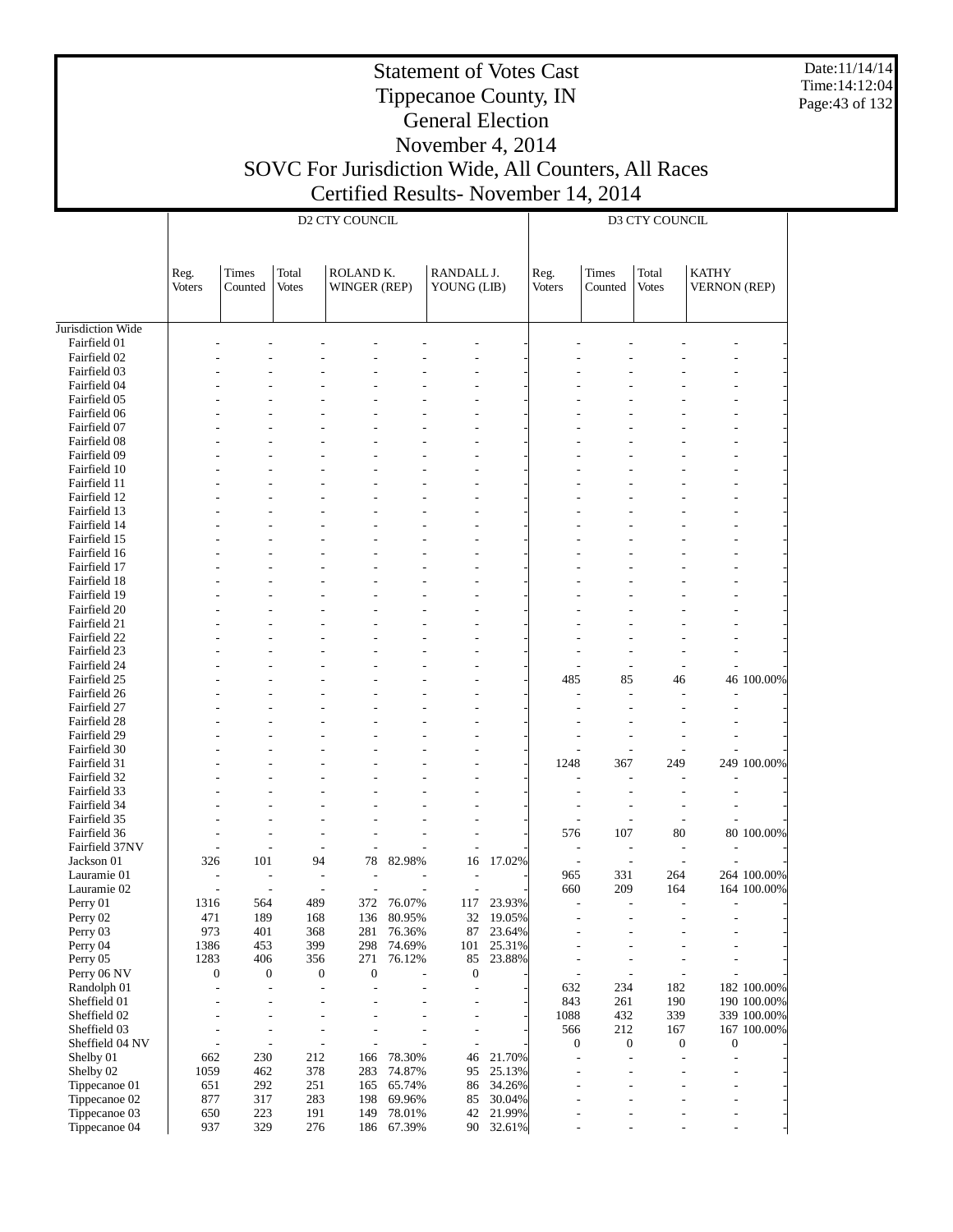Date:11/14/14 Time:14:12:04 Page:44 of 132

#### Statement of Votes Cast Tippecanoe County, IN General Election November 4, 2014

# SOVC For Jurisdiction Wide, All Counters, All Races Certified Results- November 14, 2014

|                                |                         |                                  |                          | <b>D2 CTY COUNCIL</b>     |                  |                           |                  |                       |                      | D3 CTY COUNCIL        |                                     |                            |
|--------------------------------|-------------------------|----------------------------------|--------------------------|---------------------------|------------------|---------------------------|------------------|-----------------------|----------------------|-----------------------|-------------------------------------|----------------------------|
|                                | Reg.<br><b>Voters</b>   | Times<br>Counted                 | Total<br><b>Votes</b>    | ROLAND K.<br>WINGER (REP) |                  | RANDALL J.<br>YOUNG (LIB) |                  | Reg.<br><b>Voters</b> | Times<br>Counted     | Total<br><b>Votes</b> | <b>KATHY</b><br><b>VERNON (REP)</b> |                            |
|                                |                         |                                  |                          |                           |                  |                           |                  |                       |                      |                       |                                     |                            |
| Tippecanoe 05<br>Tippecanoe 06 | 1030<br>761             | 265<br>287                       | 226<br>235               | 170<br>188                | 75.22%<br>80.00% | 56<br>47                  | 24.78%<br>20.00% | ÷<br>$\overline{a}$   | $\overline{a}$<br>÷, |                       | $\sim$<br>$\overline{a}$            |                            |
| Tippecanoe 07                  | 510                     | 180                              | 158                      | 112                       | 70.89%           | 46                        | 29.11%           |                       |                      |                       |                                     |                            |
| Union 01                       | 1104                    | 417                              | 374                      | 282                       | 75.40%           | 92                        | 24.60%           |                       |                      |                       |                                     |                            |
| Wabash 01                      | 348                     | 171                              | 148                      | 113                       | 76.35%           | 35                        | 23.65%           |                       |                      |                       |                                     |                            |
| Wabash 02                      | 1075                    | 339                              | 292                      | 195                       | 66.78%           | 97                        | 33.22%           |                       |                      |                       |                                     |                            |
| Wabash 03                      |                         | $\overline{\phantom{a}}$         | $\overline{\phantom{a}}$ | Ĭ.                        |                  |                           |                  |                       |                      |                       |                                     |                            |
| Wabash 04                      | 968                     | 147                              | 128                      | 75                        | 58.59%           | 53                        | 41.41%           |                       |                      |                       |                                     |                            |
| Wabash 05                      | 1068                    | 404                              | 337                      | 252                       | 74.78%           | 85                        | 25.22%           |                       |                      |                       |                                     |                            |
| Wabash 06                      | ÷                       | L,                               | ÷,                       | L.                        |                  | ÷                         |                  |                       |                      |                       |                                     |                            |
| Wabash 07                      |                         | L.                               | L.                       | L,                        |                  | ÷                         |                  |                       |                      |                       | $\overline{a}$                      |                            |
| Wabash 08                      |                         | ÷                                | ÷                        |                           |                  |                           |                  |                       |                      |                       |                                     |                            |
| Wabash 09                      |                         |                                  | ÷                        |                           |                  | ÷,                        |                  |                       |                      |                       | $\overline{a}$                      |                            |
| Wabash 10                      |                         | ÷,                               | ÷                        |                           |                  | ÷,                        |                  |                       |                      |                       |                                     |                            |
| Wabash 11                      |                         | $\overline{a}$                   | Ĭ.                       |                           |                  |                           |                  |                       |                      |                       | $\overline{a}$                      |                            |
| Wabash 12                      | 1201                    | 312                              | 257                      | 174                       | 67.70%           | 83                        | 32.30%           |                       |                      |                       |                                     |                            |
| Wabash 13                      | 899                     | 285                              | 240                      | 165                       | 68.75%           | 75                        | 31.25%           |                       |                      |                       |                                     |                            |
| Wabash 14<br>Wabash 15         | L,                      | $\overline{a}$<br>$\overline{a}$ | ÷,<br>$\overline{a}$     | Ĭ.<br>L,                  |                  | L,                        |                  |                       |                      |                       | $\overline{a}$                      |                            |
| Wabash 16                      |                         |                                  | ÷                        |                           |                  |                           |                  |                       |                      |                       |                                     |                            |
| Wabash 17                      |                         | L,                               | ÷,                       | L,                        |                  | ÷,                        |                  |                       |                      |                       |                                     |                            |
| Wabash 18                      |                         | L,                               | L,                       |                           |                  |                           |                  |                       |                      |                       |                                     |                            |
| Wabash 19                      | 492                     | 187                              | 151                      | 125                       | 82.78%           | 26                        | 17.22%           |                       |                      |                       | $\overline{a}$                      |                            |
| Wabash 20                      | 1466                    | 454                              | 393                      | 289                       | 73.54%           | 104                       | 26.46%           |                       |                      |                       |                                     |                            |
| Wabash 21                      | ÷                       | $\overline{a}$                   | L.                       | J.                        |                  |                           |                  |                       |                      |                       | $\overline{a}$                      |                            |
| Wabash 22                      |                         | L.                               | L.                       |                           |                  |                           |                  |                       |                      |                       |                                     |                            |
| Wabash 23                      |                         |                                  | ÷,                       |                           |                  |                           |                  |                       |                      |                       | $\overline{a}$                      |                            |
| Wabash 24                      |                         |                                  |                          |                           |                  |                           |                  |                       |                      |                       |                                     |                            |
| Wabash 25                      |                         |                                  | ÷,                       |                           |                  |                           |                  |                       |                      |                       |                                     |                            |
| Wabash 26                      |                         |                                  |                          |                           |                  |                           |                  |                       |                      |                       |                                     |                            |
| Wabash 27                      |                         |                                  | ÷,                       |                           |                  | L,                        |                  |                       |                      |                       | $\overline{a}$                      |                            |
| Wabash 28                      |                         |                                  | ÷,                       |                           |                  |                           |                  |                       |                      |                       |                                     |                            |
| Wabash 29                      |                         | $\overline{a}$                   | $\overline{a}$           | L,                        |                  |                           |                  |                       |                      |                       |                                     |                            |
| Wabash 30                      | 1094                    | 451                              | 373                      | 257                       | 68.90%           | 116                       | 31.10%           |                       |                      |                       |                                     |                            |
| Wabash 31 NV                   | $\boldsymbol{0}$<br>813 | $\boldsymbol{0}$<br>287          | $\boldsymbol{0}$<br>254  | $\boldsymbol{0}$<br>170   | 66.93%           | $\boldsymbol{0}$<br>84    | 33.07%           |                       |                      |                       | $\overline{a}$                      |                            |
| Washington 01<br>Washington 02 | 845                     | 375                              | 329                      | 226                       | 68.69%           | 103                       | 31.31%           | L,                    | ÷                    |                       |                                     |                            |
| Wayne 01                       | 1131                    | 404                              | 367                      | 267                       | 72.75%           | 100                       | 27.25%           | $\overline{a}$        | L,                   | L,                    |                                     |                            |
| Wea 01                         |                         | ÷,                               | ÷,                       |                           |                  |                           |                  | 234                   | 55                   | 37                    |                                     | 37 100.00%                 |
| Wea <sub>02</sub>              |                         | ÷,                               | ÷,                       |                           |                  |                           |                  | 1256                  | 258                  | 197                   |                                     | 197 100.00%                |
| Wea 03                         |                         |                                  | L,                       |                           |                  |                           |                  | 1277                  | 349                  | 253                   |                                     | 253 100.00%                |
| Wea 04                         |                         | L,                               | ÷,                       | L,                        | $\overline{a}$   | L,                        |                  | 660                   | 170                  | 126                   |                                     | 126 100.00%                |
| Wea 05                         |                         |                                  |                          |                           |                  |                           |                  | 703                   | 173                  | 119                   |                                     | 119 100.00%                |
| Wea 06                         |                         |                                  |                          |                           |                  |                           |                  | 1232                  | 270                  | 194                   |                                     | 194 100.00%                |
| Wea 07                         |                         |                                  |                          |                           |                  | ٠                         |                  | 1034                  | 267                  | 199                   |                                     | 199 100.00%                |
| Wea 08                         |                         |                                  |                          |                           |                  |                           |                  | 1029                  | 297                  | 219                   |                                     | 219 100.00%                |
| Wea 09                         |                         |                                  |                          |                           |                  |                           |                  | 939                   | 286                  | 209                   |                                     | 209 100.00%                |
| Wea 10                         |                         |                                  |                          |                           |                  |                           |                  | 789                   | 141                  | 102                   |                                     | 102 100.00%                |
| Wea 11                         |                         |                                  |                          |                           |                  |                           |                  | 1123                  | 458                  | 340                   |                                     | 340 100.00%                |
| Wea 12                         |                         |                                  |                          |                           |                  |                           |                  | 741                   | 269                  | 226                   |                                     | 226 100.00%                |
| Wea 13<br>Wea 14               |                         |                                  |                          |                           |                  |                           |                  | 778<br>1759           | 354<br>427           | 293<br>321            |                                     | 293 100.00%<br>321 100.00% |
| Wea 15                         |                         |                                  |                          |                           |                  |                           |                  | 1037                  | 388                  | 310                   |                                     | 310 100.00%                |
| Wea 16                         |                         |                                  |                          |                           |                  |                           |                  | 1152                  | 388                  | 292                   |                                     | 292 100.00%                |
| Wea 17                         |                         |                                  |                          |                           |                  |                           |                  | 1365                  | 457                  | 358                   |                                     | 358 100.00%                |
| Wea 18 NV                      |                         |                                  |                          |                           |                  |                           |                  | $\boldsymbol{0}$      | $\mathbf{1}$         | $\mathbf{1}$          |                                     | 1 100.00%                  |
| Wea 19                         |                         |                                  |                          |                           |                  |                           |                  | 946                   | 279                  | 223                   |                                     | 223 100.00%                |
| Wea 20                         |                         |                                  |                          |                           |                  |                           |                  | 582                   | 200                  | 162                   |                                     | 162 100.00%                |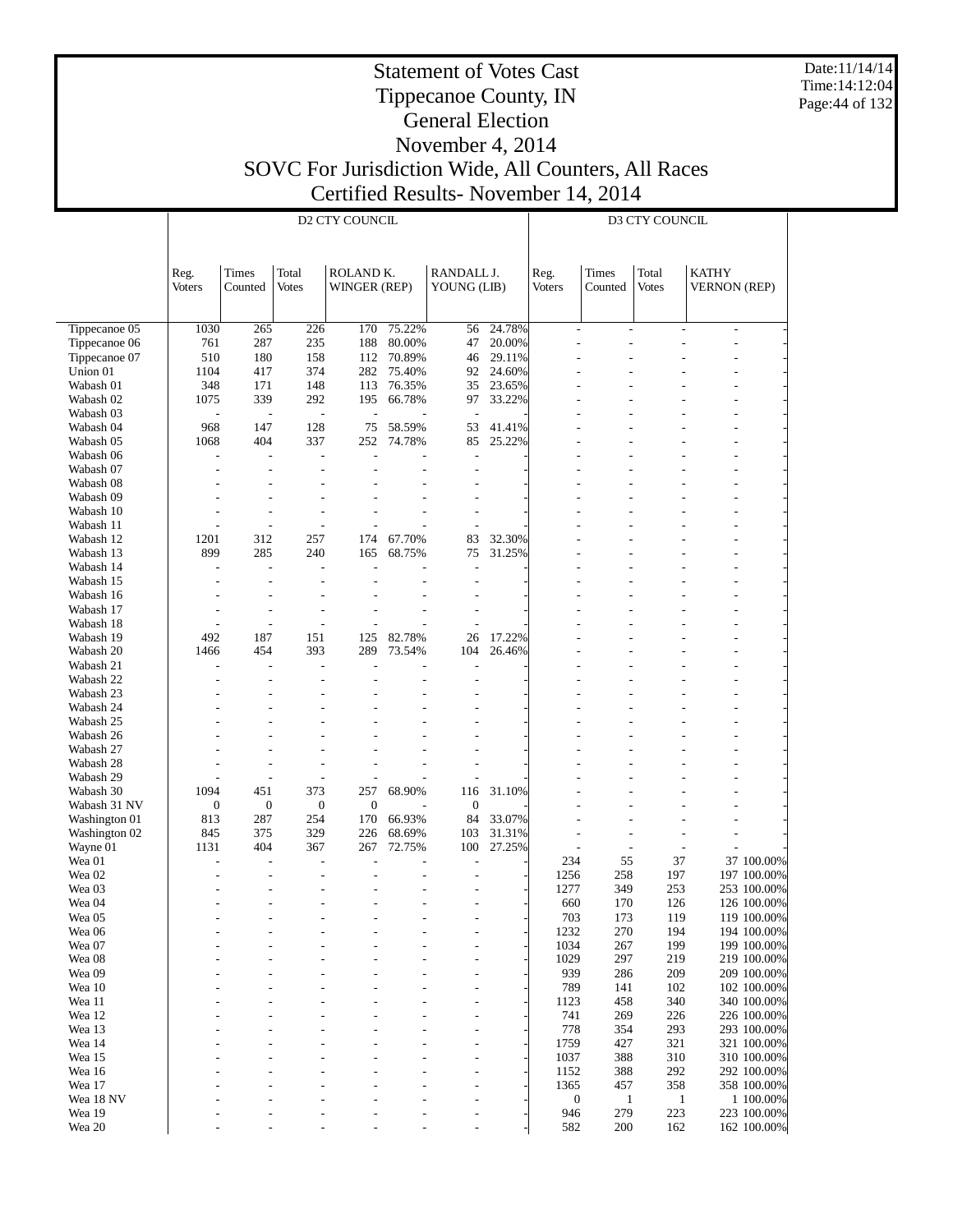| Tippecanoe County, IN<br><b>General Election</b>                                                                                                                                                                                             | Date: 11/14/14<br>Time: 14:12:05<br>Page: 45 of 132 |
|----------------------------------------------------------------------------------------------------------------------------------------------------------------------------------------------------------------------------------------------|-----------------------------------------------------|
| November 4, $2014$                                                                                                                                                                                                                           |                                                     |
| SOVC For Jurisdiction Wide, All Counters, All Races                                                                                                                                                                                          |                                                     |
| Certified Results-November 14, 2014                                                                                                                                                                                                          |                                                     |
| <b>D2 CTY COUNCIL</b><br>D3 CTY COUNCIL                                                                                                                                                                                                      |                                                     |
|                                                                                                                                                                                                                                              |                                                     |
| ROLAND <sub>K</sub><br>Times<br>Total<br>Times<br>Total<br><b>KATHY</b><br>RANDALL J.<br>Reg.<br>Reg.<br><b>VERNON</b> (REP)<br>WINGER (REP)<br>YOUNG (LIB)<br><b>Voters</b><br>Counted<br>Votes<br><b>Voters</b><br>Counted<br><b>Votes</b> |                                                     |
| 313<br>Wea 21<br>245<br>245 100.00%<br>816<br>73.03%<br>26.97%<br>Total<br>25396<br>8932<br>7727<br>2084<br>5643<br>26515<br>8038<br>6107<br>6107 100.00%                                                                                    |                                                     |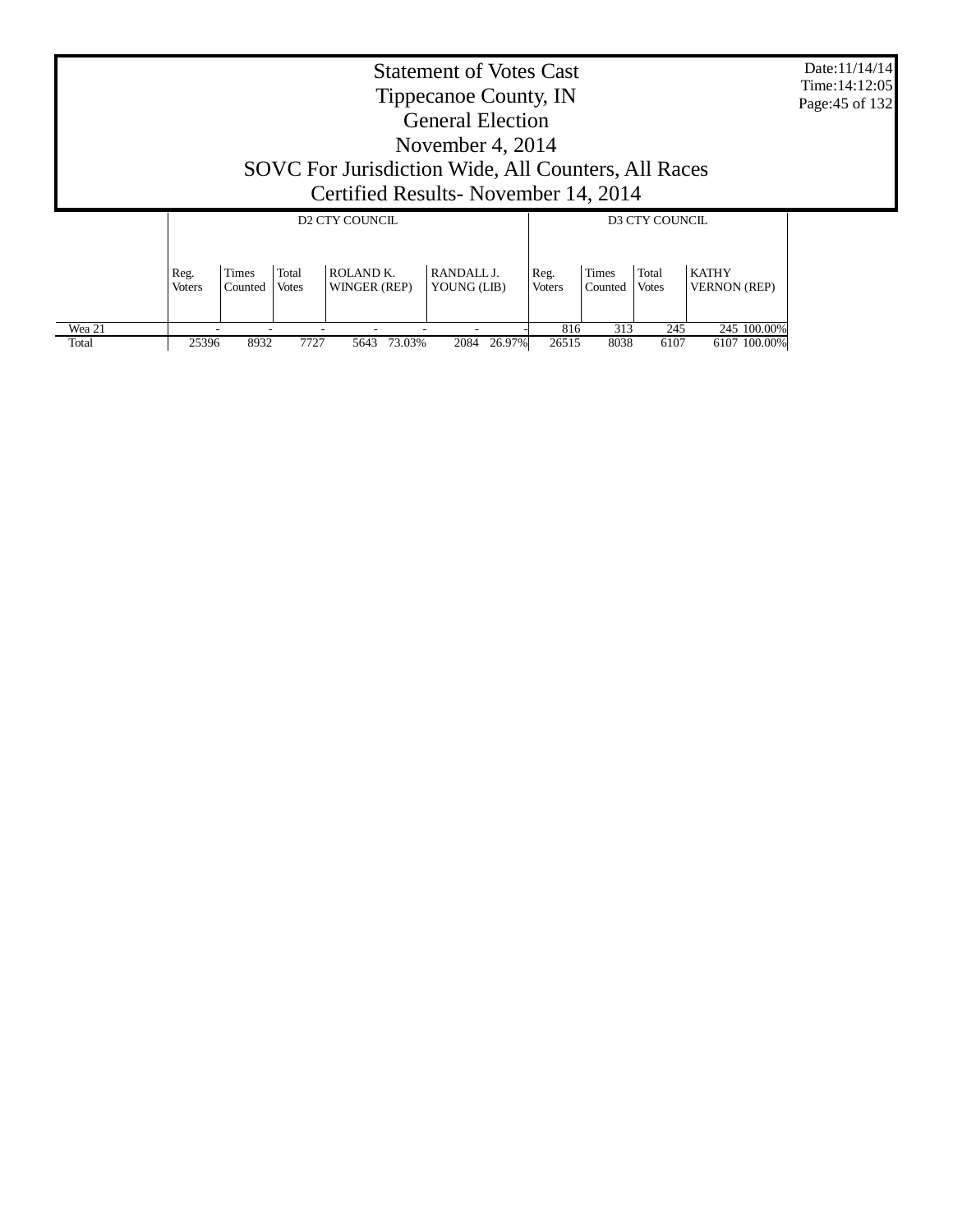Date:11/14/14 Time:14:12:05 Page:46 of 132

#### Statement of Votes Cast Tippecanoe County, IN General Election November 4, 2014 SOVC For Jurisdiction Wide, All Counters, All Races Certified Results- November 14, 2014

|                              |               |         | <b>D4 CTY COUNCIL</b> |              |                |               |                  | <b>FAIRFIELD TRUSTEE</b> |                    |                            |
|------------------------------|---------------|---------|-----------------------|--------------|----------------|---------------|------------------|--------------------------|--------------------|----------------------------|
|                              |               |         |                       |              |                |               |                  |                          |                    |                            |
|                              | Reg.          | Times   | Total                 | <b>SALLY</b> |                | Reg.          | Times            | Total                    | <b>JULIE ROUSH</b> |                            |
|                              | <b>Voters</b> | Counted | <b>Votes</b>          |              | SIEGRIST (REP) | <b>Voters</b> | Counted          | <b>Votes</b>             | (REP)              |                            |
|                              |               |         |                       |              |                |               |                  |                          |                    |                            |
| Jurisdiction Wide            |               |         |                       |              |                |               |                  |                          |                    |                            |
| Fairfield 01                 |               |         |                       |              |                | 1390          | 544              | 419                      |                    | 419 100.00%                |
| Fairfield 02                 |               |         |                       |              |                | 940           | 448              | 359                      |                    | 359 100.00%                |
| Fairfield 03                 |               |         |                       |              |                | 904           | 403              | 294                      |                    | 294 100.00%                |
| Fairfield 04<br>Fairfield 05 |               |         |                       |              |                | 784<br>18     | 345<br>3         | 267<br>3                 |                    | 267 100.00%                |
| Fairfield 06                 |               |         |                       |              |                | 922           | 226              | 144                      |                    | 3 100.00%<br>144 100.00%   |
| Fairfield 07                 |               |         |                       |              |                | 1069          | 255              | 159                      |                    | 159 100.00%                |
| Fairfield 08                 |               |         |                       |              |                | 768           | 161              | 97                       |                    | 97 100.00%                 |
| Fairfield 09                 |               |         |                       |              |                | 952           | 373              | 287                      |                    | 287 100.00%                |
| Fairfield 10                 |               |         |                       |              |                | 1137          | 357              | 247                      |                    | 247 100.00%                |
| Fairfield 11                 |               |         |                       |              |                | 900           | 362              | 261                      |                    | 261 100.00%                |
| Fairfield 12                 |               |         |                       |              |                | 961           | 236              | 147                      |                    | 147 100.00%                |
| Fairfield 13<br>Fairfield 14 |               |         |                       |              |                | 767<br>945    | 119<br>373       | 56<br>295                |                    | 56 100.00%<br>295 100.00%  |
| Fairfield 15                 |               |         |                       |              |                | 1065          | 323              | 224                      |                    | 224 100.00%                |
| Fairfield 16                 |               |         |                       |              |                | 697           | 164              | 82                       |                    | 82 100.00%                 |
| Fairfield 17                 |               |         |                       |              |                | 672           | 119              | 56                       |                    | 56 100.00%                 |
| Fairfield 18                 |               |         |                       |              |                | 447           | 128              | 92                       |                    | 92 100.00%                 |
| Fairfield 19                 |               |         |                       |              |                | 938           | 228              | 156                      |                    | 156 100.00%                |
| Fairfield 20                 |               |         |                       |              |                | 918           | 293              | 203                      |                    | 203 100.00%                |
| Fairfield 21                 |               |         |                       |              |                | 939           | 284              | 180                      |                    | 180 100.00%                |
| Fairfield 22                 |               |         |                       |              |                | 352           | 83               | 53                       |                    | 53 100.00%                 |
| Fairfield 23                 |               |         |                       |              |                | 770           | 237              | 135                      |                    | 135 100.00%                |
| Fairfield 24<br>Fairfield 25 |               |         |                       |              |                | 1009<br>485   | 203<br>85        | 105<br>45                |                    | 105 100.00%<br>45 100.00%  |
| Fairfield 26                 |               |         |                       |              |                | 1074          | 198              | 135                      |                    | 135 100.00%                |
| Fairfield 27                 |               |         |                       |              |                | 1054          | 188              | 120                      |                    | 120 100.00%                |
| Fairfield 28                 |               |         |                       |              |                | 948           | 250              | 178                      |                    | 178 100.00%                |
| Fairfield 29                 |               |         |                       |              |                | 1218          | 478              | 287                      |                    | 287 100.00%                |
| Fairfield 30                 |               |         |                       |              |                | 1087          | 451              | 286                      |                    | 286 100.00%                |
| Fairfield 31                 |               |         |                       |              |                | 1248          | 367              | 256                      |                    | 256 100.00%                |
| Fairfield 32                 |               |         |                       |              |                | 652           | 200              | 149                      |                    | 149 100.00%                |
| Fairfield 33<br>Fairfield 34 |               |         |                       |              |                | 925<br>978    | 247<br>291       | 179                      |                    | 179 100.00%                |
| Fairfield 35                 |               |         |                       |              |                | 1145          | 469              | 219<br>337               |                    | 219 100.00%<br>337 100.00% |
| Fairfield 36                 |               |         |                       |              |                | 576           | 107              | 79                       |                    | 79 100.00%                 |
| Fairfield 37NV               |               |         |                       |              |                | $\mathbf{0}$  | $\boldsymbol{0}$ | $\boldsymbol{0}$         | $\boldsymbol{0}$   |                            |
| Jackson 01                   |               |         |                       |              |                | L.            |                  |                          |                    |                            |
| Lauramie 01                  |               |         |                       |              |                |               |                  |                          |                    |                            |
| Lauramie 02                  |               |         |                       |              |                |               |                  |                          |                    |                            |
| Perry 01                     |               |         |                       |              |                |               |                  |                          |                    |                            |
| Perry 02                     |               |         |                       |              |                |               |                  |                          |                    |                            |
| Perry 03<br>Perry 04         |               |         |                       |              |                |               |                  |                          |                    |                            |
| Perry 05                     |               |         |                       |              |                |               |                  |                          |                    |                            |
| Perry 06 NV                  |               |         |                       |              |                |               |                  |                          |                    |                            |
| Randolph 01                  |               |         |                       |              |                |               |                  |                          |                    |                            |
| Sheffield 01                 |               |         |                       |              |                |               |                  |                          |                    |                            |
| Sheffield 02                 |               |         |                       |              |                |               |                  |                          |                    |                            |
| Sheffield 03                 |               |         |                       |              |                |               |                  |                          |                    |                            |
| Sheffield 04 NV              |               |         |                       |              |                |               |                  |                          |                    |                            |
| Shelby 01                    |               |         |                       |              |                |               |                  |                          |                    |                            |
| Shelby 02<br>Tippecanoe 01   |               |         |                       |              |                |               |                  |                          |                    |                            |
| Tippecanoe 02                |               |         |                       |              |                |               |                  |                          |                    |                            |
| Tippecanoe 03                |               |         |                       |              |                |               |                  |                          |                    |                            |
| Tippecanoe 04                |               |         |                       |              |                |               |                  |                          |                    |                            |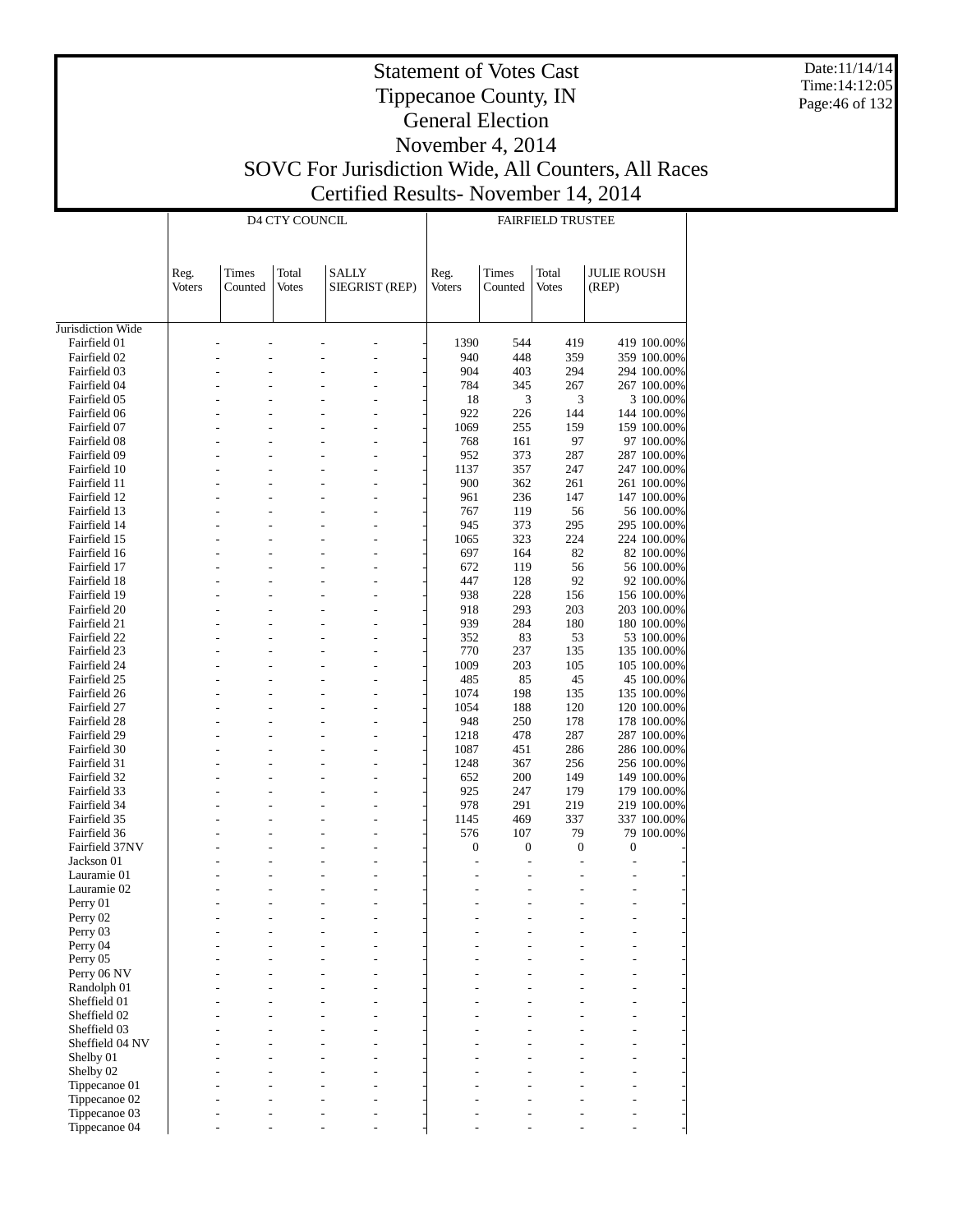Date:11/14/14 Time:14:12:05 Page:47 of 132

### Tippecanoe County, IN General Election November 4, 2014 SOVC For Jurisdiction Wide, All Counters, All Races Certified Results- November 14, 2014

|                                |                                            |                              | D4 CTY COUNCIL           |                              |                            |        |                                            | <b>FAIRFIELD TRUSTEE</b>                   |                                           |                                                      |
|--------------------------------|--------------------------------------------|------------------------------|--------------------------|------------------------------|----------------------------|--------|--------------------------------------------|--------------------------------------------|-------------------------------------------|------------------------------------------------------|
|                                |                                            |                              |                          |                              |                            |        |                                            |                                            |                                           |                                                      |
|                                |                                            |                              |                          |                              |                            |        |                                            |                                            |                                           |                                                      |
|                                | Reg.                                       | Times                        | Total                    | <b>SALLY</b>                 |                            | Reg.   | Times                                      | Total                                      | <b>JULIE ROUSH</b>                        |                                                      |
|                                | <b>Voters</b>                              | Counted                      | <b>Votes</b>             | SIEGRIST (REP)               |                            | Voters | Counted                                    | <b>Votes</b>                               | (REP)                                     |                                                      |
|                                |                                            |                              |                          |                              |                            |        |                                            |                                            |                                           |                                                      |
|                                |                                            | $\overline{a}$               | $\overline{a}$           | $\overline{a}$               |                            |        |                                            |                                            |                                           |                                                      |
| Tippecanoe 05<br>Tippecanoe 06 | $\overline{\phantom{0}}$<br>$\overline{a}$ | $\frac{1}{2}$                | $\overline{a}$           | $\qquad \qquad \blacksquare$ |                            |        | $\overline{\phantom{0}}$<br>$\overline{a}$ | $\overline{\phantom{a}}$<br>$\overline{a}$ | $\overline{\phantom{a}}$<br>$\frac{1}{2}$ | $\overline{\phantom{0}}$<br>$\overline{\phantom{0}}$ |
| Tippecanoe 07                  |                                            |                              |                          | $\overline{a}$               |                            |        |                                            | $\overline{a}$                             |                                           |                                                      |
| Union 01                       |                                            | L,                           | $\overline{a}$           | $\qquad \qquad \blacksquare$ |                            |        |                                            | $\overline{\phantom{0}}$                   | $\overline{a}$                            | $\overline{a}$                                       |
| Wabash 01                      |                                            | L,                           | $\overline{a}$           | L,                           |                            |        |                                            | L,                                         |                                           |                                                      |
| Wabash 02                      | $\overline{a}$                             | $\overline{a}$               | $\overline{a}$           | $\frac{1}{2}$                |                            |        |                                            | $\overline{a}$                             |                                           | $\overline{a}$                                       |
| Wabash 03                      | 588                                        | 267                          | 198                      |                              | 198 100.00%                |        |                                            | L,                                         |                                           |                                                      |
| Wabash 04                      | $\overline{\phantom{m}}$                   | $\qquad \qquad \blacksquare$ | $\overline{a}$           | $\qquad \qquad \blacksquare$ |                            |        | $\overline{\phantom{0}}$                   | $\overline{\phantom{0}}$                   | $\overline{a}$                            | $\overline{a}$                                       |
| Wabash 05                      | $\qquad \qquad \blacksquare$               | $\overline{\phantom{a}}$     | $\frac{1}{2}$            | $\frac{1}{2}$                |                            |        | $\overline{a}$                             | $\overline{a}$                             |                                           |                                                      |
| Wabash 06                      | 632                                        | 278                          | 173                      |                              | 173 100.00%                |        | $\overline{a}$                             | $\overline{a}$                             | L,                                        | $\overline{a}$                                       |
| Wabash 07<br>Wabash 08         | 1099<br>755                                | 513<br>287                   | 317<br>172               |                              | 317 100.00%<br>172 100.00% |        | $\overline{a}$<br>$\overline{a}$           | $\overline{a}$<br>$\overline{\phantom{0}}$ | $\overline{a}$                            | $\overline{\phantom{0}}$                             |
| Wabash 09                      | 711                                        | 154                          | 88                       |                              | 88 100.00%                 |        | $\overline{a}$                             | $\overline{a}$                             |                                           |                                                      |
| Wabash 10                      | 753                                        | 147                          | 88                       |                              | 88 100.00%                 |        | $\overline{a}$                             | $\overline{a}$                             |                                           | $\overline{a}$                                       |
| Wabash 11                      | 1111                                       | 172                          | 107                      |                              | 107 100.00%                |        | $\overline{a}$                             | $\overline{a}$                             |                                           |                                                      |
| Wabash 12                      | $\frac{1}{2}$                              | $\overline{\phantom{a}}$     | $\overline{\phantom{m}}$ | $\overline{\phantom{0}}$     |                            |        | $\overline{a}$                             | $\overline{a}$                             | $\overline{\phantom{0}}$                  | $\overline{\phantom{0}}$                             |
| Wabash 13                      | $\overline{a}$                             | $\overline{\phantom{a}}$     | $\frac{1}{2}$            | $\overline{\phantom{a}}$     |                            |        | $\overline{a}$                             | $\overline{a}$                             |                                           |                                                      |
| Wabash 14                      | 487                                        | 141                          | 90                       |                              | 90 100.00%                 |        | $\overline{a}$                             | $\overline{a}$                             |                                           | $\overline{a}$                                       |
| Wabash 15                      | 792                                        | 387                          | 223                      |                              | 223 100.00%                |        | $\overline{a}$                             | $\overline{a}$                             |                                           |                                                      |
| Wabash 16                      | 1169                                       | 447                          | 269                      |                              | 269 100.00%                |        | $\overline{a}$                             | $\overline{\phantom{0}}$                   | $\overline{a}$                            | $\overline{\phantom{0}}$                             |
| Wabash 17                      | 3640                                       | 114                          | 70                       |                              | 70 100.00%                 |        | $\overline{a}$                             | $\overline{a}$                             |                                           |                                                      |
| Wabash 18                      | 468                                        | 240                          | 152                      |                              | 152 100.00%                |        | $\overline{a}$                             | $\overline{a}$                             |                                           | $\overline{a}$                                       |
| Wabash 19                      | $\overline{\phantom{m}}$                   | $\frac{1}{2}$                | $\overline{\phantom{m}}$ | $\overline{\phantom{m}}$     |                            |        |                                            | $\overline{a}$                             |                                           |                                                      |
| Wabash 20                      | $\overline{\phantom{a}}$                   | $\overline{\phantom{a}}$     | $\frac{1}{2}$            | $\overline{\phantom{a}}$     |                            |        | $\overline{a}$                             | $\overline{\phantom{0}}$                   | $\overline{\phantom{0}}$                  | $\overline{\phantom{0}}$                             |
| Wabash 21                      | 397                                        | 151                          | 83                       |                              | 83 100.00%                 |        | $\overline{a}$                             | $\overline{a}$                             |                                           |                                                      |
| Wabash 22                      | 982                                        | 482                          | 267                      |                              | 267 100.00%                |        | $\overline{a}$                             | $\overline{a}$                             |                                           | $\overline{a}$                                       |
| Wabash 23                      | 1088                                       | 391                          | 201                      |                              | 201 100.00%                |        | $\overline{a}$                             | $\overline{a}$                             |                                           |                                                      |
| Wabash 24                      | 1179                                       | 503                          | 246                      |                              | 246 100.00%                |        | $\overline{a}$                             | $\overline{a}$                             | $\overline{a}$                            | $\overline{\phantom{0}}$                             |
| Wabash 25<br>Wabash 26         | 829<br>648                                 | 132<br>13                    | 61<br>9                  |                              | 61 100.00%                 |        | $\overline{a}$<br>$\overline{a}$           | $\overline{a}$<br>$\overline{a}$           |                                           | $\overline{a}$                                       |
| Wabash 27                      | 684                                        | 29                           | 12                       |                              | 9 100.00%<br>12 100.00%    |        | $\overline{a}$                             | $\overline{a}$                             |                                           |                                                      |
| Wabash 28                      | 1065                                       | 49                           | 26                       |                              | 26 100.00%                 |        | $\overline{a}$                             | $\overline{\phantom{0}}$                   | $\overline{a}$                            | $\overline{\phantom{0}}$                             |
| Wabash 29                      | 156                                        | 24                           | 12                       |                              | 12 100.00%                 |        | $\overline{a}$                             | $\overline{a}$                             |                                           |                                                      |
| Wabash 30                      | $\overline{a}$                             | $\overline{a}$               | $\frac{1}{2}$            | $\overline{\phantom{a}}$     |                            |        | $\overline{\phantom{0}}$                   | $\overline{\phantom{0}}$                   | L,                                        | $\overline{a}$                                       |
| Wabash 31 NV                   | L,                                         | L,                           | $\overline{a}$           | $\frac{1}{2}$                |                            |        |                                            | $\overline{a}$                             |                                           |                                                      |
| Washington 01                  | $\overline{a}$                             | $\frac{1}{2}$                | $\overline{a}$           | $\qquad \qquad \blacksquare$ |                            |        | $\overline{a}$                             | $\overline{a}$                             | $\overline{\phantom{0}}$                  | $\overline{\phantom{0}}$                             |
| Washington 02                  |                                            | $\overline{a}$               | $\overline{a}$           | $\frac{1}{2}$                |                            |        |                                            | $\overline{a}$                             |                                           |                                                      |
| Wayne 01                       |                                            | L                            | $\overline{a}$           | $\qquad \qquad \blacksquare$ |                            |        |                                            | $\overline{\phantom{0}}$                   | L,                                        | $\overline{a}$                                       |
| Wea 01                         |                                            |                              |                          | $\overline{a}$               |                            |        |                                            | $\overline{a}$                             |                                           |                                                      |
| Wea 02                         |                                            |                              |                          | $\overline{\phantom{0}}$     |                            |        |                                            | $\overline{a}$                             |                                           |                                                      |
| Wea 03                         |                                            |                              |                          | $\overline{\phantom{0}}$     |                            |        |                                            |                                            |                                           |                                                      |
| Wea 04                         |                                            |                              |                          |                              |                            |        |                                            |                                            |                                           |                                                      |
| Wea 05                         |                                            |                              |                          |                              |                            |        |                                            |                                            |                                           |                                                      |
| Wea 06                         |                                            |                              |                          |                              |                            |        |                                            |                                            |                                           |                                                      |
| Wea 07                         |                                            |                              |                          |                              |                            |        |                                            |                                            |                                           |                                                      |
| Wea 08<br>Wea 09               |                                            |                              |                          |                              |                            |        |                                            |                                            |                                           |                                                      |
| Wea 10                         |                                            |                              |                          |                              |                            |        |                                            |                                            |                                           |                                                      |
| Wea 11                         |                                            |                              |                          |                              |                            |        |                                            |                                            |                                           |                                                      |
| Wea 12                         |                                            |                              |                          |                              |                            |        |                                            |                                            |                                           |                                                      |
| Wea 13                         |                                            |                              |                          |                              |                            |        |                                            |                                            |                                           |                                                      |
| Wea 14                         |                                            |                              |                          |                              |                            |        |                                            |                                            |                                           |                                                      |
| Wea 15                         |                                            |                              |                          |                              |                            |        |                                            |                                            |                                           |                                                      |
| Wea 16                         |                                            |                              |                          |                              |                            |        |                                            |                                            |                                           |                                                      |
| Wea 17                         |                                            |                              |                          |                              |                            |        |                                            |                                            |                                           |                                                      |
| Wea 18 NV                      |                                            |                              |                          |                              |                            |        |                                            |                                            |                                           |                                                      |
| Wea 19                         |                                            |                              |                          |                              |                            |        |                                            |                                            |                                           |                                                      |
| Wea 20                         |                                            |                              |                          |                              |                            |        |                                            |                                            |                                           |                                                      |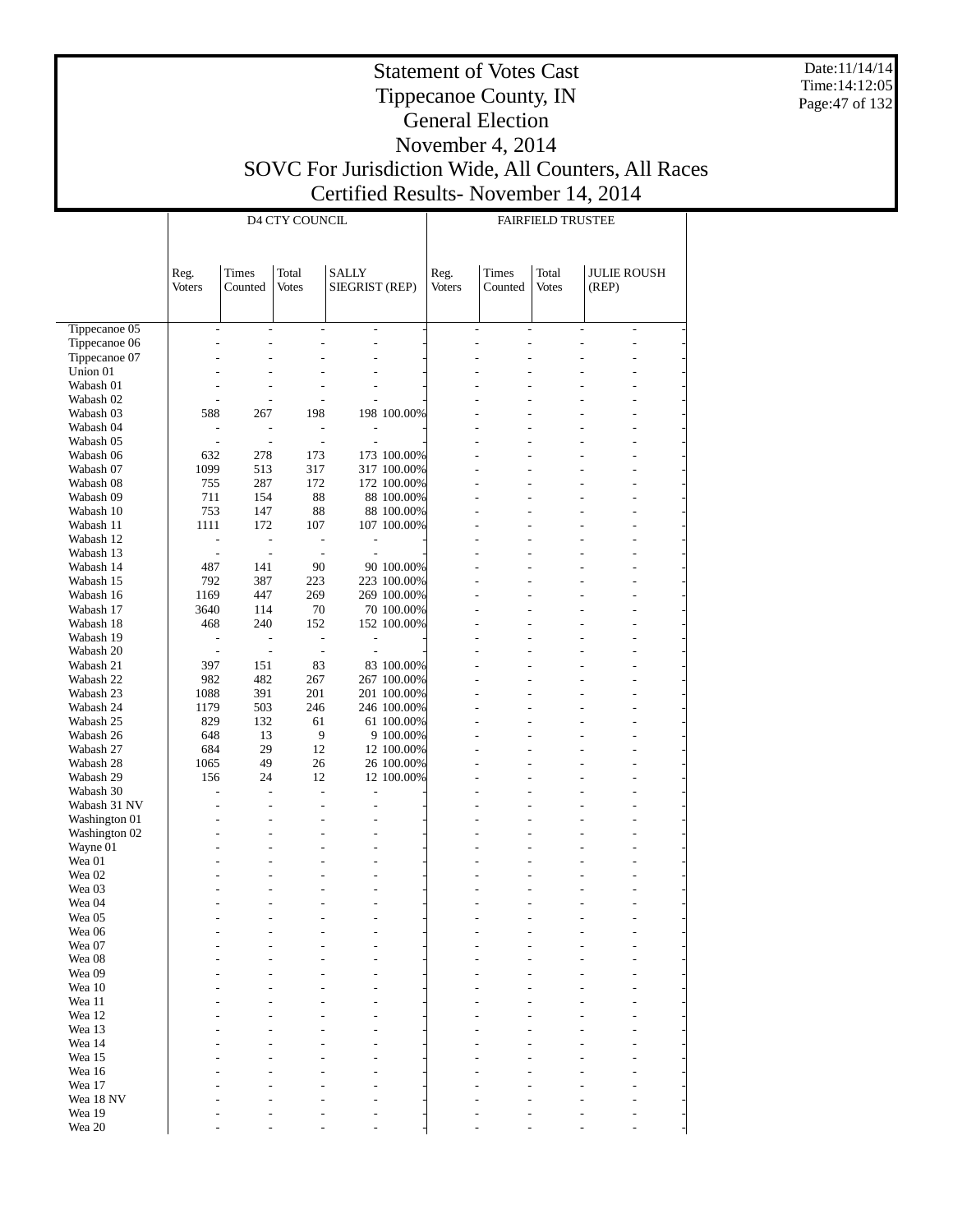Date:11/14/14 Time:14:12:05 Page:48 of 132

# Tippecanoe County, IN General Election November 4, 2014 SOVC For Jurisdiction Wide, All Counters, All Races Certified Results- November 14, 2014

|        |                       |                         | D4 CTY COUNCIL        |                                | <b>FAIRFIELD TRUSTEE</b> |                         |                       |                             |  |
|--------|-----------------------|-------------------------|-----------------------|--------------------------------|--------------------------|-------------------------|-----------------------|-----------------------------|--|
|        | Reg.<br><b>Voters</b> | <b>Times</b><br>Counted | Total<br><b>Votes</b> | <b>SALLY</b><br>SIEGRIST (REP) | Reg.<br><b>Voters</b>    | <b>Times</b><br>Counted | Total<br><b>Votes</b> | <b>JULIE ROUSH</b><br>(REP) |  |
| Wea 21 |                       |                         |                       |                                |                          |                         |                       |                             |  |
| Total  | 19233                 | 4921                    | 2864                  | 2864 100.00%                   | 31654                    | 9598                    | 6591                  | 6591 100.00%                |  |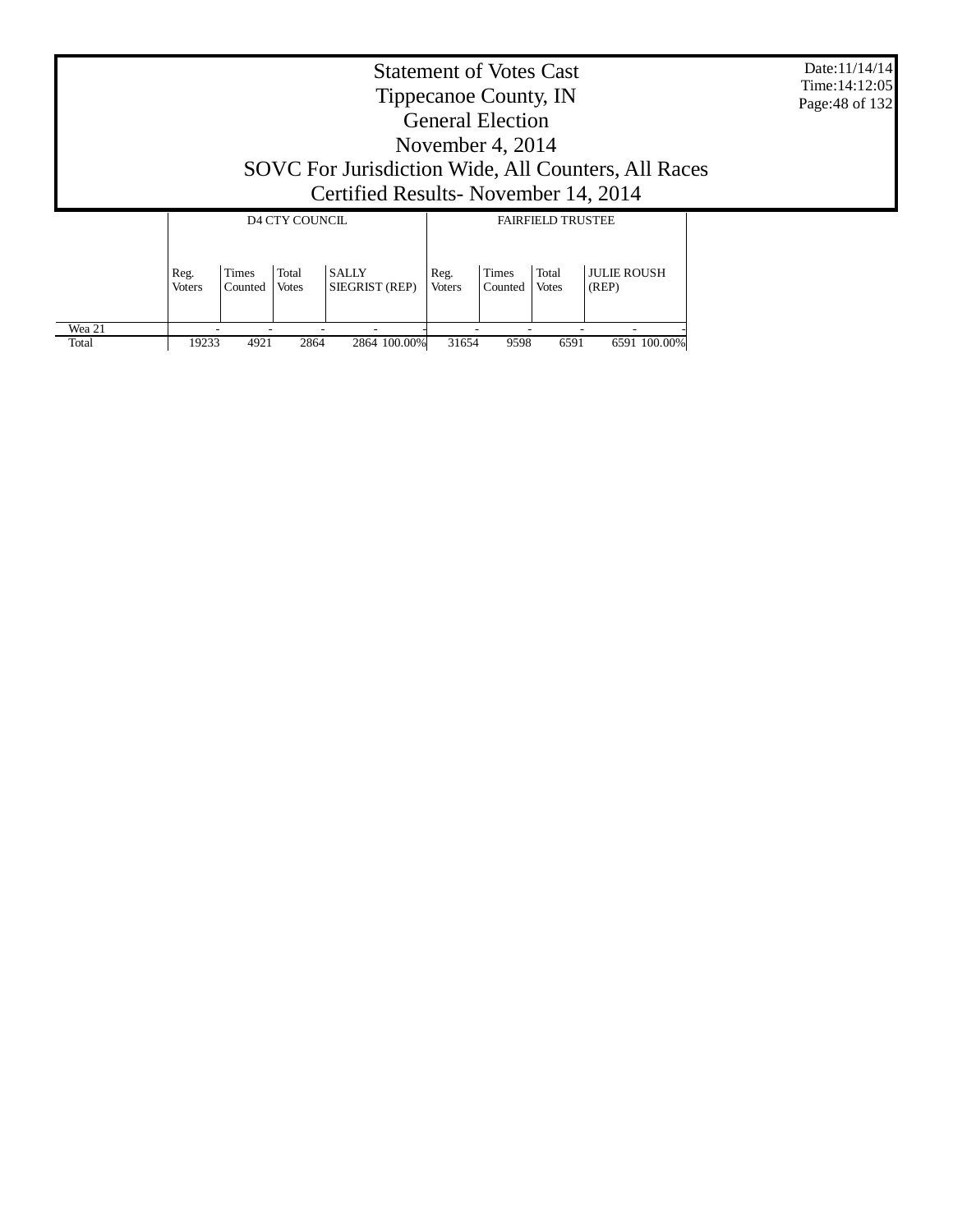Date:11/14/14 Time:14:12:05 Page:49 of 132

# Statement of Votes Cast Tippecanoe County, IN General Election November 4, 2014

# SOVC For Jurisdiction Wide, All Counters, All Races Certified Results- November 14, 2014

|                              |                       |                  | <b>JACKSON TRUSTEE</b> |                                  |            | <b>LAURAMIE TRUSTEE</b> |                                            |                       |                       |             |  |
|------------------------------|-----------------------|------------------|------------------------|----------------------------------|------------|-------------------------|--------------------------------------------|-----------------------|-----------------------|-------------|--|
|                              | Reg.<br><b>Voters</b> | Times<br>Counted | Total<br><b>Votes</b>  | SHARON L.<br><b>CORWIN (REP)</b> |            | Reg.<br>Voters          | Times<br>Counted                           | Total<br><b>Votes</b> | M. LYNN BECK<br>(REP) |             |  |
| Jurisdiction Wide            |                       |                  |                        |                                  |            |                         |                                            |                       |                       |             |  |
| Fairfield 01                 |                       |                  |                        |                                  |            |                         |                                            |                       |                       |             |  |
| Fairfield 02                 |                       |                  |                        |                                  |            |                         |                                            |                       |                       |             |  |
| Fairfield 03                 |                       |                  |                        |                                  |            |                         |                                            |                       |                       |             |  |
| Fairfield 04                 |                       |                  |                        |                                  |            |                         |                                            |                       |                       |             |  |
| Fairfield 05                 |                       |                  |                        |                                  |            |                         |                                            |                       |                       |             |  |
| Fairfield 06                 |                       |                  |                        |                                  |            |                         |                                            |                       |                       |             |  |
| Fairfield 07<br>Fairfield 08 |                       |                  |                        |                                  |            |                         |                                            |                       |                       |             |  |
| Fairfield 09                 |                       |                  |                        |                                  |            |                         |                                            |                       |                       |             |  |
| Fairfield 10                 |                       |                  |                        |                                  |            |                         |                                            |                       |                       |             |  |
| Fairfield 11                 |                       |                  |                        |                                  |            |                         |                                            |                       |                       |             |  |
| Fairfield 12                 |                       |                  |                        |                                  |            |                         |                                            |                       |                       |             |  |
| Fairfield 13                 |                       |                  |                        |                                  |            |                         |                                            |                       |                       |             |  |
| Fairfield 14                 |                       |                  |                        |                                  |            |                         |                                            |                       |                       |             |  |
| Fairfield 15                 |                       |                  |                        |                                  |            |                         |                                            |                       |                       |             |  |
| Fairfield 16<br>Fairfield 17 |                       |                  |                        |                                  |            |                         |                                            |                       |                       |             |  |
| Fairfield 18                 |                       |                  |                        |                                  |            |                         |                                            |                       |                       |             |  |
| Fairfield 19                 |                       |                  |                        |                                  |            |                         |                                            |                       |                       |             |  |
| Fairfield 20                 |                       |                  |                        |                                  |            |                         |                                            |                       |                       |             |  |
| Fairfield 21                 |                       |                  |                        |                                  |            |                         |                                            |                       |                       |             |  |
| Fairfield 22                 |                       |                  |                        |                                  |            |                         |                                            |                       |                       |             |  |
| Fairfield 23                 |                       |                  |                        |                                  |            |                         |                                            |                       |                       |             |  |
| Fairfield 24                 |                       |                  |                        |                                  |            |                         |                                            |                       |                       |             |  |
| Fairfield 25<br>Fairfield 26 |                       |                  |                        |                                  |            |                         |                                            |                       |                       |             |  |
| Fairfield 27                 |                       |                  |                        |                                  |            |                         |                                            |                       |                       |             |  |
| Fairfield 28                 |                       |                  |                        |                                  |            |                         |                                            |                       |                       |             |  |
| Fairfield 29                 |                       |                  |                        |                                  |            |                         |                                            |                       |                       |             |  |
| Fairfield 30                 |                       |                  |                        |                                  |            |                         |                                            |                       |                       |             |  |
| Fairfield 31                 |                       |                  |                        |                                  |            |                         |                                            |                       |                       |             |  |
| Fairfield 32                 |                       |                  |                        |                                  |            |                         |                                            |                       |                       |             |  |
| Fairfield 33                 |                       |                  |                        |                                  |            |                         |                                            |                       |                       |             |  |
| Fairfield 34<br>Fairfield 35 |                       |                  |                        |                                  |            |                         |                                            |                       |                       |             |  |
| Fairfield 36                 | ٠                     |                  |                        |                                  |            |                         |                                            |                       |                       |             |  |
| Fairfield 37NV               | L,                    |                  | L,<br>L,               |                                  |            |                         |                                            |                       |                       |             |  |
| Jackson 01                   | 326                   | 101              | 89                     |                                  | 89 100.00% |                         | $\overline{a}$                             | L,                    |                       |             |  |
| Lauramie 01                  | ÷,                    |                  | L,<br>÷,               |                                  |            | 965                     | 331                                        | 273                   |                       | 273 100.00% |  |
| Lauramie 02                  |                       |                  | ۷<br>÷                 | L,                               |            | 660                     | 209                                        | 172                   |                       | 172 100.00% |  |
| Perry 01                     | ٠                     |                  | $\overline{a}$<br>÷,   | $\overline{a}$                   |            |                         | $\overline{\phantom{a}}$<br>$\overline{a}$ | $\overline{a}$        | ÷,                    |             |  |
| Perry 02                     |                       |                  |                        |                                  |            |                         |                                            |                       |                       |             |  |
| Perry 03<br>Perry 04         |                       |                  |                        |                                  |            |                         |                                            |                       |                       |             |  |
| Perry 05                     |                       |                  |                        |                                  |            |                         |                                            |                       |                       |             |  |
| Perry 06 NV                  |                       |                  |                        |                                  |            |                         |                                            |                       |                       |             |  |
| Randolph 01                  |                       |                  |                        |                                  |            |                         |                                            |                       |                       |             |  |
| Sheffield 01                 |                       |                  |                        |                                  |            |                         |                                            |                       |                       |             |  |
| Sheffield 02                 |                       |                  |                        |                                  |            |                         |                                            |                       |                       |             |  |
| Sheffield 03                 |                       |                  |                        |                                  |            |                         |                                            |                       |                       |             |  |
| Sheffield 04 NV              |                       |                  |                        |                                  |            |                         |                                            |                       |                       |             |  |
| Shelby 01<br>Shelby 02       |                       |                  |                        |                                  |            |                         |                                            |                       |                       |             |  |
| Tippecanoe 01                |                       |                  |                        |                                  |            |                         |                                            |                       |                       |             |  |
| Tippecanoe 02                |                       |                  |                        |                                  |            |                         |                                            |                       |                       |             |  |
| Tippecanoe 03                |                       |                  |                        |                                  |            |                         |                                            |                       |                       |             |  |
| Tippecanoe 04                |                       |                  |                        |                                  |            |                         |                                            |                       |                       |             |  |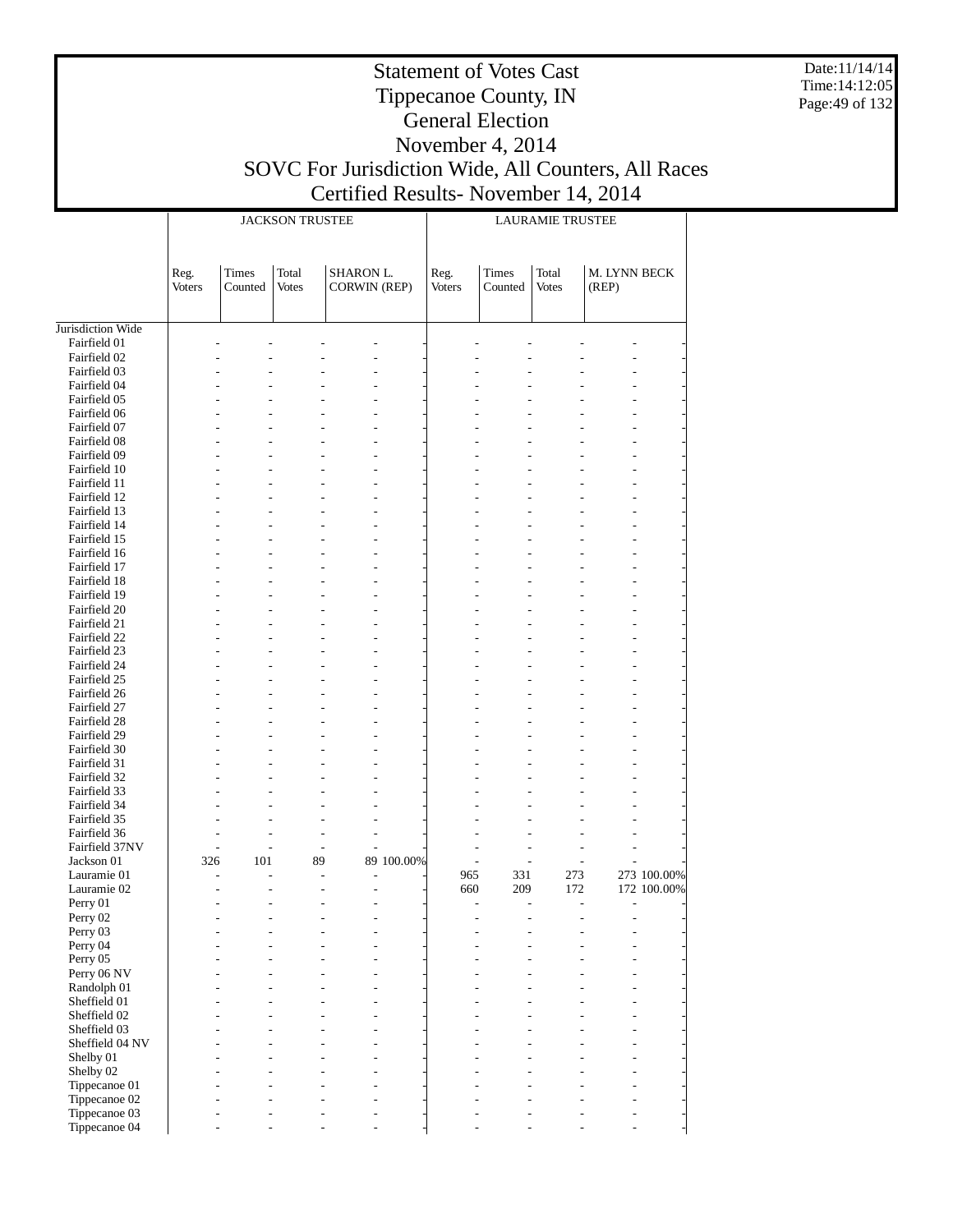Date:11/14/14 Time:14:12:06 Page:50 of 132

### Tippecanoe County, IN General Election November 4, 2014 SOVC For Jurisdiction Wide, All Counters, All Races Certified Results- November 14, 2014

|                        |                |                  | <b>JACKSON TRUSTEE</b> |                                              |                | <b>LAURAMIE TRUSTEE</b>  |                          |                                                    |  |  |  |
|------------------------|----------------|------------------|------------------------|----------------------------------------------|----------------|--------------------------|--------------------------|----------------------------------------------------|--|--|--|
|                        | Reg.<br>Voters | Times<br>Counted | Total<br><b>Votes</b>  | SHARON L.<br><b>CORWIN (REP)</b>             | Reg.<br>Voters | Times<br>Counted         | Total<br><b>Votes</b>    | M. LYNN BECK<br>(REP)                              |  |  |  |
| Tippecanoe 05          |                | ÷,<br>L,         |                        | $\overline{\phantom{a}}$<br>L,               |                | $\overline{\phantom{a}}$ | $\overline{\phantom{a}}$ | $\overline{a}$<br>$\overline{a}$                   |  |  |  |
| Tippecanoe 06          |                | Ĭ.<br>L.         |                        | $\overline{a}$<br>L,                         |                | $\overline{a}$           | $\overline{a}$           | $\overline{a}$                                     |  |  |  |
| Tippecanoe 07          |                | ÷,               |                        | L,                                           |                | ۳                        | ÷,                       |                                                    |  |  |  |
| Union 01               |                |                  |                        | L,                                           |                |                          |                          |                                                    |  |  |  |
| Wabash 01              |                |                  |                        | $\overline{a}$                               |                |                          |                          |                                                    |  |  |  |
| Wabash 02              |                |                  |                        | L,                                           |                |                          |                          |                                                    |  |  |  |
| Wabash 03              |                |                  |                        | $\overline{a}$                               |                |                          |                          | $\overline{a}$                                     |  |  |  |
| Wabash 04              |                |                  |                        | $\overline{a}$                               |                |                          |                          |                                                    |  |  |  |
| Wabash 05<br>Wabash 06 |                |                  |                        | $\overline{a}$<br>L,                         |                |                          |                          |                                                    |  |  |  |
| Wabash 07              |                |                  |                        | $\overline{a}$                               |                |                          |                          | $\overline{a}$                                     |  |  |  |
| Wabash 08              |                |                  |                        | $\overline{a}$                               |                |                          |                          |                                                    |  |  |  |
| Wabash 09              |                |                  |                        | $\overline{a}$                               |                |                          |                          |                                                    |  |  |  |
| Wabash 10              |                |                  |                        | L,                                           |                |                          |                          |                                                    |  |  |  |
| Wabash 11              |                |                  |                        | $\overline{a}$                               |                |                          |                          | $\overline{a}$                                     |  |  |  |
| Wabash 12              |                |                  |                        | $\overline{a}$                               |                |                          |                          |                                                    |  |  |  |
| Wabash 13              |                |                  |                        | $\overline{a}$                               |                |                          |                          |                                                    |  |  |  |
| Wabash 14              |                |                  |                        | L,                                           |                |                          |                          |                                                    |  |  |  |
| Wabash 15              |                |                  |                        | $\overline{a}$<br>$\overline{a}$             |                |                          |                          | $\overline{a}$                                     |  |  |  |
| Wabash 16<br>Wabash 17 |                |                  |                        | $\overline{a}$                               |                |                          |                          |                                                    |  |  |  |
| Wabash 18              |                |                  |                        | L,                                           |                |                          |                          |                                                    |  |  |  |
| Wabash 19              |                |                  |                        | $\overline{a}$                               |                |                          |                          | $\overline{a}$                                     |  |  |  |
| Wabash 20              |                |                  |                        | $\overline{a}$                               |                |                          |                          |                                                    |  |  |  |
| Wabash 21              |                |                  |                        | $\overline{a}$                               |                |                          |                          |                                                    |  |  |  |
| Wabash 22              |                |                  |                        | L,                                           |                |                          |                          |                                                    |  |  |  |
| Wabash 23              |                |                  |                        | $\overline{a}$                               |                |                          |                          | $\overline{a}$                                     |  |  |  |
| Wabash 24              |                |                  |                        | $\overline{a}$                               |                |                          |                          |                                                    |  |  |  |
| Wabash 25              |                |                  |                        | $\overline{a}$                               |                |                          |                          |                                                    |  |  |  |
| Wabash 26              |                |                  |                        | L,                                           |                |                          |                          |                                                    |  |  |  |
| Wabash 27<br>Wabash 28 |                |                  |                        | $\overline{a}$<br>$\overline{a}$             |                |                          |                          | $\overline{a}$                                     |  |  |  |
| Wabash 29              |                |                  |                        | $\overline{a}$                               |                |                          |                          |                                                    |  |  |  |
| Wabash 30              |                |                  |                        | L,                                           |                |                          |                          |                                                    |  |  |  |
| Wabash 31 NV           |                |                  |                        | $\overline{a}$                               |                |                          |                          | $\overline{a}$                                     |  |  |  |
| Washington 01          |                |                  |                        | L,                                           |                |                          |                          |                                                    |  |  |  |
| Washington 02          |                |                  |                        | $\overline{a}$                               |                |                          |                          | $\overline{a}$                                     |  |  |  |
| Wayne 01               |                |                  |                        | L,                                           |                |                          |                          |                                                    |  |  |  |
| Wea 01                 |                | ÷,               |                        | $\overline{a}$<br>$\overline{a}$             |                |                          |                          | $\overline{a}$                                     |  |  |  |
| Wea 02                 |                |                  |                        | $\overline{a}$                               |                |                          |                          | $\overline{a}$                                     |  |  |  |
| Wea 03<br>Wea 04       |                | ÷,               |                        | $\overline{a}$<br>L.<br>L,<br>$\overline{a}$ |                | ۷                        | ÷,                       | $\overline{a}$<br>$\overline{a}$<br>$\overline{a}$ |  |  |  |
| Wea 05                 |                |                  |                        |                                              |                |                          |                          |                                                    |  |  |  |
| Wea 06                 |                |                  |                        |                                              |                |                          |                          |                                                    |  |  |  |
| Wea 07                 |                |                  |                        |                                              |                |                          |                          |                                                    |  |  |  |
| Wea 08                 |                |                  |                        |                                              |                |                          |                          |                                                    |  |  |  |
| Wea 09                 |                |                  |                        |                                              |                |                          |                          |                                                    |  |  |  |
| Wea 10                 |                |                  |                        |                                              |                |                          |                          |                                                    |  |  |  |
| Wea 11                 |                |                  |                        |                                              |                |                          |                          |                                                    |  |  |  |
| Wea 12                 |                |                  |                        |                                              |                |                          |                          |                                                    |  |  |  |
| Wea 13                 |                |                  |                        |                                              |                |                          |                          |                                                    |  |  |  |
| Wea 14<br>Wea 15       |                |                  |                        |                                              |                |                          |                          |                                                    |  |  |  |
| Wea 16                 |                |                  |                        |                                              |                |                          |                          |                                                    |  |  |  |
| Wea 17                 |                |                  |                        |                                              |                |                          |                          |                                                    |  |  |  |
| Wea 18 NV              |                |                  |                        |                                              |                |                          |                          |                                                    |  |  |  |
| Wea 19                 |                |                  |                        |                                              |                |                          |                          |                                                    |  |  |  |
| Wea 20                 |                |                  |                        |                                              |                |                          |                          |                                                    |  |  |  |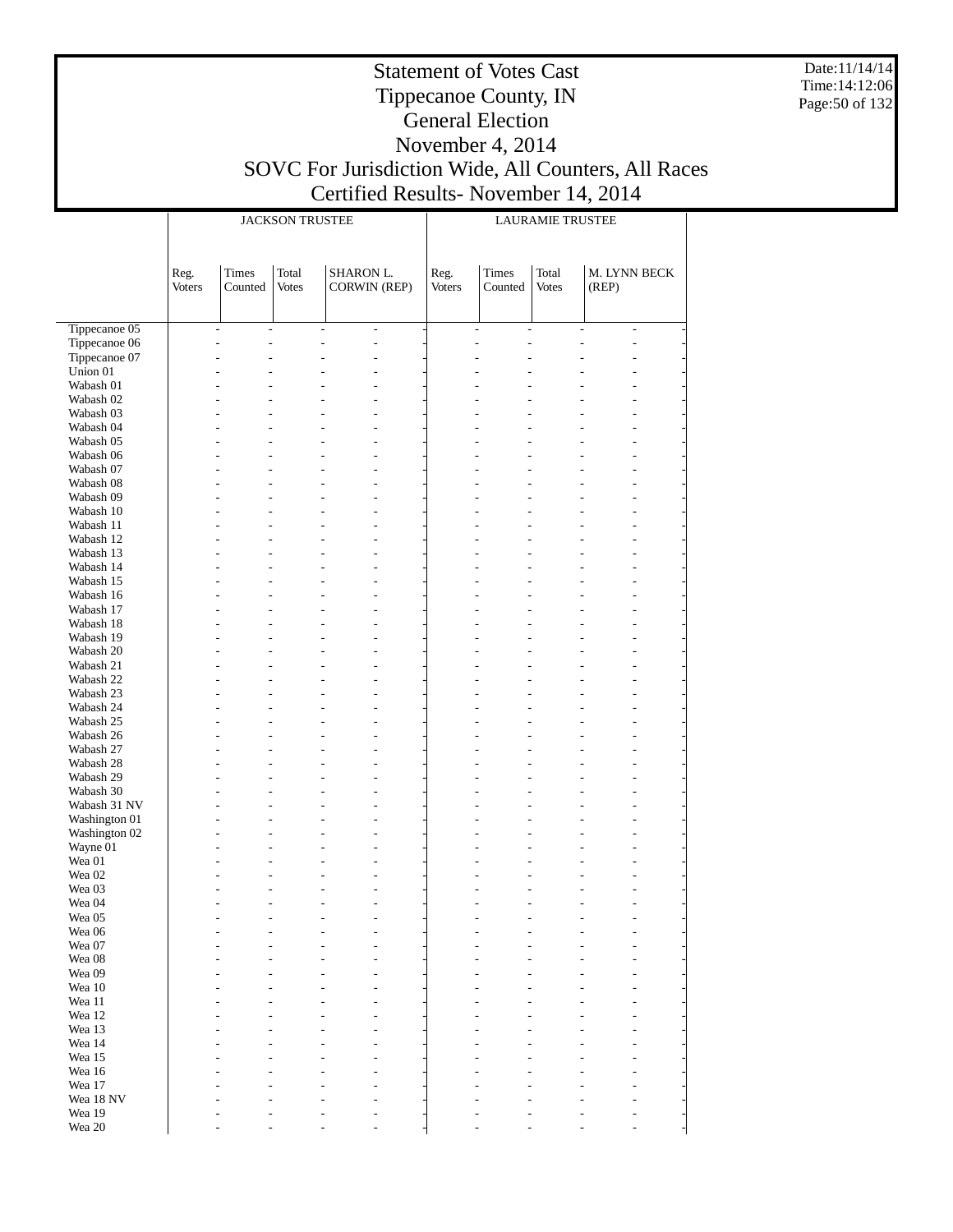Date:11/14/14 Time:14:12:06 Page:51 of 132

# Tippecanoe County, IN General Election November 4, 2014 SOVC For Jurisdiction Wide, All Counters, All Races Certified Results- November 14, 2014

|        |                       |                         | <b>JACKSON TRUSTEE</b> |                                  | <b>LAURAMIE TRUSTEE</b> |                         |                       |                              |  |
|--------|-----------------------|-------------------------|------------------------|----------------------------------|-------------------------|-------------------------|-----------------------|------------------------------|--|
|        | Reg.<br><b>Voters</b> | <b>Times</b><br>Counted | Total<br><b>Votes</b>  | <b>SHARON L.</b><br>CORWIN (REP) | Reg.<br><b>Voters</b>   | <b>Times</b><br>Counted | Total<br><b>Votes</b> | <b>M. LYNN BECK</b><br>(REP) |  |
| Wea 21 |                       |                         |                        | -                                |                         |                         |                       |                              |  |
| Total  | 326                   | 101                     | 89                     | 89 100.00%                       | 1625                    | 540                     | 445                   | 445 100,00%                  |  |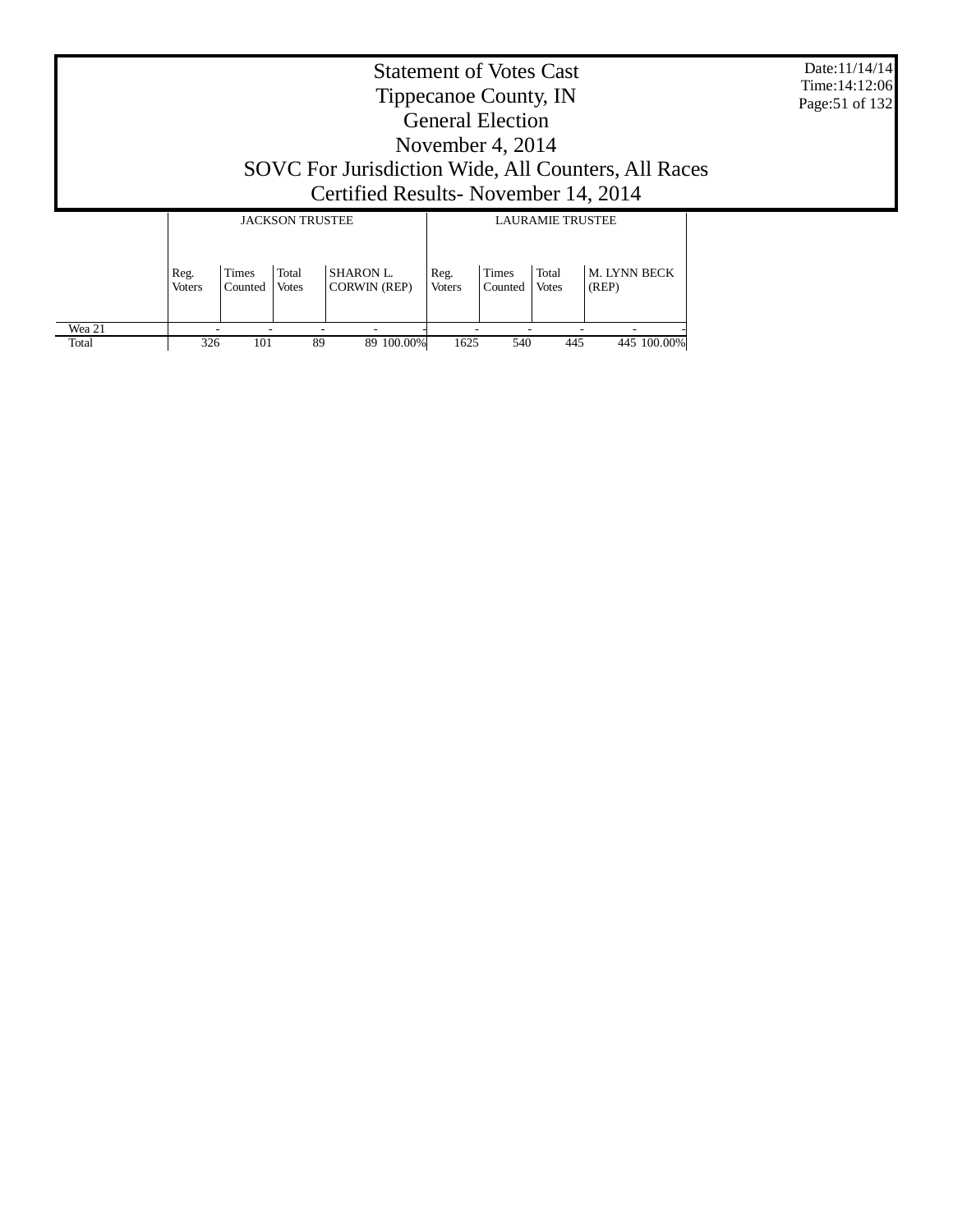Date:11/14/14 Time:14:12:06 Page:52 of 132

### Tippecanoe County, IN General Election November 4, 2014 SOVC For Jurisdiction Wide, All Counters, All Races Certified Results- November 14, 2014

|                                |                          |                     | PERRY TRUSTEE           |                                            |             | RANDOLPH TRUSTEE     |                  |                       |                                            |             |  |
|--------------------------------|--------------------------|---------------------|-------------------------|--------------------------------------------|-------------|----------------------|------------------|-----------------------|--------------------------------------------|-------------|--|
|                                | Reg.<br><b>Voters</b>    | Times<br>Counted    | Total<br><b>Votes</b>   | <b>FRANK</b><br><b>CEDERQUIST</b><br>(REP) |             | Reg.<br>Voters       | Times<br>Counted | Total<br><b>Votes</b> | <b>MARCELLA</b><br><b>MAYNARD</b><br>(REP) |             |  |
|                                |                          |                     |                         |                                            |             |                      |                  |                       |                                            |             |  |
| Jurisdiction Wide              |                          |                     |                         |                                            |             |                      |                  |                       |                                            |             |  |
| Fairfield 01                   |                          |                     |                         |                                            |             |                      |                  |                       |                                            |             |  |
| Fairfield 02<br>Fairfield 03   |                          |                     |                         | L,                                         |             |                      |                  |                       |                                            |             |  |
| Fairfield 04                   |                          |                     |                         |                                            |             |                      |                  |                       |                                            |             |  |
| Fairfield 05                   |                          |                     |                         | L,                                         |             |                      |                  |                       |                                            |             |  |
| Fairfield 06                   |                          |                     |                         |                                            |             |                      |                  |                       |                                            |             |  |
| Fairfield 07                   |                          |                     | L.                      | $\overline{a}$                             |             | L,                   |                  |                       | L,                                         |             |  |
| Fairfield 08                   |                          |                     |                         | L,                                         |             |                      |                  |                       | ä,                                         |             |  |
| Fairfield 09                   |                          |                     |                         | L,                                         |             |                      |                  |                       | L,                                         |             |  |
| Fairfield 10<br>Fairfield 11   |                          |                     | L.                      | L<br>$\overline{a}$                        |             | L,                   |                  |                       | L,                                         |             |  |
| Fairfield 12                   |                          |                     |                         | L,                                         |             |                      |                  |                       | ä,                                         |             |  |
| Fairfield 13                   |                          |                     |                         | L,                                         |             |                      |                  |                       | L,                                         |             |  |
| Fairfield 14                   |                          |                     |                         | ä,                                         |             |                      |                  |                       |                                            |             |  |
| Fairfield 15                   |                          |                     | L.                      | $\overline{a}$                             |             | L,                   |                  |                       | L,                                         |             |  |
| Fairfield 16                   |                          |                     |                         | L,                                         |             |                      |                  |                       | ä,                                         |             |  |
| Fairfield 17                   |                          |                     |                         | L,                                         |             |                      |                  |                       | L,                                         |             |  |
| Fairfield 18<br>Fairfield 19   |                          |                     |                         | L                                          |             |                      |                  |                       |                                            |             |  |
| Fairfield 20                   |                          |                     | L.                      | $\overline{a}$<br>L,                       |             | L,                   |                  |                       | L,<br>ä,                                   |             |  |
| Fairfield 21                   |                          |                     |                         | L,                                         |             |                      |                  |                       | L,                                         |             |  |
| Fairfield 22                   |                          |                     |                         | ä,                                         |             |                      |                  |                       |                                            |             |  |
| Fairfield 23                   |                          |                     | L.                      | $\overline{a}$                             |             | L,                   |                  |                       | L,                                         |             |  |
| Fairfield 24                   |                          |                     |                         | L,                                         |             |                      |                  |                       | ä,                                         |             |  |
| Fairfield 25                   |                          |                     |                         | L,                                         |             |                      |                  |                       | L,                                         |             |  |
| Fairfield 26                   |                          |                     |                         | ä,                                         |             |                      |                  |                       |                                            |             |  |
| Fairfield 27                   |                          |                     | L.                      | $\overline{a}$                             |             | L,                   |                  |                       | L,                                         |             |  |
| Fairfield 28<br>Fairfield 29   |                          |                     |                         | L,<br>L,                                   |             |                      |                  |                       | ä,<br>L,                                   |             |  |
| Fairfield 30                   |                          |                     |                         | ä,                                         |             |                      |                  |                       |                                            |             |  |
| Fairfield 31                   |                          |                     | L.                      | $\overline{a}$                             |             | L,                   |                  |                       | L,                                         |             |  |
| Fairfield 32                   |                          |                     |                         | ä,                                         |             |                      |                  |                       | ä,                                         |             |  |
| Fairfield 33                   |                          |                     |                         | L,                                         |             |                      |                  |                       | L,                                         |             |  |
| Fairfield 34                   |                          |                     |                         | L,                                         |             |                      |                  |                       |                                            |             |  |
| Fairfield 35                   |                          |                     | L.                      | $\overline{a}$                             |             | L,                   |                  |                       | L,                                         |             |  |
| Fairfield 36                   |                          |                     |                         | L,                                         |             |                      |                  |                       |                                            |             |  |
| Fairfield 37NV<br>Jackson 01   |                          |                     |                         | L,<br>L,                                   |             |                      |                  |                       |                                            |             |  |
| Lauramie 01                    |                          |                     | ä,                      | ÷,                                         |             |                      |                  |                       |                                            |             |  |
| Lauramie 02                    |                          |                     | L,                      | ÷,                                         |             |                      |                  |                       |                                            |             |  |
| Perry 01                       | 1316                     | 564                 | 448                     |                                            | 448 100.00% |                      |                  |                       |                                            |             |  |
| Perry 02                       | 471                      | 189                 | 157                     |                                            | 157 100.00% |                      |                  |                       |                                            |             |  |
| Perry 03                       | 973                      | 401                 | 316                     |                                            | 316 100.00% |                      |                  |                       |                                            |             |  |
| Perry 04                       | 1386                     | 453                 | 353                     |                                            | 353 100.00% |                      |                  |                       |                                            |             |  |
| Perry 05                       | 1283<br>$\boldsymbol{0}$ | 406                 | 316<br>$\boldsymbol{0}$ | $\boldsymbol{0}$                           | 316 100.00% | $\overline{a}$<br>L, | $\overline{a}$   |                       | L,                                         |             |  |
| Perry 06 NV<br>Randolph 01     | L.                       | 0<br>$\overline{a}$ | $\overline{a}$          | L.                                         |             | 632                  | 234              | 190                   |                                            | 190 100.00% |  |
| Sheffield 01                   |                          | $\overline{a}$      | $\overline{a}$          | L,                                         |             | L,                   | $\overline{a}$   | $\overline{a}$        |                                            |             |  |
| Sheffield 02                   |                          |                     | L,                      | L,                                         |             | L,                   | L,               | L,                    |                                            |             |  |
| Sheffield 03                   |                          |                     |                         | $\overline{a}$                             |             |                      |                  |                       |                                            |             |  |
| Sheffield 04 NV                |                          |                     |                         | L,                                         |             |                      |                  |                       |                                            |             |  |
| Shelby 01                      |                          |                     |                         |                                            |             |                      |                  |                       |                                            |             |  |
| Shelby 02                      |                          |                     |                         | L,                                         |             |                      |                  |                       |                                            |             |  |
| Tippecanoe 01<br>Tippecanoe 02 |                          |                     |                         | L,<br>۳                                    |             |                      |                  |                       | L,<br>L,                                   |             |  |
| Tippecanoe 03                  |                          |                     |                         |                                            |             |                      |                  |                       | L,                                         |             |  |
| Tippecanoe 04                  |                          |                     |                         |                                            |             |                      |                  |                       |                                            |             |  |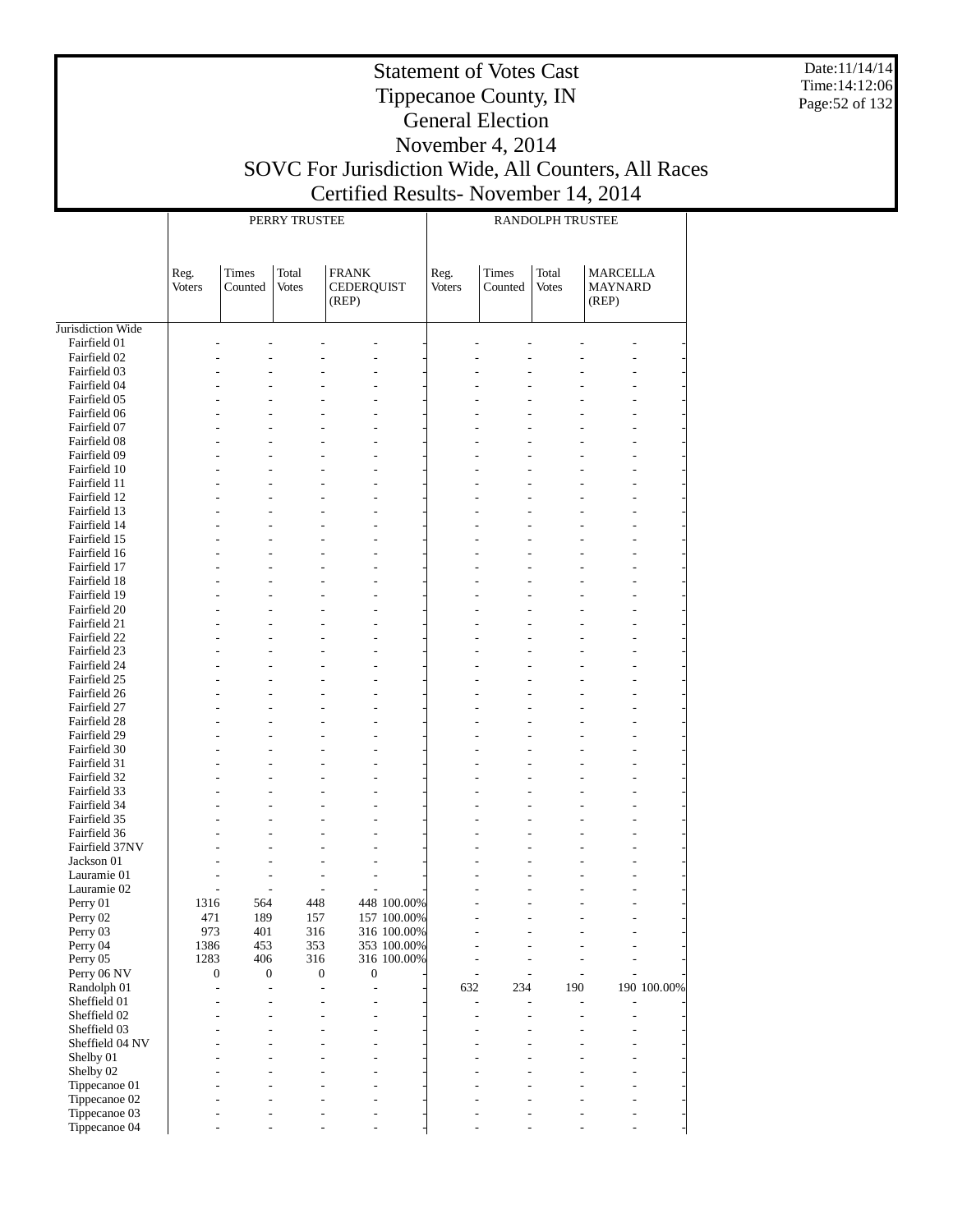Date:11/14/14 Time:14:12:06 Page:53 of 132

### Tippecanoe County, IN General Election November 4, 2014 SOVC For Jurisdiction Wide, All Counters, All Races Certified Results- November 14, 2014

|                        |                |                                            | PERRY TRUSTEE  |                                            |                          | RANDOLPH TRUSTEE |                                            |                       |                                            |  |
|------------------------|----------------|--------------------------------------------|----------------|--------------------------------------------|--------------------------|------------------|--------------------------------------------|-----------------------|--------------------------------------------|--|
|                        |                |                                            |                |                                            |                          |                  |                                            |                       |                                            |  |
|                        | Reg.<br>Voters | Times<br>Counted                           | Total<br>Votes | <b>FRANK</b><br><b>CEDERQUIST</b><br>(REP) |                          | Reg.<br>Voters   | <b>Times</b><br>Counted                    | Total<br><b>Votes</b> | <b>MARCELLA</b><br><b>MAYNARD</b><br>(REP) |  |
| Tippecanoe 05          |                | ÷,<br>$\overline{\phantom{a}}$             |                | $\frac{1}{2}$                              | $\overline{\phantom{a}}$ |                  | $\overline{\phantom{a}}$<br>$\overline{a}$ | $\frac{1}{2}$         | $\overline{\phantom{a}}$                   |  |
| Tippecanoe 06          |                | $\overline{a}$<br>$\overline{\phantom{0}}$ |                | $\overline{a}$                             | L,                       | L,               |                                            |                       | $\overline{a}$                             |  |
| Tippecanoe 07          |                | L,                                         |                |                                            |                          |                  |                                            |                       |                                            |  |
| Union 01               |                |                                            |                |                                            |                          |                  |                                            |                       |                                            |  |
| Wabash 01              |                |                                            |                |                                            |                          |                  |                                            |                       |                                            |  |
| Wabash 02              |                |                                            |                |                                            |                          |                  |                                            |                       |                                            |  |
| Wabash 03<br>Wabash 04 |                |                                            |                |                                            | L,<br>L                  |                  |                                            |                       |                                            |  |
| Wabash 05              |                |                                            |                |                                            | L,                       |                  |                                            |                       |                                            |  |
| Wabash 06              |                |                                            |                |                                            |                          |                  |                                            |                       |                                            |  |
| Wabash 07              |                |                                            |                |                                            | L,                       |                  |                                            |                       |                                            |  |
| Wabash 08              |                |                                            |                |                                            | L                        |                  |                                            |                       |                                            |  |
| Wabash 09              |                |                                            |                |                                            | L,                       |                  |                                            |                       |                                            |  |
| Wabash 10              |                |                                            |                |                                            |                          |                  |                                            |                       |                                            |  |
| Wabash 11              |                |                                            |                |                                            | L,                       |                  |                                            |                       |                                            |  |
| Wabash 12              |                |                                            |                |                                            | L                        |                  |                                            |                       |                                            |  |
| Wabash 13<br>Wabash 14 |                |                                            |                |                                            | L,                       |                  |                                            |                       |                                            |  |
| Wabash 15              |                |                                            |                |                                            | L,                       |                  |                                            |                       |                                            |  |
| Wabash 16              |                |                                            |                |                                            | L                        |                  |                                            |                       |                                            |  |
| Wabash 17              |                |                                            |                |                                            | L,                       |                  |                                            |                       |                                            |  |
| Wabash 18              |                |                                            |                |                                            |                          |                  |                                            |                       |                                            |  |
| Wabash 19              |                |                                            |                |                                            | L,                       |                  |                                            |                       |                                            |  |
| Wabash 20              |                |                                            |                |                                            | L                        |                  |                                            |                       |                                            |  |
| Wabash 21              |                |                                            |                |                                            | L,                       |                  |                                            |                       |                                            |  |
| Wabash 22              |                |                                            |                |                                            |                          |                  |                                            |                       |                                            |  |
| Wabash 23              |                |                                            |                |                                            | L,                       |                  |                                            |                       |                                            |  |
| Wabash 24<br>Wabash 25 |                |                                            |                |                                            | L<br>L,                  |                  |                                            |                       |                                            |  |
| Wabash 26              |                |                                            |                |                                            |                          |                  |                                            |                       |                                            |  |
| Wabash 27              |                |                                            |                |                                            | L,                       |                  |                                            |                       |                                            |  |
| Wabash 28              |                |                                            |                |                                            | L                        |                  |                                            |                       |                                            |  |
| Wabash 29              |                |                                            |                |                                            | L,                       |                  |                                            |                       |                                            |  |
| Wabash 30              |                | L.                                         |                |                                            | L                        |                  |                                            |                       |                                            |  |
| Wabash 31 NV           |                |                                            |                |                                            | L,                       |                  |                                            |                       |                                            |  |
| Washington 01          |                |                                            |                |                                            | L                        |                  |                                            |                       |                                            |  |
| Washington 02          |                |                                            |                |                                            | L,                       |                  |                                            |                       |                                            |  |
| Wayne 01<br>Wea 01     |                | L<br>L,                                    |                |                                            | L<br>L,                  |                  |                                            |                       |                                            |  |
| Wea <sub>02</sub>      |                |                                            |                |                                            |                          |                  |                                            |                       |                                            |  |
| Wea 03                 |                |                                            |                |                                            |                          |                  |                                            |                       |                                            |  |
| Wea 04                 |                |                                            |                |                                            | L,                       |                  |                                            |                       | $\overline{a}$                             |  |
| Wea 05                 |                |                                            |                |                                            |                          |                  |                                            |                       |                                            |  |
| Wea 06                 |                |                                            |                |                                            |                          |                  |                                            |                       |                                            |  |
| Wea 07                 |                |                                            |                |                                            |                          |                  |                                            |                       |                                            |  |
| Wea 08                 |                |                                            |                |                                            |                          |                  |                                            |                       |                                            |  |
| Wea 09<br>Wea 10       |                |                                            |                |                                            |                          |                  |                                            |                       |                                            |  |
| Wea 11                 |                |                                            |                |                                            |                          |                  |                                            |                       |                                            |  |
| Wea 12                 |                |                                            |                |                                            |                          |                  |                                            |                       |                                            |  |
| Wea 13                 |                |                                            |                |                                            |                          |                  |                                            |                       |                                            |  |
| Wea 14                 |                |                                            |                |                                            |                          |                  |                                            |                       |                                            |  |
| Wea 15                 |                |                                            |                |                                            |                          |                  |                                            |                       |                                            |  |
| Wea 16                 |                |                                            |                |                                            |                          |                  |                                            |                       |                                            |  |
| Wea 17                 |                |                                            |                |                                            |                          |                  |                                            |                       |                                            |  |
| Wea 18 NV              |                |                                            |                |                                            |                          |                  |                                            |                       |                                            |  |
| Wea 19                 |                |                                            |                |                                            |                          |                  |                                            |                       |                                            |  |
| Wea 20                 |                |                                            |                |                                            |                          |                  |                                            |                       |                                            |  |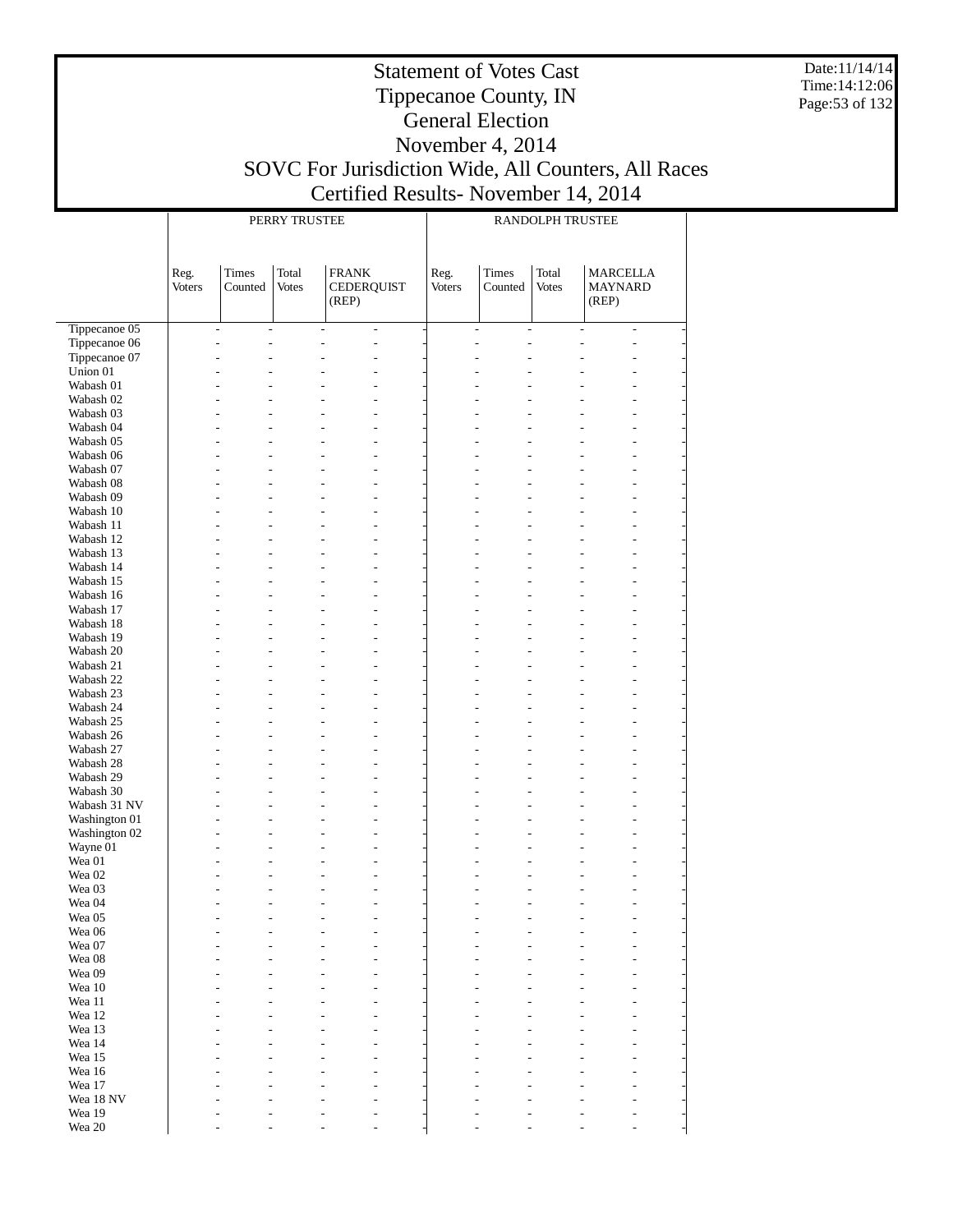Date:11/14/14 Time:14:12:07 Page:54 of 132

#### Statement of Votes Cast Tippecanoe County, IN General Election November 4, 2014 SOVC For Jurisdiction Wide, All Counters, All Races Certified Results- November 14, 2014 PERRY TRUSTEE RANDOLPH TRUSTEE T T

|        |                       |                  | I LIWI INCOILL        |                                            |                       |                         |                       |                                            |  |
|--------|-----------------------|------------------|-----------------------|--------------------------------------------|-----------------------|-------------------------|-----------------------|--------------------------------------------|--|
|        | Reg.<br><b>Voters</b> | Times<br>Counted | Total<br><b>Votes</b> | <b>FRANK</b><br><b>CEDEROUIST</b><br>(REP) | Reg.<br><b>Voters</b> | <b>Times</b><br>Counted | Total<br><b>Votes</b> | <b>MARCELLA</b><br><b>MAYNARD</b><br>(REP) |  |
| Wea 21 |                       |                  | -                     | $\overline{\phantom{a}}$                   |                       | -                       |                       |                                            |  |
| Total  | 5429                  | 2013             | 1590                  | 1590 100.00%                               | 632                   | 234                     | 190                   | 190 100.00%                                |  |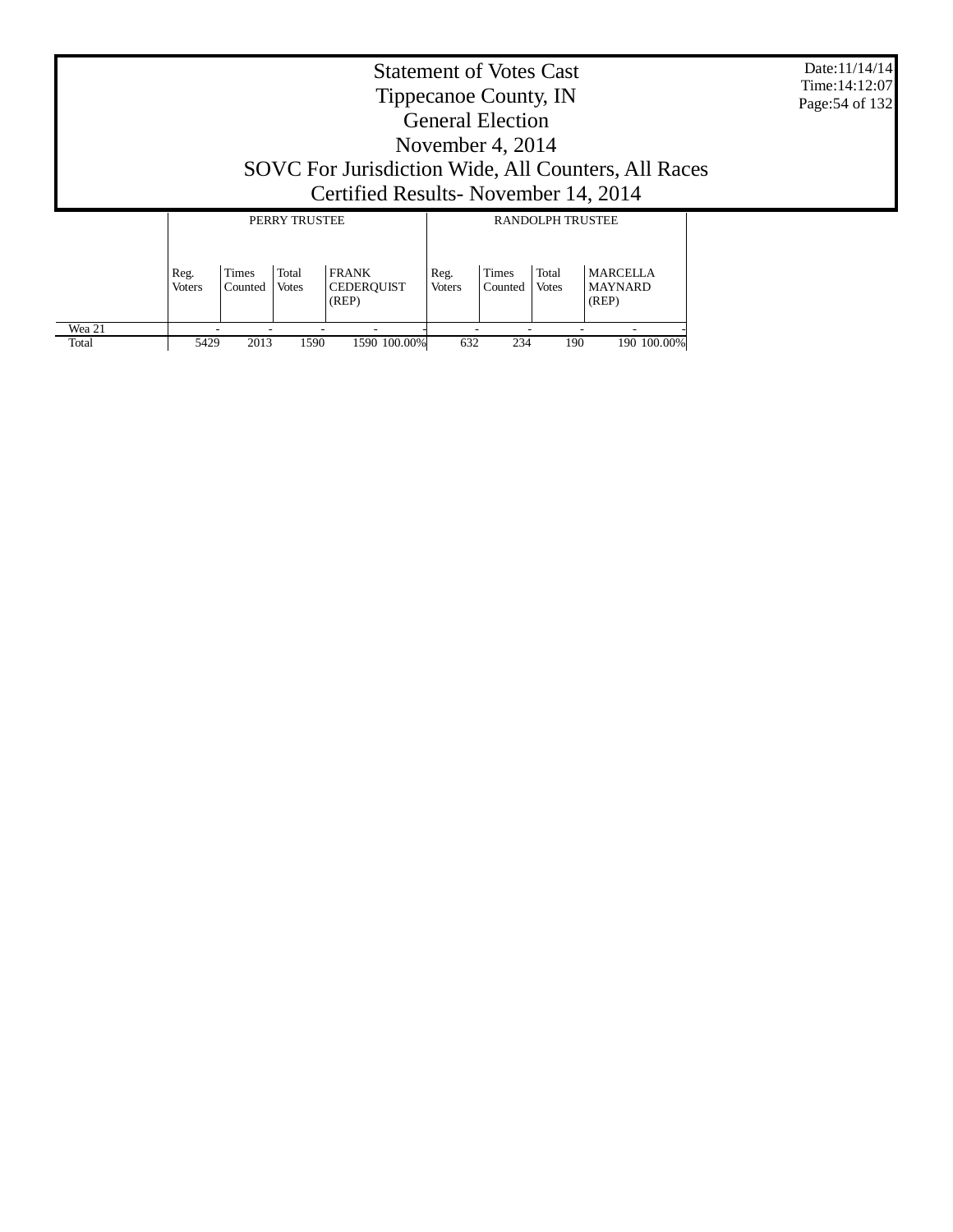Date:11/14/14 Time:14:12:07 Page:55 of 132

#### Tippecanoe County, IN General Election November 4, 2014 SOVC For Jurisdiction Wide, All Counters, All Races Certified Results- November 14, 2014

|                              |        |                                      | <b>SHEFFIELD TRUSTEE</b>                             |                                    |             | <b>SHELBY TRUSTEE</b> |                       |                       |             |             |  |
|------------------------------|--------|--------------------------------------|------------------------------------------------------|------------------------------------|-------------|-----------------------|-----------------------|-----------------------|-------------|-------------|--|
|                              |        |                                      |                                                      |                                    |             |                       |                       |                       |             |             |  |
|                              | Reg.   | <b>Times</b>                         | Total                                                | PAMELA J.                          |             | Reg.                  | Times                 | Total                 | JERRY L.    |             |  |
|                              | Voters | Counted                              | Votes                                                | CRUM (REP)                         |             | Voters                | Counted               | <b>Votes</b>          | ROOZE (REP) |             |  |
|                              |        |                                      |                                                      |                                    |             |                       |                       |                       |             |             |  |
| Jurisdiction Wide            |        |                                      |                                                      |                                    |             |                       |                       |                       |             |             |  |
| Fairfield 01                 |        |                                      |                                                      |                                    |             |                       |                       |                       |             |             |  |
| Fairfield 02                 |        |                                      |                                                      |                                    |             |                       |                       |                       |             |             |  |
| Fairfield 03                 |        |                                      |                                                      |                                    |             |                       |                       |                       |             |             |  |
| Fairfield 04<br>Fairfield 05 |        |                                      |                                                      |                                    |             |                       |                       |                       |             |             |  |
| Fairfield 06                 |        |                                      |                                                      |                                    |             |                       |                       |                       |             |             |  |
| Fairfield 07                 |        |                                      |                                                      |                                    |             |                       |                       |                       |             |             |  |
| Fairfield 08                 |        |                                      |                                                      |                                    |             |                       |                       |                       | L,          |             |  |
| Fairfield 09                 |        |                                      |                                                      |                                    |             |                       |                       |                       | L.          |             |  |
| Fairfield 10<br>Fairfield 11 |        |                                      |                                                      |                                    |             |                       |                       |                       | L,          |             |  |
| Fairfield 12                 |        |                                      |                                                      |                                    |             |                       |                       |                       | L,          |             |  |
| Fairfield 13                 |        |                                      |                                                      |                                    |             |                       |                       |                       | L.          |             |  |
| Fairfield 14                 |        |                                      |                                                      |                                    |             |                       |                       |                       | L,          |             |  |
| Fairfield 15                 |        |                                      |                                                      |                                    |             |                       |                       |                       |             |             |  |
| Fairfield 16                 |        |                                      |                                                      |                                    |             |                       |                       |                       | L,          |             |  |
| Fairfield 17                 |        |                                      |                                                      |                                    |             |                       |                       |                       | L.          |             |  |
| Fairfield 18<br>Fairfield 19 |        |                                      |                                                      |                                    |             |                       |                       |                       |             |             |  |
| Fairfield 20                 |        |                                      |                                                      |                                    |             |                       |                       |                       | L,          |             |  |
| Fairfield 21                 |        |                                      |                                                      |                                    |             |                       |                       |                       | L.          |             |  |
| Fairfield 22                 |        |                                      |                                                      |                                    |             |                       |                       |                       |             |             |  |
| Fairfield 23                 |        |                                      |                                                      |                                    |             |                       |                       |                       |             |             |  |
| Fairfield 24                 |        |                                      |                                                      |                                    |             |                       |                       |                       | L,          |             |  |
| Fairfield 25                 |        |                                      |                                                      |                                    |             |                       |                       |                       | L.          |             |  |
| Fairfield 26                 |        |                                      |                                                      |                                    |             |                       |                       |                       |             |             |  |
| Fairfield 27<br>Fairfield 28 |        |                                      |                                                      |                                    |             |                       |                       |                       | L,          |             |  |
| Fairfield 29                 |        |                                      |                                                      |                                    |             |                       |                       |                       | L.          |             |  |
| Fairfield 30                 |        |                                      |                                                      |                                    |             |                       |                       |                       | L,          |             |  |
| Fairfield 31                 |        |                                      |                                                      |                                    |             |                       |                       |                       |             |             |  |
| Fairfield 32                 |        |                                      |                                                      |                                    |             |                       |                       |                       | L,          |             |  |
| Fairfield 33                 |        |                                      |                                                      |                                    |             |                       |                       |                       | L.          |             |  |
| Fairfield 34                 |        |                                      |                                                      |                                    |             |                       |                       |                       | L,          |             |  |
| Fairfield 35<br>Fairfield 36 |        |                                      | $\overline{a}$                                       | $\overline{a}$                     |             |                       |                       |                       | L.<br>L.    |             |  |
| Fairfield 37NV               |        |                                      |                                                      |                                    |             |                       |                       |                       | L.          |             |  |
| Jackson 01                   |        |                                      |                                                      |                                    |             |                       |                       |                       |             |             |  |
| Lauramie 01                  |        |                                      |                                                      |                                    |             |                       |                       |                       |             |             |  |
| Lauramie 02                  |        |                                      |                                                      |                                    |             |                       |                       |                       |             |             |  |
| Perry 01                     |        |                                      |                                                      |                                    |             |                       |                       |                       |             |             |  |
| Perry 02                     |        |                                      |                                                      |                                    |             |                       |                       |                       |             |             |  |
| Perry 03<br>Perry 04         |        |                                      |                                                      |                                    |             |                       |                       |                       |             |             |  |
| Perry 05                     |        |                                      |                                                      |                                    |             |                       |                       |                       |             |             |  |
| Perry 06 NV                  |        |                                      | ÷,<br>$\overline{a}$                                 | $\overline{a}$                     |             |                       |                       |                       |             |             |  |
| Randolph 01                  |        | ٠                                    | $\overline{a}$<br>$\overline{a}$                     | $\overline{\phantom{a}}$           |             |                       |                       |                       |             |             |  |
| Sheffield 01                 | 843    | 261                                  | 195                                                  |                                    | 195 100.00% |                       |                       |                       |             |             |  |
| Sheffield 02                 | 1088   | 432                                  | 348                                                  |                                    | 348 100.00% |                       |                       |                       |             |             |  |
| Sheffield 03                 | 566    | 212                                  | 174                                                  |                                    | 174 100.00% |                       | L.                    |                       |             |             |  |
| Sheffield 04 NV<br>Shelby 01 |        | $\boldsymbol{0}$<br>$\boldsymbol{0}$ | $\boldsymbol{0}$<br>$\overline{a}$<br>$\overline{a}$ | $\boldsymbol{0}$<br>$\overline{a}$ |             | $\overline{a}$<br>662 | $\overline{a}$<br>230 | $\overline{a}$<br>199 | L,          | 199 100.00% |  |
| Shelby 02                    |        |                                      | L,<br>$\overline{a}$                                 |                                    |             | 1059                  | 462                   | 325                   |             | 325 100.00% |  |
| Tippecanoe 01                |        |                                      | $\overline{a}$<br>÷,                                 | $\overline{a}$                     |             |                       | $\overline{a}$<br>L,  | L,                    |             |             |  |
| Tippecanoe 02                |        |                                      | $\overline{a}$<br>÷,                                 | $\overline{a}$                     |             |                       | L,<br>$\overline{a}$  | L,                    | L,          |             |  |
| Tippecanoe 03                |        |                                      |                                                      | $\overline{\phantom{a}}$           |             |                       | L,                    |                       |             |             |  |
| Tippecanoe 04                |        |                                      |                                                      |                                    |             |                       |                       |                       |             |             |  |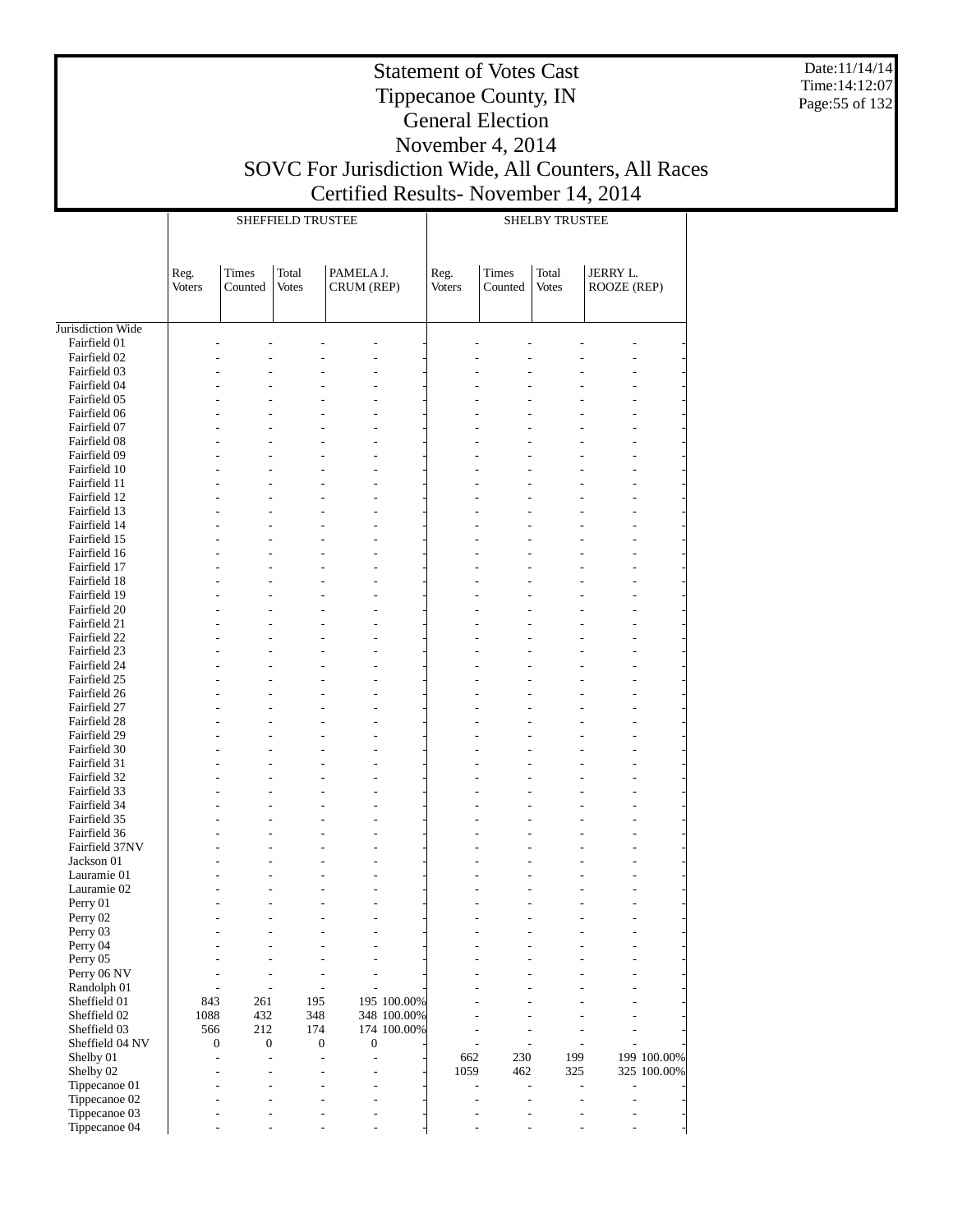Date:11/14/14 Time:14:12:07 Page:56 of 132

### Tippecanoe County, IN General Election November 4, 2014 SOVC For Jurisdiction Wide, All Counters, All Races Certified Results- November 14, 2014

|                        |                       |                                            | <b>SHEFFIELD TRUSTEE</b> |                         |                          | <b>SHELBY TRUSTEE</b> |                                            |                       |                                |  |  |
|------------------------|-----------------------|--------------------------------------------|--------------------------|-------------------------|--------------------------|-----------------------|--------------------------------------------|-----------------------|--------------------------------|--|--|
|                        | Reg.<br><b>Voters</b> | Times<br>Counted                           | Total<br><b>Votes</b>    | PAMELA J.<br>CRUM (REP) |                          | Reg.<br>Voters        | <b>Times</b><br>Counted                    | Total<br><b>Votes</b> | <b>JERRY L.</b><br>ROOZE (REP) |  |  |
| Tippecanoe 05          |                       | $\overline{\phantom{a}}$<br>$\overline{a}$ |                          | $\overline{a}$          | $\overline{\phantom{a}}$ |                       | $\overline{\phantom{a}}$<br>$\overline{a}$ | $\overline{a}$        | $\overline{\phantom{a}}$       |  |  |
| Tippecanoe 06          |                       | $\overline{a}$<br>L.                       |                          | $\overline{a}$          | $\overline{a}$           |                       | $\overline{a}$<br>$\overline{a}$           | L.                    | $\overline{a}$                 |  |  |
| Tippecanoe 07          |                       | L,                                         |                          |                         | ÷,                       | ÷,                    |                                            |                       |                                |  |  |
| Union $01$             |                       |                                            |                          |                         | L,                       |                       |                                            |                       |                                |  |  |
| Wabash 01              |                       |                                            |                          |                         | ÷,                       |                       |                                            |                       |                                |  |  |
| Wabash 02              |                       |                                            |                          |                         | ÷,                       |                       |                                            |                       |                                |  |  |
| Wabash 03              |                       |                                            |                          |                         | L,                       |                       |                                            |                       |                                |  |  |
| Wabash 04<br>Wabash 05 |                       |                                            |                          |                         | L,<br>L,                 |                       |                                            |                       |                                |  |  |
| Wabash 06              |                       |                                            |                          |                         | L,                       |                       |                                            |                       |                                |  |  |
| Wabash 07              |                       |                                            |                          |                         | L,                       |                       |                                            |                       |                                |  |  |
| Wabash 08              |                       |                                            |                          |                         | L,                       |                       |                                            |                       |                                |  |  |
| Wabash 09              |                       |                                            |                          |                         | L,                       |                       |                                            |                       |                                |  |  |
| Wabash 10              |                       |                                            |                          |                         | L,                       |                       |                                            |                       |                                |  |  |
| Wabash 11              |                       |                                            |                          |                         | L,                       |                       |                                            |                       |                                |  |  |
| Wabash 12              |                       |                                            |                          |                         | L,                       |                       |                                            |                       |                                |  |  |
| Wabash 13              |                       |                                            |                          |                         | L,                       |                       |                                            |                       |                                |  |  |
| Wabash 14<br>Wabash 15 |                       |                                            |                          |                         | L,<br>L,                 |                       |                                            |                       |                                |  |  |
| Wabash 16              |                       |                                            |                          |                         | L,                       |                       |                                            |                       |                                |  |  |
| Wabash 17              |                       |                                            |                          |                         | L,                       |                       |                                            |                       |                                |  |  |
| Wabash 18              |                       |                                            |                          |                         | L,                       |                       |                                            |                       |                                |  |  |
| Wabash 19              |                       |                                            |                          |                         | L,                       |                       |                                            |                       |                                |  |  |
| Wabash 20              |                       |                                            |                          |                         | L,                       |                       |                                            |                       |                                |  |  |
| Wabash 21              |                       |                                            |                          |                         | L,                       |                       |                                            |                       |                                |  |  |
| Wabash 22              |                       |                                            |                          |                         | L,                       |                       |                                            |                       |                                |  |  |
| Wabash 23              |                       |                                            |                          |                         | L,                       |                       |                                            |                       |                                |  |  |
| Wabash 24              |                       |                                            |                          |                         | L,                       |                       |                                            |                       |                                |  |  |
| Wabash 25<br>Wabash 26 |                       |                                            |                          |                         | L,<br>L,                 |                       |                                            |                       |                                |  |  |
| Wabash 27              |                       |                                            |                          |                         | L,                       |                       |                                            |                       |                                |  |  |
| Wabash 28              |                       |                                            |                          |                         | L,                       |                       |                                            |                       |                                |  |  |
| Wabash 29              |                       |                                            |                          |                         | L,                       |                       |                                            |                       |                                |  |  |
| Wabash 30              |                       |                                            |                          |                         | L,                       |                       |                                            |                       |                                |  |  |
| Wabash 31 NV           |                       | ÷                                          |                          |                         | L,                       |                       |                                            |                       |                                |  |  |
| Washington 01          |                       |                                            |                          |                         | L,                       |                       |                                            |                       |                                |  |  |
| Washington 02          |                       |                                            |                          |                         | L,                       |                       |                                            |                       |                                |  |  |
| Wayne 01<br>Wea 01     |                       | $\overline{a}$                             |                          |                         | L,<br>L,                 |                       |                                            |                       | $\overline{a}$                 |  |  |
| Wea 02                 |                       | L,                                         |                          |                         | L,                       |                       |                                            |                       |                                |  |  |
| Wea 03                 |                       |                                            |                          |                         | L,                       |                       |                                            |                       | L.                             |  |  |
| Wea 04                 |                       | ÷,                                         |                          | $\overline{a}$          | L,                       |                       |                                            | $\overline{a}$        | $\overline{a}$                 |  |  |
| Wea 05                 |                       |                                            |                          |                         |                          |                       |                                            |                       |                                |  |  |
| Wea 06                 |                       |                                            |                          |                         |                          |                       |                                            |                       |                                |  |  |
| Wea 07                 |                       |                                            |                          |                         |                          |                       |                                            |                       |                                |  |  |
| Wea 08                 |                       |                                            |                          |                         |                          |                       |                                            |                       |                                |  |  |
| Wea 09<br>Wea 10       |                       |                                            |                          |                         |                          |                       |                                            |                       |                                |  |  |
| Wea 11                 |                       |                                            |                          |                         |                          |                       |                                            |                       |                                |  |  |
| Wea 12                 |                       |                                            |                          |                         |                          |                       |                                            |                       |                                |  |  |
| Wea 13                 |                       |                                            |                          |                         |                          |                       |                                            |                       |                                |  |  |
| Wea 14                 |                       |                                            |                          |                         |                          |                       |                                            |                       |                                |  |  |
| Wea 15                 |                       |                                            |                          |                         |                          |                       |                                            |                       |                                |  |  |
| Wea 16                 |                       |                                            |                          |                         |                          |                       |                                            |                       |                                |  |  |
| Wea 17                 |                       |                                            |                          |                         |                          |                       |                                            |                       |                                |  |  |
| Wea 18 NV              |                       |                                            |                          |                         |                          |                       |                                            |                       |                                |  |  |
| Wea 19<br>Wea 20       |                       |                                            |                          |                         |                          |                       |                                            |                       |                                |  |  |
|                        |                       |                                            |                          |                         |                          |                       |                                            |                       |                                |  |  |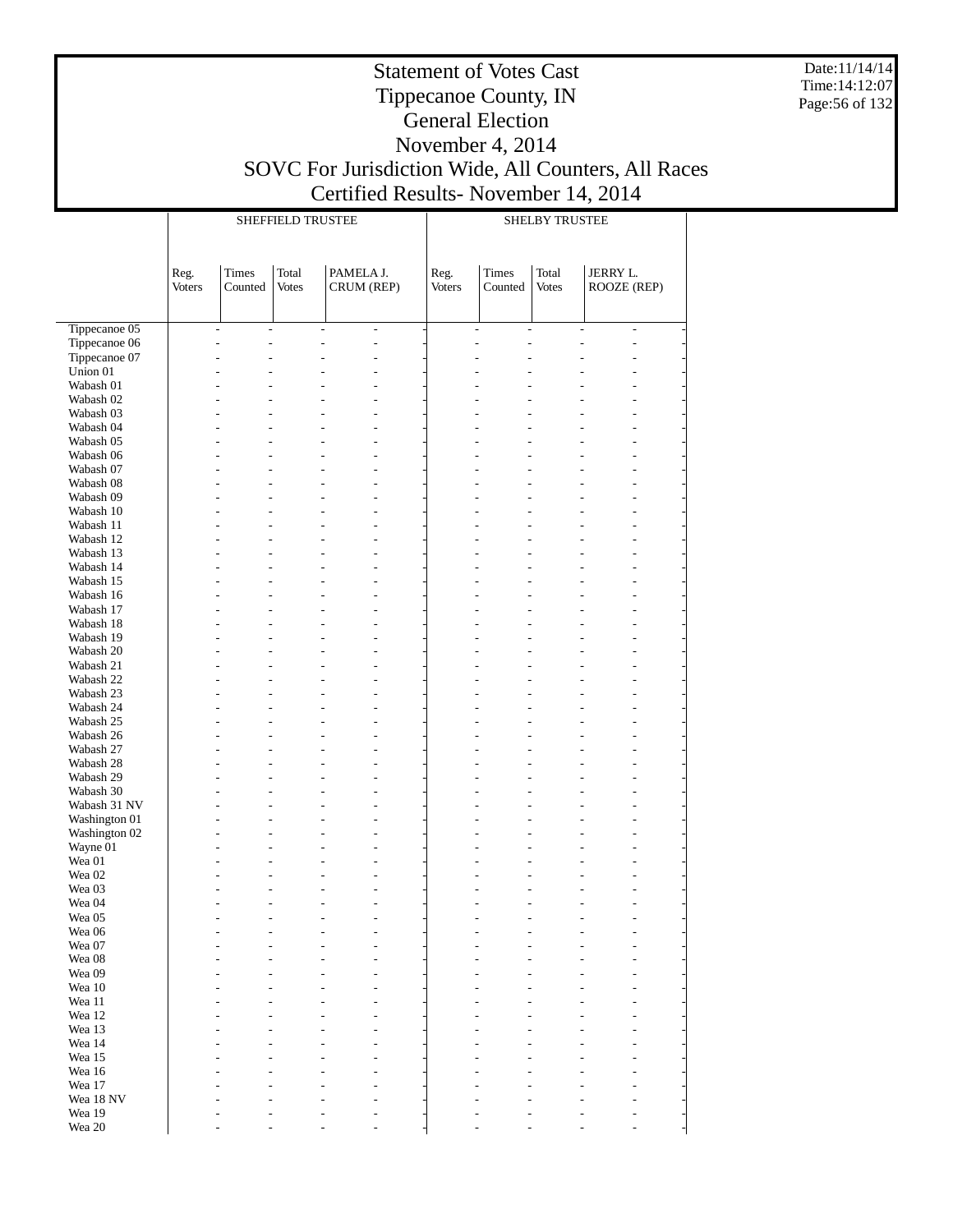Date:11/14/14 Time:14:12:08 Page:57 of 132

#### Statement of Votes Cast Tippecanoe County, IN General Election November 4, 2014 SOVC For Jurisdiction Wide, All Counters, All Races Certified Results- November 14, 2014 SHEFFIELD TRUSTEE Τ SHELBY TRUSTEE

|        |                       |                  | SHEFFIELD IKUSTEE     |                          |                       |                         | SHELD I IKUSIEE       |                         |
|--------|-----------------------|------------------|-----------------------|--------------------------|-----------------------|-------------------------|-----------------------|-------------------------|
|        | Reg.<br><b>Voters</b> | Times<br>Counted | Total<br><b>Votes</b> | PAMELA J.<br>CRUM (REP)  | Reg.<br><b>Voters</b> | <b>Times</b><br>Counted | Total<br><b>Votes</b> | JERRY L.<br>ROOZE (REP) |
| Wea 21 |                       |                  |                       | $\overline{\phantom{a}}$ |                       | -                       |                       |                         |
| Total  | 2497                  | 905              | 717                   | 717 100.00%              | 1721                  | 692                     | 524                   | 524 100.00%             |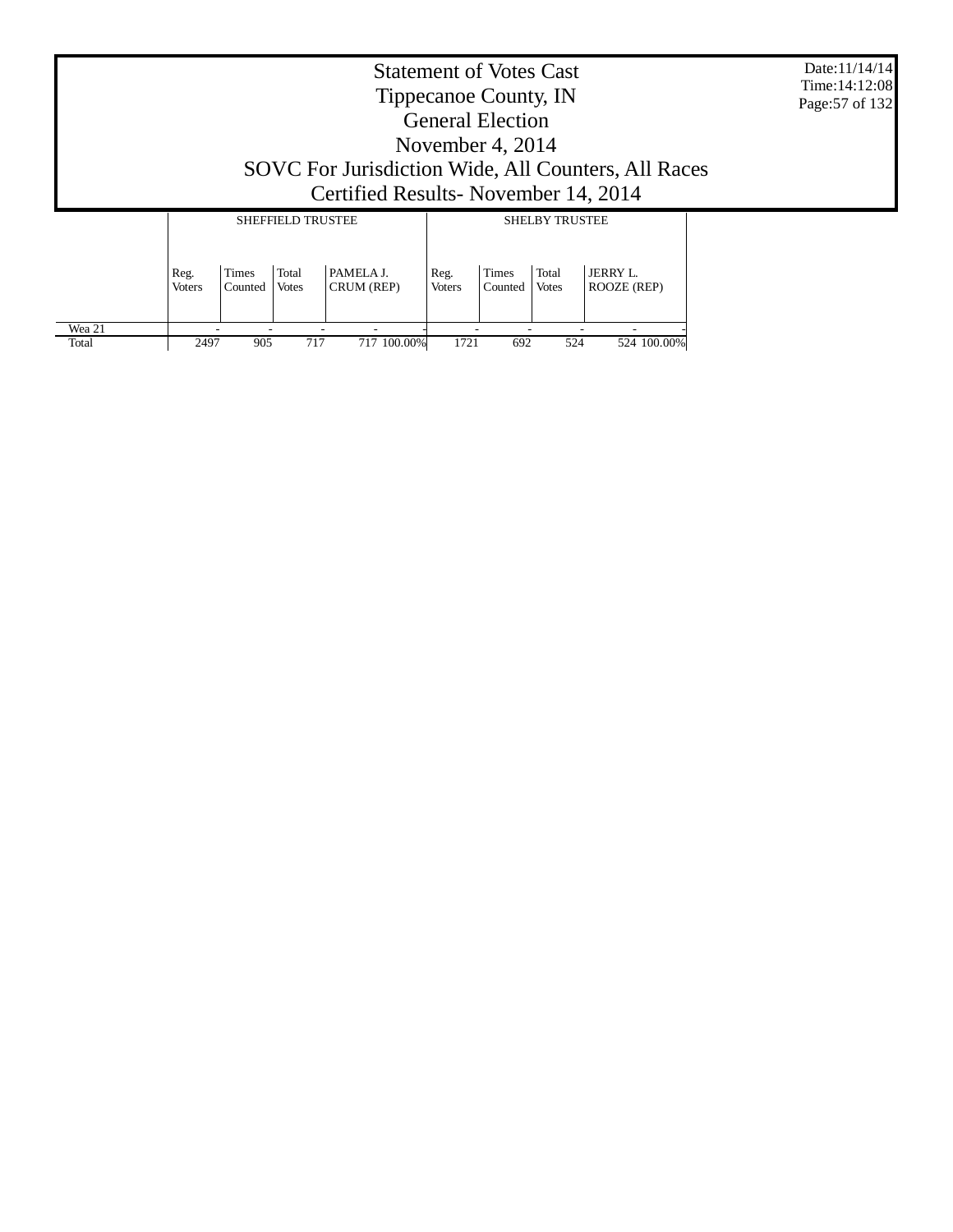Date:11/14/14 Time:14:12:08 Page:58 of 132

## Statement of Votes Cast Tippecanoe County, IN General Election November 4, 2014 SOVC For Jurisdiction Wide, All Counters, All Races

# Certified Results- November 14, 2014

|                                |                |                  | TIPPECANOE TRUSTEE                                   |                            |             | <b>UNION TRUSTEE</b> |                  |                       |                           |  |
|--------------------------------|----------------|------------------|------------------------------------------------------|----------------------------|-------------|----------------------|------------------|-----------------------|---------------------------|--|
|                                |                |                  |                                                      |                            |             |                      |                  |                       |                           |  |
|                                | Reg.<br>Voters | Times<br>Counted | Total<br><b>Votes</b>                                | <b>BILL JONES</b><br>(REP) |             | Reg.<br>Voters       | Times<br>Counted | Total<br><b>Votes</b> | <b>BOB McKEE</b><br>(REP) |  |
|                                |                |                  |                                                      |                            |             |                      |                  |                       |                           |  |
| Jurisdiction Wide              |                |                  |                                                      |                            |             |                      |                  |                       |                           |  |
| Fairfield 01<br>Fairfield 02   |                |                  |                                                      |                            |             |                      |                  |                       |                           |  |
| Fairfield 03                   |                |                  |                                                      |                            |             |                      |                  |                       |                           |  |
| Fairfield 04                   |                |                  |                                                      |                            |             |                      |                  |                       |                           |  |
| Fairfield 05                   |                |                  |                                                      |                            |             |                      |                  |                       |                           |  |
| Fairfield 06                   |                |                  |                                                      |                            |             |                      |                  |                       |                           |  |
| Fairfield 07                   |                |                  |                                                      |                            |             |                      |                  |                       |                           |  |
| Fairfield 08<br>Fairfield 09   |                |                  |                                                      |                            |             |                      |                  |                       |                           |  |
| Fairfield 10                   |                |                  |                                                      |                            |             |                      |                  |                       |                           |  |
| Fairfield 11                   |                |                  |                                                      |                            |             |                      |                  |                       |                           |  |
| Fairfield 12                   |                |                  |                                                      |                            |             |                      |                  |                       |                           |  |
| Fairfield 13                   |                |                  |                                                      |                            |             |                      |                  |                       |                           |  |
| Fairfield 14                   |                |                  |                                                      |                            |             |                      |                  |                       |                           |  |
| Fairfield 15<br>Fairfield 16   |                |                  |                                                      |                            |             |                      |                  |                       |                           |  |
| Fairfield 17                   |                |                  |                                                      |                            |             |                      |                  |                       |                           |  |
| Fairfield 18                   |                |                  |                                                      |                            |             |                      |                  |                       |                           |  |
| Fairfield 19                   |                |                  |                                                      |                            |             |                      |                  |                       |                           |  |
| Fairfield 20                   |                |                  |                                                      |                            |             |                      |                  |                       |                           |  |
| Fairfield 21                   |                |                  |                                                      |                            |             |                      |                  |                       |                           |  |
| Fairfield 22<br>Fairfield 23   |                |                  |                                                      |                            |             |                      |                  |                       |                           |  |
| Fairfield 24                   |                |                  |                                                      |                            |             |                      |                  |                       |                           |  |
| Fairfield 25                   |                |                  |                                                      |                            |             |                      |                  |                       |                           |  |
| Fairfield 26                   |                |                  |                                                      |                            |             |                      |                  |                       |                           |  |
| Fairfield 27                   |                |                  |                                                      |                            |             |                      |                  |                       |                           |  |
| Fairfield 28                   |                |                  |                                                      |                            |             |                      |                  |                       |                           |  |
| Fairfield 29                   |                |                  |                                                      |                            |             |                      |                  |                       |                           |  |
| Fairfield 30<br>Fairfield 31   |                |                  |                                                      |                            |             |                      |                  |                       |                           |  |
| Fairfield 32                   |                |                  |                                                      | L,                         |             |                      |                  |                       |                           |  |
| Fairfield 33                   |                |                  |                                                      |                            |             |                      |                  |                       |                           |  |
| Fairfield 34                   |                |                  |                                                      |                            |             |                      |                  |                       |                           |  |
| Fairfield 35                   |                |                  |                                                      |                            |             |                      |                  |                       |                           |  |
| Fairfield 36<br>Fairfield 37NV |                |                  |                                                      | L,                         |             |                      |                  |                       |                           |  |
| Jackson 01                     |                |                  |                                                      |                            |             |                      |                  |                       |                           |  |
| Lauramie 01                    |                |                  |                                                      |                            |             |                      |                  |                       |                           |  |
| Lauramie 02                    |                |                  |                                                      |                            |             |                      |                  |                       |                           |  |
| Perry 01                       |                |                  |                                                      |                            |             |                      |                  |                       |                           |  |
| Perry 02                       |                |                  |                                                      |                            |             |                      |                  |                       |                           |  |
| Perry 03                       |                |                  |                                                      |                            |             |                      |                  |                       |                           |  |
| Perry 04<br>Perry 05           |                |                  |                                                      |                            |             |                      |                  |                       |                           |  |
| Perry 06 NV                    |                |                  |                                                      |                            |             |                      |                  |                       |                           |  |
| Randolph 01                    |                |                  |                                                      |                            |             |                      |                  |                       |                           |  |
| Sheffield 01                   |                |                  |                                                      |                            |             |                      |                  |                       |                           |  |
| Sheffield 02                   |                |                  |                                                      |                            |             |                      |                  |                       |                           |  |
| Sheffield 03                   |                |                  |                                                      |                            |             |                      |                  |                       |                           |  |
| Sheffield 04 NV<br>Shelby 01   |                |                  |                                                      |                            |             |                      |                  |                       |                           |  |
| Shelby 02                      | $\overline{a}$ |                  | $\overline{\phantom{a}}$<br>$\overline{\phantom{0}}$ | $\overline{a}$             |             |                      |                  |                       |                           |  |
| Tippecanoe 01                  | 651            | 292              | 214                                                  |                            | 214 100.00% |                      |                  |                       |                           |  |
| Tippecanoe 02                  | 877            | 317              | 247                                                  |                            | 247 100.00% |                      |                  |                       |                           |  |
| Tippecanoe 03                  | 650            | 223              | 176                                                  |                            | 176 100.00% |                      |                  |                       |                           |  |
| Tippecanoe 04                  | 937            | 329              | 252                                                  |                            | 252 100.00% |                      |                  |                       |                           |  |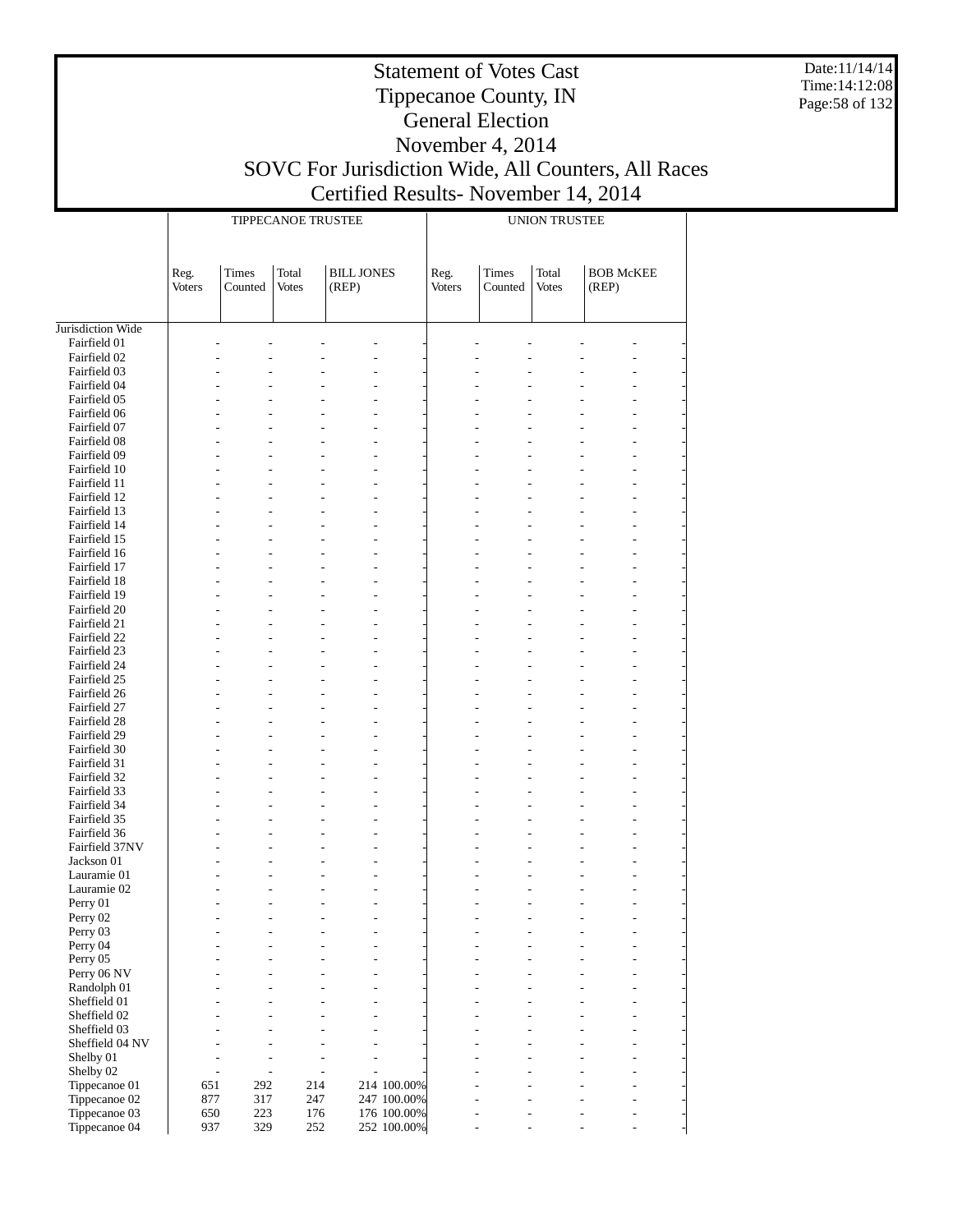Date:11/14/14 Time:14:12:08 Page:59 of 132

#### Statement of Votes Cast Tippecanoe County, IN General Election November 4, 2014 SOVC For Jurisdiction Wide, All Counters, All Races Certified Results- November 14, 2014

|                        |                       |                         | TIPPECANOE TRUSTEE    |                                                      |             | <b>UNION TRUSTEE</b>         |                          |                          |                                  |             |
|------------------------|-----------------------|-------------------------|-----------------------|------------------------------------------------------|-------------|------------------------------|--------------------------|--------------------------|----------------------------------|-------------|
|                        | Reg.<br><b>Voters</b> | <b>Times</b><br>Counted | Total<br><b>Votes</b> | <b>BILL JONES</b><br>(REP)                           |             | Reg.<br><b>Voters</b>        | <b>Times</b><br>Counted  | Total<br><b>Votes</b>    | <b>BOB McKEE</b><br>(REP)        |             |
| Tippecanoe 05          | 1030                  | 265                     | 193                   |                                                      | 193 100.00% | $\overline{\phantom{a}}$     | $\overline{\phantom{a}}$ | $\overline{\phantom{a}}$ | $\overline{\phantom{m}}$         |             |
| Tippecanoe 06          | 761                   | 287                     | 204                   |                                                      | 204 100.00% | $\frac{1}{2}$                | $\overline{a}$           | $\overline{a}$           | $\overline{a}$                   |             |
| Tippecanoe 07          | 510                   | 180                     | 139                   |                                                      | 139 100.00% | $\qquad \qquad \blacksquare$ | $\overline{a}$           |                          | $\overline{a}$                   |             |
| Union 01               | L,                    | $\overline{a}$          | $\frac{1}{2}$         | $\overline{\phantom{0}}$                             |             | 1104                         | 417                      | 343                      |                                  | 343 100.00% |
| Wabash 01              | $\overline{a}$        | $\frac{1}{2}$           | $\overline{a}$        | $\overline{\phantom{0}}$                             |             |                              | L,                       |                          |                                  |             |
| Wabash 02              |                       |                         |                       |                                                      |             | $\overline{a}$               | L,                       | $\overline{a}$           | $\overline{a}$                   |             |
| Wabash 03              |                       | L,                      | $\overline{a}$        | $\overline{a}$                                       |             | $\overline{a}$               | L,                       | $\overline{a}$           | $\overline{a}$                   |             |
| Wabash 04              |                       |                         |                       | $\overline{a}$                                       |             |                              | L,                       |                          |                                  |             |
| Wabash 05              |                       |                         |                       | $\overline{a}$                                       |             |                              |                          |                          |                                  |             |
| Wabash 06<br>Wabash 07 |                       | L                       |                       | $\overline{a}$                                       |             |                              | L,                       |                          | $\overline{a}$                   |             |
| Wabash 08              |                       |                         |                       |                                                      |             |                              |                          |                          | $\overline{a}$                   |             |
| Wabash 09              |                       |                         |                       | $\overline{a}$                                       |             |                              |                          |                          | $\overline{a}$                   |             |
| Wabash 10              |                       |                         |                       |                                                      |             |                              |                          |                          |                                  |             |
| Wabash 11              |                       | $\overline{a}$          | $\overline{a}$        | $\overline{a}$                                       |             |                              | L,                       |                          | $\overline{a}$                   |             |
| Wabash 12              |                       |                         |                       | $\overline{a}$                                       |             |                              |                          |                          | $\overline{a}$                   |             |
| Wabash 13              |                       |                         |                       | $\overline{a}$                                       |             |                              |                          |                          | $\overline{a}$                   |             |
| Wabash 14              |                       |                         |                       |                                                      |             |                              |                          |                          |                                  |             |
| Wabash 15              |                       | $\overline{a}$          | $\overline{a}$        | $\overline{a}$                                       |             |                              | L,                       |                          | $\overline{a}$                   |             |
| Wabash 16              |                       |                         |                       | $\overline{a}$                                       |             |                              |                          |                          | $\overline{a}$                   |             |
| Wabash 17              |                       |                         |                       | $\overline{a}$                                       |             |                              |                          |                          | $\overline{a}$                   |             |
| Wabash 18              |                       | $\overline{a}$          |                       |                                                      |             |                              | L,                       |                          |                                  |             |
| Wabash 19<br>Wabash 20 |                       |                         | $\overline{a}$        | $\overline{a}$<br>$\overline{a}$                     |             |                              |                          |                          | $\overline{a}$<br>$\overline{a}$ |             |
| Wabash 21              |                       |                         |                       | $\overline{a}$                                       |             |                              |                          |                          | $\overline{a}$                   |             |
| Wabash 22              |                       |                         |                       |                                                      |             |                              |                          |                          |                                  |             |
| Wabash 23              |                       | $\overline{a}$          | $\overline{a}$        | $\overline{a}$                                       |             |                              | L,                       |                          | $\overline{a}$                   |             |
| Wabash 24              |                       |                         |                       | $\overline{a}$                                       |             |                              |                          |                          | $\overline{a}$                   |             |
| Wabash 25              |                       |                         |                       | $\overline{a}$                                       |             |                              |                          |                          | $\overline{a}$                   |             |
| Wabash 26              |                       |                         |                       |                                                      |             |                              |                          |                          |                                  |             |
| Wabash 27              |                       | $\overline{a}$          | $\overline{a}$        | $\overline{a}$                                       |             |                              | L,                       |                          | $\overline{a}$                   |             |
| Wabash 28              |                       |                         |                       | $\overline{a}$                                       |             |                              |                          |                          | $\overline{a}$                   |             |
| Wabash 29<br>Wabash 30 |                       |                         |                       | $\overline{a}$<br>$\overline{\phantom{0}}$           |             |                              |                          |                          | $\overline{a}$                   |             |
| Wabash 31 NV           | $\overline{a}$        | $\overline{a}$          |                       | $\overline{\phantom{0}}$                             |             |                              | L,                       |                          | $\overline{a}$                   |             |
| Washington 01          |                       |                         |                       | $\overline{\phantom{0}}$                             |             |                              |                          |                          | $\overline{a}$                   |             |
| Washington 02          |                       | L,                      |                       | $\overline{\phantom{0}}$                             |             |                              |                          |                          | $\overline{a}$                   |             |
| Wayne 01               |                       |                         |                       | $\overline{\phantom{0}}$                             |             |                              |                          |                          |                                  |             |
| Wea 01                 |                       | $\overline{a}$          | $\overline{a}$        | $\overline{\phantom{0}}$                             |             |                              |                          |                          | $\overline{a}$                   |             |
| Wea 02                 |                       |                         |                       | $\overline{\phantom{0}}$                             |             |                              |                          |                          |                                  |             |
| Wea 03<br>Wea 04       |                       | L,                      | $\overline{a}$        | $\overline{\phantom{0}}$<br>$\overline{\phantom{0}}$ |             | $\overline{a}$               | L,                       |                          | $\overline{a}$<br>$\overline{a}$ |             |
| Wea 05                 |                       |                         |                       |                                                      |             |                              |                          |                          |                                  |             |
| Wea 06                 |                       |                         |                       |                                                      |             |                              |                          |                          |                                  |             |
| Wea 07                 |                       |                         |                       |                                                      |             |                              |                          |                          |                                  |             |
| Wea 08                 |                       |                         |                       |                                                      |             |                              |                          |                          |                                  |             |
| Wea 09                 |                       |                         |                       |                                                      |             |                              |                          |                          |                                  |             |
| Wea 10                 |                       |                         |                       |                                                      |             |                              |                          |                          |                                  |             |
| Wea 11<br>Wea 12       |                       |                         |                       |                                                      |             |                              |                          |                          |                                  |             |
| Wea 13                 |                       |                         |                       |                                                      |             |                              |                          |                          |                                  |             |
| Wea 14                 |                       |                         |                       |                                                      |             |                              |                          |                          |                                  |             |
| Wea 15                 |                       |                         |                       |                                                      |             |                              |                          |                          |                                  |             |
| Wea 16                 |                       |                         |                       |                                                      |             |                              |                          |                          |                                  |             |
| Wea 17                 |                       |                         |                       |                                                      |             |                              |                          |                          |                                  |             |
| Wea 18 NV              |                       |                         |                       |                                                      |             |                              |                          |                          |                                  |             |
| Wea 19                 |                       |                         |                       |                                                      |             |                              |                          |                          |                                  |             |
| Wea 20                 |                       |                         |                       |                                                      |             |                              |                          |                          |                                  |             |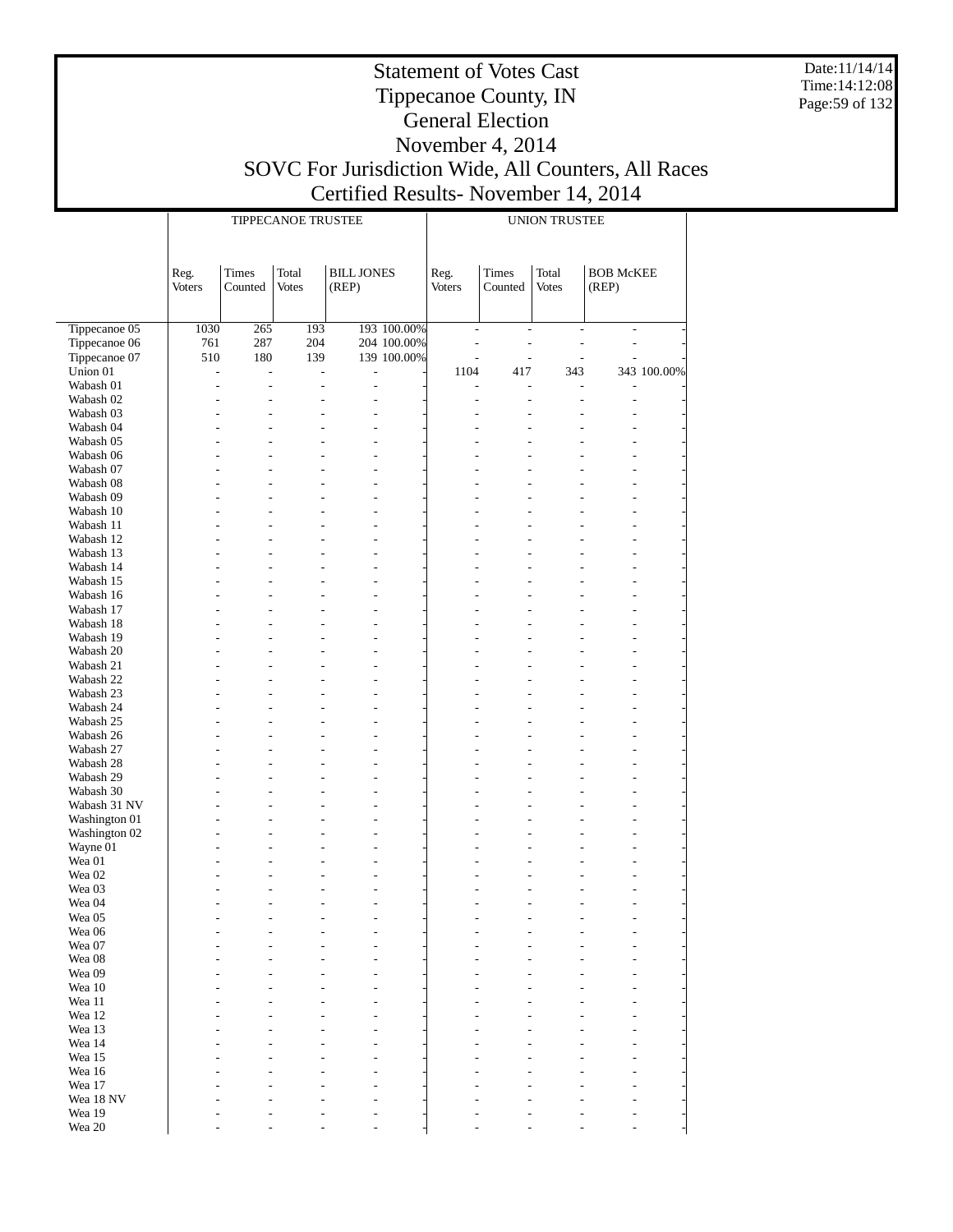Date:11/14/14 Time:14:12:08 Page:60 of 132

# Statement of Votes Cast Tippecanoe County, IN General Election November 4, 2014 SOVC For Jurisdiction Wide, All Counters, All Races Certified Results- November 14, 2014

|        |                       |                         | <b>TIPPECANOE TRUSTEE</b> |                            | <b>UNION TRUSTEE</b>  |                         |                       |                           |  |  |
|--------|-----------------------|-------------------------|---------------------------|----------------------------|-----------------------|-------------------------|-----------------------|---------------------------|--|--|
|        | Reg.<br><b>Voters</b> | <b>Times</b><br>Counted | Total<br><b>Votes</b>     | <b>BILL JONES</b><br>(REP) | Reg.<br><b>Voters</b> | <b>Times</b><br>Counted | Total<br><b>Votes</b> | <b>BOB McKEE</b><br>(REP) |  |  |
| Wea 21 |                       |                         |                           | -                          |                       |                         |                       |                           |  |  |
| Total  | 5416                  | 1893                    | 1425                      | 1425 100.00%               | 1104                  | 417                     | 343                   | 343 100,00%               |  |  |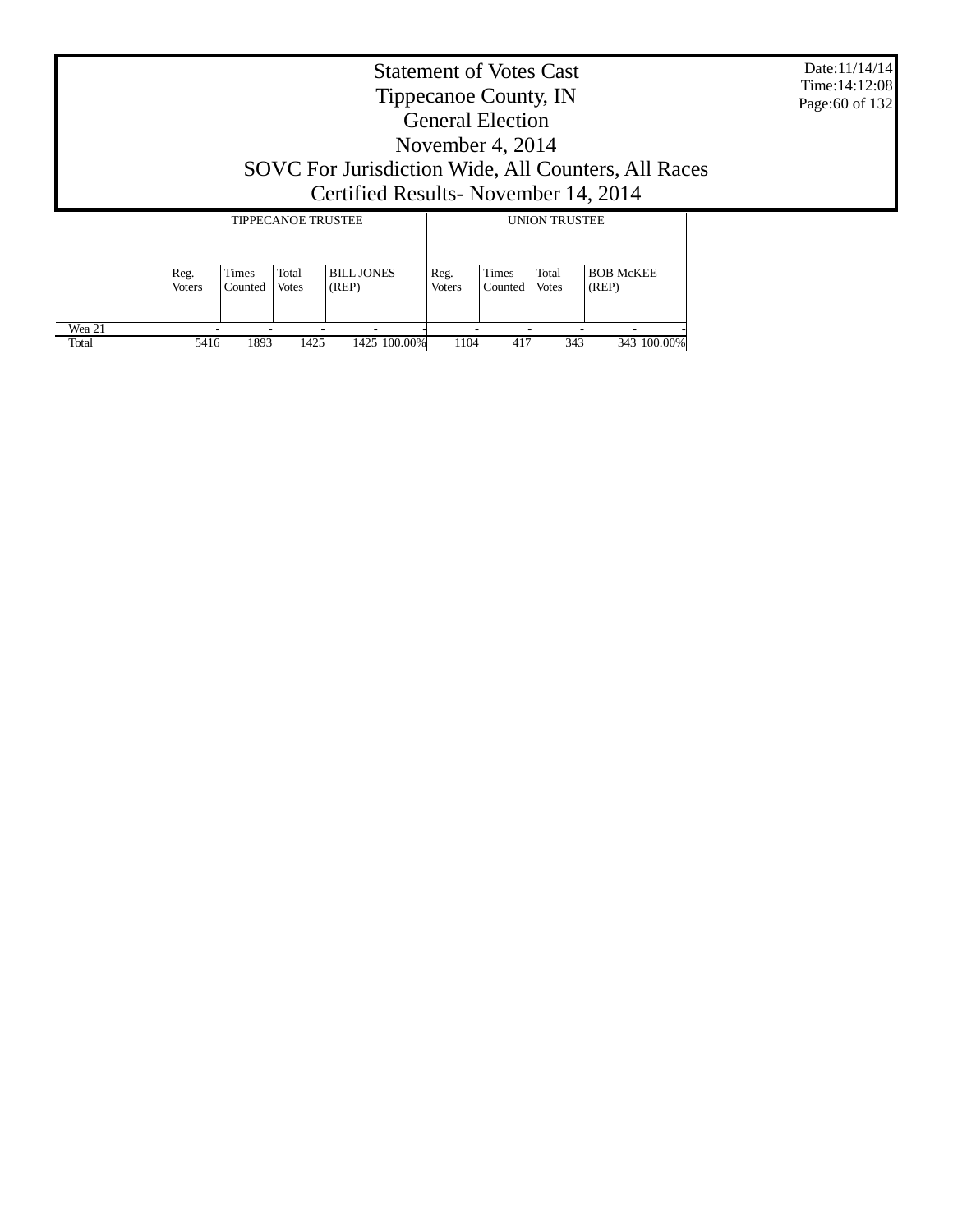Date:11/14/14 Time:14:12:08 Page:61 of 132

## Statement of Votes Cast Tippecanoe County, IN General Election November 4, 2014 SOVC For Jurisdiction Wide, All Counters, All Races

# Certified Results- November 14, 2014

|                              |                       |                  | <b>WABASH TRUSTEE</b> |                             |                |                  | <b>WASHINGTON TRUSTEE</b> |                                    |
|------------------------------|-----------------------|------------------|-----------------------|-----------------------------|----------------|------------------|---------------------------|------------------------------------|
|                              |                       |                  |                       |                             |                |                  |                           |                                    |
|                              | Reg.<br><b>Voters</b> | Times<br>Counted | Total<br><b>Votes</b> | <b>JULIA BYERS</b><br>(REP) | Reg.<br>Voters | Times<br>Counted | Total<br><b>Votes</b>     | <b>BARBARA B.</b><br>KNOCHEL (REP) |
| Jurisdiction Wide            |                       |                  |                       |                             |                |                  |                           |                                    |
| Fairfield 01                 |                       |                  |                       |                             |                |                  |                           |                                    |
| Fairfield 02                 |                       |                  |                       |                             |                |                  |                           |                                    |
| Fairfield 03                 |                       |                  |                       |                             |                |                  |                           |                                    |
| Fairfield 04                 |                       |                  |                       |                             |                |                  |                           |                                    |
| Fairfield 05                 |                       |                  |                       |                             |                |                  |                           |                                    |
| Fairfield 06                 |                       |                  |                       |                             |                |                  |                           |                                    |
| Fairfield 07                 |                       |                  |                       |                             |                |                  |                           |                                    |
| Fairfield 08                 |                       |                  |                       |                             |                |                  |                           |                                    |
| Fairfield 09<br>Fairfield 10 |                       |                  |                       |                             |                |                  |                           |                                    |
| Fairfield 11                 |                       |                  |                       |                             |                |                  |                           |                                    |
| Fairfield 12                 |                       |                  |                       | L,                          |                |                  |                           |                                    |
| Fairfield 13                 |                       |                  |                       |                             |                |                  |                           |                                    |
| Fairfield 14                 |                       |                  |                       |                             |                |                  |                           |                                    |
| Fairfield 15                 |                       |                  |                       |                             |                |                  |                           |                                    |
| Fairfield 16                 |                       |                  |                       | L,                          |                |                  |                           |                                    |
| Fairfield 17                 |                       |                  |                       |                             |                |                  |                           |                                    |
| Fairfield 18                 |                       |                  |                       |                             |                |                  |                           |                                    |
| Fairfield 19                 |                       |                  |                       |                             |                |                  |                           |                                    |
| Fairfield 20                 |                       |                  |                       | L,                          |                |                  |                           |                                    |
| Fairfield 21                 |                       |                  |                       |                             |                |                  |                           |                                    |
| Fairfield 22                 |                       |                  |                       |                             |                |                  |                           |                                    |
| Fairfield 23                 |                       |                  |                       |                             |                |                  |                           |                                    |
| Fairfield 24                 |                       |                  |                       | L,                          |                |                  |                           |                                    |
| Fairfield 25                 |                       |                  |                       |                             |                |                  |                           |                                    |
| Fairfield 26<br>Fairfield 27 |                       |                  |                       |                             |                |                  |                           |                                    |
| Fairfield 28                 |                       |                  |                       | L,                          |                |                  |                           |                                    |
| Fairfield 29                 |                       |                  |                       |                             |                |                  |                           |                                    |
| Fairfield 30                 |                       |                  |                       |                             |                |                  |                           |                                    |
| Fairfield 31                 |                       |                  |                       |                             |                |                  |                           |                                    |
| Fairfield 32                 |                       |                  |                       | L,                          |                |                  |                           |                                    |
| Fairfield 33                 |                       |                  |                       |                             |                |                  |                           |                                    |
| Fairfield 34                 |                       |                  |                       | L,                          |                |                  |                           |                                    |
| Fairfield 35                 |                       |                  |                       |                             |                |                  |                           |                                    |
| Fairfield 36                 |                       |                  |                       | L,                          |                |                  |                           |                                    |
| Fairfield 37NV               |                       |                  |                       |                             |                |                  |                           |                                    |
| Jackson 01                   |                       |                  |                       |                             |                |                  |                           |                                    |
| Lauramie 01                  |                       |                  |                       |                             |                |                  |                           |                                    |
| Lauramie 02                  |                       |                  |                       |                             |                |                  |                           |                                    |
| Perry 01                     |                       |                  |                       |                             |                |                  |                           |                                    |
| Perry 02<br>Perry 03         |                       |                  |                       |                             |                |                  |                           |                                    |
| Perry 04                     |                       |                  |                       |                             |                |                  |                           |                                    |
| Perry 05                     |                       |                  |                       |                             |                |                  |                           |                                    |
| Perry 06 NV                  |                       |                  |                       |                             |                |                  |                           |                                    |
| Randolph 01                  |                       |                  |                       |                             |                |                  |                           |                                    |
| Sheffield 01                 |                       |                  |                       |                             |                |                  |                           |                                    |
| Sheffield 02                 |                       |                  |                       |                             |                |                  |                           |                                    |
| Sheffield 03                 |                       |                  |                       |                             |                |                  |                           |                                    |
| Sheffield 04 NV              |                       |                  |                       |                             |                |                  |                           |                                    |
| Shelby 01                    |                       |                  |                       |                             |                |                  |                           |                                    |
| Shelby 02                    |                       |                  |                       |                             |                |                  |                           |                                    |
| Tippecanoe 01                |                       |                  |                       |                             |                |                  |                           |                                    |
| Tippecanoe 02                |                       |                  |                       |                             |                |                  |                           |                                    |
| Tippecanoe 03                |                       |                  |                       |                             |                |                  |                           |                                    |
| Tippecanoe 04                |                       |                  |                       |                             |                |                  |                           |                                    |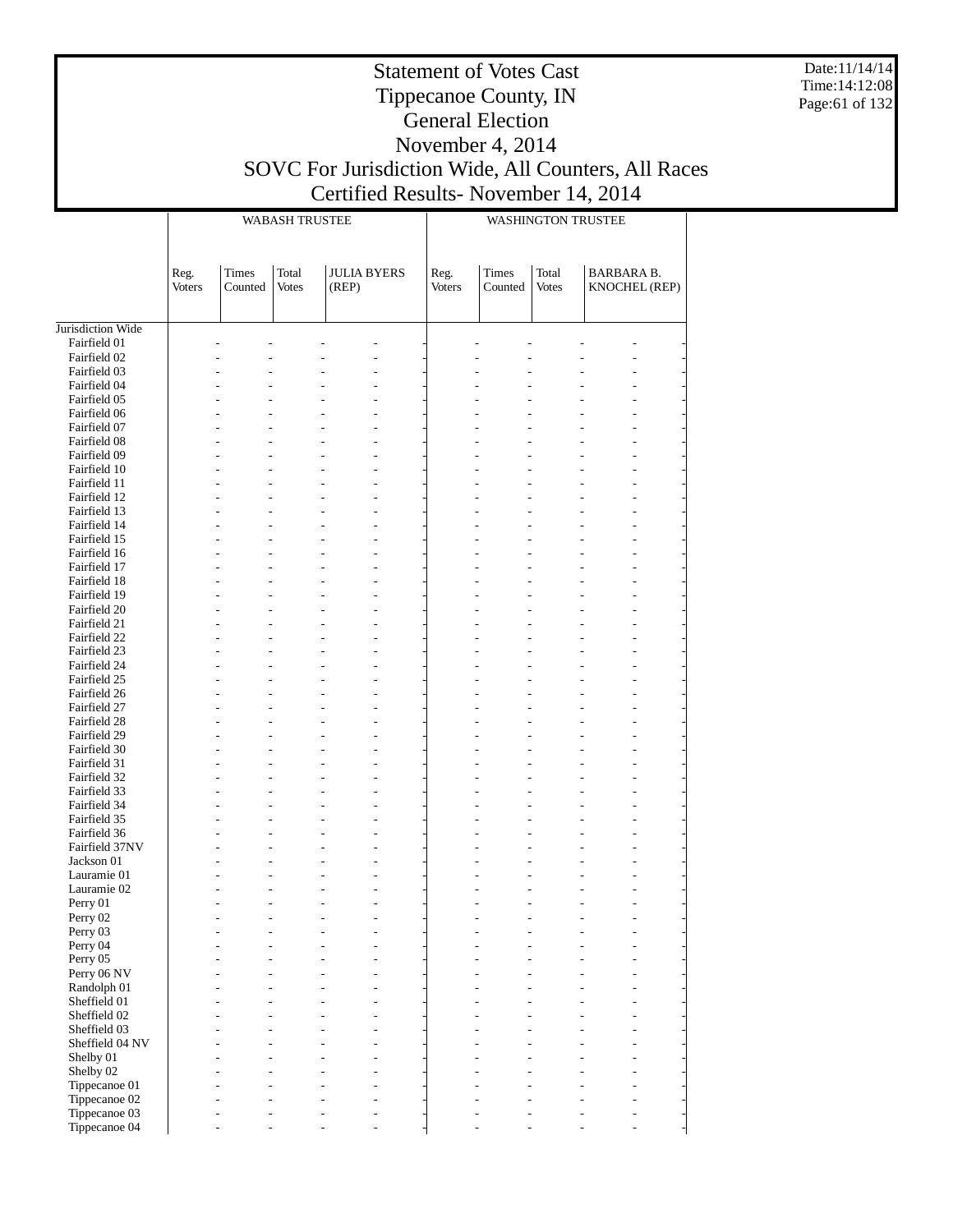Date:11/14/14 Time:14:12:09 Page:62 of 132

## Statement of Votes Cast Tippecanoe County, IN General Election November 4, 2014 SOVC For Jurisdiction Wide, All Counters, All Races

Certified Results- November 14, 2014

|                        |                                  |                                  | <b>WABASH TRUSTEE</b>            |                             |                            | <b>WASHINGTON TRUSTEE</b>        |                                  |                                  |                                    |             |
|------------------------|----------------------------------|----------------------------------|----------------------------------|-----------------------------|----------------------------|----------------------------------|----------------------------------|----------------------------------|------------------------------------|-------------|
|                        | Reg.<br><b>Voters</b>            | <b>Times</b><br>Counted          | Total<br><b>Votes</b>            | <b>JULIA BYERS</b><br>(REP) |                            | Reg.<br><b>Voters</b>            | Times<br>Counted                 | Total<br><b>Votes</b>            | BARBARA B.<br><b>KNOCHEL (REP)</b> |             |
| Tippecanoe 05          | $\overline{\phantom{a}}$         | $\overline{\phantom{a}}$         | $\qquad \qquad \blacksquare$     | $\frac{1}{2}$               |                            | $\overline{\phantom{a}}$         | $\overline{a}$                   | $\overline{a}$                   | $\overline{\phantom{a}}$           |             |
| Tippecanoe 06          | $\overline{a}$                   | $\overline{a}$                   | $\overline{a}$                   | Ĭ.                          |                            | $\overline{a}$                   | $\overline{a}$                   | $\overline{a}$                   | $\overline{a}$                     |             |
| Tippecanoe 07          | L,                               | $\overline{a}$                   | $\overline{a}$                   | $\frac{1}{2}$               |                            | Ĭ.                               | $\overline{a}$                   |                                  | $\overline{a}$                     |             |
| Union 01               |                                  | $\overline{a}$                   | $\overline{a}$                   | $\overline{a}$              |                            | $\overline{a}$                   | $\overline{a}$                   |                                  |                                    |             |
| Wabash 01              | 348                              | 171                              | 131                              |                             | 131 100.00%                | $\overline{a}$                   | $\overline{a}$                   |                                  | $\overline{a}$                     |             |
| Wabash 02              | 1075                             | 339                              | 256                              |                             | 256 100.00%                | $\overline{a}$                   | $\overline{a}$                   |                                  |                                    |             |
| Wabash 03              | 588                              | 267                              | 195                              |                             | 195 100.00%                | $\overline{a}$                   | $\overline{a}$                   | $\overline{a}$                   | $\overline{a}$                     |             |
| Wabash 04<br>Wabash 05 | 968<br>1068                      | 147<br>404                       | 99<br>289                        |                             | 99 100.00%<br>289 100.00%  | $\overline{a}$<br>$\overline{a}$ | $\overline{a}$<br>$\overline{a}$ | $\overline{a}$<br>$\overline{a}$ | $\overline{a}$                     |             |
| Wabash 06              | 632                              | 278                              | 174                              |                             | 174 100.00%                | $\overline{a}$                   | $\overline{a}$                   |                                  |                                    |             |
| Wabash 07              | 1099                             | 513                              | 324                              |                             | 324 100.00%                | $\overline{a}$                   | $\overline{a}$                   | $\overline{a}$                   | $\overline{a}$                     |             |
| Wabash 08              | 755                              | 287                              | 174                              |                             | 174 100.00%                | $\overline{a}$                   | $\overline{a}$                   | $\overline{a}$                   |                                    |             |
| Wabash 09              | 711                              | 154                              | 86                               |                             | 86 100.00%                 | $\overline{a}$                   | $\overline{a}$                   | $\overline{a}$                   | $\overline{a}$                     |             |
| Wabash 10              | 753                              | 147                              | 92                               |                             | 92 100.00%                 | $\overline{a}$                   | $\overline{a}$                   |                                  |                                    |             |
| Wabash 11              | 1111                             | 172                              | 107                              |                             | 107 100.00%                | $\overline{a}$                   | $\overline{a}$                   | $\overline{a}$                   | $\overline{a}$                     |             |
| Wabash 12              | 1201                             | 312                              | 214                              |                             | 214 100.00%                | $\overline{a}$                   | $\overline{a}$                   | $\overline{a}$                   |                                    |             |
| Wabash 13              | 899                              | 285                              | 201                              |                             | 201 100.00%                | $\overline{a}$                   | $\overline{a}$                   |                                  | $\overline{a}$                     |             |
| Wabash 14              | 487                              | 141                              | 90                               |                             | 90 100.00%                 | $\overline{a}$                   | $\overline{a}$                   |                                  |                                    |             |
| Wabash 15              | 792                              | 387                              | 224                              |                             | 224 100.00%                | $\overline{a}$                   | $\overline{a}$                   | $\overline{a}$                   | $\overline{a}$                     |             |
| Wabash 16              | 1169                             | 447                              | 270                              |                             | 270 100.00%                | $\overline{a}$                   | $\overline{a}$                   | $\overline{a}$                   |                                    |             |
| Wabash 17              | 3640                             | 114                              | 68                               |                             | 68 100.00%                 | $\overline{a}$                   | $\overline{a}$                   |                                  | $\overline{a}$                     |             |
| Wabash 18              | 468                              | 240                              | 152                              |                             | 152 100.00%                | $\overline{a}$                   | $\overline{a}$                   |                                  |                                    |             |
| Wabash 19<br>Wabash 20 | 492<br>1466                      | 187<br>454                       | 137<br>336                       |                             | 137 100.00%<br>336 100.00% | $\overline{a}$<br>$\overline{a}$ | $\overline{a}$<br>$\overline{a}$ | $\overline{a}$<br>$\overline{a}$ | $\overline{a}$                     |             |
| Wabash 21              | 397                              | 151                              | 77                               |                             | 77 100.00%                 | $\overline{a}$                   | $\overline{a}$                   |                                  | $\overline{a}$                     |             |
| Wabash 22              | 982                              | 482                              | 272                              |                             | 272 100.00%                | $\overline{a}$                   | $\overline{a}$                   |                                  |                                    |             |
| Wabash 23              | 1088                             | 391                              | 202                              |                             | 202 100.00%                | $\overline{a}$                   | $\overline{a}$                   | $\overline{a}$                   | $\overline{a}$                     |             |
| Wabash 24              | 1179                             | 503                              | 256                              |                             | 256 100.00%                | $\overline{a}$                   | $\overline{a}$                   | $\overline{a}$                   |                                    |             |
| Wabash 25              | 829                              | 132                              | 61                               |                             | 61 100.00%                 | $\overline{a}$                   | $\overline{a}$                   |                                  | $\overline{a}$                     |             |
| Wabash 26              | 648                              | 13                               | 9                                |                             | 9 100.00%                  | $\overline{a}$                   | $\overline{a}$                   |                                  |                                    |             |
| Wabash 27              | 684                              | 29                               | 13                               |                             | 13 100.00%                 | $\overline{a}$                   | $\overline{a}$                   | $\overline{a}$                   | $\overline{a}$                     |             |
| Wabash 28              | 1065                             | 49                               | 26                               |                             | 26 100.00%                 | L                                | $\overline{a}$                   |                                  |                                    |             |
| Wabash 29              | 156                              | 24                               | 12                               |                             | 12 100.00%                 | Ĭ.                               |                                  |                                  | $\overline{a}$                     |             |
| Wabash 30              | 1094                             | 451                              | 306                              |                             | 306 100.00%                | Ĭ.                               |                                  | $\overline{a}$                   | $\overline{a}$                     |             |
| Wabash 31 NV           | $\overline{0}$                   | $\mathbf{0}$                     | $\overline{0}$                   | $\boldsymbol{0}$            |                            | $\overline{a}$                   | $\overline{a}$                   | $\frac{1}{2}$                    |                                    |             |
| Washington 01          | $\overline{a}$                   | $\overline{a}$                   | $\overline{a}$                   | Ĭ.                          |                            | 813                              | 287                              | 227                              |                                    | 227 100.00% |
| Washington 02          | $\overline{a}$<br>$\overline{a}$ | $\overline{a}$<br>$\overline{a}$ | $\overline{a}$<br>$\overline{a}$ | Ĭ.<br>L                     |                            | 845                              | 375                              | 274                              |                                    | 274 100.00% |
| Wayne 01<br>Wea 01     | $\overline{a}$                   | $\overline{a}$                   | $\overline{a}$                   | Ĭ.                          |                            | Ĭ.                               | $\overline{a}$                   | $\overline{a}$                   | $\overline{a}$                     |             |
| Wea 02                 |                                  | $\overline{a}$                   |                                  | L                           |                            |                                  |                                  |                                  |                                    |             |
| Wea 03                 |                                  | L                                | L,                               | L,                          |                            |                                  |                                  |                                  | $\overline{a}$                     |             |
| Wea 04                 |                                  | $\overline{a}$                   | $\overline{a}$                   | Ĭ.                          |                            | L                                | $\overline{a}$                   | $\overline{a}$                   | $\overline{a}$                     |             |
| Wea 05                 |                                  |                                  |                                  |                             |                            |                                  |                                  |                                  |                                    |             |
| Wea 06                 |                                  |                                  |                                  |                             |                            |                                  |                                  |                                  |                                    |             |
| Wea 07                 |                                  |                                  |                                  |                             |                            |                                  |                                  |                                  |                                    |             |
| Wea 08                 |                                  |                                  |                                  |                             |                            |                                  |                                  |                                  |                                    |             |
| Wea 09                 |                                  |                                  |                                  |                             |                            |                                  |                                  |                                  |                                    |             |
| Wea 10                 |                                  |                                  |                                  |                             |                            |                                  |                                  |                                  |                                    |             |
| Wea 11                 |                                  |                                  |                                  |                             |                            |                                  |                                  |                                  |                                    |             |
| Wea 12                 |                                  |                                  |                                  |                             |                            |                                  |                                  |                                  |                                    |             |
| Wea 13<br>Wea 14       |                                  |                                  |                                  |                             |                            |                                  |                                  |                                  |                                    |             |
| Wea 15                 |                                  |                                  |                                  |                             |                            |                                  |                                  |                                  |                                    |             |
| Wea 16                 |                                  |                                  |                                  |                             |                            |                                  |                                  |                                  |                                    |             |
| Wea 17                 |                                  |                                  |                                  |                             |                            |                                  |                                  |                                  |                                    |             |
| Wea 18 NV              |                                  |                                  |                                  |                             |                            |                                  |                                  |                                  |                                    |             |
| Wea 19                 |                                  |                                  |                                  |                             |                            |                                  |                                  |                                  |                                    |             |
| Wea 20                 |                                  |                                  |                                  |                             |                            |                                  |                                  |                                  |                                    |             |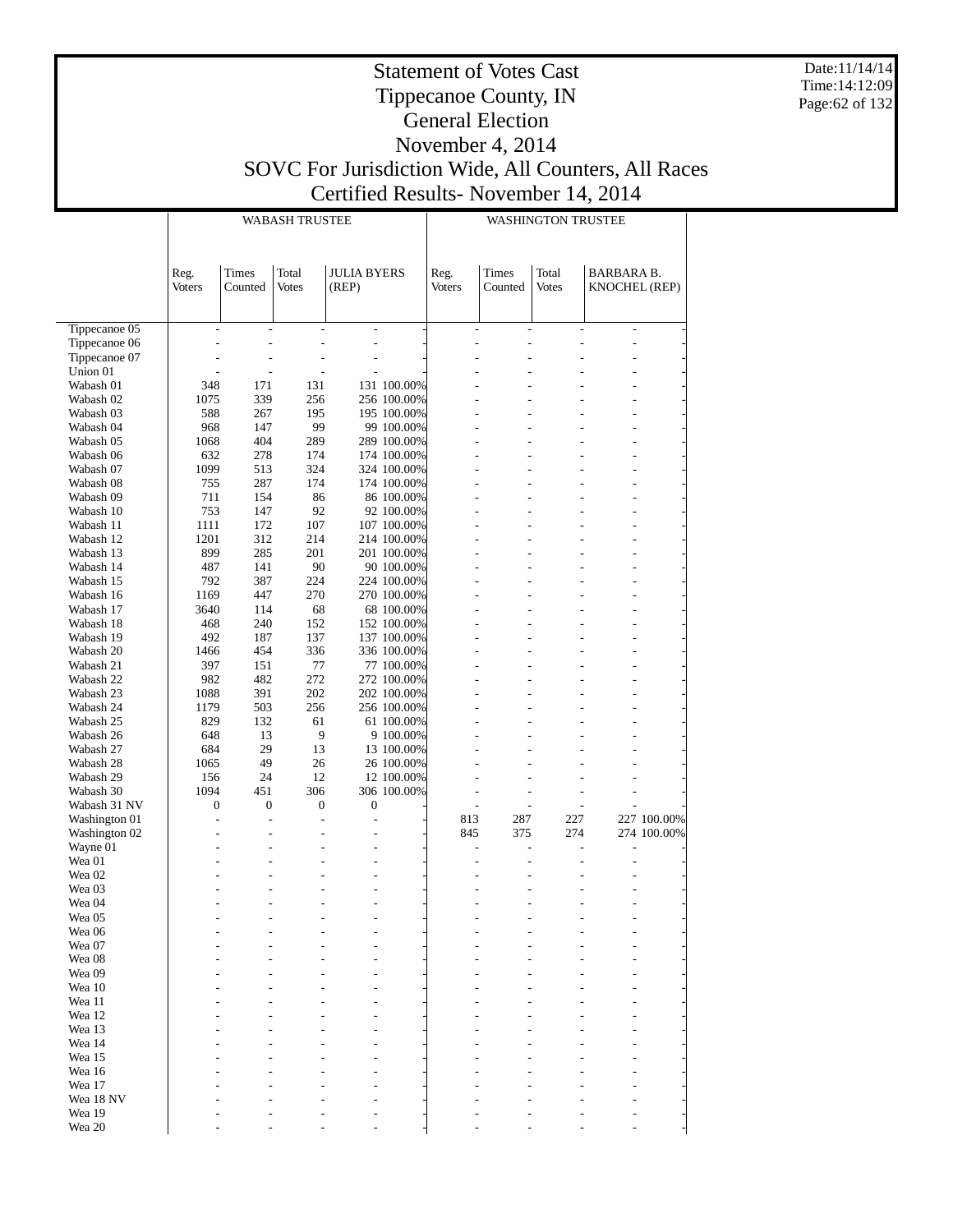Date:11/14/14 Time:14:12:09 Page:63 of 132

| <b>Statement of Votes Cast</b>                      |
|-----------------------------------------------------|
| Tippecanoe County, IN                               |
| <b>General Election</b>                             |
| November 4, 2014                                    |
| SOVC For Jurisdiction Wide, All Counters, All Races |
| Certified Results - November 14, 2014               |
| WA D A CIT TDI KEEL<br>WA STIINICTONI TRI ISTEE     |

|        |                       |                         | WABASH TRUSTEE        |                             | WASHINGTON TRUSTEE    |                         |                       |                                           |  |
|--------|-----------------------|-------------------------|-----------------------|-----------------------------|-----------------------|-------------------------|-----------------------|-------------------------------------------|--|
|        | Reg.<br><b>Voters</b> | <b>Times</b><br>Counted | Total<br><b>Votes</b> | <b>JULIA BYERS</b><br>(REP) | Reg.<br><b>Voters</b> | <b>Times</b><br>Counted | Total<br><b>Votes</b> | <b>BARBARA B.</b><br><b>KNOCHEL (REP)</b> |  |
| Wea 21 |                       |                         |                       |                             |                       |                         |                       |                                           |  |
| Total  | 27844                 | 7671                    | 4853                  | 4853 100.00%                | 1658                  | 662                     | 501                   | 501 100,00%                               |  |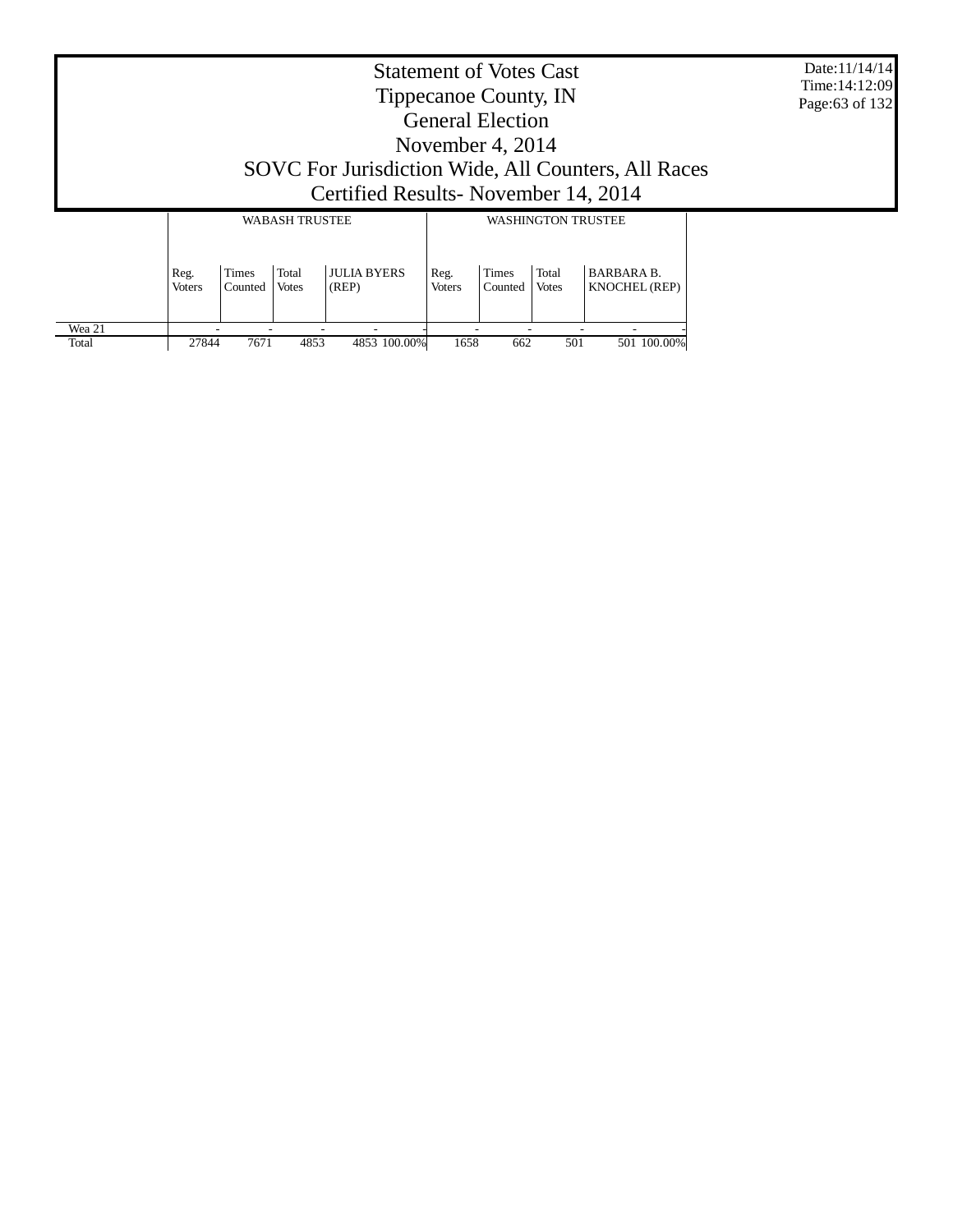Date:11/14/14 Time:14:12:09 Page:64 of 132

# Tippecanoe County, IN General Election November 4, 2014 SOVC For Jurisdiction Wide, All Counters, All Races

Statement of Votes Cast

Certified Results- November 14, 2014

|                              |                |                  | WAYNE TRUSTEE         |                               | <b>WEA TRUSTEE</b> |                         |                       |                                    |  |  |
|------------------------------|----------------|------------------|-----------------------|-------------------------------|--------------------|-------------------------|-----------------------|------------------------------------|--|--|
|                              | Reg.<br>Voters | Times<br>Counted | Total<br><b>Votes</b> | <b>NORMAN</b><br>HAYMAN (REP) | Reg.<br>Voters     | <b>Times</b><br>Counted | Total<br><b>Votes</b> | <b>MATTHEW F.</b><br>KOEHLER (REP) |  |  |
| Jurisdiction Wide            |                |                  |                       |                               |                    |                         |                       |                                    |  |  |
| Fairfield 01                 |                |                  |                       |                               |                    |                         |                       |                                    |  |  |
| Fairfield 02                 |                | $\overline{a}$   |                       |                               |                    |                         |                       |                                    |  |  |
| Fairfield 03                 |                |                  |                       |                               |                    |                         |                       |                                    |  |  |
| Fairfield 04                 |                |                  |                       |                               |                    |                         |                       |                                    |  |  |
| Fairfield 05                 |                |                  |                       |                               |                    |                         |                       |                                    |  |  |
| Fairfield 06                 |                |                  |                       |                               |                    |                         |                       |                                    |  |  |
| Fairfield 07                 |                |                  |                       |                               |                    |                         |                       |                                    |  |  |
| Fairfield 08                 |                |                  |                       |                               |                    |                         |                       |                                    |  |  |
| Fairfield 09                 |                |                  |                       |                               |                    |                         |                       |                                    |  |  |
| Fairfield 10<br>Fairfield 11 |                |                  |                       |                               |                    |                         |                       |                                    |  |  |
| Fairfield 12                 |                |                  |                       |                               |                    |                         |                       |                                    |  |  |
| Fairfield 13                 |                |                  |                       |                               |                    |                         |                       |                                    |  |  |
| Fairfield 14                 |                |                  |                       |                               |                    |                         |                       |                                    |  |  |
| Fairfield 15                 |                |                  |                       |                               |                    |                         |                       |                                    |  |  |
| Fairfield 16                 |                |                  |                       |                               |                    |                         |                       |                                    |  |  |
| Fairfield 17                 |                |                  |                       |                               |                    |                         |                       |                                    |  |  |
| Fairfield 18                 |                |                  |                       |                               |                    |                         |                       |                                    |  |  |
| Fairfield 19                 |                |                  |                       |                               |                    |                         |                       |                                    |  |  |
| Fairfield 20                 |                |                  |                       |                               |                    |                         |                       |                                    |  |  |
| Fairfield 21                 |                |                  |                       |                               |                    |                         |                       |                                    |  |  |
| Fairfield 22                 |                |                  |                       |                               |                    |                         |                       |                                    |  |  |
| Fairfield 23                 |                |                  |                       |                               |                    |                         |                       |                                    |  |  |
| Fairfield 24                 |                |                  |                       |                               |                    |                         |                       |                                    |  |  |
| Fairfield 25                 |                |                  |                       |                               |                    |                         |                       |                                    |  |  |
| Fairfield 26                 |                |                  |                       |                               |                    |                         |                       |                                    |  |  |
| Fairfield 27<br>Fairfield 28 |                |                  |                       |                               |                    |                         |                       |                                    |  |  |
| Fairfield 29                 |                |                  |                       |                               |                    |                         |                       |                                    |  |  |
| Fairfield 30                 |                |                  |                       |                               |                    |                         |                       |                                    |  |  |
| Fairfield 31                 |                |                  |                       |                               |                    |                         |                       |                                    |  |  |
| Fairfield 32                 |                |                  |                       |                               |                    |                         |                       |                                    |  |  |
| Fairfield 33                 |                |                  |                       |                               |                    |                         |                       |                                    |  |  |
| Fairfield 34                 |                |                  |                       |                               |                    |                         |                       |                                    |  |  |
| Fairfield 35                 |                |                  |                       |                               |                    |                         |                       |                                    |  |  |
| Fairfield 36                 |                |                  |                       |                               |                    |                         |                       |                                    |  |  |
| Fairfield 37NV               |                |                  |                       |                               |                    |                         |                       |                                    |  |  |
| Jackson 01                   |                | $\overline{a}$   |                       |                               |                    |                         |                       |                                    |  |  |
| Lauramie 01                  |                |                  |                       |                               |                    |                         |                       |                                    |  |  |
| Lauramie 02                  |                |                  |                       |                               |                    |                         |                       |                                    |  |  |
| Perry 01                     |                |                  |                       |                               |                    |                         |                       |                                    |  |  |
| Perry 02<br>Perry 03         |                |                  |                       |                               |                    |                         |                       |                                    |  |  |
| Perry 04                     |                |                  |                       |                               |                    |                         |                       |                                    |  |  |
| Perry 05                     |                |                  |                       |                               |                    |                         |                       |                                    |  |  |
| Perry 06 NV                  |                |                  |                       |                               |                    |                         |                       |                                    |  |  |
| Randolph 01                  |                |                  |                       |                               |                    |                         |                       |                                    |  |  |
| Sheffield 01                 |                |                  |                       |                               |                    |                         |                       |                                    |  |  |
| Sheffield 02                 |                |                  |                       |                               |                    |                         |                       |                                    |  |  |
| Sheffield 03                 |                |                  |                       |                               |                    |                         |                       |                                    |  |  |
| Sheffield 04 NV              |                |                  |                       |                               |                    |                         |                       |                                    |  |  |
| Shelby 01                    |                |                  |                       |                               |                    |                         |                       |                                    |  |  |
| Shelby 02                    |                |                  |                       |                               |                    |                         |                       |                                    |  |  |
| Tippecanoe 01                |                |                  |                       |                               |                    |                         |                       |                                    |  |  |
| Tippecanoe 02                |                |                  |                       |                               |                    |                         |                       |                                    |  |  |
| Tippecanoe 03                |                |                  |                       |                               |                    |                         |                       |                                    |  |  |
| Tippecanoe 04                |                |                  |                       |                               |                    |                         |                       |                                    |  |  |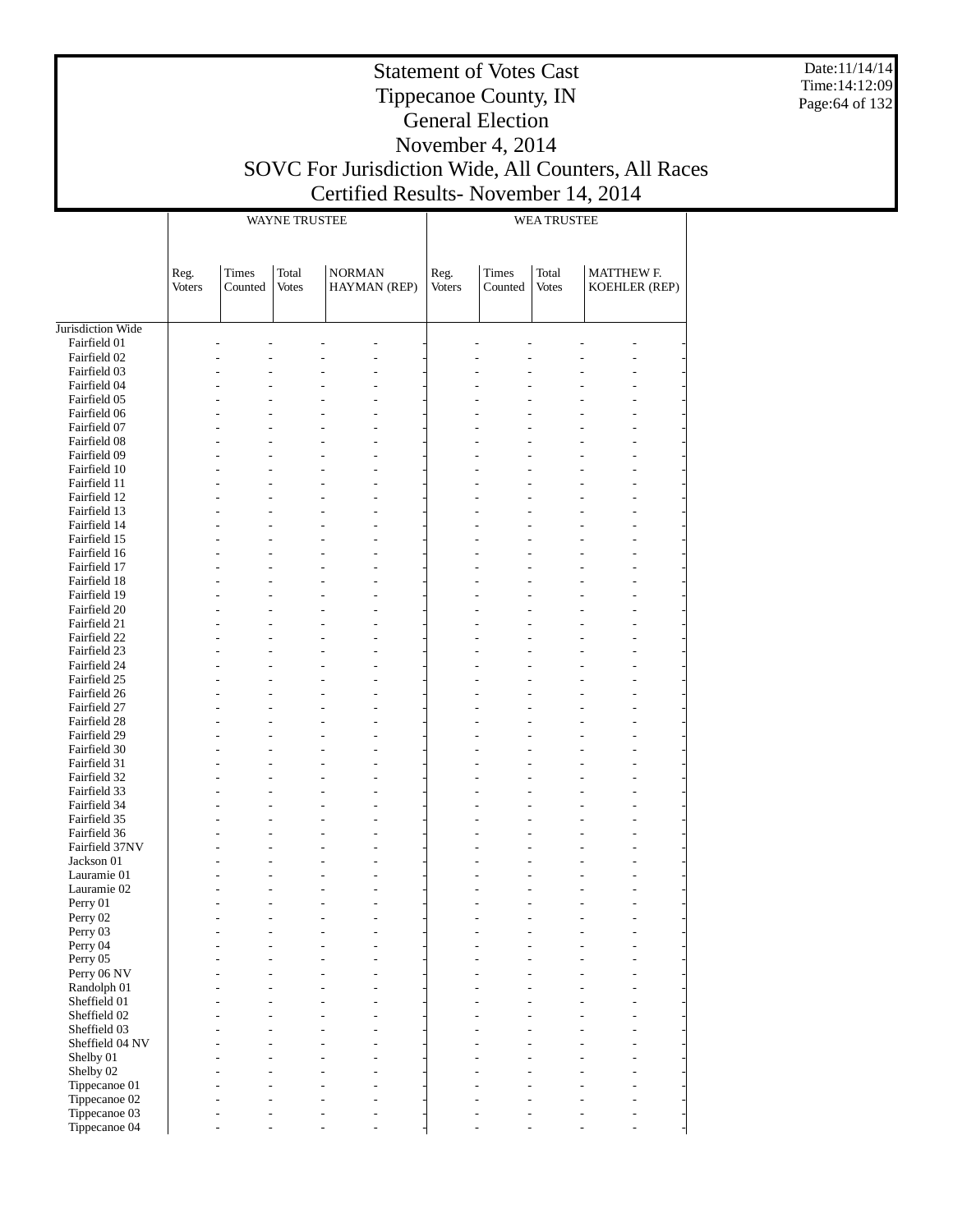Date:11/14/14 Time:14:12:09 Page:65 of 132

#### Statement of Votes Cast Tippecanoe County, IN General Election November 4, 2014 SOVC For Jurisdiction Wide, All Counters, All Races Certified Results- November 14, 2014

|                             |                              |                          | <b>WAYNE TRUSTEE</b>     |                               |             | <b>WEA TRUSTEE</b>    |                                  |                                                              |                                    |                            |
|-----------------------------|------------------------------|--------------------------|--------------------------|-------------------------------|-------------|-----------------------|----------------------------------|--------------------------------------------------------------|------------------------------------|----------------------------|
|                             | Reg.<br><b>Voters</b>        | Times<br>Counted         | Total<br><b>Votes</b>    | <b>NORMAN</b><br>HAYMAN (REP) |             | Reg.<br><b>Voters</b> | Times<br>Counted                 | Total<br><b>Votes</b>                                        | <b>MATTHEW F.</b><br>KOEHLER (REP) |                            |
| Tippecanoe 05               | $\qquad \qquad \blacksquare$ | $\overline{\phantom{0}}$ | $\overline{\phantom{0}}$ | $\frac{1}{2}$                 |             |                       | $\overline{\phantom{a}}$         | $\qquad \qquad \blacksquare$<br>$\qquad \qquad \blacksquare$ | $\overline{a}$                     |                            |
| Tippecanoe 06               | L,                           | Ĭ.                       | $\overline{a}$           | $\overline{a}$                |             |                       | L<br>$\overline{a}$              |                                                              | $\overline{a}$                     |                            |
| Tippecanoe 07               |                              | Ĭ.                       |                          | $\overline{a}$                |             |                       | Ĭ.                               |                                                              | $\overline{a}$                     |                            |
| Union 01                    |                              |                          |                          |                               |             |                       |                                  |                                                              |                                    |                            |
| Wabash 01                   |                              |                          |                          | L                             |             |                       |                                  |                                                              |                                    |                            |
| Wabash 02                   |                              |                          |                          |                               |             |                       |                                  |                                                              |                                    |                            |
| Wabash 03                   |                              | L                        |                          | $\overline{a}$                |             |                       | L                                |                                                              | $\overline{a}$                     |                            |
| Wabash 04                   |                              |                          |                          | L                             |             |                       |                                  |                                                              | $\overline{a}$                     |                            |
| Wabash 05<br>Wabash 06      |                              |                          |                          |                               |             |                       |                                  |                                                              |                                    |                            |
| Wabash 07                   |                              | L                        | $\overline{a}$           | $\overline{a}$                |             |                       | L                                |                                                              | $\overline{a}$                     |                            |
| Wabash 08                   |                              |                          |                          |                               |             |                       |                                  |                                                              |                                    |                            |
| Wabash 09                   |                              |                          |                          | L                             |             |                       |                                  |                                                              | $\overline{a}$                     |                            |
| Wabash 10                   |                              |                          |                          |                               |             |                       |                                  |                                                              |                                    |                            |
| Wabash 11                   |                              | L                        | $\overline{a}$           | $\overline{a}$                |             |                       | L                                |                                                              | $\overline{a}$                     |                            |
| Wabash 12                   |                              |                          |                          |                               |             |                       |                                  |                                                              |                                    |                            |
| Wabash 13                   |                              |                          |                          | L                             |             |                       |                                  |                                                              | $\overline{a}$                     |                            |
| Wabash 14                   |                              | L                        |                          | $\overline{a}$                |             |                       | L                                |                                                              | $\overline{a}$                     |                            |
| Wabash 15<br>Wabash 16      |                              |                          | $\overline{a}$           |                               |             |                       |                                  |                                                              |                                    |                            |
| Wabash 17                   |                              |                          |                          | L                             |             |                       |                                  |                                                              | $\overline{a}$                     |                            |
| Wabash 18                   |                              |                          |                          |                               |             |                       |                                  |                                                              |                                    |                            |
| Wabash 19                   |                              | L                        | $\overline{a}$           | $\overline{a}$                |             |                       | L                                |                                                              | $\overline{a}$                     |                            |
| Wabash 20                   |                              |                          |                          |                               |             |                       |                                  |                                                              |                                    |                            |
| Wabash 21                   |                              |                          |                          | L                             |             |                       |                                  |                                                              | $\overline{a}$                     |                            |
| Wabash 22                   |                              |                          |                          |                               |             |                       |                                  |                                                              |                                    |                            |
| Wabash 23                   |                              | L                        | $\overline{a}$           | $\overline{a}$                |             |                       | L                                |                                                              | $\overline{a}$                     |                            |
| Wabash 24                   |                              |                          |                          |                               |             |                       |                                  |                                                              |                                    |                            |
| Wabash 25                   |                              |                          |                          | L                             |             |                       |                                  |                                                              | $\overline{a}$                     |                            |
| Wabash 26<br>Wabash 27      |                              | Ĭ.                       | $\overline{a}$           | $\overline{a}$                |             |                       | L                                |                                                              | $\overline{a}$                     |                            |
| Wabash 28                   |                              |                          |                          |                               |             |                       |                                  |                                                              |                                    |                            |
| Wabash 29                   |                              |                          |                          | L                             |             |                       |                                  |                                                              | $\overline{a}$                     |                            |
| Wabash 30                   |                              |                          |                          |                               |             |                       |                                  |                                                              |                                    |                            |
| Wabash 31 NV                |                              | Ĭ.                       | $\overline{a}$           | $\overline{a}$                |             |                       |                                  |                                                              | $\overline{a}$                     |                            |
| Washington 01               |                              | L                        | $\overline{a}$           | $\overline{a}$                |             |                       |                                  |                                                              |                                    |                            |
| Washington 02               |                              | Ĭ.                       | $\overline{\phantom{0}}$ | Ĭ.                            |             |                       |                                  |                                                              |                                    |                            |
| Wayne 01                    | 1131                         | 404                      | 333                      |                               | 333 100.00% |                       | $\overline{a}$<br>Ĭ.             | L,                                                           |                                    |                            |
| Wea 01<br>Wea <sub>02</sub> |                              | Ĭ.<br>Ĭ.                 | $\overline{a}$<br>L,     | $\overline{a}$<br>L           |             | 234<br>1256           | 55<br>258                        | 40<br>193                                                    |                                    | 40 100.00%<br>193 100.00%  |
| Wea 03                      |                              |                          | L,                       | L,                            |             | 1277                  | 349                              | 251                                                          |                                    | 251 100.00%                |
| Wea 04                      |                              | $\overline{a}$           | L,                       | $\overline{a}$                |             | 660                   | 170                              | 126                                                          |                                    | 126 100.00%                |
| Wea 05                      | $\overline{a}$               |                          |                          | $\overline{\phantom{0}}$      |             | 703                   | 173                              | 115                                                          |                                    | 115 100.00%                |
| Wea 06                      |                              |                          |                          | L                             |             | 1232                  | 270                              | 192                                                          |                                    | 192 100.00%                |
| Wea 07                      |                              |                          |                          | L,                            |             | 1034                  | 267                              | 203                                                          |                                    | 203 100.00%                |
| Wea 08                      |                              |                          |                          | L                             |             | 1029                  | 297                              | 223                                                          |                                    | 223 100.00%                |
| Wea 09                      |                              |                          |                          | L                             |             | 939                   | 286                              | 211                                                          |                                    | 211 100.00%                |
| Wea 10                      |                              |                          |                          |                               |             | 789                   | 141                              | 101                                                          |                                    | 101 100.00%                |
| Wea 11<br>Wea 12            |                              |                          |                          | L,<br>L                       |             | 1123<br>741           | 458<br>269                       | 340<br>221                                                   |                                    | 340 100.00%<br>221 100.00% |
| Wea 13                      |                              |                          |                          | L                             |             | 778                   | 354                              | 289                                                          |                                    | 289 100.00%                |
| Wea 14                      |                              |                          |                          |                               |             | 1759                  | 427                              | 328                                                          |                                    | 328 100.00%                |
| Wea 15                      |                              |                          |                          | L,                            |             | 1037                  | 388                              | 316                                                          |                                    | 316 100.00%                |
| Wea 16                      |                              |                          |                          | L                             |             | 1152                  | 388                              | 287                                                          |                                    | 287 100.00%                |
| Wea 17                      |                              |                          |                          | L                             |             | 1365                  | 457                              | 357                                                          |                                    | 357 100.00%                |
| Wea 18 NV                   |                              |                          |                          | L                             |             |                       | $\mathbf{1}$<br>$\boldsymbol{0}$ | $\boldsymbol{0}$                                             | $\boldsymbol{0}$                   |                            |
| Wea 19                      |                              |                          | L,                       | $\overline{\phantom{0}}$      |             | 946                   | 279                              | 228                                                          |                                    | 228 100.00%                |
| Wea 20                      |                              |                          |                          | L                             |             | 582                   | 200                              | 162                                                          |                                    | 162 100.00%                |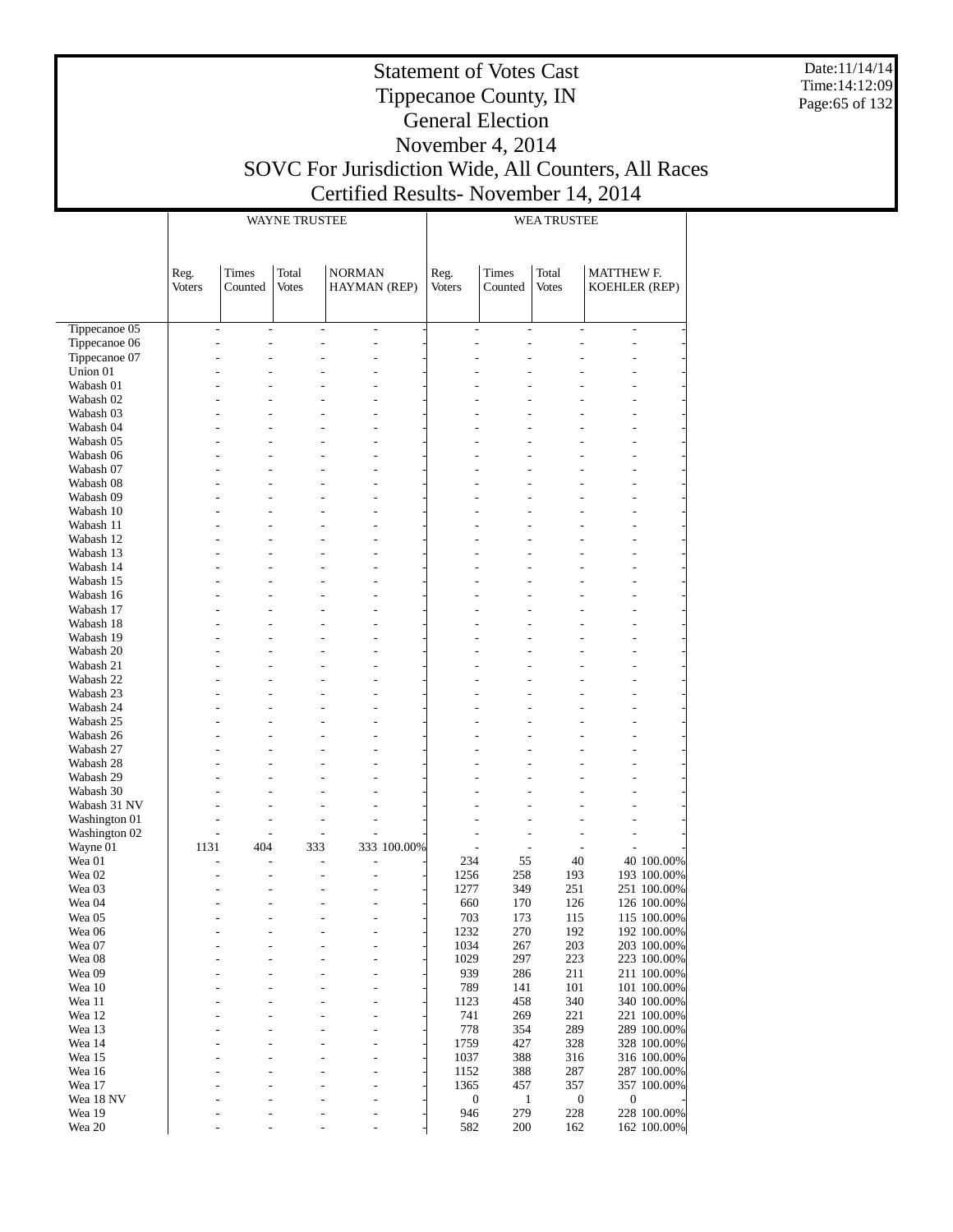Date:11/14/14 Time:14:12:10 Page:66 of 132

# Statement of Votes Cast Tippecanoe County, IN General Election November 4, 2014 SOVC For Jurisdiction Wide, All Counters, All Races Certified Results- November 14, 2014

|        |                       |                         | <b>WAYNE TRUSTEE</b>  |                                      | <b>WEA TRUSTEE</b>    |                         |                       |                                           |  |
|--------|-----------------------|-------------------------|-----------------------|--------------------------------------|-----------------------|-------------------------|-----------------------|-------------------------------------------|--|
|        | Reg.<br><b>Voters</b> | <b>Times</b><br>Counted | Total<br><b>Votes</b> | <b>NORMAN</b><br><b>HAYMAN</b> (REP) | Reg.<br><b>Voters</b> | <b>Times</b><br>Counted | Total<br><b>Votes</b> | <b>MATTHEW F.</b><br><b>KOEHLER (REP)</b> |  |
| Wea 21 |                       |                         |                       | -                                    | 816                   | 313                     | 248                   | 248 100.00%                               |  |
| Total  | 1131                  | 404                     | 333                   | 333 100.00%                          | 19452                 | 5800                    | 4431                  | 4431 100.00%                              |  |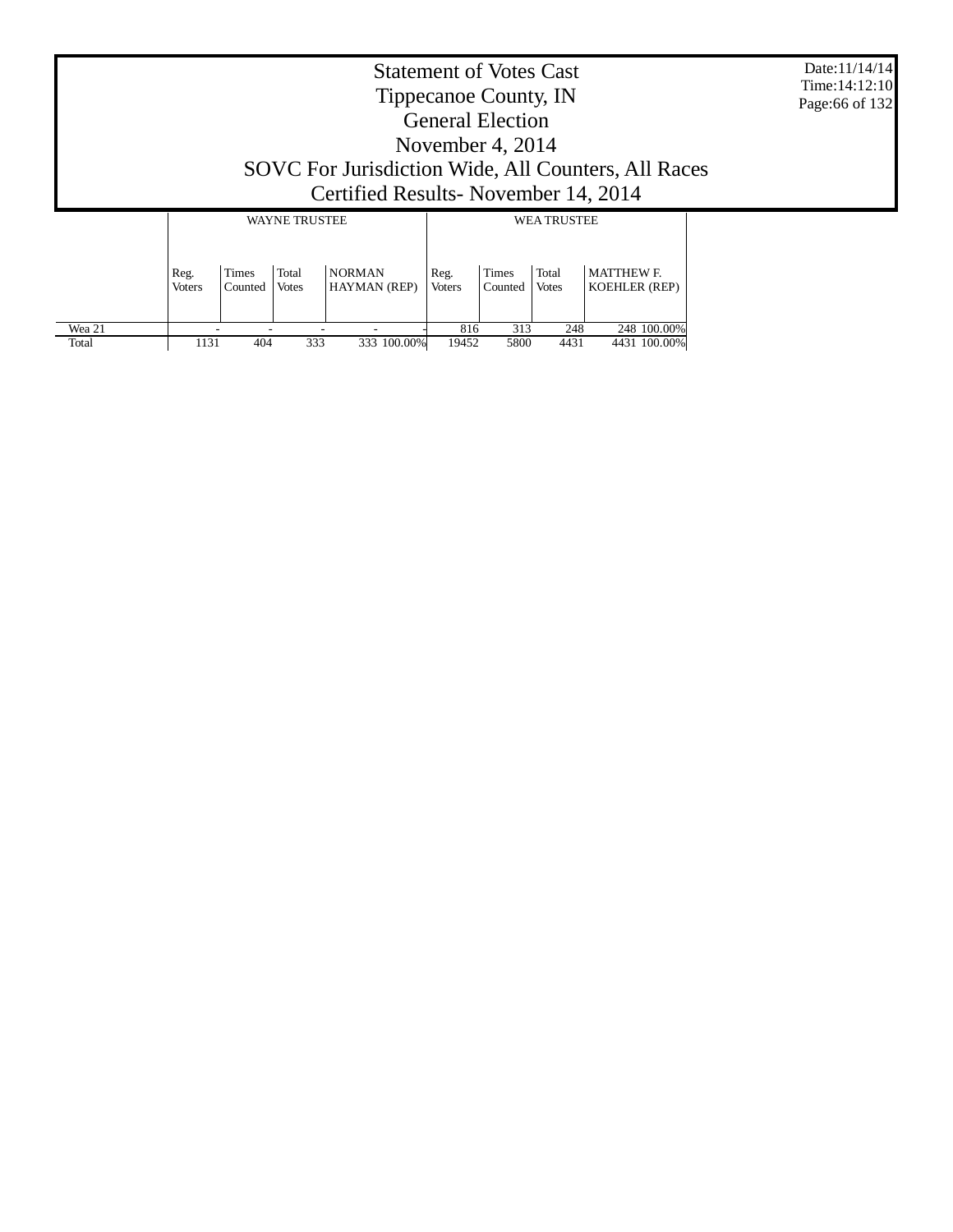Date:11/14/14 Time:14:12:10 Page:67 of 132

### Statement of Votes Cast Tippecanoe County, IN General Election November 4, 2014 SOVC For Jurisdiction Wide, All Counters, All Races

Certified Results- November 14, 2014

FAIRFIELD BOARD

|                   | Reg.<br><b>Voters</b> | Times<br>Counted | Total<br><b>Votes</b> | M. ALLEN<br>NUGENT (REP) |        | JOHN R.<br>PARKER (REP) |        | <b>SHANE WEIST</b><br>(REP) |                | <b>ASHLEY SMITH</b><br>(DEM) |        | <b>KEN RHODE</b> |        |
|-------------------|-----------------------|------------------|-----------------------|--------------------------|--------|-------------------------|--------|-----------------------------|----------------|------------------------------|--------|------------------|--------|
| Jurisdiction Wide |                       |                  |                       |                          |        |                         |        |                             |                |                              |        |                  |        |
| Fairfield 01      | 1390                  | 544              | 1296                  | 310                      | 23.92% | 314                     | 24.23% | 332                         | 25.62%         | 185                          | 14.27% | 155              | 11.96% |
| Fairfield 02      | 940                   | 448              | 1083                  | 271                      | 25.02% | 285                     | 26.32% | 280                         | 25.85%         | 134                          | 12.37% | 113              | 10.43% |
| Fairfield 03      | 904                   | 403              | 965                   | 224                      | 23.21% | 229                     | 23.73% | 238                         | 24.66%         | 157                          | 16.27% | 117              | 12.12% |
| Fairfield 04      | 784                   | 345              | 819                   | 186                      | 22.71% | 197                     | 24.05% | 207                         | 25.27%         | 137                          | 16.73% | 92               | 11.23% |
| Fairfield 05      | 18                    | 3                | 7                     | $\overline{2}$           | 28.57% | $\overline{c}$          | 28.57% | $\overline{2}$              | 28.57%         | 1                            | 14.29% | $\mathbf{0}$     | 0.00%  |
| Fairfield 06      | 922                   | 226              | 484                   | 90                       | 18.60% | 96                      | 19.83% | 104                         | 21.49%         | 119                          | 24.59% | 75               | 15.50% |
| Fairfield 07      | 1069                  | 255              | 538                   | 83                       | 15.43% | 107                     | 19.89% | 106                         | 19.70%         | 145                          | 26.95% | 97               | 18.03% |
| Fairfield 08      | 768                   | 161              | 361                   | 78                       | 21.61% | 74                      | 20.50% | 79                          | 21.88%         | 80                           | 22.16% | 50               | 13.85% |
| Fairfield 09      | 952                   | 373              | 901                   | 218                      | 24.20% | 237                     | 26.30% | 234                         | 25.97%         | 125                          | 13.87% | 87               | 9.66%  |
| Fairfield 10      | 1137                  | 357              | 788                   | 151                      | 19.16% | 173                     | 21.95% | 187                         | 23.73%         | 168                          | 21.32% | 109              | 13.83% |
| Fairfield 11      | 900                   | 362              | 798                   | 171                      | 21.43% | 181                     | 22.68% | 187                         | 23.43%         | 164                          | 20.55% | 95               | 11.90% |
| Fairfield 12      | 961                   | 236              | 517                   | 92                       | 17.79% | 102                     | 19.73% | 113                         | 21.86%         | 130                          | 25.15% | 80               | 15.47% |
| Fairfield 13      | 767                   | 119              | 234                   | 33                       | 14.10% | 31                      | 13.25% | 41                          | 17.52%         | 81                           | 34.62% | 48               | 20.51% |
| Fairfield 14      | 945                   | 373              | 896                   | 204                      | 22.77% | 214                     | 23.88% | 234                         | 26.12%         | 144                          | 16.07% | 100              | 11.16% |
| Fairfield 15      | 1065                  | 323              | 735                   | 152                      | 20.68% | 166                     | 22.59% | 166                         | 22.59%         | 154                          | 20.95% | 97               | 13.20% |
| Fairfield 16      | 697                   | 164              | 300                   | 41                       | 13.67% | 42                      | 14.00% | 55                          | 18.33%         | 105                          | 35.00% | 57               | 19.00% |
| Fairfield 17      | 672                   | 119              | 220                   | 35                       | 15.91% | 32                      | 14.55% | 37                          | 16.82%         | 74                           | 33.64% | 42               | 19.09% |
| Fairfield 18      | 447                   | 128              | 297                   | 77                       | 25.93% | 76                      | 25.59% | 71                          | 23.91%         | 45                           | 15.15% | 28               | 9.43%  |
| Fairfield 19      | 938                   | 228              | 510                   | 115                      | 22.55% | 130                     | 25.49% | 127                         | 24.90%         | 89                           | 17.45% | 49               | 9.61%  |
| Fairfield 20      | 918                   | 293              | 676                   | 137                      | 20.27% | 152                     | 22.49% | 145                         | 21.45%         | 146                          | 21.60% | 96               | 14.20% |
| Fairfield 21      | 939                   | 284              | 609                   | 112                      | 18.39% | 123                     | 20.20% | 116                         | 19.05%         | 152                          | 24.96% | 106              | 17.41% |
| Fairfield 22      | 352                   | 83               | 174                   | 34                       | 19.54% | 32                      | 18.39% | 30                          | 17.24%         | 48                           | 27.59% | 30               | 17.24% |
| Fairfield 23      | 770                   | 237              | 486                   | 75                       | 15.43% | 90                      | 18.52% | 80                          | 16.46%         | 149                          | 30.66% | 92               | 18.93% |
| Fairfield 24      | 1009                  | 203              | 404                   | 56                       | 13.86% | 54                      | 13.37% | 65                          | 16.09%         | 144                          | 35.64% | 85               | 21.04% |
| Fairfield 25      | 485                   | 85               | 173                   | 27                       | 15.61% | 32                      | 18.50% | 29                          | 16.76%         | 52                           | 30.06% | 33               | 19.08% |
| Fairfield 26      | 1074                  | 198              | 430                   | 93                       | 21.63% | 99                      | 23.02% | 100                         | 23.26%         | 87                           | 20.23% | 51               | 11.86% |
| Fairfield 27      | 1054                  | 188              | 395                   | 73                       | 18.48% | 84                      | 21.27% | 83                          | 21.01%         | 98                           | 24.81% | 57               | 14.43% |
| Fairfield 28      | 948                   | 250              | 569                   | 117                      | 20.56% | 120                     | 21.09% | 127                         | 22.32%         | 112                          | 19.68% | 93               | 16.34% |
| Fairfield 29      | 1218                  | 478              | 1039                  | 180                      | 17.32% | 195                     | 18.77% | 214                         | 20.60%         | 268                          | 25.79% | 182              | 17.52% |
| Fairfield 30      | 1087                  | 451              | 946                   | 183                      | 19.34% | 192                     | 20.30% | 212                         | 22.41%         | 231                          | 24.42% | 128              | 13.53% |
| Fairfield 31      | 1248                  | 367              | 820                   | 181                      | 22.07% | 190                     | 23.17% | 203                         | 24.76%         | 143                          | 17.44% | 103              | 12.56% |
| Fairfield 32      | 652                   | 200              | 469                   | 92                       | 19.62% | 112                     | 23.88% | 103                         | 21.96%         | 101                          | 21.54% | 61               | 13.01% |
| Fairfield 33      | 925                   | 247              | 580                   | 121                      | 20.86% | 131                     | 22.59% | 134                         | 23.10%         | 114                          | 19.66% | 80               | 13.79% |
| Fairfield 34      | 978                   | 291              | 674                   | 154                      | 22.85% | 169                     | 25.07% | 161                         | 23.89%         | 110                          | 16.32% | 80               | 11.87% |
| Fairfield 35      | 1145                  | 469              | 1071                  | 221                      | 20.63% | 238                     | 22.22% | 251                         | 23.44%         | 209                          | 19.51% | 152              | 14.19% |
| Fairfield 36      | 576                   | 107              | 266                   | 58                       | 21.80% | 62                      | 23.31% | 68                          | 25.56%         | 44                           | 16.54% | 34               | 12.78% |
| Fairfield 37NV    | $\overline{0}$        | $\boldsymbol{0}$ | $\mathbf{0}$          | $\mathbf{0}$             |        | $\boldsymbol{0}$        | Ĭ.     | $\mathbf{0}$                | $\overline{a}$ | $\mathbf{0}$                 |        | $\overline{0}$   |        |
| Jackson 01        | $\overline{a}$        | $\overline{a}$   | $\overline{a}$        | $\overline{a}$           |        | L,                      | L,     |                             | $\overline{a}$ |                              |        |                  |        |
| Lauramie 01       |                       | $\overline{a}$   | $\overline{a}$        |                          |        |                         |        |                             |                |                              |        |                  |        |
| Lauramie 02       |                       |                  | $\overline{a}$        |                          |        |                         | Ĭ.     |                             |                |                              |        |                  |        |
| Perry 01          |                       |                  |                       |                          |        |                         | L,     |                             |                |                              |        |                  |        |
| Perry 02          |                       |                  |                       |                          |        |                         |        |                             |                |                              |        |                  |        |
| Perry 03          |                       |                  |                       |                          |        |                         |        |                             |                |                              |        |                  |        |
| Perry 04          |                       |                  |                       |                          |        |                         |        |                             |                |                              |        |                  |        |
| Perry 05          |                       |                  |                       |                          |        |                         |        |                             |                |                              |        |                  |        |
| Perry 06 NV       |                       |                  |                       |                          |        |                         |        |                             |                |                              |        |                  |        |
| Randolph 01       |                       |                  |                       |                          |        |                         |        |                             |                |                              |        |                  |        |
| Sheffield 01      |                       |                  |                       |                          |        |                         |        |                             |                |                              |        |                  |        |
| Sheffield 02      |                       |                  |                       |                          |        |                         |        |                             |                |                              |        |                  |        |
| Sheffield 03      |                       |                  |                       |                          |        |                         |        |                             |                |                              |        |                  |        |
| Sheffield 04 NV   |                       |                  |                       |                          |        |                         |        |                             |                |                              |        |                  |        |
| Shelby 01         |                       |                  |                       |                          |        |                         |        |                             |                |                              |        |                  |        |
| Shelby 02         |                       |                  |                       |                          |        |                         |        |                             |                |                              |        |                  |        |
| Tippecanoe 01     |                       |                  |                       |                          |        |                         |        |                             |                |                              |        |                  |        |
| Tippecanoe 02     |                       |                  |                       |                          |        |                         |        |                             |                |                              |        |                  |        |
| Tippecanoe 03     |                       |                  |                       |                          |        |                         |        |                             |                |                              |        |                  |        |

- - - - - - - - - - - - -

Tippecanoe 04

 $\overline{1}$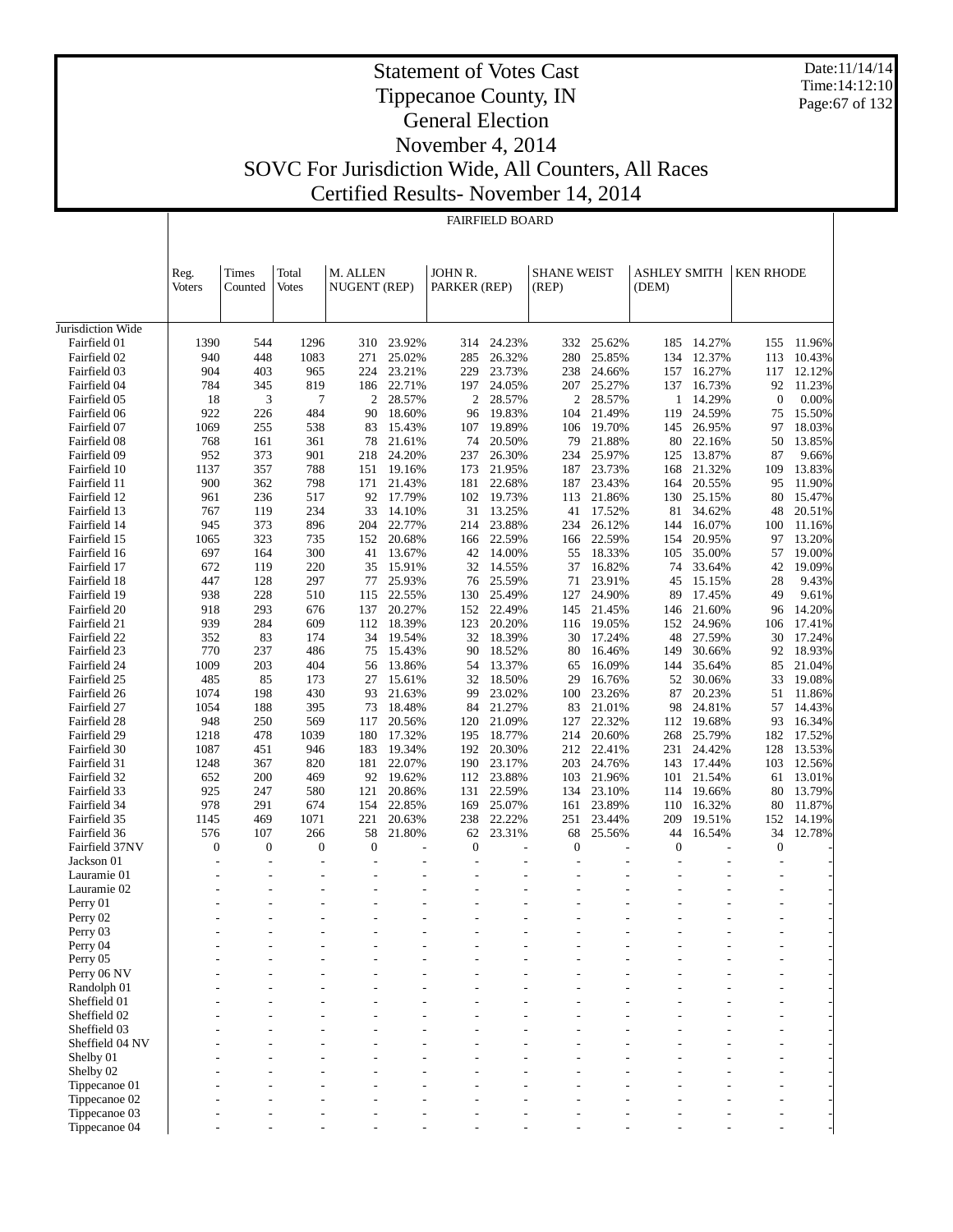Date:11/14/14 Time:14:12:10 Page:68 of 132

#### Statement of Votes Cast Tippecanoe County, IN General Election November 4, 2014 SOVC For Jurisdiction Wide, All Counters, All Races Certified Results- November 14, 2014

|                                |        | <b>FAIRFIELD BOARD</b>   |                |                                    |                                  |                                                      |                                |                                           |  |  |  |  |  |  |  |
|--------------------------------|--------|--------------------------|----------------|------------------------------------|----------------------------------|------------------------------------------------------|--------------------------------|-------------------------------------------|--|--|--|--|--|--|--|
|                                |        |                          |                |                                    |                                  |                                                      |                                |                                           |  |  |  |  |  |  |  |
|                                | Reg.   | <b>Times</b>             | Total          | M. ALLEN                           | JOHN R.                          | <b>SHANE WEIST</b>                                   | <b>ASHLEY SMITH</b>            | <b>KEN RHODE</b>                          |  |  |  |  |  |  |  |
|                                | Voters | Counted                  | <b>Votes</b>   | NUGENT (REP)                       | PARKER (REP)                     | (REP)                                                | (DEM)                          |                                           |  |  |  |  |  |  |  |
|                                |        |                          |                |                                    |                                  |                                                      |                                |                                           |  |  |  |  |  |  |  |
| Tippecanoe 05                  |        | $\overline{\phantom{a}}$ | $\overline{a}$ | $\overline{\phantom{a}}$<br>$\sim$ | $\overline{a}$<br>$\overline{a}$ | $\overline{\phantom{a}}$<br>$\overline{\phantom{a}}$ | $\overline{\phantom{a}}$<br>L. | $\overline{\phantom{a}}$<br>$\frac{1}{2}$ |  |  |  |  |  |  |  |
| Tippecanoe 06<br>Tippecanoe 07 |        |                          |                |                                    |                                  |                                                      |                                |                                           |  |  |  |  |  |  |  |
| Union 01                       |        |                          |                |                                    |                                  |                                                      |                                |                                           |  |  |  |  |  |  |  |
| Wabash 01                      |        |                          |                |                                    |                                  |                                                      |                                |                                           |  |  |  |  |  |  |  |
| Wabash 02                      |        |                          |                |                                    |                                  |                                                      |                                |                                           |  |  |  |  |  |  |  |
| Wabash 03<br>Wabash 04         |        |                          |                |                                    |                                  |                                                      |                                |                                           |  |  |  |  |  |  |  |
| Wabash 05                      |        |                          |                |                                    |                                  |                                                      |                                |                                           |  |  |  |  |  |  |  |
| Wabash 06                      |        |                          |                |                                    |                                  |                                                      |                                |                                           |  |  |  |  |  |  |  |
| Wabash 07                      |        |                          |                |                                    |                                  |                                                      |                                |                                           |  |  |  |  |  |  |  |
| Wabash 08<br>Wabash 09         |        |                          |                |                                    |                                  |                                                      |                                |                                           |  |  |  |  |  |  |  |
| Wabash 10                      |        |                          |                |                                    |                                  |                                                      |                                |                                           |  |  |  |  |  |  |  |
| Wabash 11                      |        |                          |                |                                    |                                  |                                                      |                                |                                           |  |  |  |  |  |  |  |
| Wabash 12                      |        |                          |                |                                    |                                  |                                                      |                                |                                           |  |  |  |  |  |  |  |
| Wabash 13<br>Wabash 14         |        |                          |                |                                    |                                  |                                                      |                                |                                           |  |  |  |  |  |  |  |
| Wabash 15                      |        |                          |                |                                    |                                  |                                                      |                                |                                           |  |  |  |  |  |  |  |
| Wabash 16                      |        |                          |                |                                    |                                  |                                                      |                                |                                           |  |  |  |  |  |  |  |
| Wabash 17                      |        |                          |                |                                    |                                  |                                                      |                                |                                           |  |  |  |  |  |  |  |
| Wabash 18                      |        |                          |                |                                    |                                  |                                                      |                                |                                           |  |  |  |  |  |  |  |
| Wabash 19<br>Wabash 20         |        |                          |                |                                    |                                  |                                                      |                                |                                           |  |  |  |  |  |  |  |
| Wabash 21                      |        |                          |                |                                    |                                  |                                                      |                                |                                           |  |  |  |  |  |  |  |
| Wabash 22                      |        |                          |                |                                    |                                  |                                                      |                                |                                           |  |  |  |  |  |  |  |
| Wabash 23                      |        |                          |                |                                    |                                  |                                                      |                                |                                           |  |  |  |  |  |  |  |
| Wabash 24<br>Wabash 25         |        |                          |                |                                    |                                  |                                                      |                                |                                           |  |  |  |  |  |  |  |
| Wabash 26                      |        |                          |                |                                    |                                  |                                                      |                                |                                           |  |  |  |  |  |  |  |
| Wabash 27                      |        |                          |                |                                    |                                  |                                                      |                                |                                           |  |  |  |  |  |  |  |
| Wabash 28                      |        |                          |                |                                    |                                  |                                                      |                                |                                           |  |  |  |  |  |  |  |
| Wabash 29<br>Wabash 30         |        |                          |                |                                    |                                  |                                                      |                                |                                           |  |  |  |  |  |  |  |
| Wabash 31 NV                   |        |                          |                |                                    |                                  |                                                      |                                |                                           |  |  |  |  |  |  |  |
| Washington 01                  |        |                          |                |                                    |                                  |                                                      |                                |                                           |  |  |  |  |  |  |  |
| Washington 02                  |        |                          |                |                                    |                                  |                                                      |                                |                                           |  |  |  |  |  |  |  |
| Wayne 01<br>Wea 01             |        |                          |                |                                    |                                  |                                                      |                                |                                           |  |  |  |  |  |  |  |
| Wea 02                         |        |                          |                |                                    |                                  |                                                      |                                |                                           |  |  |  |  |  |  |  |
| Wea 03                         |        |                          |                |                                    |                                  |                                                      |                                |                                           |  |  |  |  |  |  |  |
| Wea 04                         |        |                          |                |                                    |                                  |                                                      |                                |                                           |  |  |  |  |  |  |  |
| Wea $05\,$<br>Wea 06           |        |                          |                |                                    |                                  |                                                      |                                |                                           |  |  |  |  |  |  |  |
| Wea 07                         |        |                          |                |                                    |                                  |                                                      |                                |                                           |  |  |  |  |  |  |  |
| Wea 08                         |        |                          |                |                                    |                                  |                                                      |                                |                                           |  |  |  |  |  |  |  |
| Wea 09                         |        |                          |                |                                    |                                  |                                                      |                                |                                           |  |  |  |  |  |  |  |
| Wea $10\,$<br>Wea 11           |        |                          |                |                                    |                                  |                                                      |                                |                                           |  |  |  |  |  |  |  |
| Wea 12                         |        |                          |                |                                    |                                  |                                                      |                                |                                           |  |  |  |  |  |  |  |
| Wea 13                         |        |                          |                |                                    |                                  |                                                      |                                |                                           |  |  |  |  |  |  |  |
| Wea 14                         |        |                          |                |                                    |                                  |                                                      |                                |                                           |  |  |  |  |  |  |  |
| Wea 15<br>Wea 16               |        |                          |                |                                    |                                  |                                                      |                                |                                           |  |  |  |  |  |  |  |
| Wea 17                         |        |                          |                |                                    |                                  |                                                      |                                |                                           |  |  |  |  |  |  |  |
| Wea 18 NV                      |        |                          |                |                                    |                                  |                                                      |                                |                                           |  |  |  |  |  |  |  |
| Wea 19                         |        |                          |                |                                    |                                  |                                                      |                                |                                           |  |  |  |  |  |  |  |
| Wea 20                         |        |                          |                |                                    |                                  |                                                      |                                |                                           |  |  |  |  |  |  |  |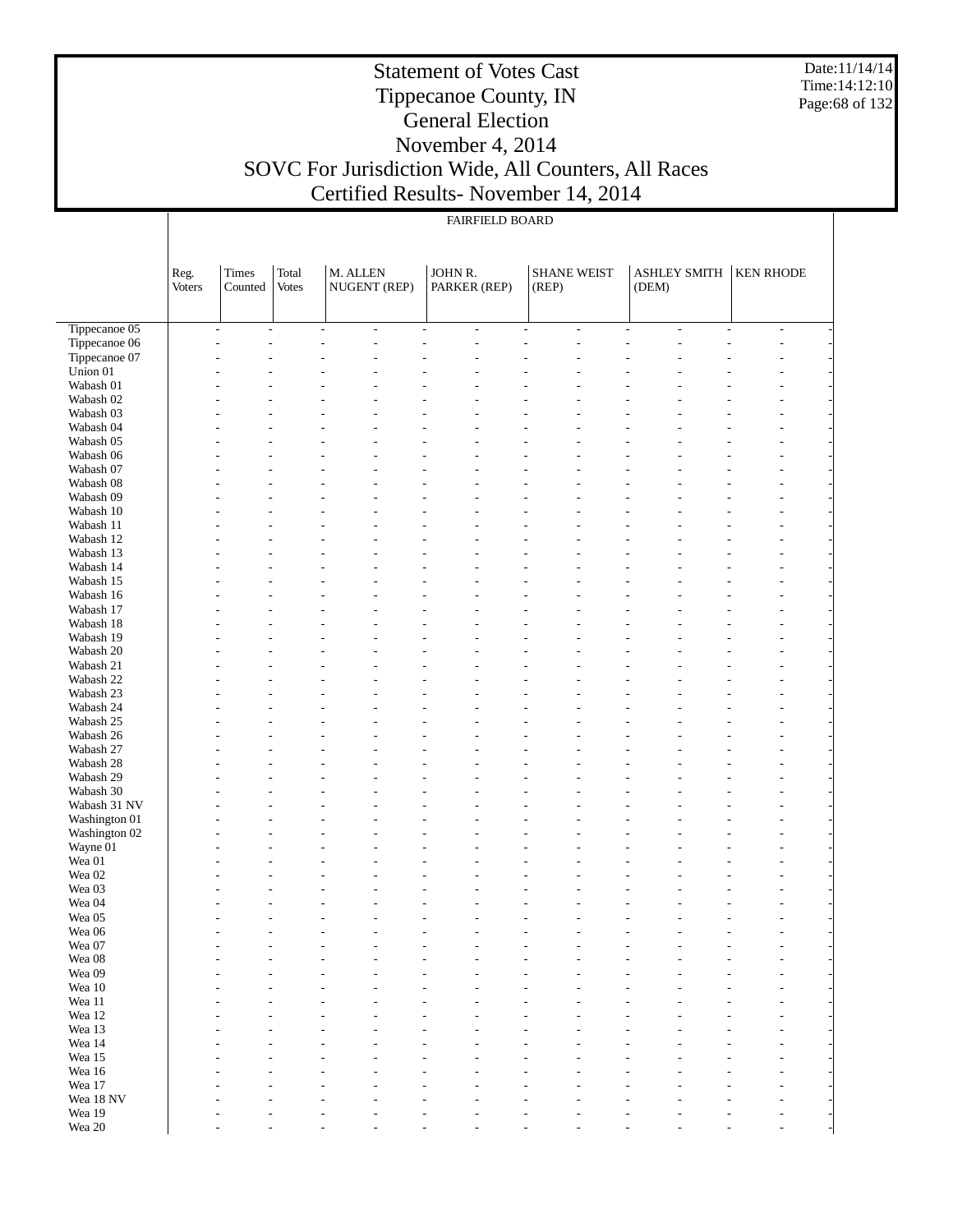|                 | Date:11/14/14<br><b>Statement of Votes Cast</b><br>Time: 14:12:11<br>Tippecanoe County, IN<br>Page: 69 of 132<br><b>General Election</b><br>November 4, 2014<br>SOVC For Jurisdiction Wide, All Counters, All Races<br>Certified Results - November 14, 2014 |                  |                       |                          |                         |                             |                              |                  |  |  |
|-----------------|--------------------------------------------------------------------------------------------------------------------------------------------------------------------------------------------------------------------------------------------------------------|------------------|-----------------------|--------------------------|-------------------------|-----------------------------|------------------------------|------------------|--|--|
|                 |                                                                                                                                                                                                                                                              |                  |                       |                          | <b>FAIRFIELD BOARD</b>  |                             |                              |                  |  |  |
|                 | Reg.<br><b>Voters</b>                                                                                                                                                                                                                                        | Times<br>Counted | Total<br><b>Votes</b> | M. ALLEN<br>NUGENT (REP) | JOHN R.<br>PARKER (REP) | <b>SHANE WEIST</b><br>(REP) | <b>ASHLEY SMITH</b><br>(DEM) | <b>KEN RHODE</b> |  |  |
| Wea 21<br>Total | 31654                                                                                                                                                                                                                                                        | 9598             | 21530                 | 20.65%<br>4447           | 4763<br>22.12%          | 22.86%<br>4921              | 20.65%<br>4445               | 13.72%<br>2954   |  |  |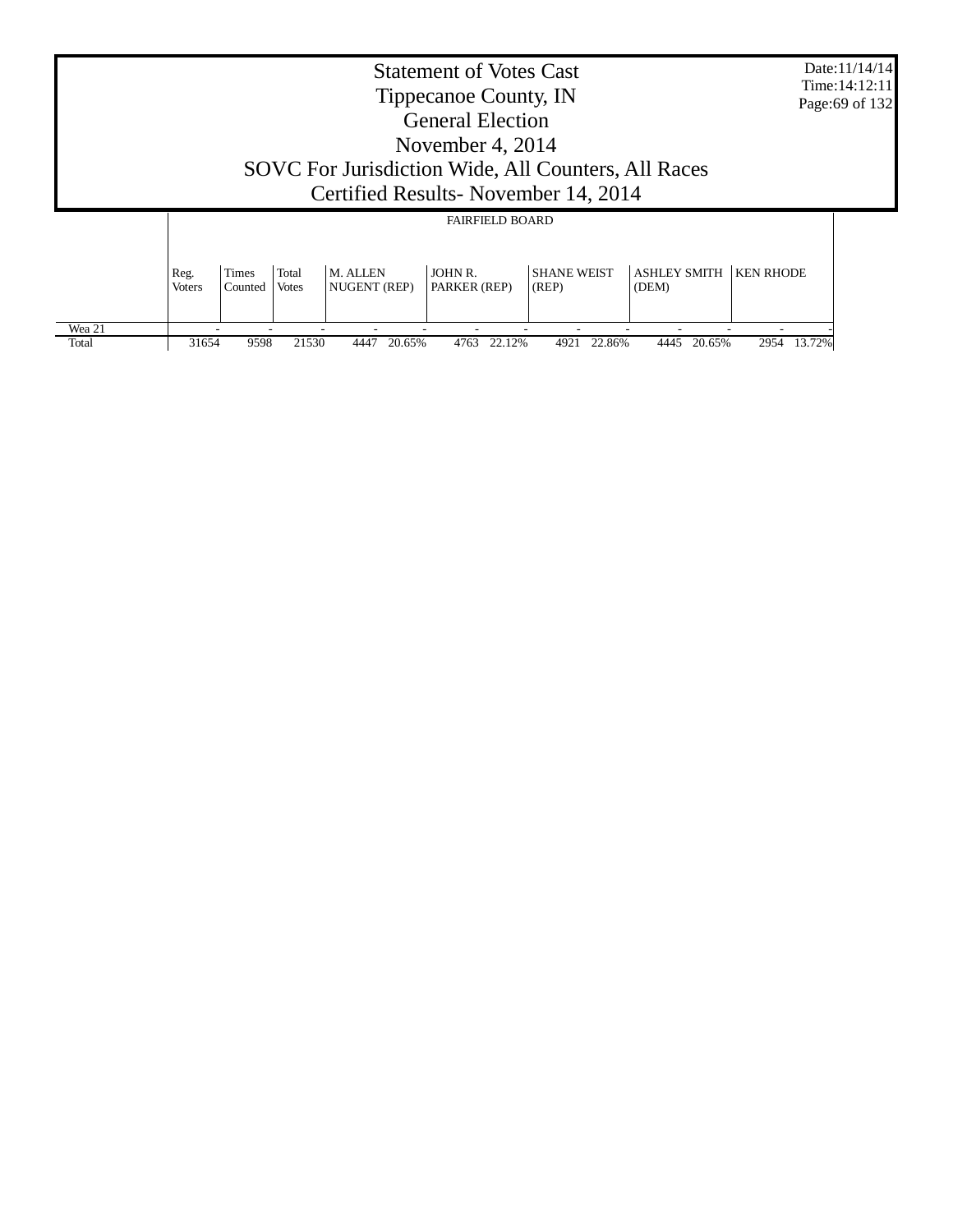Date:11/14/14 Time:14:12:11 Page:70 of 132

# Statement of Votes Cast Tippecanoe County, IN General Election November 4, 2014 SOVC For Jurisdiction Wide, All Counters, All Races

т

Certified Results- November 14, 2014

|                                |                       | <b>JACKSON BOARD</b> |                       |                                  |                                  |                                   |                                  |                                         |        |  |  |  |  |
|--------------------------------|-----------------------|----------------------|-----------------------|----------------------------------|----------------------------------|-----------------------------------|----------------------------------|-----------------------------------------|--------|--|--|--|--|
|                                | Reg.<br><b>Voters</b> | Times<br>Counted     | Total<br><b>Votes</b> | ROGER D.<br>HORN (REP)           |                                  | <b>CHARLES E.</b><br>SHELBY (REP) |                                  | <b>RUSS</b><br><b>STAFFORD</b><br>(REP) |        |  |  |  |  |
| Jurisdiction Wide              |                       |                      |                       |                                  |                                  |                                   |                                  |                                         |        |  |  |  |  |
| Fairfield 01                   |                       |                      |                       |                                  |                                  |                                   |                                  |                                         |        |  |  |  |  |
| Fairfield 02                   |                       | L.                   |                       | $\overline{a}$                   | $\overline{a}$                   |                                   |                                  |                                         |        |  |  |  |  |
| Fairfield 03                   |                       |                      |                       | $\overline{a}$                   | L                                |                                   |                                  |                                         |        |  |  |  |  |
| Fairfield 04<br>Fairfield 05   |                       | L.                   |                       | $\overline{a}$<br>$\overline{a}$ | $\overline{a}$<br>$\overline{a}$ |                                   |                                  | $\overline{a}$                          |        |  |  |  |  |
| Fairfield 06                   |                       | L.                   |                       | $\overline{a}$                   | $\overline{a}$                   |                                   |                                  | L                                       |        |  |  |  |  |
| Fairfield 07                   |                       |                      |                       | $\overline{a}$                   | $\overline{a}$                   |                                   |                                  |                                         |        |  |  |  |  |
| Fairfield 08                   |                       | L                    | L,                    | $\overline{a}$                   | $\overline{a}$                   |                                   | $\overline{a}$                   | $\overline{a}$                          |        |  |  |  |  |
| Fairfield 09                   |                       | $\overline{a}$       |                       | $\overline{a}$                   | $\overline{a}$                   |                                   | $\overline{a}$                   | L                                       |        |  |  |  |  |
| Fairfield 10                   |                       | L                    |                       | $\overline{a}$                   | $\overline{a}$                   |                                   | $\overline{a}$                   | $\overline{a}$                          |        |  |  |  |  |
| Fairfield 11<br>Fairfield 12   |                       | L                    | L,                    | $\overline{a}$<br>$\overline{a}$ | $\overline{a}$<br>$\overline{a}$ |                                   | $\overline{a}$<br>L.             | L<br>$\overline{a}$                     |        |  |  |  |  |
| Fairfield 13                   |                       | $\overline{a}$       |                       | $\overline{a}$                   | $\overline{a}$                   |                                   | $\overline{a}$                   | L                                       |        |  |  |  |  |
| Fairfield 14                   |                       | L                    |                       | $\overline{a}$                   | $\overline{a}$                   |                                   | $\overline{a}$                   | $\overline{a}$                          |        |  |  |  |  |
| Fairfield 15                   |                       |                      |                       | $\overline{a}$                   | $\overline{a}$                   |                                   | $\overline{a}$                   | L                                       |        |  |  |  |  |
| Fairfield 16                   |                       | L                    | L,                    | $\overline{a}$                   | $\overline{a}$                   |                                   | L.                               | $\overline{a}$                          |        |  |  |  |  |
| Fairfield 17                   |                       | $\overline{a}$       |                       | $\overline{a}$                   | $\overline{a}$                   |                                   | $\overline{a}$                   | L                                       |        |  |  |  |  |
| Fairfield 18                   |                       | L                    |                       | $\overline{a}$<br>$\overline{a}$ | $\overline{a}$<br>$\overline{a}$ |                                   | $\overline{a}$                   | L                                       |        |  |  |  |  |
| Fairfield 19<br>Fairfield 20   |                       | L                    | L,                    | $\overline{a}$                   | $\overline{a}$                   |                                   | $\overline{a}$<br>L.             | L<br>$\overline{a}$                     |        |  |  |  |  |
| Fairfield 21                   |                       | $\overline{a}$       |                       | $\overline{a}$                   | $\overline{a}$                   |                                   | $\overline{a}$                   | L                                       |        |  |  |  |  |
| Fairfield 22                   |                       | L                    |                       | $\overline{a}$                   | $\overline{a}$                   |                                   | $\overline{a}$                   | L                                       |        |  |  |  |  |
| Fairfield 23                   |                       |                      |                       | $\overline{a}$                   | $\overline{a}$                   |                                   | $\overline{a}$                   | L                                       |        |  |  |  |  |
| Fairfield 24                   |                       | L                    | L,                    | $\overline{a}$                   | $\overline{a}$                   |                                   | L.                               | $\overline{a}$                          |        |  |  |  |  |
| Fairfield 25                   |                       | $\overline{a}$       |                       | $\overline{a}$                   | $\overline{a}$                   |                                   | $\overline{a}$                   | L                                       |        |  |  |  |  |
| Fairfield 26                   |                       | L                    |                       | $\overline{a}$<br>$\overline{a}$ | $\overline{a}$<br>$\overline{a}$ |                                   | $\overline{a}$                   | L                                       |        |  |  |  |  |
| Fairfield 27<br>Fairfield 28   |                       | L                    | L,                    | $\overline{a}$                   | $\overline{a}$                   |                                   | $\overline{a}$<br>$\overline{a}$ | L<br>$\overline{a}$                     |        |  |  |  |  |
| Fairfield 29                   |                       | $\overline{a}$       |                       | $\overline{a}$                   | $\overline{a}$                   |                                   | $\overline{a}$                   | L                                       |        |  |  |  |  |
| Fairfield 30                   | L.                    | L.                   |                       | $\overline{a}$                   | $\overline{a}$                   |                                   | $\overline{a}$                   | $\overline{a}$                          |        |  |  |  |  |
| Fairfield 31                   | L,                    |                      |                       | $\overline{a}$                   | $\overline{a}$                   |                                   |                                  | L                                       |        |  |  |  |  |
| Fairfield 32                   | L.                    | L                    | L,                    | $\overline{a}$                   | $\overline{a}$                   |                                   | $\overline{a}$                   | $\overline{a}$                          |        |  |  |  |  |
| Fairfield 33                   |                       |                      |                       | $\overline{a}$                   | $\overline{a}$                   |                                   |                                  | L                                       |        |  |  |  |  |
| Fairfield 34<br>Fairfield 35   | L,                    | L,<br>L,             |                       | $\overline{a}$<br>$\overline{a}$ | $\overline{a}$<br>$\overline{a}$ |                                   |                                  | L<br>L                                  |        |  |  |  |  |
| Fairfield 36                   | L.                    | L,                   | L,                    | $\overline{a}$                   | $\overline{a}$                   | L,                                | L.                               | $\overline{a}$                          |        |  |  |  |  |
| Fairfield 37NV                 | $\overline{a}$        | L,                   | L,                    | $\overline{a}$                   | $\overline{a}$                   | L,                                | L.                               | $\overline{a}$                          |        |  |  |  |  |
| Jackson 01                     | 326                   | 101                  | 240                   | 84                               | 35.00%                           | 73                                | 30.42%                           | 83                                      | 34.58% |  |  |  |  |
| Lauramie 01                    | L.                    | ٠                    | ٠                     | $\overline{a}$                   |                                  | L,                                |                                  | $\overline{\phantom{a}}$                |        |  |  |  |  |
| Lauramie 02                    | L.                    | L                    | L,                    | $\overline{a}$                   | $\overline{a}$                   | L                                 | L,                               | $\overline{a}$                          |        |  |  |  |  |
| Perry 01                       |                       |                      |                       |                                  |                                  |                                   |                                  |                                         |        |  |  |  |  |
| Perry 02<br>Perry 03           |                       |                      |                       |                                  |                                  |                                   |                                  |                                         |        |  |  |  |  |
| Perry 04                       |                       |                      |                       | $\overline{a}$                   |                                  |                                   |                                  |                                         |        |  |  |  |  |
| Perry 05                       |                       |                      |                       |                                  |                                  |                                   |                                  |                                         |        |  |  |  |  |
| Perry 06 NV                    |                       |                      |                       | $\overline{a}$                   |                                  |                                   |                                  | L                                       |        |  |  |  |  |
| Randolph 01                    |                       |                      |                       |                                  |                                  |                                   |                                  |                                         |        |  |  |  |  |
| Sheffield 01                   |                       |                      |                       |                                  |                                  |                                   |                                  | $\overline{a}$                          |        |  |  |  |  |
| Sheffield 02<br>Sheffield 03   |                       |                      |                       |                                  |                                  |                                   |                                  | L                                       |        |  |  |  |  |
| Sheffield 04 NV                |                       |                      |                       |                                  |                                  |                                   |                                  |                                         |        |  |  |  |  |
| Shelby 01                      |                       |                      |                       |                                  |                                  |                                   |                                  |                                         |        |  |  |  |  |
| Shelby 02                      |                       |                      |                       |                                  |                                  |                                   |                                  |                                         |        |  |  |  |  |
| Tippecanoe 01                  |                       |                      |                       |                                  |                                  |                                   |                                  | $\overline{a}$                          |        |  |  |  |  |
| Tippecanoe 02                  |                       |                      |                       | ÷,                               |                                  |                                   |                                  | $\overline{a}$                          |        |  |  |  |  |
| Tippecanoe 03<br>Tippecanoe 04 |                       |                      |                       |                                  |                                  |                                   |                                  |                                         |        |  |  |  |  |
|                                |                       |                      |                       |                                  |                                  |                                   |                                  |                                         |        |  |  |  |  |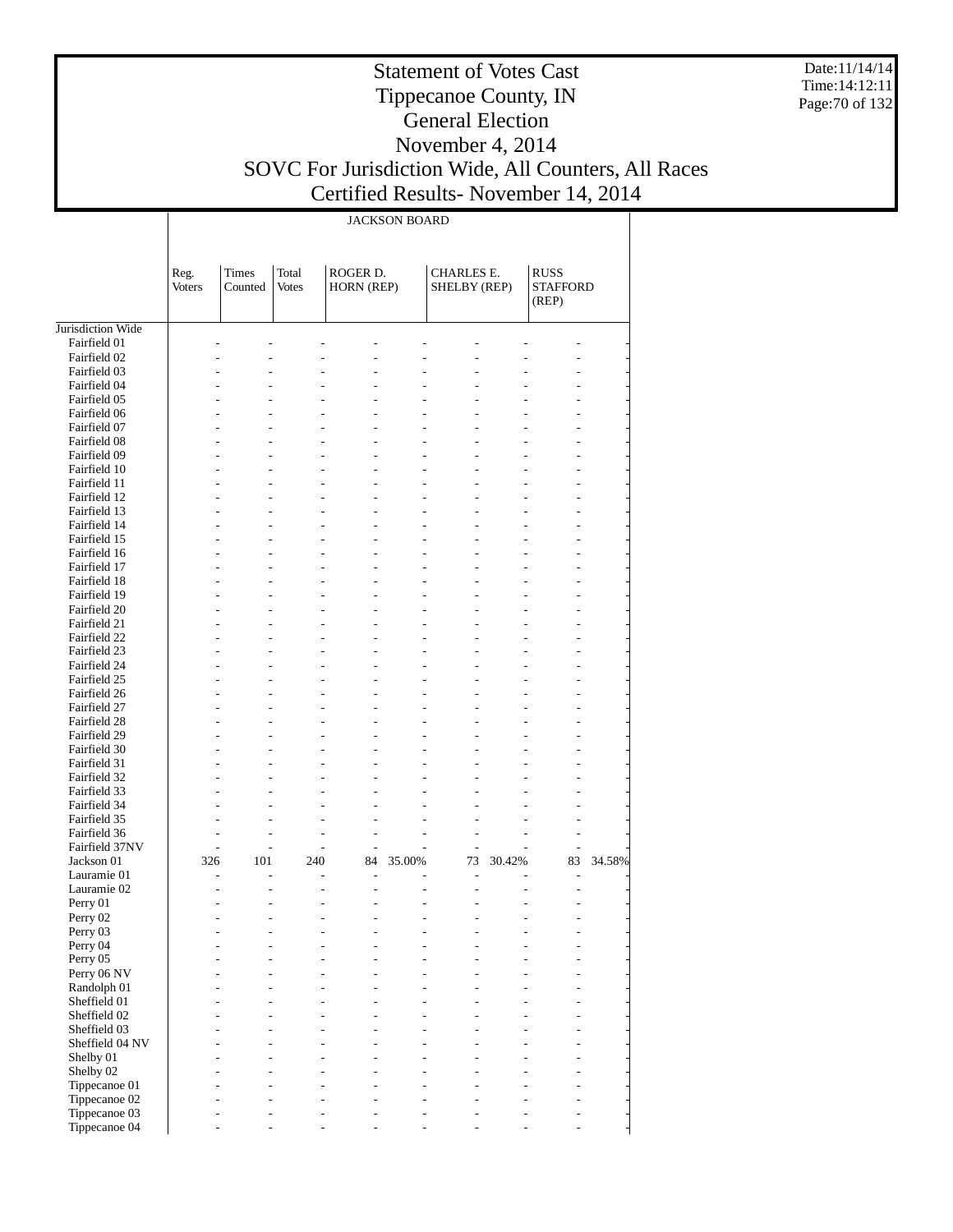Date:11/14/14 Time:14:12:11 Page:71 of 132

#### Statement of Votes Cast Tippecanoe County, IN General Election November 4, 2014 SOVC For Jurisdiction Wide, All Counters, All Races Certified Results- November 14, 2014

Τ

JACKSON BOARD

|                        | Reg.<br>Voters | <b>Times</b><br>Counted | Total<br><b>Votes</b> | ROGER D.<br>HORN (REP)                 | <b>CHARLES E.</b><br>SHELBY (REP) | <b>RUSS</b><br><b>STAFFORD</b>                           |
|------------------------|----------------|-------------------------|-----------------------|----------------------------------------|-----------------------------------|----------------------------------------------------------|
|                        |                |                         |                       |                                        |                                   | (REP)                                                    |
| Tippecanoe 05          |                | $\overline{a}$          | $\overline{a}$        | $\overline{a}$<br>$\overline{a}$       | $\overline{a}$<br>$\overline{a}$  | $\overline{a}$<br>$\overline{\phantom{a}}$               |
| Tippecanoe 06          |                | $\overline{a}$          | $\overline{a}$        | $\overline{a}$<br>L                    | $\overline{a}$<br>L,              | $\overline{a}$<br>$\overline{a}$                         |
| Tippecanoe 07          |                | L.                      |                       | L,                                     | L                                 | $\overline{a}$<br>L.                                     |
| Union 01               |                | L<br>L.                 |                       | L,<br>L.                               | $\overline{a}$                    | ÷<br>$\overline{a}$                                      |
| Wabash 01              |                | L.                      |                       | $\overline{a}$                         | $\overline{a}$                    | L<br>$\overline{a}$                                      |
| Wabash 02              |                | L.<br>L,                |                       | L,                                     | L                                 | ÷<br>$\overline{a}$                                      |
| Wabash 03              |                |                         |                       | $\overline{a}$                         | ۳                                 | $\overline{a}$<br>$\overline{a}$                         |
| Wabash 04              |                | L.<br>L.                |                       | $\overline{a}$<br>L,                   | $\overline{a}$                    | L,<br>$\overline{a}$                                     |
| Wabash 05              |                | L.                      |                       | $\overline{a}$                         | $\overline{a}$                    | $\overline{a}$<br>$\overline{a}$                         |
| Wabash 06              |                | L.<br>L.                |                       | L,                                     | $\overline{a}$                    | $\overline{a}$<br>$\overline{a}$                         |
| Wabash 07              |                | ÷<br>L,                 |                       | L,                                     | L                                 | $\overline{a}$<br>$\overline{a}$                         |
| Wabash 08              |                | L.<br>L.                |                       | $\overline{a}$<br>L,                   | $\overline{a}$                    | L,<br>$\overline{a}$                                     |
| Wabash 09              |                | L.                      |                       | $\overline{a}$                         | $\overline{a}$                    | $\overline{a}$<br>$\overline{a}$                         |
| Wabash 10              |                | L.<br>L,                |                       | L,                                     | $\overline{a}$                    | $\overline{a}$<br>$\overline{a}$                         |
| Wabash 11              |                | ÷                       |                       | L,                                     | $\overline{a}$                    | $\overline{a}$<br>$\overline{a}$                         |
| Wabash 12              |                | L.<br>L.                |                       | $\overline{a}$<br>L,                   | $\overline{a}$                    | L,<br>$\overline{a}$                                     |
| Wabash 13              |                | L.                      |                       | $\overline{a}$                         | $\overline{a}$                    | $\overline{a}$<br>$\overline{a}$                         |
| Wabash 14              |                | L.<br>L,                |                       | L,                                     | $\overline{a}$                    | $\overline{a}$<br>$\overline{a}$                         |
| Wabash 15              |                | ÷                       |                       | L,                                     | $\overline{a}$                    | $\overline{a}$<br>$\overline{a}$                         |
| Wabash 16<br>Wabash 17 |                | L.<br>L.<br>L.          |                       | $\overline{a}$<br>L,<br>$\overline{a}$ | $\overline{a}$<br>$\overline{a}$  | L,<br>$\overline{a}$<br>$\overline{a}$<br>$\overline{a}$ |
| Wabash 18              |                | L.<br>L,                |                       | L,                                     | $\overline{a}$                    | $\overline{a}$<br>$\overline{a}$                         |
| Wabash 19              |                | ÷                       |                       | L,                                     | $\overline{a}$                    | $\overline{a}$<br>$\overline{a}$                         |
| Wabash 20              |                | L.<br>L.                |                       | $\overline{a}$<br>L,                   | $\overline{a}$                    | L,<br>$\overline{a}$                                     |
| Wabash 21              |                | L.                      |                       | $\overline{a}$                         | $\overline{a}$                    | $\overline{a}$<br>$\overline{a}$                         |
| Wabash 22              |                | L.<br>L,                |                       | L,                                     | $\overline{a}$                    | $\overline{a}$<br>$\overline{a}$                         |
| Wabash 23              |                | L,                      |                       | L,                                     | $\overline{a}$                    | $\overline{a}$<br>$\overline{a}$                         |
| Wabash 24              |                | L.<br>L.                |                       | $\overline{a}$<br>L,                   | $\overline{a}$                    | L,<br>$\overline{a}$                                     |
| Wabash 25              |                | L.                      |                       | $\overline{a}$                         | $\overline{a}$                    | $\overline{a}$<br>$\overline{a}$                         |
| Wabash 26              |                | L.<br>L,                |                       | L,                                     | $\overline{a}$                    | $\overline{a}$<br>$\overline{a}$                         |
| Wabash 27              |                | L,                      |                       | L,                                     | $\overline{a}$                    | $\overline{a}$<br>$\overline{a}$                         |
| Wabash 28              |                | L.<br>L.                |                       | $\overline{a}$<br>٠                    | $\overline{a}$                    | L,<br>$\overline{a}$                                     |
| Wabash 29              |                | L.                      |                       | $\overline{a}$                         | $\overline{a}$                    | $\overline{a}$<br>$\overline{a}$                         |
| Wabash 30              |                | L.<br>L,                |                       | L,                                     | $\overline{a}$                    | L.<br>$\overline{a}$                                     |
| Wabash 31 NV           |                | $\overline{a}$          |                       | L,                                     | $\overline{a}$                    | L.<br>$\overline{a}$                                     |
| Washington 01          |                | $\overline{a}$<br>L.    |                       | $\overline{a}$                         | $\overline{a}$                    | L,<br>$\overline{a}$                                     |
| Washington 02          |                | L.<br>L,                |                       | $\overline{a}$                         | $\overline{a}$                    | $\overline{a}$<br>$\overline{a}$                         |
| Wayne 01               |                | L.<br>L,                |                       | L,                                     | $\overline{a}$                    | $\overline{a}$<br>$\overline{a}$                         |
| Wea 01                 |                | L,                      |                       | L,                                     | $\overline{a}$                    | $\overline{a}$<br>$\overline{a}$                         |
| Wea 02                 |                | L                       |                       | $\overline{a}$<br>٠                    | $\overline{a}$                    | L,<br>$\overline{a}$                                     |
| Wea <sub>03</sub>      |                | L.                      |                       | $\overline{a}$                         | $\overline{a}$                    | $\overline{a}$<br>$\overline{a}$                         |
| Wea 04                 |                | L,                      |                       | $\overline{a}$                         | $\overline{a}$                    | $\overline{a}$<br>L.                                     |
| Wea 05                 |                | L.<br>L,                |                       | L,<br>L,                               | $\overline{a}$<br>٠               | $\overline{a}$<br>L,                                     |
| Wea 06                 |                |                         |                       |                                        |                                   |                                                          |
| Wea 07                 |                |                         |                       |                                        |                                   |                                                          |
| Wea 08                 |                |                         |                       |                                        |                                   |                                                          |
| Wea 09                 |                |                         |                       |                                        |                                   |                                                          |
| Wea 10                 |                |                         |                       |                                        |                                   |                                                          |
| Wea 11<br>Wea 12       |                |                         |                       |                                        |                                   |                                                          |
| Wea 13                 |                |                         |                       |                                        |                                   |                                                          |
| Wea 14                 |                |                         |                       |                                        |                                   |                                                          |
| Wea 15                 |                |                         |                       |                                        |                                   |                                                          |
| Wea 16                 |                |                         |                       |                                        |                                   |                                                          |
| Wea 17                 |                |                         |                       |                                        |                                   |                                                          |

- - - - - - - - - - - - - - - - - - - - - - - - - - - - - - - - - - - -

 Wea 18 NV Wea 19 Wea 20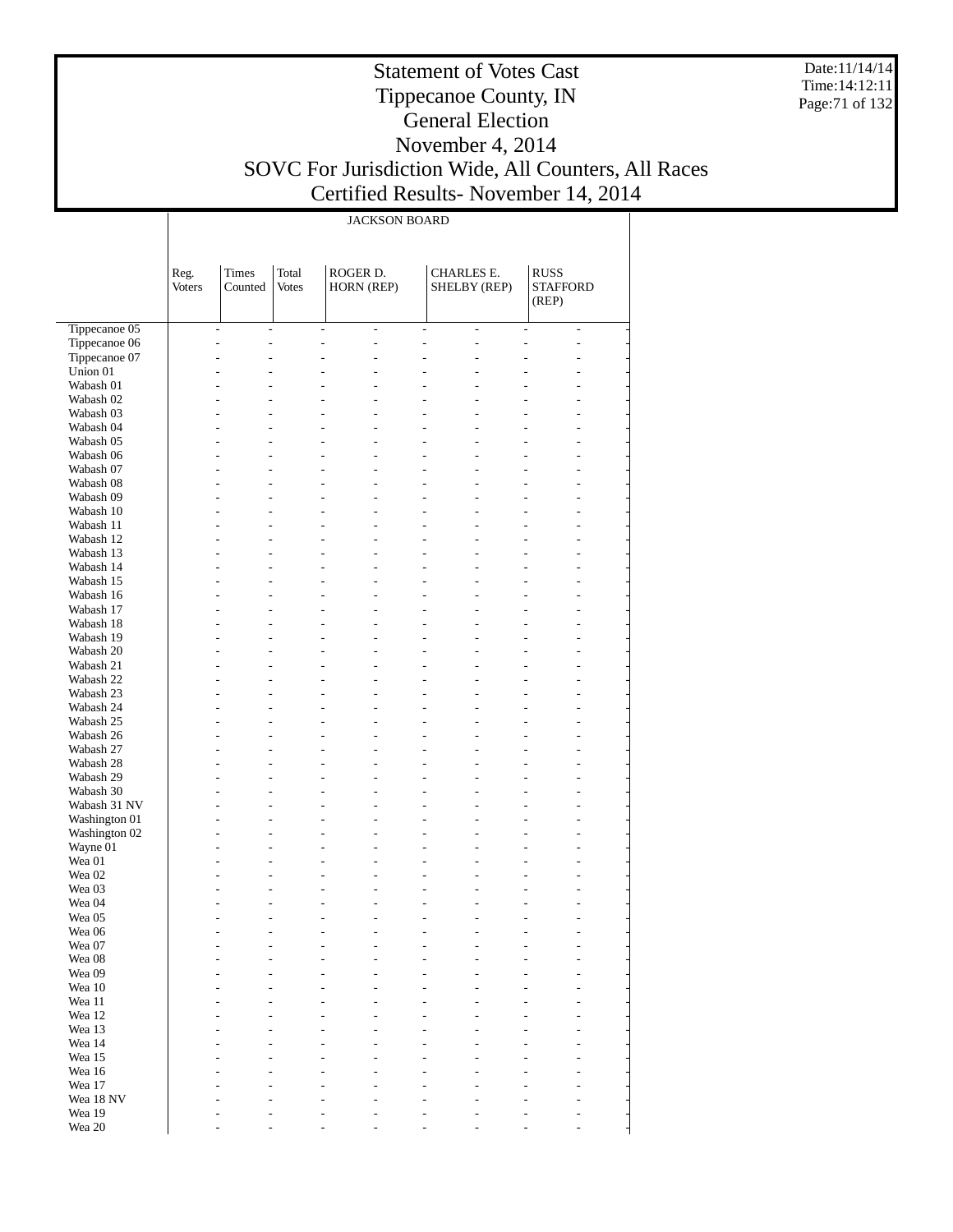|                 | Date:11/14/14<br>Time: $14:12:11$<br>Page: 72 of 132 |                  |                       |                               |                                   |                                                                                              |  |  |
|-----------------|------------------------------------------------------|------------------|-----------------------|-------------------------------|-----------------------------------|----------------------------------------------------------------------------------------------|--|--|
|                 |                                                      |                  |                       |                               |                                   | SOVC For Jurisdiction Wide, All Counters, All Races<br>Certified Results - November 14, 2014 |  |  |
|                 |                                                      |                  |                       | <b>JACKSON BOARD</b>          |                                   |                                                                                              |  |  |
|                 | Reg.<br><b>Voters</b>                                | Times<br>Counted | Total<br><b>Votes</b> | ROGER D.<br><b>HORN</b> (REP) | <b>CHARLES E.</b><br>SHELBY (REP) | <b>RUSS</b><br><b>STAFFORD</b><br>(REP)                                                      |  |  |
| Wea 21<br>Total | 326                                                  | 101              | 240                   | 84<br>35.00%                  | 73<br>30.42%                      | 83<br>34.58%                                                                                 |  |  |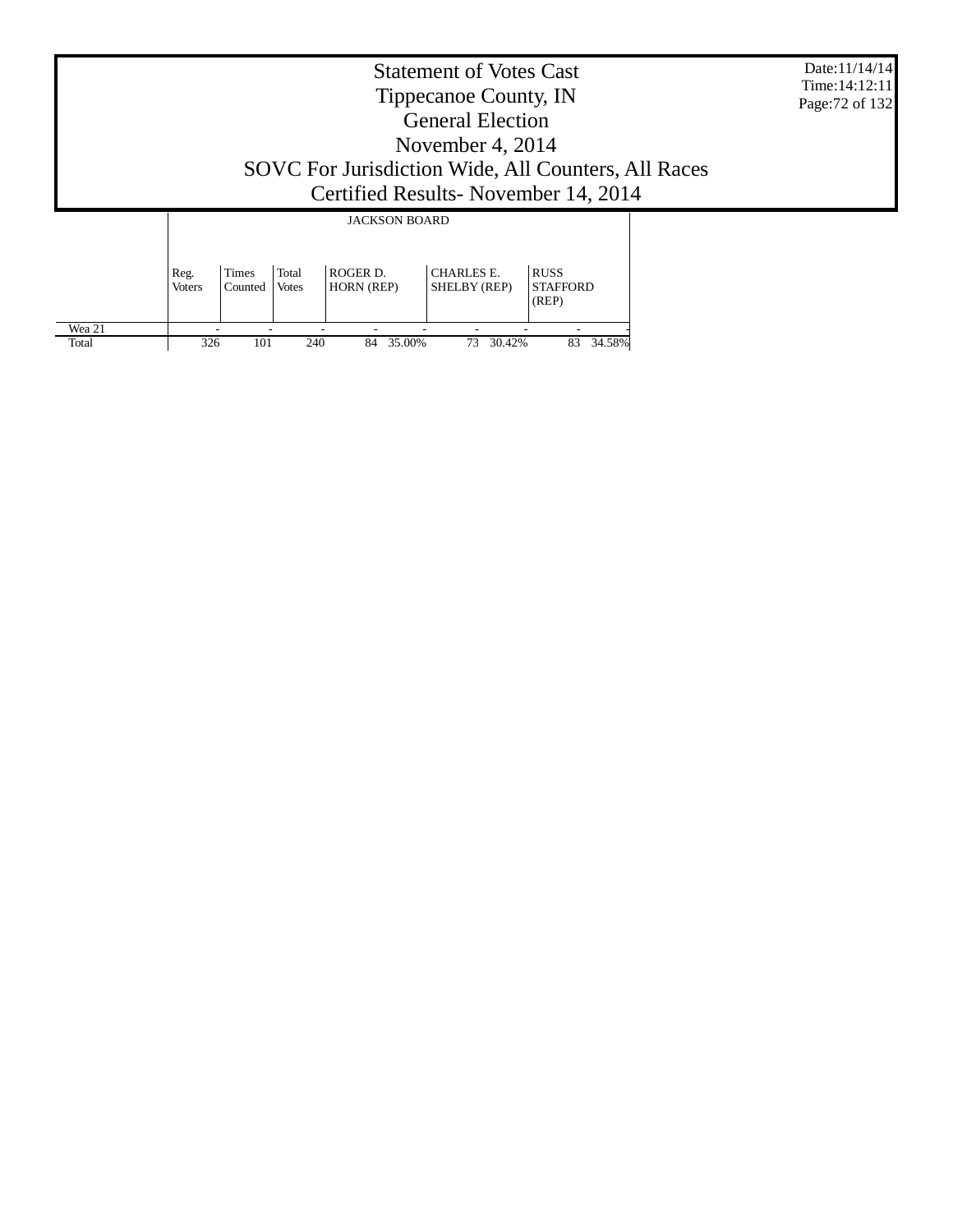Date:11/14/14 Time:14:12:11 Page:73 of 132

# Statement of Votes Cast Tippecanoe County, IN General Election November 4, 2014 SOVC For Jurisdiction Wide, All Counters, All Races

# Certified Results- November 14, 2014

|                              | Reg.<br><b>Voters</b> | Times<br>Counted                 | Total<br><b>Votes</b> | HALN.<br><b>GRAHAM</b> (REP) |        | THOMAS L.<br>OSBORN (REP) |        | HAROLD TULL<br>(REP) |        | LARRY M.<br>FUNK (DEM) |        | RODNEY G.<br><b>GRAVES SR</b><br>(DEM) |        |
|------------------------------|-----------------------|----------------------------------|-----------------------|------------------------------|--------|---------------------------|--------|----------------------|--------|------------------------|--------|----------------------------------------|--------|
| Jurisdiction Wide            |                       |                                  |                       |                              |        |                           |        |                      |        |                        |        |                                        |        |
| Fairfield 01                 |                       |                                  |                       |                              |        |                           |        |                      |        |                        |        |                                        |        |
| Fairfield 02                 |                       |                                  |                       |                              |        |                           |        |                      |        |                        |        |                                        |        |
| Fairfield 03                 |                       |                                  |                       |                              |        |                           |        |                      |        |                        |        |                                        |        |
| Fairfield 04                 |                       |                                  |                       |                              |        |                           |        |                      |        |                        |        |                                        |        |
| Fairfield 05                 |                       |                                  |                       |                              |        |                           |        |                      |        |                        |        |                                        |        |
| Fairfield 06                 |                       |                                  |                       |                              |        |                           |        |                      |        |                        |        |                                        |        |
| Fairfield 07                 |                       |                                  |                       |                              |        |                           |        |                      |        |                        |        |                                        |        |
| Fairfield 08                 |                       |                                  |                       |                              |        |                           |        |                      |        |                        |        |                                        |        |
| Fairfield 09                 |                       |                                  |                       |                              |        |                           |        |                      |        |                        |        |                                        |        |
| Fairfield 10                 |                       |                                  |                       |                              |        |                           |        |                      |        |                        |        |                                        |        |
| Fairfield 11                 |                       |                                  |                       |                              |        |                           |        |                      |        |                        |        |                                        |        |
| Fairfield 12                 |                       |                                  |                       |                              |        |                           |        |                      |        |                        |        |                                        |        |
| Fairfield 13                 |                       |                                  |                       |                              |        |                           |        |                      |        |                        |        |                                        |        |
| Fairfield 14                 |                       |                                  |                       |                              |        |                           |        |                      |        |                        |        |                                        |        |
| Fairfield 15                 |                       |                                  |                       |                              |        |                           |        |                      |        |                        |        |                                        |        |
| Fairfield 16                 |                       |                                  |                       |                              |        |                           |        |                      |        |                        |        |                                        |        |
| Fairfield 17                 |                       |                                  |                       |                              |        |                           |        |                      |        |                        |        |                                        |        |
| Fairfield 18                 |                       |                                  |                       |                              |        |                           |        |                      |        |                        |        |                                        |        |
| Fairfield 19<br>Fairfield 20 |                       |                                  |                       |                              |        |                           |        |                      |        |                        |        |                                        |        |
| Fairfield 21                 |                       |                                  |                       |                              |        |                           |        |                      |        |                        |        |                                        |        |
| Fairfield 22                 |                       |                                  |                       |                              |        |                           |        |                      |        |                        |        |                                        |        |
| Fairfield 23                 |                       |                                  |                       |                              |        |                           |        |                      |        |                        |        |                                        |        |
| Fairfield 24                 |                       |                                  |                       |                              |        |                           |        |                      |        |                        |        |                                        |        |
| Fairfield 25                 |                       |                                  |                       |                              |        |                           |        |                      |        |                        |        |                                        |        |
| Fairfield 26                 |                       |                                  |                       |                              |        |                           |        |                      |        |                        |        |                                        |        |
| Fairfield 27                 |                       |                                  |                       |                              |        |                           |        |                      |        |                        |        |                                        |        |
| Fairfield 28                 |                       |                                  |                       |                              |        |                           |        |                      |        |                        |        |                                        |        |
| Fairfield 29                 |                       |                                  |                       |                              |        |                           |        |                      |        |                        |        |                                        |        |
| Fairfield 30                 |                       |                                  |                       |                              |        |                           |        |                      |        |                        |        |                                        |        |
| Fairfield 31                 |                       |                                  |                       |                              |        |                           |        |                      |        |                        |        |                                        |        |
| Fairfield 32                 |                       |                                  |                       |                              |        |                           |        |                      |        |                        |        |                                        |        |
| Fairfield 33                 |                       |                                  |                       |                              |        |                           |        |                      |        |                        |        |                                        |        |
| Fairfield 34                 |                       |                                  |                       |                              |        |                           |        |                      |        |                        |        |                                        |        |
| Fairfield 35                 |                       |                                  |                       |                              |        |                           |        |                      |        |                        |        |                                        |        |
| Fairfield 36                 |                       |                                  |                       |                              |        |                           |        |                      |        |                        |        |                                        |        |
| Fairfield 37NV               |                       |                                  |                       |                              |        |                           |        |                      |        |                        |        |                                        |        |
| Jackson 01                   |                       | $\overline{a}$<br>$\overline{a}$ | $\overline{a}$        |                              |        |                           |        |                      |        |                        |        | Ĭ.                                     |        |
| Lauramie 01                  | 965                   | 331                              | 861                   | 204                          | 23.69% | 247                       | 28.69% | 206                  | 23.93% | 107                    | 12.43% | 97                                     | 11.27% |
| Lauramie 02                  | 660                   | 209                              | 560                   | 140                          | 25.00% | 166                       | 29.64% | 125                  | 22.32% | 75                     | 13.39% | 54                                     | 9.64%  |
| Perry 01                     |                       | $\overline{a}$<br>Ĭ.             | $\overline{a}$        | Ĭ.                           | L,     |                           |        |                      |        | $\overline{a}$         |        | $\overline{a}$                         |        |
| Perry 02                     |                       |                                  |                       |                              |        |                           |        |                      |        |                        |        |                                        |        |
| Perry 03                     |                       |                                  |                       |                              |        |                           |        |                      |        |                        |        |                                        |        |
| Perry 04                     |                       |                                  |                       |                              |        |                           |        |                      |        |                        |        |                                        |        |
| Perry 05                     |                       |                                  |                       |                              |        |                           |        |                      |        |                        |        |                                        |        |
| Perry 06 NV                  |                       |                                  |                       |                              |        |                           |        |                      |        |                        |        |                                        |        |
| Randolph 01                  |                       |                                  |                       |                              |        |                           |        |                      |        |                        |        |                                        |        |
| Sheffield 01<br>Sheffield 02 |                       |                                  |                       |                              |        |                           |        |                      |        |                        |        |                                        |        |
| Sheffield 03                 |                       |                                  |                       |                              |        |                           |        |                      |        |                        |        |                                        |        |
| Sheffield 04 NV              |                       |                                  |                       |                              |        |                           |        |                      |        |                        |        |                                        |        |
| Shelby 01                    |                       |                                  |                       |                              |        |                           |        |                      |        |                        |        |                                        |        |
| Shelby 02                    |                       |                                  |                       |                              |        |                           |        |                      |        |                        |        |                                        |        |
| Tippecanoe 01                |                       |                                  |                       |                              |        |                           |        |                      |        |                        |        |                                        |        |
| Tippecanoe 02                |                       |                                  |                       |                              |        |                           |        |                      |        |                        |        |                                        |        |
| Tippecanoe 03                |                       |                                  |                       |                              |        |                           |        |                      |        |                        |        |                                        |        |
| Tippecanoe 04                |                       |                                  |                       |                              |        |                           |        |                      |        |                        |        |                                        |        |
|                              |                       |                                  |                       |                              |        |                           |        |                      |        |                        |        |                                        |        |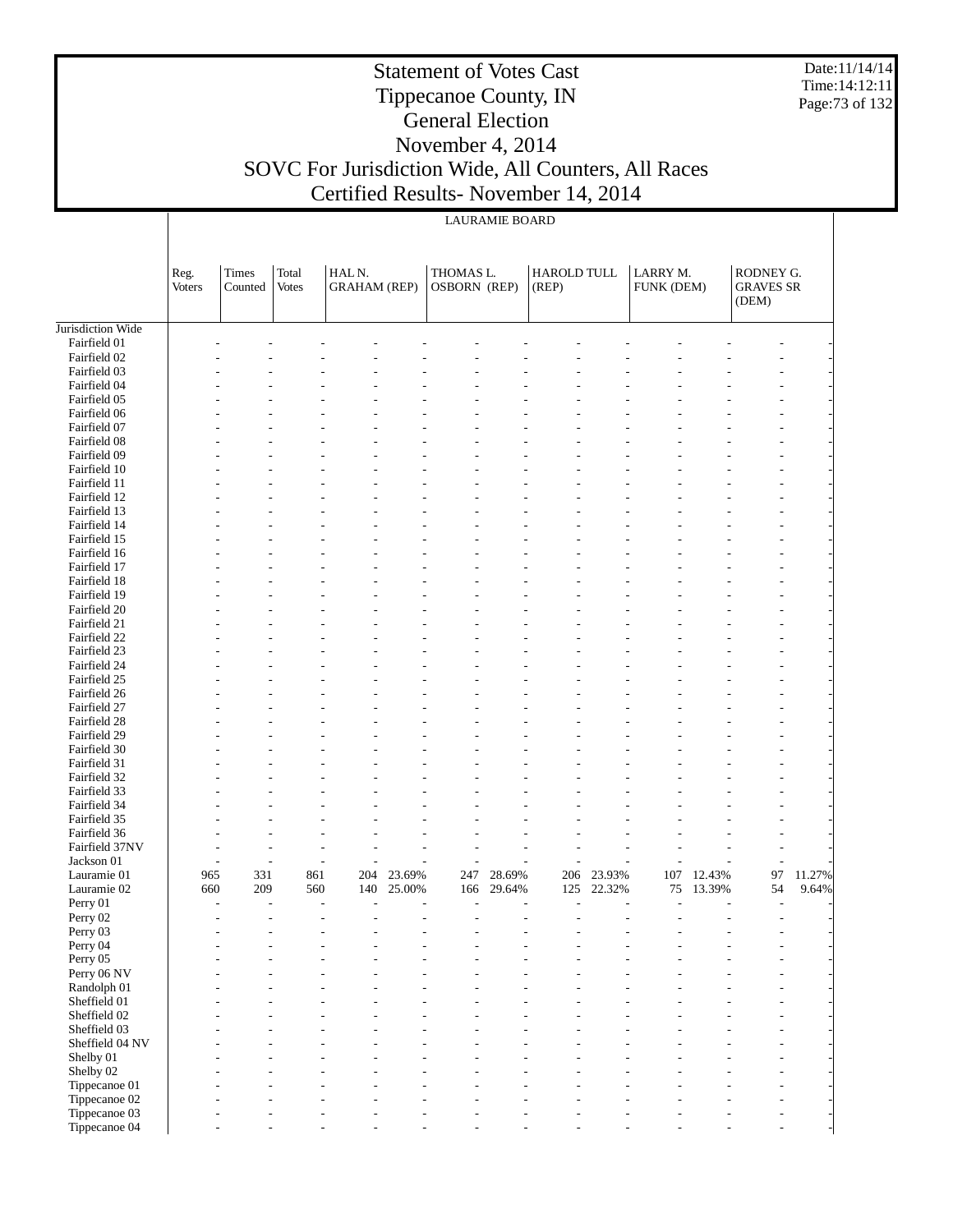Date:11/14/14 Time:14:12:12 Page:74 of 132

#### Statement of Votes Cast Tippecanoe County, IN General Election November 4, 2014 SOVC For Jurisdiction Wide, All Counters, All Races Certified Results- November 14, 2014

| <b>LAURAMIE BOARD</b> |  |
|-----------------------|--|
|-----------------------|--|

|                        | Reg.<br>Voters | <b>Times</b><br>Counted                              | Total<br><b>Votes</b> | HALN.<br><b>GRAHAM</b> (REP)               | THOMAS L.<br>OSBORN (REP)        | <b>HAROLD TULL</b><br>(REP)                | LARRY M.<br>FUNK (DEM)                     | RODNEY G.<br><b>GRAVES SR</b><br>(DEM) |
|------------------------|----------------|------------------------------------------------------|-----------------------|--------------------------------------------|----------------------------------|--------------------------------------------|--------------------------------------------|----------------------------------------|
| Tippecanoe 05          |                | $\overline{\phantom{a}}$<br>$\overline{\phantom{a}}$ |                       | $\overline{a}$<br>$\overline{\phantom{a}}$ | $\overline{a}$<br>$\overline{a}$ | $\overline{\phantom{a}}$<br>$\overline{a}$ | $\overline{\phantom{a}}$<br>$\overline{a}$ | $\overline{\phantom{a}}$               |
| Tippecanoe 06          |                |                                                      |                       | ÷,<br>ä,                                   | ٠                                |                                            | $\overline{a}$                             |                                        |
| Tippecanoe 07          |                |                                                      |                       |                                            |                                  |                                            |                                            |                                        |
| Union 01               |                |                                                      |                       |                                            |                                  |                                            |                                            |                                        |
| Wabash 01              |                |                                                      |                       |                                            |                                  |                                            |                                            |                                        |
| Wabash 02              |                |                                                      |                       |                                            |                                  |                                            |                                            |                                        |
| Wabash 03              |                |                                                      |                       |                                            |                                  |                                            |                                            |                                        |
| Wabash 04              |                |                                                      |                       |                                            |                                  |                                            |                                            |                                        |
| Wabash 05              |                |                                                      |                       |                                            |                                  |                                            |                                            |                                        |
| Wabash 06<br>Wabash 07 |                |                                                      |                       |                                            |                                  |                                            |                                            |                                        |
| Wabash 08              |                |                                                      |                       |                                            |                                  |                                            |                                            |                                        |
| Wabash 09              |                |                                                      |                       |                                            |                                  |                                            |                                            |                                        |
| Wabash 10              |                |                                                      |                       |                                            |                                  |                                            |                                            |                                        |
| Wabash 11              |                |                                                      |                       |                                            |                                  |                                            |                                            |                                        |
| Wabash 12              |                |                                                      |                       |                                            |                                  |                                            |                                            |                                        |
| Wabash 13              |                |                                                      |                       |                                            |                                  |                                            |                                            |                                        |
| Wabash 14              |                |                                                      |                       |                                            |                                  |                                            |                                            |                                        |
| Wabash 15              |                |                                                      |                       |                                            |                                  |                                            |                                            |                                        |
| Wabash 16              |                |                                                      |                       |                                            |                                  |                                            |                                            |                                        |
| Wabash 17              |                |                                                      |                       |                                            |                                  |                                            |                                            |                                        |
| Wabash 18              |                |                                                      |                       |                                            |                                  |                                            |                                            |                                        |
| Wabash 19              |                |                                                      |                       |                                            |                                  |                                            |                                            |                                        |
| Wabash 20              |                |                                                      |                       |                                            |                                  |                                            |                                            |                                        |
| Wabash 21              |                |                                                      |                       |                                            |                                  |                                            |                                            |                                        |
| Wabash 22              |                |                                                      |                       |                                            |                                  |                                            |                                            |                                        |
| Wabash 23              |                |                                                      |                       |                                            |                                  |                                            |                                            |                                        |
| Wabash 24              |                |                                                      |                       |                                            |                                  |                                            |                                            |                                        |
| Wabash 25<br>Wabash 26 |                |                                                      |                       |                                            |                                  |                                            |                                            |                                        |
| Wabash 27              |                |                                                      |                       |                                            |                                  |                                            |                                            |                                        |
| Wabash 28              |                |                                                      |                       |                                            |                                  |                                            |                                            |                                        |
| Wabash 29              |                |                                                      |                       |                                            |                                  |                                            |                                            |                                        |
| Wabash 30              |                |                                                      |                       |                                            |                                  |                                            |                                            |                                        |
| Wabash 31 NV           |                |                                                      |                       |                                            |                                  |                                            |                                            |                                        |
| Washington 01          |                |                                                      |                       |                                            |                                  |                                            |                                            |                                        |
| Washington 02          |                |                                                      |                       |                                            |                                  |                                            |                                            |                                        |
| Wayne 01               |                |                                                      |                       |                                            |                                  |                                            |                                            |                                        |
| Wea 01                 |                |                                                      |                       |                                            |                                  |                                            |                                            |                                        |
| Wea 02                 |                |                                                      |                       |                                            |                                  |                                            |                                            |                                        |
| Wea 03                 |                |                                                      |                       |                                            |                                  |                                            |                                            |                                        |
| Wea 04                 |                |                                                      |                       |                                            |                                  |                                            |                                            |                                        |
| Wea 05                 |                |                                                      |                       |                                            |                                  |                                            |                                            |                                        |
| Wea 06<br>Wea 07       |                |                                                      |                       |                                            |                                  |                                            |                                            |                                        |
| Wea 08                 |                |                                                      |                       |                                            |                                  |                                            |                                            |                                        |
| Wea 09                 |                |                                                      |                       |                                            |                                  |                                            |                                            |                                        |
| Wea $10\,$             |                |                                                      |                       |                                            |                                  |                                            |                                            |                                        |
| Wea 11                 |                |                                                      |                       |                                            |                                  |                                            |                                            |                                        |
| Wea 12                 |                |                                                      |                       |                                            |                                  |                                            |                                            |                                        |
| Wea 13                 |                |                                                      |                       |                                            |                                  |                                            |                                            |                                        |
| Wea 14                 |                |                                                      |                       |                                            |                                  |                                            |                                            |                                        |
| Wea 15                 |                |                                                      |                       |                                            |                                  |                                            |                                            |                                        |
| Wea 16                 |                |                                                      |                       |                                            |                                  |                                            |                                            |                                        |
| Wea 17                 |                |                                                      |                       |                                            |                                  |                                            |                                            |                                        |
| Wea 18 NV              |                |                                                      |                       |                                            |                                  |                                            |                                            |                                        |
| Wea 19                 |                |                                                      |                       |                                            |                                  |                                            |                                            |                                        |
| Wea $20\,$             |                |                                                      |                       |                                            |                                  |                                            |                                            |                                        |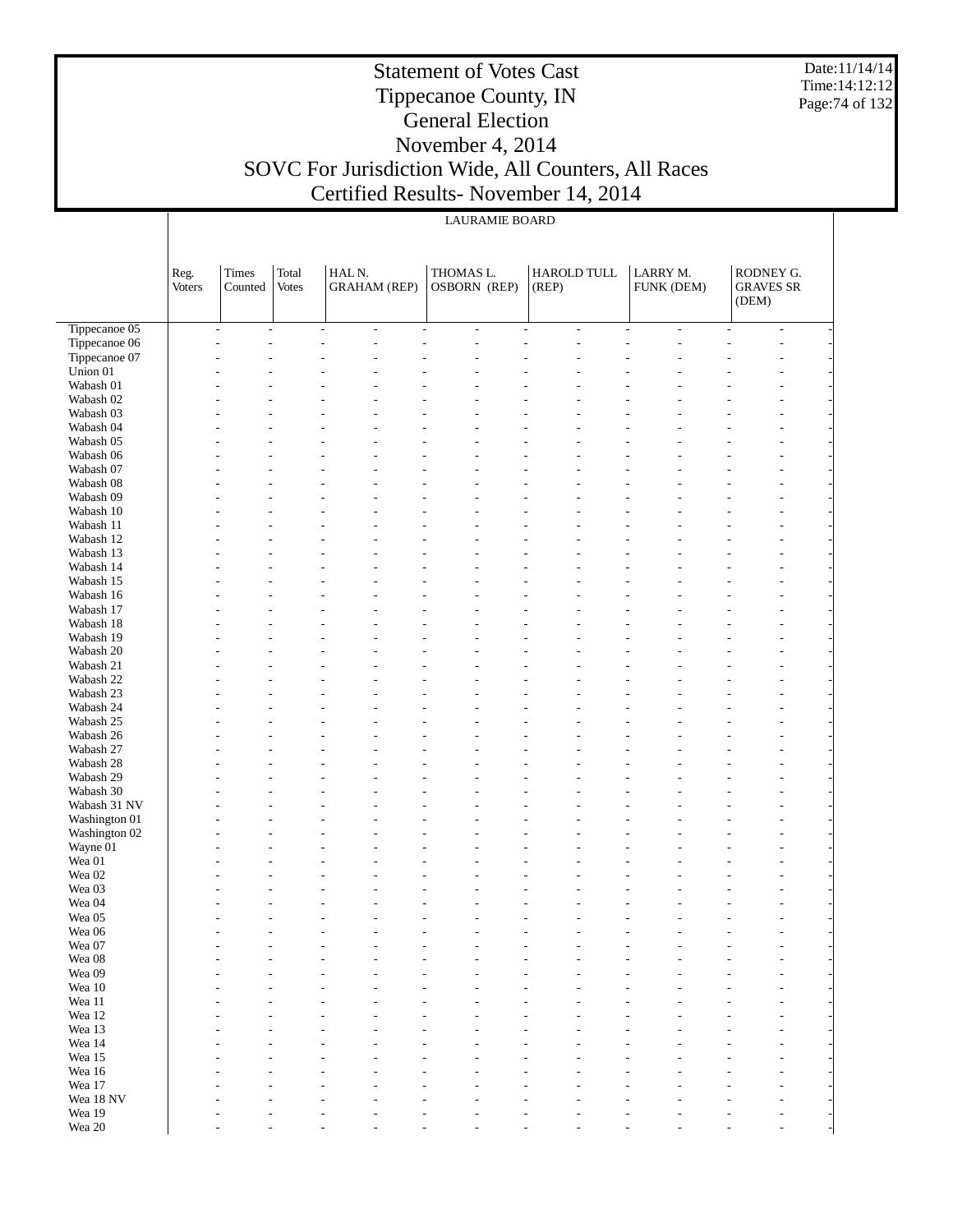|                 | <b>Statement of Votes Cast</b><br>Tippecanoe County, IN<br><b>General Election</b><br>November 4, 2014<br>SOVC For Jurisdiction Wide, All Counters, All Races<br>Certified Results - November 14, 2014 |                  |                       |                                         |                                                           |                      |                                      |                               |  |
|-----------------|--------------------------------------------------------------------------------------------------------------------------------------------------------------------------------------------------------|------------------|-----------------------|-----------------------------------------|-----------------------------------------------------------|----------------------|--------------------------------------|-------------------------------|--|
|                 | Reg.<br><b>Voters</b>                                                                                                                                                                                  | Times<br>Counted | Total<br><b>Votes</b> | HAL <sub>N</sub><br><b>GRAHAM (REP)</b> | <b>LAURAMIE BOARD</b><br>THOMAS L.<br><b>OSBORN</b> (REP) | HAROLD TULL<br>(REP) | <b>LARRY M.</b><br><b>FUNK (DEM)</b> | RODNEY G.<br><b>GRAVES SR</b> |  |
| Wea 21<br>Total | 1625                                                                                                                                                                                                   | 540              | 1421                  | 24.21%<br>344                           | 413<br>29.06%                                             | 23.29%<br>331        | 182<br>12.81%                        | (DEM)<br>151<br>10.63%        |  |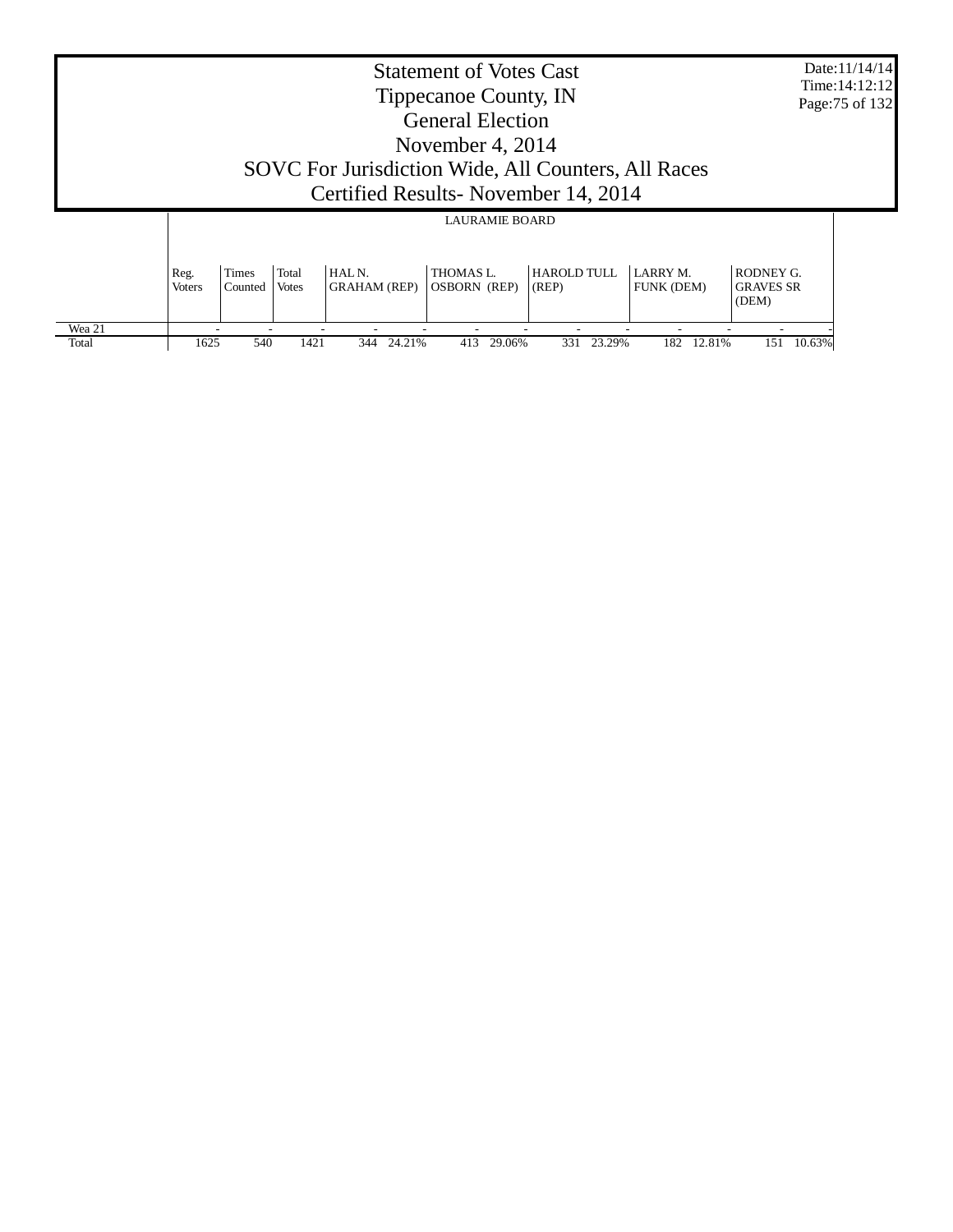Date:11/14/14 Time:14:12:12 Page:76 of 132

# Statement of Votes Cast Tippecanoe County, IN General Election November 4, 2014 SOVC For Jurisdiction Wide, All Counters, All Races

Т

Certified Results- November 14, 2014

|                              |                       |                          |                       |                            | PERRY BOARD |                          |                |                                  |        |
|------------------------------|-----------------------|--------------------------|-----------------------|----------------------------|-------------|--------------------------|----------------|----------------------------------|--------|
|                              | Reg.<br><b>Voters</b> | Times<br>Counted         | Total<br><b>Votes</b> | <b>GREG BROWN</b><br>(REP) |             | JEFFREY G.<br>HAAN (REP) |                | PHYLLIS<br>McKINLEY<br>(REP)     |        |
| Jurisdiction Wide            |                       |                          |                       |                            |             |                          |                |                                  |        |
| Fairfield 01                 |                       |                          |                       |                            |             |                          |                |                                  |        |
| Fairfield 02<br>Fairfield 03 |                       |                          |                       |                            |             |                          |                |                                  |        |
| Fairfield 04                 |                       |                          |                       |                            |             |                          |                |                                  |        |
| Fairfield 05                 |                       |                          |                       |                            |             |                          |                |                                  |        |
| Fairfield 06                 |                       |                          |                       |                            |             |                          |                |                                  |        |
| Fairfield 07                 |                       |                          |                       |                            |             |                          |                |                                  |        |
| Fairfield 08                 |                       |                          |                       |                            |             |                          |                |                                  |        |
| Fairfield 09<br>Fairfield 10 |                       |                          |                       |                            |             |                          |                |                                  |        |
| Fairfield 11                 |                       |                          |                       |                            |             |                          |                |                                  |        |
| Fairfield 12                 |                       |                          |                       |                            |             |                          |                |                                  |        |
| Fairfield 13                 |                       |                          |                       |                            |             |                          |                |                                  |        |
| Fairfield 14                 |                       |                          |                       |                            |             |                          |                |                                  |        |
| Fairfield 15                 |                       |                          |                       |                            |             |                          |                |                                  |        |
| Fairfield 16                 |                       |                          |                       |                            |             |                          |                |                                  |        |
| Fairfield 17                 |                       |                          |                       |                            |             |                          |                |                                  |        |
| Fairfield 18<br>Fairfield 19 |                       |                          |                       |                            |             |                          |                |                                  |        |
| Fairfield 20                 |                       |                          |                       |                            |             |                          |                |                                  |        |
| Fairfield 21                 |                       |                          |                       |                            |             |                          |                |                                  |        |
| Fairfield 22                 |                       |                          |                       |                            |             |                          |                |                                  |        |
| Fairfield 23                 |                       |                          |                       |                            |             |                          |                |                                  |        |
| Fairfield 24                 |                       |                          |                       |                            |             |                          |                |                                  |        |
| Fairfield 25                 |                       |                          |                       |                            |             |                          |                |                                  |        |
| Fairfield 26                 |                       |                          |                       |                            |             |                          |                |                                  |        |
| Fairfield 27                 |                       |                          |                       |                            |             |                          |                |                                  |        |
| Fairfield 28                 |                       |                          |                       |                            |             |                          |                |                                  |        |
| Fairfield 29<br>Fairfield 30 |                       |                          |                       |                            |             |                          |                |                                  |        |
| Fairfield 31                 |                       |                          |                       |                            |             |                          |                |                                  |        |
| Fairfield 32                 |                       |                          |                       |                            |             |                          |                |                                  |        |
| Fairfield 33                 |                       |                          |                       |                            |             |                          |                |                                  |        |
| Fairfield 34                 |                       |                          |                       |                            |             |                          |                |                                  |        |
| Fairfield 35                 |                       |                          |                       |                            |             |                          |                |                                  |        |
| Fairfield 36                 |                       |                          |                       |                            |             |                          |                |                                  |        |
| Fairfield 37NV               |                       |                          |                       |                            |             |                          |                |                                  |        |
| Jackson 01<br>Lauramie 01    |                       |                          |                       |                            |             |                          |                |                                  |        |
| Lauramie 02                  |                       |                          |                       | L,                         |             |                          |                |                                  |        |
| Perry 01                     | 1316                  | 564                      | 1160                  | 408                        | 35.17%      | 384                      | 33.10%         | 368                              | 31.72% |
| Perry 02                     | 471                   | 189                      | 388                   | 134                        | 34.54%      | 126                      | 32.47%         | 128                              | 32.99% |
| Perry 03                     | 973                   | 401                      | 801                   | 276                        | 34.46%      | 258                      | 32.21%         | 267                              | 33.33% |
| Perry 04                     | 1386                  | 453                      | 919                   | 303                        | 32.97%      | 325                      | 35.36%         | 291                              | 31.66% |
| Perry 05                     | 1283                  | 406                      | 821                   | 276                        | 33.62%      | 278                      | 33.86%         | 267                              | 32.52% |
| Perry 06 NV                  | 0                     | $\boldsymbol{0}$         | $\boldsymbol{0}$      | $\boldsymbol{0}$           |             | $\boldsymbol{0}$         | L              | $\boldsymbol{0}$                 |        |
| Randolph 01                  | $\overline{a}$        | $\overline{\phantom{0}}$ | $\frac{1}{2}$         | $\overline{a}$             |             | $\overline{\phantom{0}}$ | $\overline{a}$ | $\overline{\phantom{a}}$         |        |
| Sheffield 01<br>Sheffield 02 |                       |                          | L,<br>L,              |                            |             |                          |                | $\overline{a}$<br>$\overline{a}$ |        |
| Sheffield 03                 |                       |                          |                       |                            |             |                          |                | -                                |        |
| Sheffield 04 NV              |                       |                          |                       |                            |             |                          |                | $\overline{a}$                   |        |
| Shelby 01                    |                       |                          |                       |                            |             |                          |                | $\overline{a}$                   |        |
| Shelby 02                    |                       |                          |                       |                            |             |                          |                | $\overline{a}$                   |        |
| Tippecanoe 01                |                       |                          |                       |                            |             |                          |                | $\overline{a}$                   |        |
| Tippecanoe 02                |                       |                          |                       |                            |             |                          |                | $\overline{a}$                   |        |
| Tippecanoe 03                |                       |                          |                       |                            |             |                          |                | -                                |        |
| Tippecanoe 04                |                       |                          | L,                    | $\overline{a}$             |             |                          |                | $\overline{a}$                   |        |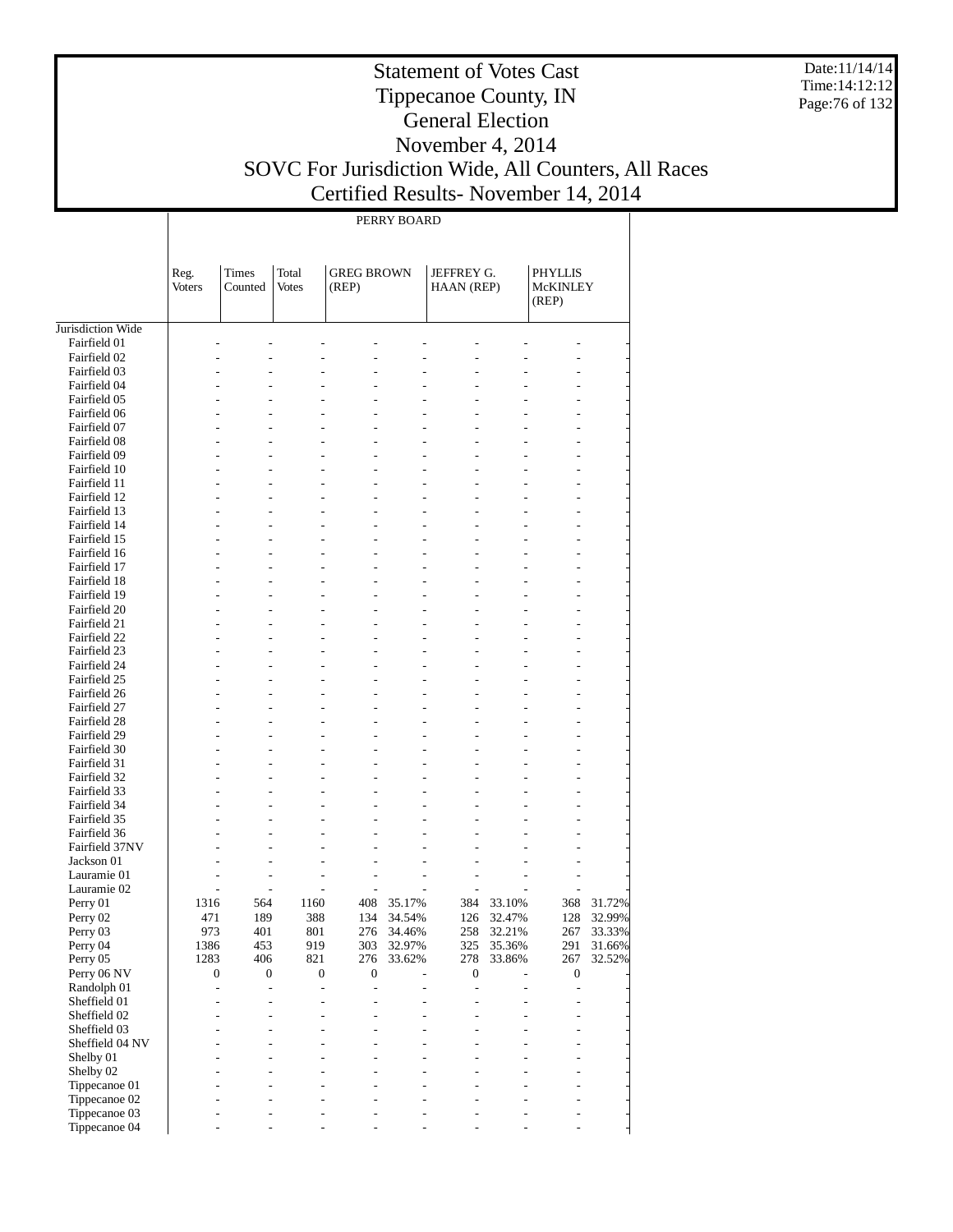Date:11/14/14 Time:14:12:12 Page:77 of 132

#### Statement of Votes Cast Tippecanoe County, IN General Election November 4, 2014 SOVC For Jurisdiction Wide, All Counters, All Races Certified Results- November 14, 2014

PERRY BOARD

|                        | Reg.<br>Voters | Times<br>Counted                       | Total<br>Votes | <b>GREG BROWN</b><br>(REP)                              |                | JEFFREY G.<br>HAAN (REP) |                                  | <b>PHYLLIS</b><br>McKINLEY<br>(REP) |                                  |  |
|------------------------|----------------|----------------------------------------|----------------|---------------------------------------------------------|----------------|--------------------------|----------------------------------|-------------------------------------|----------------------------------|--|
| Tippecanoe 05          |                | $\frac{1}{2}$<br>$\overline{a}$        |                | $\overline{\phantom{a}}$<br>$\overline{\phantom{0}}$    |                | $\overline{\phantom{a}}$ | $\overline{\phantom{a}}$         | $\overline{\phantom{a}}$            | $\overline{\phantom{a}}$         |  |
| Tippecanoe 06          |                | $\overline{a}$<br>$\overline{a}$       |                | $\overline{a}$<br>$\overline{a}$                        |                | $\overline{a}$           | $\overline{a}$                   | ÷.                                  | $\overline{a}$                   |  |
| Tippecanoe 07          |                | L.<br>$\overline{a}$                   |                | $\overline{a}$<br>$\overline{a}$                        | $\overline{a}$ |                          | $\overline{a}$                   | L.                                  | $\overline{a}$                   |  |
| Union 01               |                | L.<br>$\overline{a}$                   |                | ÷<br>$\overline{a}$                                     | $\overline{a}$ |                          | $\overline{a}$                   | $\overline{a}$                      | $\overline{a}$                   |  |
| Wabash 01              |                | L.<br>$\overline{a}$                   |                | $\overline{a}$<br>$\overline{a}$                        |                | $\overline{a}$           | L.                               | L.                                  | $\overline{a}$                   |  |
| Wabash 02              |                | $\overline{a}$<br>L.                   |                | ÷<br>$\overline{a}$                                     |                | $\overline{a}$           | $\overline{a}$                   | ÷                                   | $\overline{a}$                   |  |
| Wabash 03              |                | L.<br>$\overline{a}$                   |                | $\overline{a}$<br>$\overline{a}$                        | $\overline{a}$ |                          | $\overline{a}$                   | $\overline{a}$                      | $\overline{a}$                   |  |
| Wabash 04              |                | L.<br>$\overline{a}$                   |                | ÷<br>$\overline{a}$                                     |                | $\overline{a}$           | $\overline{a}$                   | ÷                                   | $\overline{a}$                   |  |
| Wabash 05              |                | L.<br>$\overline{a}$                   |                | $\overline{a}$<br>$\overline{a}$                        |                | $\overline{a}$           | L.                               | L.                                  | $\overline{a}$                   |  |
| Wabash 06              |                | L.<br>$\overline{a}$                   |                | ÷<br>$\overline{a}$                                     |                | $\overline{a}$           | $\overline{a}$                   | ÷                                   | $\overline{a}$                   |  |
| Wabash 07              |                | L.<br>$\overline{a}$                   |                | $\overline{a}$<br>$\overline{a}$                        | $\overline{a}$ |                          | $\overline{a}$                   | $\overline{a}$                      | $\overline{a}$                   |  |
| Wabash 08              |                | L.<br>$\overline{a}$                   |                | ÷<br>$\overline{a}$                                     |                | $\overline{a}$           | $\overline{a}$                   | ÷                                   | $\overline{a}$                   |  |
| Wabash 09              |                | L.<br>$\overline{a}$                   |                | $\overline{a}$<br>$\overline{a}$                        |                | $\overline{a}$           | L.                               | L.                                  | $\overline{a}$                   |  |
| Wabash 10              |                | L.<br>$\overline{a}$<br>L.             |                | ÷<br>$\overline{a}$<br>$\overline{a}$<br>$\overline{a}$ | $\overline{a}$ | $\overline{a}$           | $\overline{a}$<br>$\overline{a}$ | ÷<br>$\overline{a}$                 | $\overline{a}$<br>$\overline{a}$ |  |
| Wabash 11              |                | $\overline{a}$<br>L.<br>$\overline{a}$ |                | ÷<br>$\overline{a}$                                     |                | $\overline{a}$           | $\overline{a}$                   | ÷                                   | $\overline{a}$                   |  |
| Wabash 12              |                | L.<br>$\overline{a}$                   |                | $\overline{a}$<br>$\overline{a}$                        |                | $\overline{a}$           | L.                               | ÷.                                  | $\overline{a}$                   |  |
| Wabash 13<br>Wabash 14 |                | L.<br>$\overline{a}$                   |                | ÷<br>$\overline{a}$                                     |                | $\overline{a}$           | $\overline{a}$                   | ÷                                   | $\overline{a}$                   |  |
| Wabash 15              |                | L.<br>$\overline{a}$                   |                | $\overline{a}$<br>$\overline{a}$                        | $\overline{a}$ |                          | $\overline{a}$                   | $\overline{a}$                      | $\overline{a}$                   |  |
| Wabash 16              |                | L.<br>$\overline{a}$                   |                | ÷<br>$\overline{a}$                                     |                | $\overline{a}$           | $\overline{a}$                   | ÷                                   | $\overline{a}$                   |  |
| Wabash 17              |                | L.<br>$\overline{a}$                   |                | $\overline{a}$<br>$\overline{a}$                        |                | $\overline{a}$           | L.                               | ÷.                                  | $\overline{a}$                   |  |
| Wabash 18              |                | L.<br>$\overline{a}$                   |                | ÷<br>$\overline{a}$                                     |                | $\overline{a}$           | $\overline{a}$                   | ÷                                   | $\overline{a}$                   |  |
| Wabash 19              |                | L.<br>$\overline{a}$                   |                | $\overline{a}$<br>$\overline{a}$                        | $\overline{a}$ |                          | $\overline{a}$                   | $\overline{a}$                      | $\overline{a}$                   |  |
| Wabash 20              |                | L.<br>$\overline{a}$                   |                | ÷<br>$\overline{a}$                                     |                | $\overline{a}$           | $\overline{a}$                   | ÷                                   | $\overline{a}$                   |  |
| Wabash 21              |                | L.<br>$\overline{a}$                   |                | $\overline{a}$<br>$\overline{a}$                        |                | $\overline{a}$           | L.                               | ÷                                   | $\overline{a}$                   |  |
| Wabash 22              |                | L.<br>$\overline{a}$                   |                | ÷<br>$\overline{a}$                                     |                | $\overline{a}$           | $\overline{a}$                   | ÷                                   | $\overline{a}$                   |  |
| Wabash 23              |                | L.<br>$\overline{a}$                   |                | $\overline{a}$<br>$\overline{a}$                        | $\overline{a}$ |                          | $\overline{a}$                   | $\overline{a}$                      | $\overline{a}$                   |  |
| Wabash 24              |                | L.<br>$\overline{a}$                   |                | ÷<br>$\overline{a}$                                     |                | $\overline{a}$           | $\overline{a}$                   | ÷                                   | $\overline{a}$                   |  |
| Wabash 25              |                | L.<br>$\overline{a}$                   |                | $\overline{a}$<br>$\overline{a}$                        |                | $\overline{a}$           | L.                               | ÷                                   | $\overline{a}$                   |  |
| Wabash 26              |                | L.<br>$\overline{a}$                   |                | ÷<br>$\overline{a}$                                     |                | $\overline{a}$           | $\overline{a}$                   | ÷                                   | $\overline{a}$                   |  |
| Wabash 27              |                | L.<br>$\overline{a}$                   |                | $\overline{a}$<br>$\overline{a}$                        | $\overline{a}$ |                          | $\overline{a}$                   | $\overline{a}$                      | $\overline{a}$                   |  |
| Wabash 28              |                | L.<br>$\overline{a}$                   |                | ÷<br>$\overline{a}$                                     |                | $\overline{a}$           | $\overline{a}$                   | ÷                                   | $\overline{a}$                   |  |
| Wabash 29              |                | L.<br>$\overline{a}$                   |                | $\overline{a}$<br>$\overline{a}$                        |                | $\overline{a}$           | L.                               | ÷                                   | $\overline{a}$                   |  |
| Wabash 30              |                | L.<br>$\overline{a}$                   |                | ÷<br>$\overline{a}$                                     |                | $\overline{a}$           | $\overline{a}$                   | ÷                                   | $\overline{a}$                   |  |
| Wabash 31 NV           |                | L.<br>$\overline{a}$                   |                | $\overline{a}$<br>$\overline{a}$                        | $\overline{a}$ |                          | $\overline{a}$                   | ÷                                   | $\overline{a}$                   |  |
| Washington 01          |                | L.<br>$\overline{a}$                   |                | ÷<br>$\overline{a}$                                     |                | $\overline{a}$           | $\overline{a}$                   | ÷                                   | $\overline{a}$                   |  |
| Washington 02          |                | L.<br>$\overline{a}$                   |                | $\overline{a}$<br>$\overline{a}$                        | $\overline{a}$ |                          | L.                               | ÷                                   | $\overline{a}$                   |  |
| Wayne 01               |                | L.<br>$\overline{a}$                   |                | ÷<br>$\overline{a}$                                     |                | $\overline{a}$           | $\overline{a}$                   | ÷                                   | $\overline{a}$                   |  |
| Wea 01                 |                | L.<br>$\overline{a}$                   |                | $\overline{a}$<br>$\overline{a}$                        | $\overline{a}$ |                          | $\overline{a}$                   | $\overline{a}$                      | $\overline{a}$                   |  |
| Wea 02                 |                | $\overline{a}$<br>$\overline{a}$       |                | $\overline{a}$<br>$\overline{a}$                        |                | $\overline{a}$           | $\overline{a}$                   | ÷                                   | $\overline{a}$                   |  |
| Wea 03                 |                | L.<br>$\overline{a}$                   |                | $\overline{a}$<br>$\overline{a}$                        | $\overline{a}$ |                          | $\overline{a}$                   | $\overline{a}$                      | $\overline{a}$                   |  |
| Wea 04                 |                | ÷<br>÷                                 |                | ÷<br>$\overline{a}$                                     | $\overline{a}$ |                          | $\overline{a}$                   | ÷                                   | $\overline{a}$                   |  |
| Wea 05                 |                | ÷.<br>$\overline{a}$                   |                | $\overline{a}$<br>$\overline{a}$                        | $\overline{a}$ |                          | L.                               | L.                                  | $\overline{a}$                   |  |
| Wea 06                 |                |                                        |                |                                                         |                |                          |                                  |                                     |                                  |  |
| Wea 07                 |                |                                        |                |                                                         |                |                          |                                  |                                     |                                  |  |
| Wea 08<br>Wea 09       |                |                                        |                |                                                         |                |                          |                                  |                                     |                                  |  |
| Wea 10                 |                |                                        |                |                                                         |                |                          |                                  |                                     |                                  |  |
| Wea 11                 |                |                                        |                |                                                         |                |                          |                                  |                                     |                                  |  |
| Wea 12                 |                |                                        |                |                                                         |                |                          |                                  |                                     |                                  |  |
| Wea 13                 |                |                                        |                |                                                         |                |                          |                                  |                                     |                                  |  |
| Wea 14                 |                |                                        |                |                                                         |                |                          |                                  |                                     |                                  |  |
| Wea 15                 |                |                                        |                |                                                         |                |                          |                                  |                                     |                                  |  |
| Wea 16                 |                |                                        |                |                                                         |                |                          |                                  |                                     |                                  |  |
| Wea 17                 |                |                                        |                |                                                         |                |                          |                                  |                                     |                                  |  |
| Wea 18 NV              |                |                                        |                |                                                         |                |                          |                                  |                                     |                                  |  |
| Wea 19                 |                |                                        |                |                                                         |                |                          |                                  |                                     |                                  |  |
| Wea 20                 |                |                                        |                |                                                         |                |                          |                                  |                                     |                                  |  |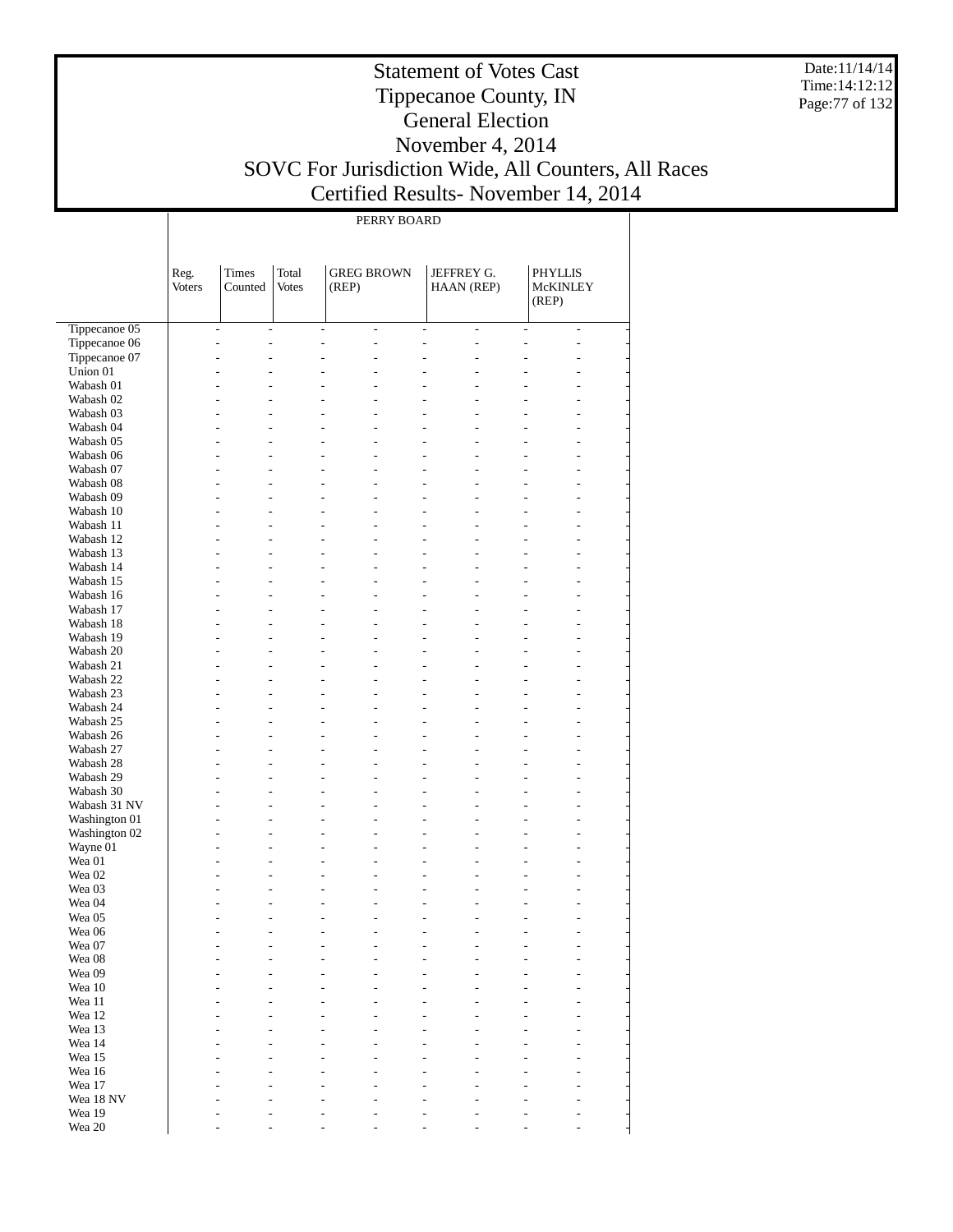|                 | <b>Statement of Votes Cast</b><br>Tippecanoe County, IN<br><b>General Election</b><br>November 4, $2014$<br>SOVC For Jurisdiction Wide, All Counters, All Races<br>Certified Results - November 14, 2014 |      |      |                |                |                |  |  |  |  |  |
|-----------------|----------------------------------------------------------------------------------------------------------------------------------------------------------------------------------------------------------|------|------|----------------|----------------|----------------|--|--|--|--|--|
|                 |                                                                                                                                                                                                          |      |      | PERRY BOARD    |                |                |  |  |  |  |  |
|                 | <b>GREG BROWN</b><br><b>JEFFREY G.</b><br>Times<br>Total<br><b>PHYLLIS</b><br>Reg.<br><b>McKINLEY</b><br>Counted<br>Votes<br>(REP)<br>HAAN (REP)<br><b>Voters</b><br>(REP)                               |      |      |                |                |                |  |  |  |  |  |
| Wea 21<br>Total | 5429                                                                                                                                                                                                     | 2013 | 4089 | 34.16%<br>1397 | 33.53%<br>1371 | 32.31%<br>1321 |  |  |  |  |  |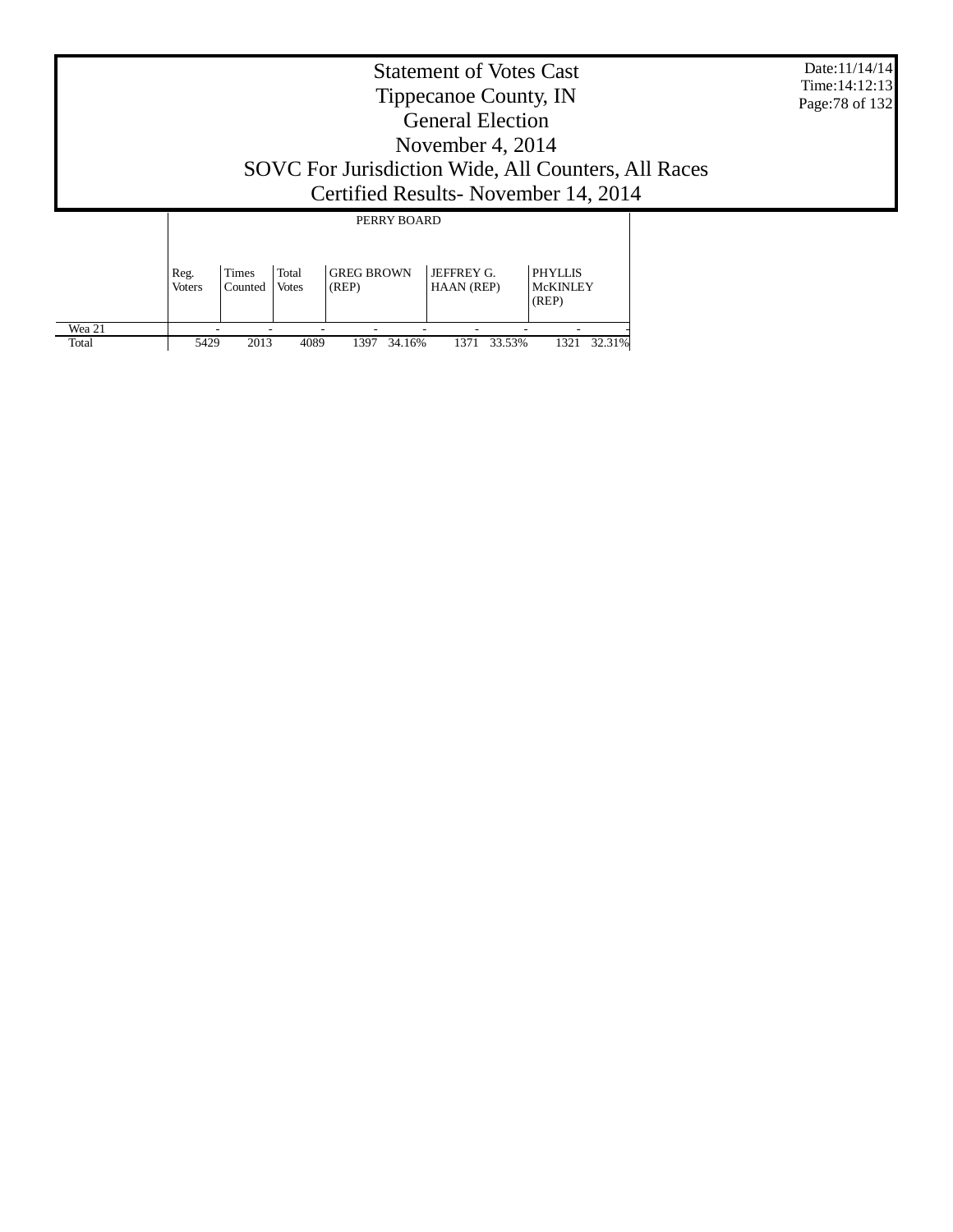Date:11/14/14 Time:14:12:13 Page:79 of 132

### Tippecanoe County, IN General Election November 4, 2014 SOVC For Jurisdiction Wide, All Counters, All Races

Statement of Votes Cast

Certified Results- November 14, 2014

|                                |                       |                                            |                                  |                                                                 | RANDOLPH BOARD                   |                                   |                |                              |        |
|--------------------------------|-----------------------|--------------------------------------------|----------------------------------|-----------------------------------------------------------------|----------------------------------|-----------------------------------|----------------|------------------------------|--------|
|                                | Reg.<br><b>Voters</b> | Times<br>Counted                           | Total<br><b>Votes</b>            | CAROLYN L.<br><b>BLUE</b> (REP)                                 |                                  | BILL<br><b>KITTERMAN</b><br>(REP) |                | DANIEL N.<br>KORTY (REP)     |        |
| Jurisdiction Wide              |                       |                                            |                                  |                                                                 |                                  |                                   |                |                              |        |
| Fairfield 01                   |                       |                                            |                                  |                                                                 |                                  |                                   |                |                              |        |
| Fairfield 02                   |                       |                                            | $\overline{a}$                   | L,                                                              | $\overline{a}$                   |                                   |                |                              |        |
| Fairfield 03                   |                       |                                            |                                  | L,                                                              |                                  |                                   |                |                              |        |
| Fairfield 04                   |                       | $\overline{a}$                             | $\overline{a}$                   | $\overline{\phantom{0}}$                                        | $\overline{a}$                   |                                   |                | $\overline{a}$               |        |
| Fairfield 05                   |                       |                                            |                                  | $\overline{a}$                                                  | $\overline{a}$                   |                                   |                |                              |        |
| Fairfield 06                   |                       | $\overline{a}$                             | $\overline{a}$                   | $\overline{a}$                                                  | $\overline{a}$                   |                                   |                | $\overline{a}$               |        |
| Fairfield 07                   |                       | $\overline{\phantom{0}}$                   |                                  | $\overline{a}$                                                  | $\overline{a}$                   |                                   |                |                              |        |
| Fairfield 08<br>Fairfield 09   |                       | $\overline{a}$<br>$\overline{\phantom{0}}$ | $\overline{a}$                   | $\overline{\phantom{m}}$<br>$\overline{a}$                      | $\overline{a}$<br>$\overline{a}$ |                                   | L,             | $\overline{a}$               |        |
| Fairfield 10                   |                       | $\overline{a}$                             | $\overline{a}$                   | $\overline{a}$                                                  | $\overline{a}$                   |                                   | L,             | $\overline{a}$               |        |
| Fairfield 11                   |                       | $\overline{a}$                             | $\overline{a}$                   | $\frac{1}{2}$                                                   | $\overline{a}$                   |                                   |                |                              |        |
| Fairfield 12                   |                       | $\overline{a}$                             | $\overline{a}$                   | $\overline{\phantom{m}}$<br>$\overline{a}$                      | $\overline{a}$                   | $\overline{a}$                    | L,             | $\overline{a}$               |        |
| Fairfield 13                   |                       | $\overline{\phantom{0}}$                   |                                  | $\frac{1}{2}$                                                   | $\overline{a}$                   |                                   |                |                              |        |
| Fairfield 14                   |                       | $\overline{a}$                             | $\overline{a}$                   | $\overline{a}$                                                  | $\overline{\phantom{0}}$         |                                   | L,             | $\overline{a}$               |        |
| Fairfield 15                   |                       | $\overline{a}$                             | $\overline{a}$                   | $\frac{1}{2}$                                                   | $\overline{a}$                   |                                   |                |                              |        |
| Fairfield 16                   |                       | $\overline{a}$                             | $\overline{\phantom{0}}$         | $\qquad \qquad \blacksquare$<br>$\overline{a}$                  | $\overline{a}$                   | $\overline{a}$                    | L,             | $\overline{\phantom{0}}$     |        |
| Fairfield 17                   |                       | L                                          |                                  | $\overline{a}$                                                  | $\overline{a}$                   |                                   |                |                              |        |
| Fairfield 18                   |                       | $\overline{a}$                             | $\overline{a}$                   | $\overline{a}$                                                  | $\overline{\phantom{0}}$         |                                   | L,             | $\overline{a}$               |        |
| Fairfield 19                   |                       | $\overline{a}$                             | $\overline{a}$                   | $\frac{1}{2}$                                                   | $\overline{a}$                   |                                   |                |                              |        |
| Fairfield 20                   |                       | $\overline{a}$                             | $\overline{a}$                   | $\qquad \qquad \blacksquare$<br>$\overline{a}$                  | $\overline{a}$                   | $\overline{a}$                    | L,             | $\overline{\phantom{0}}$     |        |
| Fairfield 21                   |                       | $\overline{\phantom{0}}$                   |                                  | $\overline{a}$                                                  | $\overline{a}$                   |                                   |                |                              |        |
| Fairfield 22                   |                       | $\overline{a}$                             | $\overline{a}$                   | $\overline{a}$                                                  | $\overline{\phantom{0}}$         |                                   |                | $\overline{a}$               |        |
| Fairfield 23                   |                       | $\overline{a}$                             | $\overline{a}$                   | $\frac{1}{2}$                                                   | $\overline{a}$                   |                                   |                |                              |        |
| Fairfield 24                   |                       | $\overline{a}$                             | $\overline{a}$                   | $\qquad \qquad \blacksquare$<br>$\overline{a}$                  | $\overline{a}$                   | $\overline{a}$                    | L,             | $\overline{\phantom{0}}$     |        |
| Fairfield 25                   |                       | L                                          |                                  | $\overline{a}$                                                  | $\overline{a}$                   |                                   |                |                              |        |
| Fairfield 26                   |                       | $\overline{a}$                             | $\overline{a}$                   | $\overline{a}$                                                  | $\overline{\phantom{0}}$         |                                   | L,             | $\overline{a}$               |        |
| Fairfield 27                   |                       | $\overline{a}$                             | $\overline{a}$                   | $\frac{1}{2}$                                                   | $\overline{a}$                   |                                   |                |                              |        |
| Fairfield 28                   |                       | $\overline{a}$                             | $\overline{a}$                   | $\qquad \qquad \blacksquare$<br>$\overline{a}$                  | $\overline{a}$                   | $\overline{a}$                    | L,             | $\overline{\phantom{0}}$     |        |
| Fairfield 29                   |                       | L                                          |                                  | $\overline{a}$                                                  | $\overline{a}$                   |                                   |                |                              |        |
| Fairfield 30                   |                       | $\overline{a}$                             | $\overline{a}$                   | $\qquad \qquad \blacksquare$                                    | $\overline{\phantom{0}}$         |                                   | L,             | $\overline{a}$               |        |
| Fairfield 31                   |                       | $\overline{a}$                             | $\overline{a}$                   | $\overline{a}$                                                  | $\overline{a}$                   |                                   |                |                              |        |
| Fairfield 32                   |                       | $\overline{a}$                             | $\overline{a}$                   | $\qquad \qquad \blacksquare$<br>$\overline{a}$                  | $\overline{\phantom{0}}$         | -                                 | L,             | $\overline{a}$               |        |
| Fairfield 33                   |                       | $\overline{\phantom{0}}$                   |                                  | $\overline{a}$                                                  | $\overline{a}$                   |                                   |                |                              |        |
| Fairfield 34                   |                       | $\overline{a}$                             | $\overline{a}$                   | $\qquad \qquad \blacksquare$                                    | $\overline{a}$                   |                                   | L,             | $\overline{a}$               |        |
| Fairfield 35                   |                       | $\overline{a}$                             | $\overline{a}$                   | $\frac{1}{2}$                                                   | $\overline{a}$                   |                                   |                |                              |        |
| Fairfield 36<br>Fairfield 37NV |                       | $\overline{a}$<br>$\overline{a}$           | $\overline{a}$<br>$\overline{a}$ | $\qquad \qquad \blacksquare$<br>$\overline{a}$<br>$\frac{1}{2}$ | $\overline{a}$<br>$\overline{a}$ | $\overline{a}$                    | L,             | $\overline{a}$               |        |
| Jackson 01                     |                       |                                            | $\overline{a}$                   | $\qquad \qquad \blacksquare$                                    | $\overline{a}$                   |                                   | L,             |                              |        |
| Lauramie 01                    |                       |                                            |                                  | L,                                                              |                                  |                                   |                |                              |        |
| Lauramie 02                    |                       |                                            |                                  | $\overline{a}$                                                  | $\overline{a}$                   |                                   | $\overline{a}$ | $\overline{a}$               |        |
| Perry 01                       |                       |                                            |                                  |                                                                 |                                  |                                   |                |                              |        |
| Perry 02                       |                       |                                            |                                  |                                                                 |                                  |                                   |                |                              |        |
| Perry 03                       |                       |                                            |                                  |                                                                 |                                  |                                   |                |                              |        |
| Perry 04                       |                       |                                            |                                  |                                                                 |                                  |                                   |                |                              |        |
| Perry 05                       |                       |                                            |                                  |                                                                 |                                  |                                   |                |                              |        |
| Perry 06 NV                    |                       |                                            |                                  |                                                                 |                                  |                                   |                |                              |        |
| Randolph 01                    | 632                   | 234                                        | 513                              | 168                                                             | 32.75%                           | 173                               | 33.72%         | 172                          | 33.53% |
| Sheffield 01                   |                       |                                            | $\overline{a}$                   | Ĭ.                                                              |                                  |                                   |                | $\qquad \qquad \blacksquare$ |        |
| Sheffield 02                   |                       |                                            |                                  |                                                                 |                                  |                                   |                |                              |        |
| Sheffield 03                   |                       |                                            |                                  |                                                                 |                                  |                                   |                |                              |        |
| Sheffield 04 NV                |                       |                                            |                                  |                                                                 |                                  |                                   |                |                              |        |
| Shelby 01                      |                       |                                            |                                  |                                                                 |                                  |                                   |                |                              |        |
| Shelby 02                      |                       |                                            |                                  |                                                                 |                                  |                                   |                |                              |        |
| Tippecanoe 01                  |                       |                                            |                                  |                                                                 |                                  |                                   |                |                              |        |
| Tippecanoe 02                  |                       |                                            |                                  |                                                                 |                                  |                                   |                |                              |        |
| Tippecanoe 03                  |                       |                                            |                                  |                                                                 |                                  |                                   |                |                              |        |

- - - - - - - - -

Tippecanoe 04

 $\perp$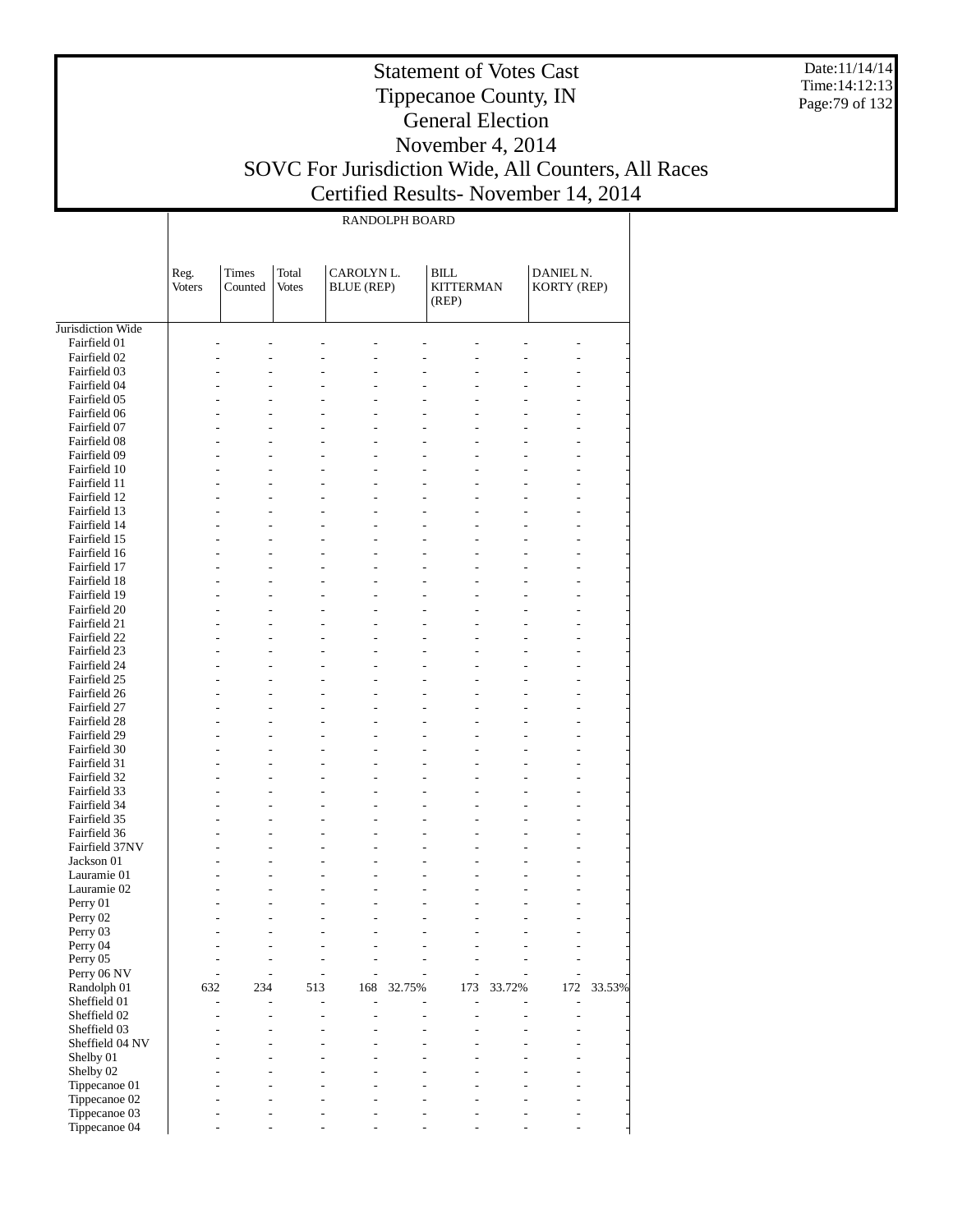Date:11/14/14 Time:14:12:13 Page:80 of 132

### Statement of Votes Cast Tippecanoe County, IN General Election November 4, 2014 SOVC For Jurisdiction Wide, All Counters, All Races

т

Certified Results- November 14, 2014

|                           | RANDOLPH BOARD |                                                          |                       |                                 |                                  |                                          |                                              |                          |                                  |  |  |  |
|---------------------------|----------------|----------------------------------------------------------|-----------------------|---------------------------------|----------------------------------|------------------------------------------|----------------------------------------------|--------------------------|----------------------------------|--|--|--|
|                           |                |                                                          |                       |                                 |                                  |                                          |                                              |                          |                                  |  |  |  |
|                           | Reg.<br>Voters | <b>Times</b><br>Counted                                  | Total<br><b>Votes</b> | CAROLYN L.<br><b>BLUE</b> (REP) |                                  | <b>BILL</b><br><b>KITTERMAN</b><br>(REP) |                                              | DANIEL N.<br>KORTY (REP) |                                  |  |  |  |
| Tippecanoe 05             |                | $\overline{\phantom{a}}$<br>$\overline{a}$               |                       | $\overline{a}$                  | $\overline{a}$                   | $\overline{a}$                           | $\overline{a}$                               | $\overline{a}$           | $\overline{a}$                   |  |  |  |
| Tippecanoe 06             | L,             | $\overline{a}$                                           | L.                    |                                 | $\overline{a}$                   | $\overline{a}$                           | $\overline{a}$<br>L,                         |                          | $\overline{a}$                   |  |  |  |
| Tippecanoe 07             | L.             | $\overline{a}$                                           |                       | $\overline{a}$                  | $\overline{a}$                   | $\overline{a}$                           | L,<br>$\overline{a}$                         |                          | $\overline{a}$                   |  |  |  |
| Union 01                  |                | $\overline{a}$<br>$\overline{a}$                         |                       |                                 | $\overline{a}$                   | $\overline{a}$                           | L.<br>۳                                      |                          | $\overline{a}$                   |  |  |  |
| Wabash 01                 |                | $\overline{a}$<br>L.                                     |                       | $\overline{a}$                  | $\overline{a}$                   | $\overline{a}$                           | L,<br>$\overline{a}$                         |                          | ÷,                               |  |  |  |
| Wabash 02                 |                | $\overline{a}$<br>$\overline{a}$                         |                       |                                 | $\overline{a}$                   | $\overline{a}$                           | L,                                           |                          | $\overline{a}$                   |  |  |  |
| Wabash 03<br>Wabash 04    | L.             | $\overline{a}$<br>L.<br>$\overline{a}$                   |                       | $\overline{a}$                  | $\overline{a}$<br>$\overline{a}$ | $\overline{a}$<br>$\overline{a}$         | L,<br>$\overline{a}$<br>L,<br>L              |                          | ÷,<br>$\overline{a}$             |  |  |  |
| Wabash 05                 |                | $\overline{a}$<br>L.                                     |                       | $\overline{a}$                  | $\overline{a}$                   | $\overline{a}$                           | $\overline{a}$<br>L,                         |                          | $\overline{a}$                   |  |  |  |
| Wabash 06                 |                | $\overline{a}$<br>$\overline{a}$                         | L.                    |                                 | $\overline{a}$                   | $\overline{a}$                           | L,<br>$\overline{a}$                         |                          | $\overline{a}$                   |  |  |  |
| Wabash 07                 |                | $\overline{a}$<br>L.                                     |                       | $\overline{a}$                  | $\overline{a}$                   | $\overline{a}$                           | L,<br>$\overline{a}$                         |                          | $\overline{a}$                   |  |  |  |
| Wabash 08                 | L.             | $\overline{a}$                                           |                       |                                 | $\overline{a}$                   | $\overline{a}$                           | L,<br>$\overline{a}$                         |                          | $\overline{a}$                   |  |  |  |
| Wabash 09                 |                | $\overline{a}$<br>L.                                     |                       | $\overline{a}$                  | $\overline{a}$                   | $\overline{a}$                           | $\overline{a}$<br>L,                         |                          | $\overline{a}$                   |  |  |  |
| Wabash 10<br>Wabash 11    |                | $\overline{a}$<br>$\overline{a}$<br>$\overline{a}$<br>L. | L.                    | $\overline{a}$                  | $\overline{a}$<br>$\overline{a}$ | $\overline{a}$<br>$\overline{a}$         | L,<br>$\overline{a}$<br>L,<br>$\overline{a}$ |                          | $\overline{a}$<br>$\overline{a}$ |  |  |  |
| Wabash 12                 | L.             | $\overline{a}$                                           | L.                    |                                 | $\overline{a}$                   | $\overline{a}$                           | L,<br>$\overline{a}$                         |                          | $\overline{a}$                   |  |  |  |
| Wabash 13                 |                | $\overline{a}$<br>L.                                     |                       | $\overline{a}$                  | $\overline{a}$                   | $\overline{a}$                           | $\overline{a}$<br>L,                         |                          | $\overline{a}$                   |  |  |  |
| Wabash 14                 |                | $\overline{a}$<br>$\overline{a}$                         | L.                    |                                 | $\overline{a}$                   | $\overline{a}$                           | L,<br>$\overline{a}$                         |                          | $\overline{a}$                   |  |  |  |
| Wabash 15                 | L.             | $\overline{a}$                                           |                       | $\overline{a}$                  | $\overline{a}$                   | $\overline{a}$                           | L,<br>$\overline{a}$                         |                          | $\overline{a}$                   |  |  |  |
| Wabash 16                 | L.             | $\overline{a}$                                           | L.                    |                                 | $\overline{a}$                   | $\overline{a}$                           | L,<br>$\overline{a}$                         |                          | $\overline{a}$                   |  |  |  |
| Wabash 17<br>Wabash 18    |                | $\overline{a}$<br>L.<br>$\overline{a}$<br>$\overline{a}$ | L.                    | $\overline{a}$                  | $\overline{a}$<br>$\overline{a}$ | $\overline{a}$<br>$\overline{a}$         | $\overline{a}$<br>L,<br>L,<br>$\overline{a}$ |                          | $\overline{a}$<br>$\overline{a}$ |  |  |  |
| Wabash 19                 | L.             | $\overline{a}$                                           |                       | $\overline{a}$                  | $\overline{a}$                   | $\overline{a}$                           | L,<br>$\overline{a}$                         |                          | $\overline{a}$                   |  |  |  |
| Wabash 20                 | L.             | $\overline{a}$                                           | L.                    |                                 | $\overline{a}$                   | $\overline{a}$                           | L,<br>$\overline{a}$                         |                          | $\overline{a}$                   |  |  |  |
| Wabash 21                 |                | $\overline{a}$<br>L.                                     |                       | $\overline{a}$                  | $\overline{a}$                   | $\overline{a}$                           | $\overline{a}$<br>L,                         |                          | $\overline{a}$                   |  |  |  |
| Wabash 22                 |                | $\overline{a}$<br>$\overline{a}$                         | L.                    |                                 | $\overline{a}$                   | $\overline{a}$                           | L,<br>$\overline{a}$                         |                          | $\overline{a}$                   |  |  |  |
| Wabash 23                 | L.             | $\overline{a}$<br>L.<br>$\overline{a}$                   | L.                    | $\overline{a}$                  | $\overline{a}$<br>$\overline{a}$ | $\overline{a}$<br>$\overline{a}$         | L,<br>$\overline{a}$<br>L,<br>$\overline{a}$ |                          | $\overline{a}$                   |  |  |  |
| Wabash 24<br>Wabash 25    |                | $\overline{a}$<br>L.                                     |                       | $\overline{a}$                  | $\overline{a}$                   | $\overline{a}$                           | $\overline{a}$<br>L,                         |                          | $\overline{a}$<br>$\overline{a}$ |  |  |  |
| Wabash 26                 |                | $\overline{a}$<br>$\overline{a}$                         |                       |                                 | $\overline{a}$                   | $\overline{a}$                           | L,<br>$\overline{a}$                         |                          | $\overline{a}$                   |  |  |  |
| Wabash 27                 |                | $\overline{a}$<br>L.                                     |                       | $\overline{a}$                  | $\overline{a}$                   | $\overline{a}$                           | L,<br>$\overline{a}$                         |                          | $\overline{a}$                   |  |  |  |
| Wabash 28                 | L.             | $\overline{a}$                                           |                       |                                 | $\overline{a}$                   | $\overline{a}$                           | L,<br>$\overline{a}$                         |                          | $\overline{a}$                   |  |  |  |
| Wabash 29                 |                | $\overline{a}$<br>L.<br>$\overline{a}$<br>$\overline{a}$ |                       | $\overline{a}$                  | $\overline{a}$<br>$\overline{a}$ | $\overline{a}$<br>$\overline{a}$         | $\overline{a}$<br>L,<br>L,<br>L              |                          | $\overline{a}$                   |  |  |  |
| Wabash 30<br>Wabash 31 NV |                | $\overline{a}$<br>L.                                     | L,                    |                                 | $\overline{a}$                   | $\overline{a}$                           | L,<br>$\overline{a}$                         |                          | $\overline{a}$<br>$\overline{a}$ |  |  |  |
| Washington 01             | L.             | $\overline{a}$                                           |                       |                                 | $\overline{a}$                   | $\overline{a}$                           | L,<br>$\overline{a}$                         |                          | $\overline{a}$                   |  |  |  |
| Washington 02             |                | $\overline{a}$<br>L.                                     |                       | $\overline{a}$                  | $\overline{a}$                   | $\overline{a}$                           | L,<br>$\overline{a}$                         |                          | $\overline{a}$                   |  |  |  |
| Wayne 01                  |                | $\overline{a}$<br>$\overline{a}$                         |                       |                                 | $\overline{a}$                   | $\overline{a}$                           | L,                                           |                          | $\overline{a}$                   |  |  |  |
| Wea 01                    |                | $\overline{a}$<br>L,                                     |                       | $\overline{a}$                  | $\overline{a}$                   | $\overline{a}$                           | L,<br>L                                      |                          | $\overline{a}$                   |  |  |  |
| Wea 02<br>Wea 03          |                | $\overline{a}$<br>$\overline{a}$<br>L,                   | L,                    |                                 | $\overline{a}$<br>$\overline{a}$ | $\overline{a}$<br>$\overline{a}$         | L,<br>$\overline{a}$                         |                          | $\overline{a}$<br>$\overline{a}$ |  |  |  |
| Wea 04                    |                |                                                          |                       |                                 |                                  |                                          |                                              |                          |                                  |  |  |  |
| Wea 05                    |                |                                                          |                       |                                 |                                  |                                          |                                              |                          |                                  |  |  |  |
| Wea 06                    |                |                                                          |                       |                                 |                                  |                                          |                                              |                          |                                  |  |  |  |
| Wea 07                    |                |                                                          |                       |                                 |                                  |                                          |                                              |                          |                                  |  |  |  |
| Wea 08<br>Wea 09          |                |                                                          |                       |                                 |                                  |                                          |                                              |                          |                                  |  |  |  |
| Wea 10                    |                |                                                          |                       |                                 |                                  |                                          |                                              |                          |                                  |  |  |  |
| Wea 11                    |                |                                                          |                       |                                 |                                  |                                          |                                              |                          |                                  |  |  |  |
| Wea 12                    |                |                                                          |                       |                                 |                                  |                                          |                                              |                          |                                  |  |  |  |
| Wea 13                    |                |                                                          |                       |                                 |                                  |                                          |                                              |                          |                                  |  |  |  |
| Wea 14                    |                |                                                          |                       |                                 |                                  |                                          |                                              |                          |                                  |  |  |  |
| Wea 15<br>Wea 16          |                |                                                          |                       |                                 |                                  |                                          |                                              |                          |                                  |  |  |  |
| Wea 17                    |                |                                                          |                       |                                 |                                  |                                          |                                              |                          |                                  |  |  |  |
| Wea 18 NV                 |                |                                                          |                       |                                 |                                  |                                          |                                              |                          |                                  |  |  |  |
| Wea 19                    |                |                                                          |                       |                                 |                                  |                                          |                                              |                          |                                  |  |  |  |
| Wea 20                    |                |                                                          |                       |                                 |                                  |                                          |                                              |                          |                                  |  |  |  |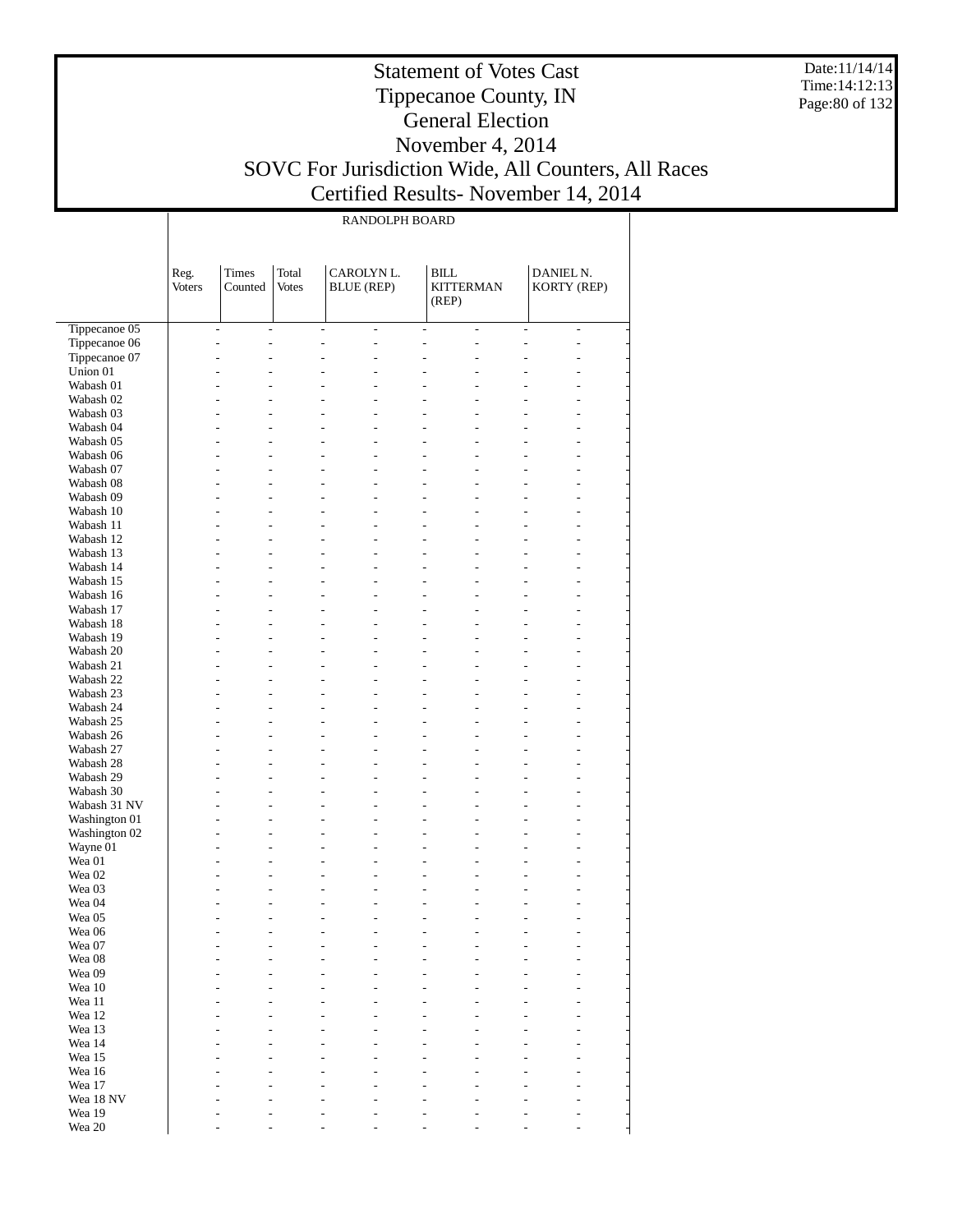|                 | <b>Statement of Votes Cast</b><br>Tippecanoe County, IN<br><b>General Election</b><br>November 4, $2014$<br>SOVC For Jurisdiction Wide, All Counters, All Races<br>Certified Results - November 14, 2014 |                  |                       |                               |                                   |                                 |  |  |  |  |
|-----------------|----------------------------------------------------------------------------------------------------------------------------------------------------------------------------------------------------------|------------------|-----------------------|-------------------------------|-----------------------------------|---------------------------------|--|--|--|--|
|                 |                                                                                                                                                                                                          |                  |                       | RANDOLPH BOARD                |                                   |                                 |  |  |  |  |
|                 | Reg.<br><b>Voters</b>                                                                                                                                                                                    | Times<br>Counted | Total<br><b>Votes</b> | <b>CAROLYNL</b><br>BLUE (REP) | BILL<br><b>KITTERMAN</b><br>(REP) | DANIEL N.<br><b>KORTY (REP)</b> |  |  |  |  |
| Wea 21<br>Total | 632                                                                                                                                                                                                      | 234              | 513                   | 32.75%<br>168                 | 33.72%<br>173                     | 172 33.53%                      |  |  |  |  |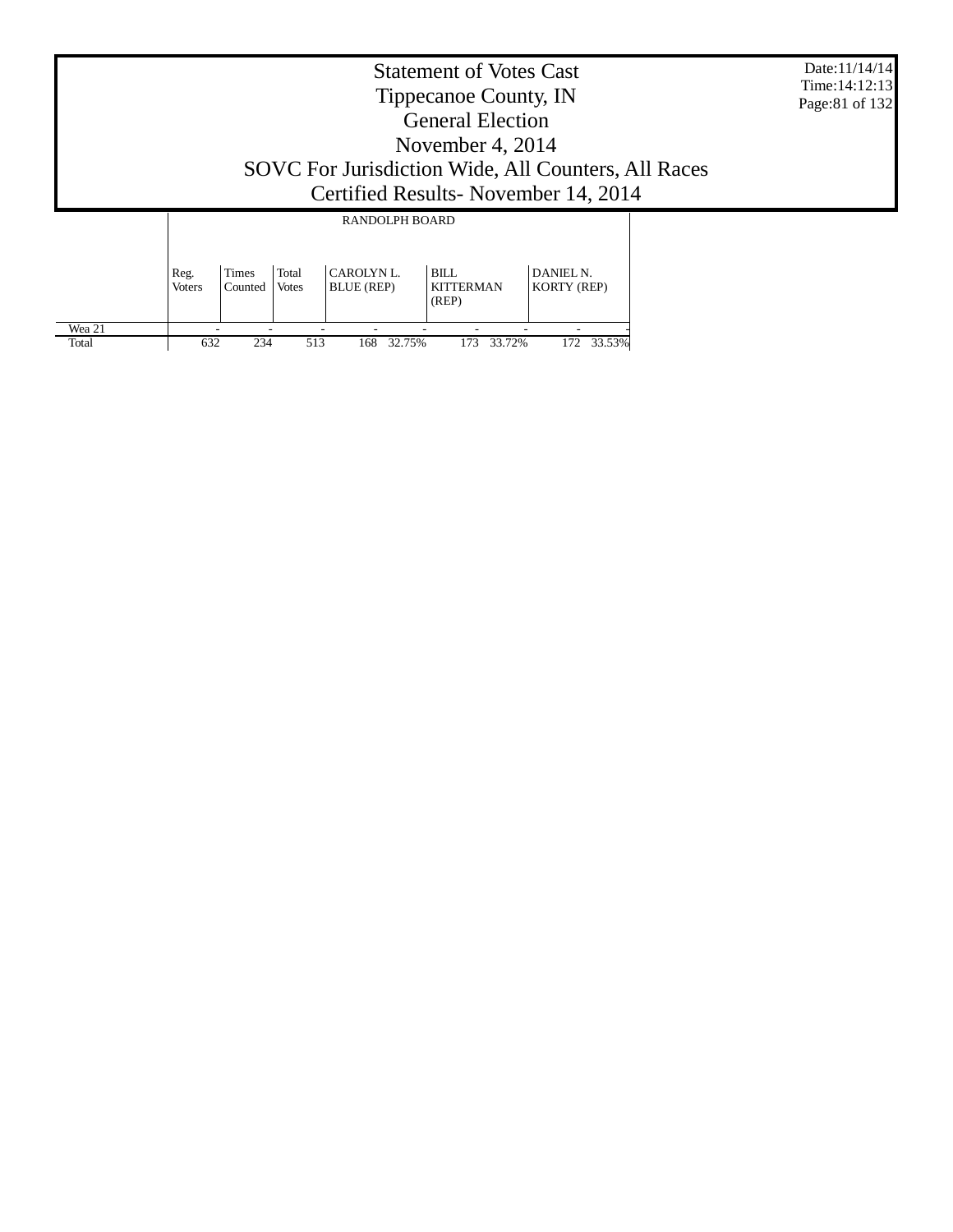Date:11/14/14 Time:14:12:13 Page:82 of 132

#### Statement of Votes Cast Tippecanoe County, IN General Election November 4, 2014 SOVC For Jurisdiction Wide, All Counters, All Races

Certified Results- November 14, 2014

|                              |                       |                         |                       |                                        | <b>SHEFFIELD BOARD</b> |                                    |                          |                          |        |
|------------------------------|-----------------------|-------------------------|-----------------------|----------------------------------------|------------------------|------------------------------------|--------------------------|--------------------------|--------|
|                              | Reg.<br><b>Voters</b> | <b>Times</b><br>Counted | Total<br><b>Votes</b> | <b>JERRY DON</b><br><b>ARVIN (REP)</b> |                        | JANE A.<br><b>COLEMAN</b><br>(REP) |                          | PERRY MARTIN<br>(REP)    |        |
| Jurisdiction Wide            |                       |                         |                       |                                        |                        |                                    |                          |                          |        |
| Fairfield 01                 |                       |                         |                       |                                        |                        |                                    |                          |                          |        |
| Fairfield 02                 |                       | Ĭ.                      |                       |                                        | L,                     |                                    |                          |                          |        |
| Fairfield 03<br>Fairfield 04 |                       | L,                      |                       |                                        |                        |                                    |                          |                          |        |
| Fairfield 05                 |                       |                         |                       |                                        | $\overline{a}$         |                                    |                          |                          |        |
| Fairfield 06                 |                       | L,                      |                       |                                        | $\overline{a}$         |                                    |                          |                          |        |
| Fairfield 07                 |                       |                         |                       |                                        |                        |                                    |                          |                          |        |
| Fairfield 08                 |                       | $\overline{a}$          |                       | $\overline{a}$                         | $\overline{a}$         |                                    | $\overline{a}$           |                          |        |
| Fairfield 09                 |                       |                         |                       |                                        |                        |                                    |                          |                          |        |
| Fairfield 10                 |                       | L,                      |                       | $\overline{a}$                         | $\overline{a}$         |                                    |                          |                          |        |
| Fairfield 11                 |                       |                         |                       |                                        |                        |                                    |                          |                          |        |
| Fairfield 12<br>Fairfield 13 |                       | $\overline{a}$          |                       | $\overline{a}$<br>L                    | $\overline{a}$         |                                    | $\overline{\phantom{0}}$ |                          |        |
| Fairfield 14                 |                       | L,                      |                       | $\overline{a}$                         | $\overline{a}$         |                                    |                          |                          |        |
| Fairfield 15                 |                       |                         |                       |                                        |                        |                                    |                          |                          |        |
| Fairfield 16                 |                       | $\overline{a}$          |                       | $\overline{a}$<br>L                    | $\overline{a}$         |                                    | $\overline{\phantom{0}}$ |                          |        |
| Fairfield 17                 |                       |                         |                       |                                        |                        |                                    |                          |                          |        |
| Fairfield 18                 |                       | L,                      |                       | $\overline{a}$                         | $\overline{a}$         |                                    |                          |                          |        |
| Fairfield 19                 |                       |                         |                       |                                        |                        |                                    |                          |                          |        |
| Fairfield 20                 |                       | $\overline{a}$          |                       | $\overline{a}$<br>L                    | $\overline{a}$         |                                    | $\overline{\phantom{0}}$ |                          |        |
| Fairfield 21                 |                       |                         |                       |                                        |                        |                                    |                          |                          |        |
| Fairfield 22<br>Fairfield 23 |                       | L,                      |                       | $\overline{a}$                         | $\overline{a}$         |                                    |                          |                          |        |
| Fairfield 24                 |                       | $\overline{a}$          |                       | $\overline{a}$<br>L                    | $\overline{a}$         |                                    | $\overline{\phantom{0}}$ |                          |        |
| Fairfield 25                 |                       |                         |                       |                                        |                        |                                    |                          |                          |        |
| Fairfield 26                 |                       | L,                      |                       | $\overline{a}$                         | $\overline{a}$         |                                    |                          |                          |        |
| Fairfield 27                 |                       |                         |                       |                                        |                        |                                    |                          |                          |        |
| Fairfield 28                 |                       | $\overline{a}$          |                       | $\overline{a}$<br>L                    | $\overline{a}$         |                                    | $\overline{a}$           |                          |        |
| Fairfield 29                 |                       |                         |                       |                                        |                        |                                    |                          |                          |        |
| Fairfield 30                 |                       | L,                      |                       | $\overline{a}$                         | $\overline{a}$         |                                    |                          |                          |        |
| Fairfield 31                 |                       |                         |                       |                                        |                        |                                    |                          |                          |        |
| Fairfield 32                 |                       | $\overline{a}$          |                       | L<br>$\overline{a}$                    | $\overline{a}$         |                                    | $\overline{a}$           | L,                       |        |
| Fairfield 33<br>Fairfield 34 |                       | L,                      |                       | $\overline{a}$                         | $\overline{a}$         |                                    |                          |                          |        |
| Fairfield 35                 |                       |                         |                       |                                        |                        |                                    |                          |                          |        |
| Fairfield 36                 |                       | $\overline{a}$          |                       | $\overline{a}$<br>-                    | $\overline{a}$         |                                    | $\overline{\phantom{0}}$ | L,                       |        |
| Fairfield 37NV               |                       |                         |                       |                                        |                        |                                    |                          |                          |        |
| Jackson 01                   |                       |                         |                       | $\overline{a}$                         | L,                     |                                    |                          |                          |        |
| Lauramie 01                  |                       |                         |                       |                                        |                        |                                    |                          |                          |        |
| Lauramie 02                  |                       |                         |                       |                                        |                        |                                    |                          |                          |        |
| Perry 01                     |                       |                         |                       |                                        |                        |                                    |                          |                          |        |
| Perry 02                     |                       | $\overline{a}$          |                       |                                        |                        |                                    |                          | $\overline{\phantom{0}}$ |        |
| Perry 03<br>Perry 04         |                       |                         |                       |                                        |                        |                                    |                          |                          |        |
| Perry 05                     |                       |                         |                       |                                        |                        |                                    |                          |                          |        |
| Perry 06 NV                  |                       |                         |                       |                                        |                        |                                    |                          |                          |        |
| Randolph 01                  |                       |                         |                       | $\overline{\phantom{0}}$               |                        |                                    |                          |                          |        |
| Sheffield 01                 | 843                   | 261                     | 494                   | 159                                    | 32.19%                 | 168                                | 34.01%                   | 167                      | 33.81% |
| Sheffield 02                 | 1088                  | 432                     | 922                   | 312                                    | 33.84%                 | 300                                | 32.54%                   | 310                      | 33.62% |
| Sheffield 03                 | 566                   | 212                     | 463                   | 152                                    | 32.83%                 | 156                                | 33.69%                   | 155                      | 33.48% |
| Sheffield 04 NV              |                       | 0<br>$\boldsymbol{0}$   | $\boldsymbol{0}$      | $\boldsymbol{0}$                       |                        | $\boldsymbol{0}$                   |                          | $\boldsymbol{0}$         |        |
| Shelby 01                    |                       | $\overline{a}$          |                       | $\overline{a}$<br>$\overline{a}$       |                        | L,                                 |                          | $\overline{a}$           |        |
| Shelby 02<br>Tippecanoe 01   |                       | L,                      |                       |                                        |                        |                                    |                          |                          |        |
| Tippecanoe 02                |                       |                         |                       |                                        |                        |                                    |                          |                          |        |
| Tippecanoe 03                |                       |                         |                       |                                        |                        |                                    |                          |                          |        |
| Tippecanoe 04                |                       |                         |                       |                                        |                        |                                    |                          |                          |        |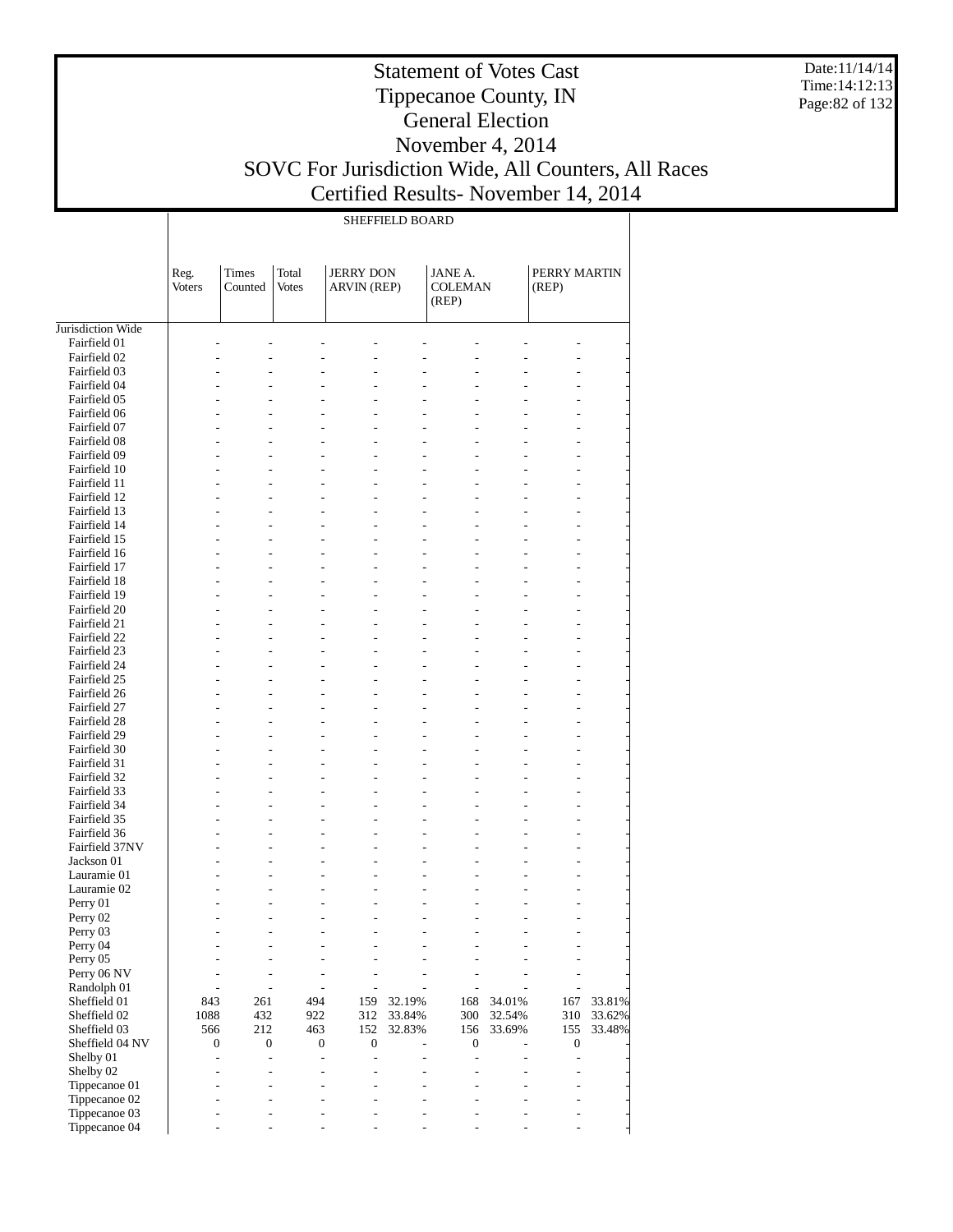Date:11/14/14 Time:14:12:14 Page:83 of 132

#### Statement of Votes Cast Tippecanoe County, IN General Election November 4, 2014 SOVC For Jurisdiction Wide, All Counters, All Races Certified Results- November 14, 2014

 $\mathbb{R}$ 

SHEFFIELD BOARD

|                        | Reg.<br><b>Voters</b> | Times<br>Counted                                     | Total<br><b>Votes</b> | <b>JERRY DON</b><br>ARVIN (REP)                          | <b>JANE A.</b><br><b>COLEMAN</b><br>(REP) |                          | PERRY MARTIN<br>(REP)                                                |                |
|------------------------|-----------------------|------------------------------------------------------|-----------------------|----------------------------------------------------------|-------------------------------------------|--------------------------|----------------------------------------------------------------------|----------------|
| Tippecanoe 05          |                       | $\overline{\phantom{a}}$<br>$\overline{\phantom{a}}$ |                       | $\overline{\phantom{a}}$<br>$\overline{\phantom{a}}$     | $\overline{\phantom{a}}$                  | $\overline{\phantom{a}}$ | $\overline{\phantom{a}}$                                             | $\overline{a}$ |
| Tippecanoe 06          |                       | L.<br>$\overline{a}$                                 |                       | $\overline{a}$<br>$\overline{a}$                         | $\overline{a}$                            | $\overline{a}$           | $\overline{a}$<br>$\overline{a}$                                     |                |
| Tippecanoe 07          |                       | L.<br>L.                                             |                       | $\overline{a}$<br>$\overline{a}$                         | $\overline{a}$                            | $\overline{a}$           | $\overline{a}$<br>$\overline{a}$                                     |                |
| Union 01               |                       | $\overline{a}$<br>L.                                 |                       | L.<br>$\overline{a}$                                     | $\overline{a}$                            | L.                       | $\overline{a}$<br>L.                                                 |                |
| Wabash 01              |                       | $\overline{a}$<br>L.                                 |                       | $\overline{a}$<br>$\overline{a}$                         | $\overline{a}$                            | $\overline{a}$           | $\overline{a}$<br>L.                                                 |                |
| Wabash 02              |                       | $\overline{a}$<br>L.                                 |                       | L<br>$\overline{a}$                                      | $\overline{a}$                            | L                        | L,<br>$\overline{a}$                                                 |                |
| Wabash 03              |                       | L.<br>L.                                             |                       | $\overline{a}$<br>$\overline{a}$                         | $\overline{a}$                            | $\overline{a}$           | $\overline{a}$<br>L.                                                 |                |
| Wabash 04              |                       | u<br>L.                                              |                       | L.<br>L.                                                 | $\overline{a}$                            | L.                       | u<br>$\overline{a}$                                                  |                |
| Wabash 05              |                       | $\overline{a}$<br>L.                                 |                       | $\overline{a}$<br>$\overline{a}$                         | $\overline{a}$                            | $\overline{a}$           | $\overline{a}$<br>$\overline{a}$                                     |                |
| Wabash 06              |                       | L.<br>L.<br>L.<br>L.                                 |                       | $\overline{a}$<br>L<br>$\overline{a}$<br>$\overline{a}$  | $\overline{a}$<br>$\overline{a}$          | L.<br>$\overline{a}$     | $\overline{a}$<br>$\overline{a}$<br>L.<br>$\overline{a}$             |                |
| Wabash 07<br>Wabash 08 |                       | u<br>L.                                              |                       | L.<br>L.                                                 | $\overline{a}$                            | $\overline{a}$           | $\overline{a}$<br>$\overline{a}$                                     |                |
| Wabash 09              |                       | $\overline{a}$<br>L.                                 |                       | $\overline{a}$<br>$\overline{a}$                         | $\overline{a}$                            | $\overline{a}$           | $\overline{a}$<br>$\overline{a}$                                     |                |
| Wabash 10              |                       | L.<br>L.                                             |                       | $\overline{a}$<br>L                                      | $\overline{a}$                            | L.                       | $\overline{a}$<br>$\overline{a}$                                     |                |
| Wabash 11              |                       | L.<br>L.                                             |                       | $\overline{a}$<br>$\overline{a}$                         | $\overline{a}$                            | $\overline{a}$           | L.<br>$\overline{a}$                                                 |                |
| Wabash 12              |                       | $\overline{a}$<br>L.                                 |                       | L.<br>L.                                                 | $\overline{a}$                            | $\overline{a}$           | $\overline{a}$<br>$\overline{a}$                                     |                |
| Wabash 13              |                       | L.<br>L.                                             |                       | $\overline{a}$<br>$\overline{a}$                         | $\overline{a}$                            | $\overline{a}$           | $\overline{a}$<br>$\overline{a}$                                     |                |
| Wabash 14              |                       | L.<br>L.                                             |                       | $\overline{a}$<br>L                                      | $\overline{a}$                            | L.                       | $\overline{a}$<br>$\overline{a}$                                     |                |
| Wabash 15              |                       | L.<br>L.                                             |                       | $\overline{a}$<br>$\overline{a}$                         | $\overline{a}$                            | $\overline{a}$           | L.<br>$\overline{a}$                                                 |                |
| Wabash 16              |                       | u<br>L.                                              |                       | L.<br>L.                                                 | $\overline{a}$                            | $\overline{a}$           | $\overline{a}$<br>$\overline{a}$                                     |                |
| Wabash 17              |                       | $\overline{a}$<br>L.                                 |                       | $\overline{a}$<br>$\overline{a}$                         | $\overline{a}$                            | $\overline{a}$           | $\overline{a}$<br>$\overline{a}$                                     |                |
| Wabash 18              |                       | L.<br>L.                                             |                       | $\overline{a}$<br>L.                                     | $\overline{a}$                            | L.                       | $\overline{a}$<br>$\overline{a}$                                     |                |
| Wabash 19              |                       | L.<br>L.                                             |                       | $\overline{a}$<br>$\overline{a}$                         | $\overline{a}$                            | $\overline{a}$           | L.<br>$\overline{a}$                                                 |                |
| Wabash 20              |                       | u<br>L.                                              |                       | L.<br>L.                                                 | $\overline{a}$                            | $\overline{a}$           | $\overline{a}$<br>$\overline{a}$                                     |                |
| Wabash 21              |                       | L.<br>L.<br>L.<br>L.                                 |                       | $\overline{a}$<br>$\overline{a}$<br>$\overline{a}$<br>L. | $\overline{a}$<br>$\overline{a}$          | $\overline{a}$<br>L.     | $\overline{a}$<br>$\overline{a}$<br>$\overline{a}$<br>$\overline{a}$ |                |
| Wabash 22<br>Wabash 23 |                       | L.<br>L.                                             |                       | $\overline{a}$<br>$\overline{a}$                         | $\overline{a}$                            | $\overline{a}$           | L.<br>$\overline{a}$                                                 |                |
| Wabash 24              |                       | u<br>L.                                              |                       | L.<br>$\overline{a}$                                     | $\overline{a}$                            | L.                       | u<br>$\overline{a}$                                                  |                |
| Wabash 25              |                       | L.<br>L.                                             |                       | $\overline{a}$<br>$\overline{a}$                         | $\overline{a}$                            | $\overline{a}$           | $\overline{a}$<br>$\overline{a}$                                     |                |
| Wabash 26              |                       | L.<br>L.                                             |                       | $\overline{a}$<br>L                                      | $\overline{a}$                            | L.                       | $\overline{a}$<br>$\overline{a}$                                     |                |
| Wabash 27              |                       | L.<br>L.                                             |                       | $\overline{a}$<br>$\overline{a}$                         | $\overline{a}$                            | $\overline{a}$           | $\overline{a}$<br>L.                                                 |                |
| Wabash 28              |                       | $\overline{a}$<br>L.                                 |                       | L.<br>$\overline{a}$                                     | $\overline{a}$                            | L.                       | $\overline{a}$<br>$\overline{a}$                                     |                |
| Wabash 29              |                       | L.<br>L.                                             |                       | $\overline{a}$<br>$\overline{a}$                         | $\overline{a}$                            | $\overline{a}$           | $\overline{a}$<br>$\overline{a}$                                     |                |
| Wabash 30              |                       | L.<br>L.                                             |                       | L<br>L.                                                  | $\overline{a}$                            | L.                       | $\overline{a}$<br>$\overline{a}$                                     |                |
| Wabash 31 NV           |                       | L.<br>L.                                             |                       | $\overline{a}$<br>÷                                      | $\overline{a}$                            | $\overline{a}$           | $\overline{a}$<br>L.                                                 |                |
| Washington 01          |                       | L,<br>L.                                             |                       | L.<br>$\overline{a}$                                     | $\overline{a}$                            | L.                       | $\overline{a}$<br>$\overline{a}$                                     |                |
| Washington 02          |                       | L.<br>L.                                             |                       | $\overline{a}$<br>$\overline{a}$                         | $\overline{a}$                            | $\overline{a}$           | $\overline{a}$<br>$\overline{a}$                                     |                |
| Wayne 01               |                       | L.<br>L.                                             |                       | $\overline{a}$<br>L                                      | $\overline{a}$                            | L.                       | $\overline{a}$<br>$\overline{a}$                                     |                |
| Wea 01<br>Wea 02       |                       | L.<br>L.<br>L,<br>L.                                 |                       | $\overline{a}$<br>$\overline{a}$<br>$\overline{a}$<br>L. | $\overline{a}$<br>$\overline{a}$          | $\overline{a}$<br>L.     | L.<br>$\overline{a}$<br>$\overline{a}$<br>$\overline{a}$             |                |
| Wea 03                 |                       | L.<br>L,                                             |                       | $\overline{a}$<br>÷                                      | $\overline{a}$                            | $\overline{a}$           | $\overline{a}$<br>L.                                                 |                |
| Wea 04                 |                       | ÷,                                                   |                       | $\overline{a}$<br>٠                                      | $\overline{a}$                            | ٠                        | L.<br>$\overline{a}$                                                 |                |
| Wea 05                 |                       | L.<br>L,                                             |                       | $\overline{a}$<br>$\overline{a}$                         | $\overline{a}$                            | $\overline{a}$           | L.<br>L,                                                             |                |
| Wea 06                 |                       |                                                      |                       |                                                          |                                           |                          |                                                                      |                |
| Wea 07                 |                       |                                                      |                       |                                                          |                                           |                          |                                                                      |                |
| Wea 08                 |                       |                                                      |                       |                                                          |                                           |                          |                                                                      |                |
| Wea 09                 |                       |                                                      |                       |                                                          |                                           |                          |                                                                      |                |
| Wea 10                 |                       |                                                      |                       |                                                          |                                           |                          |                                                                      |                |
| Wea 11                 |                       |                                                      |                       |                                                          |                                           |                          |                                                                      |                |
| Wea 12                 |                       |                                                      |                       |                                                          |                                           |                          |                                                                      |                |
| Wea 13                 |                       |                                                      |                       |                                                          |                                           |                          |                                                                      |                |
| Wea 14                 |                       |                                                      |                       |                                                          |                                           |                          |                                                                      |                |
| Wea 15                 |                       |                                                      |                       |                                                          |                                           |                          |                                                                      |                |
| Wea 16                 |                       |                                                      |                       |                                                          |                                           |                          |                                                                      |                |
| Wea 17<br>Wea 18 NV    |                       |                                                      |                       |                                                          |                                           |                          |                                                                      |                |
| Wea 19                 |                       |                                                      |                       |                                                          |                                           |                          |                                                                      |                |
| Wea 20                 |                       |                                                      |                       |                                                          |                                           |                          |                                                                      |                |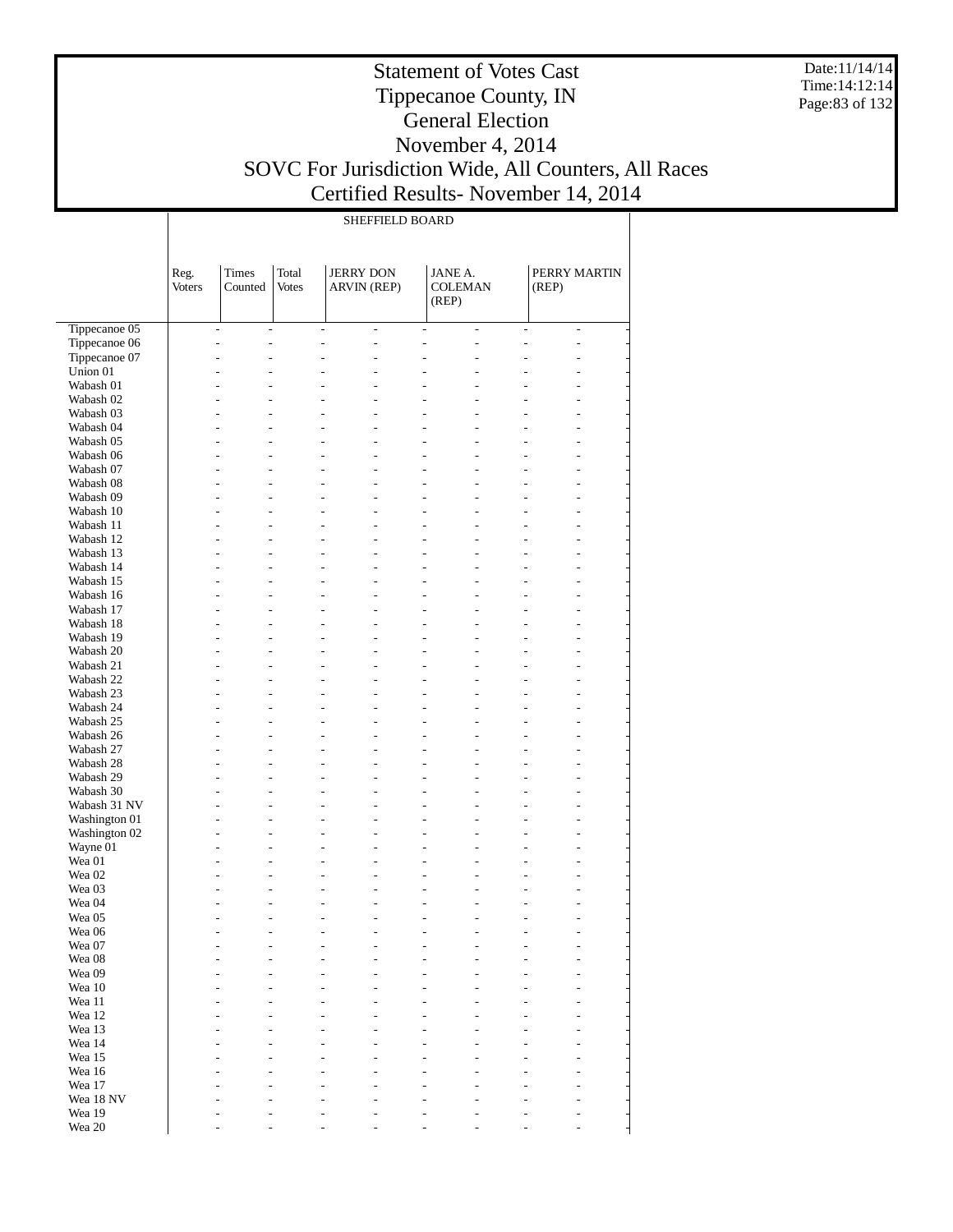|                 |                       |                  |                |                                 | <b>Statement of Votes Cast</b><br>Tippecanoe County, IN<br><b>General Election</b><br>November 4, 2014 |                                                                                              | Date:11/14/14<br>Time: 14:12:14<br>Page: 84 of 132 |
|-----------------|-----------------------|------------------|----------------|---------------------------------|--------------------------------------------------------------------------------------------------------|----------------------------------------------------------------------------------------------|----------------------------------------------------|
|                 |                       |                  |                |                                 |                                                                                                        | SOVC For Jurisdiction Wide, All Counters, All Races<br>Certified Results - November 14, 2014 |                                                    |
|                 |                       |                  |                | <b>SHEFFIELD BOARD</b>          |                                                                                                        |                                                                                              |                                                    |
|                 | Reg.<br><b>Voters</b> | Times<br>Counted | Total<br>Votes | <b>JERRY DON</b><br>ARVIN (REP) | JANE A.<br><b>COLEMAN</b><br>(REP)                                                                     | PERRY MARTIN<br>(REP)                                                                        |                                                    |
| Wea 21<br>Total | 2497                  | 905              | 1879           | 33.16%<br>623                   | 624<br>33.21%                                                                                          | 33.63%<br>632                                                                                |                                                    |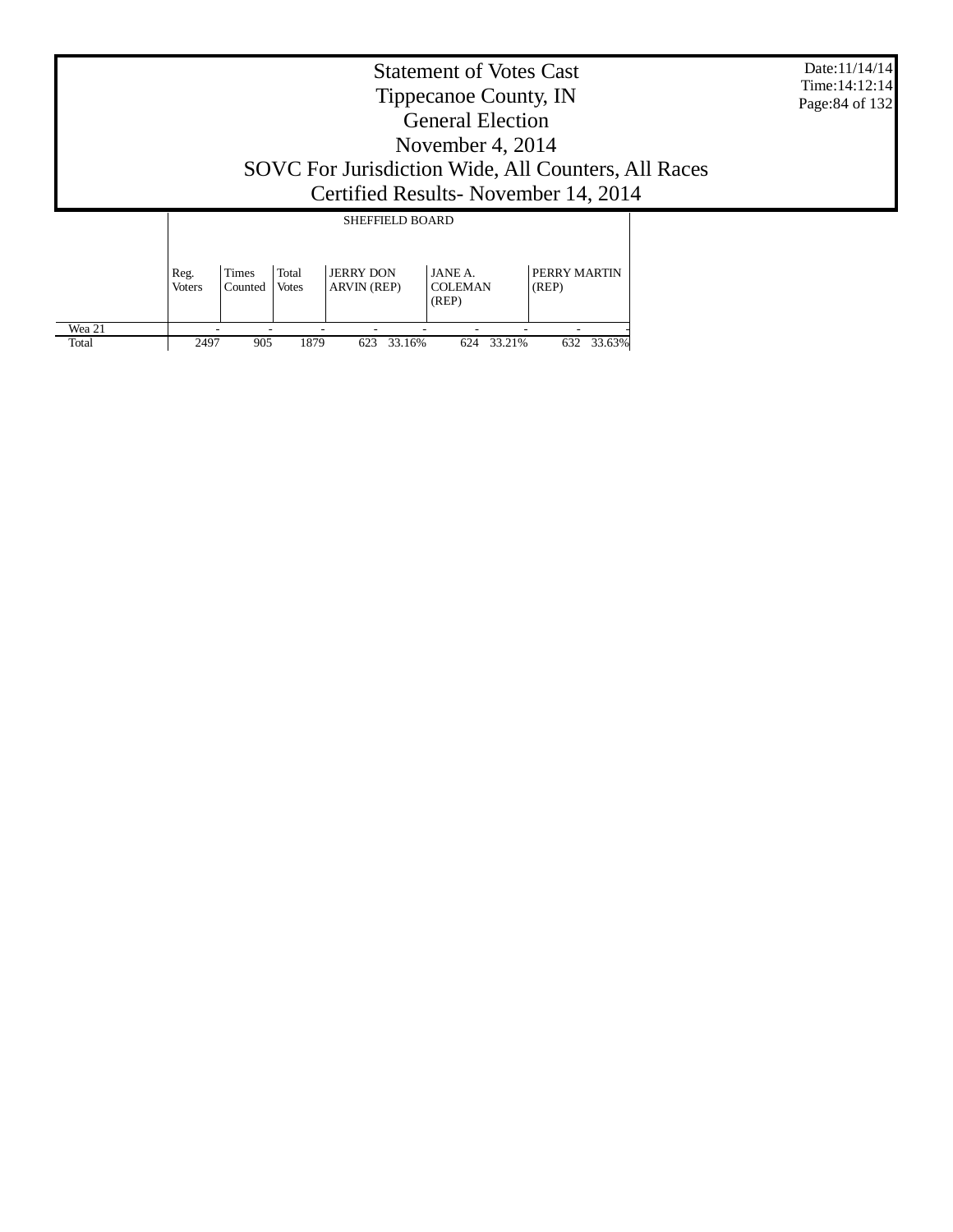Date:11/14/14 Time:14:12:14 Page:85 of 132

# Statement of Votes Cast Tippecanoe County, IN General Election November 4, 2014 SOVC For Jurisdiction Wide, All Counters, All Races

Certified Results- November 14, 2014

|                                | <b>SHELBY BOARD</b>   |                          |                                  |                                  |                                            |                                   |        |                                             |        |  |
|--------------------------------|-----------------------|--------------------------|----------------------------------|----------------------------------|--------------------------------------------|-----------------------------------|--------|---------------------------------------------|--------|--|
|                                | Reg.<br><b>Voters</b> | Times<br>Counted         | Total<br><b>Votes</b>            | <b>STEVE LANGE</b><br>(REP)      |                                            | DONALD G.<br><b>NESBITT (REP)</b> |        | <b>JAMES A. VAN</b><br><b>SCHEPEN (REP)</b> |        |  |
| Jurisdiction Wide              |                       |                          |                                  |                                  |                                            |                                   |        |                                             |        |  |
| Fairfield 01                   |                       |                          |                                  |                                  |                                            |                                   |        |                                             |        |  |
| Fairfield 02                   |                       |                          |                                  |                                  |                                            |                                   |        |                                             |        |  |
| Fairfield 03                   |                       | L.                       | $\overline{a}$                   | $\overline{a}$                   | $\overline{a}$                             |                                   |        |                                             |        |  |
| Fairfield 04                   |                       |                          | L.                               |                                  | $\overline{a}$                             |                                   |        |                                             |        |  |
| Fairfield 05                   |                       |                          | L                                | $\overline{a}$                   | $\overline{a}$                             |                                   |        | L                                           |        |  |
| Fairfield 06                   |                       |                          | $\overline{a}$                   | $\overline{a}$                   | $\overline{a}$                             |                                   |        | L                                           |        |  |
| Fairfield 07                   | L,                    | $\overline{a}$           | $\overline{a}$                   | $\overline{a}$                   | $\overline{\phantom{a}}$                   | $\overline{a}$                    |        | ÷,                                          |        |  |
| Fairfield 08<br>Fairfield 09   |                       | L,                       | $\overline{a}$<br>$\overline{a}$ | $\overline{a}$<br>$\overline{a}$ | $\overline{a}$<br>÷,                       | $\overline{a}$                    |        | L<br>÷,                                     |        |  |
| Fairfield 10                   | L,                    |                          | $\overline{a}$                   | $\overline{a}$                   | $\overline{a}$                             |                                   |        | ÷,                                          |        |  |
| Fairfield 11                   | L,                    | $\overline{a}$           | $\overline{a}$                   | $\overline{a}$                   | $\overline{\phantom{a}}$                   | $\overline{a}$                    |        | ÷,                                          |        |  |
| Fairfield 12                   |                       |                          | $\overline{a}$                   | $\overline{a}$                   | $\overline{a}$                             |                                   |        | $\overline{a}$                              |        |  |
| Fairfield 13                   | L,                    | L,                       | $\overline{a}$                   | $\overline{a}$                   | ÷,                                         | $\overline{a}$                    |        | ÷,                                          |        |  |
| Fairfield 14                   | L,                    |                          | $\overline{a}$                   | $\overline{a}$                   | $\overline{a}$                             |                                   |        | ÷,                                          |        |  |
| Fairfield 15                   | L,                    | $\overline{a}$           | $\overline{a}$                   | $\overline{a}$                   | $\overline{\phantom{a}}$                   | $\overline{a}$                    |        | ÷,                                          |        |  |
| Fairfield 16                   |                       |                          | $\overline{a}$                   | $\overline{a}$                   | $\overline{a}$                             |                                   |        | $\overline{a}$                              |        |  |
| Fairfield 17                   | L,                    | L,                       | $\overline{a}$                   | $\overline{a}$                   | ÷,                                         | $\overline{a}$                    |        | ÷,                                          |        |  |
| Fairfield 18                   | L,                    |                          | $\overline{a}$                   | $\overline{a}$                   | $\overline{a}$                             |                                   |        | ÷,                                          |        |  |
| Fairfield 19                   | L,                    | $\overline{a}$           | $\overline{a}$                   | $\overline{a}$                   | $\overline{\phantom{a}}$                   | $\overline{a}$                    |        | ÷,                                          |        |  |
| Fairfield 20                   |                       |                          | $\overline{a}$                   | $\overline{a}$                   | $\overline{a}$                             |                                   |        | L                                           |        |  |
| Fairfield 21                   | L,<br>L,              | L,                       | $\overline{a}$<br>$\overline{a}$ | $\overline{a}$<br>$\overline{a}$ | ÷,                                         | $\overline{a}$                    |        | ÷,                                          |        |  |
| Fairfield 22<br>Fairfield 23   | L,                    | $\overline{a}$           | $\overline{a}$                   | $\overline{a}$                   | $\overline{a}$<br>$\overline{\phantom{a}}$ | $\overline{a}$                    |        | ÷,<br>÷,                                    |        |  |
| Fairfield 24                   |                       |                          | $\overline{a}$                   | $\overline{a}$                   | $\overline{a}$                             |                                   |        | L                                           |        |  |
| Fairfield 25                   | L,                    | L,                       | $\overline{a}$                   | $\overline{a}$                   | ÷,                                         | $\overline{a}$                    |        | ÷,                                          |        |  |
| Fairfield 26                   | L,                    |                          | $\overline{a}$                   | $\overline{a}$                   | $\overline{a}$                             |                                   |        | ÷,                                          |        |  |
| Fairfield 27                   | L,                    | $\overline{a}$           | $\overline{a}$                   | $\overline{a}$                   | $\overline{\phantom{a}}$                   | $\overline{a}$                    |        | ÷,                                          |        |  |
| Fairfield 28                   |                       |                          | $\overline{a}$                   | $\overline{a}$                   | $\overline{a}$                             |                                   |        | L                                           |        |  |
| Fairfield 29                   | L,                    | L,                       | $\overline{a}$                   | $\overline{a}$                   | ÷,                                         | $\overline{a}$                    |        | ÷,                                          |        |  |
| Fairfield 30                   | L.                    |                          | $\overline{a}$                   | $\overline{a}$                   | $\overline{a}$                             |                                   |        | ÷,                                          |        |  |
| Fairfield 31                   | L,                    | $\overline{a}$           | $\overline{a}$                   | $\overline{a}$                   | $\overline{\phantom{a}}$                   | $\overline{a}$                    |        | ÷,                                          |        |  |
| Fairfield 32                   |                       |                          | $\overline{a}$                   | $\overline{a}$                   | $\overline{a}$                             |                                   |        | $\overline{a}$                              |        |  |
| Fairfield 33                   | L.                    | L,                       | $\overline{a}$                   | $\overline{a}$                   | ÷,                                         | $\overline{a}$                    |        | ÷,                                          |        |  |
| Fairfield 34<br>Fairfield 35   | L.<br>L.              | $\overline{a}$           | $\overline{a}$<br>$\overline{a}$ | $\overline{a}$<br>$\overline{a}$ | $\overline{a}$<br>$\overline{\phantom{a}}$ | $\overline{a}$                    |        | ÷,                                          |        |  |
| Fairfield 36                   |                       |                          | $\overline{a}$                   | $\overline{a}$                   | $\overline{a}$                             |                                   |        | ÷,<br>$\overline{a}$                        |        |  |
| Fairfield 37NV                 |                       | L,                       | L,                               | $\overline{a}$                   | $\overline{\phantom{a}}$                   |                                   |        | ÷,                                          |        |  |
| Jackson 01                     |                       |                          | $\overline{a}$                   | $\overline{a}$                   | $\overline{a}$                             |                                   |        |                                             |        |  |
| Lauramie 01                    |                       | L.                       | L,                               | L,                               | $\overline{a}$                             |                                   |        | $\overline{a}$                              |        |  |
| Lauramie 02                    |                       |                          |                                  | $\overline{a}$                   | $\overline{a}$                             |                                   |        |                                             |        |  |
| Perry 01                       |                       |                          |                                  |                                  | ۰                                          |                                   |        |                                             |        |  |
| Perry 02                       |                       |                          |                                  |                                  |                                            |                                   |        | $\overline{a}$                              |        |  |
| Perry 03                       |                       |                          | ٠                                |                                  | $\overline{\phantom{a}}$                   |                                   |        | $\overline{a}$                              |        |  |
| Perry 04                       |                       |                          | L,                               |                                  |                                            |                                   |        |                                             |        |  |
| Perry 05                       |                       |                          | ٠                                | L.                               | $\overline{a}$                             | $\overline{a}$                    |        | $\overline{a}$                              |        |  |
| Perry 06 NV                    |                       |                          | L.<br>L.                         |                                  |                                            |                                   |        |                                             |        |  |
| Randolph 01<br>Sheffield 01    |                       |                          |                                  |                                  |                                            |                                   |        |                                             |        |  |
| Sheffield 02                   |                       |                          | L.                               |                                  | $\overline{\phantom{a}}$                   |                                   |        | $\overline{a}$                              |        |  |
| Sheffield 03                   |                       | $\overline{a}$           | ٠                                |                                  | $\overline{\phantom{a}}$                   |                                   |        | $\overline{a}$                              |        |  |
| Sheffield 04 NV                |                       | $\overline{\phantom{a}}$ | ٠                                | $\overline{\phantom{a}}$         | $\overline{\phantom{a}}$                   | $\overline{a}$                    | ٠      | $\overline{\phantom{a}}$                    |        |  |
| Shelby 01                      | 662                   | 230                      | 514                              | 159                              | 30.93%                                     | 166                               | 32.30% | 189                                         | 36.77% |  |
| Shelby 02                      | 1059                  | 462                      | 856                              | 289                              | 33.76%                                     | 280                               | 32.71% | 287                                         | 33.53% |  |
| Tippecanoe 01                  |                       | $\overline{a}$           | $\overline{a}$                   | L,                               |                                            | $\overline{a}$                    |        | $\overline{a}$                              |        |  |
| Tippecanoe 02                  |                       | ٠                        | L,                               |                                  | $\overline{a}$                             |                                   | ٠      | $\overline{a}$                              |        |  |
| Tippecanoe 03<br>Tippecanoe 04 |                       |                          | L.                               |                                  | $\overline{\phantom{a}}$                   |                                   |        |                                             |        |  |
|                                | ٠                     | ٠                        | $\overline{a}$                   | ٠                                | $\overline{a}$                             | $\overline{\phantom{a}}$          | ٠      | $\overline{a}$                              |        |  |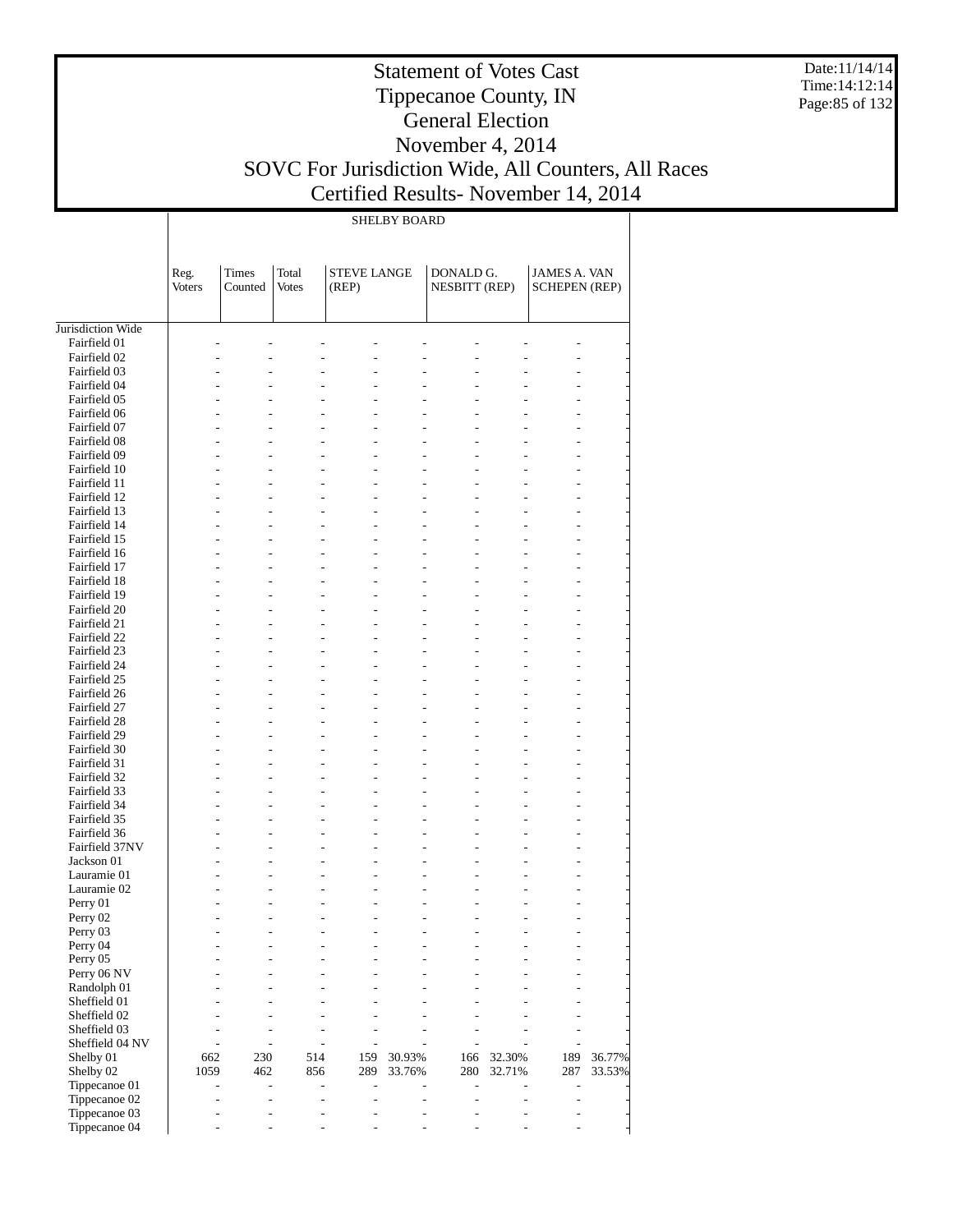Date:11/14/14 Time:14:12:14 Page:86 of 132

#### Statement of Votes Cast Tippecanoe County, IN General Election November 4, 2014 SOVC For Jurisdiction Wide, All Counters, All Races Certified Results- November 14, 2014

SHELBY BOARD

|                                | Reg.<br><b>Voters</b> | Times<br>Counted                                                               | Total<br><b>Votes</b> | <b>STEVE LANGE</b><br>(REP)                                        |                                            | DONALD G.<br><b>NESBITT (REP)</b> | <b>JAMES A. VAN</b><br><b>SCHEPEN (REP)</b> |                                                      |
|--------------------------------|-----------------------|--------------------------------------------------------------------------------|-----------------------|--------------------------------------------------------------------|--------------------------------------------|-----------------------------------|---------------------------------------------|------------------------------------------------------|
|                                |                       |                                                                                |                       |                                                                    |                                            |                                   |                                             |                                                      |
|                                |                       |                                                                                |                       |                                                                    |                                            |                                   |                                             |                                                      |
| Tippecanoe 05                  |                       | $\overline{\phantom{a}}$<br>$\overline{\phantom{0}}$                           |                       | $\qquad \qquad \blacksquare$<br>$\qquad \qquad \blacksquare$       | $\overline{\phantom{a}}$                   | $\overline{\phantom{a}}$          | L,                                          | $\qquad \qquad \blacksquare$                         |
| Tippecanoe 06                  |                       | $\overline{a}$<br>$\frac{1}{2}$                                                |                       | $\overline{a}$<br>$\overline{a}$                                   | $\frac{1}{2}$                              | $\overline{\phantom{a}}$          | L,                                          | $\overline{\phantom{m}}$                             |
| Tippecanoe 07                  |                       | $\overline{a}$<br>$\overline{a}$                                               |                       | L<br>$\overline{a}$                                                | $\overline{a}$                             | $\overline{a}$                    | $\overline{a}$                              | $\overline{a}$                                       |
| Union 01                       |                       | $\overline{a}$<br>$\overline{a}$                                               |                       | L,<br>$\overline{a}$                                               | $\overline{a}$                             | L                                 | L                                           | $\overline{\phantom{0}}$                             |
| Wabash 01                      |                       | $\overline{a}$<br>$\overline{a}$                                               |                       | $\overline{a}$                                                     | $\overline{a}$                             |                                   | $\overline{a}$                              | $\overline{a}$                                       |
| Wabash 02                      |                       | $\overline{a}$<br>$\overline{\phantom{0}}$                                     |                       | $\overline{a}$<br>$\overline{a}$                                   | $\overline{\phantom{0}}$                   | $\overline{\phantom{0}}$          | $\overline{\phantom{0}}$                    | $\overline{\phantom{0}}$                             |
| Wabash 03<br>Wabash 04         |                       | $\overline{a}$<br>$\overline{a}$<br>$\overline{a}$<br>$\overline{a}$           |                       | L<br>$\overline{a}$<br>$\overline{a}$<br>$\overline{a}$            | $\overline{a}$<br>$\overline{a}$           | $\overline{a}$<br>$\overline{a}$  | $\overline{a}$<br>$\overline{\phantom{0}}$  | $\overline{a}$<br>$\overline{\phantom{0}}$           |
| Wabash 05                      |                       | L,<br>$\overline{a}$                                                           |                       | L<br>$\overline{a}$                                                | $\overline{a}$                             | $\overline{a}$                    | L,                                          | $\overline{a}$                                       |
| Wabash 06                      |                       | $\overline{a}$<br>$\overline{\phantom{0}}$                                     |                       | $\overline{a}$<br>$\overline{a}$                                   | $\overline{\phantom{0}}$                   | $\overline{\phantom{0}}$          | $\overline{\phantom{0}}$                    | $\overline{\phantom{0}}$                             |
| Wabash 07                      |                       | $\overline{a}$<br>$\overline{\phantom{0}}$                                     |                       | L<br>$\overline{a}$                                                | $\overline{a}$                             | $\overline{a}$                    | L,                                          | $\overline{a}$                                       |
| Wabash 08                      |                       | $\overline{a}$<br>$\overline{\phantom{0}}$                                     |                       | $\overline{a}$<br>$\overline{a}$                                   | $\overline{\phantom{0}}$                   | $\overline{\phantom{0}}$          | $\overline{\phantom{0}}$                    | $\overline{\phantom{0}}$                             |
| Wabash 09                      |                       | L,<br>$\overline{a}$                                                           |                       | L,<br>$\overline{a}$                                               | $\overline{a}$                             | $\overline{a}$                    | L,                                          | $\overline{a}$                                       |
| Wabash 10                      |                       | $\overline{a}$<br>$\overline{\phantom{0}}$                                     |                       | $\overline{a}$<br>$\overline{\phantom{0}}$                         | $\overline{\phantom{0}}$                   | $\overline{\phantom{0}}$          | $\overline{\phantom{0}}$                    | $\overline{\phantom{0}}$                             |
| Wabash 11                      |                       | $\overline{a}$<br>$\overline{\phantom{0}}$                                     |                       | L<br>$\overline{a}$                                                | $\overline{a}$                             | $\overline{a}$                    | L,                                          | $\overline{a}$                                       |
| Wabash 12                      |                       | $\overline{a}$<br>$\overline{\phantom{0}}$                                     |                       | $\overline{a}$<br>$\overline{a}$                                   | $\overline{\phantom{0}}$                   | L,                                | $\overline{\phantom{0}}$                    | $\overline{\phantom{0}}$                             |
| Wabash 13                      |                       | L,<br>$\overline{\phantom{0}}$                                                 |                       | L,<br>$\overline{a}$                                               | $\overline{a}$                             | $\overline{a}$                    | L,                                          | $\overline{a}$                                       |
| Wabash 14                      |                       | $\overline{a}$<br>$\overline{\phantom{0}}$                                     |                       | $\overline{a}$<br>$\overline{a}$                                   | $\overline{\phantom{0}}$                   | $\overline{\phantom{0}}$          | $\overline{\phantom{0}}$                    | $\overline{\phantom{0}}$                             |
| Wabash 15                      |                       | $\overline{a}$<br>$\overline{\phantom{0}}$                                     |                       | L<br>$\overline{a}$                                                | $\overline{a}$                             | $\overline{a}$                    | L,                                          | $\overline{a}$                                       |
| Wabash 16                      |                       | $\overline{a}$<br>$\overline{a}$                                               |                       | $\overline{a}$<br>$\overline{a}$                                   | $\overline{a}$                             | L,                                | $\overline{\phantom{0}}$                    | $\overline{\phantom{0}}$                             |
| Wabash 17                      |                       | L,<br>$\overline{\phantom{0}}$                                                 |                       | L,<br>$\overline{a}$                                               | $\overline{a}$                             | $\overline{a}$                    | L,                                          | $\overline{a}$                                       |
| Wabash 18                      |                       | $\overline{a}$<br>$\overline{\phantom{0}}$                                     |                       | $\overline{a}$<br>$\overline{a}$                                   | $\overline{\phantom{0}}$                   | $\overline{\phantom{0}}$          | $\overline{\phantom{0}}$                    | $\overline{\phantom{0}}$                             |
| Wabash 19<br>Wabash 20         |                       | $\overline{a}$<br>$\overline{\phantom{0}}$<br>$\overline{a}$<br>$\overline{a}$ |                       | L<br>$\overline{a}$<br>$\overline{a}$<br>$\overline{a}$            | $\overline{a}$<br>$\overline{a}$           | $\overline{a}$<br>L,              | L,<br>$\overline{\phantom{0}}$              | $\overline{a}$<br>$\overline{\phantom{0}}$           |
| Wabash 21                      |                       | L,<br>$\overline{\phantom{0}}$                                                 |                       | L,<br>$\overline{a}$                                               | $\overline{a}$                             | $\overline{a}$                    | L,                                          | $\overline{a}$                                       |
| Wabash 22                      |                       | $\overline{a}$<br>$\overline{\phantom{0}}$                                     |                       | $\overline{a}$<br>$\overline{a}$                                   | $\overline{\phantom{0}}$                   | $\overline{\phantom{0}}$          | $\overline{\phantom{0}}$                    | $\overline{\phantom{0}}$                             |
| Wabash 23                      |                       | $\overline{a}$<br>$\overline{\phantom{0}}$                                     |                       | L<br>$\overline{a}$                                                | $\overline{a}$                             | $\overline{a}$                    | L,                                          | $\overline{a}$                                       |
| Wabash 24                      |                       | $\overline{a}$<br>$\overline{a}$                                               |                       | $\overline{a}$<br>$\overline{a}$                                   | $\overline{a}$                             | L,                                | $\overline{\phantom{0}}$                    | $\overline{\phantom{0}}$                             |
| Wabash 25                      |                       | L,<br>$\overline{\phantom{0}}$                                                 |                       | L,<br>$\overline{a}$                                               | $\overline{a}$                             | $\overline{a}$                    | L,                                          | $\overline{a}$                                       |
| Wabash 26                      |                       | $\overline{a}$<br>$\overline{\phantom{0}}$                                     |                       | $\overline{a}$<br>$\overline{\phantom{0}}$                         | $\overline{\phantom{0}}$                   | $\overline{\phantom{0}}$          | $\overline{\phantom{0}}$                    | $\overline{\phantom{0}}$                             |
| Wabash 27                      |                       | $\overline{a}$<br>$\overline{\phantom{0}}$                                     |                       | L<br>$\overline{a}$                                                | $\overline{a}$                             | $\overline{a}$                    | L,                                          | $\overline{a}$                                       |
| Wabash 28                      |                       | $\overline{a}$<br>$\overline{\phantom{0}}$                                     |                       | $\overline{a}$<br>$\overline{a}$                                   | $\overline{\phantom{0}}$                   | L,                                | $\overline{\phantom{0}}$                    | $\overline{\phantom{0}}$                             |
| Wabash 29                      |                       | L,<br>$\overline{\phantom{0}}$                                                 |                       | L,<br>$\overline{a}$                                               | $\overline{\phantom{0}}$                   | $\overline{\phantom{0}}$          | L,                                          | $\overline{a}$                                       |
| Wabash 30                      |                       | $\overline{a}$<br>$\overline{\phantom{0}}$                                     |                       | $\overline{a}$<br>$\overline{\phantom{0}}$                         | $\overline{\phantom{0}}$                   | $\overline{\phantom{0}}$          | $\overline{\phantom{0}}$                    | $\qquad \qquad \blacksquare$                         |
| Wabash 31 NV                   |                       | $\overline{a}$<br>$\overline{a}$                                               |                       | L<br>$\overline{a}$                                                | $\overline{a}$                             | $\overline{a}$<br>L,              | L,                                          | $\overline{\phantom{0}}$                             |
| Washington 01<br>Washington 02 |                       | $\overline{a}$<br>$\overline{\phantom{0}}$<br>L,<br>$\overline{\phantom{0}}$   |                       | $\overline{a}$<br>$\overline{\phantom{0}}$<br>L,<br>$\overline{a}$ | $\overline{\phantom{0}}$<br>$\overline{a}$ | $\overline{a}$                    | $\overline{\phantom{0}}$<br>L,              | $\overline{\phantom{0}}$<br>$\overline{\phantom{0}}$ |
| Wayne 01                       |                       | $\overline{a}$<br>$\overline{\phantom{0}}$                                     |                       | $\overline{a}$<br>$\overline{a}$                                   | $\overline{\phantom{0}}$                   | $\overline{\phantom{0}}$          | $\overline{\phantom{0}}$                    | $\qquad \qquad \blacksquare$                         |
| Wea 01                         |                       | $\overline{a}$<br>$\overline{a}$                                               |                       | L<br>$\overline{a}$                                                | $\overline{a}$                             | $\overline{a}$                    | L,                                          | $\overline{a}$                                       |
| Wea 02                         |                       | $\overline{a}$<br>$\overline{a}$                                               |                       | L,<br>$\overline{a}$                                               | $\overline{a}$                             | L,                                | $\overline{\phantom{0}}$                    | $\overline{\phantom{0}}$                             |
| Wea 03                         |                       |                                                                                |                       | L,<br>$\overline{a}$                                               |                                            | $\overline{a}$                    | $\overline{\phantom{0}}$                    |                                                      |
| Wea 04                         |                       |                                                                                |                       | L,<br>$\overline{\phantom{0}}$                                     |                                            | L,                                | L                                           |                                                      |
| Wea 05                         |                       |                                                                                |                       |                                                                    |                                            |                                   | L                                           |                                                      |
| Wea 06                         |                       |                                                                                |                       |                                                                    |                                            |                                   |                                             |                                                      |
| Wea 07                         |                       |                                                                                |                       |                                                                    |                                            |                                   |                                             |                                                      |
| Wea 08                         |                       |                                                                                |                       |                                                                    |                                            |                                   |                                             |                                                      |
| Wea 09                         |                       |                                                                                |                       |                                                                    |                                            |                                   |                                             |                                                      |
| Wea 10<br>Wea 11               |                       |                                                                                |                       |                                                                    |                                            |                                   |                                             |                                                      |
| Wea 12                         |                       |                                                                                |                       |                                                                    |                                            |                                   |                                             |                                                      |
| Wea 13                         |                       |                                                                                |                       |                                                                    |                                            |                                   |                                             |                                                      |
| Wea 14                         |                       |                                                                                |                       |                                                                    |                                            |                                   |                                             |                                                      |
| Wea 15                         |                       |                                                                                |                       |                                                                    |                                            |                                   |                                             |                                                      |
| Wea 16                         |                       |                                                                                |                       |                                                                    |                                            |                                   |                                             |                                                      |
| Wea 17                         |                       |                                                                                |                       |                                                                    |                                            |                                   |                                             |                                                      |
| Wea 18 NV                      |                       |                                                                                |                       |                                                                    |                                            |                                   |                                             |                                                      |
| Wea 19                         |                       |                                                                                |                       |                                                                    |                                            |                                   |                                             |                                                      |
| Wea 20                         |                       |                                                                                |                       |                                                                    |                                            |                                   |                                             | $\overline{a}$                                       |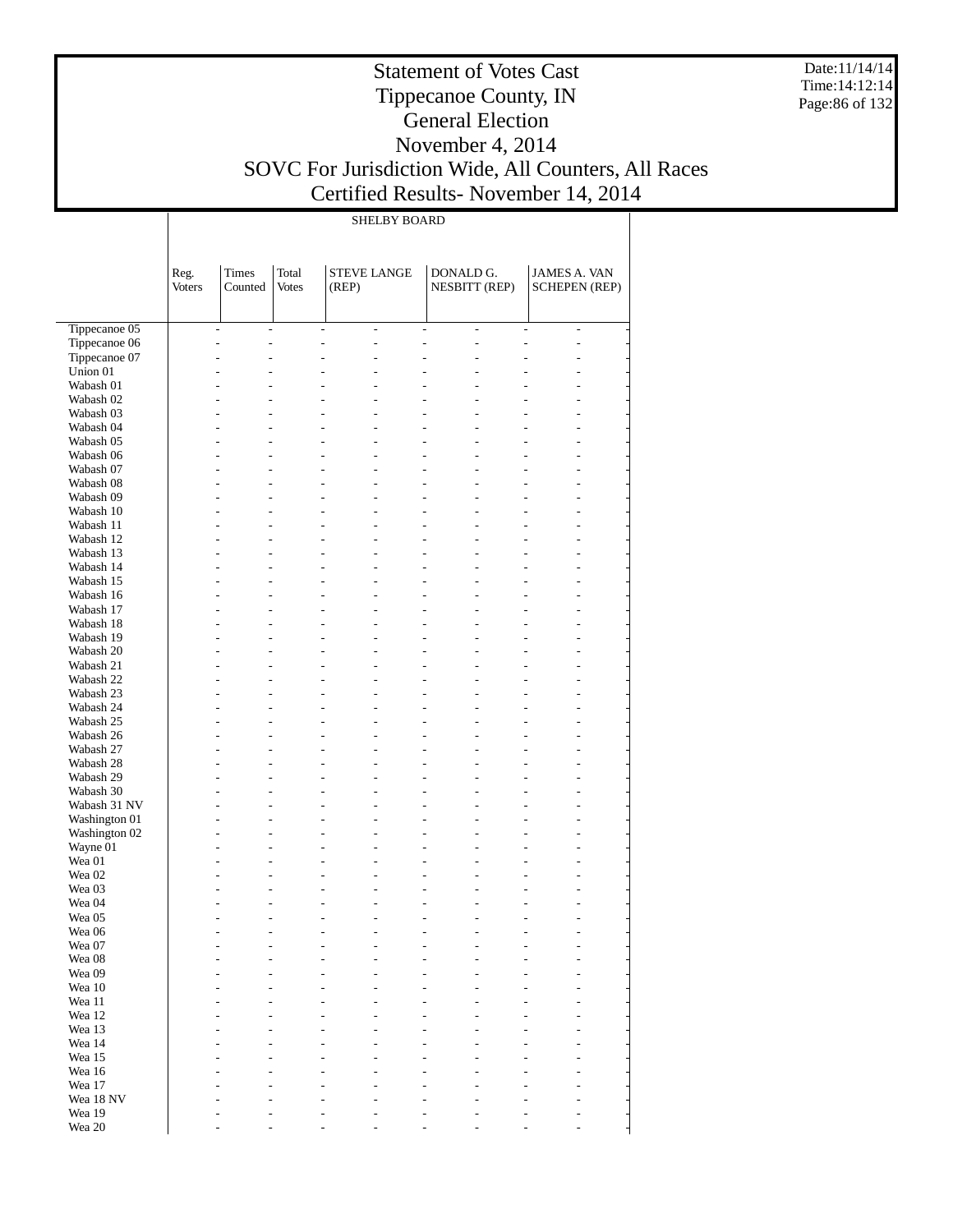|                 | <b>Statement of Votes Cast</b><br>Tippecanoe County, IN<br><b>General Election</b><br>November 4, 2014<br>SOVC For Jurisdiction Wide, All Counters, All Races<br>Certified Results - November 14, 2014 |                |                      |                                           |                                       |                                    |  |  |  |
|-----------------|--------------------------------------------------------------------------------------------------------------------------------------------------------------------------------------------------------|----------------|----------------------|-------------------------------------------|---------------------------------------|------------------------------------|--|--|--|
|                 | Reg.                                                                                                                                                                                                   | Times          | Total                | <b>SHELBY BOARD</b><br><b>STEVE LANGE</b> | DONALD G.                             | <b>JAMES A. VAN</b>                |  |  |  |
| Wea 21<br>Total | <b>Voters</b><br>1721                                                                                                                                                                                  | Counted<br>692 | <b>Votes</b><br>1370 | (REP)<br>32.70%<br>448                    | <b>NESBITT (REP)</b><br>32.55%<br>446 | <b>SCHEPEN</b> (REP)<br>476 34.74% |  |  |  |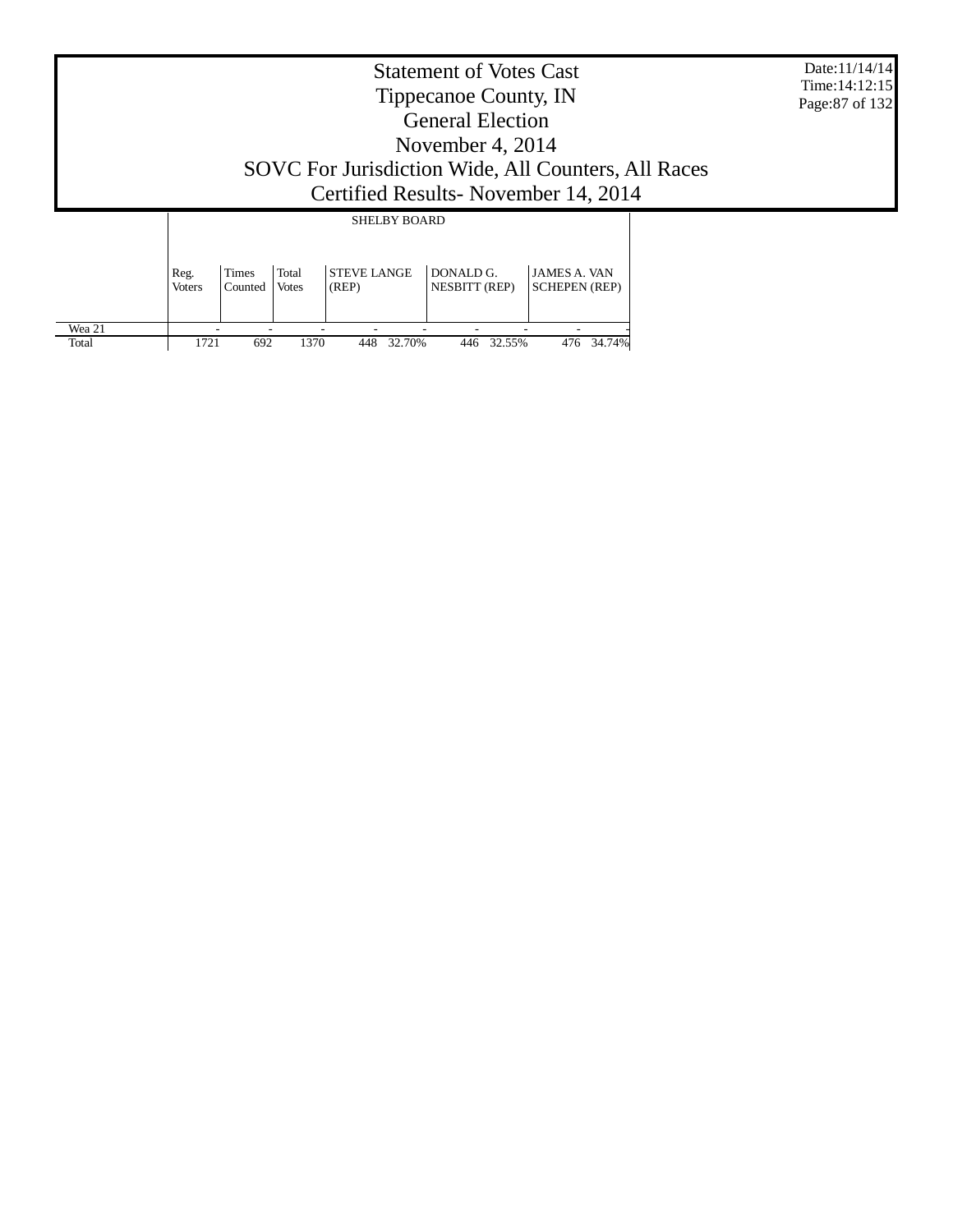Date:11/14/14 Time:14:12:15 Page:88 of 132

# Statement of Votes Cast Tippecanoe County, IN General Election November 4, 2014 SOVC For Jurisdiction Wide, All Counters, All Races

# Certified Results- November 14, 2014

|                                   | TIPPECANOE BOARD      |                                                                                |                       |                                                         |                                 |                                     |                |                                            |        |  |
|-----------------------------------|-----------------------|--------------------------------------------------------------------------------|-----------------------|---------------------------------------------------------|---------------------------------|-------------------------------------|----------------|--------------------------------------------|--------|--|
|                                   | Reg.<br><b>Voters</b> | Times<br>Counted                                                               | Total<br><b>Votes</b> | <b>SUSAN</b><br><b>FURBUSH (REP)</b>                    |                                 | <b>TERRY</b><br><b>GROGAN (REP)</b> |                | LYNN E. RIHN<br>(REP)                      |        |  |
|                                   |                       |                                                                                |                       |                                                         |                                 |                                     |                |                                            |        |  |
| Jurisdiction Wide<br>Fairfield 01 |                       |                                                                                |                       |                                                         |                                 |                                     |                |                                            |        |  |
| Fairfield 02                      |                       |                                                                                |                       |                                                         |                                 |                                     |                |                                            |        |  |
| Fairfield 03                      |                       |                                                                                |                       |                                                         |                                 |                                     |                |                                            |        |  |
| Fairfield 04                      |                       |                                                                                |                       | L                                                       |                                 |                                     | $\overline{a}$ |                                            |        |  |
| Fairfield 05                      |                       |                                                                                |                       |                                                         |                                 |                                     |                |                                            |        |  |
| Fairfield 06                      |                       |                                                                                |                       | L                                                       |                                 |                                     |                |                                            |        |  |
| Fairfield 07                      |                       |                                                                                |                       |                                                         |                                 |                                     |                |                                            |        |  |
| Fairfield 08                      |                       |                                                                                | $\overline{a}$        | L                                                       | $\overline{a}$                  |                                     | $\overline{a}$ |                                            |        |  |
| Fairfield 09                      |                       |                                                                                |                       |                                                         |                                 |                                     |                |                                            |        |  |
| Fairfield 10                      |                       |                                                                                |                       | L                                                       |                                 |                                     |                |                                            |        |  |
| Fairfield 11                      |                       |                                                                                |                       |                                                         |                                 |                                     |                |                                            |        |  |
| Fairfield 12                      |                       | $\overline{a}$                                                                 | $\overline{a}$        | L                                                       | $\overline{a}$                  |                                     | $\overline{a}$ |                                            |        |  |
| Fairfield 13                      |                       |                                                                                |                       |                                                         |                                 |                                     |                |                                            |        |  |
| Fairfield 14                      |                       |                                                                                |                       | L                                                       |                                 |                                     |                |                                            |        |  |
| Fairfield 15<br>Fairfield 16      |                       | $\overline{a}$                                                                 |                       | L                                                       | $\overline{a}$                  |                                     | $\overline{a}$ |                                            |        |  |
| Fairfield 17                      |                       |                                                                                |                       |                                                         |                                 |                                     |                |                                            |        |  |
| Fairfield 18                      |                       |                                                                                |                       | L                                                       |                                 |                                     |                |                                            |        |  |
| Fairfield 19                      |                       |                                                                                |                       |                                                         |                                 |                                     |                |                                            |        |  |
| Fairfield 20                      |                       | $\overline{a}$                                                                 |                       | L                                                       | $\overline{a}$                  |                                     | $\overline{a}$ |                                            |        |  |
| Fairfield 21                      |                       |                                                                                |                       |                                                         |                                 |                                     |                |                                            |        |  |
| Fairfield 22                      |                       |                                                                                |                       | L                                                       |                                 |                                     |                |                                            |        |  |
| Fairfield 23                      |                       |                                                                                |                       |                                                         |                                 |                                     |                |                                            |        |  |
| Fairfield 24                      |                       | $\overline{a}$                                                                 |                       | L                                                       | $\overline{a}$                  |                                     | $\overline{a}$ |                                            |        |  |
| Fairfield 25                      |                       |                                                                                |                       |                                                         |                                 |                                     |                |                                            |        |  |
| Fairfield 26                      |                       |                                                                                |                       | L                                                       |                                 |                                     |                |                                            |        |  |
| Fairfield 27                      |                       |                                                                                |                       |                                                         |                                 |                                     |                |                                            |        |  |
| Fairfield 28                      |                       |                                                                                | $\overline{a}$        | L                                                       | $\overline{a}$                  |                                     | $\overline{a}$ |                                            |        |  |
| Fairfield 29                      |                       |                                                                                |                       |                                                         |                                 |                                     |                |                                            |        |  |
| Fairfield 30<br>Fairfield 31      |                       |                                                                                |                       | L                                                       |                                 |                                     |                |                                            |        |  |
| Fairfield 32                      |                       | $\overline{a}$                                                                 |                       | $\overline{a}$<br>L                                     | $\overline{a}$                  |                                     | $\overline{a}$ | $\overline{a}$                             |        |  |
| Fairfield 33                      |                       |                                                                                |                       |                                                         |                                 |                                     |                |                                            |        |  |
| Fairfield 34                      |                       |                                                                                |                       | L                                                       |                                 |                                     | l,             |                                            |        |  |
| Fairfield 35                      |                       |                                                                                |                       |                                                         |                                 |                                     | $\overline{a}$ |                                            |        |  |
| Fairfield 36                      |                       | $\overline{a}$                                                                 |                       | $\overline{a}$<br>L                                     | $\overline{a}$                  | $\overline{a}$                      | $\overline{a}$ | $\overline{a}$                             |        |  |
| Fairfield 37NV                    |                       |                                                                                |                       |                                                         |                                 |                                     |                |                                            |        |  |
| Jackson 01                        |                       |                                                                                |                       | L                                                       |                                 |                                     | L,             |                                            |        |  |
| Lauramie 01                       |                       |                                                                                |                       |                                                         |                                 |                                     |                |                                            |        |  |
| Lauramie 02                       |                       |                                                                                |                       |                                                         |                                 |                                     |                |                                            |        |  |
| Perry 01                          |                       |                                                                                |                       |                                                         |                                 |                                     |                |                                            |        |  |
| Perry 02                          |                       | $\overline{\phantom{0}}$<br>$\overline{\phantom{0}}$                           |                       | $\qquad \qquad \blacksquare$<br>$\overline{a}$          | $\overline{\phantom{0}}$        | $\overline{a}$                      | $\overline{a}$ | $\qquad \qquad \blacksquare$               |        |  |
| Perry 03                          |                       | $\overline{a}$                                                                 | $\overline{a}$        | L<br>$\overline{a}$                                     | $\overline{a}$                  |                                     | $\overline{a}$ | $\overline{a}$                             |        |  |
| Perry 04<br>Perry 05              |                       | $\overline{a}$<br>$\overline{\phantom{0}}$<br>$\overline{a}$<br>$\overline{a}$ |                       | $\overline{a}$<br>$\overline{a}$<br>L<br>$\overline{a}$ | $\frac{1}{2}$<br>$\overline{a}$ | $\overline{a}$                      | L,             | $\overline{\phantom{0}}$<br>$\overline{a}$ |        |  |
| Perry 06 NV                       |                       | $\overline{a}$<br>$\overline{a}$                                               |                       | $\overline{a}$<br>$\overline{a}$                        | $\overline{a}$                  | $\overline{a}$                      | $\overline{a}$ | $\overline{a}$                             |        |  |
| Randolph 01                       |                       | $\overline{a}$<br>$\overline{a}$                                               |                       | L<br>$\overline{a}$                                     | $\overline{a}$                  |                                     | $\overline{a}$ | $\overline{\phantom{0}}$                   |        |  |
| Sheffield 01                      |                       | $\overline{a}$<br>$\overline{a}$                                               |                       | $\overline{a}$<br>$\overline{a}$                        | $\overline{a}$                  |                                     | L              | $\overline{a}$                             |        |  |
| Sheffield 02                      |                       | $\overline{a}$<br>$\overline{a}$                                               |                       |                                                         |                                 |                                     |                | $\overline{a}$                             |        |  |
| Sheffield 03                      |                       | $\overline{a}$<br>$\overline{a}$                                               |                       | $\overline{a}$<br>$\overline{a}$                        | L                               | $\overline{a}$                      | $\overline{a}$ | $\overline{a}$                             |        |  |
| Sheffield 04 NV                   |                       | $\overline{a}$<br>L,                                                           |                       | L<br>L,                                                 |                                 | $\overline{a}$                      | L              | $\overline{a}$                             |        |  |
| Shelby 01                         |                       | $\overline{a}$<br>L,                                                           |                       | $\overline{a}$<br>$\overline{a}$                        | L                               | L,                                  | Ĭ.             | $\overline{\phantom{0}}$                   |        |  |
| Shelby 02                         |                       | $\overline{a}$<br>$\overline{a}$                                               |                       | ÷,<br>L                                                 |                                 | $\overline{a}$                      | l,             | $\overline{a}$                             |        |  |
| Tippecanoe 01                     | 651                   | 292                                                                            | 528                   | 166                                                     | 31.44%                          | 183                                 | 34.66%         | 179                                        | 33.90% |  |
| Tippecanoe 02                     | 877                   | 317                                                                            | 640                   | 211                                                     | 32.97%                          | 224                                 | 35.00%         | 205                                        | 32.03% |  |
| Tippecanoe 03                     | 650                   | 223                                                                            | 440                   | 136                                                     | 30.91%                          | 166                                 | 37.73%         | 138                                        | 31.36% |  |
| Tippecanoe 04                     | 937                   | 329                                                                            | 589                   | 196                                                     | 33.28%                          | 203                                 | 34.47%         | 190                                        | 32.26% |  |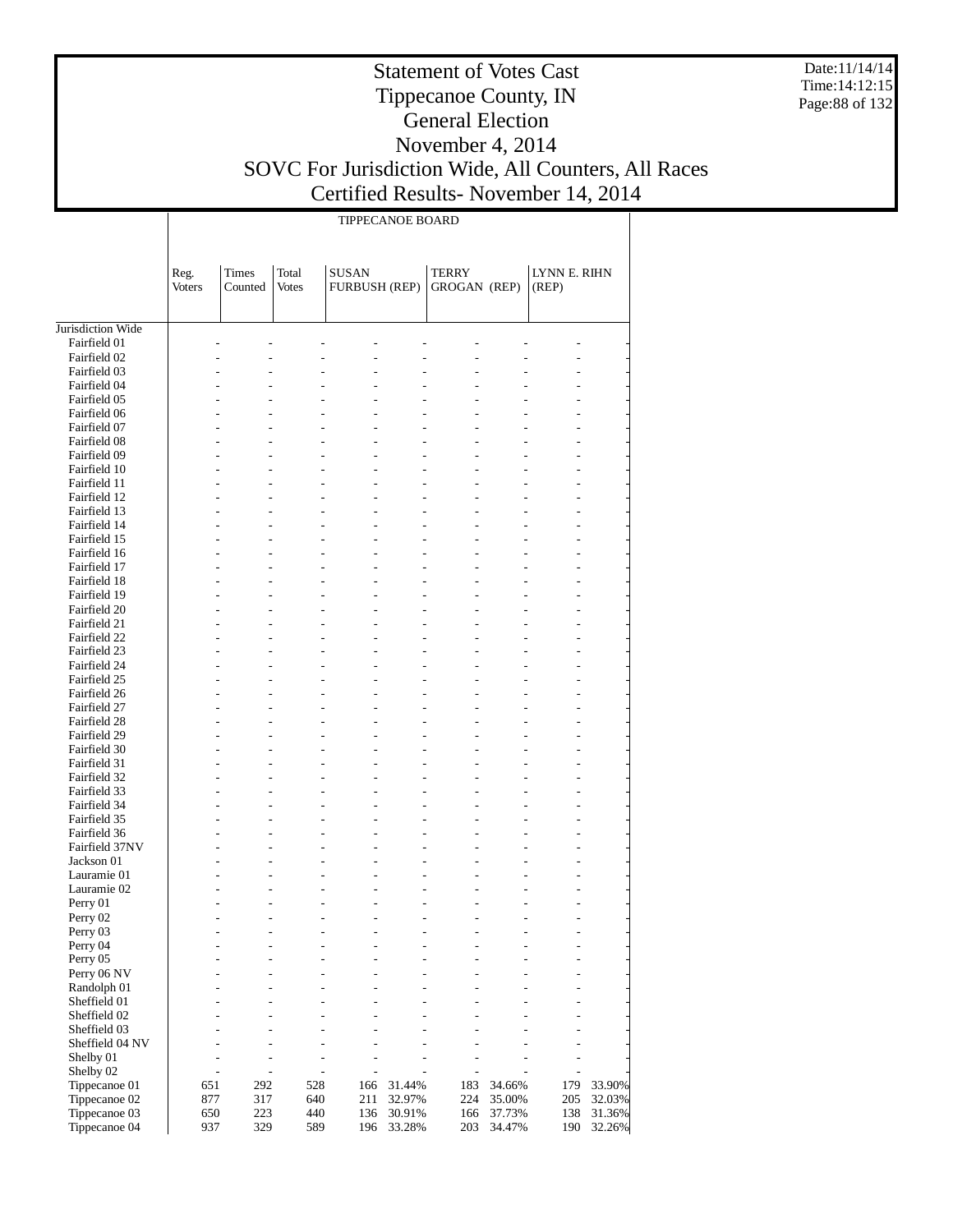Date:11/14/14 Time:14:12:15 Page:89 of 132

#### Statement of Votes Cast Tippecanoe County, IN General Election November 4, 2014 SOVC For Jurisdiction Wide, All Counters, All Races Certified Results- November 14, 2014

| <b>TIPPECANOE BOARD</b> |  |
|-------------------------|--|

|                                        | Reg.<br>Voters        | Times<br>Counted                 | Total<br><b>Votes</b>            | <b>SUSAN</b><br><b>FURBUSH (REP)</b> |                                  | TERRY<br>GROGAN (REP)            |                                  | LYNN E. RIHN<br>(REP)            |        |
|----------------------------------------|-----------------------|----------------------------------|----------------------------------|--------------------------------------|----------------------------------|----------------------------------|----------------------------------|----------------------------------|--------|
|                                        |                       |                                  |                                  |                                      |                                  |                                  |                                  |                                  |        |
| Tippecanoe 05                          | 1030                  | 265                              | 483                              | 156                                  | 32.30%                           | 173                              | 35.82%                           | 154                              | 31.88% |
| Tippecanoe 06                          | 761                   | 287                              | 524                              | 181                                  | 34.54%                           | 175                              | 33.40%                           | 168                              | 32.06% |
| Tippecanoe 07<br>Union 01              | 510<br>$\overline{a}$ | 180<br>$\overline{a}$            | 371<br>$\overline{a}$            | 128<br>$\overline{a}$                | 34.50%<br>$\overline{a}$         | 124<br>$\overline{a}$            | 33.42%<br>L,                     | 119<br>$\overline{a}$            | 32.08% |
| Wabash 01                              | $\overline{a}$        | ÷,                               | $\overline{a}$                   | $\overline{a}$                       | $\overline{a}$                   | $\overline{a}$                   | $\overline{a}$                   | $\overline{a}$                   |        |
| Wabash 02                              | $\overline{a}$        | $\overline{a}$                   | $\overline{a}$                   | $\overline{a}$                       | $\overline{a}$                   | $\overline{a}$                   | $\overline{a}$                   | $\overline{a}$                   |        |
| Wabash 03                              | $\overline{a}$        | $\overline{a}$                   | $\overline{a}$                   | $\overline{a}$                       | $\overline{a}$                   | $\overline{a}$                   |                                  | $\overline{a}$                   |        |
| Wabash 04                              | $\overline{a}$        | $\overline{a}$                   | $\overline{a}$                   | $\overline{a}$                       | $\overline{a}$                   | $\overline{a}$                   |                                  | $\overline{a}$                   |        |
| Wabash 05                              |                       | $\overline{a}$                   | $\overline{a}$                   | $\overline{a}$                       | $\overline{a}$                   | $\overline{a}$                   |                                  | $\overline{a}$                   |        |
| Wabash 06                              |                       | L                                | $\overline{a}$                   | $\overline{a}$                       | $\overline{a}$                   | $\overline{a}$                   |                                  | $\overline{a}$                   |        |
| Wabash 07                              |                       | $\overline{a}$                   | $\overline{a}$                   | $\overline{a}$                       | $\overline{a}$                   | $\overline{a}$                   |                                  | $\overline{a}$                   |        |
| Wabash 08                              |                       | $\overline{a}$                   |                                  | $\overline{a}$                       | $\overline{a}$                   |                                  |                                  | $\overline{a}$                   |        |
| Wabash 09                              |                       | $\overline{a}$                   | $\overline{a}$                   | $\overline{a}$                       | $\overline{a}$                   | $\overline{a}$                   | $\overline{a}$                   | $\overline{a}$                   |        |
| Wabash 10                              |                       | $\overline{a}$<br>$\overline{a}$ | $\overline{a}$<br>$\overline{a}$ | $\overline{a}$<br>$\overline{a}$     | $\overline{a}$<br>$\overline{a}$ | $\overline{a}$<br>$\overline{a}$ | $\overline{a}$                   | $\overline{a}$<br>$\overline{a}$ |        |
| Wabash 11<br>Wabash 12                 |                       | $\overline{a}$                   |                                  | $\overline{a}$                       | $\overline{a}$                   |                                  |                                  | $\overline{a}$                   |        |
| Wabash 13                              |                       | $\overline{a}$                   | $\overline{a}$                   | $\overline{a}$                       | $\overline{a}$                   | $\overline{a}$                   | $\overline{a}$                   | $\overline{a}$                   |        |
| Wabash 14                              |                       | $\overline{a}$                   | $\overline{a}$                   | $\overline{a}$                       | $\overline{a}$                   | $\overline{a}$                   |                                  | $\overline{a}$                   |        |
| Wabash 15                              |                       | $\overline{a}$                   | $\overline{a}$                   | $\overline{a}$                       | $\overline{a}$                   | $\overline{a}$                   | $\overline{a}$                   | $\overline{a}$                   |        |
| Wabash 16                              |                       | $\overline{a}$                   |                                  | $\overline{a}$                       | $\overline{a}$                   |                                  | $\overline{a}$                   | $\overline{a}$                   |        |
| Wabash 17                              |                       | $\overline{a}$                   | $\overline{a}$                   | $\overline{a}$                       | $\overline{a}$                   | $\overline{a}$                   | $\overline{a}$                   | $\overline{a}$                   |        |
| Wabash 18                              |                       | $\overline{a}$                   | $\overline{a}$                   | $\overline{a}$                       | $\overline{a}$                   | $\overline{a}$                   |                                  | $\overline{a}$                   |        |
| Wabash 19                              |                       | $\overline{a}$                   | $\overline{a}$                   | $\overline{a}$                       | $\overline{a}$                   | $\overline{a}$                   | $\overline{a}$                   | $\overline{a}$                   |        |
| Wabash 20                              |                       | $\overline{a}$                   |                                  | $\overline{a}$                       | $\overline{a}$                   |                                  | $\overline{a}$                   | $\overline{a}$                   |        |
| Wabash 21                              |                       | $\overline{a}$                   | $\overline{a}$                   | $\overline{a}$                       | $\overline{a}$                   | $\overline{a}$                   | $\overline{a}$                   | $\overline{a}$                   |        |
| Wabash 22                              |                       | $\overline{a}$                   | $\overline{a}$                   | $\overline{a}$                       | $\overline{a}$                   | $\overline{a}$                   |                                  | $\overline{a}$                   |        |
| Wabash 23                              |                       | $\overline{a}$                   | $\overline{a}$                   | $\overline{a}$                       | $\overline{a}$                   | $\overline{a}$                   | $\overline{a}$                   | $\overline{a}$                   |        |
| Wabash 24<br>Wabash 25                 |                       | $\overline{a}$<br>$\overline{a}$ | $\overline{a}$                   | $\overline{a}$<br>$\overline{a}$     | $\overline{a}$<br>$\overline{a}$ | $\overline{a}$                   | $\overline{a}$<br>$\overline{a}$ | $\overline{a}$<br>$\overline{a}$ |        |
| Wabash 26                              |                       | L                                | $\overline{a}$                   | $\overline{a}$                       | $\overline{a}$                   | $\overline{a}$                   |                                  | $\overline{a}$                   |        |
| Wabash 27                              |                       | $\overline{a}$                   | $\overline{a}$                   | $\overline{a}$                       | $\overline{a}$                   | $\overline{a}$                   |                                  | $\overline{a}$                   |        |
| Wabash 28                              |                       | $\overline{a}$                   |                                  | $\overline{a}$                       | $\overline{a}$                   |                                  |                                  | $\overline{a}$                   |        |
| Wabash 29                              |                       | $\overline{a}$                   | $\overline{a}$                   | $\overline{a}$                       | $\overline{a}$                   | $\overline{a}$                   | $\overline{a}$                   | $\overline{a}$                   |        |
| Wabash 30                              |                       | L                                | $\overline{a}$                   | $\overline{a}$                       | $\overline{a}$                   | $\overline{a}$                   |                                  | $\overline{a}$                   |        |
| Wabash 31 NV                           |                       | $\overline{a}$                   | $\overline{a}$                   | $\overline{a}$                       | $\overline{a}$                   | $\overline{a}$                   |                                  | $\overline{a}$                   |        |
| Washington 01                          |                       | $\overline{a}$                   | $\overline{a}$                   | $\overline{a}$                       | $\overline{a}$                   |                                  |                                  | $\overline{a}$                   |        |
| Washington 02                          |                       | $\overline{a}$                   | $\overline{a}$                   | $\overline{a}$                       | $\overline{a}$                   | $\overline{a}$                   | $\overline{a}$                   | $\overline{a}$                   |        |
| Wayne 01                               |                       | L                                | $\overline{a}$                   | $\overline{a}$                       | $\overline{a}$                   | $\overline{a}$                   |                                  | $\overline{a}$                   |        |
| Wea 01                                 |                       | $\overline{a}$                   | $\overline{a}$                   | $\overline{a}$                       | $\overline{a}$                   | $\overline{a}$                   |                                  | $\overline{a}$                   |        |
| Wea <sub>02</sub><br>Wea <sub>03</sub> |                       | L<br>$\overline{a}$              | $\overline{a}$                   | $\overline{a}$<br>$\overline{a}$     | $\overline{a}$<br>$\overline{a}$ |                                  | $\overline{a}$<br>$\overline{a}$ | $\overline{a}$<br>$\overline{a}$ |        |
| Wea 04                                 |                       | L                                | $\overline{a}$                   | $\overline{a}$                       | L                                |                                  |                                  | $\overline{a}$                   |        |
| Wea 05                                 |                       |                                  | $\overline{a}$                   | $\overline{a}$                       | L                                |                                  |                                  |                                  |        |
| Wea 06                                 |                       |                                  |                                  | $\overline{a}$                       |                                  |                                  |                                  |                                  |        |
| Wea 07                                 |                       |                                  |                                  |                                      |                                  |                                  |                                  |                                  |        |
| Wea 08                                 |                       |                                  |                                  |                                      |                                  |                                  |                                  |                                  |        |
| Wea 09                                 |                       |                                  |                                  |                                      |                                  |                                  |                                  |                                  |        |
| Wea 10                                 |                       |                                  |                                  |                                      |                                  |                                  |                                  |                                  |        |
| Wea 11                                 |                       |                                  |                                  |                                      |                                  |                                  |                                  |                                  |        |
| Wea 12                                 |                       |                                  |                                  |                                      |                                  |                                  |                                  |                                  |        |
| Wea 13                                 |                       |                                  |                                  |                                      |                                  |                                  |                                  |                                  |        |
| Wea 14                                 |                       |                                  |                                  |                                      |                                  |                                  |                                  |                                  |        |
| Wea 15<br>Wea 16                       |                       |                                  |                                  |                                      |                                  |                                  |                                  |                                  |        |
| Wea 17                                 |                       |                                  |                                  |                                      |                                  |                                  |                                  |                                  |        |
| Wea 18 NV                              |                       |                                  |                                  |                                      |                                  |                                  |                                  |                                  |        |
| Wea 19                                 |                       |                                  |                                  |                                      |                                  |                                  |                                  |                                  |        |
| Wea 20                                 |                       |                                  |                                  |                                      |                                  |                                  |                                  |                                  |        |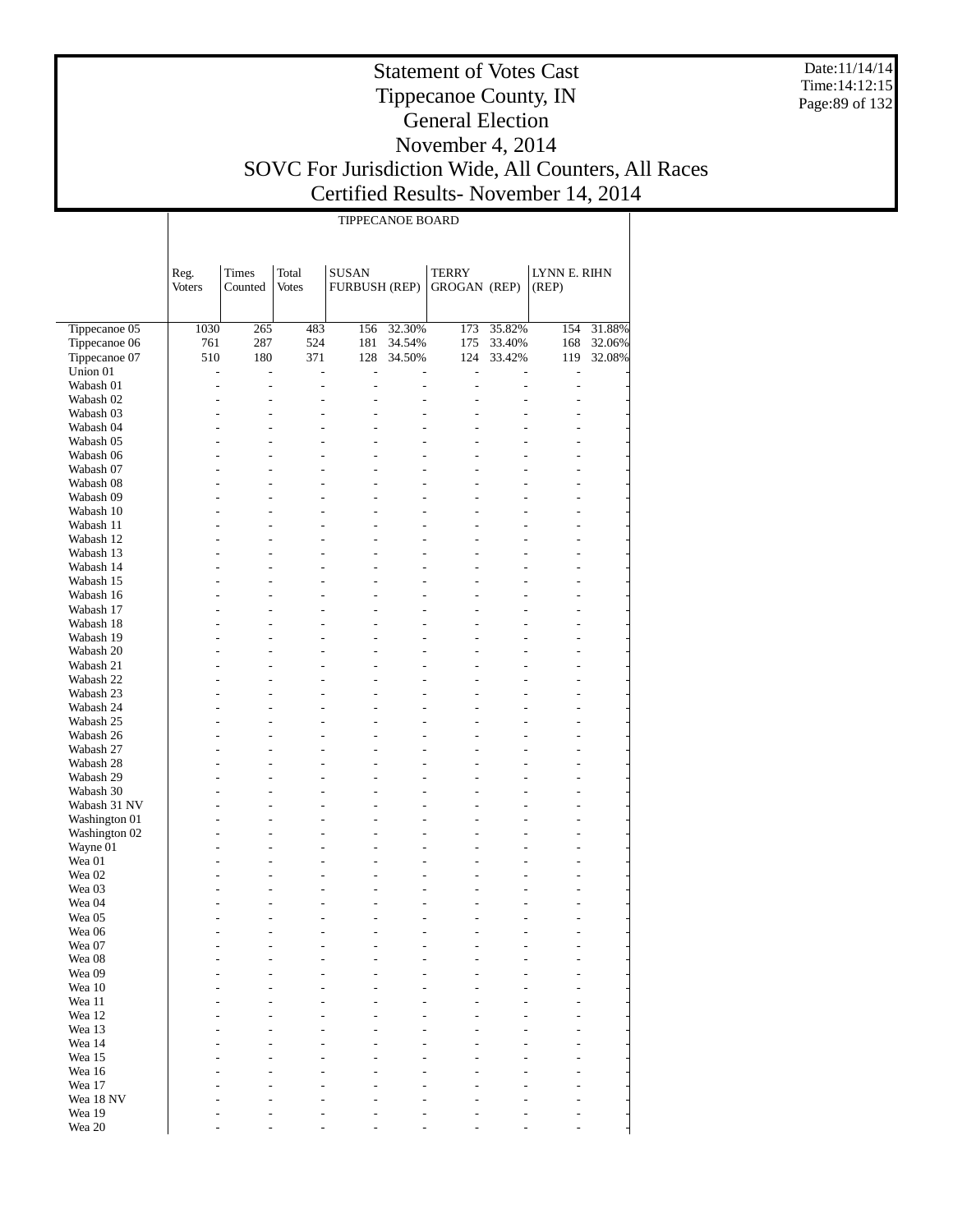|                 |                       |                         |                       |                                                                                              | <b>Statement of Votes Cast</b><br>Tippecanoe County, IN<br><b>General Election</b><br>November 4, $2014$ |                       | Date:11/14/14<br>Time: 14:12:15<br>Page: 90 of 132 |
|-----------------|-----------------------|-------------------------|-----------------------|----------------------------------------------------------------------------------------------|----------------------------------------------------------------------------------------------------------|-----------------------|----------------------------------------------------|
|                 |                       |                         |                       | SOVC For Jurisdiction Wide, All Counters, All Races<br>Certified Results - November 14, 2014 |                                                                                                          |                       |                                                    |
|                 |                       |                         |                       | <b>TIPPECANOE BOARD</b>                                                                      |                                                                                                          |                       |                                                    |
|                 | Reg.<br><b>Voters</b> | <b>Times</b><br>Counted | Total<br><b>Votes</b> | <b>SUSAN</b><br><b>FURBUSH (REP)</b>                                                         | <b>TERRY</b><br>GROGAN (REP)                                                                             | LYNN E. RIHN<br>(REP) |                                                    |
| Wea 21<br>Total | 5416                  | 1893                    | 3575                  | 32.84%<br>1174                                                                               | 34.91%<br>1248                                                                                           | 1153 32.25%           |                                                    |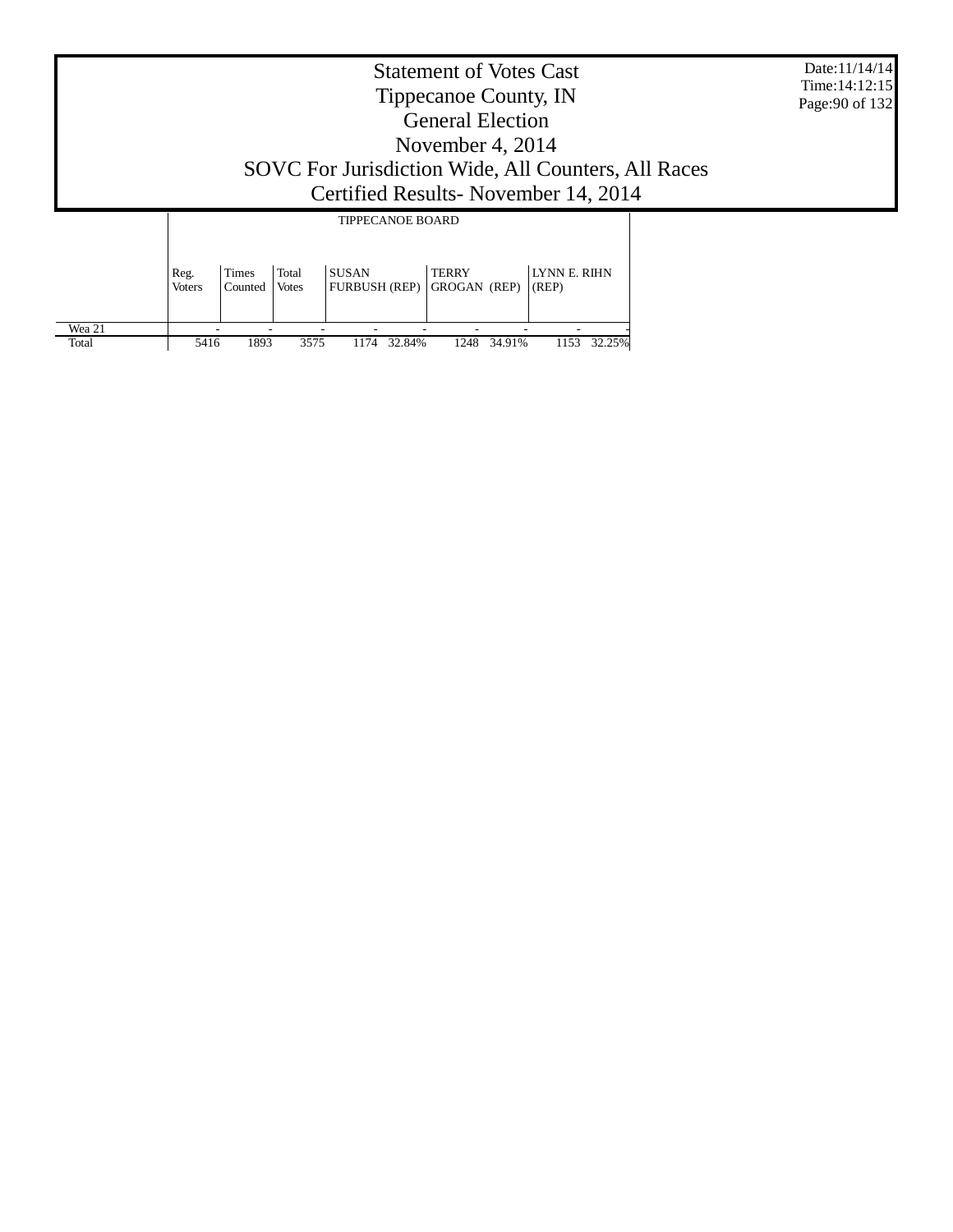Date:11/14/14 Time:14:12:15 Page:91 of 132

#### Statement of Votes Cast Tippecanoe County, IN General Election November 4, 2014 SOVC For Jurisdiction Wide, All Counters, All Races

т

Certified Results- November 14, 2014

|                              | <b>UNION BOARD</b>    |                  |                       |                                     |  |                            |                |                                  |  |  |
|------------------------------|-----------------------|------------------|-----------------------|-------------------------------------|--|----------------------------|----------------|----------------------------------|--|--|
|                              | Reg.<br><b>Voters</b> | Times<br>Counted | Total<br><b>Votes</b> | JILLA.<br><b>PLANTENGA</b><br>(REP) |  | <b>JO RITCHIE</b><br>(REP) |                | PAULA.<br>SIETSMA (REP)          |  |  |
| Jurisdiction Wide            |                       |                  |                       |                                     |  |                            |                |                                  |  |  |
| Fairfield 01                 |                       |                  |                       |                                     |  |                            |                |                                  |  |  |
| Fairfield 02                 |                       |                  |                       |                                     |  |                            |                |                                  |  |  |
| Fairfield 03                 |                       |                  |                       |                                     |  |                            |                |                                  |  |  |
| Fairfield 04                 |                       |                  |                       | L.                                  |  | L,                         |                |                                  |  |  |
| Fairfield 05                 |                       |                  |                       |                                     |  | L.                         |                |                                  |  |  |
| Fairfield 06                 |                       |                  |                       | ۷<br>L.                             |  | L,                         |                |                                  |  |  |
| Fairfield 07                 |                       |                  |                       |                                     |  | L.                         |                |                                  |  |  |
| Fairfield 08                 |                       | ÷,               |                       | L<br>$\overline{a}$                 |  | $\overline{a}$             | $\overline{a}$ | $\overline{a}$                   |  |  |
| Fairfield 09                 |                       | L.<br>L,         |                       |                                     |  | L.<br>L,                   |                | $\overline{a}$                   |  |  |
| Fairfield 10<br>Fairfield 11 |                       |                  |                       | ۷<br>L.                             |  | L.                         | L.             |                                  |  |  |
| Fairfield 12                 |                       | ÷,               |                       | $\overline{a}$<br>$\overline{a}$    |  | $\overline{a}$             | $\overline{a}$ | $\overline{a}$                   |  |  |
| Fairfield 13                 |                       | L.               |                       |                                     |  | L.                         |                | $\overline{a}$                   |  |  |
| Fairfield 14                 |                       | L,               |                       | ۳<br>L.                             |  | L,                         | L.             |                                  |  |  |
| Fairfield 15                 |                       |                  |                       |                                     |  | L.                         |                |                                  |  |  |
| Fairfield 16                 |                       | ÷,               |                       | $\overline{a}$<br>$\overline{a}$    |  | $\overline{a}$             | $\overline{a}$ | $\overline{a}$                   |  |  |
| Fairfield 17                 |                       | L.               |                       |                                     |  | L.                         |                | $\overline{a}$                   |  |  |
| Fairfield 18                 |                       | L,               |                       | ۷<br>L.                             |  | L,                         | L.             |                                  |  |  |
| Fairfield 19                 |                       |                  |                       |                                     |  | L.                         |                |                                  |  |  |
| Fairfield 20                 |                       | ÷,               |                       | $\overline{a}$<br>$\overline{a}$    |  | $\overline{a}$             | $\overline{a}$ | $\overline{a}$                   |  |  |
| Fairfield 21                 |                       | L.               |                       |                                     |  | L.                         |                | $\overline{a}$                   |  |  |
| Fairfield 22                 |                       | L,               |                       | ۷<br>L.                             |  | L,                         |                |                                  |  |  |
| Fairfield 23                 |                       |                  |                       |                                     |  | L.                         |                |                                  |  |  |
| Fairfield 24                 |                       | ÷,               |                       | $\overline{a}$<br>$\overline{a}$    |  | $\overline{a}$             | $\overline{a}$ | $\overline{a}$                   |  |  |
| Fairfield 25                 |                       | L.               |                       |                                     |  | L.                         |                | $\overline{a}$                   |  |  |
| Fairfield 26                 |                       | L,               |                       | ۷<br>L.                             |  | L,                         | L.             |                                  |  |  |
| Fairfield 27                 |                       |                  |                       |                                     |  | L.                         |                |                                  |  |  |
| Fairfield 28                 |                       | ÷,               |                       | $\overline{a}$<br>$\overline{a}$    |  | $\overline{a}$             | $\overline{a}$ | $\overline{a}$                   |  |  |
| Fairfield 29                 |                       | L.               |                       |                                     |  | L.                         |                | $\overline{a}$                   |  |  |
| Fairfield 30                 |                       | L,               |                       | L<br>L.                             |  | L,                         | L.             | $\overline{a}$                   |  |  |
| Fairfield 31                 |                       |                  |                       |                                     |  | L.                         |                |                                  |  |  |
| Fairfield 32<br>Fairfield 33 |                       | ÷,<br>L.         |                       | $\overline{a}$<br>$\overline{a}$    |  | $\overline{a}$<br>L.       | $\overline{a}$ | $\overline{a}$<br>$\overline{a}$ |  |  |
| Fairfield 34                 |                       | L,               |                       | ۷<br>L.                             |  | L,                         | $\overline{a}$ | $\overline{a}$                   |  |  |
| Fairfield 35                 |                       |                  |                       | L.                                  |  | L,                         |                | $\overline{a}$                   |  |  |
| Fairfield 36                 |                       | ÷,               |                       | $\overline{a}$<br>$\overline{a}$    |  | $\overline{a}$             | $\overline{a}$ | ÷<br>$\overline{a}$              |  |  |
| Fairfield 37NV               |                       | L.               |                       | L,                                  |  | L.                         |                |                                  |  |  |
| Jackson 01                   |                       |                  |                       | L,<br>۷                             |  |                            | $\overline{a}$ |                                  |  |  |
| Lauramie 01                  |                       |                  |                       |                                     |  |                            |                |                                  |  |  |
| Lauramie 02                  |                       |                  |                       | ۷                                   |  |                            |                | $\overline{a}$                   |  |  |
| Perry 01                     |                       |                  |                       |                                     |  |                            |                |                                  |  |  |
| Perry 02                     |                       |                  |                       |                                     |  |                            |                |                                  |  |  |
| Perry 03                     |                       |                  |                       |                                     |  |                            |                |                                  |  |  |
| Perry 04                     |                       |                  |                       |                                     |  |                            |                |                                  |  |  |
| Perry 05                     |                       |                  |                       |                                     |  |                            |                |                                  |  |  |
| Perry 06 NV                  |                       |                  |                       |                                     |  |                            |                | $\overline{a}$                   |  |  |
| Randolph 01                  |                       |                  |                       |                                     |  |                            |                |                                  |  |  |
| Sheffield 01                 |                       |                  |                       |                                     |  |                            |                |                                  |  |  |
| Sheffield 02                 |                       |                  |                       |                                     |  |                            |                |                                  |  |  |
| Sheffield 03                 |                       |                  |                       |                                     |  |                            |                | $\overline{a}$                   |  |  |
| Sheffield 04 NV              |                       |                  |                       |                                     |  |                            |                |                                  |  |  |
| Shelby 01<br>Shelby 02       |                       |                  |                       |                                     |  |                            |                | $\overline{a}$                   |  |  |
| Tippecanoe 01                |                       |                  |                       |                                     |  |                            |                | $\overline{a}$                   |  |  |
| Tippecanoe 02                |                       |                  |                       |                                     |  |                            |                |                                  |  |  |
| Tippecanoe 03                |                       |                  |                       |                                     |  |                            |                |                                  |  |  |

- - - - - - - - -

Tippecanoe 04

 $\overline{1}$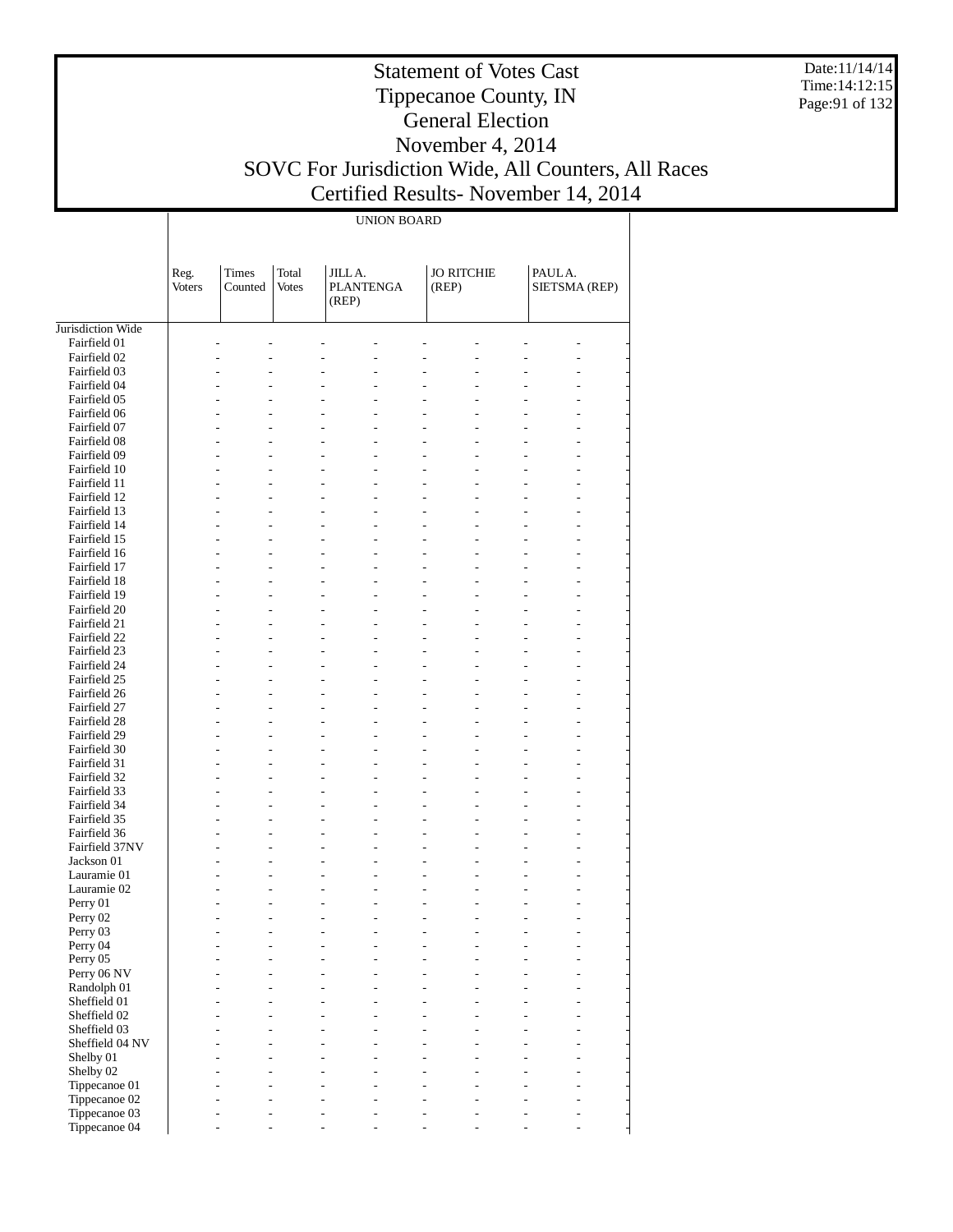Date:11/14/14 Time:14:12:16 Page:92 of 132

#### Statement of Votes Cast Tippecanoe County, IN General Election November 4, 2014 SOVC For Jurisdiction Wide, All Counters, All Races Certified Results- November 14, 2014

UNION BOARD

|                           | Reg.<br><b>Voters</b>                                | Times<br>Counted                          | Total<br><b>Votes</b>    | JILL A.<br><b>PLANTENGA</b><br>(REP)                                                     |                                  | <b>JO RITCHIE</b><br>(REP)       |                                                      | PAULA.<br>SIETSMA (REP)                              |        |
|---------------------------|------------------------------------------------------|-------------------------------------------|--------------------------|------------------------------------------------------------------------------------------|----------------------------------|----------------------------------|------------------------------------------------------|------------------------------------------------------|--------|
| Tippecanoe 05             | $\overline{\phantom{0}}$                             | $\overline{\phantom{a}}$                  | $\overline{\phantom{a}}$ | $\qquad \qquad \blacksquare$                                                             | $\qquad \qquad \blacksquare$     | $\overline{\phantom{a}}$         | $\qquad \qquad \blacksquare$                         | $\overline{\phantom{0}}$                             |        |
| Tippecanoe 06             | $\overline{\phantom{m}}$                             | $\overline{\phantom{m}}$                  |                          | $\overline{\phantom{m}}$<br>$\overline{\phantom{a}}$                                     | $\qquad \qquad \blacksquare$     | $\overline{\phantom{a}}$         | $\overline{a}$                                       | $\overline{\phantom{0}}$                             |        |
| Tippecanoe 07             | $\overline{a}$                                       | $\frac{1}{2}$                             | $\frac{1}{2}$            | $\frac{1}{2}$                                                                            | L,                               | $\overline{a}$                   | L,                                                   |                                                      |        |
| Union 01                  | 1104                                                 | 417                                       | 892                      | 308                                                                                      | 34.53%                           | 276                              | 30.94%                                               | 308                                                  | 34.53% |
| Wabash 01                 | $\overline{a}$                                       | $\overline{\phantom{0}}$                  | $\overline{\phantom{0}}$ | $\overline{a}$                                                                           |                                  | L,                               |                                                      | $\overline{\phantom{0}}$                             |        |
| Wabash 02                 | $\overline{\phantom{0}}$                             | $\qquad \qquad \blacksquare$              |                          | $\frac{1}{2}$<br>$\overline{\phantom{0}}$                                                | $\overline{a}$                   | $\frac{1}{2}$                    | $\overline{\phantom{0}}$                             | $\overline{a}$                                       |        |
| Wabash 03                 | $\overline{a}$                                       | $\overline{\phantom{0}}$                  | $\overline{a}$           | $\overline{a}$                                                                           | L,                               |                                  | $\overline{a}$                                       | $\overline{\phantom{0}}$                             |        |
| Wabash 04                 | $\overline{\phantom{0}}$                             | $\overline{\phantom{0}}$                  | $\overline{a}$           | $\overline{\phantom{0}}$                                                                 | $\overline{a}$                   | $\overline{a}$                   | $\overline{\phantom{0}}$                             | $\overline{\phantom{0}}$                             |        |
| Wabash 05<br>Wabash 06    | $\overline{\phantom{0}}$                             | $\overline{\phantom{0}}$<br>$\frac{1}{2}$ |                          | $\overline{a}$<br>$\overline{\phantom{0}}$                                               | $\overline{a}$<br>$\overline{a}$ | $\overline{a}$<br>$\overline{a}$ | $\overline{\phantom{0}}$                             | $\overline{a}$                                       |        |
| Wabash 07                 | $\overline{a}$<br>$\overline{a}$                     | $\overline{\phantom{0}}$                  |                          | $\overline{\phantom{0}}$<br>$\overline{\phantom{0}}$<br>$\overline{a}$<br>$\overline{a}$ | $\overline{a}$                   | $\overline{a}$                   | $\overline{\phantom{0}}$<br>$\overline{\phantom{0}}$ | $\overline{\phantom{0}}$<br>$\overline{a}$           |        |
| Wabash 08                 | $\overline{\phantom{0}}$                             | $\overline{\phantom{0}}$                  | $\overline{a}$           | $\overline{\phantom{0}}$                                                                 | $\overline{a}$                   | $\overline{a}$                   | $\overline{\phantom{0}}$                             | $\overline{\phantom{0}}$                             |        |
| Wabash 09                 | $\overline{\phantom{0}}$                             | $\overline{\phantom{0}}$                  |                          | $\overline{a}$<br>$\overline{\phantom{0}}$                                               | $\overline{a}$                   | $\overline{a}$                   | $\overline{\phantom{0}}$                             | $\overline{a}$                                       |        |
| Wabash 10                 | $\overline{a}$                                       | $\frac{1}{2}$                             | $\overline{a}$           | $\overline{\phantom{0}}$                                                                 | $\overline{a}$                   | $\overline{a}$                   | $\overline{\phantom{0}}$                             | $\overline{\phantom{0}}$                             |        |
| Wabash 11                 | $\overline{a}$                                       | $\overline{\phantom{0}}$                  | $\overline{a}$           | $\overline{\phantom{0}}$                                                                 | $\overline{a}$                   | $\overline{a}$                   | $\overline{\phantom{0}}$                             | $\overline{a}$                                       |        |
| Wabash 12                 | $\overline{\phantom{0}}$                             | $\overline{\phantom{0}}$                  | $\overline{a}$           | $\overline{\phantom{0}}$                                                                 | $\overline{a}$                   | $\overline{a}$                   | $\overline{\phantom{0}}$                             | $\overline{\phantom{0}}$                             |        |
| Wabash 13                 | $\overline{\phantom{0}}$                             | $\overline{\phantom{0}}$                  |                          | $\overline{a}$<br>$\overline{\phantom{0}}$                                               | $\overline{a}$                   | $\overline{a}$                   | $\overline{\phantom{0}}$                             | $\overline{a}$                                       |        |
| Wabash 14                 | $\overline{a}$                                       | $\frac{1}{2}$                             |                          | $\overline{\phantom{0}}$<br>$\overline{\phantom{0}}$                                     | $\frac{1}{2}$                    | $\overline{a}$                   | $\overline{a}$                                       | $\overline{\phantom{0}}$                             |        |
| Wabash 15                 | $\overline{a}$                                       | $\overline{\phantom{0}}$                  | $\overline{a}$           | $\overline{\phantom{0}}$                                                                 | $\overline{a}$                   | $\overline{a}$                   | $\overline{\phantom{0}}$                             | $\overline{\phantom{0}}$                             |        |
| Wabash 16                 | $\overline{\phantom{0}}$                             | $\frac{1}{2}$                             | $\overline{a}$           | $\overline{\phantom{0}}$                                                                 | $\overline{a}$                   | $\overline{a}$                   | $\overline{\phantom{0}}$                             | $\overline{\phantom{0}}$                             |        |
| Wabash 17                 | $\overline{\phantom{0}}$                             | $\overline{\phantom{0}}$                  |                          | $\overline{a}$<br>$\overline{\phantom{0}}$                                               | $\overline{a}$                   | $\overline{a}$                   | $\overline{\phantom{0}}$                             | $\overline{a}$                                       |        |
| Wabash 18                 | $\overline{\phantom{0}}$                             | $\frac{1}{2}$                             |                          | $\overline{\phantom{0}}$<br>$\overline{\phantom{0}}$                                     | $\frac{1}{2}$                    | $\overline{a}$                   | $\overline{\phantom{0}}$                             | $\overline{\phantom{0}}$                             |        |
| Wabash 19                 | $\overline{a}$                                       | $\overline{\phantom{0}}$                  |                          | $\overline{a}$<br>$\overline{\phantom{0}}$                                               | $\overline{a}$                   | $\overline{a}$                   | $\overline{\phantom{0}}$                             | $\overline{a}$                                       |        |
| Wabash 20                 | $\overline{\phantom{0}}$                             | $\overline{\phantom{0}}$                  | $\overline{a}$           | $\overline{\phantom{0}}$<br>$\overline{a}$                                               | $\overline{a}$                   | $\overline{a}$<br>$\overline{a}$ | $\overline{\phantom{0}}$                             | $\overline{a}$                                       |        |
| Wabash 21<br>Wabash 22    | $\overline{\phantom{0}}$<br>$\overline{\phantom{0}}$ | $\overline{a}$<br>$\frac{1}{2}$           |                          | $\overline{\phantom{0}}$<br>$\overline{a}$<br>$\overline{\phantom{0}}$                   | $\overline{a}$<br>$\frac{1}{2}$  | $\overline{a}$                   | $\overline{\phantom{0}}$<br>$\overline{\phantom{0}}$ | $\overline{a}$<br>$\overline{a}$                     |        |
| Wabash 23                 | $\overline{a}$                                       | $\overline{a}$                            |                          | $\overline{a}$<br>$\overline{\phantom{0}}$                                               | $\overline{a}$                   | $\overline{a}$                   | $\overline{\phantom{0}}$                             | $\overline{a}$                                       |        |
| Wabash 24                 | $\overline{\phantom{0}}$                             | $\overline{\phantom{0}}$                  | $\overline{a}$           | $\overline{\phantom{0}}$                                                                 | $\overline{a}$                   | $\overline{a}$                   | $\overline{\phantom{0}}$                             | $\overline{a}$                                       |        |
| Wabash 25                 | $\overline{\phantom{0}}$                             | $\overline{a}$                            |                          | $\overline{a}$<br>$\overline{\phantom{0}}$                                               | $\overline{a}$                   | $\overline{a}$                   | $\overline{\phantom{0}}$                             | $\overline{a}$                                       |        |
| Wabash 26                 | $\overline{\phantom{0}}$                             | $\frac{1}{2}$                             | $\overline{a}$           | $\overline{\phantom{0}}$                                                                 | $\frac{1}{2}$                    | $\overline{a}$                   | $\overline{\phantom{0}}$                             | $\overline{\phantom{0}}$                             |        |
| Wabash 27                 | $\overline{a}$                                       | $\overline{\phantom{0}}$                  |                          | $\overline{a}$<br>$\overline{\phantom{0}}$                                               | $\overline{a}$                   | $\overline{a}$                   | $\overline{\phantom{0}}$                             | $\overline{a}$                                       |        |
| Wabash 28                 | $\overline{\phantom{0}}$                             | $\overline{\phantom{0}}$                  | $\overline{a}$           | $\overline{\phantom{0}}$                                                                 | $\overline{a}$                   | $\overline{a}$                   | $\overline{\phantom{0}}$                             | $\overline{\phantom{0}}$                             |        |
| Wabash 29                 | $\overline{\phantom{0}}$                             | $\overline{\phantom{0}}$                  |                          | $\overline{a}$<br>$\overline{\phantom{0}}$                                               | $\overline{a}$                   | $\overline{a}$                   | $\overline{\phantom{0}}$                             | $\overline{\phantom{0}}$                             |        |
| Wabash 30                 | $\overline{\phantom{0}}$                             | $\frac{1}{2}$                             | $\overline{a}$           | $\overline{\phantom{0}}$                                                                 | $\overline{a}$                   | $\overline{a}$                   | $\overline{a}$                                       | $\overline{\phantom{0}}$                             |        |
| Wabash 31 NV              | $\overline{a}$                                       | $\overline{\phantom{0}}$                  |                          | $\overline{a}$<br>$\overline{\phantom{0}}$                                               | $\overline{a}$                   | $\overline{a}$                   | $\overline{\phantom{0}}$                             | $\overline{\phantom{0}}$                             |        |
| Washington 01             | $\overline{\phantom{0}}$                             | $\frac{1}{2}$                             | $\overline{a}$           | $\overline{\phantom{0}}$<br>$\overline{a}$                                               | $\overline{a}$                   | $\overline{a}$<br>$\overline{a}$ | $\overline{\phantom{0}}$                             | $\overline{\phantom{0}}$                             |        |
| Washington 02<br>Wayne 01 | $\overline{\phantom{0}}$<br>$\overline{\phantom{0}}$ | $\overline{\phantom{0}}$<br>$\frac{1}{2}$ | $\overline{a}$           | $\overline{\phantom{0}}$<br>$\overline{\phantom{0}}$                                     | $\overline{a}$<br>$\overline{a}$ | $\overline{a}$                   | $\overline{\phantom{0}}$<br>$\overline{a}$           | $\overline{\phantom{0}}$<br>$\overline{\phantom{0}}$ |        |
| Wea 01                    | $\overline{a}$                                       | $\overline{\phantom{0}}$                  |                          | $\overline{\phantom{0}}$                                                                 | $\overline{a}$                   |                                  | $\overline{\phantom{0}}$                             | $\overline{a}$                                       |        |
| Wea 02                    | $\overline{\phantom{0}}$                             | $\frac{1}{2}$                             |                          | $\overline{a}$<br>$\overline{\phantom{0}}$                                               | $\overline{a}$                   | $\overline{a}$                   | $\overline{\phantom{0}}$                             | $\overline{\phantom{0}}$                             |        |
| Wea 03                    |                                                      | $\overline{\phantom{0}}$                  |                          | $\overline{\phantom{0}}$                                                                 | $\overline{a}$                   |                                  | $\overline{\phantom{0}}$                             |                                                      |        |
| Wea 04                    |                                                      | $\overline{a}$                            |                          | $\overline{a}$<br>$\overline{\phantom{0}}$                                               | $\overline{a}$                   | $\overline{a}$                   | $\overline{\phantom{0}}$                             |                                                      |        |
| Wea 05                    |                                                      |                                           |                          | $\overline{\phantom{0}}$                                                                 | $\overline{a}$                   |                                  |                                                      |                                                      |        |
| Wea 06                    |                                                      |                                           |                          |                                                                                          |                                  |                                  |                                                      |                                                      |        |
| Wea 07                    |                                                      |                                           |                          |                                                                                          |                                  |                                  |                                                      |                                                      |        |
| Wea 08                    |                                                      |                                           |                          |                                                                                          |                                  |                                  |                                                      |                                                      |        |
| Wea 09                    |                                                      |                                           |                          |                                                                                          |                                  |                                  |                                                      |                                                      |        |
| Wea 10                    |                                                      |                                           |                          |                                                                                          |                                  |                                  |                                                      |                                                      |        |
| Wea 11<br>Wea 12          |                                                      |                                           |                          |                                                                                          |                                  |                                  |                                                      |                                                      |        |
| Wea 13                    |                                                      |                                           |                          |                                                                                          |                                  |                                  |                                                      |                                                      |        |
| Wea 14                    |                                                      |                                           |                          |                                                                                          |                                  |                                  |                                                      |                                                      |        |
| Wea 15                    |                                                      |                                           |                          |                                                                                          |                                  |                                  |                                                      |                                                      |        |
| Wea 16                    |                                                      |                                           |                          |                                                                                          |                                  |                                  |                                                      |                                                      |        |
| Wea 17                    |                                                      |                                           |                          |                                                                                          |                                  |                                  |                                                      |                                                      |        |
| Wea 18 NV                 |                                                      |                                           |                          |                                                                                          |                                  |                                  |                                                      |                                                      |        |
| Wea 19                    |                                                      |                                           |                          |                                                                                          |                                  |                                  |                                                      |                                                      |        |
| Wea 20                    |                                                      |                                           |                          |                                                                                          |                                  |                                  |                                                      | $\overline{\phantom{0}}$                             |        |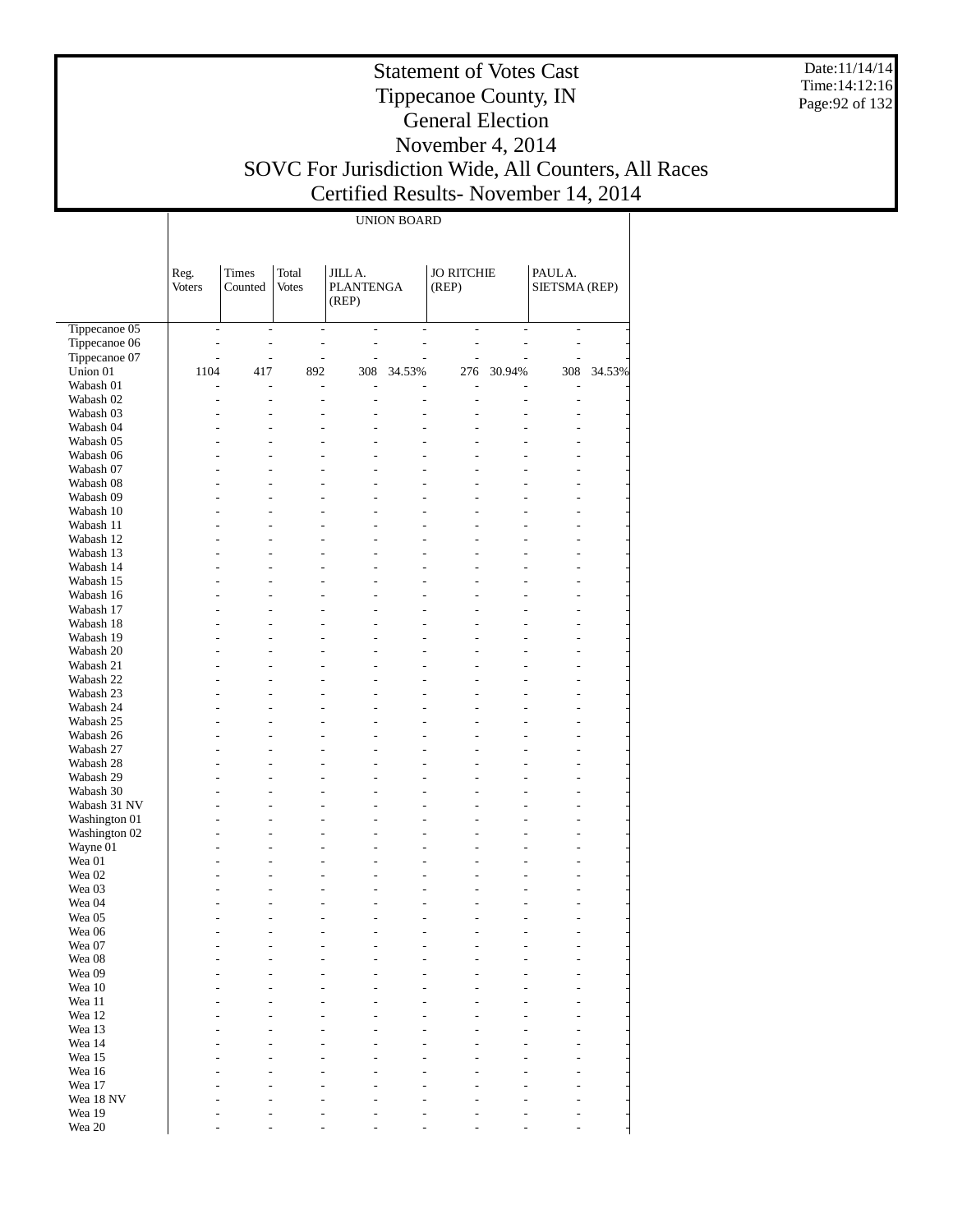|                 |                       |                  |                |                                     | <b>Statement of Votes Cast</b><br>Tippecanoe County, IN<br><b>General Election</b><br>November 4, 2014 |                                                                                            | Date:11/14/14<br>Time: 14:12:16<br>Page: 93 of 132 |
|-----------------|-----------------------|------------------|----------------|-------------------------------------|--------------------------------------------------------------------------------------------------------|--------------------------------------------------------------------------------------------|----------------------------------------------------|
|                 |                       |                  |                |                                     |                                                                                                        | SOVC For Jurisdiction Wide, All Counters, All Races<br>Certified Results-November 14, 2014 |                                                    |
|                 |                       |                  |                | <b>UNION BOARD</b>                  |                                                                                                        |                                                                                            |                                                    |
|                 | Reg.<br><b>Voters</b> | Times<br>Counted | Total<br>Votes | JILLA.<br><b>PLANTENGA</b><br>(REP) | <b>JO RITCHIE</b><br>(REP)                                                                             | PAULA.<br>SIETSMA (REP)                                                                    |                                                    |
| Wea 21<br>Total | 1104                  | 417              | 892            | 308<br>34.53%                       | 276<br>30.94%                                                                                          | 34.53%<br>308                                                                              |                                                    |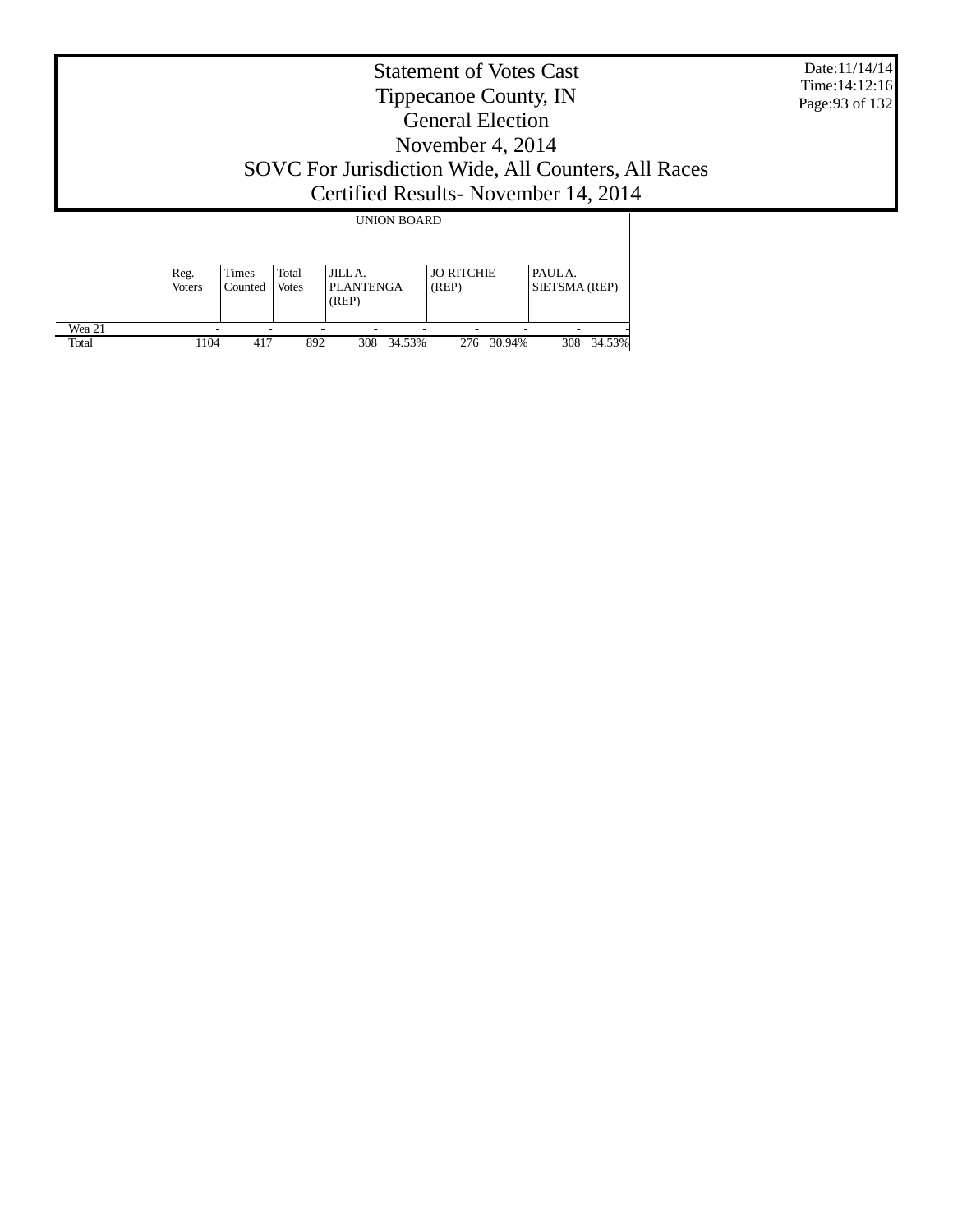Date:11/14/14 Time:14:12:16 Page:94 of 132

#### Statement of Votes Cast Tippecanoe County, IN General Election November 4, 2014 SOVC For Jurisdiction Wide, All Counters, All Races Certified Results- November 14, 2014

WABASH BOARD

 $\mathbf{I}$ 

|                            | Reg.<br><b>Voters</b> | Times<br>Counted                                     | Total<br><b>Votes</b> | <b>CHRISLY</b><br><b>BAUGH (REP)</b>                                           | <b>MIKE FRANCIS</b><br>(REP)                                                | <b>DALE</b><br><b>WORKMAN</b><br>(REP) | <b>MIKE</b><br><b>OXENRIDER</b><br>(DEM) |                                                      |  |
|----------------------------|-----------------------|------------------------------------------------------|-----------------------|--------------------------------------------------------------------------------|-----------------------------------------------------------------------------|----------------------------------------|------------------------------------------|------------------------------------------------------|--|
| Jurisdiction Wide          |                       |                                                      |                       |                                                                                |                                                                             |                                        |                                          |                                                      |  |
| Fairfield 01               |                       |                                                      |                       |                                                                                |                                                                             |                                        |                                          |                                                      |  |
| Fairfield 02               |                       |                                                      |                       |                                                                                |                                                                             |                                        |                                          |                                                      |  |
| Fairfield 03               |                       | ÷                                                    |                       | ۳                                                                              | $\overline{a}$<br>$\overline{a}$                                            | ÷                                      |                                          | $\overline{\phantom{a}}$                             |  |
| Fairfield 04               |                       |                                                      |                       |                                                                                |                                                                             |                                        |                                          | ÷,                                                   |  |
| Fairfield 05               |                       |                                                      |                       |                                                                                |                                                                             |                                        |                                          | $\overline{a}$                                       |  |
| Fairfield 06               |                       |                                                      |                       |                                                                                |                                                                             |                                        |                                          | ÷,                                                   |  |
| Fairfield 07               |                       | $\overline{a}$                                       |                       | $\overline{a}$<br>$\overline{a}$                                               | $\overline{a}$<br>$\overline{a}$                                            | ÷                                      |                                          | $\overline{\phantom{a}}$                             |  |
| Fairfield 08               |                       |                                                      |                       |                                                                                |                                                                             |                                        |                                          | $\overline{a}$                                       |  |
| Fairfield 09               |                       | ÷                                                    |                       | ۳                                                                              | $\overline{a}$<br>$\overline{a}$                                            | L                                      |                                          | $\overline{a}$                                       |  |
| Fairfield 10               |                       |                                                      |                       |                                                                                | $\overline{a}$                                                              |                                        |                                          | $\overline{a}$                                       |  |
| Fairfield 11               |                       | $\overline{a}$                                       |                       | $\overline{a}$<br>$\overline{a}$                                               | $\overline{a}$<br>$\overline{a}$                                            | ÷                                      |                                          | $\overline{\phantom{a}}$                             |  |
| Fairfield 12               |                       |                                                      |                       |                                                                                |                                                                             |                                        |                                          | $\overline{a}$                                       |  |
| Fairfield 13               |                       | ÷                                                    |                       | ۳                                                                              | $\overline{a}$<br>$\overline{\phantom{a}}$                                  | L                                      |                                          | $\overline{a}$                                       |  |
| Fairfield 14               |                       |                                                      |                       |                                                                                | $\overline{a}$                                                              |                                        |                                          | $\overline{a}$                                       |  |
| Fairfield 15               |                       | $\overline{a}$                                       |                       | $\overline{a}$<br>$\overline{a}$                                               | $\overline{a}$<br>$\overline{a}$                                            | L                                      |                                          | $\overline{\phantom{a}}$                             |  |
| Fairfield 16               |                       |                                                      |                       |                                                                                |                                                                             |                                        |                                          | $\overline{a}$                                       |  |
| Fairfield 17               |                       | ÷                                                    |                       | ۳                                                                              | $\overline{a}$<br>$\overline{a}$                                            | L                                      |                                          | $\overline{a}$                                       |  |
| Fairfield 18               |                       |                                                      |                       |                                                                                | $\overline{a}$                                                              |                                        |                                          | $\overline{a}$                                       |  |
| Fairfield 19               |                       | $\overline{a}$                                       |                       | $\overline{a}$<br>$\overline{a}$                                               | $\overline{a}$<br>$\overline{a}$                                            | L                                      |                                          | $\overline{\phantom{a}}$                             |  |
| Fairfield 20               |                       |                                                      |                       |                                                                                |                                                                             |                                        |                                          | $\overline{a}$                                       |  |
| Fairfield 21               |                       | ÷                                                    |                       | ۳                                                                              | $\overline{a}$<br>$\overline{\phantom{a}}$                                  | L                                      |                                          | $\overline{a}$                                       |  |
| Fairfield 22               |                       |                                                      |                       |                                                                                | $\overline{a}$                                                              |                                        |                                          | $\overline{a}$                                       |  |
| Fairfield 23               |                       | $\overline{a}$                                       |                       | $\overline{a}$<br>$\overline{a}$                                               | $\overline{a}$<br>$\overline{a}$                                            | L                                      |                                          | $\overline{\phantom{a}}$                             |  |
| Fairfield 24               |                       |                                                      |                       |                                                                                |                                                                             |                                        |                                          | $\overline{a}$                                       |  |
| Fairfield 25               |                       | ÷                                                    |                       | ۳                                                                              | $\overline{\phantom{a}}$<br>$\overline{\phantom{a}}$                        | L                                      |                                          | $\overline{a}$                                       |  |
| Fairfield 26               |                       |                                                      |                       |                                                                                | $\overline{a}$                                                              |                                        |                                          | $\overline{a}$                                       |  |
| Fairfield 27               |                       | $\overline{a}$                                       |                       | $\overline{a}$<br>$\overline{a}$                                               | $\overline{a}$<br>$\overline{a}$                                            | L                                      |                                          | $\overline{\phantom{a}}$                             |  |
| Fairfield 28               |                       |                                                      |                       |                                                                                |                                                                             |                                        |                                          | $\overline{a}$                                       |  |
| Fairfield 29               |                       | ÷                                                    |                       | ۳                                                                              | $\overline{\phantom{a}}$<br>$\overline{\phantom{a}}$                        | L                                      |                                          | $\overline{a}$                                       |  |
| Fairfield 30               |                       |                                                      |                       |                                                                                | $\overline{a}$                                                              |                                        |                                          | $\overline{a}$                                       |  |
| Fairfield 31               |                       | $\overline{a}$                                       |                       | $\overline{a}$<br>$\overline{a}$                                               | $\overline{a}$<br>$\overline{a}$                                            | L                                      |                                          | $\overline{\phantom{a}}$                             |  |
| Fairfield 32               |                       |                                                      |                       |                                                                                |                                                                             |                                        |                                          | $\overline{a}$                                       |  |
| Fairfield 33               |                       | ÷                                                    |                       | ۳                                                                              | $\overline{\phantom{a}}$<br>$\overline{\phantom{a}}$                        | L                                      |                                          | $\overline{a}$                                       |  |
| Fairfield 34               |                       | ÷,                                                   |                       |                                                                                | $\overline{a}$                                                              |                                        |                                          | $\overline{a}$                                       |  |
| Fairfield 35               |                       | $\overline{a}$                                       |                       | $\overline{a}$<br>$\overline{a}$                                               | $\overline{a}$<br>$\overline{a}$                                            | L                                      |                                          | $\overline{\phantom{a}}$                             |  |
| Fairfield 36               |                       |                                                      |                       |                                                                                |                                                                             |                                        |                                          | $\overline{a}$                                       |  |
| Fairfield 37NV             |                       | ÷,                                                   |                       | ۳<br>$\overline{a}$                                                            | $\overline{\phantom{a}}$<br>$\overline{\phantom{a}}$                        | ٠                                      |                                          | $\overline{\phantom{a}}$                             |  |
| Jackson 01                 |                       | ÷,                                                   |                       |                                                                                | $\overline{a}$                                                              |                                        |                                          | $\overline{\phantom{a}}$                             |  |
| Lauramie 01<br>Lauramie 02 |                       | $\overline{\phantom{a}}$                             |                       | $\overline{a}$<br>$\overline{a}$                                               | $\overline{a}$<br>$\overline{\phantom{a}}$                                  | L                                      |                                          | $\overline{\phantom{a}}$                             |  |
|                            |                       |                                                      |                       |                                                                                |                                                                             |                                        |                                          | ۰                                                    |  |
| Perry 01                   |                       | ÷                                                    |                       | ۷                                                                              | $\overline{a}$<br>$\overline{a}$                                            |                                        |                                          | $\overline{\phantom{a}}$                             |  |
| Perry 02                   |                       |                                                      |                       | ۷<br>$\overline{a}$                                                            | $\overline{a}$<br>$\overline{a}$                                            |                                        |                                          | $\overline{\phantom{a}}$                             |  |
| Perry 03<br>Perry 04       |                       | $\overline{\phantom{0}}$<br>$\overline{\phantom{a}}$ |                       | $\overline{a}$<br>$\overline{a}$<br>$\overline{a}$<br>$\overline{\phantom{a}}$ | ٠<br>$\overline{a}$<br>$\overline{\phantom{a}}$<br>$\overline{\phantom{a}}$ | $\overline{a}$<br>L,                   |                                          | $\overline{\phantom{a}}$<br>$\overline{\phantom{a}}$ |  |
| Perry 05                   |                       | $\overline{a}$                                       |                       | $\overline{a}$<br>$\overline{\phantom{a}}$                                     | $\overline{\phantom{a}}$<br>$\overline{a}$                                  | ÷,                                     |                                          | $\overline{\phantom{a}}$                             |  |
| Perry 06 NV                |                       | $\overline{\phantom{a}}$                             |                       | $\overline{a}$<br>$\overline{a}$                                               | $\overline{a}$<br>$\overline{a}$                                            | L,                                     |                                          | $\overline{a}$                                       |  |
| Randolph 01                |                       | $\overline{a}$                                       |                       | $\overline{a}$<br>$\overline{a}$                                               | $\overline{a}$<br>$\overline{a}$                                            | ÷,                                     |                                          | $\overline{a}$                                       |  |
| Sheffield 01               |                       | $\overline{a}$                                       |                       |                                                                                | $\overline{a}$<br>$\overline{a}$                                            |                                        |                                          | $\overline{a}$                                       |  |
| Sheffield 02               |                       | L,                                                   |                       |                                                                                | $\overline{a}$<br>$\overline{a}$                                            | ٠                                      |                                          | $\overline{\phantom{a}}$                             |  |
| Sheffield 03               |                       | $\overline{a}$                                       |                       |                                                                                | $\overline{a}$<br>÷                                                         |                                        |                                          | ÷,                                                   |  |
| Sheffield 04 NV            |                       | $\overline{a}$                                       |                       |                                                                                | $\overline{a}$<br>$\overline{a}$                                            | L.                                     |                                          | $\overline{a}$                                       |  |
| Shelby 01                  |                       |                                                      |                       |                                                                                | $\overline{a}$                                                              |                                        |                                          | ÷,                                                   |  |
| Shelby 02                  |                       | $\overline{a}$                                       |                       |                                                                                | $\overline{a}$<br>$\overline{a}$                                            |                                        |                                          | $\overline{a}$                                       |  |
| Tippecanoe 01              |                       |                                                      |                       |                                                                                | $\overline{a}$                                                              |                                        |                                          | $\overline{a}$                                       |  |
| Tippecanoe 02              |                       | $\overline{\phantom{a}}$                             |                       | $\overline{a}$<br>$\overline{a}$                                               | $\overline{a}$<br>$\overline{\phantom{a}}$                                  | L,                                     |                                          | $\overline{a}$                                       |  |
| Tippecanoe 03              |                       |                                                      |                       |                                                                                |                                                                             |                                        |                                          | $\overline{a}$                                       |  |
| Tippecanoe 04              |                       | $\overline{\phantom{a}}$                             |                       | $\overline{a}$<br>$\overline{\phantom{a}}$                                     | $\overline{a}$<br>$\overline{\phantom{a}}$                                  | $\overline{a}$                         | $\overline{\phantom{a}}$                 | $\overline{\phantom{a}}$                             |  |
|                            |                       |                                                      |                       |                                                                                |                                                                             |                                        |                                          |                                                      |  |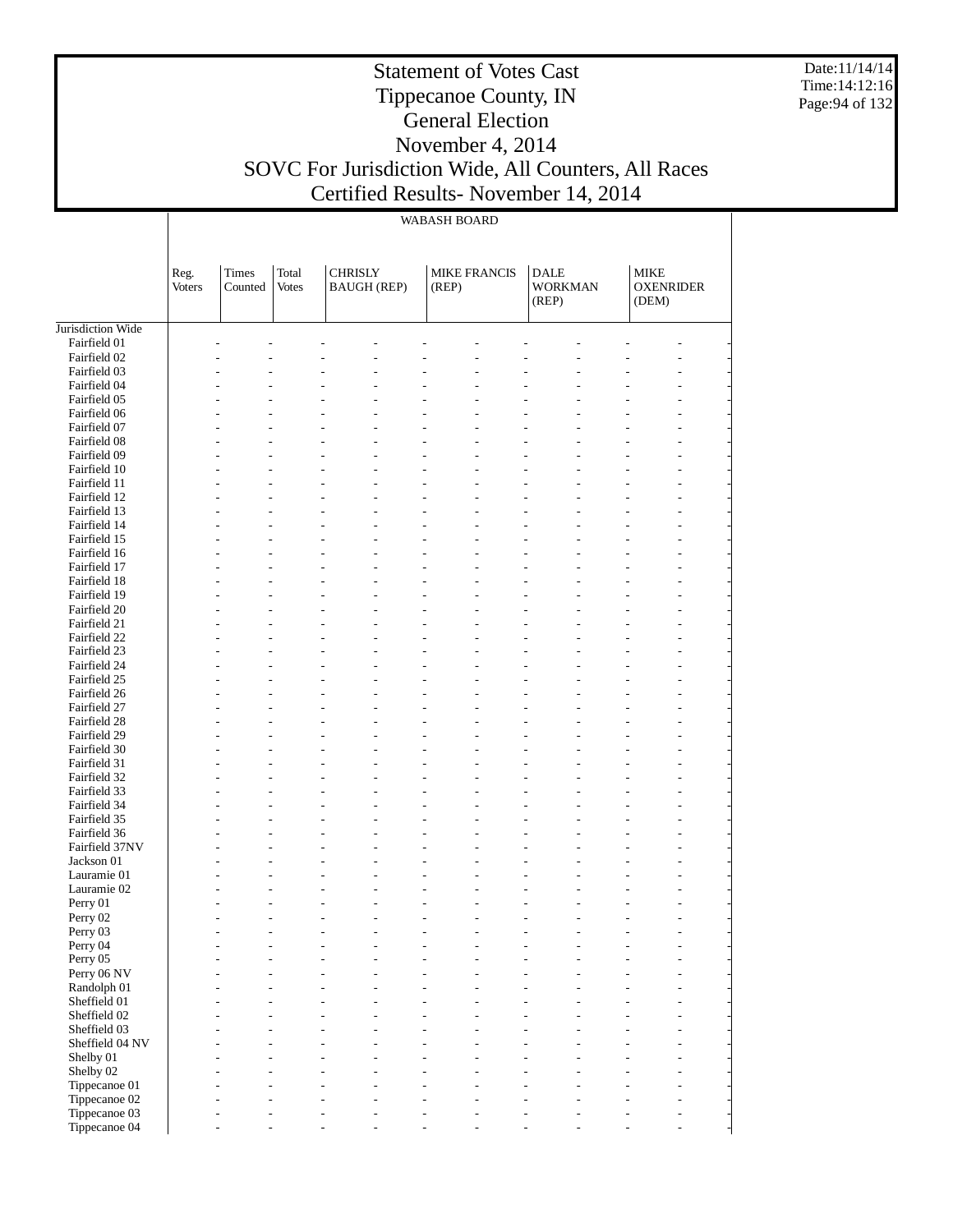Date:11/14/14 Time:14:12:16 Page:95 of 132

#### Statement of Votes Cast Tippecanoe County, IN General Election November 4, 2014 SOVC For Jurisdiction Wide, All Counters, All Races Certified Results- November 14, 2014

WABASH BOARD

 Tippecanoe 05 Tippecanoe 06 Tippecanoe 07 Union 01 Wabash 01 Wabash 02 Wabash 03 Wabash 04 Wabash 05 Wabash 06 Wabash 07 Wabash 08 Wabash 09 Wabash 10 Wabash 11 Wabash 12 Wabash 13 Wabash 14 Wabash 15 Wabash 16 Wabash 17 Wabash 18 Wabash 19 Wabash 20 Wabash 21 Wabash 22 Wabash 23 Wabash 24 Wabash 25 Wabash 26 Wabash 27 Wabash 28 Wabash 29 Wabash 30 Wabash 31 NV Washington 01 Washington 02 Wayne 01 Wea 01 Wea 02 Wea 03 Wea 04 Wea 05 Wea 06 Wea 07 Wea 08 Wea 09 Wea 10 Wea 11 Wea 12 Wea 13 Wea 14 Reg. Voters Times Counted Total Votes **CHRISLY** BAUGH (REP) MIKE FRANCIS (REP) DALE WORKMAN (REP) MIKE OXENRIDER (DEM) - - - - - - - - - - - - - - - - - - - - - - - - - - - - - - - - - - - - - - - - - - - - 348 171 397 102 25.69% 113 28.46% 115 28.97% 67 16.88% 1075 339 733 177 24.15% 200 27.29% 203 27.69% 153 20.87% 588 267 618 162 26.21% 174 28.16% 173 27.99% 109 17.64% 968 147 311 66 21.22% 83 26.69% 82 26.37% 80 25.72% 1068 404 915 233 25.46% 258 28.20% 249 27.21% 175 19.13% 632 278 562 128 22.78% 146 25.98% 152 27.05% 136 24.20% 1099 513 1050 242 23.05% 282 26.86% 268 25.52% 258 24.57% 755 287 576 120 20.83% 153 26.56% 142 24.65% 161 27.95% 711 154 283 61 21.55% 70 24.73% 71 25.09% 81 28.62% 753 147 281 67 23.84% 73 25.98% 65 23.13% 76 27.05% 1111 172 364 89 24.45% 87 23.90% 95 26.10% 93 25.55% 1201 312 653 162 24.81% 178 27.26% 162 24.81% 151 23.12% 899 285 626 149 23.80% 173 27.64% 164 26.20% 140 22.36% 487 141 270 70 25.93% 67 24.81% 68 25.19% 65 24.07% 792 387 743 171 23.01% 200 26.92% 173 23.28% 199 26.78% 1169 447 885 214 24.18% 224 25.31% 237 26.78% 210 23.73% 3640 114 213 49 23.00% 52 24.41% 51 23.94% 61 28.64% 468 240 474 118 24.89% 116 24.47% 119 25.11% 121 25.53% 492 187 410 102 24.88% 110 26.83% 110 26.83% 88 21.46% 1466 454 996 252 25.30% 268 26.91% 260 26.10% 216 21.69% 397 151 283 61 21.55% 61 21.55% 68 24.03% 93 32.86% 982 482 897 195 21.74% 217 24.19% 212 23.63% 273 30.43% 1088 391 694 140 20.17% 165 23.78% 163 23.49% 226 32.56% 1179 503 874 177 20.25% 191 21.85% 184 21.05% 322 36.84% 829 132 210 25 11.90% 42 20.00% 40 19.05% 103 49.05% 648 13 30 9 30.00% 7 23.33% 9 30.00% 5 16.67% 684 29 44 6 13.64% 10 22.73% 6 13.64% 22 50.00% 1065 49 89 15 16.85% 21 23.60% 19 21.35% 34 38.20% 156 24 37 10 27.03% 11 29.73% 9 24.32% 7 18.92% 1094 451 962 242 25.16% 258 26.82% 259 26.92% 203 21.10%  $0 \hspace{0.5cm} 0 \hspace{0.5cm} 0 \hspace{0.5cm} 0 \hspace{0.5cm} 0 \hspace{0.5cm} 0 \hspace{0.5cm} 0 \hspace{0.5cm} 0 \hspace{0.5cm} 0 \hspace{0.5cm} 0 \hspace{0.5cm} 0 \hspace{0.5cm} 0 \hspace{0.5cm} 0 \hspace{0.5cm} 0 \hspace{0.5cm} 0 \hspace{0.5cm} 0 \hspace{0.5cm} 0 \hspace{0.5cm} 0 \hspace{0.5cm} 0 \hspace{0.5cm} 0 \hspace{0.5cm}$ - - - - - - - - - - - - - - - - - - - - - - - - - - - - - - - - - - - - - - - - - - - - - - - - - - - - - - - - - - - - - - - - - - - - - - - - - - - - - - - - - - - - - - - - - - - - - - - - - - - - - - - - - - - - - - - - - - - - - - - - - - - - - - - - - - - - - - - - - - - - - - - - - - - - - - - - - - - - - - - - - - - - - - - - - - - - - - - - - - - - - - - - - - -

> - - - - - - - - - - - - - - - - - - - - - - - - - - - - - - - - - - - - - - - - - - - - - - - - - - - - - - - - - - - - - - - - - -

 Wea 15 Wea 16 Wea 17 Wea 18 NV Wea 19 Wea 20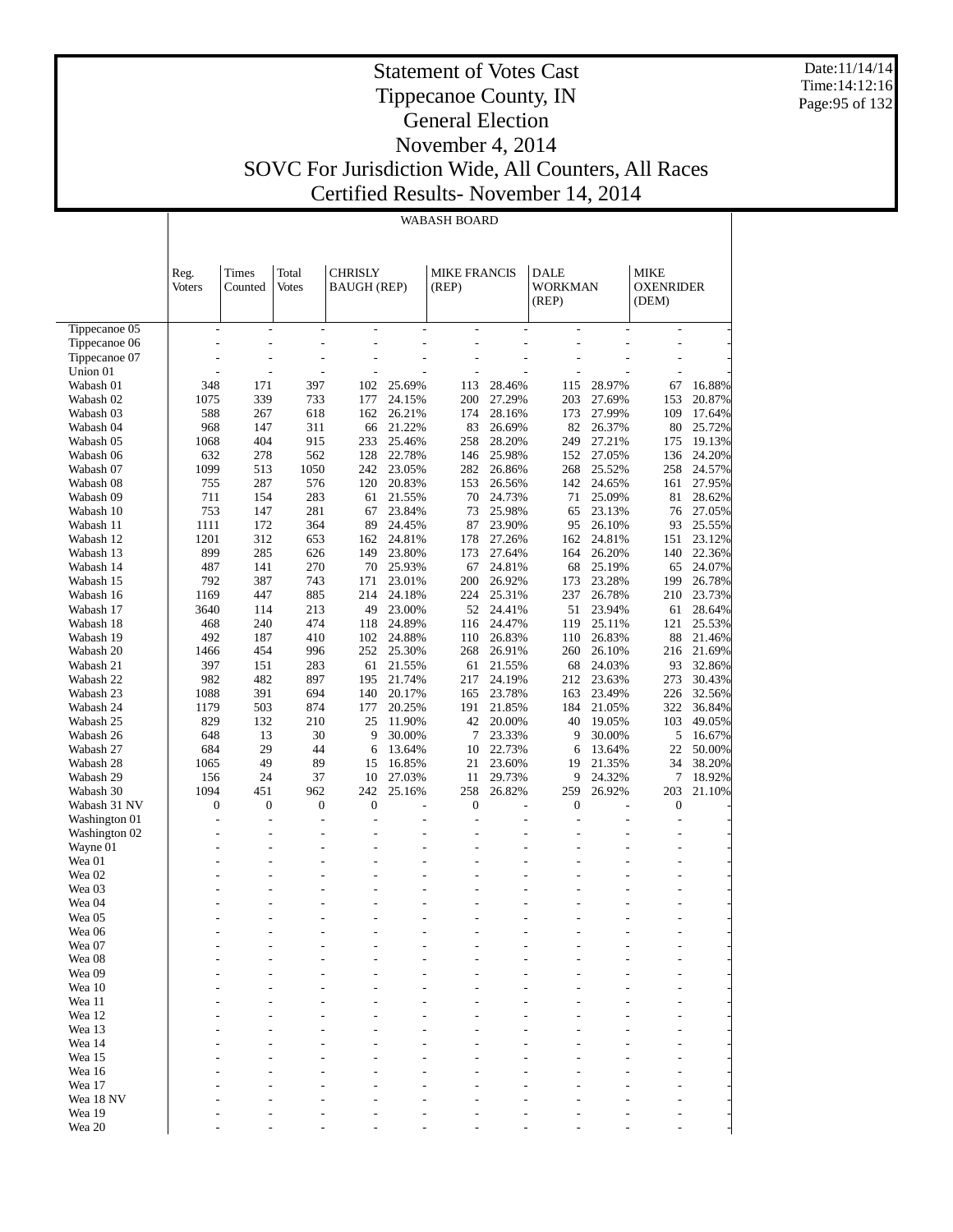|                 |                       |                  |                       |                               | <b>Statement of Votes Cast</b><br>Tippecanoe County, IN<br><b>General Election</b><br>November 4, 2014<br>SOVC For Jurisdiction Wide, All Counters, All Races |                                        |                                          | Date:11/14/14<br>Time: $14:12:17$<br>Page: 96 of 132 |
|-----------------|-----------------------|------------------|-----------------------|-------------------------------|---------------------------------------------------------------------------------------------------------------------------------------------------------------|----------------------------------------|------------------------------------------|------------------------------------------------------|
|                 |                       |                  |                       |                               | Certified Results - November 14, 2014<br><b>WABASH BOARD</b>                                                                                                  |                                        |                                          |                                                      |
|                 | Reg.<br><b>Voters</b> | Times<br>Counted | Total<br><b>Votes</b> | <b>CHRISLY</b><br>BAUGH (REP) | <b>MIKE FRANCIS</b><br>(REP)                                                                                                                                  | <b>DALE</b><br><b>WORKMAN</b><br>(REP) | <b>MIKE</b><br><b>OXENRIDER</b><br>(DEM) |                                                      |
| Wea 21<br>Total | 27844                 | 7671             | 15480                 | 23.35%<br>3614                | 25.90%<br>4010                                                                                                                                                | 25.37%<br>3928                         | 3928 25.37%                              |                                                      |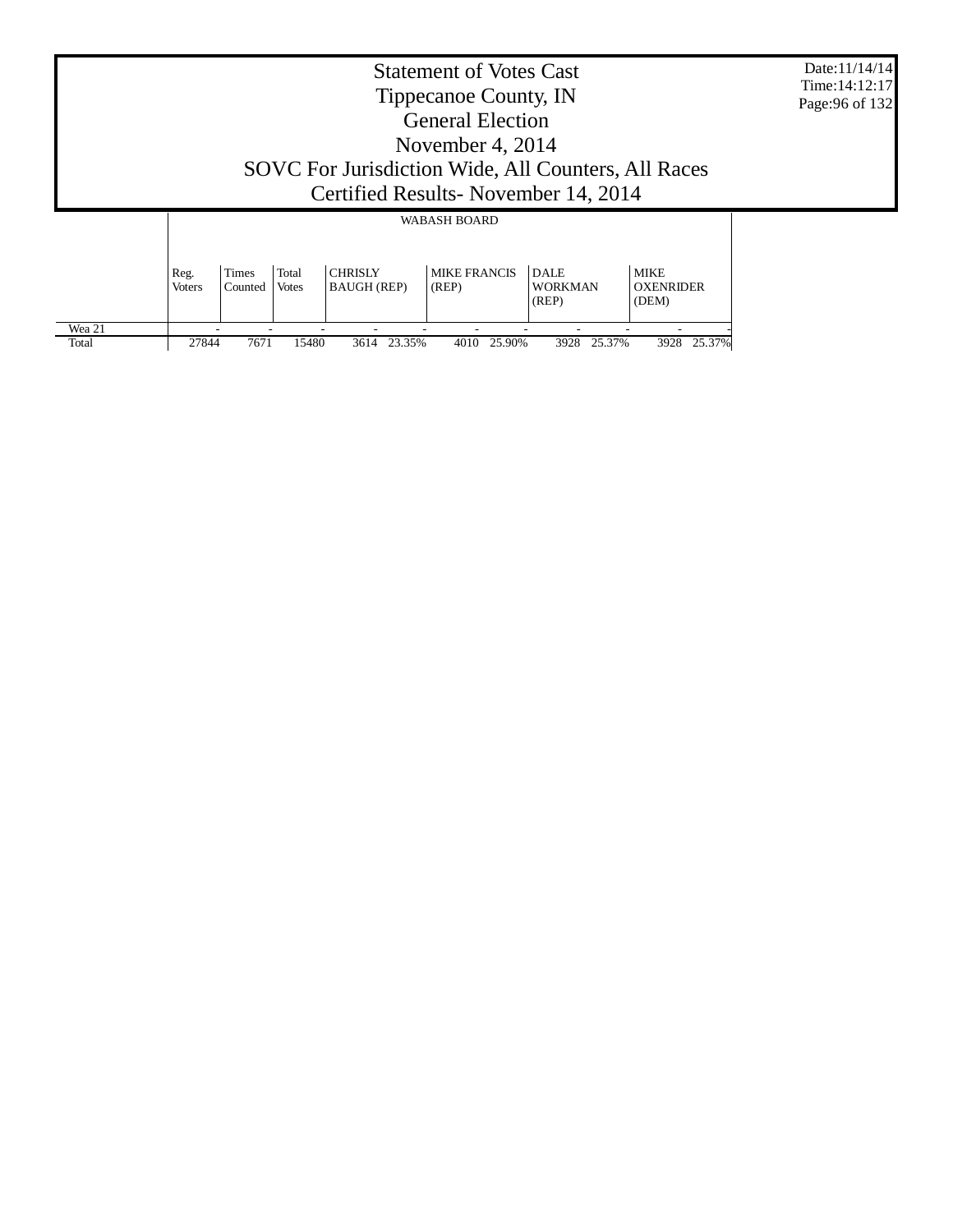Date:11/14/14 Time:14:12:17 Page:97 of 132

# Statement of Votes Cast Tippecanoe County, IN General Election November 4, 2014 SOVC For Jurisdiction Wide, All Counters, All Races

т

Certified Results- November 14, 2014

|                                |                       | <b>WASHINGTON BOARD</b> |                       |                                                    |                            |                                            |  |  |  |  |  |
|--------------------------------|-----------------------|-------------------------|-----------------------|----------------------------------------------------|----------------------------|--------------------------------------------|--|--|--|--|--|
|                                | Reg.<br><b>Voters</b> | Times<br>Counted        | Total<br><b>Votes</b> | TOM DAVIDSON<br>(REP)                              | <b>DENISE GUY</b><br>(REP) | <b>KEVIN</b><br><b>RIGGENBACH</b><br>(REP) |  |  |  |  |  |
| Jurisdiction Wide              |                       |                         |                       |                                                    |                            |                                            |  |  |  |  |  |
| Fairfield 01                   |                       |                         |                       |                                                    |                            |                                            |  |  |  |  |  |
| Fairfield 02                   |                       |                         |                       | L,                                                 |                            |                                            |  |  |  |  |  |
| Fairfield 03                   |                       |                         |                       |                                                    |                            |                                            |  |  |  |  |  |
| Fairfield 04<br>Fairfield 05   |                       |                         |                       | L.<br>L.<br>L,                                     |                            |                                            |  |  |  |  |  |
| Fairfield 06                   |                       |                         |                       | $\overline{a}$<br>$\overline{a}$<br>L.             |                            |                                            |  |  |  |  |  |
| Fairfield 07                   |                       |                         |                       | L,<br>L.                                           |                            |                                            |  |  |  |  |  |
| Fairfield 08                   |                       | L.                      |                       | L,<br>$\overline{a}$<br>$\overline{a}$             |                            | ٠                                          |  |  |  |  |  |
| Fairfield 09                   |                       |                         |                       | $\overline{a}$<br>L,<br>$\overline{a}$             |                            |                                            |  |  |  |  |  |
| Fairfield 10                   |                       |                         |                       | $\overline{a}$<br>$\overline{a}$<br>L.             |                            |                                            |  |  |  |  |  |
| Fairfield 11<br>Fairfield 12   |                       | L.                      |                       | L,<br>L,<br>L,<br>$\overline{a}$                   | L.                         | ÷                                          |  |  |  |  |  |
| Fairfield 13                   |                       |                         |                       | $\overline{a}$<br>L,<br>$\overline{a}$             |                            |                                            |  |  |  |  |  |
| Fairfield 14                   |                       |                         |                       | $\overline{a}$<br>$\overline{a}$<br>L.             |                            |                                            |  |  |  |  |  |
| Fairfield 15                   |                       |                         |                       | L,<br>L,                                           |                            |                                            |  |  |  |  |  |
| Fairfield 16                   |                       | L.                      |                       | L,<br>$\overline{a}$<br>$\overline{a}$             | L.                         | ÷                                          |  |  |  |  |  |
| Fairfield 17                   |                       |                         |                       | L,<br>L,                                           |                            |                                            |  |  |  |  |  |
| Fairfield 18                   |                       |                         |                       | $\overline{a}$<br>$\overline{a}$<br>L.             |                            |                                            |  |  |  |  |  |
| Fairfield 19                   |                       |                         |                       | L,<br>L,                                           |                            |                                            |  |  |  |  |  |
| Fairfield 20                   |                       | L.                      |                       | L,<br>$\overline{a}$<br>$\overline{a}$<br>L,<br>L, | ٠                          | L.                                         |  |  |  |  |  |
| Fairfield 21<br>Fairfield 22   |                       |                         |                       | $\overline{a}$<br>$\overline{a}$<br>٠              |                            |                                            |  |  |  |  |  |
| Fairfield 23                   |                       |                         |                       | L,<br>L,                                           |                            |                                            |  |  |  |  |  |
| Fairfield 24                   |                       | ٠                       |                       | L,<br>$\overline{a}$<br>$\overline{a}$             | ٠                          | L.                                         |  |  |  |  |  |
| Fairfield 25                   |                       |                         |                       | L,<br>L,                                           |                            |                                            |  |  |  |  |  |
| Fairfield 26                   |                       |                         |                       | $\overline{a}$<br>$\overline{a}$<br>٠              |                            |                                            |  |  |  |  |  |
| Fairfield 27                   |                       |                         |                       | L,<br>L,                                           |                            |                                            |  |  |  |  |  |
| Fairfield 28                   |                       | ٠                       |                       | L,<br>$\overline{a}$<br>$\overline{a}$             | ٠                          | L.                                         |  |  |  |  |  |
| Fairfield 29                   |                       |                         |                       | L,<br>L,<br>$\overline{a}$                         |                            |                                            |  |  |  |  |  |
| Fairfield 30<br>Fairfield 31   |                       |                         |                       | $\overline{a}$<br>L,<br>L,<br>L,                   |                            | L.                                         |  |  |  |  |  |
| Fairfield 32                   |                       | ٠                       |                       | L,<br>$\overline{a}$<br>$\overline{a}$             | ٠                          | L.                                         |  |  |  |  |  |
| Fairfield 33                   |                       |                         |                       | L,<br>L,                                           |                            |                                            |  |  |  |  |  |
| Fairfield 34                   |                       |                         |                       | $\overline{a}$<br>L,<br>٠                          |                            | L.                                         |  |  |  |  |  |
| Fairfield 35                   |                       |                         |                       | L,<br>L,                                           |                            |                                            |  |  |  |  |  |
| Fairfield 36                   |                       | ٠                       |                       | $\overline{a}$<br>$\overline{a}$<br>$\overline{a}$ | ٠                          | ۳                                          |  |  |  |  |  |
| Fairfield 37NV                 |                       |                         |                       | $\overline{a}$<br>L,<br>L,                         |                            | L.                                         |  |  |  |  |  |
| Jackson 01<br>Lauramie 01      |                       |                         |                       | L,<br>$\overline{a}$<br>L.                         |                            | L.                                         |  |  |  |  |  |
| Lauramie 02                    |                       |                         |                       | $\overline{a}$<br>۷                                |                            |                                            |  |  |  |  |  |
| Perry 01                       |                       |                         |                       |                                                    |                            |                                            |  |  |  |  |  |
| Perry 02                       |                       |                         |                       |                                                    |                            |                                            |  |  |  |  |  |
| Perry 03                       |                       |                         |                       |                                                    |                            |                                            |  |  |  |  |  |
| Perry 04                       |                       |                         |                       |                                                    |                            |                                            |  |  |  |  |  |
| Perry 05                       |                       |                         |                       |                                                    |                            |                                            |  |  |  |  |  |
| Perry 06 NV                    |                       |                         |                       | $\overline{a}$                                     |                            |                                            |  |  |  |  |  |
| Randolph 01<br>Sheffield 01    |                       |                         |                       |                                                    |                            |                                            |  |  |  |  |  |
| Sheffield 02                   |                       |                         |                       |                                                    |                            |                                            |  |  |  |  |  |
| Sheffield 03                   |                       |                         |                       |                                                    |                            |                                            |  |  |  |  |  |
| Sheffield 04 NV                |                       |                         |                       |                                                    |                            |                                            |  |  |  |  |  |
| Shelby 01                      |                       |                         |                       |                                                    |                            |                                            |  |  |  |  |  |
| Shelby 02                      |                       |                         |                       |                                                    |                            |                                            |  |  |  |  |  |
| Tippecanoe 01                  |                       |                         |                       | $\overline{a}$                                     | L,                         |                                            |  |  |  |  |  |
| Tippecanoe 02                  |                       |                         |                       | $\overline{a}$                                     |                            |                                            |  |  |  |  |  |
| Tippecanoe 03<br>Tippecanoe 04 |                       |                         |                       |                                                    |                            |                                            |  |  |  |  |  |
|                                |                       |                         |                       |                                                    |                            |                                            |  |  |  |  |  |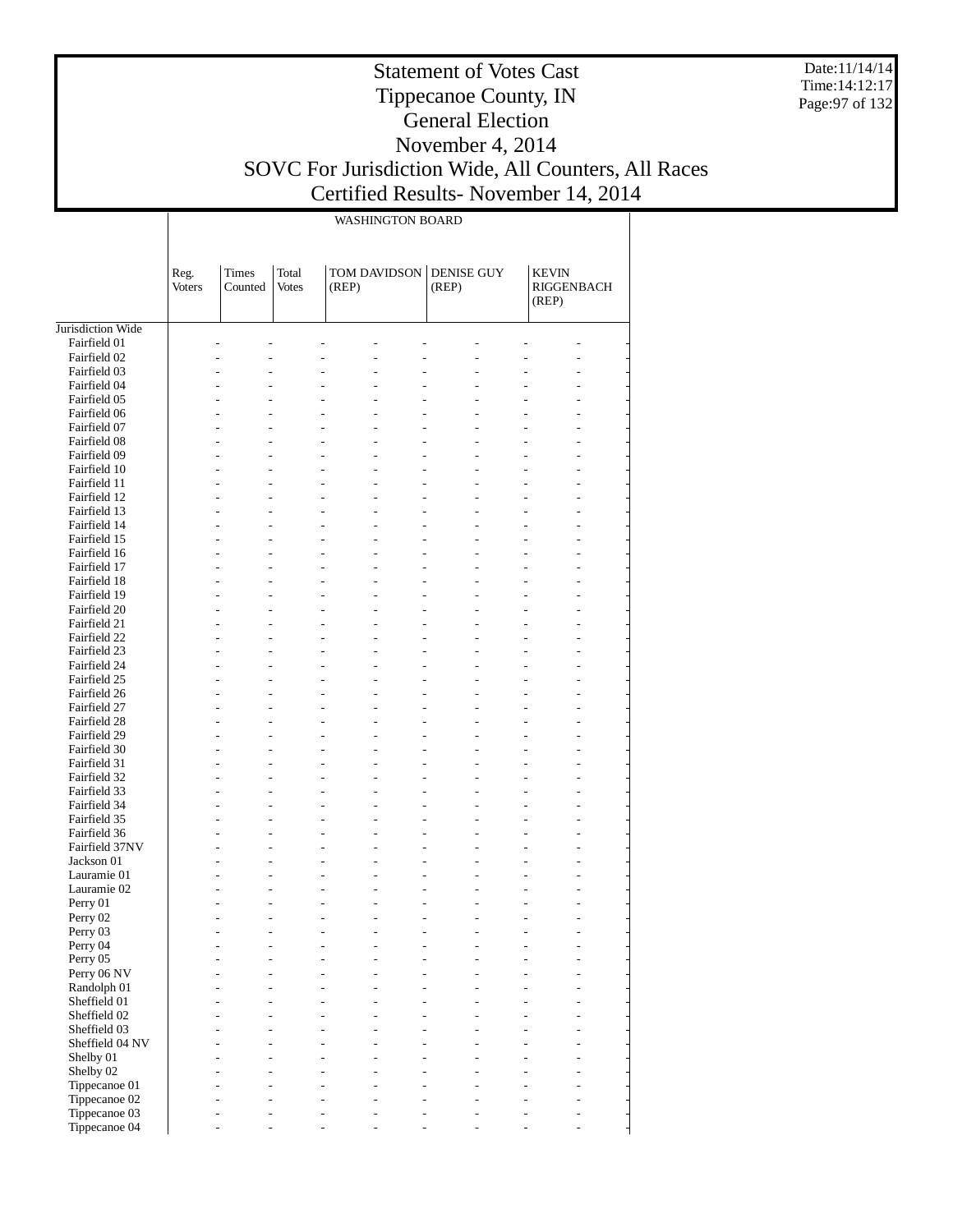Date:11/14/14 Time:14:12:17 Page:98 of 132

#### Statement of Votes Cast Tippecanoe County, IN General Election November 4, 2014 SOVC For Jurisdiction Wide, All Counters, All Races Certified Results- November 14, 2014

|                           |                |                      |                       | <b>WASHINGTON BOARD</b>          |                      |                          |                     |                                     |        |
|---------------------------|----------------|----------------------|-----------------------|----------------------------------|----------------------|--------------------------|---------------------|-------------------------------------|--------|
|                           | Reg.<br>Voters | Times<br>Counted     | Total<br><b>Votes</b> | TOM DAVIDSON<br>(REP)            |                      | DENISE GUY<br>(REP)      |                     | <b>KEVIN</b><br>RIGGENBACH<br>(REP) |        |
| Tippecanoe 05             | $\overline{a}$ | $\overline{a}$       | L,                    | $\overline{a}$                   | $\overline{a}$       | $\overline{\phantom{a}}$ | $\overline{a}$      | $\overline{\phantom{a}}$            |        |
| Tippecanoe 06             | L,             | $\overline{a}$       | L,                    | $\overline{a}$                   | L,                   | $\overline{a}$           | $\overline{a}$      | $\overline{a}$                      |        |
| Tippecanoe 07             | ٠              | $\overline{a}$       | L,                    | $\overline{a}$                   | $\overline{a}$       | L,                       | L,                  | $\overline{a}$                      |        |
| Union 01                  |                | $\overline{a}$       | ÷,                    | $\overline{a}$                   | L.                   |                          |                     | $\overline{a}$                      |        |
| Wabash 01                 |                |                      | L,                    | $\overline{a}$                   |                      |                          | ٠                   | L                                   |        |
| Wabash 02                 |                |                      | ÷,                    | L,                               |                      |                          | ٠                   | $\overline{a}$                      |        |
| Wabash 03<br>Wabash 04    |                | $\overline{a}$       | L,<br>L.              | $\overline{a}$<br>$\overline{a}$ | $\overline{a}$<br>L. | L,<br>L,                 | L<br>L,             | $\overline{a}$<br>$\overline{a}$    |        |
| Wabash 05                 |                |                      | ÷,                    | $\overline{a}$                   | L.                   |                          | L                   | $\overline{a}$                      |        |
| Wabash 06                 |                |                      | ÷,                    | $\overline{a}$                   |                      | L,                       | L,                  | $\overline{a}$                      |        |
| Wabash 07                 |                | $\overline{a}$       | L,                    | $\overline{a}$                   | $\overline{a}$       | L,                       | L                   | $\overline{a}$                      |        |
| Wabash 08                 |                |                      | L.                    | $\overline{a}$                   | $\overline{a}$       | L,                       | L,                  | $\overline{a}$                      |        |
| Wabash 09                 |                |                      | ÷,                    | $\overline{a}$                   | L.                   |                          | L                   | $\overline{a}$                      |        |
| Wabash 10                 |                |                      | ÷,                    | $\overline{a}$                   |                      | L,                       | L,                  | $\overline{a}$                      |        |
| Wabash 11                 |                | $\overline{a}$       | L,                    | $\overline{a}$                   | $\overline{a}$       | L,                       | L                   | $\overline{a}$                      |        |
| Wabash 12                 |                |                      | L.                    | $\overline{a}$                   | L,                   | L,                       | ÷                   | $\overline{a}$                      |        |
| Wabash 13                 |                |                      | ÷,                    | $\overline{a}$                   | L.                   |                          | L                   | $\overline{a}$                      |        |
| Wabash 14                 |                |                      | ÷,                    | $\overline{a}$                   |                      | L,                       | ÷                   | $\overline{a}$                      |        |
| Wabash 15                 |                | $\overline{a}$       | L,<br>L.              | $\overline{a}$                   | $\overline{a}$       | L,                       | L                   | $\overline{a}$                      |        |
| Wabash 16<br>Wabash 17    |                |                      | ÷,                    | $\overline{a}$<br>$\overline{a}$ | L.<br>L.             | L,                       | ÷<br>L              | $\overline{a}$<br>$\overline{a}$    |        |
| Wabash 18                 |                |                      | ÷,                    | $\overline{a}$                   |                      | L,                       | ÷                   | $\overline{a}$                      |        |
| Wabash 19                 |                | $\overline{a}$       | L,                    | $\overline{a}$                   | $\overline{a}$       | L,                       | L                   | $\overline{a}$                      |        |
| Wabash 20                 |                |                      | L.                    | $\overline{a}$                   | L.                   | L,                       | ÷                   | $\overline{a}$                      |        |
| Wabash 21                 |                |                      | ÷,                    | $\overline{a}$                   | L.                   |                          | ÷                   | $\overline{a}$                      |        |
| Wabash 22                 |                |                      | ÷,                    | $\overline{a}$                   |                      | L,                       | ÷                   | $\overline{a}$                      |        |
| Wabash 23                 |                | $\overline{a}$       | L,                    | $\overline{a}$                   | $\overline{a}$       | L,                       | L                   | $\overline{a}$                      |        |
| Wabash 24                 |                |                      | L.                    | $\overline{a}$                   |                      |                          | ÷                   | $\overline{a}$                      |        |
| Wabash 25                 | ÷              |                      | ÷,                    | $\overline{a}$                   |                      |                          | ÷                   | $\overline{a}$                      |        |
| Wabash 26                 | ÷              |                      | ÷,                    | $\overline{a}$                   |                      | L,                       |                     | $\overline{a}$                      |        |
| Wabash 27                 | ٠              |                      | L,                    | $\overline{a}$                   |                      | L,                       | ÷                   | $\overline{a}$                      |        |
| Wabash 28                 |                |                      | ÷,                    | L,                               |                      | Ĭ.                       |                     | ۳                                   |        |
| Wabash 29                 | ٠<br>÷.        |                      | ÷                     | $\overline{a}$                   |                      | ÷,<br>J.                 |                     |                                     |        |
| Wabash 30<br>Wabash 31 NV | L.             | L.<br>$\overline{a}$ | ٠<br>L,               | $\overline{a}$<br>$\overline{a}$ |                      | L,                       | ÷<br>$\overline{a}$ |                                     |        |
| Washington 01             | 813            | 287                  | 544                   | 204                              | 37.50%               | 174                      | 31.99%              | 166                                 | 30.51% |
| Washington 02             | 845            | 375                  | 668                   | 267                              | 39.97%               | 208                      | 31.14%              | 193                                 | 28.89% |
| Wayne 01                  | ÷,             | $\overline{a}$       | L,                    | $\overline{a}$                   |                      | L,                       |                     | $\overline{a}$                      |        |
| Wea 01                    | ٠              | $\overline{a}$       | L,                    | $\overline{a}$                   |                      | L.                       | $\overline{a}$      | $\overline{a}$                      |        |
| Wea 02                    |                |                      | ÷,                    | L,                               |                      |                          | ÷                   |                                     |        |
| Wea 03                    |                |                      | ٠                     | $\overline{a}$                   |                      |                          | ÷                   |                                     |        |
| Wea 04                    | ÷,             | $\overline{a}$       | L,                    | $\overline{a}$                   | $\overline{a}$       | ÷,                       | L                   | $\overline{a}$                      |        |
| Wea 05                    |                |                      |                       |                                  |                      |                          |                     |                                     |        |
| Wea 06                    |                |                      |                       |                                  |                      |                          |                     |                                     |        |
| Wea 07                    |                |                      |                       |                                  |                      |                          |                     |                                     |        |
| Wea 08                    |                |                      |                       |                                  |                      |                          |                     |                                     |        |
| Wea 09<br>Wea 10          |                |                      |                       |                                  |                      |                          |                     |                                     |        |
| Wea 11                    |                |                      |                       |                                  |                      |                          |                     |                                     |        |
| Wea 12                    |                |                      |                       |                                  |                      |                          |                     |                                     |        |
| Wea 13                    |                |                      |                       |                                  |                      |                          |                     |                                     |        |
| Wea 14                    |                |                      |                       |                                  |                      |                          |                     |                                     |        |
| Wea 15                    |                |                      |                       |                                  |                      |                          |                     |                                     |        |
| Wea 16                    |                |                      |                       |                                  |                      |                          |                     |                                     |        |
| Wea 17                    |                |                      |                       |                                  |                      |                          |                     |                                     |        |
| Wea 18 NV                 |                |                      |                       |                                  |                      |                          |                     |                                     |        |
| Wea 19                    |                |                      |                       |                                  |                      |                          |                     |                                     |        |

- - - - - - - - -

Wea 20

 $\mathbf{I}$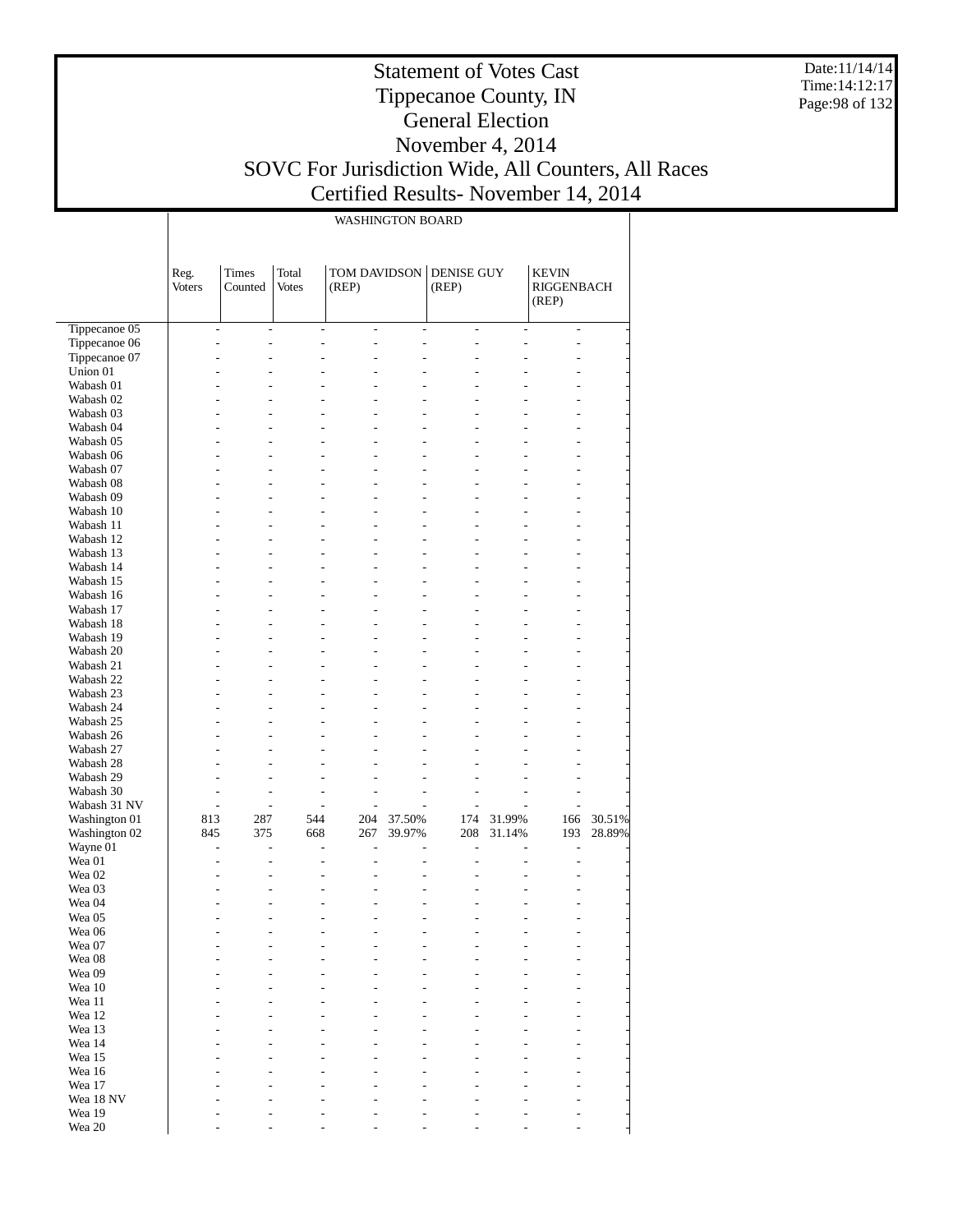| Time: 14:12:17<br>Page: 99 of 132 |
|-----------------------------------|
|                                   |
|                                   |
|                                   |
|                                   |
|                                   |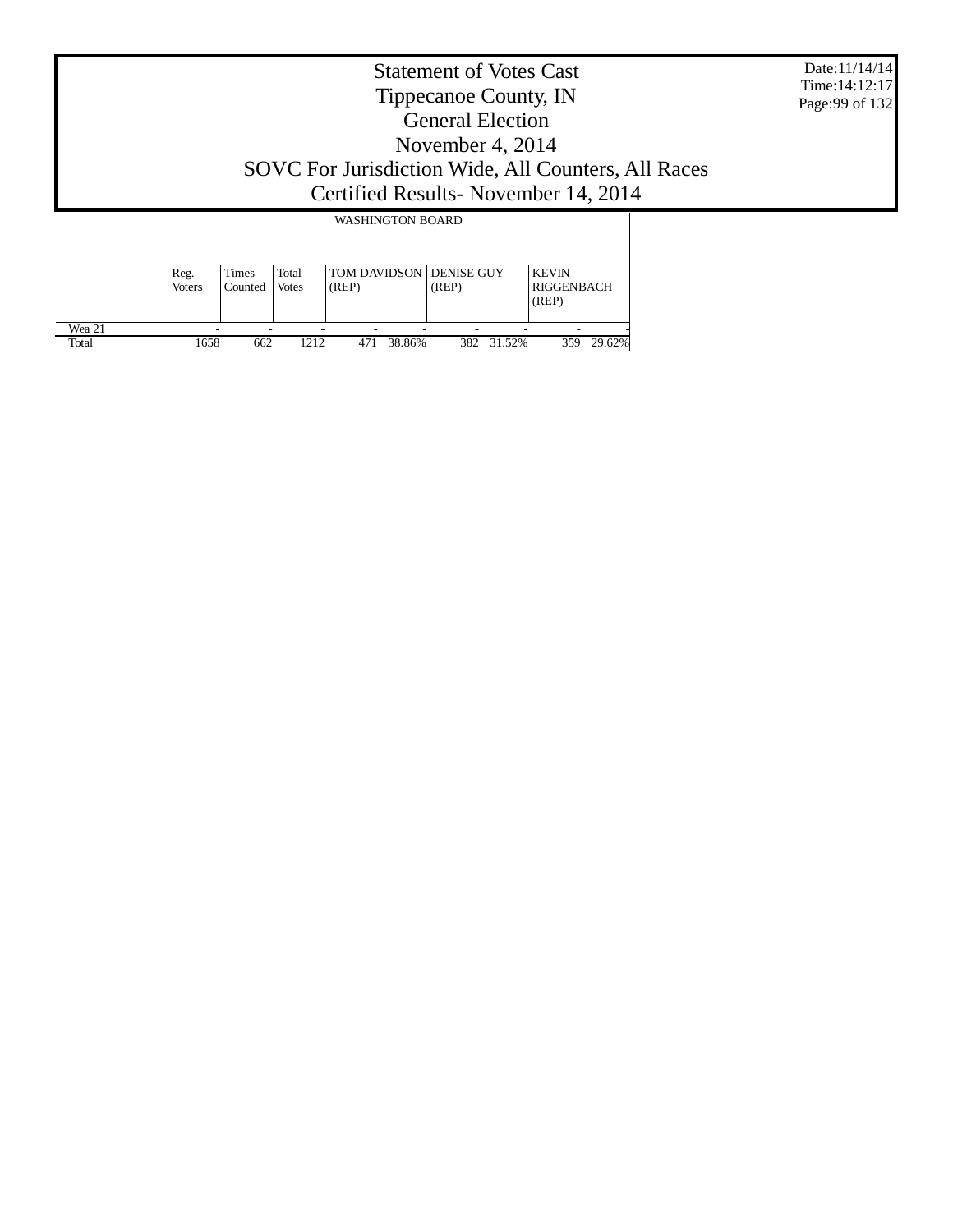Date:11/14/14 Time:14:12:17 Page:100 of 132

# Statement of Votes Cast Tippecanoe County, IN General Election November 4, 2014 SOVC For Jurisdiction Wide, All Counters, All Races

### Certified Results- November 14, 2014

WAYNE BOARD

Jurisdiction Wide Fairfield 01 Fairfield 02 Fairfield 03 Fairfield 04 Fairfield 05 Fairfield 06 Fairfield 07 Fairfield 08 Fairfield 09 Fairfield 10 Fairfield 11 Fairfield 12 Fairfield 13 Fairfield 14 Fairfield 15 Fairfield 16 Fairfield 17 Fairfield 18 Fairfield 19 Fairfield 20 Fairfield 21 Fairfield 22 Fairfield 23 Fairfield 24 Fairfield 25 Fairfield 26 Fairfield 27 Fairfield 28 Fairfield 29 Fairfield 30 Fairfield 31 Fairfield 32 Fairfield 33 Fairfield 34 Fairfield 35 Fairfield 36 Fairfield 37NV Jackson 01 Lauramie 01 Lauramie 02 Perry 01 Perry 02 Perry 03 Perry 04 Perry 05 Perry 06 NV Randolph 01 Sheffield 01 Sheffield 02 Sheffield 03 Sheffield 04 NV Shelby 01 Shelby 02 Tippecanoe 01 Tippecanoe 02 Tippecanoe 03 Reg. Voters Times Counted Total Votes MARK CHRISTIAN (REP) PHIL KATTER (REP) - - - - - - - - - - - - - - - - - - - - - - - - - - - - - - - - - - - - - - - - - - - - - - - - - - - - - - - - - - - - - - - - - - - - - - - - - - - - - - - - - - - - - - - - - - - - - - - - - - - - - - - - - - - - - - - - - - - - - - - - - - - - - - - - - - - - - - - - - - - - - - - - - - - - - - - - - - - - - - - - - - - - - - - - - - - - - - - - - - - - - - - - - - - - - - - - - - - - - - - - - - - - - - - - - - - - - - - - - - - - - - - - - - - - - - - - - - - - - - - - - - - - - - - - - - - - - - - - - - - - - - - - - - - - - - - - - - - - - - - - - - - - - - - - - - - - - - - - - - - - - - - - - - - - - - - - - - - - - - - - - - - - - - - - - - - - - - - - - - - - - - - - - - - - - - - - - - - - - - - - - - - - - - - - - - - - - - - - - - - - - - - - - - - - - - - -

- - - - - - -

Tippecanoe 04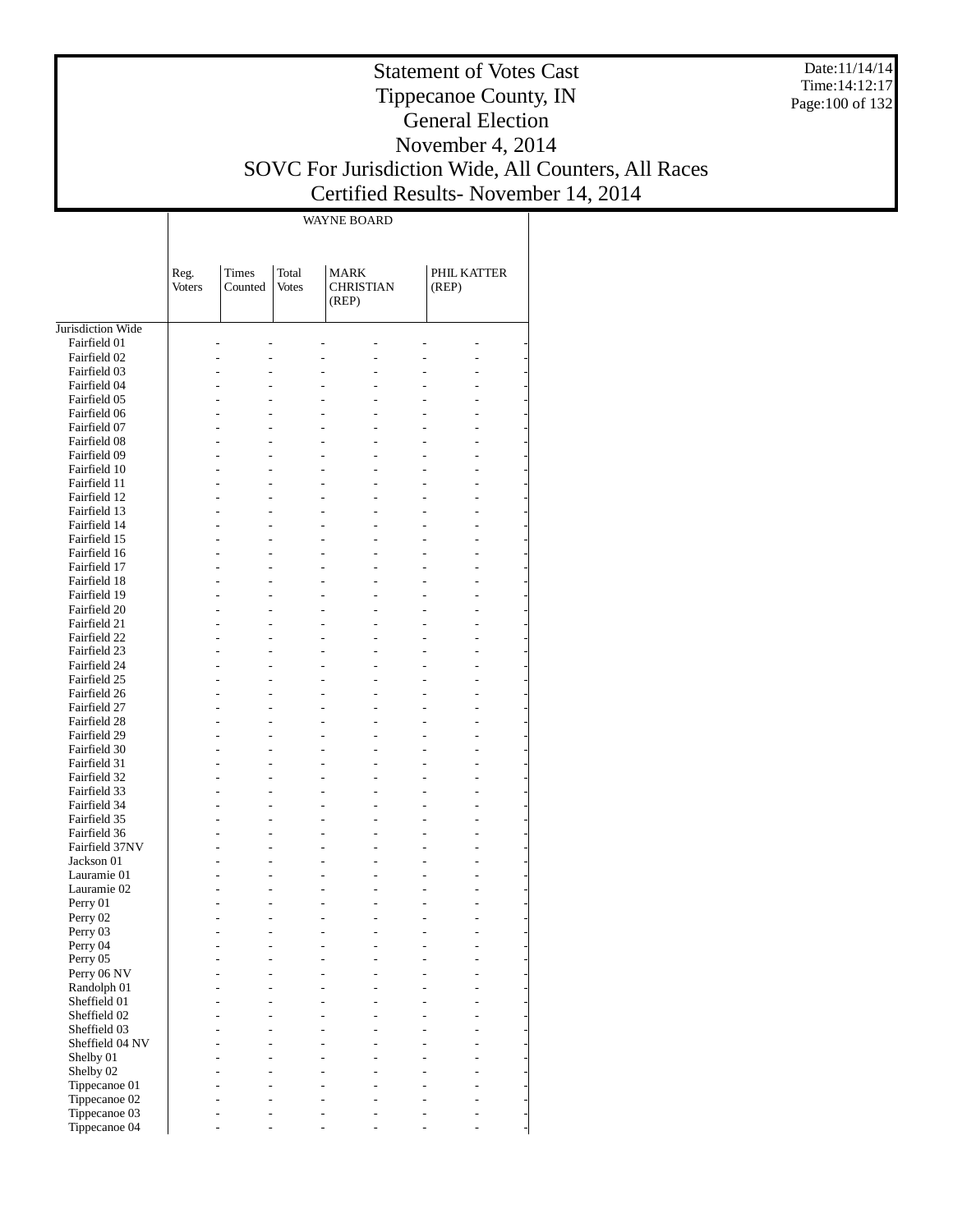Date:11/14/14 Time:14:12:18 Page:101 of 132

#### Statement of Votes Cast Tippecanoe County, IN General Election November 4, 2014 SOVC For Jurisdiction Wide, All Counters, All Races Certified Results- November 14, 2014

WAYNE BOARD

|                   | Reg.<br>Voters           | Times<br>Counted | Total<br><b>Votes</b>                      | <b>MARK</b><br><b>CHRISTIAN</b><br>(REP) |                | PHIL KATTER<br>(REP) |        |
|-------------------|--------------------------|------------------|--------------------------------------------|------------------------------------------|----------------|----------------------|--------|
| Tippecanoe 05     | $\overline{\phantom{a}}$ |                  | $\overline{a}$<br>$\overline{\phantom{a}}$ | $\overline{\phantom{a}}$                 | $\overline{a}$ | $\overline{a}$       |        |
| Tippecanoe 06     | L.                       |                  | $\overline{a}$<br>$\overline{a}$           | $\overline{a}$                           | $\overline{a}$ | $\overline{a}$       |        |
| Tippecanoe 07     | L.                       |                  | $\overline{a}$<br>$\overline{a}$           | $\overline{a}$                           | $\overline{a}$ | $\overline{a}$       |        |
| Union 01          | $\overline{a}$           |                  | $\overline{a}$<br>$\overline{a}$           | $\overline{a}$                           | $\overline{a}$ | $\overline{a}$       |        |
| Wabash 01         | L.                       |                  | $\overline{a}$<br>$\overline{a}$           | $\overline{a}$                           | $\overline{a}$ | $\overline{a}$       |        |
| Wabash 02         | u                        |                  | $\overline{a}$<br>$\overline{a}$           | $\overline{a}$                           | $\overline{a}$ | $\overline{a}$       |        |
| Wabash 03         | L.                       |                  | $\overline{a}$<br>$\overline{a}$           | $\overline{a}$                           | $\overline{a}$ | $\overline{a}$       |        |
| Wabash 04         | L.                       |                  | $\overline{a}$<br>$\overline{a}$           | $\overline{a}$                           | $\overline{a}$ | $\overline{a}$       |        |
| Wabash 05         | L.                       |                  | $\overline{a}$<br>$\overline{a}$           | $\overline{a}$                           | $\overline{a}$ | $\overline{a}$       |        |
| Wabash 06         | L.                       |                  | $\overline{a}$<br>$\overline{a}$           | $\overline{a}$                           | $\overline{a}$ | $\overline{a}$       |        |
| Wabash 07         | L.                       |                  | $\overline{a}$<br>$\overline{a}$           | $\overline{a}$                           | $\overline{a}$ | $\overline{a}$       |        |
| Wabash 08         | L.                       |                  | $\overline{a}$<br>$\overline{a}$           | $\overline{a}$                           | $\overline{a}$ | $\overline{a}$       |        |
| Wabash 09         | L.                       |                  | $\overline{a}$<br>$\overline{a}$           | $\overline{a}$                           | $\overline{a}$ | $\overline{a}$       |        |
| Wabash 10         | L.                       |                  | $\overline{a}$<br>$\overline{a}$           | $\overline{a}$                           | $\overline{a}$ | $\overline{a}$       |        |
| Wabash 11         | L.                       |                  | $\overline{a}$<br>$\overline{a}$           | $\overline{a}$                           | $\overline{a}$ | $\overline{a}$       |        |
| Wabash 12         | L.                       |                  | $\overline{a}$<br>$\overline{a}$           | $\overline{a}$                           | $\overline{a}$ | $\overline{a}$       |        |
| Wabash 13         | L.                       |                  | $\overline{a}$<br>$\overline{a}$           | $\overline{a}$                           | $\overline{a}$ | $\overline{a}$       |        |
| Wabash 14         | $\overline{a}$           |                  | $\overline{a}$<br>$\overline{a}$           | $\overline{a}$                           | $\overline{a}$ | $\overline{a}$       |        |
| Wabash 15         | L.                       |                  | $\overline{a}$<br>$\overline{a}$           | $\overline{a}$                           | $\overline{a}$ | $\overline{a}$       |        |
| Wabash 16         | L.                       |                  | $\overline{a}$<br>$\overline{a}$           | $\overline{a}$                           | $\overline{a}$ | $\overline{a}$       |        |
| Wabash 17         | L.                       |                  | $\overline{a}$<br>$\overline{a}$           | $\overline{a}$                           | $\overline{a}$ | $\overline{a}$       |        |
| Wabash 18         | $\overline{a}$           |                  | $\overline{a}$<br>$\overline{a}$           | $\overline{a}$                           | $\overline{a}$ | $\overline{a}$       |        |
| Wabash 19         | L.                       |                  | $\overline{a}$<br>$\overline{a}$           | $\overline{a}$                           | $\overline{a}$ | $\overline{a}$       |        |
| Wabash 20         | L.                       |                  | $\overline{a}$<br>$\overline{a}$           | $\overline{a}$                           | $\overline{a}$ | $\overline{a}$       |        |
| Wabash 21         | L.                       |                  | $\overline{a}$<br>$\overline{a}$           | $\overline{a}$                           | $\overline{a}$ | $\overline{a}$       |        |
| Wabash 22         | $\overline{a}$           |                  | $\overline{a}$<br>$\overline{a}$           | $\overline{a}$                           | $\overline{a}$ | $\overline{a}$       |        |
| Wabash 23         | L.                       |                  | $\overline{a}$<br>$\overline{a}$           | $\overline{a}$                           | $\overline{a}$ | $\overline{a}$       |        |
| Wabash 24         | L.                       |                  | $\overline{a}$<br>$\overline{a}$           | $\overline{a}$                           | $\overline{a}$ | $\overline{a}$       |        |
| Wabash 25         | L.                       |                  | $\overline{a}$<br>$\overline{a}$           | $\overline{a}$                           | $\overline{a}$ | $\overline{a}$       |        |
| Wabash 26         | $\overline{a}$           |                  | $\overline{a}$<br>$\overline{a}$           | $\overline{a}$                           | $\overline{a}$ | $\overline{a}$       |        |
| Wabash 27         | L.                       |                  | $\overline{a}$<br>$\overline{a}$           | $\overline{a}$                           | $\overline{a}$ | $\overline{a}$       |        |
| Wabash 28         | L.                       |                  | $\overline{a}$<br>$\overline{a}$           | $\overline{a}$                           | $\overline{a}$ | $\overline{a}$       |        |
| Wabash 29         | L.                       |                  | $\overline{a}$<br>$\overline{a}$           | $\overline{a}$                           | $\overline{a}$ | $\overline{a}$       |        |
| Wabash 30         | u                        |                  | $\overline{a}$<br>$\overline{a}$           | $\overline{a}$                           | $\overline{a}$ | $\overline{a}$       |        |
| Wabash 31 NV      | $\overline{a}$           | $\overline{a}$   | $\overline{a}$                             | $\overline{a}$                           | $\overline{a}$ | $\overline{a}$       |        |
| Washington 01     | L.                       |                  | $\overline{a}$<br>L.                       | $\overline{a}$                           | $\overline{a}$ | $\overline{a}$       |        |
| Washington 02     | $\overline{a}$           |                  | $\overline{a}$<br>L.                       | $\overline{a}$                           | $\overline{a}$ | $\overline{a}$       |        |
| Wayne 01          | 1131                     | 404              | 561                                        | 296                                      | 52.76%         | 265                  | 47.24% |
| Wea 01            | L.                       |                  | $\overline{a}$<br>$\overline{a}$           | $\overline{a}$                           | L.             | L,                   |        |
| Wea <sub>02</sub> | L.                       |                  | $\overline{a}$<br>$\overline{a}$           | $\overline{a}$                           | $\overline{a}$ | $\overline{a}$       |        |
| Wea 03            | L.                       | $\overline{a}$   | $\overline{a}$                             | $\overline{a}$                           | $\overline{a}$ | $\overline{a}$       |        |
| Wea 04            |                          | $\overline{a}$   | $\overline{a}$                             | $\overline{a}$                           | $\overline{a}$ | $\overline{a}$       |        |
| Wea <sub>05</sub> | L.                       | $\overline{a}$   | L.                                         | $\overline{a}$                           | $\overline{a}$ | $\overline{a}$       |        |
| Wea 06            | ٠                        | ٠                | L.                                         | $\overline{a}$                           | $\overline{a}$ | $\overline{a}$       |        |
| Wea 07            |                          |                  |                                            |                                          |                |                      |        |
| Wea 08            |                          |                  |                                            |                                          |                |                      |        |
| Wea 09            |                          |                  |                                            |                                          |                |                      |        |
| Wea 10            |                          |                  |                                            |                                          |                |                      |        |
| Wea 11            |                          |                  |                                            |                                          |                |                      |        |
| Wea 12            |                          |                  |                                            |                                          |                |                      |        |
| Wea 13            |                          |                  |                                            |                                          |                |                      |        |
| Wea 14            |                          |                  |                                            |                                          |                |                      |        |
| Wea 15            |                          |                  |                                            |                                          |                |                      |        |
| Wea 16            |                          |                  |                                            |                                          |                |                      |        |
| Wea 17            |                          |                  |                                            |                                          |                |                      |        |
| Wea 18 NV         |                          |                  |                                            |                                          |                |                      |        |
| Wea 19            |                          |                  |                                            |                                          |                |                      |        |
| Wea 20            |                          |                  |                                            |                                          |                |                      |        |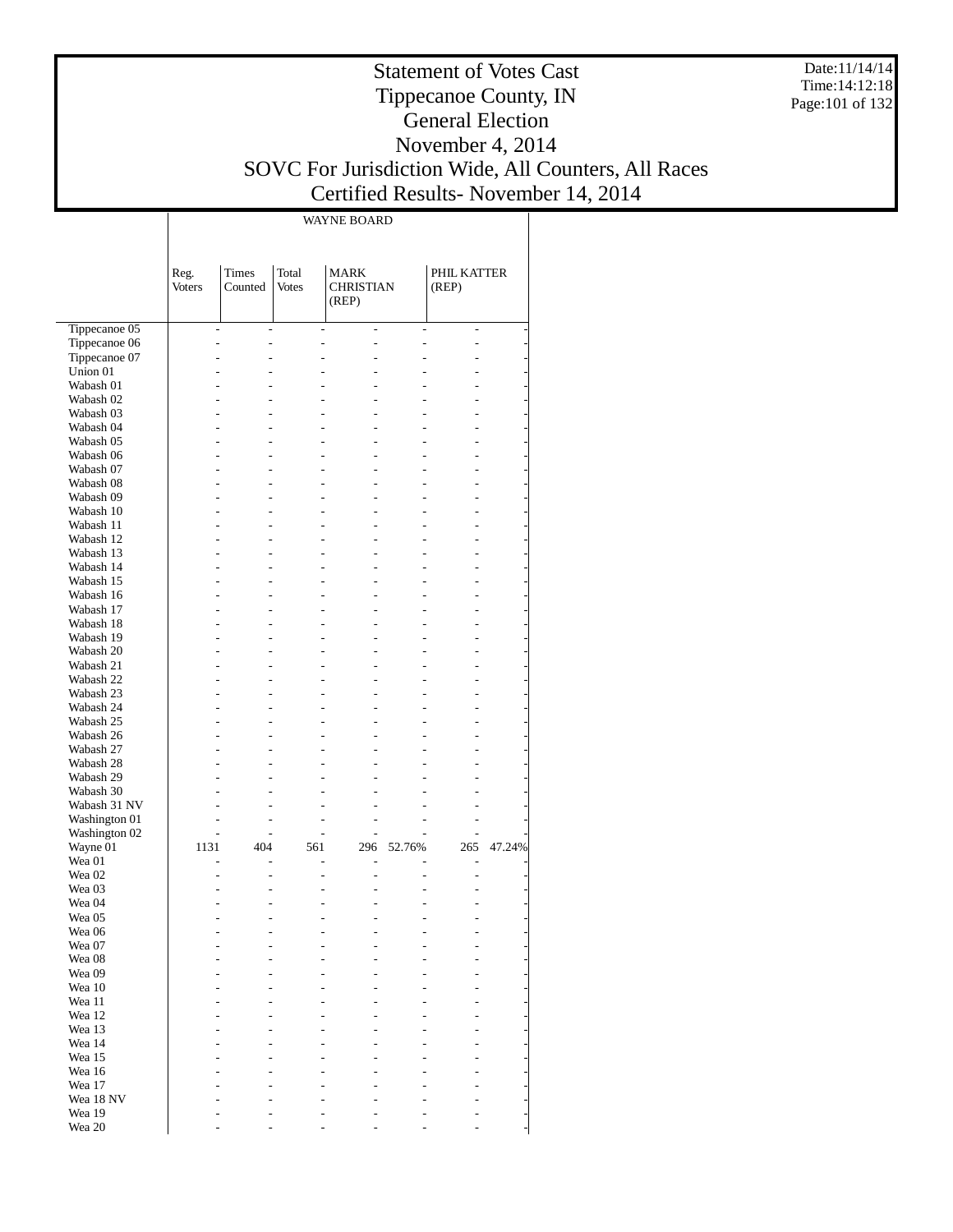|                 |                       |                  |                |                                          | <b>Statement of Votes Cast</b><br>Tippecanoe County, IN<br><b>General Election</b><br>November 4, 2014 |                                                                                              | Date:11/14/14<br>Time: 14:12:18<br>Page: 102 of 132 |
|-----------------|-----------------------|------------------|----------------|------------------------------------------|--------------------------------------------------------------------------------------------------------|----------------------------------------------------------------------------------------------|-----------------------------------------------------|
|                 |                       |                  |                |                                          |                                                                                                        | SOVC For Jurisdiction Wide, All Counters, All Races<br>Certified Results - November 14, 2014 |                                                     |
|                 |                       |                  |                | <b>WAYNE BOARD</b>                       |                                                                                                        |                                                                                              |                                                     |
|                 | Reg.<br><b>Voters</b> | Times<br>Counted | Total<br>Votes | <b>MARK</b><br><b>CHRISTIAN</b><br>(REP) | PHIL KATTER<br>(REP)                                                                                   |                                                                                              |                                                     |
| Wea 21<br>Total | 1131                  | 404              | 561            | 296 52.76%                               | 265 47.24%                                                                                             |                                                                                              |                                                     |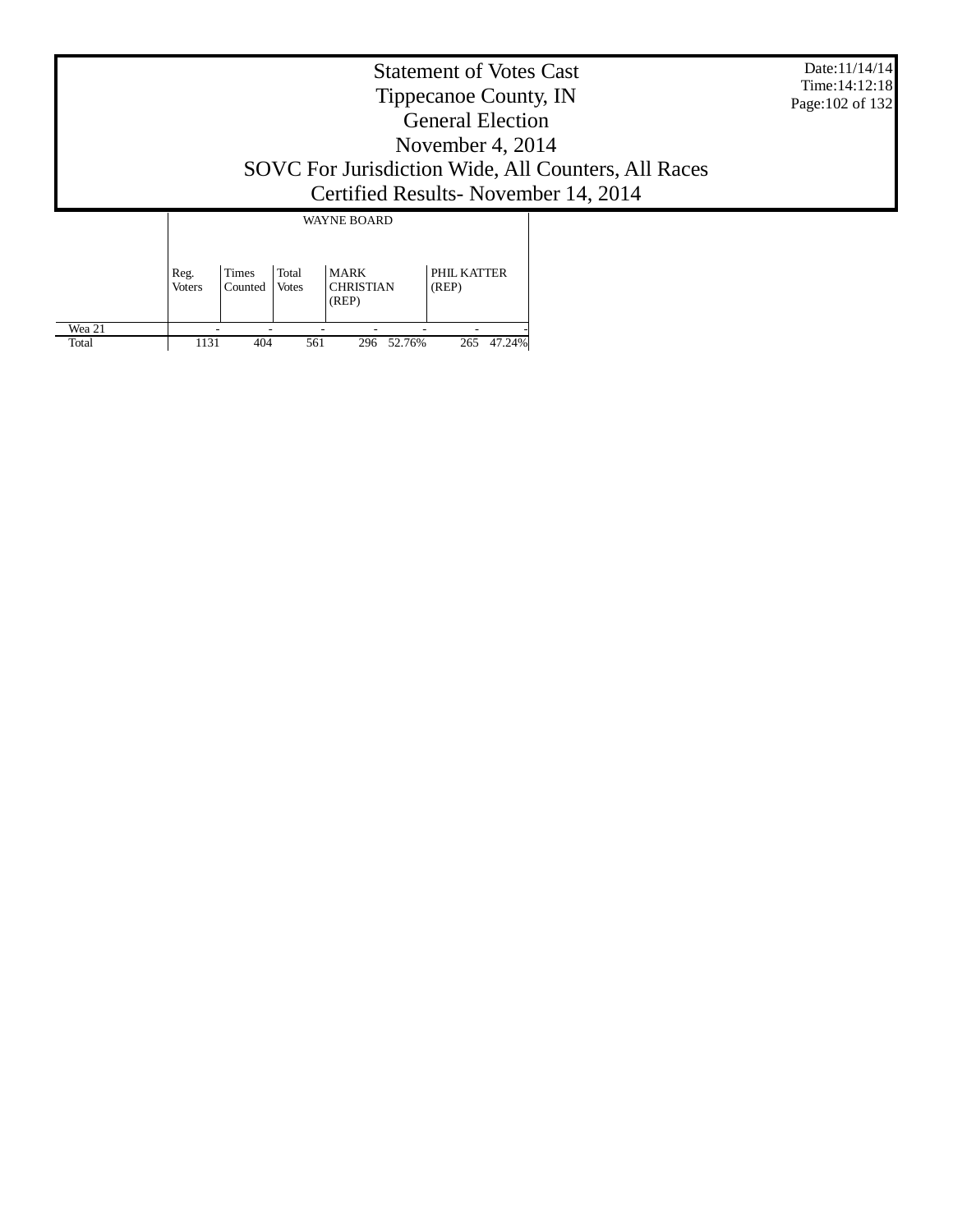Date:11/14/14 Time:14:12:18 Page:103 of 132

#### Statement of Votes Cast Tippecanoe County, IN General Election November 4, 2014 SOVC For Jurisdiction Wide, All Counters, All Races Certified Results- November 14, 2014

WEA BOARD

|                              | Reg.<br><b>Voters</b> | Times<br>Counted         | Total<br><b>Votes</b> | <b>GEORGE A.</b><br><b>BUCK (REP)</b>                                |                                  | <b>ANDREA</b><br>MOORE (REP)     | AARON R.<br><b>SLAGEL (REP)</b>  | <b>MIKE</b><br><b>CHILDRESS</b><br>(DEM)                     |
|------------------------------|-----------------------|--------------------------|-----------------------|----------------------------------------------------------------------|----------------------------------|----------------------------------|----------------------------------|--------------------------------------------------------------|
| Jurisdiction Wide            |                       |                          |                       |                                                                      |                                  |                                  |                                  |                                                              |
| Fairfield 01                 |                       |                          |                       |                                                                      |                                  |                                  |                                  |                                                              |
| Fairfield 02                 |                       |                          |                       |                                                                      |                                  |                                  |                                  |                                                              |
| Fairfield 03                 |                       | L.                       | $\overline{a}$        | $\overline{a}$<br>L,                                                 | $\overline{a}$                   | $\overline{a}$                   | Ĭ.<br>۳                          | ÷,                                                           |
| Fairfield 04                 |                       |                          |                       |                                                                      | $\overline{a}$                   | $\overline{a}$                   |                                  | $\overline{a}$                                               |
| Fairfield 05                 |                       |                          |                       | $\overline{a}$<br>$\overline{a}$                                     | $\overline{a}$                   | $\overline{a}$                   | Ĭ.<br>۳                          | $\overline{\phantom{a}}$                                     |
| Fairfield 06                 |                       |                          |                       |                                                                      | $\overline{a}$                   | $\overline{a}$                   |                                  | ÷,                                                           |
| Fairfield 07                 |                       |                          | $\overline{a}$        | $\overline{a}$<br>L,                                                 | $\overline{a}$                   | $\overline{a}$                   | L,<br>$\overline{a}$             | $\overline{a}$<br>$\overline{\phantom{a}}$                   |
| Fairfield 08                 |                       |                          |                       |                                                                      | $\overline{a}$                   | $\overline{a}$                   |                                  | ÷,                                                           |
| Fairfield 09                 |                       | L.                       | $\overline{a}$        | $\overline{a}$<br>$\overline{a}$                                     | $\overline{a}$                   | $\overline{a}$                   | L,<br>$\overline{a}$             | $\overline{a}$<br>$\overline{\phantom{a}}$                   |
| Fairfield 10                 |                       |                          |                       |                                                                      | $\overline{a}$                   | $\overline{a}$                   |                                  | ÷,                                                           |
| Fairfield 11                 |                       | $\overline{\phantom{a}}$ | $\overline{a}$        | $\overline{a}$<br>L,                                                 | $\overline{a}$<br>$\overline{a}$ | $\overline{a}$<br>$\overline{a}$ | L,<br>$\overline{a}$             | $\overline{a}$<br>$\overline{\phantom{a}}$                   |
| Fairfield 12<br>Fairfield 13 |                       | L.                       | $\overline{a}$        | $\overline{a}$<br>$\overline{a}$                                     | $\overline{a}$                   | $\overline{a}$                   | $\overline{a}$<br>L,             | $\overline{a}$<br>$\overline{a}$<br>$\overline{\phantom{a}}$ |
| Fairfield 14                 |                       |                          |                       |                                                                      | $\overline{a}$                   | $\overline{a}$                   |                                  | ÷,                                                           |
| Fairfield 15                 |                       | $\overline{\phantom{a}}$ | $\overline{a}$        | $\overline{a}$<br>L,                                                 | $\overline{a}$                   | $\overline{a}$                   | L,<br>$\overline{a}$             | $\overline{a}$<br>$\overline{\phantom{a}}$                   |
| Fairfield 16                 |                       |                          |                       | $\overline{a}$<br>$\overline{a}$                                     | $\overline{a}$                   | $\overline{a}$                   |                                  | $\overline{a}$                                               |
| Fairfield 17                 |                       | L.                       | $\overline{a}$        | $\overline{a}$<br>$\overline{a}$                                     | $\overline{a}$                   | $\overline{a}$                   | L,<br>$\overline{a}$             | $\overline{a}$<br>$\overline{\phantom{a}}$                   |
| Fairfield 18                 |                       |                          |                       |                                                                      | $\overline{a}$                   | $\overline{a}$                   |                                  | ÷,                                                           |
| Fairfield 19                 |                       | $\overline{\phantom{a}}$ | $\overline{a}$        | $\overline{a}$<br>L,                                                 | $\overline{a}$                   | $\overline{a}$                   | L,<br>$\overline{a}$             | $\overline{a}$<br>$\overline{\phantom{a}}$                   |
| Fairfield 20                 |                       |                          |                       | $\overline{a}$<br>$\overline{a}$                                     | $\overline{a}$                   | $\overline{a}$                   |                                  | $\overline{a}$                                               |
| Fairfield 21                 |                       | L.                       | $\overline{a}$        | $\overline{a}$<br>$\overline{a}$                                     | $\overline{a}$                   | $\overline{a}$                   | L,<br>$\overline{a}$             | $\overline{a}$<br>$\overline{\phantom{a}}$                   |
| Fairfield 22                 |                       |                          |                       |                                                                      | $\overline{a}$                   | $\overline{a}$                   |                                  | ÷,                                                           |
| Fairfield 23                 |                       | $\overline{\phantom{a}}$ | $\overline{a}$        | $\overline{a}$<br>L,                                                 | $\overline{a}$                   | $\overline{a}$                   | L,<br>$\overline{a}$             | $\overline{a}$<br>$\overline{\phantom{a}}$                   |
| Fairfield 24                 |                       |                          |                       | $\overline{a}$<br>$\overline{a}$                                     | $\overline{a}$                   | $\overline{a}$                   |                                  | $\overline{a}$                                               |
| Fairfield 25                 |                       | L.                       | $\overline{a}$        | $\overline{a}$<br>$\overline{a}$                                     | $\overline{a}$                   | $\overline{a}$                   | L,<br>$\overline{a}$             | $\overline{a}$<br>$\overline{\phantom{a}}$                   |
| Fairfield 26                 |                       |                          |                       |                                                                      | $\overline{a}$                   | $\overline{a}$                   |                                  | ÷,                                                           |
| Fairfield 27                 |                       | $\overline{\phantom{a}}$ | $\overline{a}$        | $\overline{a}$<br>L,                                                 | $\overline{a}$                   | $\overline{a}$                   | L,<br>$\overline{a}$             | $\overline{a}$<br>$\overline{\phantom{a}}$                   |
| Fairfield 28                 |                       |                          |                       | $\overline{a}$<br>$\overline{a}$                                     | $\overline{a}$                   | $\overline{a}$                   |                                  | $\overline{a}$                                               |
| Fairfield 29                 |                       | L.                       | $\overline{a}$        | $\overline{a}$<br>$\overline{a}$                                     | $\overline{a}$                   | $\overline{a}$                   | L,<br>$\overline{a}$             | $\overline{a}$<br>$\overline{\phantom{a}}$                   |
| Fairfield 30                 |                       |                          |                       |                                                                      | $\overline{a}$                   | $\overline{a}$                   |                                  | ÷,                                                           |
| Fairfield 31                 |                       | $\overline{\phantom{a}}$ | $\overline{a}$        | $\overline{a}$<br>L,                                                 | $\overline{a}$                   | $\overline{a}$                   | L,<br>$\overline{a}$             | $\overline{a}$<br>$\overline{\phantom{a}}$                   |
| Fairfield 32                 |                       |                          |                       | $\overline{a}$<br>$\overline{a}$                                     | $\overline{a}$                   | $\overline{a}$                   |                                  | $\overline{a}$                                               |
| Fairfield 33                 |                       | $\overline{\phantom{a}}$ | $\overline{a}$        | $\overline{a}$<br>$\overline{a}$                                     | $\overline{a}$                   | $\overline{a}$                   | L,<br>$\overline{a}$             | $\overline{a}$<br>$\overline{\phantom{a}}$                   |
| Fairfield 34                 |                       |                          |                       |                                                                      | $\overline{a}$                   | $\overline{a}$                   |                                  | ÷,                                                           |
| Fairfield 35                 |                       | $\overline{\phantom{a}}$ | $\overline{a}$        | $\overline{a}$<br>L,                                                 | $\overline{a}$                   | $\overline{a}$                   | L,<br>$\overline{a}$             | $\overline{a}$<br>$\overline{\phantom{a}}$                   |
| Fairfield 36                 |                       |                          |                       | $\overline{a}$<br>$\overline{a}$                                     | $\overline{a}$                   | $\overline{a}$                   |                                  | $\overline{a}$                                               |
| Fairfield 37NV               |                       |                          | $\overline{a}$        | $\overline{a}$<br>$\overline{a}$                                     | $\overline{a}$                   | $\overline{a}$                   | L,<br>$\overline{a}$             | $\overline{a}$<br>$\overline{\phantom{a}}$                   |
| Jackson 01                   |                       |                          |                       |                                                                      | $\overline{a}$                   | $\overline{a}$                   |                                  | ÷,                                                           |
| Lauramie 01                  |                       |                          | $\overline{a}$        | $\overline{a}$<br>$\overline{a}$<br>$\overline{a}$<br>$\overline{a}$ | $\overline{a}$<br>$\overline{a}$ | $\overline{a}$<br>$\overline{a}$ | L,<br>$\overline{a}$             | $\overline{a}$<br>$\overline{\phantom{a}}$                   |
| Lauramie 02                  |                       |                          |                       | $\overline{a}$<br>L,                                                 | $\overline{a}$                   | $\overline{a}$                   | ÷.                               | ÷,<br>$\overline{a}$<br>$\overline{a}$                       |
| Perry 01<br>Perry 02         |                       |                          |                       | $\overline{a}$                                                       | L.                               | $\overline{a}$                   |                                  | $\overline{a}$                                               |
|                              |                       |                          |                       |                                                                      |                                  |                                  |                                  | ٠                                                            |
| Perry 03<br>Perry 04         |                       | ٠                        | $\overline{a}$        | $\overline{a}$<br>$\overline{a}$                                     | $\overline{a}$                   |                                  | L<br>÷                           | ÷,                                                           |
| Perry 05                     |                       | ۰                        | $\overline{a}$        | $\overline{a}$<br>$\sim$                                             | $\overline{a}$                   | $\overline{a}$                   | $\overline{a}$<br>$\overline{a}$ | $\overline{a}$                                               |
| Perry 06 NV                  |                       |                          | $\overline{a}$        | $\overline{a}$<br>$\overline{a}$                                     | $\overline{a}$                   | $\overline{a}$                   | $\overline{a}$<br>$\overline{a}$ | ÷,                                                           |
| Randolph 01                  |                       |                          | $\overline{a}$        | $\overline{a}$<br>$\overline{a}$                                     | $\overline{a}$                   | $\overline{a}$                   | ÷,<br>$\overline{a}$             | $\overline{\phantom{a}}$                                     |
| Sheffield 01                 |                       |                          |                       | $\overline{a}$                                                       |                                  | L.                               | ÷<br>L                           | ÷,                                                           |
| Sheffield 02                 |                       |                          | $\overline{a}$        | $\overline{a}$                                                       | $\overline{a}$                   |                                  | L,<br>$\overline{a}$             | $\overline{a}$                                               |
| Sheffield 03                 |                       |                          |                       |                                                                      | $\overline{a}$                   |                                  |                                  | L,                                                           |
| Sheffield 04 NV              |                       |                          | $\overline{a}$        | $\overline{a}$<br>$\overline{a}$                                     | $\overline{a}$                   | $\overline{\phantom{a}}$         | ÷.<br>$\overline{a}$             | $\overline{a}$                                               |
| Shelby 01                    |                       |                          |                       |                                                                      | $\overline{a}$                   |                                  | ۳                                | $\overline{a}$                                               |
| Shelby 02                    |                       |                          |                       |                                                                      | $\overline{a}$                   |                                  |                                  | $\overline{a}$                                               |
| Tippecanoe 01                |                       |                          |                       |                                                                      | $\overline{a}$                   |                                  |                                  | ÷,                                                           |
| Tippecanoe 02                |                       |                          | $\overline{a}$        | L,                                                                   | $\overline{a}$                   | $\overline{a}$                   | L,<br>۳                          | $\overline{\phantom{a}}$                                     |
| Tippecanoe 03                |                       | ٠                        |                       | $\overline{a}$                                                       | $\overline{a}$                   |                                  | ÷.                               | $\overline{\phantom{a}}$                                     |
| Tippecanoe 04                |                       | L,                       | $\overline{a}$        | L,<br>$\overline{a}$                                                 | $\overline{a}$                   | $\overline{\phantom{a}}$         | L,<br>$\overline{a}$             | $\overline{\phantom{a}}$<br>$\overline{a}$                   |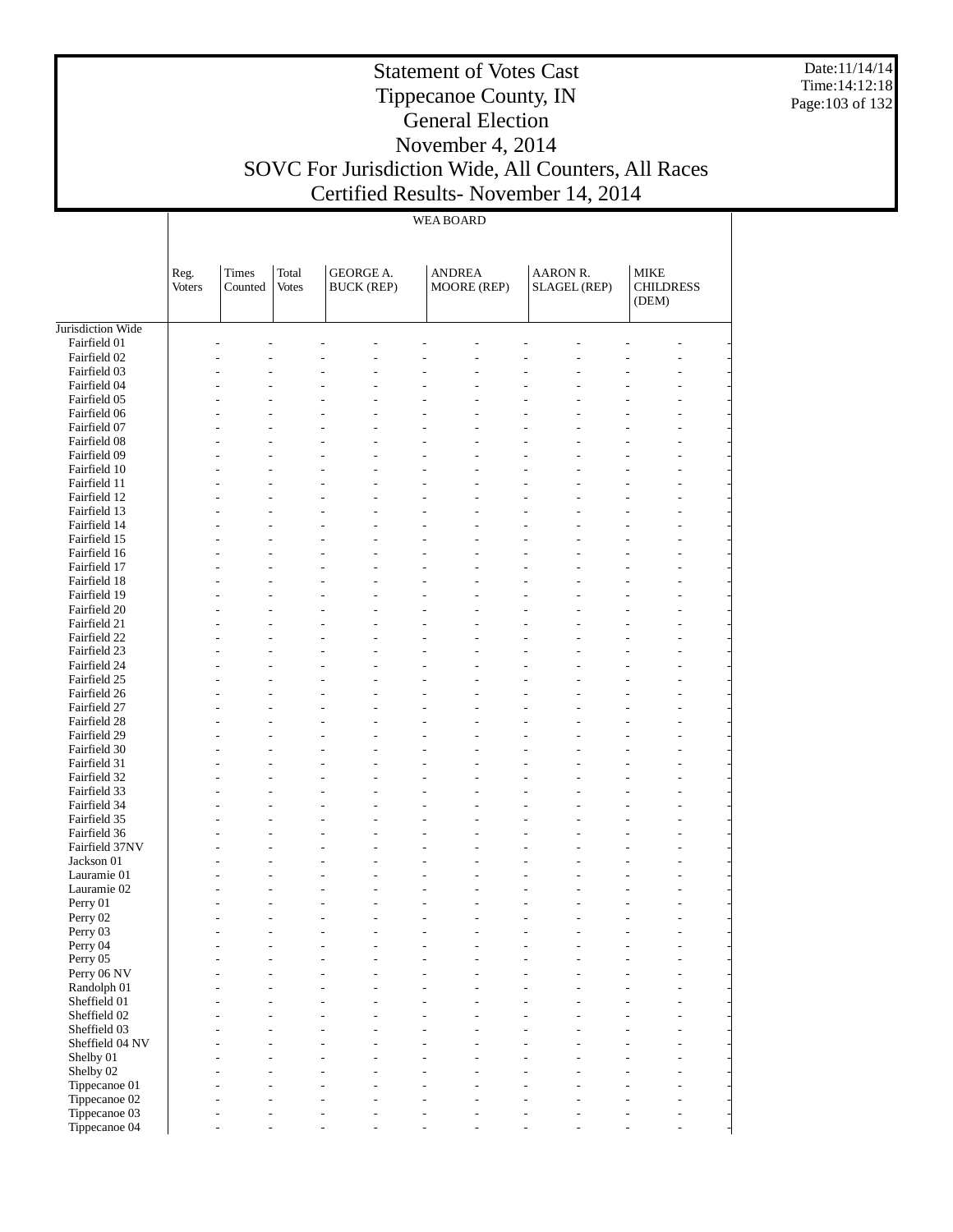Date:11/14/14 Time:14:12:18 Page:104 of 132

#### Statement of Votes Cast Tippecanoe County, IN General Election November 4, 2014 SOVC For Jurisdiction Wide, All Counters, All Races Certified Results- November 14, 2014

WEA BOARD

|                        | Reg.          | Times                            | Total                            | <b>GEORGE A.</b>  |                      | <b>ANDREA</b>      |                  | AARON R.            |                  | MIKE                      |                  |
|------------------------|---------------|----------------------------------|----------------------------------|-------------------|----------------------|--------------------|------------------|---------------------|------------------|---------------------------|------------------|
|                        | <b>Voters</b> | Counted                          | <b>Votes</b>                     | <b>BUCK (REP)</b> |                      | <b>MOORE</b> (REP) |                  | <b>SLAGEL</b> (REP) |                  | <b>CHILDRESS</b><br>(DEM) |                  |
| Tippecanoe 05          |               | $\overline{a}$                   | $\overline{a}$                   |                   | $\overline{a}$       |                    |                  |                     |                  | ÷.                        |                  |
| Tippecanoe 06          |               | L.                               | L,<br>$\overline{a}$             | $\overline{a}$    | $\overline{a}$       | $\overline{a}$     | $\overline{a}$   |                     |                  | ÷.                        |                  |
| Tippecanoe 07          |               |                                  |                                  |                   |                      |                    |                  |                     |                  | L,                        |                  |
| Union 01               |               |                                  | J.<br>L.                         |                   |                      |                    |                  |                     |                  | L.                        |                  |
| Wabash 01              |               |                                  |                                  |                   |                      |                    |                  |                     |                  | L,                        |                  |
| Wabash 02              |               |                                  | L,                               |                   | $\overline{a}$       |                    |                  |                     |                  | ÷.                        |                  |
| Wabash 03              |               |                                  | ۳                                |                   |                      |                    |                  |                     |                  | L.<br>L.                  |                  |
| Wabash 04<br>Wabash 05 |               |                                  |                                  |                   |                      |                    |                  |                     |                  | L.                        |                  |
| Wabash 06              |               |                                  | L.<br>L.                         |                   | $\overline{a}$       | $\overline{a}$     | ÷                |                     |                  | $\overline{a}$            |                  |
| Wabash 07              |               |                                  |                                  |                   | L.                   |                    |                  |                     |                  | L.                        |                  |
| Wabash 08              |               |                                  | ۳                                |                   | $\overline{a}$       |                    |                  |                     |                  | L.                        |                  |
| Wabash 09              |               |                                  |                                  |                   | L.                   |                    |                  |                     |                  | L.                        |                  |
| Wabash 10              |               |                                  | L.<br>L.                         |                   | $\overline{a}$       | $\overline{a}$     | ÷                |                     |                  | ÷.                        |                  |
| Wabash 11              |               |                                  |                                  |                   | L.                   |                    |                  |                     |                  | L.                        |                  |
| Wabash 12              |               |                                  | ۳                                |                   | $\overline{a}$       |                    |                  |                     |                  | L.                        |                  |
| Wabash 13              |               |                                  |                                  |                   | L.                   |                    |                  |                     |                  | L.                        |                  |
| Wabash 14              |               |                                  | L.<br>L.                         |                   | $\overline{a}$<br>L. | $\overline{a}$     | ÷                |                     |                  | ÷.<br>L.                  |                  |
| Wabash 15<br>Wabash 16 |               |                                  | ۳                                |                   |                      |                    |                  |                     |                  | L.                        |                  |
| Wabash 17              |               |                                  |                                  |                   | L.                   |                    |                  |                     |                  | L.                        |                  |
| Wabash 18              |               |                                  | L.<br>L.                         |                   | $\overline{a}$       | $\overline{a}$     | ÷                |                     |                  | $\overline{a}$            |                  |
| Wabash 19              |               |                                  |                                  |                   | L.                   |                    |                  |                     |                  | L.                        |                  |
| Wabash 20              |               |                                  | ۳                                |                   |                      |                    |                  |                     |                  | L.                        |                  |
| Wabash 21              |               |                                  |                                  |                   | L.                   |                    |                  |                     |                  | L.                        |                  |
| Wabash 22              |               |                                  | L.<br>L.                         |                   | $\overline{a}$       | $\overline{a}$     | ÷                |                     |                  | ÷.                        |                  |
| Wabash 23              |               |                                  |                                  |                   | L.                   |                    |                  |                     |                  | L.                        |                  |
| Wabash 24              |               |                                  | ۳                                |                   |                      |                    |                  |                     |                  | L.                        |                  |
| Wabash 25              |               |                                  |                                  |                   |                      |                    |                  |                     |                  | L.                        |                  |
| Wabash 26              |               |                                  | L.<br>L.                         |                   | $\overline{a}$       | $\overline{a}$     | ÷                |                     |                  | ÷.<br>L.                  |                  |
| Wabash 27<br>Wabash 28 |               |                                  | ۳                                |                   |                      |                    |                  |                     |                  | L.                        |                  |
| Wabash 29              |               |                                  |                                  |                   |                      |                    |                  |                     |                  | L.                        |                  |
| Wabash 30              |               |                                  | J.<br>L.                         |                   |                      |                    |                  |                     |                  | ÷.                        |                  |
| Wabash 31 NV           |               |                                  |                                  |                   |                      |                    |                  |                     |                  | L.                        |                  |
| Washington 01          |               |                                  | L,                               |                   |                      |                    |                  |                     |                  | ÷.                        |                  |
| Washington 02          |               |                                  | L.<br>L.                         | $\overline{a}$    |                      |                    |                  |                     |                  | L.                        |                  |
| Wayne 01               |               |                                  | $\overline{a}$<br>$\overline{a}$ | $\overline{a}$    |                      | L,                 |                  |                     |                  | L,                        |                  |
| Wea 01                 | 234           | 55                               | 128                              | 35                | 27.34%               | 35                 | 27.34%           | 33                  | 25.78%           | 25                        | 19.53%           |
| Wea <sub>02</sub>      | 1256          | 258                              | 592                              | 149               | 25.17%               | 172                | 29.05%           | 159                 | 26.86%           | 112                       | 18.92%           |
| Wea 03<br>Wea 04       | 1277          | 349                              | 750                              | 190               | 25.33%               | 200                | 26.67%<br>27.56% | 190                 | 25.33%<br>25.98% | 170                       | 22.67%<br>19.69% |
| Wea 05                 | 660<br>703    | 170<br>173                       | 381<br>359                       | 102<br>83         | 26.77%<br>23.12%     | 105<br>102         | 28.41%           | 99<br>89            | 24.79%           | 75<br>85                  | 23.68%           |
| Wea 06                 | 1232          | 270                              | 586                              | 159               | 27.13%               | 171                | 29.18%           | 150                 | 25.60%           | 106                       | 18.09%           |
| Wea 07                 | 1034          | 267                              | 588                              | 144               | 24.49%               | 169                | 28.74%           | 156                 | 26.53%           | 119                       | 20.24%           |
| Wea 08                 | 1029          | 297                              | 675                              | 178               | 26.37%               | 194                | 28.74%           | 184                 | 27.26%           | 119                       | 17.63%           |
| Wea 09                 | 939           | 286                              | 622                              | 152               | 24.44%               | 182                | 29.26%           | 170                 | 27.33%           | 118                       | 18.97%           |
| Wea 10                 | 789           | 141                              | 303                              | 69                | 22.77%               | 87                 | 28.71%           | 82                  | 27.06%           | 65                        | 21.45%           |
| Wea 11                 | 1123          | 458                              | 1087                             | 278               | 25.57%               | 324                | 29.81%           | 310                 | 28.52%           | 175                       | 16.10%           |
| Wea 12                 | 741           | 269                              | 680                              | 195               | 28.68%               | 200                | 29.41%           | 192                 | 28.24%           | 93                        | 13.68%           |
| Wea 13                 | 778           | 354                              | 882                              | 231               | 26.19%               | 270                | 30.61%           | 261                 | 29.59%           | 120                       | 13.61%           |
| Wea 14                 | 1759          | 427                              | 991                              | 249               | 25.13%               | 290                | 29.26%           | 274                 | 27.65%           | 178                       | 17.96%           |
| Wea 15<br>Wea 16       | 1037<br>1152  | 388<br>388                       | 949<br>890                       | 252<br>222        | 26.55%<br>24.94%     | 276<br>255         | 29.08%<br>28.65% | 280<br>270          | 29.50%<br>30.34% | 141<br>143                | 14.86%<br>16.07% |
| Wea 17                 | 1365          | 457                              | 1066                             | 267               | 25.05%               | 316                | 29.64%           | 301                 | 28.24%           | 182                       | 17.07%           |
| Wea 18 NV              |               | $\boldsymbol{0}$<br>$\mathbf{1}$ | $\mathbf{1}$                     | 0                 | 0.00%                | $\boldsymbol{0}$   | 0.00%            | 0                   | 0.00%            |                           | 1 100.00%        |
| Wea 19                 | 946           | 279                              | 691                              | 176               | 25.47%               | 202                | 29.23%           | 198                 | 28.65%           | 115                       | 16.64%           |
| Wea 20                 | 582           | 200                              | 500                              | 127               | 25.40%               | 151                | 30.20%           | 146                 | 29.20%           | 76                        | 15.20%           |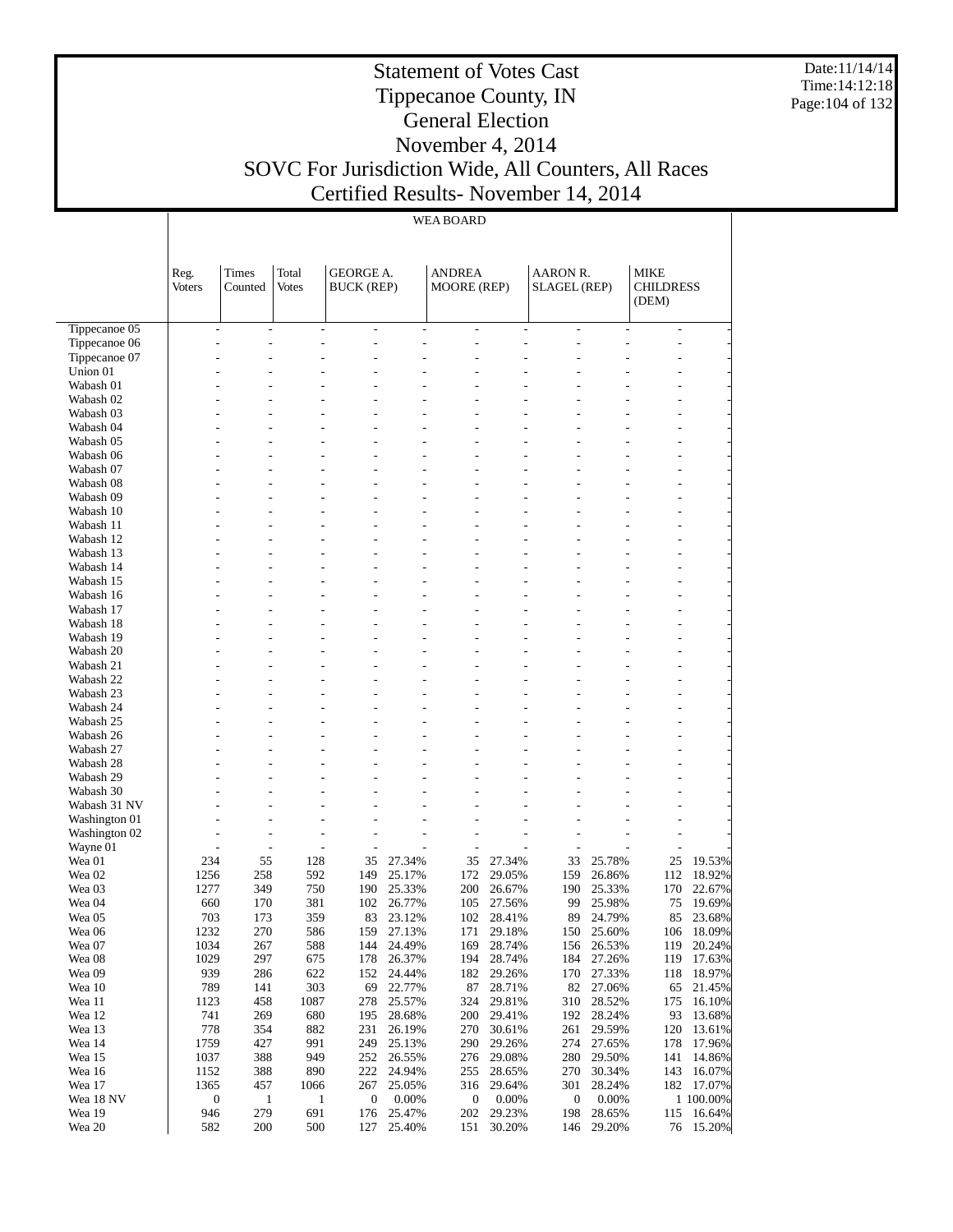|                                                                                                                                                                                                                     | <b>Statement of Votes Cast</b><br>Tippecanoe County, IN<br><b>General Election</b><br>November 4, $2014$<br>SOVC For Jurisdiction Wide, All Counters, All Races<br>Certified Results-November 14, 2014<br><b>WEA BOARD</b> |      |       |     |             |     |             |     |             |    |             |  |  |
|---------------------------------------------------------------------------------------------------------------------------------------------------------------------------------------------------------------------|----------------------------------------------------------------------------------------------------------------------------------------------------------------------------------------------------------------------------|------|-------|-----|-------------|-----|-------------|-----|-------------|----|-------------|--|--|
|                                                                                                                                                                                                                     |                                                                                                                                                                                                                            |      |       |     |             |     |             |     |             |    |             |  |  |
| Total<br><b>GEORGE A.</b><br><b>MIKE</b><br>Times<br><b>ANDREA</b><br>AARON R.<br>Reg.<br><b>CHILDRESS</b><br><b>BUCK (REP)</b><br><b>MOORE</b> (REP)<br>SLAGEL (REP)<br>Votes<br><b>Voters</b><br>Counted<br>(DEM) |                                                                                                                                                                                                                            |      |       |     |             |     |             |     |             |    |             |  |  |
| Wea 21                                                                                                                                                                                                              | 816                                                                                                                                                                                                                        | 313  | 784   | 217 | 27.68%      | 243 | 30.99%      | 225 | 28.70%      | 99 | 12.63%      |  |  |
| Total                                                                                                                                                                                                               | 19452                                                                                                                                                                                                                      | 5800 | 13505 |     | 3475 25.73% |     | 3944 29.20% |     | 3769 27.91% |    | 2317 17.16% |  |  |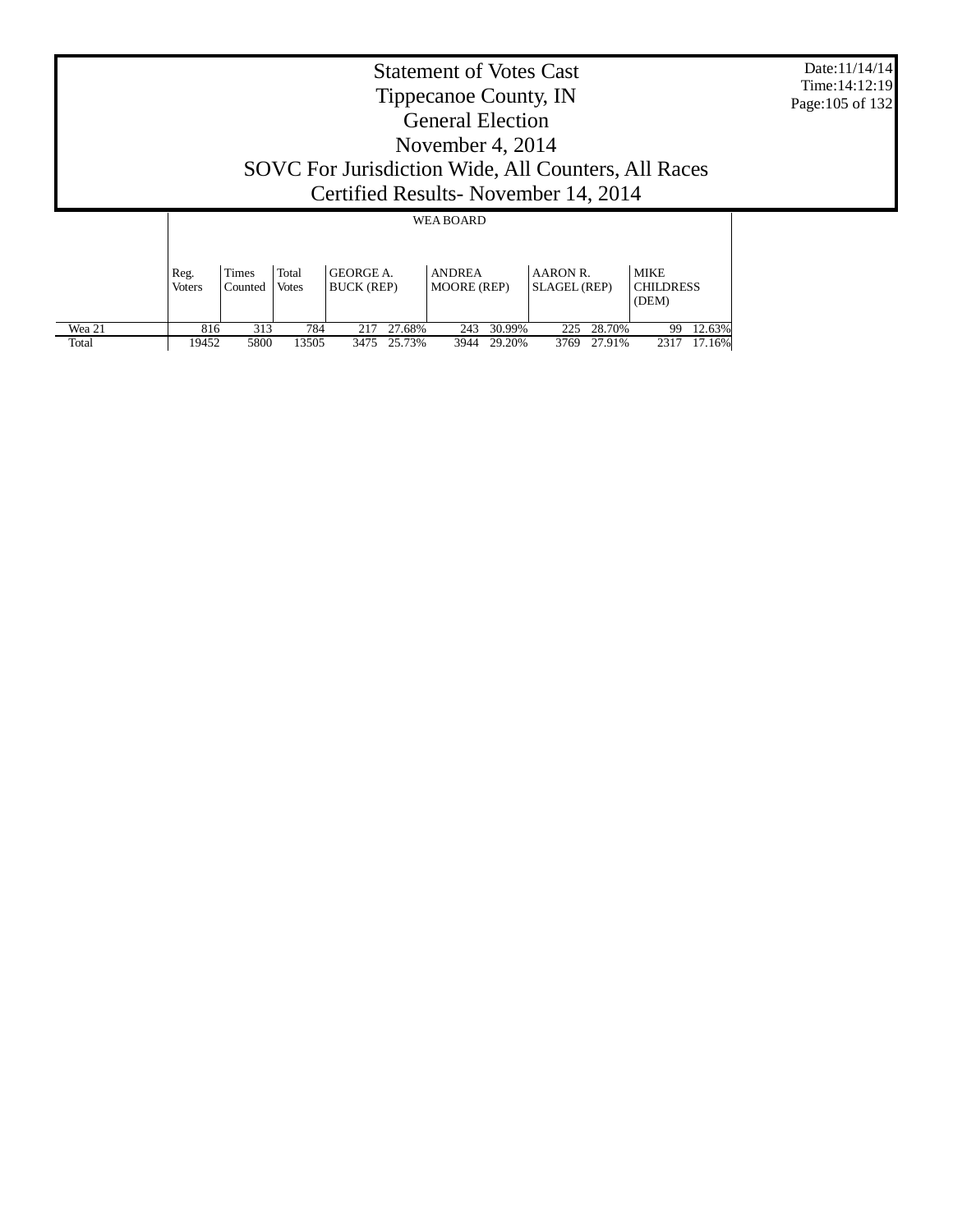Date:11/14/14 Time:14:12:19 Page:106 of 132

т

# General Election

# November 4, 2014

Statement of Votes Cast Tippecanoe County, IN

# SOVC For Jurisdiction Wide, All Counters, All Races

Certified Results- November 14, 2014 T Clarks Hill Council T

|                                   |                |                  |                       | T Clarks Hill Council |        |                                | T Shadeland Brd D1 |                |                  |                       |                                    |  |  |  |
|-----------------------------------|----------------|------------------|-----------------------|-----------------------|--------|--------------------------------|--------------------|----------------|------------------|-----------------------|------------------------------------|--|--|--|
|                                   |                |                  |                       |                       |        |                                |                    |                |                  |                       |                                    |  |  |  |
|                                   |                |                  |                       |                       |        |                                |                    |                |                  |                       |                                    |  |  |  |
|                                   | Reg.<br>Voters | Times<br>Counted | Total<br><b>Votes</b> | CLARK D.<br>WHITLEY   |        | <b>DUSTIN</b><br><b>WINGER</b> |                    | Reg.<br>Voters | Times<br>Counted | Total<br><b>Votes</b> | <b>DAVID ALLEN</b><br>DOWNEY (REP) |  |  |  |
|                                   |                |                  |                       |                       |        |                                |                    |                |                  |                       |                                    |  |  |  |
|                                   |                |                  |                       |                       |        |                                |                    |                |                  |                       |                                    |  |  |  |
| Jurisdiction Wide<br>Fairfield 01 |                |                  |                       |                       |        |                                |                    |                |                  |                       |                                    |  |  |  |
| Fairfield 02                      |                |                  |                       |                       |        |                                |                    |                |                  |                       |                                    |  |  |  |
| Fairfield 03                      |                |                  |                       |                       |        |                                |                    |                |                  |                       |                                    |  |  |  |
| Fairfield 04                      |                |                  |                       |                       |        |                                |                    |                |                  |                       |                                    |  |  |  |
| Fairfield 05                      |                |                  |                       |                       |        |                                |                    |                |                  |                       |                                    |  |  |  |
| Fairfield 06                      |                |                  |                       |                       |        |                                |                    |                |                  |                       |                                    |  |  |  |
| Fairfield 07                      |                |                  |                       |                       |        |                                |                    |                |                  |                       |                                    |  |  |  |
| Fairfield 08                      |                |                  |                       |                       |        |                                |                    |                |                  |                       |                                    |  |  |  |
| Fairfield 09                      |                |                  |                       |                       |        |                                |                    |                |                  |                       |                                    |  |  |  |
| Fairfield 10                      |                |                  |                       |                       |        |                                |                    |                |                  |                       |                                    |  |  |  |
| Fairfield 11<br>Fairfield 12      |                |                  |                       |                       |        |                                |                    |                |                  |                       |                                    |  |  |  |
| Fairfield 13                      |                |                  |                       |                       |        |                                |                    |                |                  |                       |                                    |  |  |  |
| Fairfield 14                      |                |                  |                       |                       |        |                                |                    |                |                  |                       |                                    |  |  |  |
| Fairfield 15                      |                |                  |                       |                       |        |                                |                    |                |                  |                       |                                    |  |  |  |
| Fairfield 16                      |                |                  |                       |                       |        |                                |                    |                |                  |                       |                                    |  |  |  |
| Fairfield 17                      |                |                  |                       |                       |        |                                |                    |                |                  |                       |                                    |  |  |  |
| Fairfield 18                      |                |                  |                       |                       |        |                                |                    |                |                  |                       |                                    |  |  |  |
| Fairfield 19                      |                |                  |                       |                       |        |                                |                    |                |                  |                       |                                    |  |  |  |
| Fairfield 20                      |                |                  |                       |                       |        |                                |                    |                |                  |                       |                                    |  |  |  |
| Fairfield 21                      |                |                  |                       |                       |        |                                |                    |                |                  |                       |                                    |  |  |  |
| Fairfield 22                      |                |                  |                       |                       |        |                                |                    |                |                  |                       |                                    |  |  |  |
| Fairfield 23<br>Fairfield 24      |                |                  |                       |                       |        |                                |                    |                |                  |                       |                                    |  |  |  |
| Fairfield 25                      |                |                  |                       |                       |        |                                |                    |                |                  |                       |                                    |  |  |  |
| Fairfield 26                      |                |                  |                       |                       |        |                                |                    |                |                  |                       |                                    |  |  |  |
| Fairfield 27                      |                |                  |                       |                       |        |                                |                    |                |                  |                       |                                    |  |  |  |
| Fairfield 28                      |                |                  |                       |                       |        |                                |                    |                |                  |                       |                                    |  |  |  |
| Fairfield 29                      |                |                  |                       |                       |        |                                |                    |                |                  |                       |                                    |  |  |  |
| Fairfield 30                      |                |                  |                       |                       |        |                                |                    |                |                  |                       |                                    |  |  |  |
| Fairfield 31                      |                |                  |                       |                       |        |                                |                    |                |                  |                       |                                    |  |  |  |
| Fairfield 32                      |                |                  |                       |                       |        |                                |                    |                |                  |                       |                                    |  |  |  |
| Fairfield 33                      |                |                  |                       |                       |        |                                |                    |                |                  |                       |                                    |  |  |  |
| Fairfield 34                      |                |                  |                       |                       |        |                                |                    |                |                  |                       |                                    |  |  |  |
| Fairfield 35<br>Fairfield 36      |                |                  |                       |                       |        |                                |                    |                |                  |                       |                                    |  |  |  |
| Fairfield 37NV                    |                |                  |                       |                       |        |                                |                    |                |                  |                       |                                    |  |  |  |
| Jackson 01                        |                |                  |                       |                       |        |                                |                    |                |                  |                       |                                    |  |  |  |
| Lauramie 01                       |                |                  |                       |                       |        |                                |                    |                |                  |                       |                                    |  |  |  |
| Lauramie 02                       | 339            | 204              | 244                   | 113                   | 46.31% | 131                            | 53.69%             |                |                  |                       |                                    |  |  |  |
| Perry 01                          |                |                  |                       |                       |        |                                |                    |                |                  |                       |                                    |  |  |  |
| Perry 02                          |                |                  |                       |                       |        |                                |                    |                |                  |                       |                                    |  |  |  |
| Perry 03                          |                |                  |                       |                       |        | L,                             |                    |                |                  |                       |                                    |  |  |  |
| Perry 04                          |                |                  |                       |                       |        | L,                             |                    |                |                  |                       |                                    |  |  |  |
| Perry 05<br>Perry 06 NV           |                |                  |                       |                       |        | L.                             |                    |                |                  |                       | $\overline{a}$                     |  |  |  |
| Randolph 01                       |                |                  |                       |                       |        |                                |                    |                |                  |                       |                                    |  |  |  |
| Sheffield 01                      |                |                  |                       |                       |        |                                |                    |                |                  |                       |                                    |  |  |  |
| Sheffield 02                      |                |                  |                       |                       |        |                                |                    |                |                  |                       |                                    |  |  |  |
| Sheffield 03                      |                |                  |                       |                       |        | L.                             |                    |                |                  |                       |                                    |  |  |  |
| Sheffield 04 NV                   |                |                  |                       |                       |        |                                |                    |                |                  |                       |                                    |  |  |  |
| Shelby 01                         |                |                  |                       |                       |        |                                |                    |                |                  |                       |                                    |  |  |  |
| Shelby 02                         |                |                  |                       |                       |        |                                |                    |                |                  |                       |                                    |  |  |  |
| Tippecanoe 01                     |                |                  |                       |                       |        | L.                             |                    |                |                  |                       | $\overline{a}$                     |  |  |  |
| Tippecanoe 02                     |                |                  |                       |                       |        | L.                             |                    |                |                  |                       |                                    |  |  |  |
| Tippecanoe 03<br>Tippecanoe 04    |                |                  |                       |                       |        |                                |                    |                |                  |                       |                                    |  |  |  |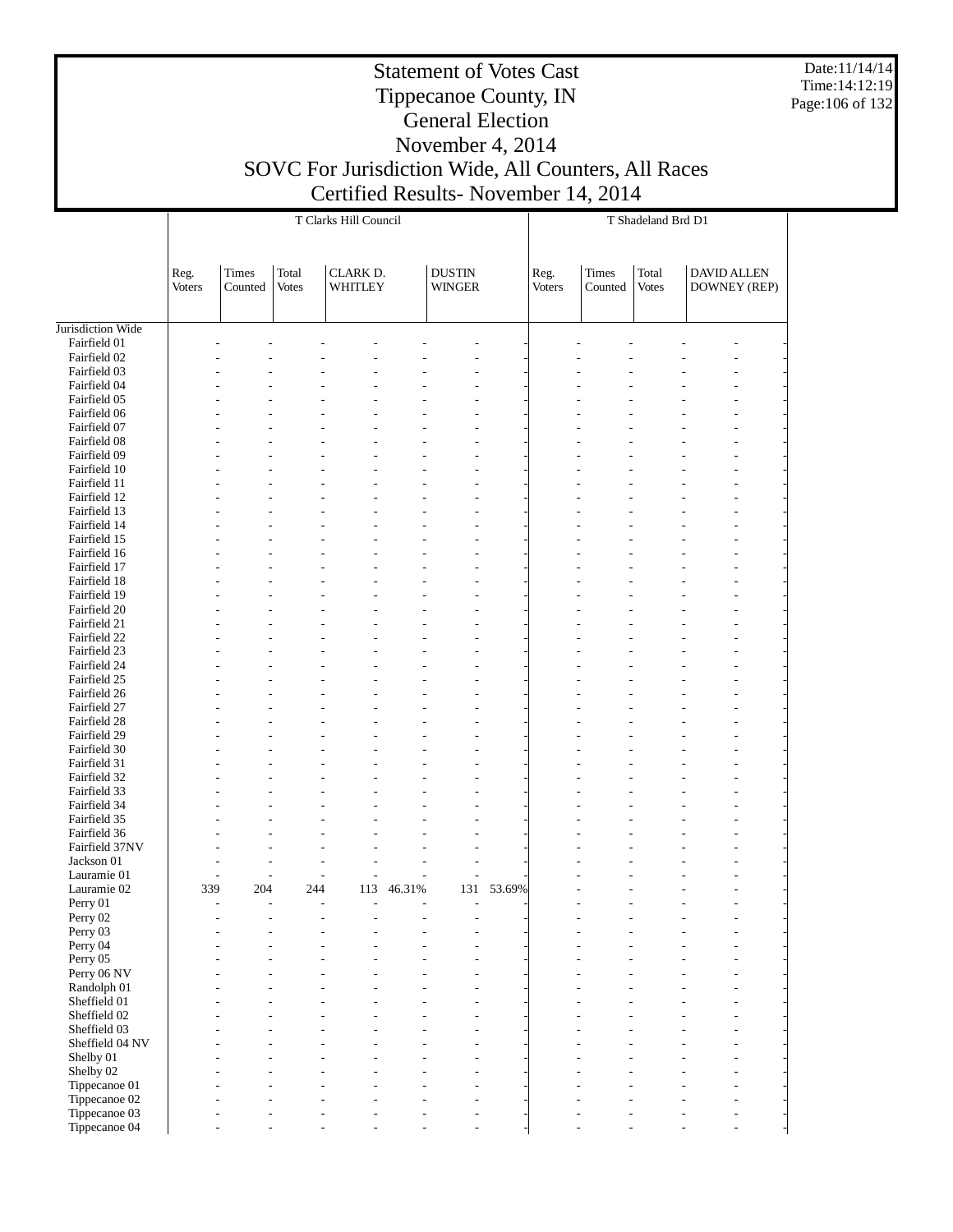Date:11/14/14 Time:14:12:19 Page:107 of 132

#### Statement of Votes Cast Tippecanoe County, IN General Election November 4, 2014

# SOVC For Jurisdiction Wide, All Counters, All Races Certified Results- November 14, 2014

|                             |                |                  |                       | T Clarks Hill Council                         |                                |                          | T Shadeland Brd D1       |                          |                          |                                    |             |  |  |
|-----------------------------|----------------|------------------|-----------------------|-----------------------------------------------|--------------------------------|--------------------------|--------------------------|--------------------------|--------------------------|------------------------------------|-------------|--|--|
|                             | Reg.<br>Voters | Times<br>Counted | Total<br><b>Votes</b> | CLARK D.<br>WHITLEY                           | <b>DUSTIN</b><br><b>WINGER</b> |                          | Reg.<br><b>Voters</b>    | Times<br>Counted         | Total<br><b>Votes</b>    | DAVID ALLEN<br><b>DOWNEY (REP)</b> |             |  |  |
| Tippecanoe 05               |                | $\blacksquare$   | $\frac{1}{2}$         | $\frac{1}{2}$<br>$\qquad \qquad \blacksquare$ | $\frac{1}{2}$                  | $\overline{\phantom{a}}$ | $\overline{\phantom{a}}$ | $\overline{\phantom{a}}$ | $\overline{\phantom{a}}$ | $\overline{\phantom{a}}$           |             |  |  |
| Tippecanoe 06               |                | L,               |                       | L                                             | $\overline{a}$                 |                          | $\overline{a}$           | $\overline{a}$           | Ĭ.                       | $\overline{a}$                     |             |  |  |
| Tippecanoe 07               |                |                  |                       | Ĭ.                                            | ÷,                             |                          | L,                       | $\overline{a}$           | $\overline{a}$           | $\overline{a}$                     |             |  |  |
| Union 01                    |                |                  |                       |                                               |                                |                          | 1104                     | 417                      | 332                      |                                    | 332 100.00% |  |  |
| Wabash 01<br>Wabash 02      |                |                  |                       |                                               |                                |                          | L                        | $\overline{a}$           | L,<br>L,                 | L,<br>$\overline{a}$               |             |  |  |
| Wabash 03                   |                |                  |                       | Ĭ.                                            |                                |                          |                          |                          | Ĭ.                       | $\overline{a}$                     |             |  |  |
| Wabash 04                   |                |                  |                       |                                               |                                |                          |                          |                          |                          |                                    |             |  |  |
| Wabash 05                   |                |                  |                       | Ĭ.                                            |                                |                          |                          |                          |                          |                                    |             |  |  |
| Wabash 06                   |                |                  |                       |                                               |                                |                          |                          |                          |                          |                                    |             |  |  |
| Wabash 07                   |                |                  |                       | Ĭ.                                            |                                |                          |                          |                          |                          | L,                                 |             |  |  |
| Wabash 08                   |                |                  |                       |                                               |                                |                          |                          |                          |                          |                                    |             |  |  |
| Wabash 09                   |                |                  |                       | Ĭ.                                            |                                |                          |                          |                          |                          |                                    |             |  |  |
| Wabash 10                   |                |                  |                       |                                               |                                |                          |                          |                          |                          |                                    |             |  |  |
| Wabash 11                   |                |                  |                       | L                                             |                                |                          |                          |                          |                          | L,                                 |             |  |  |
| Wabash 12<br>Wabash 13      |                |                  |                       |                                               |                                |                          |                          |                          |                          |                                    |             |  |  |
| Wabash 14                   |                |                  |                       |                                               |                                |                          |                          |                          |                          |                                    |             |  |  |
| Wabash 15                   |                |                  |                       | L                                             |                                |                          |                          |                          |                          | $\overline{a}$                     |             |  |  |
| Wabash 16                   |                |                  |                       |                                               |                                |                          |                          |                          |                          |                                    |             |  |  |
| Wabash 17                   |                |                  |                       |                                               |                                |                          |                          |                          |                          |                                    |             |  |  |
| Wabash 18                   |                |                  |                       |                                               |                                |                          |                          |                          |                          |                                    |             |  |  |
| Wabash 19                   |                |                  |                       | Ĭ.                                            |                                |                          |                          |                          |                          | $\overline{a}$                     |             |  |  |
| Wabash 20                   |                |                  |                       |                                               |                                |                          |                          |                          |                          |                                    |             |  |  |
| Wabash 21                   |                |                  |                       |                                               |                                |                          |                          |                          |                          |                                    |             |  |  |
| Wabash 22                   |                |                  |                       |                                               |                                |                          |                          |                          |                          |                                    |             |  |  |
| Wabash 23                   |                |                  |                       | Ĭ.                                            |                                |                          |                          |                          |                          | $\overline{a}$                     |             |  |  |
| Wabash 24<br>Wabash 25      |                |                  |                       | Ĭ.                                            |                                |                          |                          |                          |                          | L,                                 |             |  |  |
| Wabash 26                   |                |                  |                       |                                               |                                |                          |                          |                          |                          |                                    |             |  |  |
| Wabash 27                   |                |                  |                       | Ĭ.                                            |                                |                          |                          |                          |                          | L,                                 |             |  |  |
| Wabash 28                   |                |                  |                       |                                               |                                |                          |                          |                          |                          |                                    |             |  |  |
| Wabash 29                   |                |                  |                       | Ĭ.                                            |                                |                          |                          |                          |                          | ٠                                  |             |  |  |
| Wabash 30                   |                |                  |                       |                                               |                                |                          |                          |                          |                          |                                    |             |  |  |
| Wabash 31 NV                |                |                  |                       | L                                             |                                |                          |                          |                          |                          | L,                                 |             |  |  |
| Washington 01               |                |                  |                       |                                               |                                |                          |                          |                          |                          |                                    |             |  |  |
| Washington 02               |                |                  |                       | Ĭ.                                            |                                |                          |                          |                          |                          |                                    |             |  |  |
| Wayne 01                    |                |                  |                       | Ĭ.                                            |                                |                          |                          |                          |                          |                                    |             |  |  |
| Wea 01<br>Wea <sub>02</sub> |                |                  |                       | L,                                            |                                |                          |                          |                          |                          |                                    |             |  |  |
| Wea 03                      |                |                  |                       |                                               |                                |                          |                          |                          |                          |                                    |             |  |  |
| Wea 04                      |                |                  |                       | L,                                            | $\overline{\phantom{a}}$       |                          |                          |                          |                          | $\overline{a}$                     |             |  |  |
| Wea 05                      |                |                  |                       |                                               |                                |                          |                          |                          |                          |                                    |             |  |  |
| Wea 06                      |                |                  |                       |                                               | ٠                              |                          |                          |                          |                          |                                    |             |  |  |
| Wea 07                      |                |                  |                       |                                               | ÷,                             |                          |                          |                          |                          |                                    |             |  |  |
| Wea 08                      |                |                  |                       |                                               |                                |                          |                          |                          |                          |                                    |             |  |  |
| Wea 09                      |                |                  |                       |                                               |                                |                          |                          |                          |                          |                                    |             |  |  |
| Wea 10                      |                |                  |                       |                                               |                                |                          |                          |                          |                          |                                    |             |  |  |
| Wea $11\,$                  |                |                  |                       |                                               |                                |                          |                          |                          |                          |                                    |             |  |  |
| Wea 12<br>Wea 13            |                |                  |                       |                                               |                                |                          |                          |                          |                          |                                    |             |  |  |
| Wea 14                      |                |                  |                       |                                               |                                |                          |                          |                          |                          |                                    |             |  |  |
| Wea 15                      |                |                  |                       |                                               |                                |                          |                          |                          |                          |                                    |             |  |  |
| Wea 16                      |                |                  |                       |                                               |                                |                          |                          |                          |                          |                                    |             |  |  |
| Wea 17                      |                |                  |                       |                                               |                                |                          |                          |                          |                          |                                    |             |  |  |
| Wea 18 NV                   |                |                  |                       |                                               |                                |                          |                          |                          |                          |                                    |             |  |  |
| Wea 19                      |                |                  |                       |                                               |                                |                          |                          |                          |                          |                                    |             |  |  |
| Wea $20\,$                  |                |                  |                       |                                               |                                |                          |                          |                          |                          |                                    |             |  |  |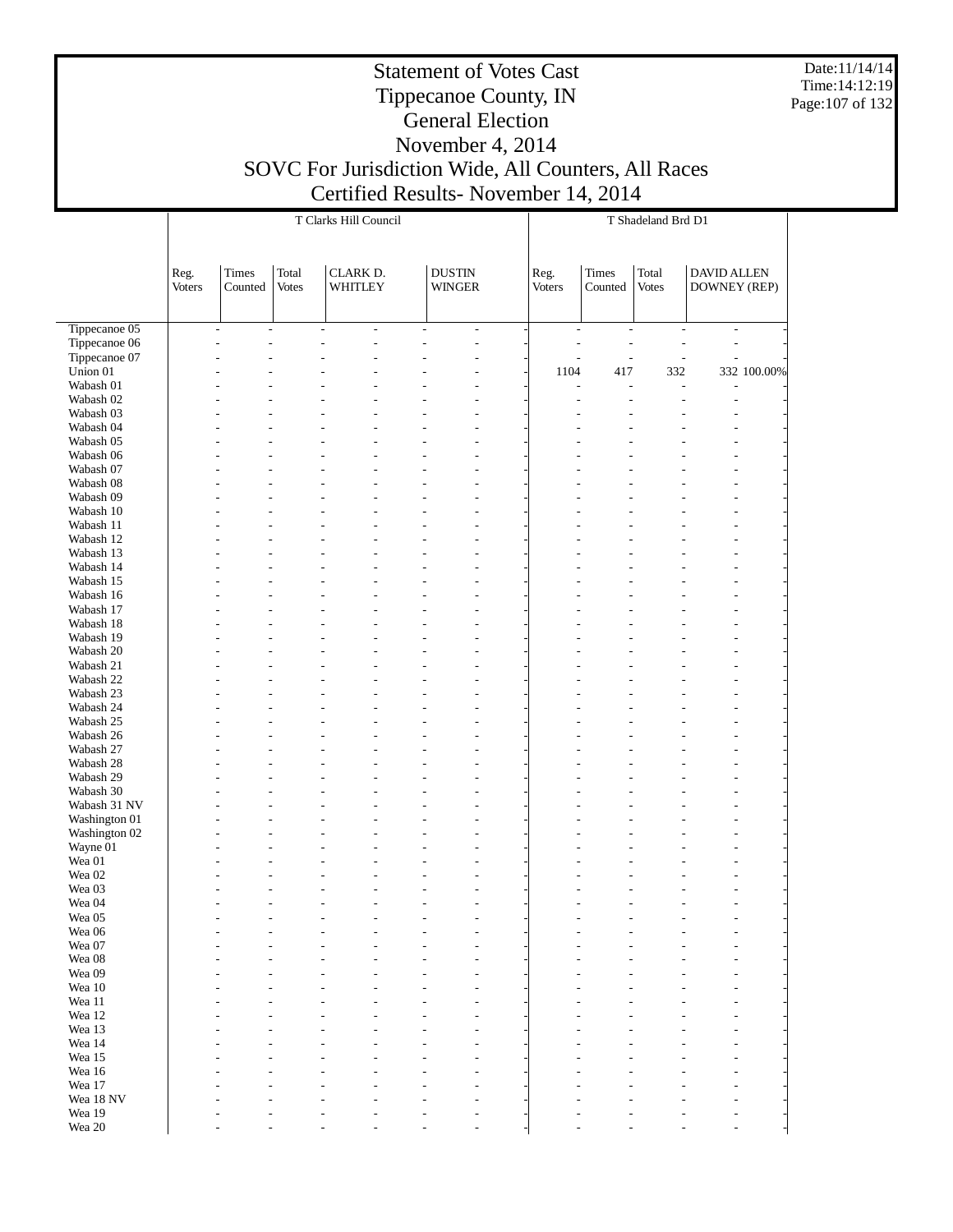| <b>Statement of Votes Cast</b><br>Tippecanoe County, IN<br><b>General Election</b><br>November 4, 2014 |                       |                       |                |                                 |                                |                       |                  |                       |                                    | Date:11/14/14<br>Time: 14:12:19<br>Page: 108 of 132 |  |
|--------------------------------------------------------------------------------------------------------|-----------------------|-----------------------|----------------|---------------------------------|--------------------------------|-----------------------|------------------|-----------------------|------------------------------------|-----------------------------------------------------|--|
| SOVC For Jurisdiction Wide, All Counters, All Races<br>Certified Results - November 14, 2014           |                       |                       |                |                                 |                                |                       |                  |                       |                                    |                                                     |  |
|                                                                                                        |                       | T Clarks Hill Council |                |                                 |                                |                       |                  | T Shadeland Brd D1    |                                    |                                                     |  |
|                                                                                                        | Reg.<br><b>Voters</b> | Times<br>Counted      | Total<br>Votes | CLARK <sub>D</sub> .<br>WHITLEY | <b>DUSTIN</b><br><b>WINGER</b> | Reg.<br><b>Voters</b> | Times<br>Counted | Total<br><b>Votes</b> | <b>DAVID ALLEN</b><br>DOWNEY (REP) |                                                     |  |
| Wea 21<br>Total                                                                                        | 339                   | 204                   | 244            | 113<br>46.31%                   | 131<br>53.69%                  | 1104                  | 417              | 332                   | 332 100.00%                        |                                                     |  |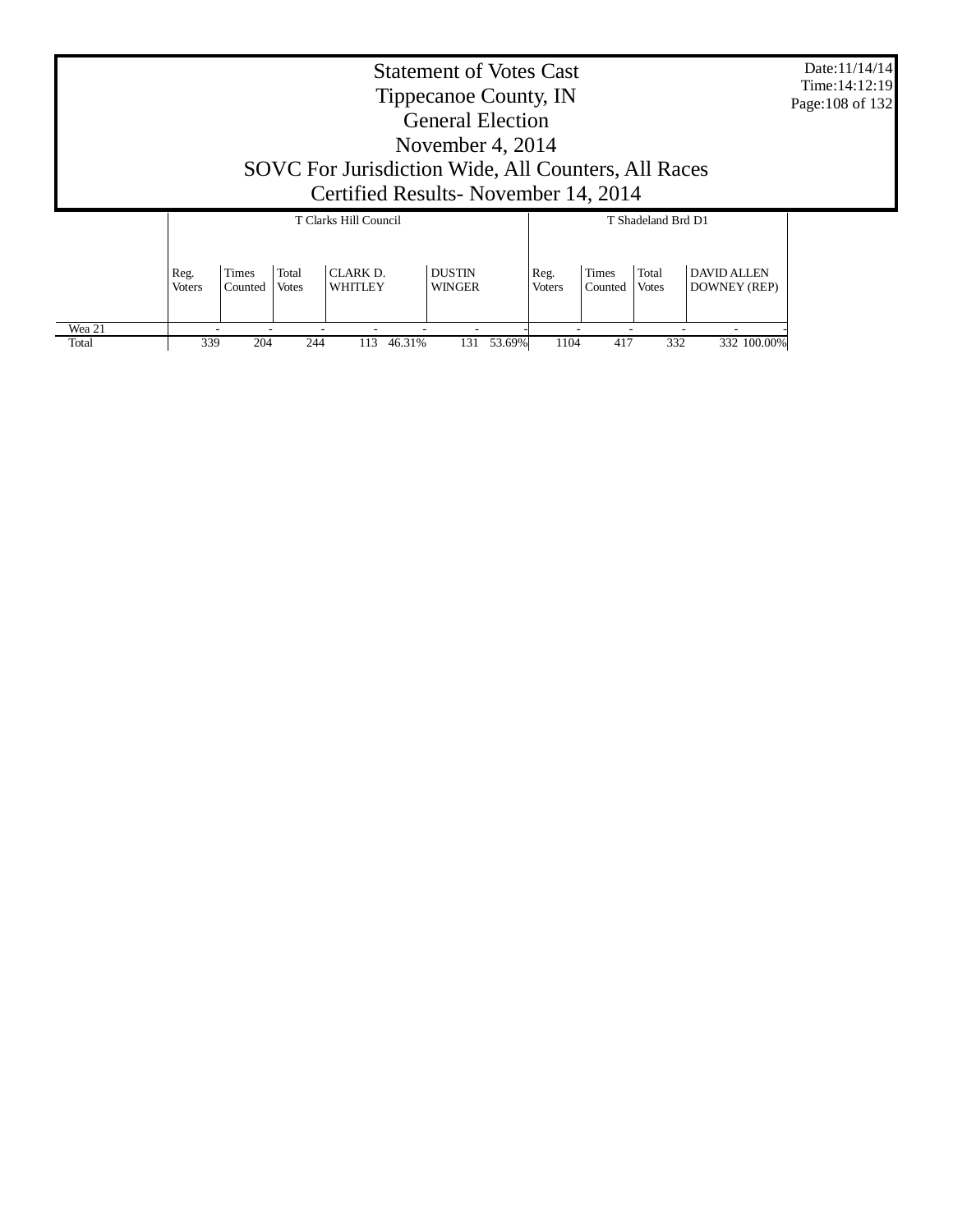Date:11/14/14 Time:14:12:19 Page:109 of 132

## Tippecanoe County, IN General Election November 4, 2014 SOVC For Jurisdiction Wide, All Counters, All Races Certified Results- November 14, 2014

|                                |                |                  | T Shadeland Brd D2    |                                    | T Shadeland Brd D3    |                  |                       |                                      |  |  |
|--------------------------------|----------------|------------------|-----------------------|------------------------------------|-----------------------|------------------|-----------------------|--------------------------------------|--|--|
|                                | Reg.<br>Voters | Times<br>Counted | Total<br><b>Votes</b> | <b>DAVID</b><br>WHITEHEAD<br>(REP) | Reg.<br><b>Voters</b> | Times<br>Counted | Total<br><b>Votes</b> | <b>DAVID</b><br>VANDERLKEED<br>(REP) |  |  |
| Jurisdiction Wide              |                |                  |                       |                                    |                       |                  |                       |                                      |  |  |
| Fairfield 01                   |                |                  |                       |                                    |                       |                  |                       |                                      |  |  |
| Fairfield 02                   |                | $\overline{a}$   |                       |                                    |                       |                  |                       |                                      |  |  |
| Fairfield 03                   |                |                  |                       |                                    |                       |                  |                       |                                      |  |  |
| Fairfield 04                   |                |                  |                       |                                    |                       |                  |                       |                                      |  |  |
| Fairfield 05                   |                |                  |                       |                                    |                       |                  |                       |                                      |  |  |
| Fairfield 06                   |                |                  | $\overline{a}$        |                                    |                       |                  |                       |                                      |  |  |
| Fairfield 07                   |                |                  |                       |                                    |                       |                  |                       |                                      |  |  |
| Fairfield 08<br>Fairfield 09   |                |                  |                       |                                    |                       |                  |                       |                                      |  |  |
| Fairfield 10                   |                | $\overline{a}$   |                       |                                    |                       |                  |                       |                                      |  |  |
| Fairfield 11                   |                |                  |                       |                                    |                       |                  |                       |                                      |  |  |
| Fairfield 12                   |                |                  |                       |                                    |                       |                  |                       |                                      |  |  |
| Fairfield 13                   |                |                  |                       |                                    |                       |                  |                       |                                      |  |  |
| Fairfield 14                   |                | $\overline{a}$   |                       |                                    |                       |                  |                       |                                      |  |  |
| Fairfield 15                   |                |                  |                       |                                    |                       |                  |                       |                                      |  |  |
| Fairfield 16                   |                |                  |                       |                                    |                       |                  |                       |                                      |  |  |
| Fairfield 17                   |                |                  |                       |                                    |                       |                  |                       |                                      |  |  |
| Fairfield 18                   |                | $\overline{a}$   |                       |                                    |                       |                  |                       |                                      |  |  |
| Fairfield 19                   |                |                  |                       |                                    |                       |                  |                       |                                      |  |  |
| Fairfield 20                   |                |                  |                       |                                    |                       |                  |                       |                                      |  |  |
| Fairfield 21                   |                |                  |                       |                                    |                       |                  |                       |                                      |  |  |
| Fairfield 22                   |                | $\overline{a}$   |                       |                                    |                       |                  |                       |                                      |  |  |
| Fairfield 23                   |                |                  |                       |                                    |                       |                  |                       |                                      |  |  |
| Fairfield 24                   |                |                  |                       |                                    |                       |                  |                       |                                      |  |  |
| Fairfield 25<br>Fairfield 26   |                | $\overline{a}$   |                       |                                    |                       |                  |                       |                                      |  |  |
| Fairfield 27                   |                |                  |                       |                                    |                       |                  |                       |                                      |  |  |
| Fairfield 28                   |                |                  |                       |                                    |                       |                  |                       |                                      |  |  |
| Fairfield 29                   |                |                  |                       |                                    |                       |                  |                       |                                      |  |  |
| Fairfield 30                   |                | $\overline{a}$   |                       |                                    |                       |                  |                       |                                      |  |  |
| Fairfield 31                   |                |                  |                       |                                    |                       |                  |                       |                                      |  |  |
| Fairfield 32                   |                |                  |                       |                                    |                       |                  |                       |                                      |  |  |
| Fairfield 33                   |                |                  |                       |                                    |                       |                  |                       |                                      |  |  |
| Fairfield 34                   |                | $\overline{a}$   |                       | $\overline{a}$                     |                       |                  |                       |                                      |  |  |
| Fairfield 35                   |                |                  |                       |                                    |                       |                  |                       |                                      |  |  |
| Fairfield 36                   |                |                  |                       |                                    |                       |                  |                       |                                      |  |  |
| Fairfield 37NV                 |                |                  |                       |                                    |                       |                  |                       |                                      |  |  |
| Jackson 01                     |                | $\overline{a}$   |                       |                                    |                       |                  |                       |                                      |  |  |
| Lauramie 01                    |                |                  |                       |                                    |                       |                  |                       |                                      |  |  |
| Lauramie 02                    |                | $\overline{a}$   |                       | $\overline{a}$                     |                       |                  |                       | L,                                   |  |  |
| Perry 01<br>Perry 02           |                |                  |                       |                                    |                       |                  |                       |                                      |  |  |
| Perry 03                       |                |                  |                       |                                    |                       |                  |                       |                                      |  |  |
| Perry 04                       |                |                  |                       |                                    |                       |                  |                       |                                      |  |  |
| Perry 05                       |                |                  |                       |                                    |                       |                  |                       |                                      |  |  |
| Perry 06 NV                    |                |                  |                       |                                    |                       |                  |                       |                                      |  |  |
| Randolph 01                    |                |                  |                       |                                    |                       |                  |                       |                                      |  |  |
| Sheffield 01                   |                |                  |                       |                                    |                       |                  |                       |                                      |  |  |
| Sheffield 02                   |                |                  |                       |                                    |                       |                  |                       |                                      |  |  |
| Sheffield 03                   |                |                  |                       |                                    |                       |                  |                       |                                      |  |  |
| Sheffield 04 NV                |                |                  |                       |                                    |                       |                  |                       |                                      |  |  |
| Shelby 01                      |                |                  |                       |                                    |                       |                  |                       |                                      |  |  |
| Shelby 02                      |                |                  |                       |                                    |                       |                  |                       |                                      |  |  |
| Tippecanoe 01                  |                |                  |                       |                                    |                       |                  |                       |                                      |  |  |
| Tippecanoe 02<br>Tippecanoe 03 |                |                  |                       |                                    |                       |                  |                       |                                      |  |  |
| Tippecanoe 04                  |                |                  |                       |                                    |                       |                  |                       |                                      |  |  |
|                                |                |                  |                       |                                    |                       |                  |                       |                                      |  |  |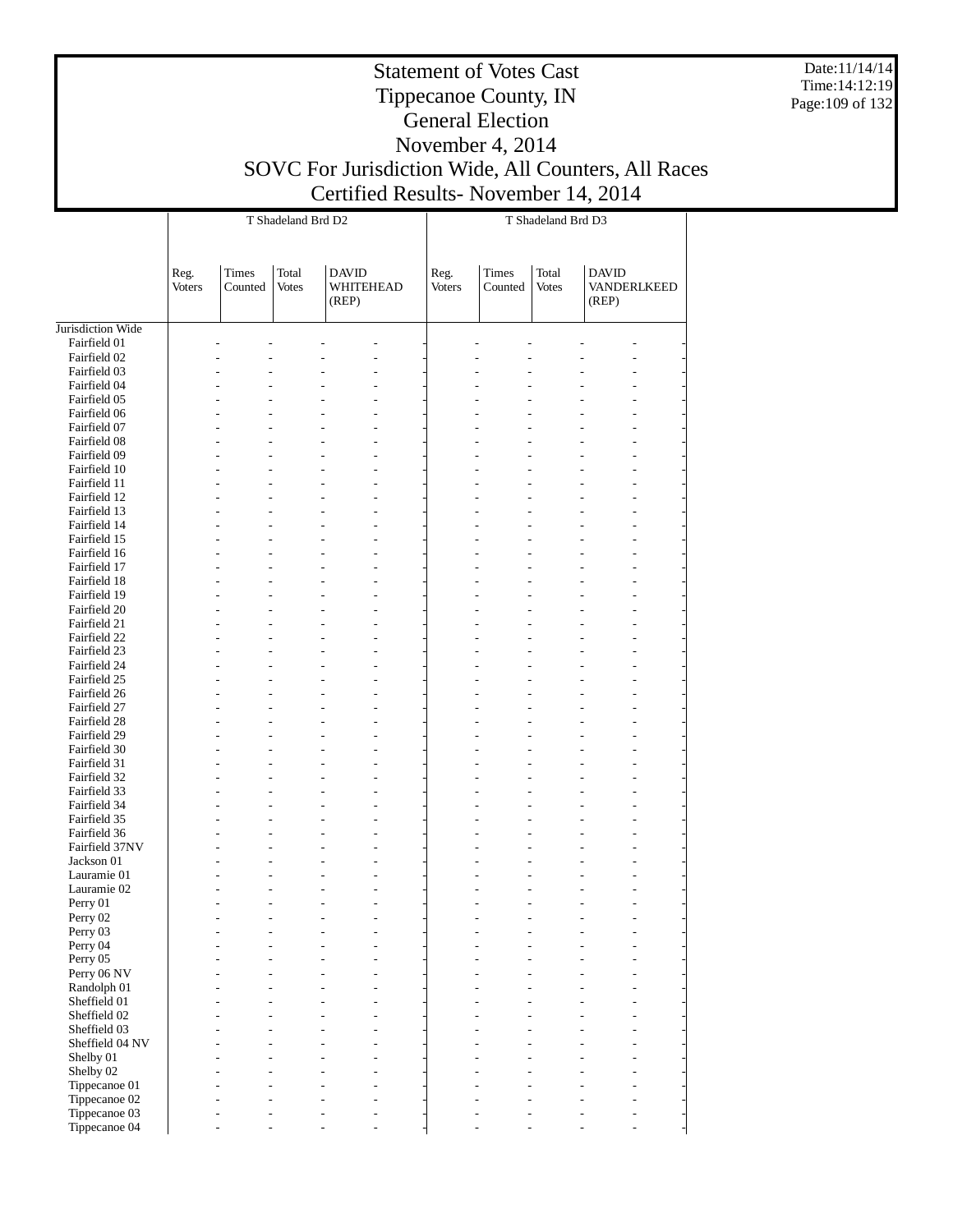Date:11/14/14 Time:14:12:20 Page:110 of 132

#### Statement of Votes Cast Tippecanoe County, IN General Election November 4, 2014 SOVC For Jurisdiction Wide, All Counters, All Races Certified Results- November 14, 2014

|                        |                                  |                                           | T Shadeland Brd D2              |                                                |             | T Shadeland Brd D3               |                          |                          |                                      |             |  |  |
|------------------------|----------------------------------|-------------------------------------------|---------------------------------|------------------------------------------------|-------------|----------------------------------|--------------------------|--------------------------|--------------------------------------|-------------|--|--|
|                        |                                  |                                           |                                 |                                                |             |                                  |                          |                          |                                      |             |  |  |
|                        | Reg.<br>Voters                   | <b>Times</b><br>Counted                   | Total<br>Votes                  | <b>DAVID</b><br>WHITEHEAD<br>(REP)             |             | Reg.<br>Voters                   | Times<br>Counted         | Total<br><b>Votes</b>    | <b>DAVID</b><br>VANDERLKEED<br>(REP) |             |  |  |
| Tippecanoe 05          | $\overline{\phantom{a}}$         | $\overline{\phantom{a}}$                  | $\overline{\phantom{a}}$        | $\frac{1}{2}$                                  |             | $\overline{\phantom{a}}$         | $\overline{\phantom{a}}$ | $\overline{\phantom{a}}$ | $\overline{\phantom{a}}$             |             |  |  |
| Tippecanoe 06          | $\overline{a}$                   | $\overline{a}$                            | $\overline{\phantom{0}}$        | $\overline{\phantom{0}}$                       |             | $\overline{\phantom{0}}$         | L,                       | $\overline{a}$           | $\overline{a}$                       |             |  |  |
| Tippecanoe 07          | $\overline{a}$                   | $\overline{a}$                            | $\overline{a}$                  | $\overline{a}$                                 |             | $\overline{a}$                   | $\overline{a}$           |                          |                                      |             |  |  |
| Union 01               | 1104                             | 417                                       | 328                             |                                                | 328 100.00% | 1104                             | 417                      | 335                      |                                      | 335 100.00% |  |  |
| Wabash 01<br>Wabash 02 | $\overline{a}$<br>$\overline{a}$ | $\overline{\phantom{a}}$<br>$\frac{1}{2}$ | $\frac{1}{2}$<br>$\overline{a}$ | $\qquad \qquad \blacksquare$<br>$\overline{a}$ |             | $\overline{a}$<br>$\overline{a}$ | $\overline{a}$<br>L,     | $\overline{a}$           | $\overline{a}$<br>$\overline{a}$     |             |  |  |
| Wabash 03              |                                  | $\overline{a}$                            |                                 | $\overline{a}$                                 |             | $\overline{a}$                   | L,                       |                          |                                      |             |  |  |
| Wabash 04              |                                  | L,                                        |                                 |                                                |             |                                  |                          |                          |                                      |             |  |  |
| Wabash 05              |                                  | L,                                        |                                 | $\overline{a}$                                 |             |                                  |                          |                          | $\overline{a}$                       |             |  |  |
| Wabash 06              |                                  | L,                                        |                                 | $\overline{a}$                                 |             |                                  |                          |                          | $\overline{a}$                       |             |  |  |
| Wabash 07              |                                  | L,                                        |                                 | $\overline{a}$                                 |             |                                  |                          |                          | $\overline{a}$                       |             |  |  |
| Wabash 08              |                                  | L,                                        |                                 | $\overline{a}$                                 |             |                                  |                          |                          | $\overline{a}$                       |             |  |  |
| Wabash 09<br>Wabash 10 |                                  | L,<br>L,                                  |                                 | $\overline{a}$<br>$\overline{a}$               |             |                                  |                          |                          | $\overline{a}$                       |             |  |  |
| Wabash 11              |                                  | L,                                        |                                 | $\overline{a}$                                 |             |                                  |                          |                          | $\overline{a}$                       |             |  |  |
| Wabash 12              |                                  | L,                                        |                                 | $\overline{a}$                                 |             |                                  |                          |                          | $\overline{a}$                       |             |  |  |
| Wabash 13              |                                  | L,                                        |                                 | $\overline{a}$                                 |             |                                  |                          |                          | $\overline{a}$                       |             |  |  |
| Wabash 14              |                                  | L,                                        |                                 | $\overline{a}$                                 |             |                                  |                          |                          | $\overline{a}$                       |             |  |  |
| Wabash 15              |                                  | L,                                        |                                 | $\overline{a}$                                 |             |                                  |                          |                          | $\overline{a}$                       |             |  |  |
| Wabash 16              |                                  | L,                                        |                                 | $\overline{a}$                                 |             |                                  |                          |                          | $\overline{a}$                       |             |  |  |
| Wabash 17<br>Wabash 18 |                                  | L,<br>L,                                  |                                 | $\overline{a}$                                 |             |                                  |                          |                          | $\overline{a}$                       |             |  |  |
| Wabash 19              |                                  | L,                                        |                                 | $\overline{a}$<br>$\overline{a}$               |             |                                  |                          |                          | $\overline{a}$                       |             |  |  |
| Wabash 20              |                                  | L,                                        |                                 | $\overline{a}$                                 |             |                                  |                          |                          | $\overline{a}$                       |             |  |  |
| Wabash 21              |                                  | L,                                        |                                 | $\overline{a}$                                 |             |                                  |                          |                          | $\overline{a}$                       |             |  |  |
| Wabash 22              |                                  | L,                                        |                                 | $\overline{a}$                                 |             |                                  |                          |                          |                                      |             |  |  |
| Wabash 23              |                                  | L,                                        |                                 | $\overline{a}$                                 |             |                                  |                          |                          | $\overline{a}$                       |             |  |  |
| Wabash 24              |                                  | L,                                        |                                 | $\overline{a}$                                 |             |                                  |                          |                          | $\overline{a}$                       |             |  |  |
| Wabash 25              |                                  | L,                                        |                                 | $\overline{a}$                                 |             |                                  |                          |                          | $\overline{a}$                       |             |  |  |
| Wabash 26<br>Wabash 27 |                                  | L,<br>L,                                  |                                 | $\overline{a}$<br>$\overline{a}$               |             |                                  |                          |                          | $\overline{a}$                       |             |  |  |
| Wabash 28              |                                  | L,                                        |                                 | $\overline{a}$                                 |             |                                  |                          |                          | $\overline{a}$                       |             |  |  |
| Wabash 29              |                                  | L,                                        |                                 | $\overline{a}$                                 |             |                                  |                          |                          | $\overline{a}$                       |             |  |  |
| Wabash 30              |                                  | L,                                        |                                 | $\overline{a}$                                 |             |                                  |                          |                          | $\overline{a}$                       |             |  |  |
| Wabash 31 NV           |                                  | L,                                        |                                 | $\overline{a}$                                 |             |                                  |                          |                          | $\overline{a}$                       |             |  |  |
| Washington 01          |                                  | L,                                        |                                 | $\overline{a}$                                 |             |                                  |                          |                          | $\overline{a}$                       |             |  |  |
| Washington 02          |                                  | L,                                        |                                 | $\overline{a}$                                 |             |                                  |                          |                          | $\overline{a}$                       |             |  |  |
| Wayne 01<br>Wea 01     |                                  | L,<br>L,                                  |                                 | $\overline{a}$<br>$\overline{a}$               |             |                                  |                          |                          |                                      |             |  |  |
| Wea <sub>02</sub>      |                                  | L,                                        |                                 | $\overline{a}$                                 |             |                                  |                          |                          |                                      |             |  |  |
| Wea 03                 |                                  |                                           |                                 | $\overline{a}$                                 |             |                                  |                          |                          | $\overline{a}$                       |             |  |  |
| Wea 04                 |                                  |                                           |                                 | $\overline{a}$                                 |             |                                  |                          |                          | $\overline{a}$                       |             |  |  |
| Wea 05                 |                                  |                                           |                                 |                                                |             |                                  |                          |                          |                                      |             |  |  |
| Wea 06                 |                                  |                                           |                                 |                                                |             |                                  |                          |                          |                                      |             |  |  |
| Wea 07                 |                                  |                                           |                                 |                                                |             |                                  |                          |                          |                                      |             |  |  |
| Wea 08<br>Wea 09       |                                  |                                           |                                 |                                                |             |                                  |                          |                          |                                      |             |  |  |
| Wea 10                 |                                  |                                           |                                 |                                                |             |                                  |                          |                          |                                      |             |  |  |
| Wea 11                 |                                  |                                           |                                 |                                                |             |                                  |                          |                          |                                      |             |  |  |
| Wea 12                 |                                  |                                           |                                 |                                                |             |                                  |                          |                          |                                      |             |  |  |
| Wea 13                 |                                  |                                           |                                 |                                                |             |                                  |                          |                          |                                      |             |  |  |
| Wea 14                 |                                  |                                           |                                 |                                                |             |                                  |                          |                          |                                      |             |  |  |
| Wea 15                 |                                  |                                           |                                 |                                                |             |                                  |                          |                          |                                      |             |  |  |
| Wea 16<br>Wea 17       |                                  |                                           |                                 |                                                |             |                                  |                          |                          |                                      |             |  |  |
| Wea 18 NV              |                                  |                                           |                                 |                                                |             |                                  |                          |                          |                                      |             |  |  |
| Wea 19                 |                                  |                                           |                                 |                                                |             |                                  |                          |                          |                                      |             |  |  |
| Wea 20                 |                                  |                                           |                                 |                                                |             |                                  |                          |                          |                                      |             |  |  |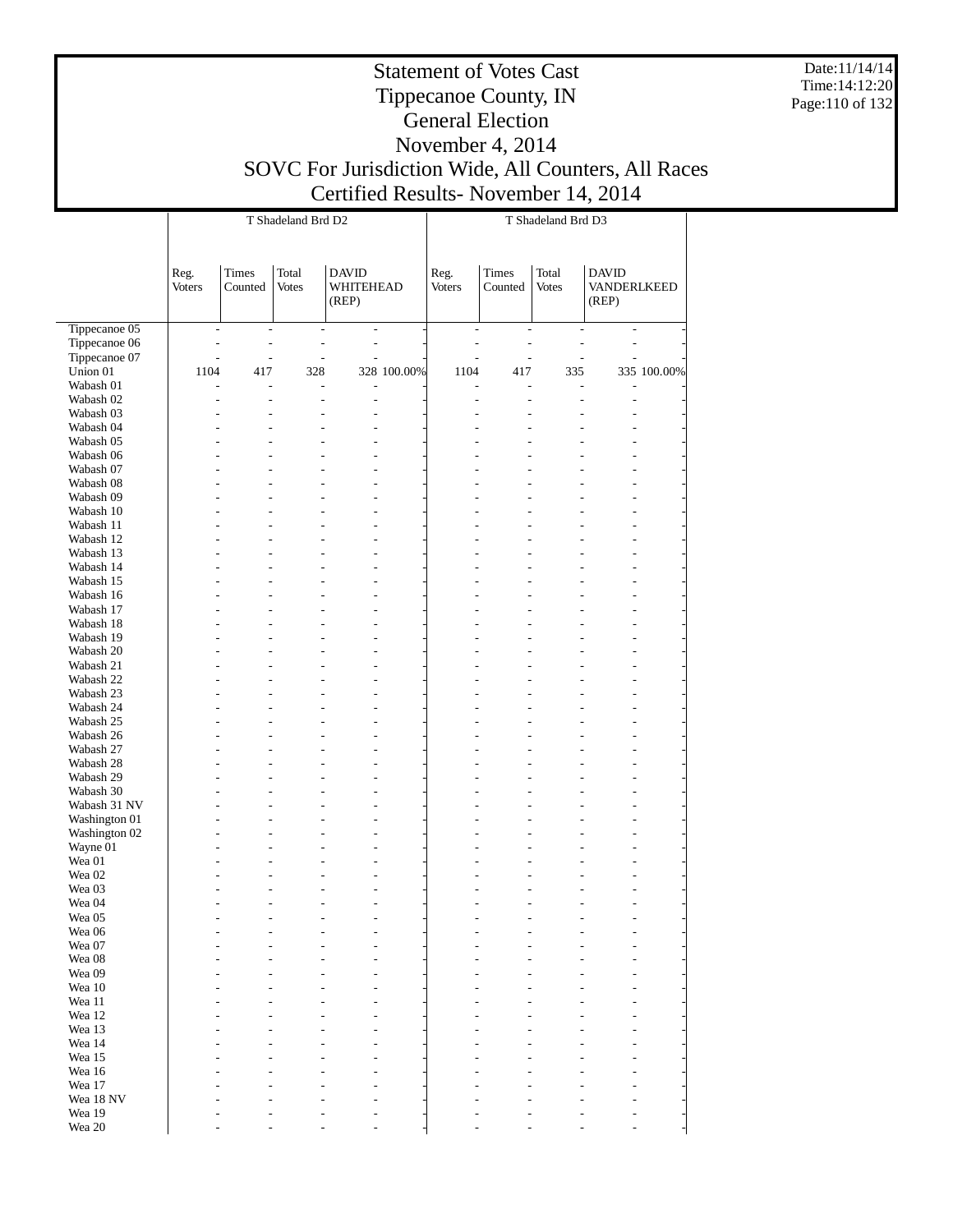Date:11/14/14 Time:14:12:20 Page:111 of 132

# Tippecanoe County, IN General Election November 4, 2014 SOVC For Jurisdiction Wide, All Counters, All Races Certified Results- November 14, 2014

|        |                       |                         | T Shadeland Brd D2    |                                    | T Shadeland Brd D3    |                         |                       |                                      |  |  |
|--------|-----------------------|-------------------------|-----------------------|------------------------------------|-----------------------|-------------------------|-----------------------|--------------------------------------|--|--|
|        | Reg.<br><b>Voters</b> | <b>Times</b><br>Counted | Total<br><b>Votes</b> | <b>DAVID</b><br>WHITEHEAD<br>(REP) | Reg.<br><b>Voters</b> | <b>Times</b><br>Counted | Total<br><b>Votes</b> | <b>DAVID</b><br>VANDERLKEED<br>(REP) |  |  |
| Wea 21 |                       |                         |                       | -                                  |                       |                         |                       |                                      |  |  |
| Total  | 1104                  | 417                     | 328                   | 328 100.00%                        | 1104                  | 417                     | 335                   | 335 100.00%                          |  |  |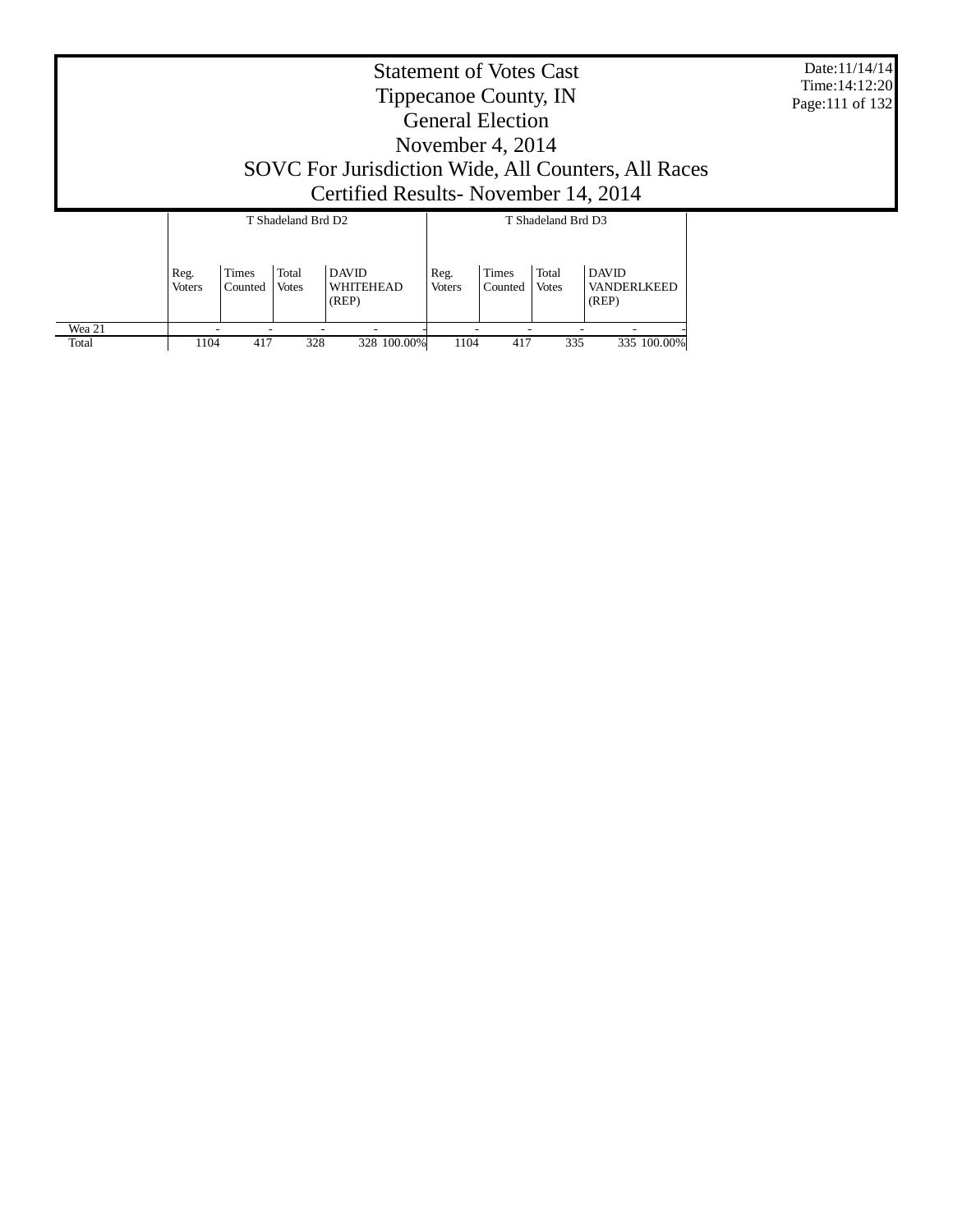Date:11/14/14 Time:14:12:20 Page:112 of 132

#### Statement of Votes Cast Tippecanoe County, IN General Election November 4, 2014

|                              |                       |                  | T Shadeland Brd D4    |                                 | Benton Sch Brd B |                                            |                       |                               |                |                                   |        |  |  |
|------------------------------|-----------------------|------------------|-----------------------|---------------------------------|------------------|--------------------------------------------|-----------------------|-------------------------------|----------------|-----------------------------------|--------|--|--|
|                              |                       |                  |                       |                                 |                  |                                            |                       |                               |                |                                   |        |  |  |
|                              | Reg.<br><b>Voters</b> | Times<br>Counted | Total<br><b>Votes</b> | BRENT D.<br><b>GAMBLE</b> (REP) | Reg.<br>Voters   | <b>Times</b><br>Counted                    | Total<br><b>Votes</b> | <b>JUDITH</b><br>CHRONIAK-HAT |                | <b>PATRICK</b><br><b>THURSTON</b> |        |  |  |
|                              |                       |                  |                       |                                 |                  |                                            |                       |                               |                |                                   |        |  |  |
| Jurisdiction Wide            |                       |                  |                       |                                 |                  |                                            |                       |                               |                |                                   |        |  |  |
| Fairfield 01                 |                       |                  |                       |                                 |                  |                                            |                       |                               |                |                                   |        |  |  |
| Fairfield 02                 |                       |                  |                       |                                 |                  |                                            |                       |                               |                |                                   |        |  |  |
| Fairfield 03                 |                       |                  |                       |                                 |                  |                                            |                       |                               |                |                                   |        |  |  |
| Fairfield 04                 |                       |                  |                       |                                 |                  |                                            |                       |                               |                |                                   |        |  |  |
| Fairfield 05                 |                       |                  |                       |                                 |                  |                                            |                       |                               |                |                                   |        |  |  |
| Fairfield 06<br>Fairfield 07 |                       |                  |                       |                                 |                  |                                            |                       |                               |                |                                   |        |  |  |
| Fairfield 08                 |                       |                  |                       |                                 |                  |                                            |                       |                               |                |                                   |        |  |  |
| Fairfield 09                 |                       |                  |                       |                                 |                  |                                            |                       |                               |                |                                   |        |  |  |
| Fairfield 10                 |                       |                  |                       |                                 |                  |                                            |                       |                               |                |                                   |        |  |  |
| Fairfield 11                 |                       |                  |                       |                                 |                  |                                            |                       |                               |                |                                   |        |  |  |
| Fairfield 12                 |                       |                  |                       |                                 |                  |                                            |                       |                               |                |                                   |        |  |  |
| Fairfield 13                 |                       |                  |                       |                                 |                  |                                            |                       |                               |                |                                   |        |  |  |
| Fairfield 14                 |                       |                  |                       |                                 |                  |                                            |                       |                               |                |                                   |        |  |  |
| Fairfield 15                 |                       |                  |                       |                                 |                  |                                            |                       |                               |                |                                   |        |  |  |
| Fairfield 16<br>Fairfield 17 |                       |                  |                       |                                 |                  |                                            |                       |                               |                |                                   |        |  |  |
| Fairfield 18                 |                       |                  |                       |                                 |                  |                                            |                       |                               |                |                                   |        |  |  |
| Fairfield 19                 |                       |                  |                       |                                 |                  |                                            |                       |                               |                |                                   |        |  |  |
| Fairfield 20                 |                       |                  |                       |                                 |                  |                                            |                       |                               |                |                                   |        |  |  |
| Fairfield 21                 |                       |                  |                       |                                 |                  |                                            |                       |                               |                |                                   |        |  |  |
| Fairfield 22                 |                       |                  |                       |                                 |                  |                                            |                       |                               |                |                                   |        |  |  |
| Fairfield 23                 |                       |                  |                       |                                 |                  |                                            |                       |                               |                |                                   |        |  |  |
| Fairfield 24                 |                       |                  |                       |                                 |                  |                                            |                       |                               |                |                                   |        |  |  |
| Fairfield 25                 |                       |                  |                       |                                 |                  |                                            |                       |                               |                |                                   |        |  |  |
| Fairfield 26                 |                       |                  |                       |                                 |                  |                                            |                       |                               |                |                                   |        |  |  |
| Fairfield 27<br>Fairfield 28 |                       |                  |                       |                                 |                  |                                            |                       |                               |                |                                   |        |  |  |
| Fairfield 29                 |                       |                  |                       |                                 |                  |                                            |                       |                               |                |                                   |        |  |  |
| Fairfield 30                 |                       |                  |                       |                                 |                  |                                            |                       |                               |                |                                   |        |  |  |
| Fairfield 31                 |                       |                  |                       |                                 |                  |                                            |                       |                               |                |                                   |        |  |  |
| Fairfield 32                 |                       |                  |                       |                                 |                  |                                            |                       |                               |                |                                   |        |  |  |
| Fairfield 33                 |                       |                  |                       |                                 |                  |                                            |                       |                               |                |                                   |        |  |  |
| Fairfield 34                 |                       |                  |                       |                                 |                  |                                            |                       |                               |                |                                   |        |  |  |
| Fairfield 35                 |                       |                  |                       |                                 |                  |                                            |                       |                               |                |                                   |        |  |  |
| Fairfield 36                 |                       |                  |                       |                                 |                  |                                            |                       |                               |                |                                   |        |  |  |
| Fairfield 37NV<br>Jackson 01 |                       |                  |                       |                                 |                  |                                            |                       |                               |                |                                   |        |  |  |
| Lauramie 01                  |                       |                  |                       |                                 |                  |                                            |                       |                               |                |                                   |        |  |  |
| Lauramie 02                  |                       |                  |                       |                                 |                  |                                            |                       |                               |                |                                   |        |  |  |
| Perry 01                     |                       |                  |                       |                                 |                  |                                            |                       |                               |                |                                   |        |  |  |
| Perry 02                     |                       |                  |                       |                                 |                  |                                            |                       |                               |                |                                   |        |  |  |
| Perry 03                     |                       |                  |                       |                                 |                  |                                            |                       |                               |                |                                   |        |  |  |
| Perry 04                     |                       |                  |                       |                                 |                  |                                            |                       |                               |                |                                   |        |  |  |
| Perry 05                     |                       |                  |                       |                                 |                  |                                            |                       |                               |                |                                   |        |  |  |
| Perry 06 NV                  |                       |                  |                       |                                 |                  |                                            |                       |                               |                |                                   |        |  |  |
| Randolph 01                  |                       |                  |                       |                                 |                  |                                            |                       |                               |                |                                   |        |  |  |
| Sheffield 01<br>Sheffield 02 |                       |                  |                       |                                 |                  |                                            |                       |                               |                |                                   |        |  |  |
| Sheffield 03                 |                       |                  |                       |                                 |                  |                                            |                       |                               |                |                                   |        |  |  |
| Sheffield 04 NV              |                       |                  |                       |                                 |                  | $\overline{a}$                             |                       | $\overline{a}$                |                |                                   |        |  |  |
| Shelby 01                    |                       |                  |                       |                                 | 662              | 230                                        | 175                   | 57                            | 32.57%         | 118                               | 67.43% |  |  |
| Shelby 02                    |                       |                  |                       |                                 | 667              | 323                                        | 198                   | 84                            | 42.42%         | 114                               | 57.58% |  |  |
| Tippecanoe 01                |                       |                  |                       |                                 |                  | $\overline{\phantom{a}}$<br>$\overline{a}$ | $\overline{a}$        | $\overline{a}$                | $\overline{a}$ | $\qquad \qquad \blacksquare$      |        |  |  |
| Tippecanoe 02                |                       |                  |                       |                                 |                  |                                            |                       |                               |                |                                   |        |  |  |
| Tippecanoe 03                |                       |                  |                       |                                 |                  |                                            |                       |                               |                |                                   |        |  |  |
| Tippecanoe 04                |                       |                  |                       |                                 |                  |                                            |                       |                               |                |                                   |        |  |  |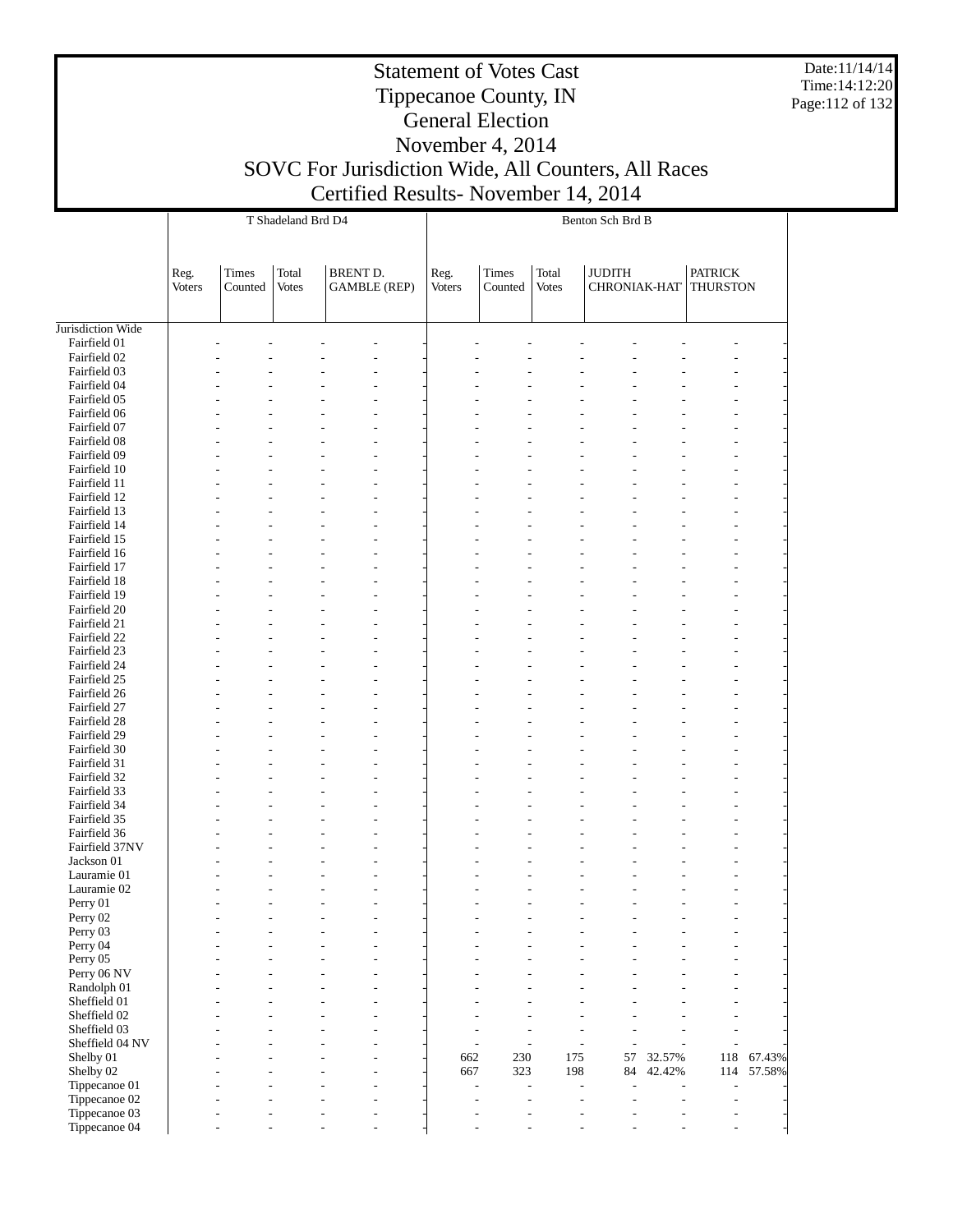Date:11/14/14 Time:14:12:21 Page:113 of 132

#### Statement of Votes Cast Tippecanoe County, IN General Election November 4, 2014

|                                |                          |                | T Shadeland Brd D4       |                                 |             | Benton Sch Brd B |               |               |                                                      |                          |                 |  |  |
|--------------------------------|--------------------------|----------------|--------------------------|---------------------------------|-------------|------------------|---------------|---------------|------------------------------------------------------|--------------------------|-----------------|--|--|
|                                |                          |                |                          |                                 |             |                  |               |               |                                                      |                          |                 |  |  |
|                                |                          |                |                          |                                 |             |                  |               |               |                                                      |                          |                 |  |  |
|                                | Reg.                     | Times          | Total                    | <b>BRENT D.</b>                 |             | Reg.             | Times         | Total         | <b>JUDITH</b>                                        |                          | <b>PATRICK</b>  |  |  |
|                                | Voters                   | Counted        | <b>Votes</b>             | <b>GAMBLE</b> (REP)             |             | <b>Voters</b>    | Counted       | <b>Votes</b>  | CHRONIAK-HAT                                         |                          | <b>THURSTON</b> |  |  |
|                                |                          |                |                          |                                 |             |                  |               |               |                                                      |                          |                 |  |  |
| Tippecanoe 05                  | $\overline{\phantom{a}}$ | $\overline{a}$ | $\overline{\phantom{a}}$ | $\overline{\phantom{a}}$        |             |                  | $\frac{1}{2}$ | $\frac{1}{2}$ | $\overline{\phantom{a}}$<br>$\overline{\phantom{a}}$ | $\overline{\phantom{a}}$ | $\frac{1}{2}$   |  |  |
| Tippecanoe 06<br>Tippecanoe 07 |                          |                | Ĭ.<br>Ĭ.                 | $\frac{1}{2}$<br>$\overline{a}$ |             |                  | L             |               | L                                                    | L                        |                 |  |  |
| Union 01                       | 1104                     | 417            | 329                      |                                 | 329 100.00% |                  |               |               |                                                      |                          |                 |  |  |
| Wabash 01                      | L,                       | $\overline{a}$ | $\overline{\phantom{a}}$ | $\overline{a}$                  |             |                  |               |               |                                                      |                          |                 |  |  |
| Wabash 02                      |                          |                | L                        | $\overline{a}$                  |             |                  |               |               |                                                      |                          |                 |  |  |
| Wabash 03<br>Wabash 04         |                          |                | L                        |                                 |             |                  |               |               |                                                      |                          |                 |  |  |
| Wabash 05                      |                          |                |                          |                                 |             |                  |               |               |                                                      |                          |                 |  |  |
| Wabash 06                      |                          |                |                          |                                 |             |                  |               |               |                                                      |                          |                 |  |  |
| Wabash 07                      |                          |                |                          |                                 |             |                  |               |               |                                                      |                          |                 |  |  |
| Wabash 08                      |                          |                |                          |                                 |             |                  |               |               |                                                      |                          |                 |  |  |
| Wabash 09                      |                          |                |                          |                                 |             |                  |               |               |                                                      |                          |                 |  |  |
| Wabash 10<br>Wabash 11         |                          |                |                          |                                 |             |                  |               |               |                                                      |                          |                 |  |  |
| Wabash 12                      |                          |                |                          |                                 |             |                  |               |               |                                                      |                          |                 |  |  |
| Wabash 13                      |                          |                |                          |                                 |             |                  |               |               |                                                      |                          |                 |  |  |
| Wabash 14                      |                          |                |                          |                                 |             |                  |               |               |                                                      |                          |                 |  |  |
| Wabash 15                      |                          |                |                          |                                 |             |                  |               |               |                                                      |                          |                 |  |  |
| Wabash 16                      |                          |                |                          |                                 |             |                  |               |               |                                                      |                          |                 |  |  |
| Wabash 17<br>Wabash 18         |                          |                |                          |                                 |             |                  |               |               |                                                      |                          |                 |  |  |
| Wabash 19                      |                          |                |                          |                                 |             |                  |               |               |                                                      |                          |                 |  |  |
| Wabash 20                      |                          |                |                          |                                 |             |                  |               |               |                                                      |                          |                 |  |  |
| Wabash 21                      |                          |                |                          |                                 |             |                  |               |               |                                                      |                          |                 |  |  |
| Wabash 22                      |                          |                |                          |                                 |             |                  |               |               |                                                      |                          |                 |  |  |
| Wabash 23                      |                          |                |                          |                                 |             |                  |               |               |                                                      |                          |                 |  |  |
| Wabash 24<br>Wabash 25         |                          |                |                          |                                 |             |                  |               |               |                                                      |                          |                 |  |  |
| Wabash 26                      |                          |                |                          |                                 |             |                  |               |               |                                                      |                          |                 |  |  |
| Wabash 27                      |                          |                |                          |                                 |             |                  |               |               |                                                      |                          |                 |  |  |
| Wabash 28                      |                          |                |                          |                                 |             |                  |               |               |                                                      |                          |                 |  |  |
| Wabash 29                      |                          |                |                          |                                 |             |                  |               |               |                                                      |                          |                 |  |  |
| Wabash 30<br>Wabash 31 NV      |                          |                |                          |                                 |             |                  |               |               |                                                      |                          |                 |  |  |
| Washington 01                  |                          |                |                          |                                 |             |                  |               |               |                                                      |                          |                 |  |  |
| Washington 02                  |                          |                |                          |                                 |             |                  |               |               |                                                      |                          |                 |  |  |
| Wayne 01                       |                          |                |                          |                                 |             |                  |               |               |                                                      |                          |                 |  |  |
| Wea 01                         |                          |                |                          |                                 |             |                  |               |               |                                                      |                          |                 |  |  |
| Wea <sub>02</sub><br>Wea 03    |                          |                |                          |                                 |             |                  |               |               |                                                      |                          |                 |  |  |
| Wea 04                         |                          |                |                          |                                 |             |                  |               |               |                                                      |                          |                 |  |  |
| Wea 05                         |                          |                |                          |                                 |             |                  |               |               |                                                      |                          |                 |  |  |
| Wea 06                         |                          |                |                          |                                 |             |                  |               |               |                                                      |                          |                 |  |  |
| Wea 07                         |                          |                |                          |                                 |             |                  |               |               |                                                      |                          |                 |  |  |
| Wea 08<br>Wea 09               |                          |                |                          |                                 |             |                  |               |               |                                                      |                          |                 |  |  |
| Wea 10                         |                          |                |                          |                                 |             |                  |               |               |                                                      |                          |                 |  |  |
| Wea 11                         |                          |                |                          |                                 |             |                  |               |               |                                                      |                          |                 |  |  |
| Wea 12                         |                          |                |                          |                                 |             |                  |               |               |                                                      |                          |                 |  |  |
| Wea 13                         |                          |                |                          |                                 |             |                  |               |               |                                                      |                          |                 |  |  |
| Wea 14                         |                          |                |                          |                                 |             |                  |               |               |                                                      |                          |                 |  |  |
| Wea 15<br>Wea 16               |                          |                |                          |                                 |             |                  |               |               |                                                      |                          |                 |  |  |
| Wea 17                         |                          |                |                          |                                 |             |                  |               |               |                                                      |                          |                 |  |  |
| Wea 18 NV                      |                          |                |                          |                                 |             |                  |               |               |                                                      |                          |                 |  |  |
| Wea 19                         |                          |                |                          |                                 |             |                  |               |               |                                                      |                          |                 |  |  |
| Wea 20                         |                          |                |                          |                                 |             |                  |               |               |                                                      |                          |                 |  |  |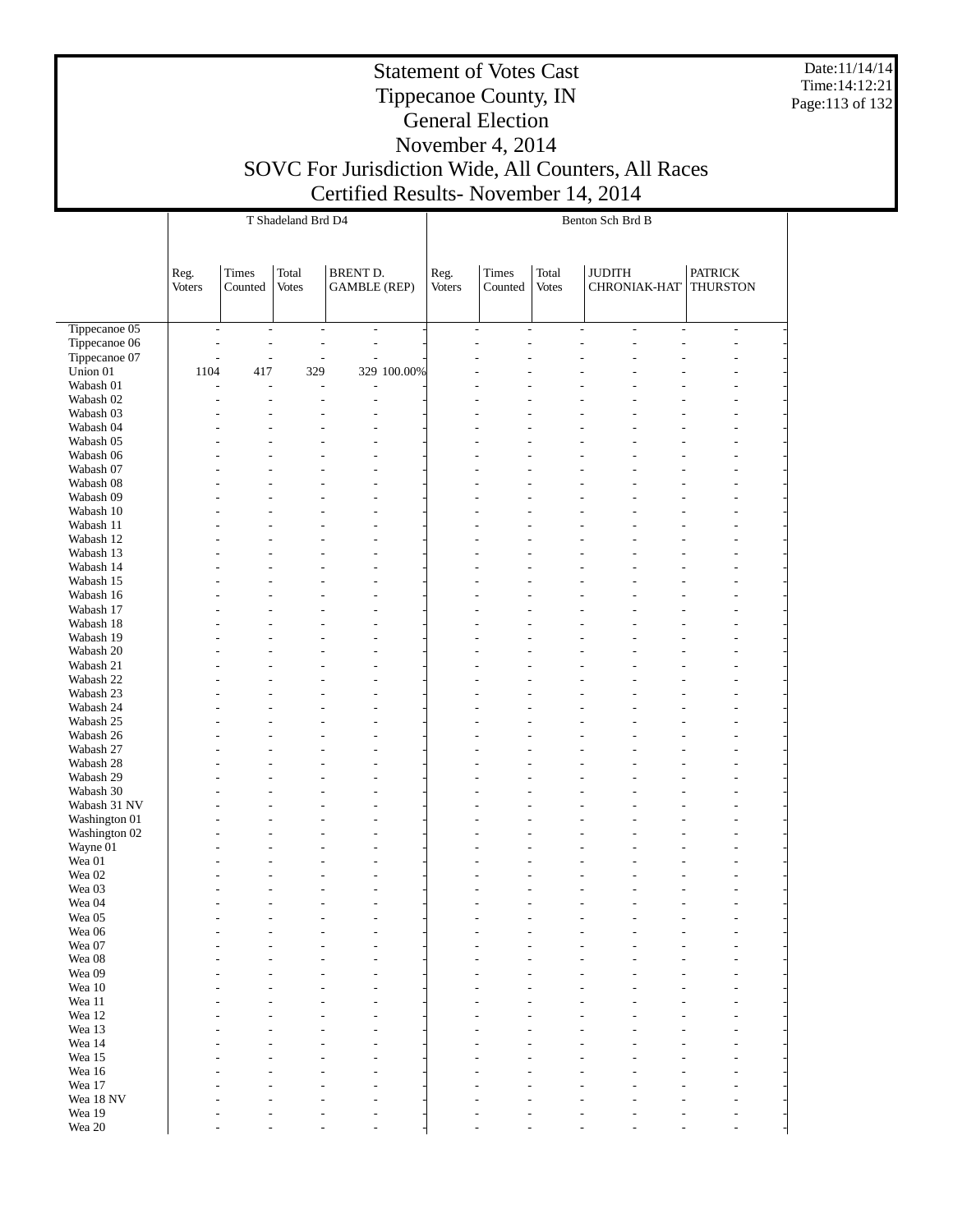| Tippecanoe County, IN<br><b>General Election</b><br>November 4, $2014$<br>SOVC For Jurisdiction Wide, All Counters, All Races<br>Certified Results-November 14, 2014                                                                                            | Time: 14:12:21<br>Page: 114 of 132 |
|-----------------------------------------------------------------------------------------------------------------------------------------------------------------------------------------------------------------------------------------------------------------|------------------------------------|
| Benton Sch Brd B<br>T Shadeland Brd D4                                                                                                                                                                                                                          |                                    |
| <b>BRENT D.</b><br><b>PATRICK</b><br>Total<br>Total<br><b>JUDITH</b><br><b>Times</b><br>Times<br>Reg.<br>Reg.<br><b>GAMBLE</b> (REP)<br><b>CHRONIAK-HAT</b><br><b>THURSTON</b><br><b>Voters</b><br>Votes<br>Counted<br><b>Votes</b><br><b>Voters</b><br>Counted |                                    |
| Wea 21<br>329 100.00%<br>553<br>1104<br>417<br>329<br>1329<br>373<br>37.80%<br>232 62.20%<br>Total<br>141                                                                                                                                                       |                                    |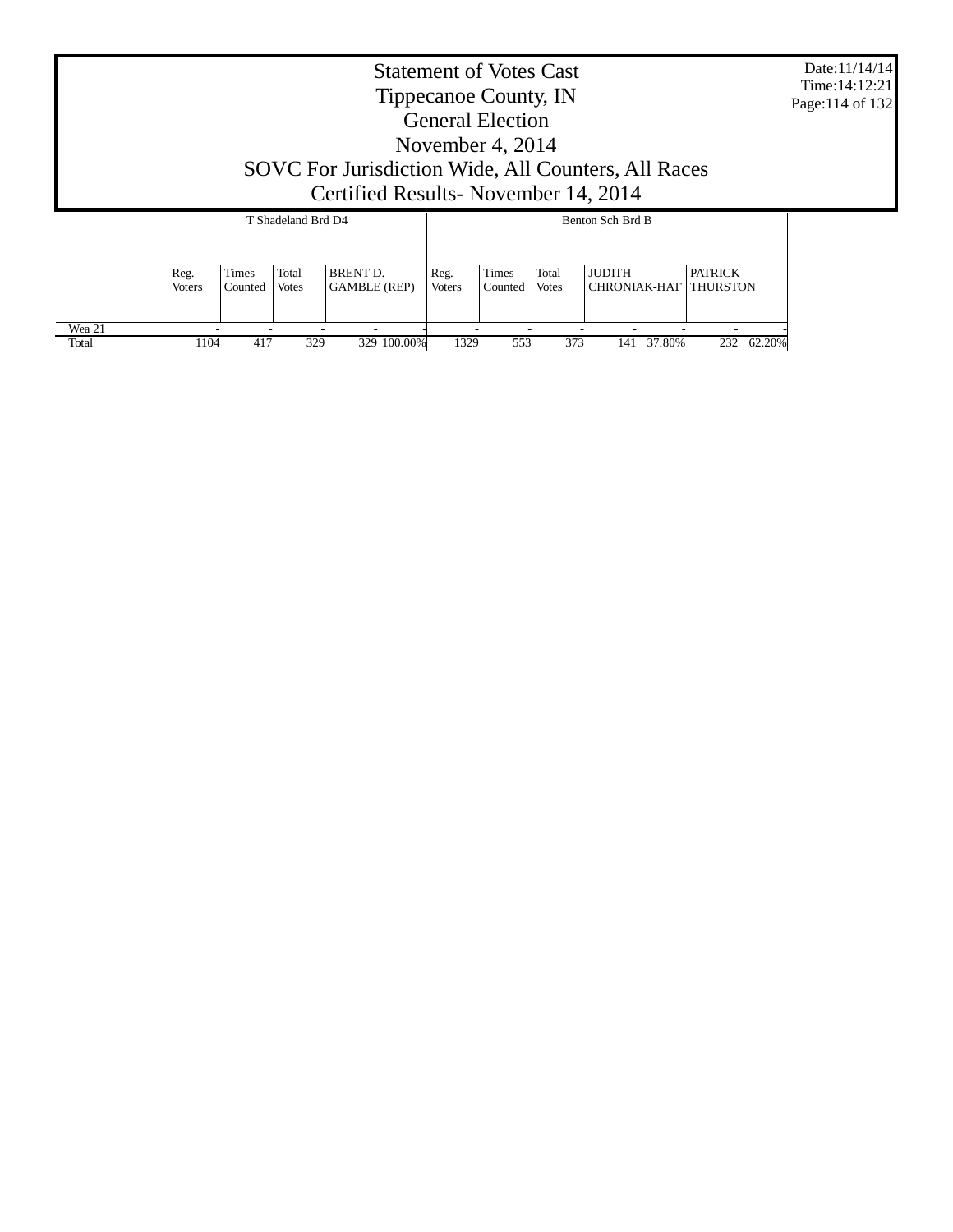Date:11/14/14 Time:14:12:21 Page:115 of 132

## Tippecanoe County, IN General Election November 4, 2014 SOVC For Jurisdiction Wide, All Counters, All Races Certified Results- November 14, 2014

|                                |                |                  | Benton Sch Brd C                 |                                    |             | Lafayette Sch Brd D2 |                  |                       |                              |             |  |  |
|--------------------------------|----------------|------------------|----------------------------------|------------------------------------|-------------|----------------------|------------------|-----------------------|------------------------------|-------------|--|--|
|                                | Reg.<br>Voters | Times<br>Counted | Total<br><b>Votes</b>            | <b>TRENTON</b><br><b>LINDENMAN</b> |             | Reg.<br>Voters       | Times<br>Counted | Total<br><b>Votes</b> | ROBERT M.<br><b>STWALLEY</b> |             |  |  |
| Jurisdiction Wide              |                |                  |                                  |                                    |             |                      |                  |                       |                              |             |  |  |
| Fairfield 01                   |                |                  |                                  |                                    |             |                      |                  |                       |                              |             |  |  |
| Fairfield 02                   |                |                  |                                  |                                    |             |                      |                  |                       |                              |             |  |  |
| Fairfield 03                   |                |                  |                                  |                                    |             |                      |                  |                       |                              |             |  |  |
| Fairfield 04                   |                |                  |                                  |                                    |             |                      |                  |                       |                              |             |  |  |
| Fairfield 05                   |                |                  |                                  |                                    |             |                      |                  |                       |                              |             |  |  |
| Fairfield 06                   |                |                  |                                  |                                    |             |                      |                  |                       |                              |             |  |  |
| Fairfield 07                   |                |                  |                                  | ÷,                                 |             |                      |                  |                       |                              |             |  |  |
| Fairfield 08                   |                |                  |                                  |                                    |             |                      |                  |                       |                              |             |  |  |
| Fairfield 09                   |                |                  |                                  |                                    |             |                      |                  |                       |                              |             |  |  |
| Fairfield 10                   |                |                  |                                  | ÷,<br>÷,                           |             |                      |                  |                       |                              |             |  |  |
| Fairfield 11<br>Fairfield 12   |                |                  |                                  |                                    |             |                      |                  |                       |                              |             |  |  |
| Fairfield 13                   |                |                  |                                  |                                    |             |                      |                  |                       |                              |             |  |  |
| Fairfield 14                   |                |                  |                                  | ÷,                                 |             |                      |                  |                       |                              |             |  |  |
| Fairfield 15                   |                |                  |                                  | ÷,                                 |             |                      |                  |                       |                              |             |  |  |
| Fairfield 16                   |                |                  |                                  |                                    |             |                      |                  |                       |                              |             |  |  |
| Fairfield 17                   |                |                  |                                  |                                    |             |                      |                  |                       |                              |             |  |  |
| Fairfield 18                   |                |                  |                                  | ٠                                  |             |                      |                  |                       |                              |             |  |  |
| Fairfield 19                   |                |                  |                                  |                                    |             | L,                   |                  |                       |                              |             |  |  |
| Fairfield 20                   |                |                  |                                  |                                    |             | $\boldsymbol{0}$     | 59               | 39                    |                              | 39 100.00%  |  |  |
| Fairfield 21                   |                |                  |                                  |                                    |             | $\boldsymbol{0}$     | 161              | 96                    |                              | 96 100.00%  |  |  |
| Fairfield 22                   |                |                  |                                  | ÷,                                 |             | 352                  | 83               | 57                    |                              | 57 100.00%  |  |  |
| Fairfield 23                   |                |                  |                                  | ÷,                                 |             | 770                  | 237              | 136                   |                              | 136 100.00% |  |  |
| Fairfield 24                   |                |                  |                                  | L,                                 |             | 1009<br>485          | 203<br>85        | 125<br>46             |                              | 125 100.00% |  |  |
| Fairfield 25<br>Fairfield 26   |                |                  |                                  | ÷,                                 |             |                      |                  | L.                    |                              | 46 100.00%  |  |  |
| Fairfield 27                   |                |                  |                                  |                                    |             |                      |                  | $\overline{a}$        |                              |             |  |  |
| Fairfield 28                   |                |                  |                                  |                                    |             |                      |                  |                       |                              |             |  |  |
| Fairfield 29                   |                |                  |                                  |                                    |             |                      |                  | $\overline{a}$        |                              |             |  |  |
| Fairfield 30                   |                |                  |                                  | ÷,                                 |             | 1087                 | 451              | 267                   |                              | 267 100.00% |  |  |
| Fairfield 31                   |                |                  |                                  | ÷,                                 |             | 1248                 | 367              | 222                   |                              | 222 100.00% |  |  |
| Fairfield 32                   |                |                  |                                  |                                    |             | $\overline{a}$       |                  | $\overline{a}$        | $\overline{a}$               |             |  |  |
| Fairfield 33                   |                |                  |                                  |                                    |             |                      |                  |                       |                              |             |  |  |
| Fairfield 34                   |                |                  |                                  | ÷,                                 |             |                      |                  |                       |                              |             |  |  |
| Fairfield 35                   |                |                  |                                  | ÷,                                 |             |                      |                  |                       |                              |             |  |  |
| Fairfield 36<br>Fairfield 37NV |                |                  |                                  | ٠<br>÷,                            |             |                      |                  |                       |                              |             |  |  |
| Jackson 01                     |                |                  |                                  | ÷,                                 |             |                      |                  |                       |                              |             |  |  |
| Lauramie 01                    |                |                  |                                  |                                    |             |                      |                  |                       |                              |             |  |  |
| Lauramie 02                    |                |                  |                                  |                                    |             |                      |                  |                       |                              |             |  |  |
| Perry 01                       |                |                  | $\overline{a}$                   | ÷,                                 |             |                      |                  |                       | L,                           |             |  |  |
| Perry 02                       |                |                  |                                  |                                    |             |                      |                  |                       |                              |             |  |  |
| Perry 03                       |                |                  |                                  |                                    |             |                      |                  |                       |                              |             |  |  |
| Perry 04                       |                |                  |                                  |                                    |             |                      |                  |                       |                              |             |  |  |
| Perry 05                       |                |                  |                                  |                                    |             |                      |                  |                       |                              |             |  |  |
| Perry 06 NV                    |                |                  |                                  |                                    |             |                      |                  |                       |                              |             |  |  |
| Randolph 01                    |                |                  |                                  |                                    |             |                      |                  |                       |                              |             |  |  |
| Sheffield 01<br>Sheffield 02   |                |                  |                                  |                                    |             |                      |                  |                       |                              |             |  |  |
| Sheffield 03                   |                |                  |                                  |                                    |             |                      |                  |                       |                              |             |  |  |
| Sheffield 04 NV                |                | ÷.               | ٠<br>٠                           |                                    |             |                      |                  |                       |                              |             |  |  |
| Shelby 01                      | 662            | 230              | 153                              |                                    | 153 100.00% |                      |                  |                       |                              |             |  |  |
| Shelby 02                      | 667            | 323              | 187                              |                                    | 187 100.00% |                      |                  |                       |                              |             |  |  |
| Tippecanoe 01                  |                | L,               | $\overline{a}$<br>$\overline{a}$ | J.                                 |             |                      |                  |                       |                              |             |  |  |
| Tippecanoe 02                  |                | ٠                | L,<br>$\overline{a}$             | L,                                 |             |                      |                  |                       |                              |             |  |  |
| Tippecanoe 03                  |                |                  | $\overline{a}$<br>۷              | ÷                                  |             |                      |                  |                       |                              |             |  |  |
| Tippecanoe 04                  |                |                  | ٠                                |                                    |             |                      |                  |                       |                              |             |  |  |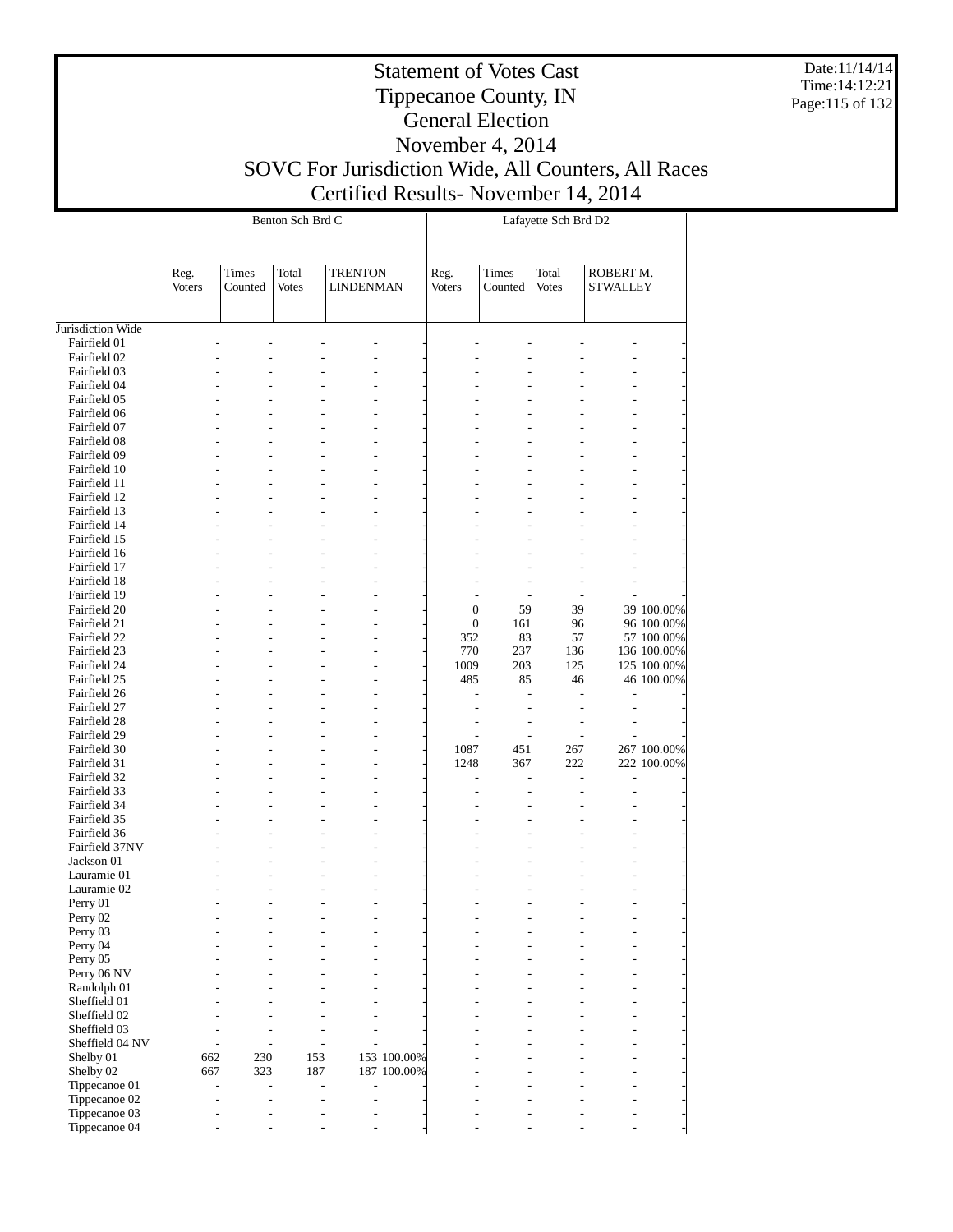Date:11/14/14 Time:14:12:21 Page:116 of 132

## Tippecanoe County, IN General Election November 4, 2014 SOVC For Jurisdiction Wide, All Counters, All Races Certified Results- November 14, 2014

|                             |                |                                           | Benton Sch Brd C      |                                            |                          | Lafayette Sch Brd D2 |                                                      |                       |                                |  |  |
|-----------------------------|----------------|-------------------------------------------|-----------------------|--------------------------------------------|--------------------------|----------------------|------------------------------------------------------|-----------------------|--------------------------------|--|--|
|                             | Reg.<br>Voters | Times<br>Counted                          | Total<br><b>Votes</b> | <b>TRENTON</b><br><b>LINDENMAN</b>         |                          | Reg.<br>Voters       | Times<br>Counted                                     | Total<br><b>Votes</b> | ROBERT M.<br><b>STWALLEY</b>   |  |  |
| Tippecanoe 05               |                | $\frac{1}{2}$<br>$\overline{\phantom{a}}$ |                       | $\frac{1}{2}$                              | $\overline{\phantom{a}}$ |                      | $\overline{\phantom{a}}$<br>$\overline{\phantom{a}}$ |                       | $\frac{1}{2}$<br>$\frac{1}{2}$ |  |  |
| Tippecanoe 06               |                | $\overline{a}$<br>$\overline{a}$          |                       | $\overline{a}$                             | $\overline{\phantom{a}}$ |                      | $\overline{a}$<br>$\overline{a}$                     | $\overline{a}$        | L,                             |  |  |
| Tippecanoe 07               |                | L,<br>L.                                  |                       | $\overline{a}$<br>$\overline{\phantom{a}}$ |                          |                      | $\overline{a}$                                       |                       |                                |  |  |
| Union 01                    |                | L,                                        |                       |                                            | L,                       |                      |                                                      |                       |                                |  |  |
| Wabash 01                   |                | ٠<br>٠                                    |                       |                                            | L,                       |                      |                                                      |                       |                                |  |  |
| Wabash 02                   |                | L.                                        |                       | $\overline{a}$                             | L,                       |                      |                                                      |                       |                                |  |  |
| Wabash 03<br>Wabash 04      |                | L,<br>L,<br>L.<br>L,                      |                       | $\overline{a}$                             | L,                       |                      | $\overline{a}$                                       | $\overline{a}$        |                                |  |  |
| Wabash 05                   |                | L,<br>L,                                  |                       | $\overline{a}$                             |                          |                      |                                                      |                       |                                |  |  |
| Wabash 06                   |                | $\overline{a}$<br>L,                      |                       |                                            | L,                       |                      |                                                      |                       |                                |  |  |
| Wabash 07                   |                | $\overline{a}$<br>L,                      |                       | $\overline{a}$<br>$\overline{a}$           |                          |                      | $\overline{a}$                                       | $\overline{a}$        |                                |  |  |
| Wabash 08                   |                | L.<br>L,                                  |                       |                                            | L,                       |                      |                                                      |                       |                                |  |  |
| Wabash 09                   |                | L,<br>L,                                  |                       | $\overline{a}$                             |                          |                      |                                                      |                       |                                |  |  |
| Wabash 10                   |                | $\overline{a}$<br>L,                      |                       |                                            | L,                       |                      |                                                      |                       |                                |  |  |
| Wabash 11                   |                | $\overline{a}$<br>$\overline{a}$          |                       | $\overline{a}$<br>$\overline{a}$           |                          |                      | $\overline{a}$                                       | $\overline{a}$        |                                |  |  |
| Wabash 12                   |                | L.<br>L,                                  |                       |                                            | L,                       |                      |                                                      |                       |                                |  |  |
| Wabash 13<br>Wabash 14      |                | L,<br>L,<br>$\overline{a}$                |                       | $\overline{a}$                             |                          |                      |                                                      |                       |                                |  |  |
| Wabash 15                   |                | L,<br>L,<br>$\overline{a}$                |                       | $\overline{a}$<br>$\overline{a}$           | L,                       |                      | $\overline{a}$                                       | $\overline{a}$        |                                |  |  |
| Wabash 16                   |                | L.<br>L,                                  |                       |                                            | L,                       |                      |                                                      |                       |                                |  |  |
| Wabash 17                   |                | L,<br>L,                                  |                       | $\overline{a}$                             |                          |                      |                                                      |                       |                                |  |  |
| Wabash 18                   |                | $\overline{a}$<br>L,                      |                       |                                            | L,                       |                      |                                                      |                       |                                |  |  |
| Wabash 19                   |                | L,<br>$\overline{a}$                      |                       | $\overline{a}$<br>$\overline{a}$           |                          |                      | $\overline{a}$                                       | $\overline{a}$        |                                |  |  |
| Wabash 20                   |                | L.<br>L,                                  |                       |                                            | L,                       |                      |                                                      |                       |                                |  |  |
| Wabash 21                   |                | L,<br>L,                                  |                       | $\overline{a}$                             |                          |                      |                                                      |                       |                                |  |  |
| Wabash 22                   |                | $\overline{a}$<br>L,                      |                       |                                            | L,                       |                      |                                                      |                       |                                |  |  |
| Wabash 23                   |                | L,<br>$\overline{a}$                      |                       | $\overline{a}$<br>$\overline{a}$           |                          |                      | $\overline{a}$                                       | $\overline{a}$        |                                |  |  |
| Wabash 24                   |                | L.                                        |                       |                                            | L,                       |                      |                                                      |                       |                                |  |  |
| Wabash 25<br>Wabash 26      |                | L,<br>L,<br>$\overline{a}$<br>L,          |                       | $\overline{a}$                             | L,                       |                      |                                                      |                       |                                |  |  |
| Wabash 27                   |                | L,<br>$\overline{a}$                      |                       | $\overline{a}$<br>$\overline{a}$           |                          |                      | ٠                                                    | $\overline{a}$        |                                |  |  |
| Wabash 28                   |                | L.                                        |                       |                                            | L,                       |                      |                                                      |                       |                                |  |  |
| Wabash 29                   |                | L,<br>L,                                  |                       | $\overline{a}$                             |                          |                      |                                                      |                       |                                |  |  |
| Wabash 30                   |                | L,<br>L,                                  |                       |                                            | L,                       |                      |                                                      |                       |                                |  |  |
| Wabash 31 NV                |                | L,<br>$\overline{a}$                      |                       | $\overline{a}$                             | $\overline{\phantom{a}}$ |                      |                                                      | ÷                     |                                |  |  |
| Washington 01               |                | L.<br>L,                                  |                       |                                            | L,                       |                      |                                                      |                       |                                |  |  |
| Washington 02               |                | L,<br>L,                                  |                       | $\overline{a}$                             |                          |                      |                                                      |                       |                                |  |  |
| Wayne 01                    |                | L.<br>L,                                  |                       |                                            | L,                       |                      |                                                      |                       |                                |  |  |
| Wea 01<br>Wea <sub>02</sub> |                | L,<br>٠<br>L,                             |                       | ÷                                          | $\sim$                   |                      |                                                      |                       |                                |  |  |
| Wea 03                      |                | ٠                                         |                       | $\overline{a}$<br>$\overline{\phantom{a}}$ | $\overline{a}$           |                      |                                                      |                       |                                |  |  |
| Wea 04                      |                | $\overline{a}$<br>٠                       |                       | $\overline{a}$                             | $\overline{\phantom{a}}$ |                      | $\overline{a}$<br>$\overline{a}$                     | $\overline{a}$        | $\overline{a}$                 |  |  |
| Wea 05                      |                |                                           |                       |                                            |                          |                      |                                                      |                       |                                |  |  |
| Wea 06                      |                |                                           |                       |                                            |                          |                      |                                                      |                       |                                |  |  |
| Wea 07                      |                |                                           |                       |                                            |                          |                      |                                                      |                       |                                |  |  |
| Wea 08                      |                |                                           |                       |                                            |                          |                      |                                                      |                       |                                |  |  |
| Wea 09                      |                |                                           |                       |                                            |                          |                      |                                                      |                       |                                |  |  |
| Wea 10                      |                |                                           |                       |                                            |                          |                      |                                                      |                       |                                |  |  |
| Wea 11                      |                |                                           |                       |                                            |                          |                      |                                                      |                       |                                |  |  |
| Wea 12                      |                |                                           |                       |                                            |                          |                      |                                                      |                       |                                |  |  |
| Wea 13<br>Wea 14            |                |                                           |                       |                                            |                          |                      |                                                      |                       |                                |  |  |
| Wea 15                      |                |                                           |                       |                                            |                          |                      |                                                      |                       |                                |  |  |
| Wea 16                      |                |                                           |                       |                                            |                          |                      |                                                      |                       |                                |  |  |
| Wea 17                      |                |                                           |                       |                                            |                          |                      |                                                      |                       |                                |  |  |
| Wea 18 NV                   |                |                                           |                       |                                            |                          |                      |                                                      |                       |                                |  |  |
| Wea 19                      |                |                                           |                       |                                            |                          |                      |                                                      |                       |                                |  |  |
| Wea 20                      |                |                                           |                       |                                            |                          |                      |                                                      |                       |                                |  |  |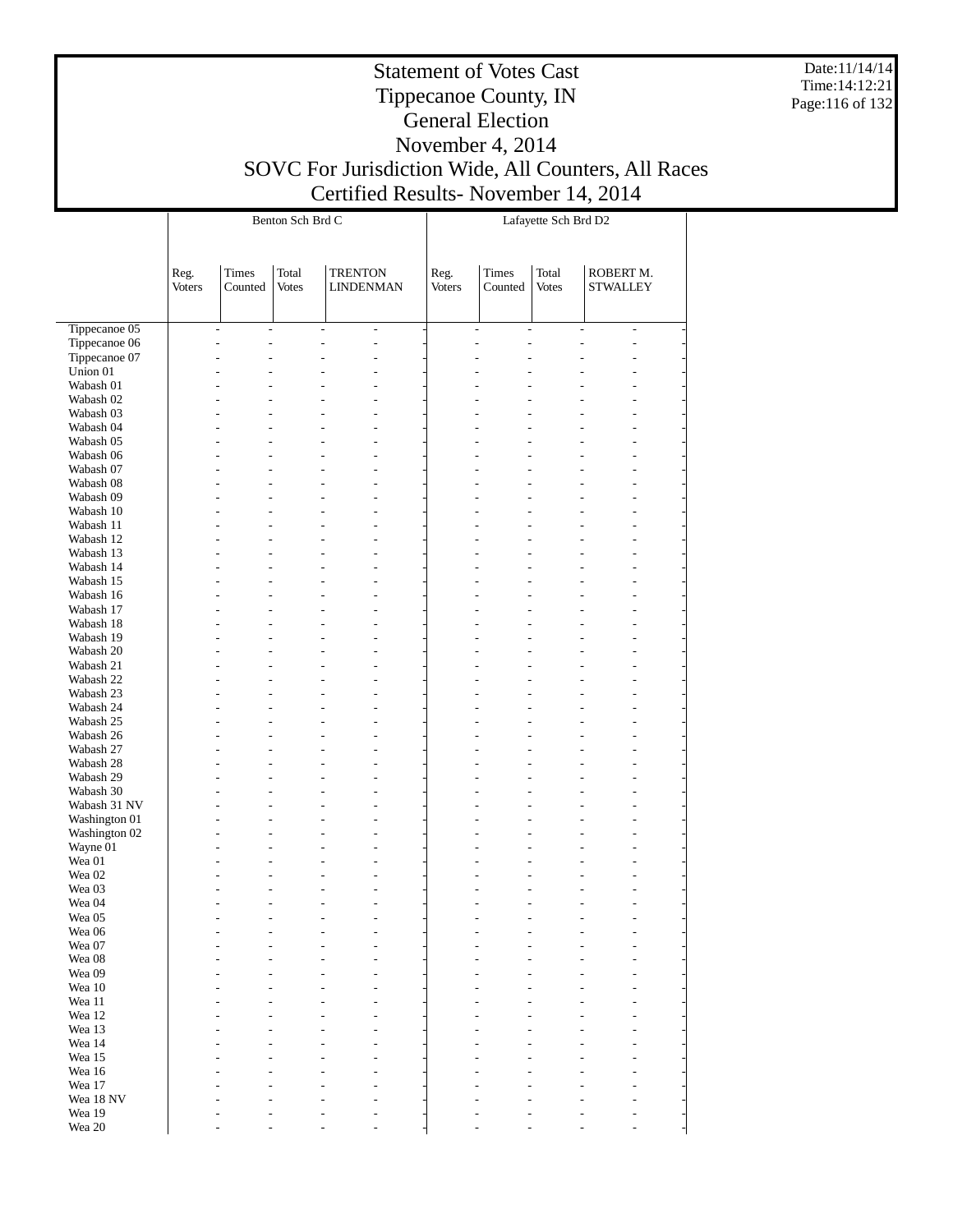Date:11/14/14 Time:14:12:22 Page:117 of 132

# Tippecanoe County, IN General Election November 4, 2014 SOVC For Jurisdiction Wide, All Counters, All Races Certified Results- November 14, 2014

|                 |                |                         | Benton Sch Brd C      |                                    | Lafayette Sch Brd D2  |                         |                       |                              |  |  |
|-----------------|----------------|-------------------------|-----------------------|------------------------------------|-----------------------|-------------------------|-----------------------|------------------------------|--|--|
|                 | Reg.<br>Voters | <b>Times</b><br>Counted | Total<br><b>Votes</b> | <b>TRENTON</b><br><b>LINDENMAN</b> | Reg.<br><b>Voters</b> | <b>Times</b><br>Counted | Total<br><b>Votes</b> | ROBERT M.<br><b>STWALLEY</b> |  |  |
| Wea 21<br>Total | 1329           | 553                     | 340                   | 340 100.00%                        | 4951                  | 1646                    | 988                   | 988 100,00%                  |  |  |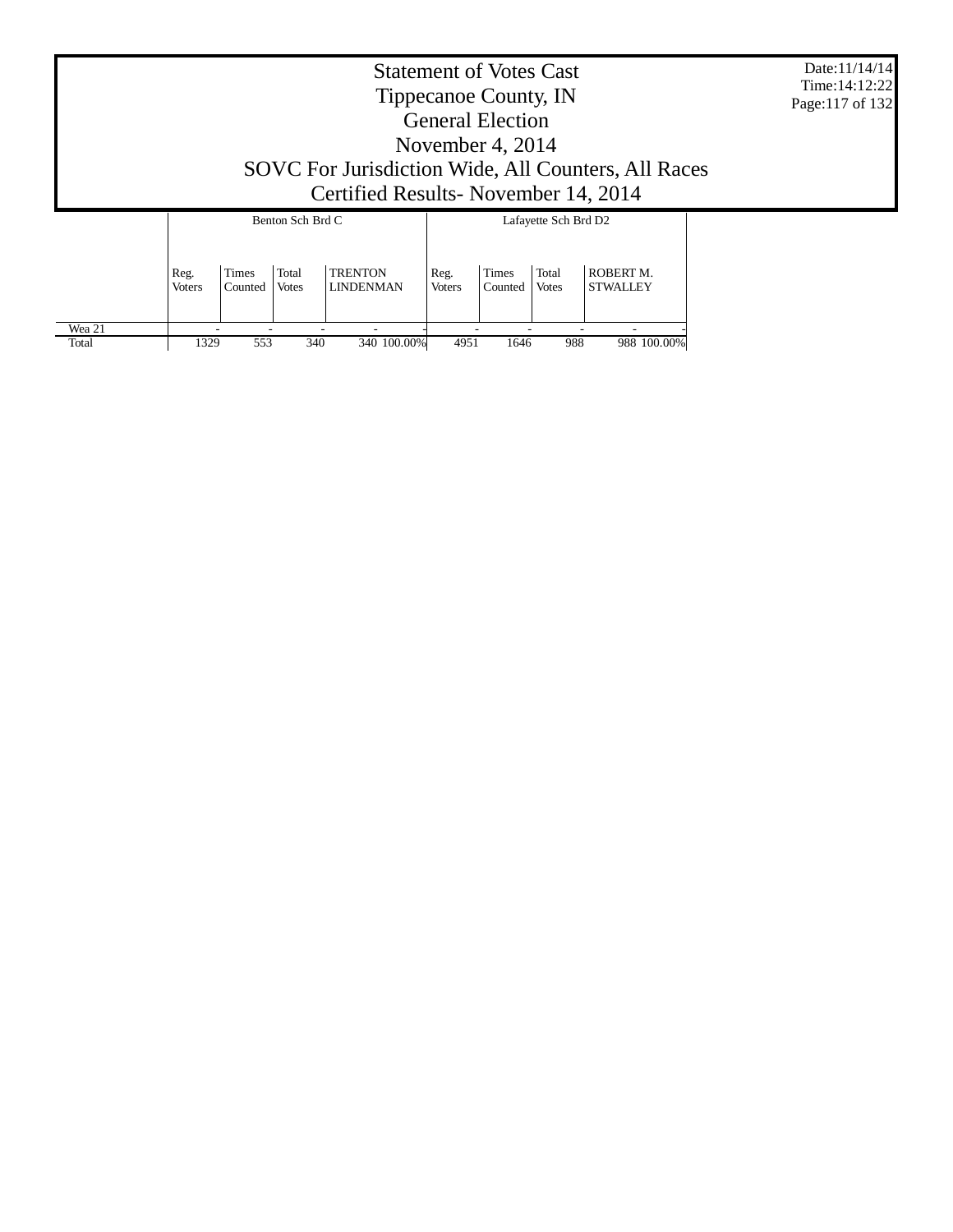Date:11/14/14 Time:14:12:22 Page:118 of 132

## Tippecanoe County, IN General Election November 4, 2014 SOVC For Jurisdiction Wide, All Counters, All Races Certified Results- November 14, 2014

|                              |                          |                          | Lafayette Sch Brd D3  |                                |             | Lafayette Sch Brd D6     |                          |                                 |                          |             |  |  |
|------------------------------|--------------------------|--------------------------|-----------------------|--------------------------------|-------------|--------------------------|--------------------------|---------------------------------|--------------------------|-------------|--|--|
|                              | Reg.<br>Voters           | Times<br>Counted         | Total<br><b>Votes</b> | <b>MARGUERITE</b><br>M. CARLES |             | Reg.<br><b>Voters</b>    | Times<br>Counted         | Total<br><b>Votes</b>           | REBECCA D.<br>SPRAGUE    |             |  |  |
| Jurisdiction Wide            |                          |                          |                       |                                |             |                          |                          |                                 |                          |             |  |  |
| Fairfield 01                 |                          |                          |                       |                                |             |                          |                          |                                 |                          |             |  |  |
| Fairfield 02                 |                          | Ĭ.                       |                       |                                |             |                          |                          |                                 |                          |             |  |  |
| Fairfield 03                 |                          |                          |                       |                                |             |                          |                          |                                 |                          |             |  |  |
| Fairfield 04                 |                          |                          |                       |                                |             |                          |                          |                                 |                          |             |  |  |
| Fairfield 05                 |                          |                          |                       |                                |             |                          |                          |                                 |                          |             |  |  |
| Fairfield 06                 |                          |                          |                       |                                |             |                          |                          |                                 |                          |             |  |  |
| Fairfield 07                 |                          |                          |                       |                                |             |                          | $\overline{\phantom{a}}$ | $\overline{\phantom{a}}$        |                          |             |  |  |
| Fairfield 08                 |                          |                          |                       |                                |             | 762                      | 120                      | 72                              |                          | 72 100.00%  |  |  |
| Fairfield 09                 |                          |                          |                       |                                |             | $\overline{\phantom{a}}$ | $\overline{\phantom{a}}$ | $\overline{a}$                  | $\overline{a}$           |             |  |  |
| Fairfield 10<br>Fairfield 11 |                          | L.                       |                       |                                |             | $\overline{a}$<br>900    | $\sim$<br>362            | $\overline{\phantom{a}}$<br>245 | $\overline{a}$           | 245 100.00% |  |  |
| Fairfield 12                 |                          |                          |                       | $\overline{a}$                 |             | 961                      | 236                      | 147                             |                          | 147 100.00% |  |  |
| Fairfield 13                 |                          |                          |                       |                                |             | $\overline{a}$           | $\overline{\phantom{a}}$ |                                 |                          |             |  |  |
| Fairfield 14                 |                          | L.                       |                       |                                |             | $\overline{\phantom{a}}$ | $\overline{\phantom{a}}$ | $\overline{a}$                  | $\overline{\phantom{a}}$ |             |  |  |
| Fairfield 15                 |                          |                          |                       |                                |             |                          |                          | $\overline{\phantom{a}}$        |                          |             |  |  |
| Fairfield 16                 |                          |                          |                       |                                |             | 697                      | 164                      | 99                              |                          | 99 100.00%  |  |  |
| Fairfield 17                 |                          |                          |                       |                                |             | 672                      | 119                      | 69                              |                          | 69 100.00%  |  |  |
| Fairfield 18                 |                          | L.                       |                       |                                |             | $\overline{a}$           | $\overline{a}$           | L,                              | $\overline{a}$           |             |  |  |
| Fairfield 19                 |                          |                          |                       |                                |             |                          |                          |                                 | L,                       |             |  |  |
| Fairfield 20                 |                          |                          |                       |                                |             |                          |                          |                                 |                          |             |  |  |
| Fairfield 21                 |                          |                          |                       |                                |             |                          |                          |                                 |                          |             |  |  |
| Fairfield 22                 |                          | ÷,                       |                       |                                |             |                          |                          |                                 |                          |             |  |  |
| Fairfield 23                 |                          |                          |                       |                                |             |                          |                          |                                 |                          |             |  |  |
| Fairfield 24                 |                          |                          |                       |                                |             |                          |                          |                                 |                          |             |  |  |
| Fairfield 25<br>Fairfield 26 |                          |                          |                       |                                |             |                          |                          |                                 |                          |             |  |  |
| Fairfield 27                 |                          |                          |                       |                                |             |                          |                          |                                 |                          |             |  |  |
| Fairfield 28                 |                          | $\overline{\phantom{a}}$ |                       | $\overline{\phantom{a}}$       |             |                          |                          |                                 |                          |             |  |  |
| Fairfield 29                 | 1218                     | 478                      | 285                   |                                | 285 100.00% |                          |                          |                                 |                          |             |  |  |
| Fairfield 30                 |                          | $\overline{a}$           | $\overline{a}$        |                                |             |                          |                          |                                 | ÷                        |             |  |  |
| Fairfield 31                 | $\overline{a}$           | $\overline{a}$           | $\overline{a}$        | L,                             |             |                          |                          |                                 |                          |             |  |  |
| Fairfield 32                 | $\overline{\phantom{a}}$ | $\overline{a}$           | $\overline{a}$        | $\overline{a}$                 |             |                          |                          |                                 |                          |             |  |  |
| Fairfield 33                 | 925                      | 247                      | 170                   |                                | 170 100.00% |                          |                          |                                 |                          |             |  |  |
| Fairfield 34                 | ÷,                       | $\overline{a}$           | $\overline{a}$        |                                |             |                          |                          |                                 | ÷                        |             |  |  |
| Fairfield 35                 |                          | $\overline{a}$           |                       |                                |             |                          |                          |                                 |                          |             |  |  |
| Fairfield 36                 |                          | L,                       |                       |                                |             |                          |                          |                                 |                          |             |  |  |
| Fairfield 37NV               |                          | ÷,                       |                       |                                |             |                          |                          |                                 |                          |             |  |  |
| Jackson 01<br>Lauramie 01    |                          | ÷,                       |                       |                                |             |                          |                          |                                 |                          |             |  |  |
| Lauramie 02                  |                          |                          |                       |                                |             |                          |                          |                                 |                          |             |  |  |
| Perry 01                     |                          | $\overline{a}$           |                       | $\overline{a}$                 |             |                          | $\overline{a}$           | $\overline{a}$                  | ÷                        |             |  |  |
| Perry 02                     |                          |                          |                       |                                |             |                          |                          |                                 |                          |             |  |  |
| Perry 03                     |                          |                          |                       |                                |             |                          |                          |                                 |                          |             |  |  |
| Perry 04                     |                          |                          |                       |                                |             |                          |                          |                                 |                          |             |  |  |
| Perry 05                     |                          |                          |                       |                                |             |                          |                          |                                 |                          |             |  |  |
| Perry 06 NV                  |                          |                          |                       |                                |             |                          |                          |                                 |                          |             |  |  |
| Randolph 01                  |                          |                          |                       |                                |             |                          |                          |                                 |                          |             |  |  |
| Sheffield 01                 |                          |                          |                       |                                |             |                          |                          |                                 |                          |             |  |  |
| Sheffield 02                 |                          |                          |                       |                                |             |                          |                          |                                 |                          |             |  |  |
| Sheffield 03                 |                          |                          |                       |                                |             |                          |                          |                                 |                          |             |  |  |
| Sheffield 04 NV              |                          |                          |                       |                                |             |                          |                          |                                 |                          |             |  |  |
| Shelby 01                    |                          |                          |                       |                                |             |                          |                          |                                 |                          |             |  |  |
| Shelby 02<br>Tippecanoe 01   |                          |                          |                       |                                |             |                          |                          |                                 |                          |             |  |  |
| Tippecanoe 02                |                          |                          |                       |                                |             |                          |                          |                                 |                          |             |  |  |
| Tippecanoe 03                |                          |                          |                       |                                |             |                          |                          |                                 |                          |             |  |  |
| Tippecanoe 04                |                          |                          |                       |                                |             |                          |                          |                                 |                          |             |  |  |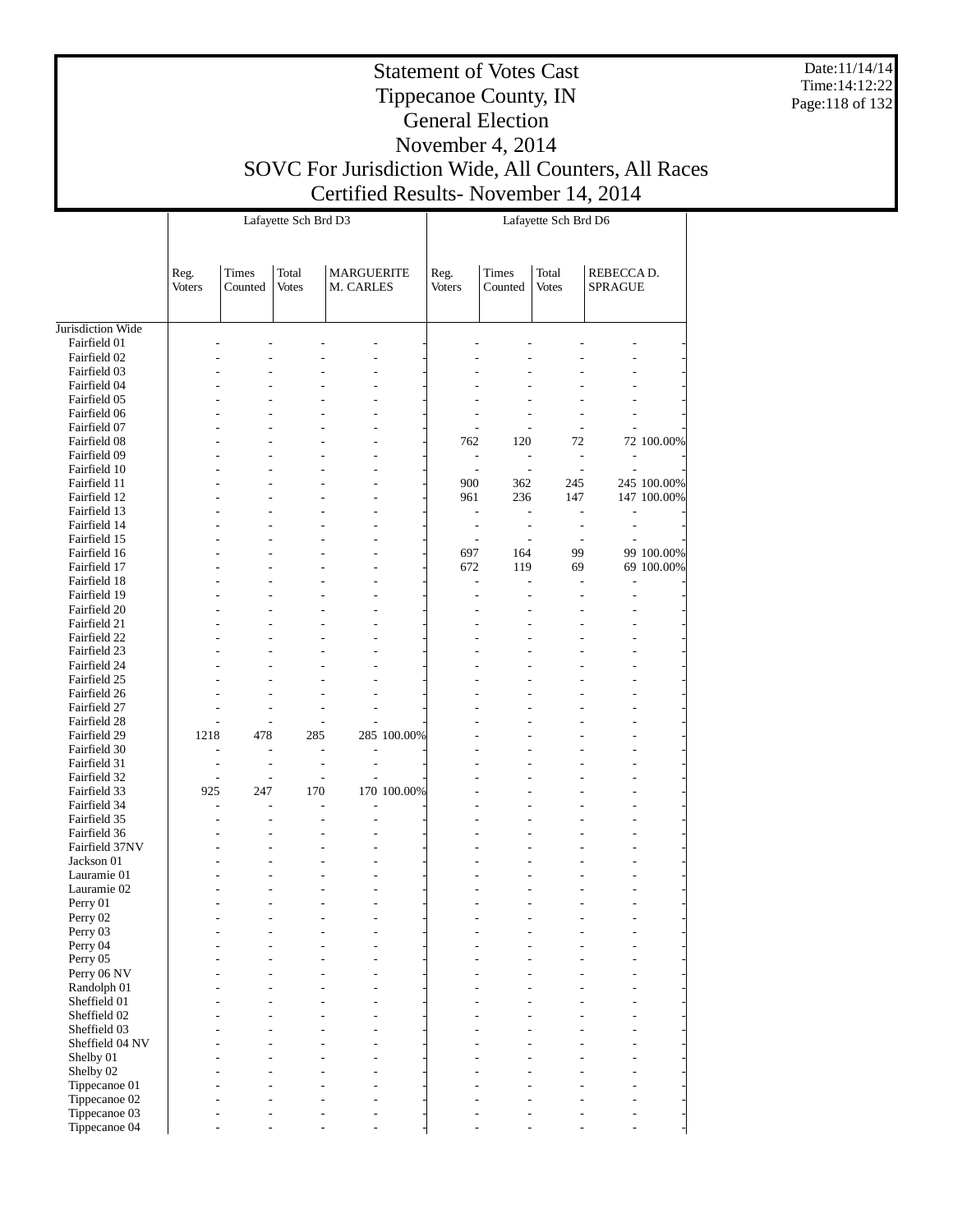Date:11/14/14 Time:14:12:22 Page:119 of 132

## Tippecanoe County, IN General Election November 4, 2014 SOVC For Jurisdiction Wide, All Counters, All Races Certified Results- November 14, 2014

|                        |                                  |                          | Lafayette Sch Brd D3     |                                |                            | Lafayette Sch Brd D6  |                                                      |                       |                                                      |  |  |
|------------------------|----------------------------------|--------------------------|--------------------------|--------------------------------|----------------------------|-----------------------|------------------------------------------------------|-----------------------|------------------------------------------------------|--|--|
|                        | Reg.<br><b>Voters</b>            | Times<br>Counted         | Total<br><b>Votes</b>    | <b>MARGUERITE</b><br>M. CARLES |                            | Reg.<br><b>Voters</b> | <b>Times</b><br>Counted                              | Total<br><b>Votes</b> | REBECCA D.<br><b>SPRAGUE</b>                         |  |  |
| Tippecanoe 05          | $\overline{\phantom{0}}$         | $\overline{\phantom{a}}$ | $\overline{\phantom{a}}$ | $\overline{\phantom{a}}$       |                            |                       | $\overline{\phantom{a}}$<br>$\overline{\phantom{0}}$ |                       | $\overline{\phantom{0}}$<br>$\overline{\phantom{0}}$ |  |  |
| Tippecanoe 06          | $\overline{a}$                   | $\overline{\phantom{0}}$ | $\overline{a}$           | $\overline{a}$                 |                            |                       | $\overline{a}$<br>$\overline{a}$                     |                       | $\overline{a}$                                       |  |  |
| Tippecanoe 07          |                                  |                          | $\overline{a}$           |                                |                            |                       |                                                      |                       | $\overline{a}$                                       |  |  |
| Union 01               |                                  |                          |                          |                                |                            |                       |                                                      |                       |                                                      |  |  |
| Wabash 01              |                                  |                          |                          |                                |                            |                       |                                                      |                       |                                                      |  |  |
| Wabash 02              |                                  |                          |                          |                                |                            |                       |                                                      |                       |                                                      |  |  |
| Wabash 03<br>Wabash 04 | $\overline{a}$                   |                          |                          | $\overline{a}$                 |                            |                       |                                                      |                       |                                                      |  |  |
| Wabash 05              |                                  |                          |                          | $\overline{a}$                 |                            |                       |                                                      |                       |                                                      |  |  |
| Wabash 06              |                                  |                          |                          |                                |                            |                       |                                                      |                       |                                                      |  |  |
| Wabash 07              | $\overline{a}$                   |                          |                          | $\overline{a}$                 |                            |                       |                                                      |                       | $\overline{a}$                                       |  |  |
| Wabash 08              |                                  |                          |                          |                                |                            |                       |                                                      |                       |                                                      |  |  |
| Wabash 09              |                                  |                          |                          | $\overline{a}$                 |                            |                       |                                                      |                       |                                                      |  |  |
| Wabash 10              |                                  |                          |                          |                                |                            |                       |                                                      |                       |                                                      |  |  |
| Wabash 11              | $\overline{a}$                   |                          |                          | $\overline{a}$                 |                            |                       |                                                      |                       | $\overline{a}$                                       |  |  |
| Wabash 12              |                                  |                          |                          |                                |                            |                       |                                                      |                       |                                                      |  |  |
| Wabash 13              |                                  |                          |                          | $\overline{a}$                 |                            |                       |                                                      |                       |                                                      |  |  |
| Wabash 14              |                                  |                          |                          |                                |                            |                       |                                                      |                       |                                                      |  |  |
| Wabash 15<br>Wabash 16 | $\overline{a}$                   |                          |                          | $\overline{a}$                 |                            |                       |                                                      |                       | $\overline{a}$                                       |  |  |
| Wabash 17              |                                  |                          |                          | $\overline{a}$                 |                            |                       |                                                      |                       |                                                      |  |  |
| Wabash 18              |                                  |                          |                          |                                |                            |                       |                                                      |                       |                                                      |  |  |
| Wabash 19              | $\overline{a}$                   |                          | $\overline{a}$           | $\overline{a}$                 |                            |                       |                                                      |                       | $\overline{a}$                                       |  |  |
| Wabash 20              |                                  |                          |                          |                                |                            |                       |                                                      |                       |                                                      |  |  |
| Wabash 21              |                                  |                          |                          | $\overline{a}$                 |                            |                       |                                                      |                       |                                                      |  |  |
| Wabash 22              |                                  |                          |                          |                                |                            |                       |                                                      |                       |                                                      |  |  |
| Wabash 23              | $\overline{a}$                   |                          | $\overline{a}$           | $\overline{a}$                 |                            |                       |                                                      |                       | $\overline{a}$                                       |  |  |
| Wabash 24              |                                  |                          |                          |                                |                            |                       |                                                      |                       |                                                      |  |  |
| Wabash 25              |                                  |                          |                          | $\overline{a}$                 |                            |                       |                                                      |                       |                                                      |  |  |
| Wabash 26<br>Wabash 27 | $\overline{a}$<br>$\overline{a}$ |                          | $\overline{a}$           | $\overline{a}$                 |                            |                       |                                                      |                       | $\overline{a}$                                       |  |  |
| Wabash 28              |                                  |                          |                          |                                |                            |                       |                                                      |                       |                                                      |  |  |
| Wabash 29              |                                  |                          |                          | $\overline{a}$                 |                            |                       |                                                      |                       |                                                      |  |  |
| Wabash 30              | $\overline{a}$                   |                          |                          |                                |                            |                       |                                                      |                       |                                                      |  |  |
| Wabash 31 NV           | $\overline{a}$                   |                          |                          | $\overline{a}$                 |                            |                       |                                                      |                       | $\overline{a}$                                       |  |  |
| Washington 01          |                                  |                          |                          |                                |                            |                       |                                                      |                       |                                                      |  |  |
| Washington 02          |                                  |                          |                          |                                |                            |                       |                                                      |                       |                                                      |  |  |
| Wayne 01               | $\overline{a}$                   | $\overline{a}$           | $\overline{a}$           |                                |                            |                       |                                                      |                       |                                                      |  |  |
| Wea 01                 | -                                | $\overline{\phantom{a}}$ | $\overline{a}$           | $\overline{\phantom{0}}$       |                            |                       |                                                      |                       |                                                      |  |  |
| Wea <sub>02</sub>      | $\mathbf{1}$<br>1277             | 197<br>349               | 139<br>218               |                                | 139 100.00%<br>218 100.00% |                       |                                                      |                       |                                                      |  |  |
| Wea 03<br>Wea 04       | 660                              | 170                      | 111                      |                                | 111 100.00%                |                       | $\overline{a}$                                       | $\overline{a}$        | $\overline{a}$                                       |  |  |
| Wea 05                 |                                  |                          |                          |                                |                            |                       |                                                      |                       |                                                      |  |  |
| Wea 06                 |                                  |                          |                          |                                |                            |                       |                                                      |                       |                                                      |  |  |
| Wea 07                 |                                  | $\overline{a}$           |                          |                                |                            |                       |                                                      |                       |                                                      |  |  |
| Wea 08                 | 1029                             | 297                      | 192                      |                                | 192 100.00%                |                       |                                                      |                       |                                                      |  |  |
| Wea 09                 |                                  |                          |                          |                                |                            |                       |                                                      |                       |                                                      |  |  |
| Wea 10                 |                                  |                          |                          |                                |                            |                       |                                                      |                       |                                                      |  |  |
| Wea 11                 |                                  |                          |                          |                                |                            |                       |                                                      |                       |                                                      |  |  |
| Wea 12                 |                                  |                          |                          |                                |                            |                       |                                                      |                       |                                                      |  |  |
| Wea 13<br>Wea 14       |                                  |                          |                          |                                |                            |                       |                                                      |                       |                                                      |  |  |
| Wea 15                 |                                  |                          |                          |                                |                            |                       |                                                      |                       |                                                      |  |  |
| Wea 16                 |                                  |                          |                          |                                |                            |                       |                                                      |                       |                                                      |  |  |
| Wea 17                 |                                  |                          |                          |                                |                            |                       |                                                      |                       |                                                      |  |  |
| Wea 18 NV              |                                  |                          |                          |                                |                            |                       |                                                      |                       |                                                      |  |  |
| Wea 19                 |                                  |                          |                          |                                |                            |                       |                                                      |                       |                                                      |  |  |
| Wea 20                 |                                  |                          |                          |                                |                            |                       |                                                      |                       |                                                      |  |  |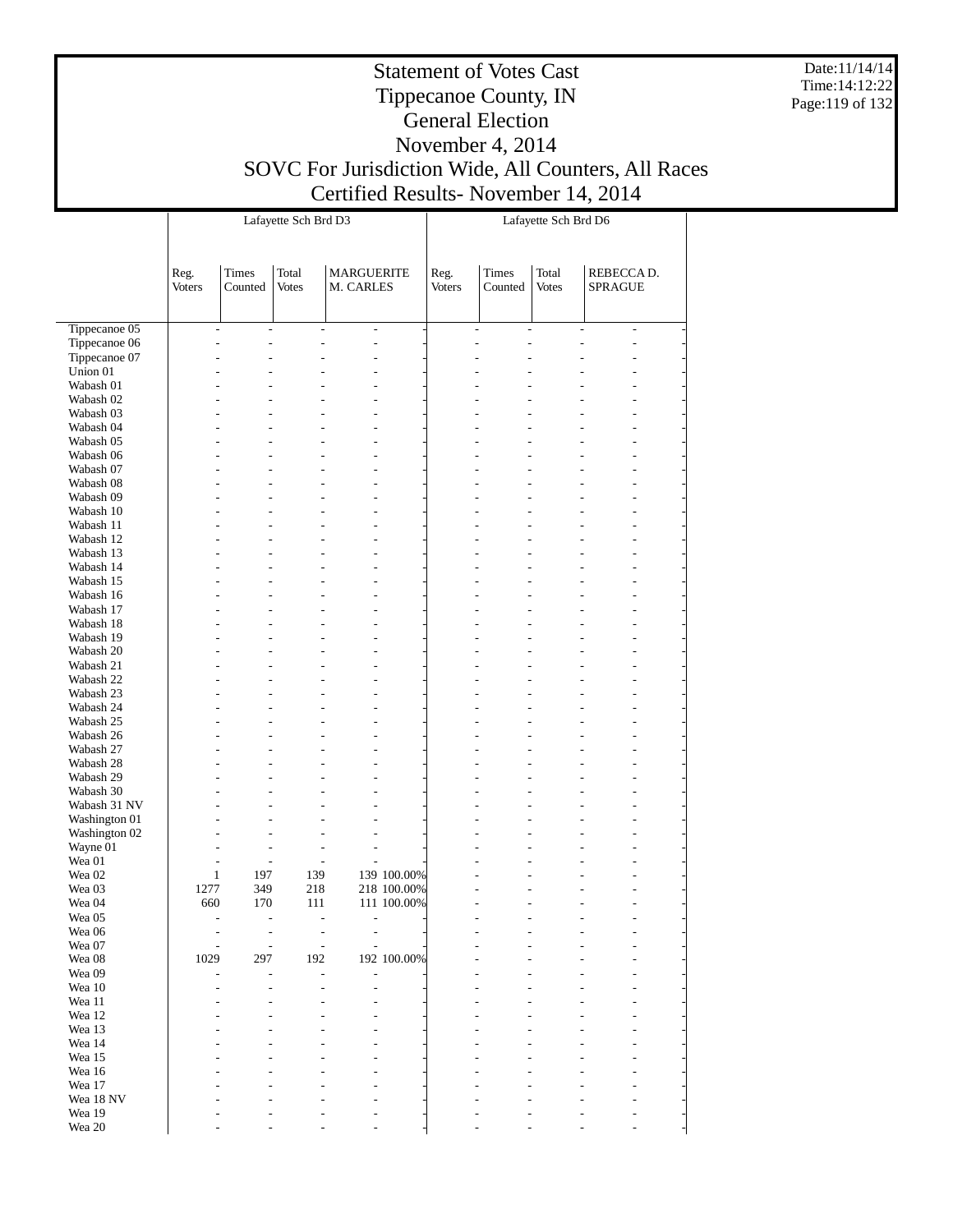| Date:11/14/14   |
|-----------------|
| Time:14:12:22   |
| Page:120 of 132 |

# Statement of Votes Cast Tippecanoe County, IN General Election November 4, 2014 SOVC For Jurisdiction Wide, All Counters, All Races Certified Results- November 14, 2014

|        |                |                         | Lafayette Sch Brd D3  |                                |                       |                         | Lafayette Sch Brd D6  |                              |
|--------|----------------|-------------------------|-----------------------|--------------------------------|-----------------------|-------------------------|-----------------------|------------------------------|
|        | Reg.<br>Voters | <b>Times</b><br>Counted | Total<br><b>Votes</b> | <b>MARGUERITE</b><br>M. CARLES | Reg.<br><b>Voters</b> | <b>Times</b><br>Counted | Total<br><b>Votes</b> | REBECCA D.<br><b>SPRAGUE</b> |
| Wea 21 |                |                         |                       | -                              |                       |                         |                       |                              |
| Total  | 5110           | 1738                    | 1115                  | 1115 100.00%                   | 3992                  | 1001                    | 632                   | 632 100.00%                  |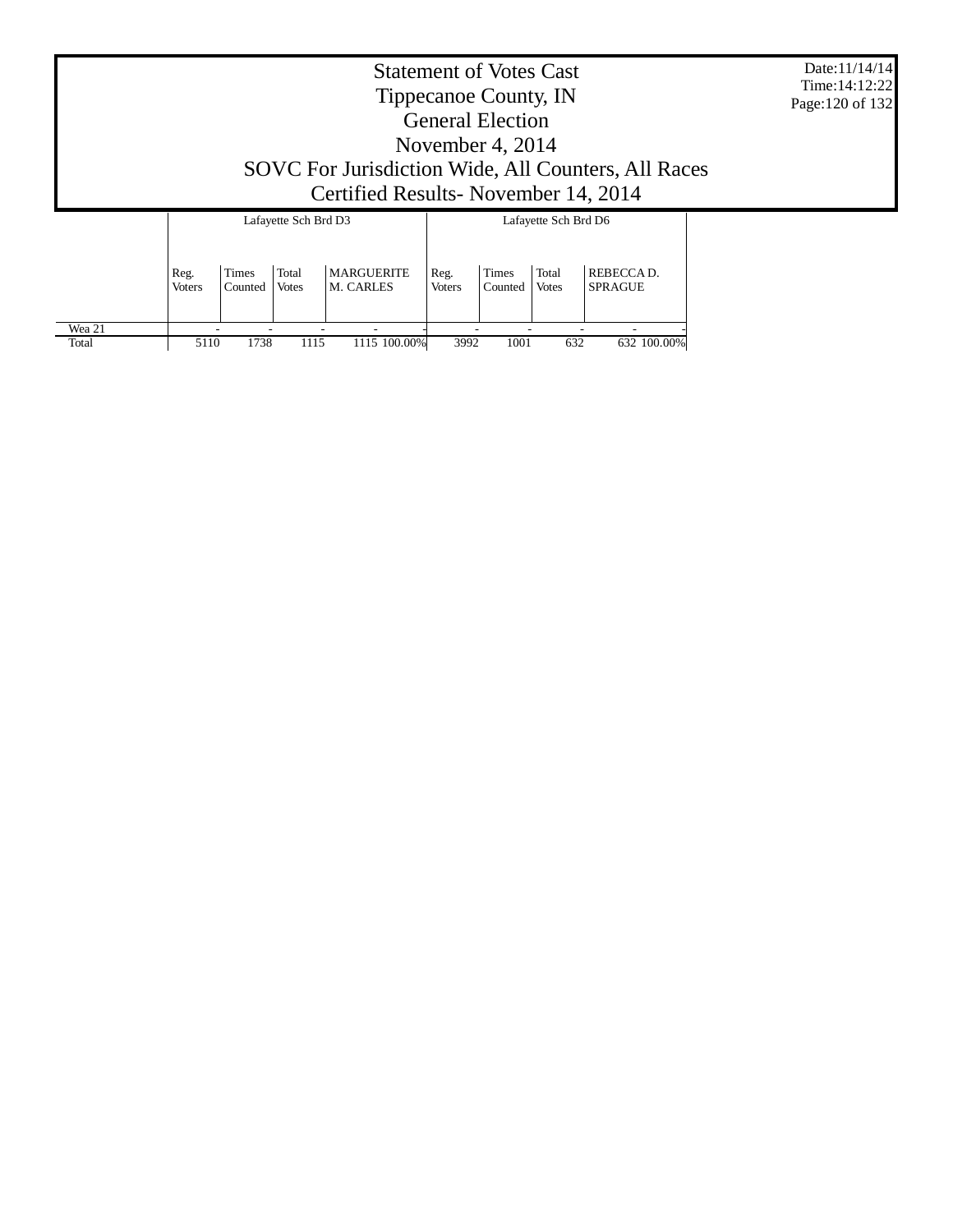Date:11/14/14 Time:14:12:22 Page:121 of 132

# Statement of Votes Cast Tippecanoe County, IN General Election

|                                |                                 |                       | Lafayette Sch Brd D7            |                               |             |                          |                                                      |                                  | Tippe Sch Brd D2        |                  |                                   |                  |
|--------------------------------|---------------------------------|-----------------------|---------------------------------|-------------------------------|-------------|--------------------------|------------------------------------------------------|----------------------------------|-------------------------|------------------|-----------------------------------|------------------|
|                                | Reg.<br><b>Voters</b>           | Times<br>Counted      | Total<br><b>Votes</b>           | STEPHEN J.<br><b>BULTINCK</b> |             | Reg.<br><b>Voters</b>    | Times<br>Counted                                     | Total<br><b>Votes</b>            | <b>RANDY BOND</b>       |                  | <b>JIMMY MARK</b><br><b>SCOTT</b> |                  |
| Jurisdiction Wide              |                                 |                       |                                 |                               |             |                          |                                                      |                                  |                         |                  |                                   |                  |
| Fairfield 01                   | $\overline{a}$                  |                       | $\overline{a}$                  |                               |             | 1390                     | 544                                                  | 366                              | 249                     | 68.03%           | 117                               | 31.97%           |
| Fairfield 02                   | 62                              | 138                   | 98                              |                               | 98 100.00%  | 878                      | 310                                                  | 202                              | 131                     | 64.85%           | 71                                | 35.15%           |
| Fairfield 03<br>Fairfield 04   | 904<br>$\overline{\phantom{a}}$ | 403<br>$\overline{a}$ | 267<br>$\overline{\phantom{a}}$ |                               | 267 100.00% |                          | $\overline{\phantom{a}}$<br>$\overline{\phantom{a}}$ | $\overline{a}$<br>L,             |                         |                  |                                   |                  |
| Fairfield 05                   | 18                              | 3                     | $\overline{c}$                  |                               | 2 100.00%   |                          |                                                      |                                  |                         |                  |                                   |                  |
| Fairfield 06                   | 922                             | 226                   | 135                             |                               | 135 100.00% |                          | $\overline{\phantom{0}}$                             | $\overline{a}$                   |                         |                  |                                   |                  |
| Fairfield 07                   | 1069                            | 86                    | 45                              |                               | 45 100.00%  | $\boldsymbol{0}$         | 169                                                  | 110                              | 64                      | 58.18%           | 46                                | 41.82%           |
| Fairfield 08                   |                                 |                       | $\overline{\phantom{a}}$        |                               |             | 6                        | 41                                                   | 33                               | 24                      | 72.73%           | 9                                 | 27.27%           |
| Fairfield 09                   | 952                             | 373                   | 253                             |                               | 253 100.00% |                          | $\overline{a}$                                       | L,                               |                         |                  |                                   |                  |
| Fairfield 10                   | $\overline{a}$                  |                       | $\overline{\phantom{a}}$        |                               |             |                          | $\overline{\phantom{a}}$                             | $\overline{a}$                   |                         |                  |                                   |                  |
| Fairfield 11                   |                                 |                       | $\overline{\phantom{a}}$        | $\overline{\phantom{a}}$      |             |                          |                                                      |                                  |                         |                  |                                   |                  |
| Fairfield 12<br>Fairfield 13   | $\overline{\phantom{a}}$        |                       | $\overline{a}$                  |                               |             |                          |                                                      |                                  |                         |                  |                                   |                  |
| Fairfield 14                   | 945                             | 373                   | 249                             |                               | 249 100.00% |                          |                                                      |                                  |                         |                  |                                   |                  |
| Fairfield 15                   |                                 |                       | $\overline{a}$                  |                               |             |                          |                                                      |                                  |                         |                  |                                   |                  |
| Fairfield 16                   |                                 |                       | $\overline{\phantom{a}}$        |                               |             |                          |                                                      |                                  |                         |                  |                                   |                  |
| Fairfield 17                   |                                 |                       |                                 |                               |             |                          |                                                      |                                  |                         |                  |                                   |                  |
| Fairfield 18                   |                                 |                       |                                 |                               |             | 11                       | 117                                                  | 70                               | 36                      | 51.43%           | 34                                | 48.57%           |
| Fairfield 19                   |                                 |                       |                                 |                               |             |                          |                                                      | L,                               |                         |                  |                                   |                  |
| Fairfield 20<br>Fairfield 21   |                                 |                       |                                 |                               |             |                          |                                                      | L,                               |                         |                  |                                   |                  |
| Fairfield 22                   |                                 |                       |                                 |                               |             |                          |                                                      |                                  |                         |                  |                                   |                  |
| Fairfield 23                   |                                 |                       |                                 |                               |             |                          |                                                      |                                  |                         |                  |                                   |                  |
| Fairfield 24                   |                                 |                       |                                 |                               |             |                          |                                                      |                                  |                         |                  |                                   |                  |
| Fairfield 25                   |                                 |                       |                                 |                               |             |                          |                                                      |                                  |                         |                  |                                   |                  |
| Fairfield 26                   |                                 |                       |                                 |                               |             | $\tau$                   | 144                                                  | 82                               | 51                      | 62.20%           | 31                                | 37.80%           |
| Fairfield 27                   |                                 |                       |                                 |                               |             | $\mathbf{0}$             | $\boldsymbol{0}$                                     | $\boldsymbol{0}$                 | $\boldsymbol{0}$        |                  | $\boldsymbol{0}$                  |                  |
| Fairfield 28                   |                                 |                       |                                 |                               |             | $\boldsymbol{0}$         | 121                                                  | 86                               | 53                      | 61.63%           | 33                                | 38.37%           |
| Fairfield 29<br>Fairfield 30   |                                 |                       |                                 |                               |             |                          | $\overline{\phantom{a}}$<br>$\overline{\phantom{a}}$ | $\overline{a}$<br>$\overline{a}$ |                         |                  |                                   |                  |
| Fairfield 31                   |                                 |                       |                                 |                               |             |                          | $\overline{\phantom{0}}$                             | $\overline{a}$                   |                         |                  |                                   |                  |
| Fairfield 32                   |                                 |                       |                                 |                               |             | 1                        | 48                                                   | 37                               | 32                      | 86.49%           | 5                                 | 13.51%           |
| Fairfield 33                   |                                 |                       |                                 |                               |             |                          | $\overline{\phantom{a}}$                             | $\overline{a}$                   |                         |                  |                                   |                  |
| Fairfield 34                   |                                 |                       |                                 |                               |             | $\overline{\phantom{0}}$ | $\overline{\phantom{0}}$                             | $\qquad \qquad \blacksquare$     |                         |                  |                                   |                  |
| Fairfield 35                   |                                 |                       |                                 |                               |             | 88                       | 179                                                  | 115                              | 81                      | 70.43%           | 34                                | 29.57%           |
| Fairfield 36                   |                                 |                       |                                 |                               |             | 576                      | 107                                                  | 81                               | 59                      | 72.84%           | 22                                | 27.16%           |
| Fairfield 37NV<br>Jackson 01   |                                 |                       |                                 |                               |             | $\boldsymbol{0}$<br>326  | $\boldsymbol{0}$<br>101                              | $\boldsymbol{0}$<br>64           | $\boldsymbol{0}$<br>41  | 64.06%           | $\boldsymbol{0}$<br>23            | 35.94%           |
| Lauramie 01                    |                                 |                       |                                 |                               |             | 965                      | 331                                                  | 219                              | 138                     | 63.01%           | 81                                | 36.99%           |
| Lauramie 02                    |                                 |                       |                                 |                               |             | 660                      | 209                                                  | 147                              | 99                      | 67.35%           | 48                                | 32.65%           |
| Perry 01                       |                                 |                       |                                 |                               |             | 1316                     | 564                                                  | 369                              | 222                     | 60.16%           | 147                               | 39.84%           |
| Perry 02                       |                                 |                       |                                 |                               |             | 471                      | 189                                                  | 122                              | 77                      | 63.11%           | 45                                | 36.89%           |
| Perry 03                       |                                 |                       |                                 |                               |             | 973                      | 401                                                  | 265                              | 186                     | 70.19%           | 79                                | 29.81%           |
| Perry 04                       |                                 |                       |                                 | $\overline{\phantom{a}}$      |             | 1386                     | 453                                                  | 300                              | 185                     | 61.67%           | 115                               | 38.33%           |
| Perry 05                       |                                 |                       |                                 | ٠                             |             | 1283                     | 406                                                  | 254                              | 167<br>$\boldsymbol{0}$ | 65.75%           | 87<br>$\mathbf{0}$                | 34.25%           |
| Perry 06 NV<br>Randolph 01     |                                 |                       |                                 | $\overline{\phantom{a}}$<br>٠ |             | $\boldsymbol{0}$<br>632  | $\boldsymbol{0}$<br>234                              | 0<br>156                         | 102                     | 65.38%           | 54                                | 34.62%           |
| Sheffield 01                   |                                 |                       | $\overline{\phantom{a}}$        | $\overline{a}$                |             | 843                      | 261                                                  | 172                              | 110                     | 63.95%           | 62                                | 36.05%           |
| Sheffield 02                   |                                 |                       |                                 | $\overline{\phantom{a}}$      |             | 1088                     | 432                                                  | 286                              | 195                     | 68.18%           | 91                                | 31.82%           |
| Sheffield 03                   |                                 |                       | $\overline{a}$                  | $\overline{\phantom{a}}$      |             | 566                      | 212                                                  | 152                              | 106                     | 69.74%           | 46                                | 30.26%           |
| Sheffield 04 NV                |                                 |                       |                                 | ٠                             |             | $\boldsymbol{0}$         | $\boldsymbol{0}$                                     | $\boldsymbol{0}$                 | $\boldsymbol{0}$        |                  | $\boldsymbol{0}$                  |                  |
| Shelby 01                      |                                 |                       | $\overline{a}$                  | $\overline{a}$                |             | $\overline{a}$           | $\overline{\phantom{a}}$                             | $\qquad \qquad \blacksquare$     | Ĭ.                      |                  | $\overline{a}$                    |                  |
| Shelby 02                      |                                 |                       |                                 | $\overline{\phantom{a}}$      |             | 392                      | 139                                                  | 84                               | 51                      | 60.71%           | 33                                | 39.29%           |
| Tippecanoe 01<br>Tippecanoe 02 |                                 |                       | $\overline{a}$                  | $\overline{a}$<br>٠           |             | 651<br>877               | 292<br>317                                           | 206<br>228                       | 129<br>143              | 62.62%<br>62.72% | 77<br>85                          | 37.38%<br>37.28% |
| Tippecanoe 03                  |                                 |                       | $\overline{a}$                  | $\overline{a}$                |             | 650                      | 223                                                  | 172                              | 107                     | 62.21%           | 65                                | 37.79%           |
| Tippecanoe 04                  |                                 |                       | J.                              | ÷,                            |             | 937                      | 329                                                  | 250                              | 167                     | 66.80%           | 83                                | 33.20%           |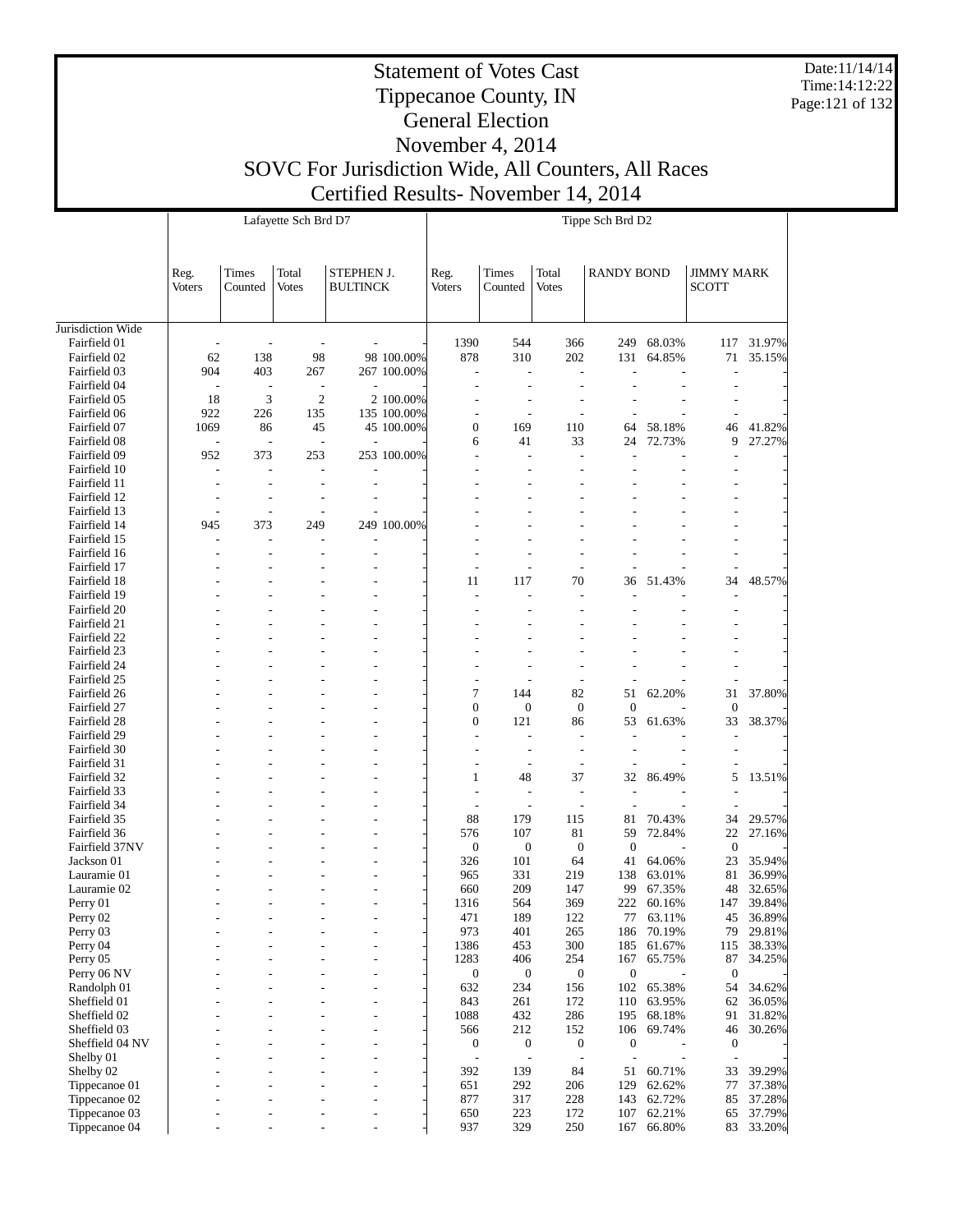Date:11/14/14 Time:14:12:23 Page:122 of 132

# Statement of Votes Cast Tippecanoe County, IN General Election November 4, 2014

|                                |                |                              | Lafayette Sch Brd D7 |                          |                          |                                  |                                  | Tippe Sch Brd D2         |                  |                          |                  |
|--------------------------------|----------------|------------------------------|----------------------|--------------------------|--------------------------|----------------------------------|----------------------------------|--------------------------|------------------|--------------------------|------------------|
|                                |                |                              |                      |                          |                          |                                  |                                  |                          |                  |                          |                  |
|                                |                |                              |                      |                          |                          |                                  |                                  |                          |                  |                          |                  |
|                                | Reg.           | Times                        | Total                | STEPHEN J.               | Reg.                     | Times                            | Total                            | <b>RANDY BOND</b>        |                  | <b>JIMMY MARK</b>        |                  |
|                                | <b>Voters</b>  | Counted                      | <b>Votes</b>         | <b>BULTINCK</b>          | <b>Voters</b>            | Counted                          | <b>Votes</b>                     |                          |                  | <b>SCOTT</b>             |                  |
|                                |                |                              |                      |                          |                          |                                  |                                  |                          |                  |                          |                  |
|                                |                |                              |                      |                          |                          |                                  |                                  |                          |                  |                          |                  |
| Tippecanoe 05                  | $\overline{a}$ | $\qquad \qquad \blacksquare$ | $\overline{a}$<br>L, | $\overline{\phantom{a}}$ | 1030<br>761              | 265<br>287                       | 182<br>166                       | 106<br>110               | 58.24%<br>66.27% | 76                       | 41.76%<br>33.73% |
| Tippecanoe 06<br>Tippecanoe 07 |                |                              |                      | L,                       | 510                      | 180                              | 116                              | 82                       | 70.69%           | 56<br>34                 | 29.31%           |
| Union 01                       |                |                              |                      | L,                       | 1104                     | 417                              | 273                              | 200                      | 73.26%           | 73                       | 26.74%           |
| Wabash 01                      |                |                              |                      |                          | 348                      | 171                              | 132                              | 86                       | 65.15%           | 46                       | 34.85%           |
| Wabash 02                      |                |                              |                      | L,                       | 1075                     | 339                              | 234                              | 142                      | 60.68%           | 92                       | 39.32%           |
| Wabash 03                      |                |                              |                      |                          | 588                      | 267                              | 172                              | 111                      | 64.53%           | 61                       | 35.47%           |
| Wabash 04                      |                |                              |                      | L,                       | 968                      | 147                              | 100                              | 54                       | 54.00%           | 46                       | 46.00%           |
| Wabash 05                      |                |                              |                      | L,                       | 1068                     | 404                              | 261                              | 163                      | 62.45%           | 98                       | 37.55%           |
| Wabash 06<br>Wabash 07         |                |                              |                      | L,                       | 540<br>195               | 59<br>214                        | 32<br>126                        | 22<br>87                 | 68.75%<br>69.05% | 10<br>39                 | 31.25%<br>30.95% |
| Wabash 08                      |                |                              |                      | L,                       | Ĭ.                       | $\overline{\phantom{a}}$         | $\overline{\phantom{a}}$         | $\overline{a}$           |                  |                          |                  |
| Wabash 09                      |                |                              |                      |                          | 711                      | 154                              | 75                               | 53                       | 70.67%           | 22                       | 29.33%           |
| Wabash 10                      |                |                              |                      | L,                       |                          | $\overline{\phantom{a}}$         | $\overline{a}$                   | $\overline{a}$           |                  | $\overline{a}$           |                  |
| Wabash 11                      |                |                              |                      |                          | 1111                     | 172                              | 114                              | 64                       | 56.14%           | 50                       | 43.86%           |
| Wabash 12                      |                |                              |                      | L,                       | 1201                     | 312                              | 209                              | 127                      | 60.77%           | 82                       | 39.23%           |
| Wabash 13                      |                |                              |                      |                          | 899                      | 285                              | 207                              | 137                      | 66.18%           | 70                       | 33.82%           |
| Wabash 14                      |                |                              |                      | L,                       | L,                       | L,                               | $\overline{a}$                   | L,                       |                  |                          |                  |
| Wabash 15<br>Wabash 16         |                |                              | ÷,                   | L,                       | ÷,                       | ÷<br>÷                           | $\overline{a}$<br>$\overline{a}$ | $\overline{a}$           |                  |                          |                  |
| Wabash 17                      |                |                              |                      | L,                       | 3640                     | 114                              | 64                               | 36                       | 56.25%           | 28                       | 43.75%           |
| Wabash 18                      |                |                              |                      | L,                       | 468                      | 240                              | 148                              | 104                      | 70.27%           | 44                       | 29.73%           |
| Wabash 19                      |                |                              |                      |                          | 492                      | 187                              | 112                              | 82                       | 73.21%           | 30                       | 26.79%           |
| Wabash 20                      |                |                              |                      | L,                       | 1466                     | 454                              | 309                              | 202                      | 65.37%           | 107                      | 34.63%           |
| Wabash 21                      |                |                              |                      |                          | 156                      | 63                               | 28                               | 15                       | 53.57%           | 13                       | 46.43%           |
| Wabash 22                      |                |                              |                      |                          | $\overline{a}$           | $\overline{a}$                   | $\overline{a}$                   | $\overline{a}$           |                  |                          |                  |
| Wabash 23                      |                |                              |                      |                          | L,                       | $\overline{a}$                   | $\overline{\phantom{a}}$         |                          |                  |                          |                  |
| Wabash 24<br>Wabash 25         |                |                              |                      | L,                       | $\overline{a}$<br>80     | $\overline{a}$<br>$\overline{7}$ | $\overline{a}$<br>3              | 1                        | 33.33%           | $\overline{2}$           | 66.67%           |
| Wabash 26                      |                |                              |                      | L,                       | L,                       | $\frac{1}{2}$                    | $\overline{a}$                   |                          |                  |                          |                  |
| Wabash 27                      |                |                              |                      |                          | 416                      | 17                               | 8                                | 6                        | 75.00%           | $\overline{2}$           | 25.00%           |
| Wabash 28                      |                |                              | ÷,                   | ÷,                       | 71                       | 15                               | 9                                | 6                        | 66.67%           | 3                        | 33.33%           |
| Wabash 29                      |                |                              |                      | L,                       | 156                      | 24                               | 9                                | 4                        | 44.44%           | 5                        | 55.56%           |
| Wabash 30                      |                |                              |                      | L,                       | 1094                     | 451                              | 279                              | 185                      | 66.31%           | 94                       | 33.69%           |
| Wabash 31 NV                   |                |                              |                      |                          | $\boldsymbol{0}$         | $\mathbf{0}$                     | $\mathbf{0}$                     | $\mathbf{0}$             |                  | $\mathbf{0}$             |                  |
| Washington 01                  |                |                              |                      | L,                       | 813<br>845               | 287<br>375                       | 195<br>251                       | 106                      | 54.36%<br>58.17% | 89                       | 45.64%<br>41.83% |
| Washington 02<br>Wayne 01      |                |                              |                      | L,                       | 1131                     | 404                              | 279                              | 146<br>178               | 63.80%           | 105<br>101               | 36.20%           |
| Wea 01                         |                |                              |                      |                          | 234                      | 55                               | 39                               | 27                       | 69.23%           | 12                       | 30.77%           |
| Wea <sub>02</sub>              |                |                              |                      |                          | 1255                     | 61                               | 48                               | 27                       | 56.25%           | 21                       | 43.75%           |
| Wea 03                         |                |                              |                      |                          |                          | $\overline{\phantom{a}}$         | $\overline{a}$                   | $\overline{a}$           |                  | $\overline{\phantom{a}}$ |                  |
| Wea 04                         |                |                              |                      |                          |                          |                                  |                                  |                          |                  |                          |                  |
| Wea 05                         |                |                              |                      | L,                       | $\overline{a}$           | $\overline{\phantom{a}}$         | $\overline{\phantom{a}}$         | $\overline{\phantom{a}}$ |                  | $\overline{a}$           |                  |
| Wea 06                         |                |                              |                      | L,                       | 1095                     | 253                              | 176                              | 122                      | 69.32%           | 54                       | 30.68%           |
| Wea 07<br>Wea 08               |                |                              |                      | L,<br>L,                 | 1034                     | 267                              | 181<br>$\overline{\phantom{a}}$  | 127                      | 70.17%           | 54                       | 29.83%           |
| Wea 09                         |                |                              |                      |                          | $\boldsymbol{0}$         | $\overline{\phantom{a}}$<br>119  | 77                               | 58                       | 75.32%           | 19                       | 24.68%           |
| Wea 10                         |                |                              |                      |                          |                          | $\overline{\phantom{a}}$         | $\overline{\phantom{a}}$         |                          |                  |                          |                  |
| Wea 11                         |                |                              |                      |                          | 306                      | 263                              | 177                              | 128                      | 72.32%           | 49                       | 27.68%           |
| Wea 12                         |                |                              |                      | Ĭ.                       | 741                      | 269                              | 191                              | 133                      | 69.63%           | 58                       | 30.37%           |
| Wea 13                         |                |                              |                      |                          | 778                      | 354                              | 233                              | 161                      | 69.10%           | 72                       | 30.90%           |
| Wea 14                         |                |                              |                      |                          | 1759                     | 427                              | 296                              | 207                      | 69.93%           | 89                       | 30.07%           |
| Wea 15                         |                |                              |                      |                          | 1037                     | 388                              | 274                              | 182                      | 66.42%           | 92                       | 33.58%           |
| Wea 16<br>Wea 17               |                |                              |                      | Ĭ.                       | 1152                     | 388                              | 252                              | 182<br>212               | 72.22%           | 70                       | 27.78%           |
| Wea 18 NV                      |                |                              |                      | L,                       | 1365<br>$\boldsymbol{0}$ | 457<br>$\mathbf{1}$              | 313<br>$\boldsymbol{0}$          | $\boldsymbol{0}$         | 67.73%           | 101<br>$\boldsymbol{0}$  | 32.27%           |
| Wea 19                         |                |                              |                      | L,                       | 946                      | 279                              | 215                              | 145                      | 67.44%           | 70                       | 32.56%           |
| Wea 20                         |                |                              |                      | Ĭ.                       | 582                      | 200                              | 139                              | 94                       | 67.63%           | 45                       | 32.37%           |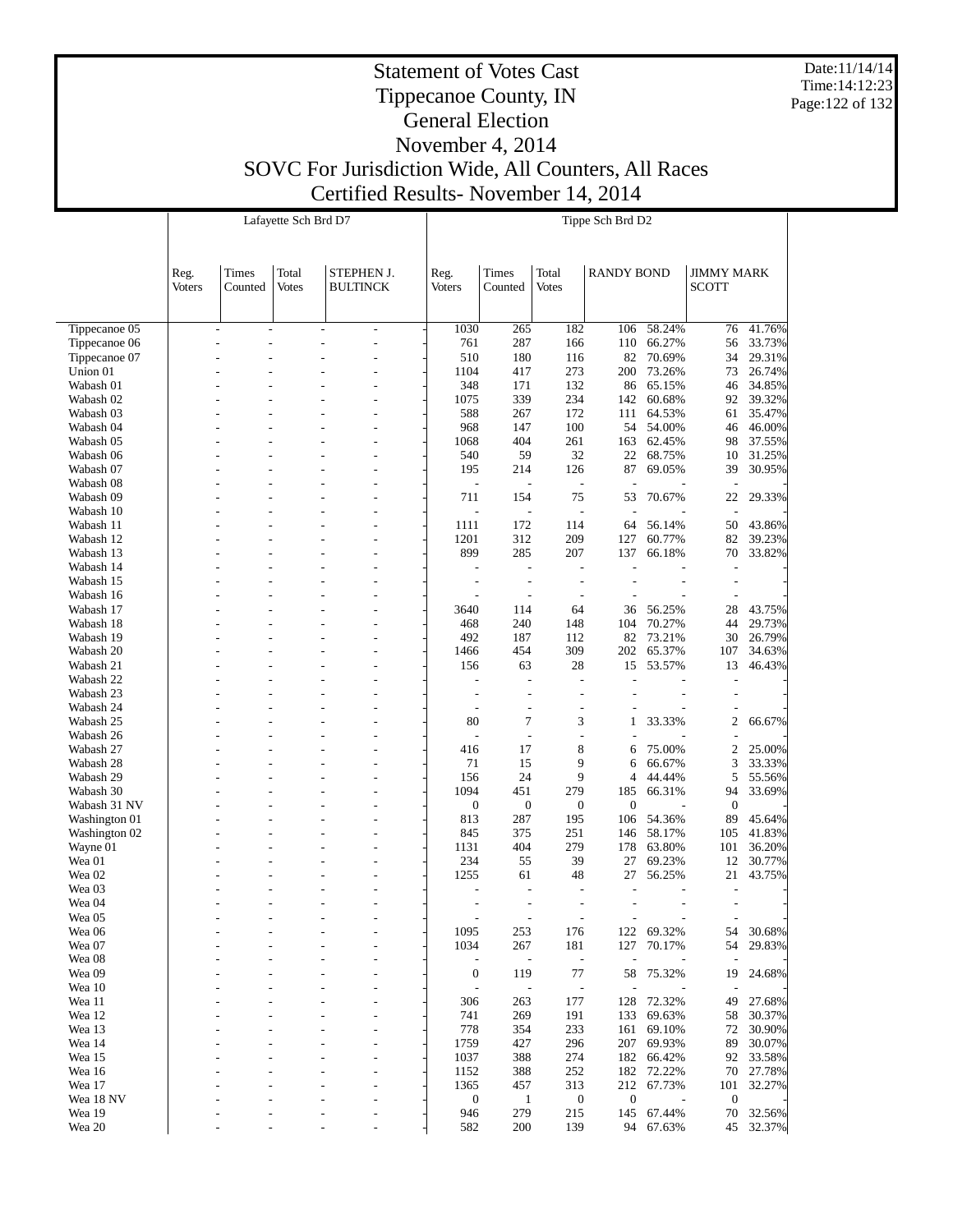| <b>Statement of Votes Cast</b><br>Tippecanoe County, IN<br>Page: 123 of 132<br><b>General Election</b><br>November 4, 2014<br>SOVC For Jurisdiction Wide, All Counters, All Races<br>Certified Results - November 14, 2014<br>Lafayette Sch Brd D7<br>Tippe Sch Brd D2<br><b>RANDY BOND</b><br>Times<br><b>JIMMY MARK</b><br>Total<br><b>STEPHEN J.</b><br>Times<br>Total<br>Reg.<br>Reg. |         |              |                 |               |         |              |  |              |  |  |  |  |
|-------------------------------------------------------------------------------------------------------------------------------------------------------------------------------------------------------------------------------------------------------------------------------------------------------------------------------------------------------------------------------------------|---------|--------------|-----------------|---------------|---------|--------------|--|--------------|--|--|--|--|
| <b>Voters</b>                                                                                                                                                                                                                                                                                                                                                                             | Counted | <b>Votes</b> | <b>BULTINCK</b> | <b>Voters</b> | Counted | <b>Votes</b> |  | <b>SCOTT</b> |  |  |  |  |

- - - - - 816 313 204 139 68.14% 65 31.86% 4872 1602 1049 1049 100.00% 53010 17278 11536 7564 65.57% 3972 34.43%

 Wea 21 Total

 $\overline{\phantom{a}}$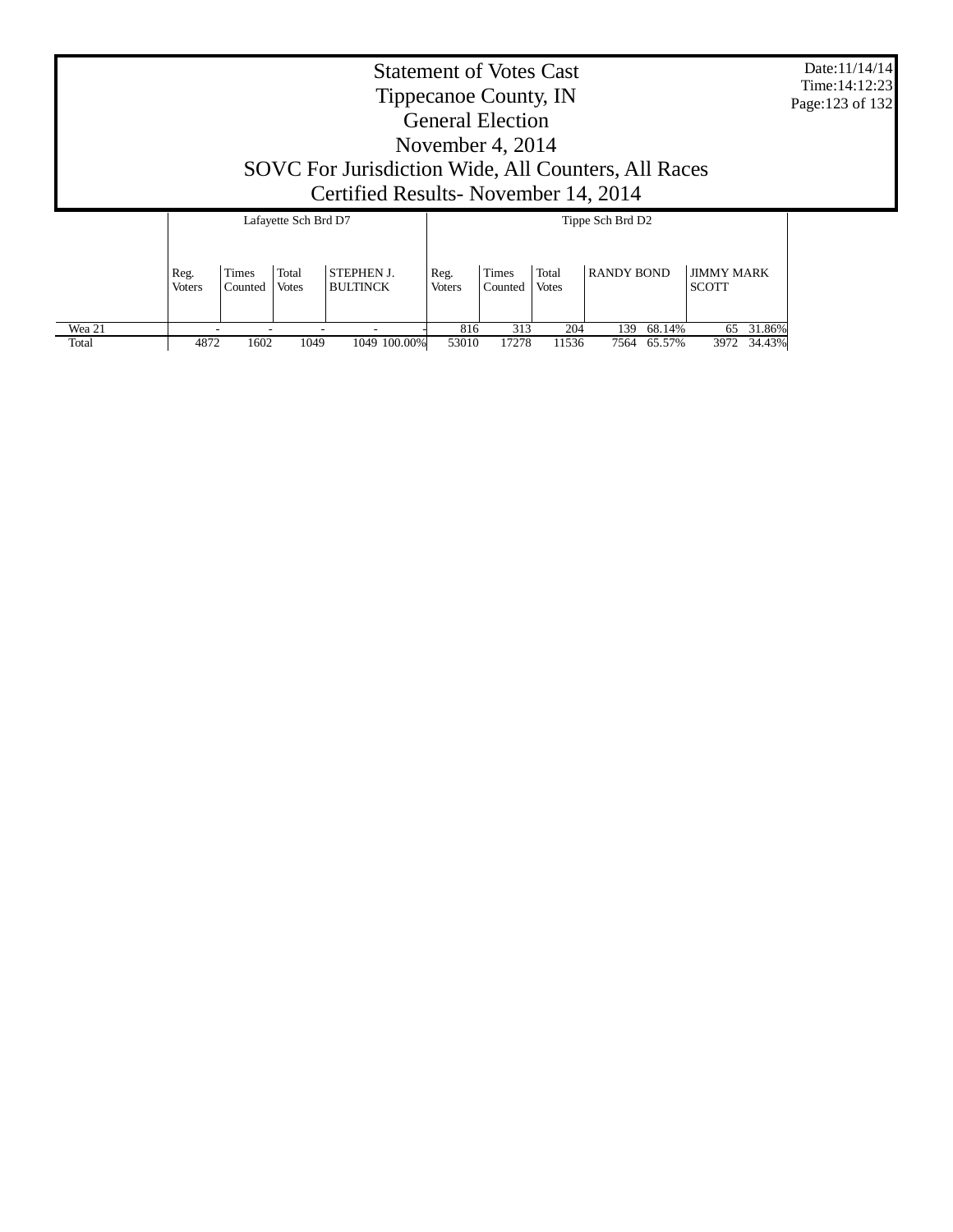Date:11/14/14 Time:14:12:23 Page:124 of 132

#### Statement of Votes Cast Tippecanoe County, IN General Election

November 4, 2014

# SOVC For Jurisdiction Wide, All Counters, All Races

Certified Results- November 14, 2014

|                                |                       |                          | Tippe Sch Brd D3         |                  |                            |                       |                  |                       |                           | W. Lafayette Sch Brd |                                    |                          |  |
|--------------------------------|-----------------------|--------------------------|--------------------------|------------------|----------------------------|-----------------------|------------------|-----------------------|---------------------------|----------------------|------------------------------------|--------------------------|--|
|                                |                       |                          |                          |                  |                            |                       |                  |                       |                           |                      |                                    |                          |  |
|                                | Reg.<br><b>Voters</b> | Times<br>Counted         | Total<br><b>Votes</b>    | LINDA Y. DAY     |                            | Reg.<br><b>Voters</b> | Times<br>Counted | Total<br><b>Votes</b> | ALAN R.<br><b>KARPICK</b> |                      | <b>KAREN S.</b><br><b>SPRINGER</b> | RACHEL D.<br><b>WITT</b> |  |
| Jurisdiction Wide              |                       |                          |                          |                  |                            |                       |                  |                       |                           |                      |                                    |                          |  |
| Fairfield 01                   | 1390                  | 544                      | 363                      |                  | 363 100.00%                |                       |                  |                       |                           |                      |                                    |                          |  |
| Fairfield 02                   | 878                   | 310                      | 203                      |                  | 203 100.00%                |                       |                  |                       |                           |                      |                                    |                          |  |
| Fairfield 03                   |                       |                          | $\overline{a}$           |                  |                            |                       |                  |                       |                           |                      |                                    |                          |  |
| Fairfield 04                   |                       |                          |                          |                  |                            |                       |                  |                       |                           |                      |                                    |                          |  |
| Fairfield 05                   |                       |                          |                          |                  |                            |                       |                  |                       |                           |                      |                                    |                          |  |
| Fairfield 06                   |                       |                          |                          |                  |                            |                       |                  |                       |                           |                      |                                    |                          |  |
| Fairfield 07                   | $\mathbf{0}$          | 169                      | 101                      |                  | 101 100.00%                |                       |                  |                       |                           |                      |                                    |                          |  |
| Fairfield 08<br>Fairfield 09   | 6                     | 41<br>L,                 | 28<br>$\overline{a}$     |                  | 28 100.00%                 |                       |                  |                       |                           |                      |                                    |                          |  |
| Fairfield 10                   |                       |                          |                          |                  |                            |                       |                  |                       |                           |                      |                                    |                          |  |
| Fairfield 11                   |                       |                          |                          |                  |                            |                       |                  |                       |                           |                      |                                    |                          |  |
| Fairfield 12                   |                       |                          |                          |                  |                            |                       |                  |                       |                           |                      |                                    |                          |  |
| Fairfield 13                   |                       |                          |                          |                  |                            |                       |                  |                       |                           |                      |                                    |                          |  |
| Fairfield 14                   |                       |                          |                          |                  |                            |                       |                  |                       |                           |                      |                                    |                          |  |
| Fairfield 15                   |                       |                          |                          |                  |                            |                       |                  |                       |                           |                      |                                    |                          |  |
| Fairfield 16                   |                       |                          |                          |                  |                            |                       |                  |                       |                           |                      |                                    |                          |  |
| Fairfield 17                   |                       |                          |                          |                  |                            |                       |                  |                       |                           |                      |                                    |                          |  |
| Fairfield 18                   | 11                    | 117                      | 63                       |                  | 63 100.00%                 |                       |                  |                       |                           |                      |                                    |                          |  |
| Fairfield 19<br>Fairfield 20   |                       |                          |                          |                  |                            |                       |                  |                       |                           |                      |                                    |                          |  |
| Fairfield 21                   |                       |                          |                          |                  |                            |                       |                  |                       |                           |                      |                                    |                          |  |
| Fairfield 22                   |                       |                          |                          |                  |                            |                       |                  |                       |                           |                      |                                    |                          |  |
| Fairfield 23                   |                       |                          |                          |                  |                            |                       |                  |                       |                           |                      |                                    |                          |  |
| Fairfield 24                   |                       |                          |                          |                  |                            |                       |                  |                       |                           |                      |                                    |                          |  |
| Fairfield 25                   |                       |                          |                          |                  |                            |                       |                  |                       |                           |                      |                                    |                          |  |
| Fairfield 26                   | 7                     | 144                      | 79                       |                  | 79 100.00%                 |                       |                  |                       |                           |                      |                                    |                          |  |
| Fairfield 27                   | $\boldsymbol{0}$      | $\boldsymbol{0}$         | $\mathbf{0}$             | $\mathbf{0}$     |                            |                       |                  |                       |                           |                      |                                    |                          |  |
| Fairfield 28                   | $\mathbf{0}$          | 121                      | 76                       |                  | 76 100.00%                 |                       |                  |                       |                           |                      |                                    |                          |  |
| Fairfield 29<br>Fairfield 30   |                       |                          |                          |                  |                            |                       |                  |                       |                           |                      |                                    |                          |  |
| Fairfield 31                   |                       | $\overline{a}$           |                          |                  |                            |                       |                  |                       |                           |                      |                                    |                          |  |
| Fairfield 32                   | 1                     | 48                       | 36                       |                  | 36 100.00%                 |                       |                  |                       |                           |                      |                                    |                          |  |
| Fairfield 33                   |                       | $\overline{a}$           | $\overline{a}$           |                  |                            |                       |                  |                       |                           |                      |                                    |                          |  |
| Fairfield 34                   |                       | $\overline{a}$           | $\overline{a}$           |                  |                            |                       |                  |                       |                           |                      |                                    |                          |  |
| Fairfield 35                   | 88                    | 179                      | 120                      |                  | 120 100.00%                |                       |                  |                       |                           |                      |                                    |                          |  |
| Fairfield 36                   | 576                   | 107                      | 77                       |                  | 77 100.00%                 |                       |                  |                       |                           |                      |                                    |                          |  |
| Fairfield 37NV                 | $\mathbf{0}$          | $\boldsymbol{0}$         | $\mathbf{0}$             | $\theta$         |                            |                       |                  |                       |                           |                      |                                    |                          |  |
| Jackson 01<br>Lauramie 01      | 326<br>965            | 101<br>331               | 62<br>216                |                  | 62 100.00%<br>216 100.00%  |                       |                  |                       |                           |                      |                                    |                          |  |
| Lauramie 02                    | 660                   | 209                      | 130                      |                  | 130 100.00%                |                       |                  |                       |                           |                      |                                    |                          |  |
| Perry 01                       | 1316                  | 564                      | 377                      |                  | 377 100.00%                |                       |                  |                       |                           |                      |                                    |                          |  |
| Perry 02                       | 471                   | 189                      | 122                      |                  | 122 100.00%                |                       |                  |                       |                           |                      |                                    |                          |  |
| Perry 03                       | 973                   | 401                      | 261                      |                  | 261 100.00%                |                       |                  |                       |                           |                      |                                    |                          |  |
| Perry 04                       | 1386                  | 453                      | 291                      |                  | 291 100.00%                |                       |                  |                       |                           |                      |                                    |                          |  |
| Perry 05                       | 1283                  | 406                      | 252                      |                  | 252 100.00%                |                       |                  |                       |                           |                      |                                    |                          |  |
| Perry 06 NV                    | $\boldsymbol{0}$      | $\boldsymbol{0}$         | $\boldsymbol{0}$         | $\mathbf{0}$     |                            |                       |                  |                       |                           |                      |                                    |                          |  |
| Randolph 01                    | 632                   | 234                      | 162                      |                  | 162 100.00%                |                       |                  |                       |                           |                      |                                    |                          |  |
| Sheffield 01<br>Sheffield 02   | 843<br>1088           | 261<br>432               | 173<br>268               |                  | 173 100.00%<br>268 100.00% |                       |                  |                       |                           |                      |                                    |                          |  |
| Sheffield 03                   | 566                   | 212                      | 150                      |                  | 150 100.00%                |                       |                  |                       |                           |                      |                                    |                          |  |
| Sheffield 04 NV                | $\boldsymbol{0}$      | $\boldsymbol{0}$         | $\boldsymbol{0}$         | $\boldsymbol{0}$ |                            |                       |                  |                       |                           |                      |                                    |                          |  |
| Shelby 01                      | Ĭ.                    | $\overline{\phantom{a}}$ | $\overline{\phantom{a}}$ |                  |                            |                       |                  |                       |                           |                      |                                    |                          |  |
| Shelby 02                      | 392                   | 139                      | 85                       |                  | 85 100.00%                 |                       |                  |                       |                           |                      |                                    |                          |  |
| Tippecanoe 01                  | 651                   | 292                      | 191                      |                  | 191 100.00%                |                       |                  |                       |                           |                      |                                    |                          |  |
| Tippecanoe 02<br>Tippecanoe 03 | 877<br>650            | 317<br>223               | 215<br>163               |                  | 215 100.00%<br>163 100.00% |                       |                  |                       |                           |                      |                                    |                          |  |
| Tippecanoe 04                  | 937                   | 329                      | 240                      |                  | 240 100.00%                |                       | $\overline{a}$   |                       | $\overline{a}$            |                      | $\overline{a}$                     | $\overline{\phantom{a}}$ |  |
|                                |                       |                          |                          |                  |                            |                       |                  |                       |                           |                      |                                    |                          |  |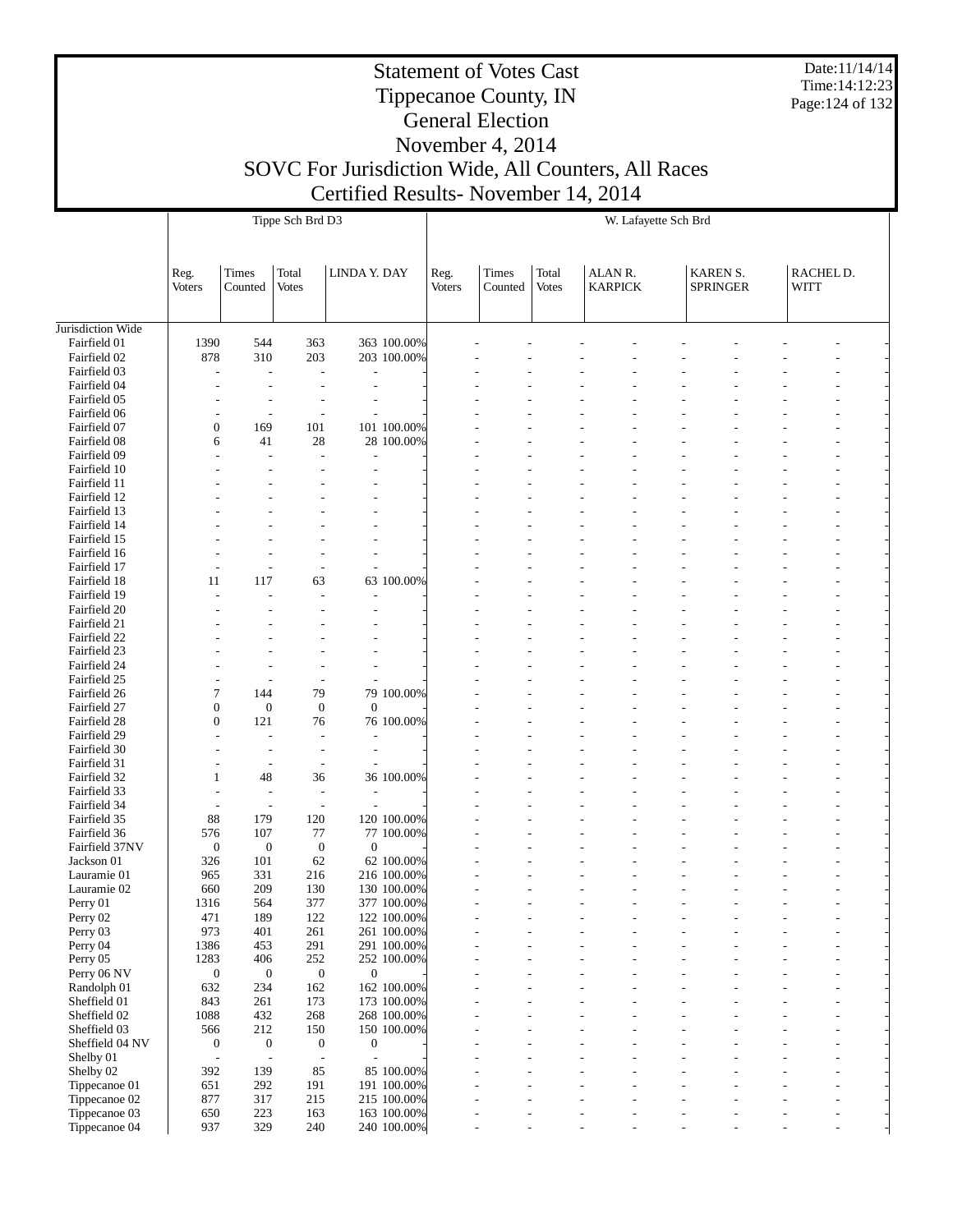Date:11/14/14 Time:14:12:24 Page:125 of 132

#### Statement of Votes Cast Tippecanoe County, IN General Election November 4, 2014

|                        |                  |                                 | Tippe Sch Brd D3         |                                                      |                            |                                 |                                 |                                                      |                | W. Lafayette Sch Brd     |                 |                          |                          |        |
|------------------------|------------------|---------------------------------|--------------------------|------------------------------------------------------|----------------------------|---------------------------------|---------------------------------|------------------------------------------------------|----------------|--------------------------|-----------------|--------------------------|--------------------------|--------|
|                        |                  |                                 |                          |                                                      |                            |                                 |                                 |                                                      |                |                          |                 |                          |                          |        |
|                        |                  |                                 |                          |                                                      |                            |                                 |                                 |                                                      |                |                          |                 |                          |                          |        |
|                        | Reg.             | Times                           | Total                    | LINDA Y. DAY                                         |                            | Reg.                            | Times                           | Total                                                | ALAN R.        |                          | KAREN S.        |                          | RACHEL D.                |        |
|                        | Voters           | Counted                         | <b>Votes</b>             |                                                      |                            | <b>Voters</b>                   | Counted                         | <b>Votes</b>                                         | <b>KARPICK</b> |                          | <b>SPRINGER</b> |                          | WITT                     |        |
|                        |                  |                                 |                          |                                                      |                            |                                 |                                 |                                                      |                |                          |                 |                          |                          |        |
|                        |                  |                                 |                          |                                                      |                            |                                 |                                 |                                                      |                |                          |                 |                          |                          |        |
| Tippecanoe 05          | 1030             | 265                             | 182                      |                                                      | 182 100.00%                | $\overline{\phantom{a}}$        | $\overline{\phantom{a}}$        | $\overline{\phantom{a}}$                             |                | $\overline{\phantom{a}}$ | $\overline{a}$  | $\overline{\phantom{a}}$ | $\overline{\phantom{a}}$ |        |
| Tippecanoe 06          | 761              | 287                             | 166                      |                                                      | 166 100.00%                |                                 |                                 |                                                      |                |                          |                 |                          |                          |        |
| Tippecanoe 07          | 510              | 180                             | 121                      |                                                      | 121 100.00%                |                                 |                                 |                                                      |                |                          |                 |                          |                          |        |
| Union 01<br>Wabash 01  | 1104<br>348      | 417<br>171                      | 263<br>127               |                                                      | 263 100.00%                |                                 |                                 |                                                      |                |                          |                 |                          |                          |        |
| Wabash 02              | 1075             | 339                             | 228                      |                                                      | 127 100.00%<br>228 100.00% |                                 |                                 |                                                      |                |                          |                 |                          |                          |        |
| Wabash 03              | 588              | 267                             | 187                      |                                                      | 187 100,00%                |                                 |                                 |                                                      |                |                          |                 |                          |                          |        |
| Wabash 04              | 968              | 147                             | 104                      |                                                      | 104 100.00%                |                                 |                                 |                                                      |                |                          |                 |                          |                          |        |
| Wabash 05              | 1068             | 404                             | 262                      |                                                      | 262 100.00%                |                                 |                                 | $\overline{\phantom{a}}$                             |                |                          |                 |                          |                          |        |
| Wabash 06              | 540              | 59                              | 34                       |                                                      | 34 100.00%                 | 92                              | 219                             | 342                                                  | 112            | 32.75%                   | 122             | 35.67%                   | 108                      | 31.58% |
| Wabash 07              | 195              | 214                             | 132                      |                                                      | 132 100.00%                | 904                             | 299                             | 580                                                  | 213            | 36.72%                   | 180             | 31.03%                   | 187                      | 32.24% |
| Wabash 08              | $\overline{a}$   | $\overline{\phantom{a}}$        | $\overline{\phantom{a}}$ |                                                      |                            | 755                             | 287                             | 558                                                  | 197            | 35.30%                   | 179             | 32.08%                   | 182                      | 32.62% |
| Wabash 09<br>Wabash 10 | 711              | 154<br>$\overline{\phantom{a}}$ | 81<br>$\overline{a}$     |                                                      | 81 100.00%                 | $\overline{\phantom{a}}$<br>753 | $\overline{\phantom{a}}$<br>147 | ÷,<br>263                                            | 90             |                          |                 | 34.98%                   | 81                       | 30.80% |
| Wabash 11              | 1111             | 172                             | 108                      |                                                      | 108 100.00%                | $\overline{\phantom{a}}$        |                                 | $\overline{\phantom{a}}$                             |                | 34.22%                   | 92              |                          |                          |        |
| Wabash 12              | 1201             | 312                             | 198                      |                                                      | 198 100.00%                |                                 |                                 | $\overline{\phantom{a}}$                             |                |                          |                 |                          |                          |        |
| Wabash 13              | 899              | 285                             | 197                      |                                                      | 197 100.00%                |                                 |                                 | $\overline{a}$                                       |                |                          |                 |                          |                          |        |
| Wabash 14              |                  |                                 |                          |                                                      |                            | 487                             | 141                             | 239                                                  | 78             | 32.64%                   | 81              | 33.89%                   | 80                       | 33.47% |
| Wabash 15              |                  | $\overline{\phantom{a}}$        |                          | $\overline{a}$                                       |                            | 792                             | 387                             | 703                                                  | 245            | 34.85%                   | 242             | 34.42%                   | 216                      | 30.73% |
| Wabash 16              |                  | $\overline{\phantom{a}}$        | $\overline{\phantom{a}}$ |                                                      |                            | 1169                            | 447                             | 728                                                  | 244            | 33.52%                   | 237             | 32.55%                   | 247                      | 33.93% |
| Wabash 17              | 3640             | 114                             | 66                       |                                                      | 66 100.00%                 | $\overline{a}$                  |                                 | ÷,                                                   |                |                          |                 |                          |                          |        |
| Wabash 18              | 468              | 240                             | 161                      |                                                      | 161 100.00%                |                                 |                                 |                                                      |                |                          |                 |                          |                          |        |
| Wabash 19<br>Wabash 20 | 492<br>1466      | 187<br>454                      | 120<br>304               |                                                      | 120 100.00%<br>304 100.00% |                                 |                                 | $\overline{\phantom{a}}$<br>$\overline{\phantom{a}}$ |                |                          |                 |                          |                          |        |
| Wabash 21              | 156              | 63                              | 24                       |                                                      | 24 100.00%                 | 241                             | 88                              | 149                                                  | 58             | 38.93%                   | 47              | 31.54%                   | 44                       | 29.53% |
| Wabash 22              |                  |                                 |                          |                                                      |                            | 982                             | 482                             | 869                                                  | 301            | 34.64%                   | 282             | 32.45%                   | 286                      | 32.91% |
| Wabash 23              |                  | $\overline{\phantom{a}}$        |                          |                                                      |                            | 1088                            | 391                             | 727                                                  | 257            | 35.35%                   | 236             | 32.46%                   | 234                      | 32.19% |
| Wabash 24              |                  | $\overline{\phantom{a}}$        |                          |                                                      |                            | 1179                            | 503                             | 822                                                  | 280            | 34.06%                   | 275             | 33.45%                   | 267                      | 32.48% |
| Wabash 25              | 80               | $\overline{7}$                  | $\overline{4}$           |                                                      | 4 100.00%                  | 749                             | 125                             | 198                                                  | 67             | 33.84%                   | 67              | 33.84%                   | 64                       | 32.32% |
| Wabash 26              | $\overline{a}$   | $\overline{\phantom{a}}$        | $\overline{a}$           |                                                      |                            | 648                             | 13                              | 14                                                   | 5              | 35.71%                   | 4               | 28.57%                   | 5                        | 35.71% |
| Wabash 27              | 416              | 17                              | 7                        |                                                      | 7 100.00%                  | 268                             | 12                              | 11                                                   | 3              | 27.27%                   | $\overline{4}$  | 36.36%                   | $\overline{4}$           | 36.36% |
| Wabash 28<br>Wabash 29 | 71<br>156        | 15<br>24                        | 10<br>9                  |                                                      | 10 100.00%                 | 994                             | 34                              | 50<br>÷,                                             | 15             | 30.00%                   | 17              | 34.00%                   | 18                       | 36.00% |
| Wabash 30              | 1094             | 451                             | 279                      |                                                      | 9 100.00%<br>279 100.00%   |                                 |                                 |                                                      |                |                          |                 |                          |                          |        |
| Wabash 31 NV           | $\mathbf{0}$     | $\boldsymbol{0}$                | $\mathbf{0}$             | $\mathbf{0}$                                         |                            |                                 |                                 |                                                      |                |                          |                 |                          |                          |        |
| Washington 01          | 813              | 287                             | 197                      |                                                      | 197 100,00%                |                                 |                                 |                                                      |                |                          |                 |                          |                          |        |
| Washington 02          | 845              | 375                             | 249                      |                                                      | 249 100.00%                |                                 |                                 |                                                      |                |                          |                 |                          |                          |        |
| Wayne 01               | 1131             | 404                             | 266                      |                                                      | 266 100.00%                |                                 |                                 |                                                      |                |                          |                 |                          |                          |        |
| Wea 01                 | 234              | 55                              | 37                       |                                                      | 37 100.00%                 |                                 |                                 |                                                      |                |                          |                 |                          |                          |        |
| Wea 02                 | 1255             | 61                              | 46                       |                                                      | 46 100.00%                 |                                 |                                 |                                                      |                |                          |                 |                          |                          |        |
| Wea 03<br>Wea 04       |                  | $\overline{\phantom{a}}$        |                          | $\overline{a}$                                       |                            |                                 |                                 |                                                      |                |                          |                 |                          |                          |        |
| Wea 05                 |                  | $\overline{\phantom{a}}$        | $\overline{\phantom{a}}$ | $\overline{\phantom{a}}$<br>$\overline{\phantom{a}}$ |                            |                                 |                                 |                                                      |                |                          |                 |                          |                          |        |
| Wea 06                 | 1095             | 253                             | 171                      |                                                      | 171 100.00%                |                                 |                                 |                                                      |                |                          |                 |                          |                          |        |
| Wea 07                 | 1034             | 267                             | 169                      |                                                      | 169 100.00%                |                                 |                                 |                                                      |                |                          |                 |                          |                          |        |
| Wea 08                 |                  |                                 | $\overline{\phantom{a}}$ |                                                      |                            |                                 |                                 |                                                      |                |                          |                 |                          |                          |        |
| Wea 09                 | $\mathbf{0}$     | 119                             | 79                       |                                                      | 79 100.00%                 |                                 |                                 |                                                      |                |                          |                 |                          |                          |        |
| Wea 10                 | $\overline{a}$   |                                 |                          |                                                      |                            |                                 |                                 |                                                      |                |                          |                 |                          |                          |        |
| Wea 11                 | 306              | 263                             | 163                      |                                                      | 163 100.00%                |                                 |                                 |                                                      |                |                          |                 |                          |                          |        |
| Wea 12                 | 741              | 269                             | 197                      |                                                      | 197 100.00%                |                                 |                                 |                                                      |                |                          |                 |                          |                          |        |
| Wea 13<br>Wea 14       | 778<br>1759      | 354<br>427                      | 245<br>273               |                                                      | 245 100.00%<br>273 100.00% |                                 |                                 |                                                      |                |                          |                 |                          |                          |        |
| Wea 15                 | 1037             | 388                             | 260                      |                                                      | 260 100.00%                |                                 |                                 |                                                      |                |                          |                 |                          |                          |        |
| Wea 16                 | 1152             | 388                             | 252                      |                                                      | 252 100.00%                |                                 |                                 |                                                      |                |                          |                 |                          |                          |        |
| Wea 17                 | 1365             | 457                             | 304                      |                                                      | 304 100.00%                |                                 |                                 |                                                      |                |                          |                 |                          |                          |        |
| Wea 18 NV              | $\boldsymbol{0}$ | -1                              | $\boldsymbol{0}$         | $\boldsymbol{0}$                                     |                            |                                 |                                 |                                                      |                |                          |                 |                          |                          |        |
| Wea 19                 | 946              | 279                             | 213                      |                                                      | 213 100.00%                |                                 |                                 |                                                      |                |                          |                 |                          |                          |        |
| Wea 20                 | 582              | 200                             | 137                      |                                                      | 137 100.00%                |                                 |                                 |                                                      |                |                          |                 |                          |                          |        |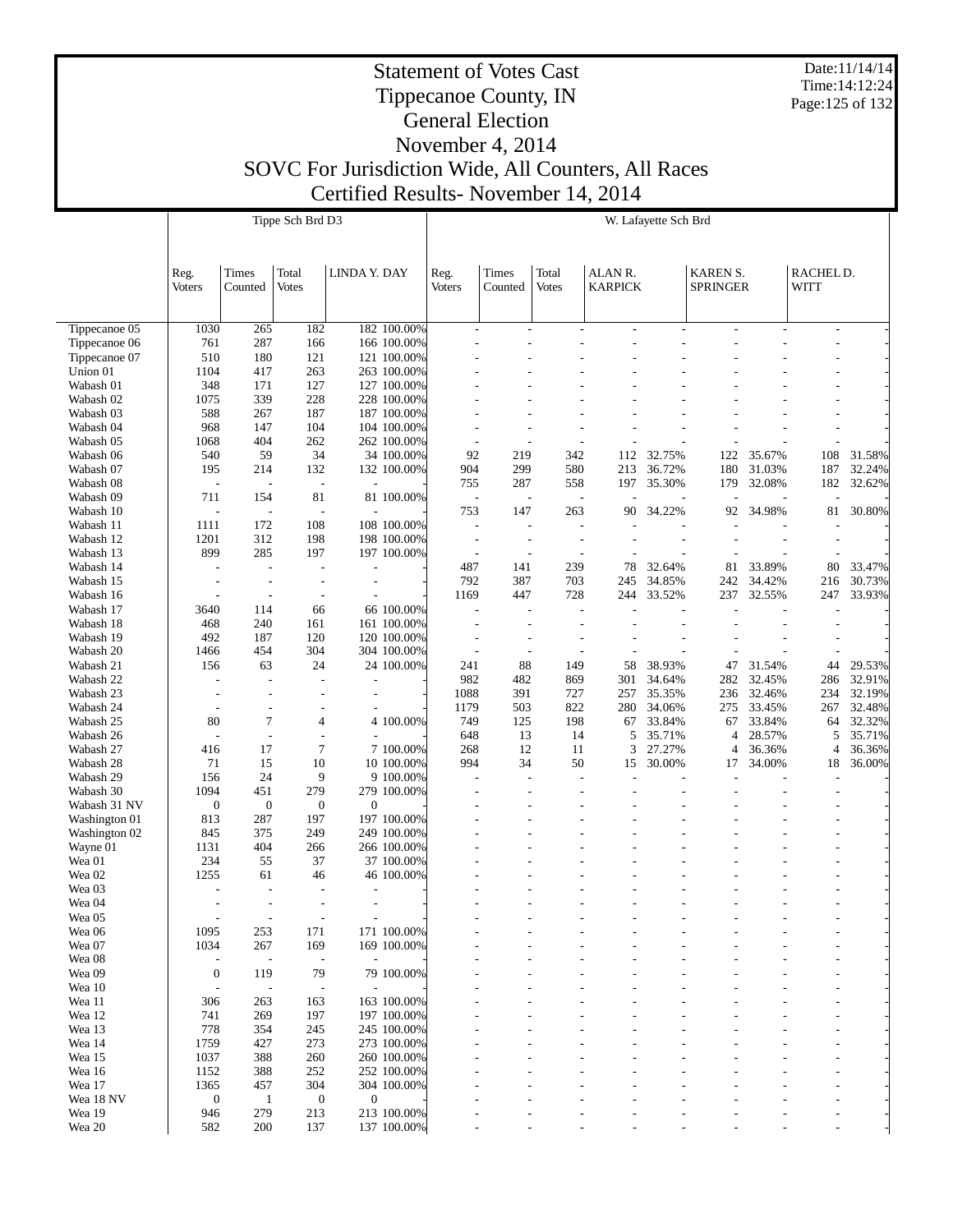|                 |                       |                  |                       | SOVC For Jurisdiction Wide, All Counters, All Races<br>Certified Results - November 14, 2014 |                | <b>Statement of Votes Cast</b><br>Tippecanoe County, IN<br><b>General Election</b><br>November 4, $2014$ |                       |                                     |                                    | Date:11/14/14<br>Time: 14:12:24<br>Page: 126 of 132 |
|-----------------|-----------------------|------------------|-----------------------|----------------------------------------------------------------------------------------------|----------------|----------------------------------------------------------------------------------------------------------|-----------------------|-------------------------------------|------------------------------------|-----------------------------------------------------|
|                 |                       |                  | Tippe Sch Brd D3      |                                                                                              |                |                                                                                                          |                       | W. Lafayette Sch Brd                |                                    |                                                     |
|                 | Reg.<br><b>Voters</b> | Times<br>Counted | Total<br><b>Votes</b> | LINDA Y. DAY                                                                                 | Reg.<br>Voters | <b>Times</b><br>Counted                                                                                  | Total<br><b>Votes</b> | ALAN <sub>R</sub><br><b>KARPICK</b> | <b>KAREN S.</b><br><b>SPRINGER</b> | RACHEL D.<br>WITT                                   |
| Wea 21<br>Total | 816<br>53010          | 313<br>17278     | 195<br>11331          | 195 100.00%<br>11331 100.00%                                                                 | 11101          | 3575                                                                                                     | 6253                  | 34.62%<br>2165                      | 33.02%<br>2065                     | 2023<br>32.35%                                      |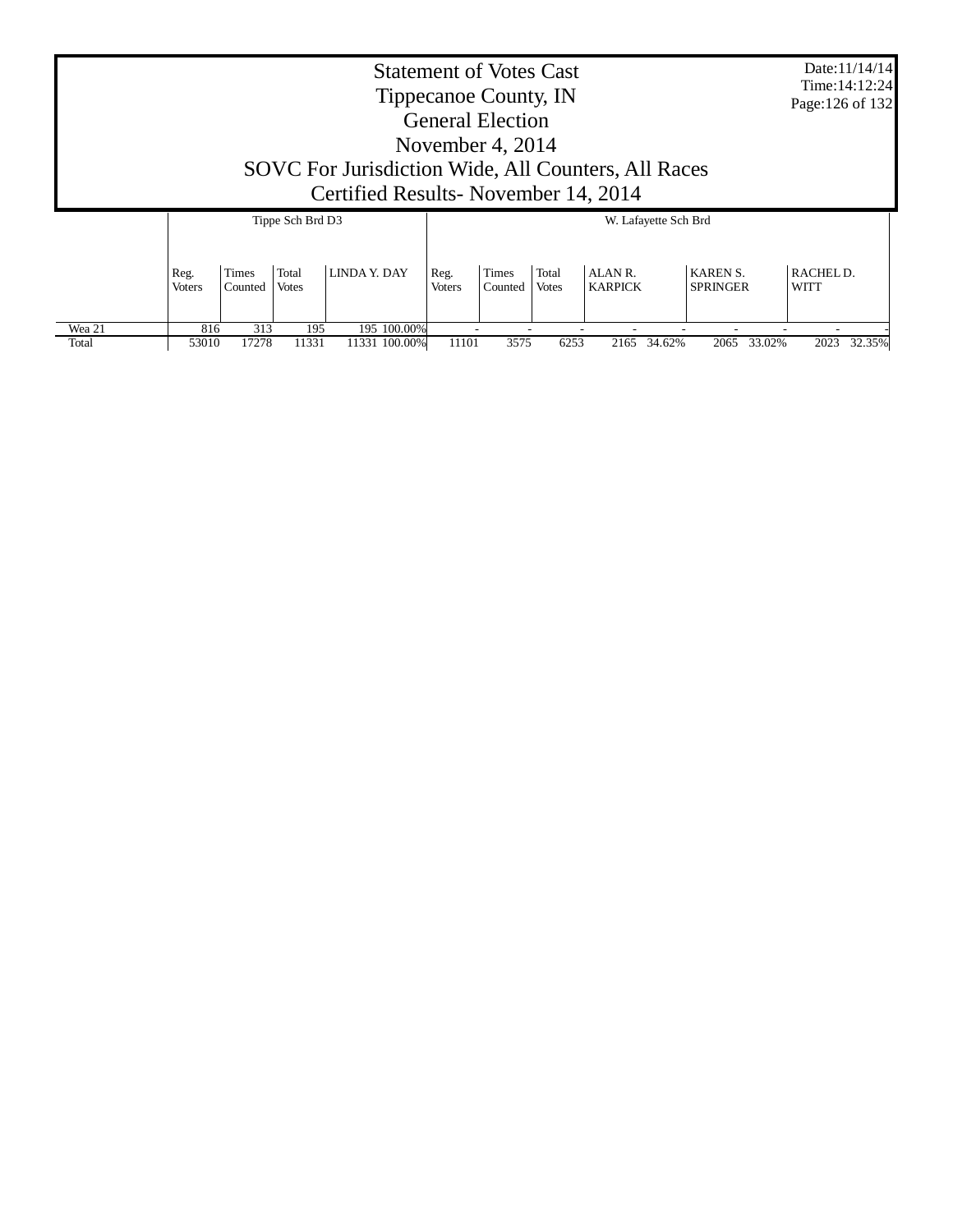Date:11/14/14 Time:14:12:24 Page:127 of 132

#### Statement of Votes Cast Tippecanoe County, IN General Election November 4, 2014

SOVC For Jurisdiction Wide, All Counters, All Races

Certified Results- November 14, 2014

|                              |                  |                  |                       | Retention-Loretta H. Rush |                  |                  |                  |                  |                  |                       | Retention-Mark S. Massa |                  |                  |                  |
|------------------------------|------------------|------------------|-----------------------|---------------------------|------------------|------------------|------------------|------------------|------------------|-----------------------|-------------------------|------------------|------------------|------------------|
|                              | Reg.<br>Voters   | Times<br>Counted | Total<br><b>Votes</b> | <b>YES</b>                |                  | NO               |                  | Reg.<br>Voters   | Times<br>Counted | Total<br><b>Votes</b> | <b>YES</b>              |                  | NO               |                  |
| Jurisdiction Wide            |                  |                  |                       |                           |                  |                  |                  |                  |                  |                       |                         |                  |                  |                  |
| Fairfield 01                 | 1390             | 544              | 499                   | 431                       | 86.37%           | 68               | 13.63%           | 1390             | 544              | 428                   | 333                     | 77.80%           | 95               | 22.20%           |
| Fairfield 02                 | 940              | 448              | 400                   | 364                       | 91.00%           | 36               | 9.00%            | 940              | 448              | 343                   | 289                     | 84.26%           | 54               | 15.74%           |
| Fairfield 03                 | 904              | 403              | 361                   | 321                       | 88.92%           | 40               | 11.08%           | 904              | 403              | 314                   | 257                     | 81.85%           | 57               | 18.15%           |
| Fairfield 04                 | 784              | 345              | 316                   | 283                       | 89.56%           | 33               | 10.44%           | 784              | 345              | 278                   | 240                     | 86.33%           | 38               | 13.67%           |
| Fairfield 05                 | 18               | 3                | 3                     | 2                         | 66.67%           | 1                | 33.33%           | 18               | 3                | 3                     |                         | 3 100.00%        | $\theta$         | 0.00%            |
| Fairfield 06                 | 922              | 226              | 196                   | 153                       | 78.06%           | 43               | 21.94%           | 922              | 226              | 171                   | 115                     | 67.25%           | 56               | 32.75%           |
| Fairfield 07                 | 1069             | 255              | 237                   | 176                       | 74.26%           | 61               | 25.74%           | 1069             | 255              | 205                   | 132                     | 64.39%           | 73               | 35.61%           |
| Fairfield 08                 | 768              | 161              | 137                   | 108                       | 78.83%           | 29               | 21.17%           | 768              | 161              | 125                   | 96                      | 76.80%           | 29               | 23.20%           |
| Fairfield 09                 | 952              | 373              | 344                   | 294                       | 85.47%           | 50               | 14.53%           | 952              | 373              | 299                   | 239                     | 79.93%           | 60               | 20.07%           |
| Fairfield 10                 | 1137             | 357              | 323                   | 260                       | 80.50%           | 63               | 19.50%           | 1137             | 357              | 301                   | 226                     | 75.08%           | 75               | 24.92%           |
| Fairfield 11                 | 900              | 362              | 335                   | 289                       | 86.27%           | 46               | 13.73%           | 900              | 362              | 302                   | 240                     | 79.47%           | 62               | 20.53%           |
| Fairfield 12                 | 961              | 236              | 214                   | 178                       | 83.18%           | 36               | 16.82%           | 961              | 236              | 189                   | 138                     | 73.02%           | 51               | 26.98%           |
| Fairfield 13                 | 767              | 119              | 96                    | 74                        | 77.08%           | 22               | 22.92%           | 767              | 119              | 92                    | 68                      | 73.91%           | 24               | 26.09%           |
| Fairfield 14                 | 945              | 373              | 337                   | 306                       | 90.80%           | 31               | 9.20%            | 945              | 373              | 298                   | 234                     | 78.52%           | 64               | 21.48%           |
| Fairfield 15                 | 1065             | 323              | 289                   | 235                       | 81.31%           | 54<br>21         | 18.69%           | 1065             | 323<br>164       | 266                   | 197                     | 74.06%           | 69               | 25.94%           |
| Fairfield 16<br>Fairfield 17 | 697<br>672       | 164<br>119       | 139<br>96             | 118<br>78                 | 84.89%<br>81.25% | 18               | 15.11%<br>18.75% | 697<br>672       | 119              | 119<br>85             | 85<br>61                | 71.43%<br>71.76% | 34<br>24         | 28.57%<br>28.24% |
| Fairfield 18                 | 447              | 128              | 112                   | 84                        | 75.00%           | 28               | 25.00%           | 447              | 128              | 92                    | 60                      | 65.22%           | 32               | 34.78%           |
| Fairfield 19                 | 938              | 228              | 197                   | 161                       | 81.73%           | 36               | 18.27%           | 938              | 228              | 183                   | 143                     | 78.14%           | 40               | 21.86%           |
| Fairfield 20                 | 918              | 293              | 269                   | 221                       | 82.16%           | 48               | 17.84%           | 918              | 293              | 247                   | 184                     | 74.49%           | 63               | 25.51%           |
| Fairfield 21                 | 939              | 284              | 250                   | 197                       | 78.80%           | 53               | 21.20%           | 939              | 284              | 223                   | 157                     | 70.40%           | 66               | 29.60%           |
| Fairfield 22                 | 352              | 83               | 69                    | 55                        | 79.71%           | 14               | 20.29%           | 352              | 83               | 62                    | 47                      | 75.81%           | 15               | 24.19%           |
| Fairfield 23                 | 770              | 237              | 212                   | 175                       | 82.55%           | 37               | 17.45%           | 770              | 237              | 178                   | 129                     | 72.47%           | 49               | 27.53%           |
| Fairfield 24                 | 1009             | 203              | 173                   | 131                       | 75.72%           | 42               | 24.28%           | 1009             | 203              | 153                   | 94                      | 61.44%           | 59               | 38.56%           |
| Fairfield 25                 | 485              | 85               | 71                    | 59                        | 83.10%           | 12               | 16.90%           | 485              | 85               | 63                    | 48                      | 76.19%           | 15               | 23.81%           |
| Fairfield 26                 | 1074             | 198              | 173                   | 141                       | 81.50%           | 32               | 18.50%           | 1074             | 198              | 158                   | 119                     | 75.32%           | 39               | 24.68%           |
| Fairfield 27                 | 1054             | 188              | 163                   | 130                       | 79.75%           | 33               | 20.25%           | 1054             | 188              | 150                   | 115                     | 76.67%           | 35               | 23.33%           |
| Fairfield 28                 | 948              | 250              | 221                   | 182                       | 82.35%           | 39               | 17.65%           | 948              | 250              | 198                   | 136                     | 68.69%           | 62               | 31.31%           |
| Fairfield 29                 | 1218             | 478              | 434                   | 381                       | 87.79%           | 53               | 12.21%           | 1218             | 478              | 367                   | 280                     | 76.29%           | 87               | 23.71%           |
| Fairfield 30                 | 1087             | 451              | 396                   | 348                       | 87.88%           | 48               | 12.12%           | 1087             | 451              | 331                   | 273                     | 82.48%           | 58               | 17.52%           |
| Fairfield 31                 | 1248             | 367              | 336                   | 285                       | 84.82%           | 51               | 15.18%           | 1248             | 367              | 275                   | 207                     | 75.27%           | 68               | 24.73%           |
| Fairfield 32                 | 652              | 200              | 183                   | 160                       | 87.43%           | 23               | 12.57%           | 652              | 200              | 169                   | 143                     | 84.62%           | 26               | 15.38%           |
| Fairfield 33                 | 925              | 247              | 232                   | 187                       | 80.60%           | 45               | 19.40%           | 925              | 247              | 190                   | 147                     | 77.37%           | 43               | 22.63%           |
| Fairfield 34                 | 978              | 291              | 261                   | 222                       | 85.06%           | 39               | 14.94%           | 978              | 291              | 242                   | 191                     | 78.93%           | 51               | 21.07%           |
| Fairfield 35                 | 1145             | 469              | 441                   | 385                       | 87.30%           | 56               | 12.70%           | 1145             | 469              | 398                   | 321                     | 80.65%           | 77               | 19.35%           |
| Fairfield 36                 | 576              | 107              | 95                    | 84                        | 88.42%           | 11               | 11.58%           | 576              | 107              | 92                    | 72                      | 78.26%           | 20               | 21.74%           |
| Fairfield 37NV               | $\boldsymbol{0}$ | $\boldsymbol{0}$ | $\boldsymbol{0}$      | $\boldsymbol{0}$          |                  | $\mathbf{0}$     |                  | $\boldsymbol{0}$ | $\boldsymbol{0}$ | $\mathbf{0}$          | $\boldsymbol{0}$        |                  | $\mathbf{0}$     |                  |
| Jackson 01                   | 326<br>965       | 101<br>331       | 95<br>295             | 78<br>240                 | 82.11%<br>81.36% | 17<br>55         | 17.89%<br>18.64% | 326              | 101<br>331       | 77<br>266             | 51<br>199               | 66.23%<br>74.81% | 26<br>67         | 33.77%<br>25.19% |
| Lauramie 01<br>Lauramie 02   | 660              | 209              | 186                   | 135                       | 72.58%           | 51               | 27.42%           | 965<br>660       | 209              | 172                   | 124                     | 72.09%           | 48               | 27.91%           |
| Perry 01                     | 1316             | 564              | 496                   | 411                       | 82.86%           | 85               | 17.14%           | 1316             | 564              | 438                   | 331                     | 75.57%           | 107              | 24.43%           |
| Perry 02                     | 471              | 189              | 169                   | 147                       | 86.98%           | 22               | 13.02%           | 471              | 189              | 135                   | 105                     | 77.78%           | 30               | 22.22%           |
| Perry 03                     | 973              | 401              | 364                   | 303                       | 83.24%           | 61               | 16.76%           | 973              | 401              | 307                   | 238                     | 77.52%           | 69               | 22.48%           |
| Perry 04                     | 1386             | 453              | 398                   | 340                       | 85.43%           | 58               | 14.57%           | 1386             | 453              | 337                   | 271                     | 80.42%           | 66               | 19.58%           |
| Perry 05                     | 1283             | 406              | 330                   | 272                       | 82.42%           | 58               | 17.58%           | 1283             | 406              | 304                   | 241                     | 79.28%           | 63               | 20.72%           |
| Perry 06 NV                  | $\boldsymbol{0}$ | $\boldsymbol{0}$ | $\mathbf{0}$          | $\boldsymbol{0}$          |                  | $\boldsymbol{0}$ |                  | $\mathbf{0}$     | $\mathbf{0}$     | $\bf{0}$              | $\boldsymbol{0}$        |                  | $\boldsymbol{0}$ |                  |
| Randolph 01                  | 632              | 234              | 212                   | 174                       | 82.08%           | 38               | 17.92%           | 632              | 234              | 187                   | 135                     | 72.19%           | 52               | 27.81%           |
| Sheffield 01                 | 843              | 261              | 244                   | 194                       | 79.51%           | 50               | 20.49%           | 843              | 261              | 215                   | 157                     | 73.02%           | 58               | 26.98%           |
| Sheffield 02                 | 1088             | 432              | 391                   | 311                       | 79.54%           | 80               | 20.46%           | 1088             | 432              | 357                   | 254                     | 71.15%           | 103              | 28.85%           |
| Sheffield 03                 | 566              | 212              | 195                   | 163                       | 83.59%           | 32               | 16.41%           | 566              | 212              | 176                   | 131                     | 74.43%           | 45               | 25.57%           |
| Sheffield 04 NV              | $\boldsymbol{0}$ | $\boldsymbol{0}$ | $\mathbf{0}$          | $\boldsymbol{0}$          |                  | $\mathbf{0}$     |                  | $\mathbf{0}$     | $\boldsymbol{0}$ | $\boldsymbol{0}$      | $\mathbf{0}$            |                  | $\mathbf{0}$     |                  |
| Shelby 01                    | 662              | 230              | 209                   | 171                       | 81.82%           | 38               | 18.18%           | 662              | 230              | 192                   | 137                     | 71.35%           | 55               | 28.65%           |
| Shelby 02                    | 1059             | 462              | 400                   | 352                       | 88.00%           | 48               | 12.00%           | 1059             | 462              | 333                   | 258                     | 77.48%           | 75               | 22.52%           |
| Tippecanoe 01                | 651              | 292              | 273                   | 231                       | 84.62%           | 42               | 15.38%           | 651              | 292              | 236                   | 181                     | 76.69%           | 55               | 23.31%           |
| Tippecanoe 02                | 877              | 317              | 280                   | 231                       | 82.50%           | 49               | 17.50%           | 877              | 317              | 248                   | 188                     | 75.81%           | 60               | 24.19%           |
| Tippecanoe 03                | 650              | 223              | 209                   | 177                       | 84.69%           | 32               | 15.31%           | 650              | 223              | 175                   | 135                     | 77.14%           | 40               | 22.86%           |
| Tippecanoe 04                | 937              | 329              | 302                   | 264                       | 87.42%           | 38               | 12.58%           | 937              | 329              | 275                   |                         | 224 81.45%       |                  | 51 18.55%        |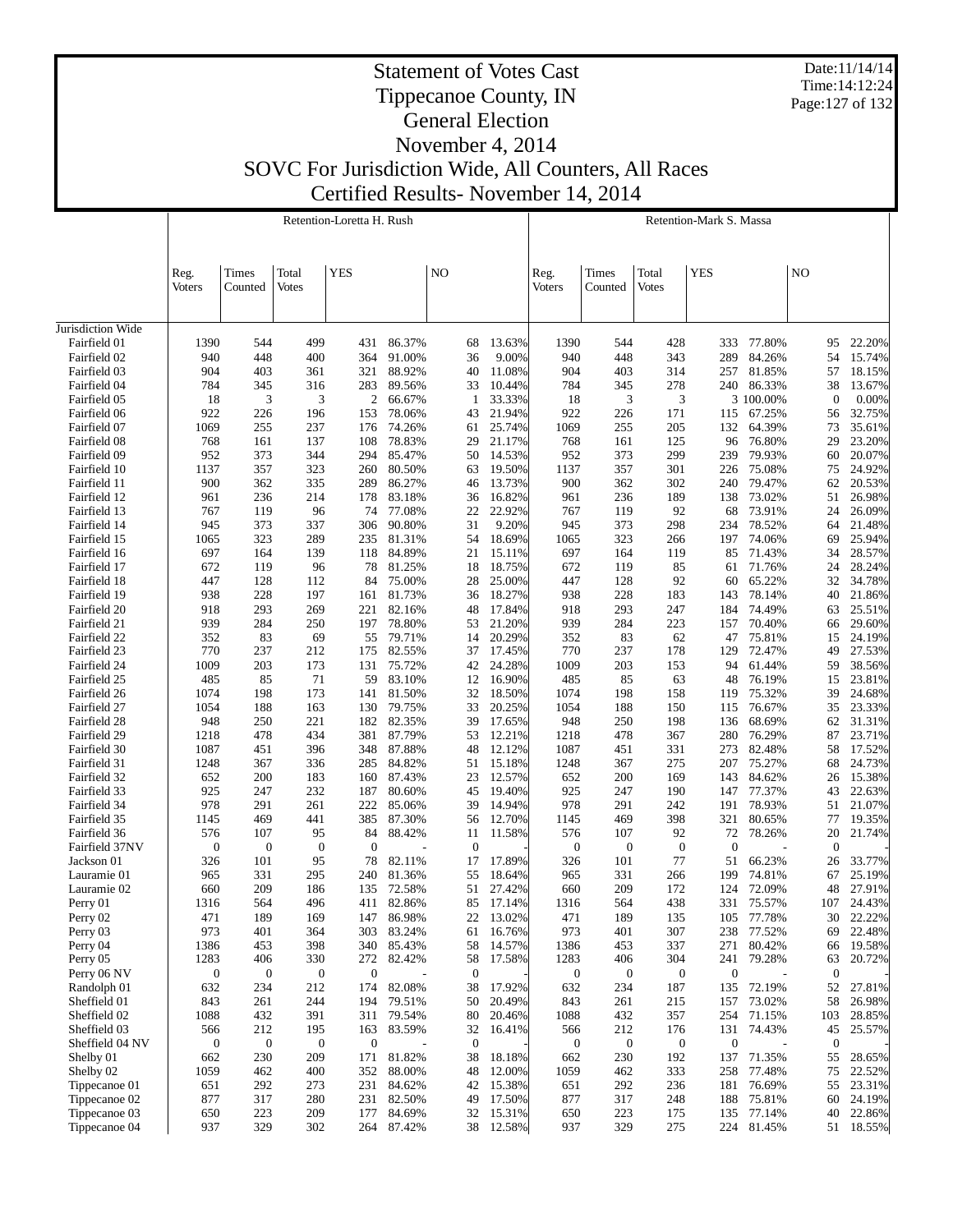Date:11/14/14 Time:14:12:25 Page:128 of 132

#### Statement of Votes Cast Tippecanoe County, IN General Election November 4, 2014 SOVC For Jurisdiction Wide, All Counters, All Races Certified Results- November 14, 2014

Retention-Loretta H. Rush Τ

|                        |                  |                  |              | Retention-Loretta H. Rush |                      |                  |                  |                  |                  |                  | <b>Retention-Mark S. Massa</b> |                      |                  |                     |
|------------------------|------------------|------------------|--------------|---------------------------|----------------------|------------------|------------------|------------------|------------------|------------------|--------------------------------|----------------------|------------------|---------------------|
|                        |                  |                  |              |                           |                      |                  |                  |                  |                  |                  |                                |                      |                  |                     |
|                        |                  |                  |              |                           |                      |                  |                  |                  |                  |                  |                                |                      |                  |                     |
|                        | Reg.             | Times            | Total        | <b>YES</b>                |                      | NO               |                  | Reg.             | Times            | Total            | <b>YES</b>                     |                      | N <sub>O</sub>   |                     |
|                        | Voters           | Counted          | <b>Votes</b> |                           |                      |                  |                  | Voters           | Counted          | <b>Votes</b>     |                                |                      |                  |                     |
|                        |                  |                  |              |                           |                      |                  |                  |                  |                  |                  |                                |                      |                  |                     |
|                        |                  |                  |              |                           |                      |                  |                  |                  |                  |                  |                                |                      |                  |                     |
| Tippecanoe 05          | 1030             | 265              | 230          | 184                       | 80.00%               | 46               | 20.00%           | 1030             | 265              | 205              | 153                            | 74.63%               | 52               | 25.37%              |
| Tippecanoe 06          | 761              | 287              | 247          | 225                       | 91.09%               | 22               | 8.91%            | 761              | 287              | 205              | 162                            | 79.02%               | 43               | 20.98%              |
| Tippecanoe 07          | 510              | 180              | 150          | 126                       | 84.00%               | 24               | 16.00%           | 510              | 180              | 140              | 109                            | 77.86%               | 31               | 22.14%              |
| Union 01<br>Wabash 01  | 1104<br>348      | 417<br>171       | 383<br>154   | 327<br>131                | 85.38%<br>85.06%     | 56<br>23         | 14.62%<br>14.94% | 1104<br>348      | 417<br>171       | 335<br>138       | 256<br>111                     | 76.42%<br>80.43%     | 79<br>27         | 23.58%<br>19.57%    |
| Wabash 02              | 1075             | 339              | 304          | 263                       | 86.51%               | 41               | 13.49%           | 1075             | 339              | 266              | 218                            | 81.95%               | 48               | 18.05%              |
| Wabash 03              | 588              | 267              | 231          | 209                       | 90.48%               | 22               | 9.52%            | 588              | 267              | 206              | 174                            | 84.47%               | 32               | 15.53%              |
| Wabash 04              | 968              | 147              | 120          | 96                        | 80.00%               | 24               | 20.00%           | 968              | 147              | 115              | 87                             | 75.65%               | 28               | 24.35%              |
| Wabash 05              | 1068             | 404              | 359          | 318                       | 88.58%               | 41               | 11.42%           | 1068             | 404              | 324              | 262                            | 80.86%               | 62               | 19.14%              |
| Wabash 06              | 632              | 278              | 244          | 205                       | 84.02%               | 39               | 15.98%           | 632              | 278              | 208              | 167                            | 80.29%               | 41               | 19.71%              |
| Wabash 07              | 1099             | 513              | 465          | 426                       | 91.61%               | 39               | 8.39%            | 1099             | 513              | 381              | 314                            | 82.41%               | 67               | 17.59%              |
| Wabash 08              | 755              | 287              | 247          | 219                       | 88.66%               | 28               | 11.34%           | 755              | 287              | 201              | 169                            | 84.08%               | 32               | 15.92%              |
| Wabash 09              | 711              | 154              | 117          | 97                        | 82.91%               | 20               | 17.09%           | 711              | 154              | 110              | 83                             | 75.45%               | 27               | 24.55%              |
| Wabash 10              | 753              | 147              | 129          | 118                       | 91.47%               | 11               | 8.53%            | 753              | 147              | 109              | 91                             | 83.49%               | 18               | 16.51%              |
| Wabash 11              | 1111             | 172              | 143          | 114                       | 79.72%               | 29               | 20.28%           | 1111             | 172              | 132              | 93                             | 70.45%               | 39               | 29.55%              |
| Wabash 12              | 1201<br>899      | 312<br>285       | 278<br>267   | 244<br>233                | 87.77%<br>87.27%     | 34<br>34         | 12.23%<br>12.73% | 1201<br>899      | 312<br>285       | 239<br>242       | 192<br>197                     | 80.33%<br>81.40%     | 47<br>45         | 19.67%              |
| Wabash 13<br>Wabash 14 | 487              | 141              | 129          | 114                       | 88.37%               | 15               | 11.63%           | 487              | 141              | 99               | 81                             | 81.82%               | 18               | 18.60%<br>18.18%    |
| Wabash 15              | 792              | 387              | 331          | 295                       | 89.12%               | 36               | 10.88%           | 792              | 387              | 278              | 227                            | 81.65%               | 51               | 18.35%              |
| Wabash 16              | 1169             | 447              | 371          | 338                       | 91.11%               | 33               | 8.89%            | 1169             | 447              | 324              | 277                            | 85.49%               | 47               | 14.51%              |
| Wabash 17              | 3640             | 114              | 76           | 59                        | 77.63%               | 17               | 22.37%           | 3640             | 114              | 77               | 58                             | 75.32%               | 19               | 24.68%              |
| Wabash 18              | 468              | 240              | 206          | 180                       | 87.38%               | 26               | 12.62%           | 468              | 240              | 174              | 136                            | 78.16%               | 38               | 21.84%              |
| Wabash 19              | 492              | 187              | 164          | 149                       | 90.85%               | 15               | 9.15%            | 492              | 187              | 137              | 118                            | 86.13%               | 19               | 13.87%              |
| Wabash 20              | 1466             | 454              | 402          | 352                       | 87.56%               | 50               | 12.44%           | 1466             | 454              | 362              | 298                            | 82.32%               | 64               | 17.68%              |
| Wabash 21              | 397              | 151              | 129          | 116                       | 89.92%               | 13               | 10.08%           | 397              | 151              | 98               | 82                             | 83.67%               | 16               | 16.33%              |
| Wabash 22              | 982              | 482              | 424          | 385                       | 90.80%               | 39               | 9.20%            | 982              | 482              | 328              | 273                            | 83.23%               | 55               | 16.77%              |
| Wabash 23              | 1088             | 391              | 345          | 312                       | 90.43%               | 33               | 9.57%            | 1088             | 391              | 272              | 232                            | 85.29%               | 40               | 14.71%              |
| Wabash 24              | 1179             | 503              | 416          | 369                       | 88.70%               | 47               | 11.30%           | 1179             | 503              | 322              | 247                            | 76.71%               | 75               | 23.29%              |
| Wabash 25              | 829              | 132              | 104          | 90<br>9                   | 86.54%               | 14               | 13.46%           | 829              | 132              | 80<br>9          | 61                             | 76.25%               | 19               | 23.75%              |
| Wabash 26<br>Wabash 27 | 648<br>684       | 13<br>29         | 10<br>16     | 11                        | 90.00%<br>68.75%     | 1<br>5           | 10.00%<br>31.25% | 648<br>684       | 13<br>29         | 16               | 8<br>9                         | 88.89%<br>56.25%     | 1<br>7           | 11.11%<br>43.75%    |
| Wabash 28              | 1065             | 49               | 39           | 29                        | 74.36%               | 10               | 25.64%           | 1065             | 49               | 35               | 26                             | 74.29%               | 9                | 25.71%              |
| Wabash 29              | 156              | 24               | 14           | 11                        | 78.57%               | 3                | 21.43%           | 156              | 24               | 14               | 9                              | 64.29%               | 5                | 35.71%              |
| Wabash 30              | 1094             | 451              | 411          | 356                       | 86.62%               | 55               | 13.38%           | 1094             | 451              | 346              | 272                            | 78.61%               | 74               | 21.39%              |
| Wabash 31 NV           | $\boldsymbol{0}$ | $\boldsymbol{0}$ | $\mathbf{0}$ | 0                         |                      | $\mathbf{0}$     |                  | $\boldsymbol{0}$ | $\boldsymbol{0}$ | $\mathbf{0}$     | $\boldsymbol{0}$               |                      | $\theta$         |                     |
| Washington 01          | 813              | 287              | 265          | 222                       | 83.77%               | 43               | 16.23%           | 813              | 287              | 230              | 178                            | 77.39%               | 52               | 22.61%              |
| Washington 02          | 845              | 375              | 346          | 280                       | 80.92%               | 66               | 19.08%           | 845              | 375              | 291              | 199                            | 68.38%               | 92               | 31.62%              |
| Wayne 01               | 1131             | 404              | 377          | 306                       | 81.17%               | 71               | 18.83%           | 1131             | 404              | 333              | 247                            | 74.17%               | 86               | 25.83%              |
| Wea 01                 | 234              | 55               | 51           | 42                        | 82.35%               | 9                | 17.65%           | 234              | 55               | 46               | 36                             | 78.26%               | 10               | 21.74%              |
| Wea 02                 | 1256             | 258              | 234          | 195                       | 83.33%               | 39               | 16.67%           | 1256             | 258              | 220              | 175                            | 79.55%               | 45               | 20.45%              |
| Wea 03                 | 1277             | 349              | 321          | 264                       | 82.24%               | 57               | 17.76%           | 1277             | 349              | 292              | 213                            | 72.95%               | 79               | 27.05%              |
| Wea 04                 | 660              | 170              | 159          | 126                       | 79.25%               | 33               | 20.75%           | 660              | 170              | 142              | 101                            | 71.13%               | 41               | 28.87%              |
| Wea 05<br>Wea 06       | 703<br>1232      | 173<br>270       | 160<br>241   | 128<br>194                | 80.00%<br>80.50%     | 32<br>47         | 20.00%<br>19.50% | 703<br>1232      | 173<br>270       | 144<br>217       | 112                            | 77.78%               | 32<br>46         | 22.22%<br>21.20%    |
| Wea 07                 | 1034             | 267              | 244          | 208                       | 85.25%               | 36               | 14.75%           | 1034             | 267              | 212              | 171<br>172                     | 78.80%<br>81.13%     | 40               | 18.87%              |
| Wea 08                 | 1029             | 297              | 275          |                           | 226 82.18%           | 49               | 17.82%           | 1029             | 297              | 245              | 188                            | 76.73%               | 57               | 23.27%              |
| Wea 09                 | 939              | 286              | 249          | 217                       | 87.15%               | 32               | 12.85%           | 939              | 286              | 231              | 180                            | 77.92%               | 51               | 22.08%              |
| Wea 10                 | 789              | 141              | 123          | 95                        | 77.24%               | 28               | 22.76%           | 789              | 141              | 115              | 80                             | 69.57%               | 35               | 30.43%              |
| Wea 11                 | 1123             | 458              | 430          | 386                       | 89.77%               | 44               | 10.23%           | 1123             | 458              | 379              | 310                            | 81.79%               | 69               | 18.21%              |
| Wea 12                 | 741              | 269              | 249          | 214                       | 85.94%               | 35               | 14.06%           | 741              | 269              | 219              | 176                            | 80.37%               | 43               | 19.63%              |
| Wea 13                 | 778              | 354              | 318          | 283                       | 88.99%               | 35               | 11.01%           | 778              | 354              | 279              | 224                            | 80.29%               | 55               | 19.71%              |
| Wea 14                 | 1759             | 427              | 386          | 308                       | 79.79%               | 78               | 20.21%           | 1759             | 427              | 346              | 249                            | 71.97%               | 97               | 28.03%              |
| Wea 15                 | 1037             | 388              | 351          | 299                       | 85.19%               | 52               | 14.81%           | 1037             | 388              | 316              | 248                            | 78.48%               | 68               | 21.52%              |
| Wea 16                 | 1152             | 388              | 342          | 315                       | 92.11%               | 27               | 7.89%            | 1152             | 388              | 297              | 243                            | 81.82%               | 54               | 18.18%              |
| Wea 17                 | 1365             | 457              | 409          |                           | 341 83.37%           | 68               | 16.63%           | 1365             | 457              | 376              | 294                            | 78.19%               | 82               | 21.81%              |
| Wea 18 NV              | $\bf{0}$         | $\mathbf{1}$     | $\mathbf{1}$ |                           | 1 100.00%            | $\boldsymbol{0}$ | 0.00%            | $\boldsymbol{0}$ | $\mathbf{1}$     | $\boldsymbol{0}$ | $\mathbf{0}$                   |                      | $\boldsymbol{0}$ |                     |
| Wea 19<br>Wea 20       | 946              | 279<br>200       | 257          | 210                       | 81.71%<br>149 82.32% | 47               | 18.29%<br>17.68% | 946              | 279              | 231              | 178                            | 77.06%<br>128 77.58% | 53               | 22.94%<br>37 22.42% |
|                        | 582              |                  | 181          |                           |                      | 32               |                  | 582              | 200              | 165              |                                |                      |                  |                     |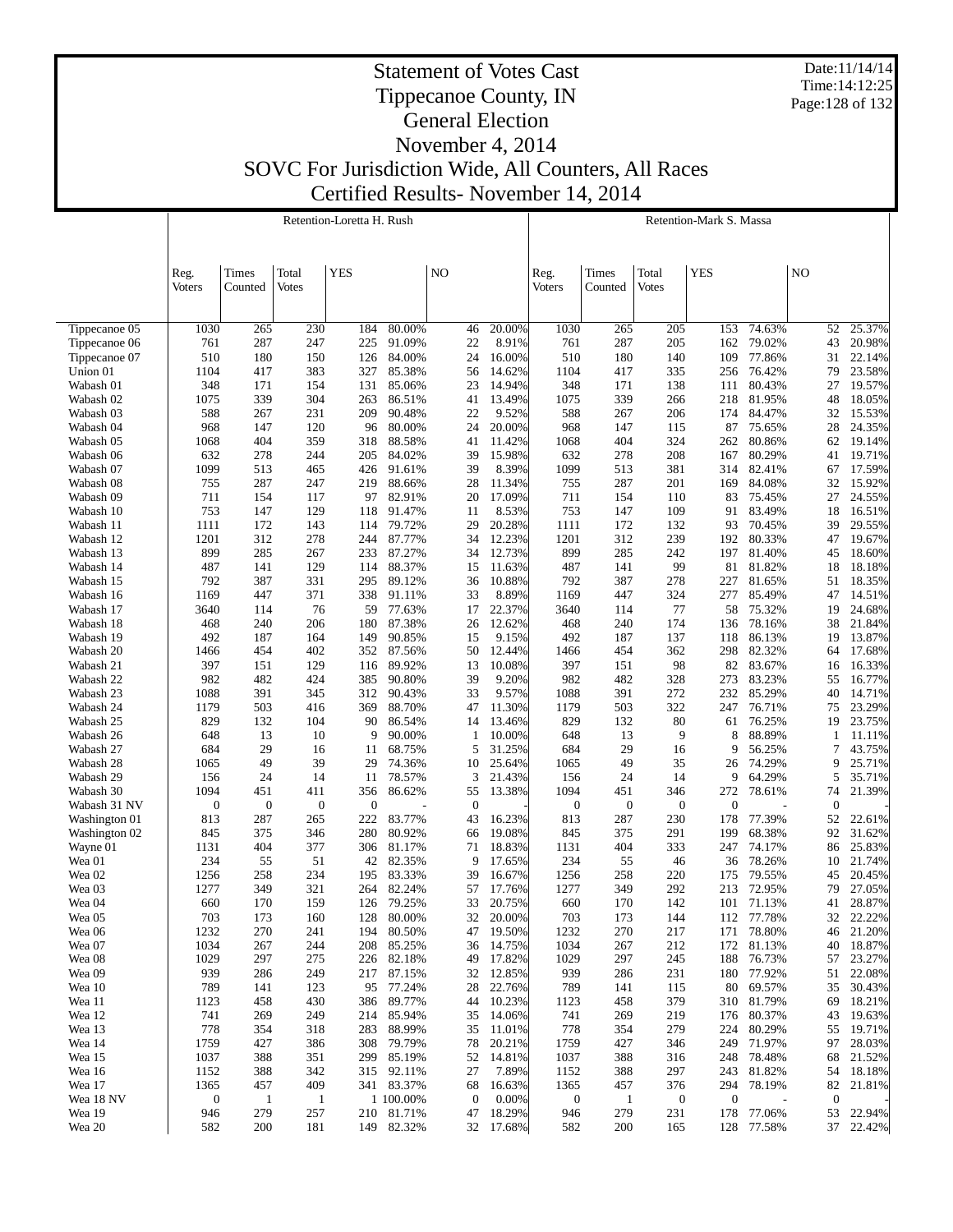|        |                                                                                                                                                      |                  |                       |            |        | <b>Statement of Votes Cast</b><br>Tippecanoe County, IN<br><b>General Election</b><br>November 4, $2014$ |        |                       |                         |                       |            |        | Page: 129 of 132 | Date:11/14/14<br>Time: 14:12:25 |
|--------|------------------------------------------------------------------------------------------------------------------------------------------------------|------------------|-----------------------|------------|--------|----------------------------------------------------------------------------------------------------------|--------|-----------------------|-------------------------|-----------------------|------------|--------|------------------|---------------------------------|
|        | SOVC For Jurisdiction Wide, All Counters, All Races<br>Certified Results - November 14, 2014<br>Retention-Loretta H. Rush<br>Retention-Mark S. Massa |                  |                       |            |        |                                                                                                          |        |                       |                         |                       |            |        |                  |                                 |
|        | Reg.<br><b>Voters</b>                                                                                                                                | Times<br>Counted | Total<br><b>Votes</b> | <b>YES</b> |        | NO.                                                                                                      |        | Reg.<br><b>Voters</b> | <b>Times</b><br>Counted | Total<br><b>Votes</b> | <b>YES</b> |        | N <sub>O</sub>   |                                 |
| Wea 21 | 816                                                                                                                                                  | 313              | 281                   | 239        | 85.05% | 42                                                                                                       | 14.95% | 816                   | 313                     | 247                   | 190        | 76.92% | 57               | 23.08%                          |
| Total  | 100489                                                                                                                                               | 30930            | 27563                 | 23410      | 84.93% | 4153                                                                                                     | 15.07% | 100489                | 30930                   | 24119                 | 18723      | 77.63% | 5396             | 22.37%                          |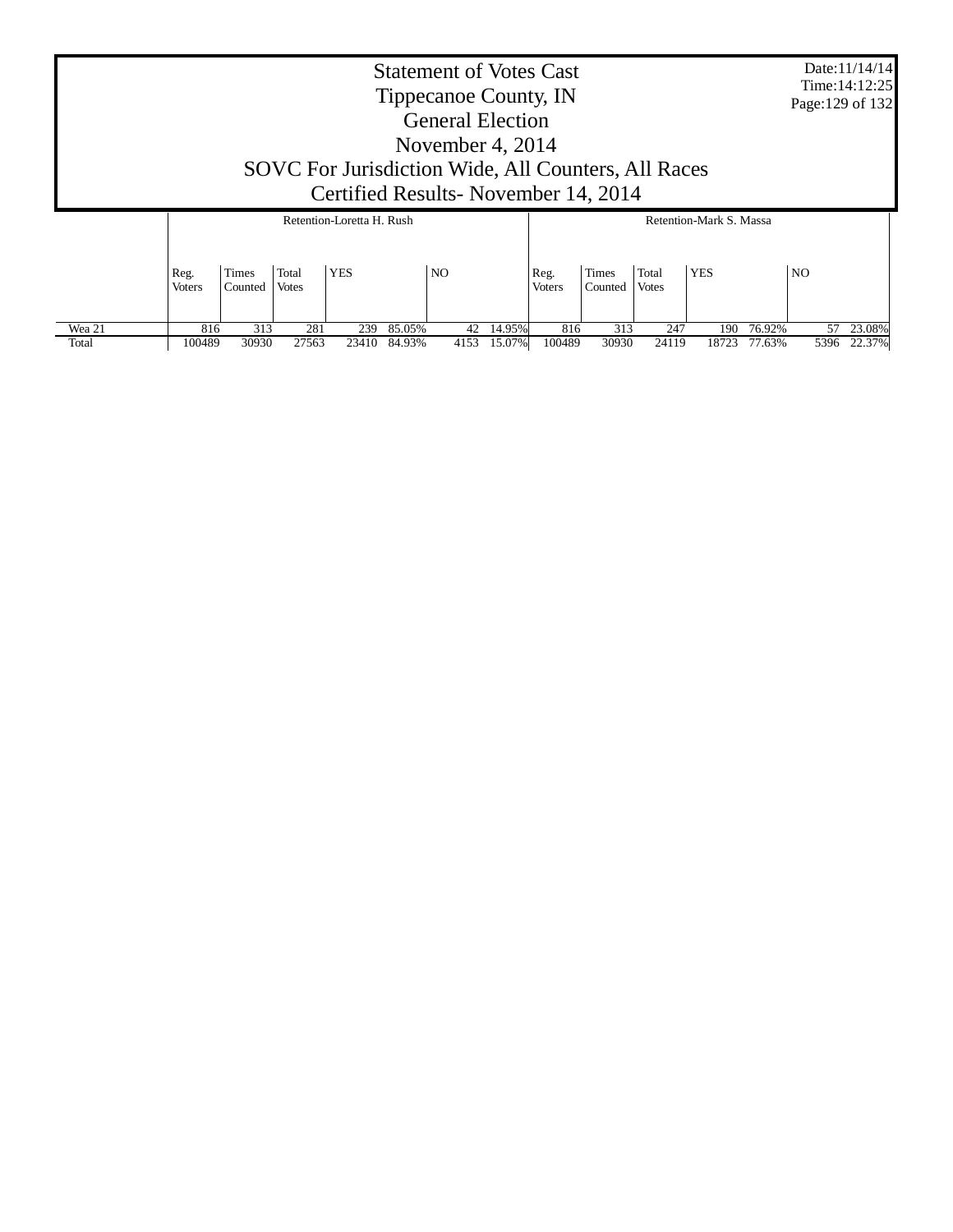Date:11/14/14 Time:14:12:25 Page:130 of 132

#### Statement of Votes Cast Tippecanoe County, IN General Election November 4, 2014

SOVC For Jurisdiction Wide, All Counters, All Races

Certified Results- November 14, 2014

|                              |               |                  |                  | Retention-Rudolph R. Pyle III |                  |                  |                      |               |                  |                  | Retention-Martha Wentworth |                      |                    |                      |
|------------------------------|---------------|------------------|------------------|-------------------------------|------------------|------------------|----------------------|---------------|------------------|------------------|----------------------------|----------------------|--------------------|----------------------|
|                              |               |                  |                  |                               |                  |                  |                      |               |                  |                  |                            |                      |                    |                      |
|                              | Reg.          | Times            | Total            | <b>YES</b>                    |                  | NO               |                      | Reg.          | <b>Times</b>     | Total            | <b>YES</b>                 |                      | NO                 |                      |
|                              | <b>Voters</b> | Counted          | Votes            |                               |                  |                  |                      | <b>Voters</b> | Counted          | <b>Votes</b>     |                            |                      |                    |                      |
|                              |               |                  |                  |                               |                  |                  |                      |               |                  |                  |                            |                      |                    |                      |
| Jurisdiction Wide            |               |                  |                  |                               |                  |                  |                      |               |                  |                  |                            |                      |                    |                      |
| Fairfield 01                 | 1390          | 544              | 428              | 330                           | 77.10%           | 98               | 22.90%               | 1390          | 544              | 425              | 335                        | 78.82%               | 90                 | 21.18%               |
| Fairfield 02                 | 940           | 448              | 343              | 280                           | 81.63%           | 63               | 18.37%               | 940           | 448              | 348              | 284                        | 81.61%               | 64                 | 18.39%               |
| Fairfield 03<br>Fairfield 04 | 904           | 403              | 307              | 244<br>224                    | 79.48%<br>84.21% | 63<br>42         | 20.52%<br>15.79%     | 904           | 403              | 316              | 261<br>227                 | 82.59%<br>84.70%     | 55                 | 17.41%<br>15.30%     |
| Fairfield 05                 | 784<br>18     | 345<br>3         | 266<br>3         |                               | 3 100.00%        | $\mathbf{0}$     | $0.00\%$             | 784<br>18     | 345<br>3         | 268<br>3         |                            | 3 100.00%            | 41<br>$\mathbf{0}$ | 0.00%                |
| Fairfield 06                 | 922           | 226              | 173              | 119                           | 68.79%           | 54               | 31.21%               | 922           | 226              | 174              | 121                        | 69.54%               | 53                 | 30.46%               |
| Fairfield 07                 | 1069          | 255              | 203              | 130                           | 64.04%           | 73               | 35.96%               | 1069          | 255              | 205              | 142                        | 69.27%               | 63                 | 30.73%               |
| Fairfield 08                 | 768           | 161              | 125              | 94                            | 75.20%           | 31               | 24.80%               | 768           | 161              | 125              | 94                         | 75.20%               | 31                 | 24.80%               |
| Fairfield 09                 | 952           | 373              | 296              | 233                           | 78.72%           | 63               | 21.28%               | 952           | 373              | 297              | 237                        | 79.80%               | 60                 | 20.20%               |
| Fairfield 10                 | 1137<br>900   | 357              | 297<br>294       | 211<br>228                    | 71.04%<br>77.55% | 86<br>66         | 28.96%<br>22.45%     | 1137          | 357<br>362       | 298<br>299       | 221<br>240                 | 74.16%<br>80.27%     | 77<br>59           | 25.84%<br>19.73%     |
| Fairfield 11<br>Fairfield 12 | 961           | 362<br>236       | 186              | 138                           | 74.19%           | 48               | 25.81%               | 900<br>961    | 236              | 189              | 146                        | 77.25%               | 43                 | 22.75%               |
| Fairfield 13                 | 767           | 119              | 93               | 65                            | 69.89%           | 28               | 30.11%               | 767           | 119              | 94               | 72                         | 76.60%               | 22                 | 23.40%               |
| Fairfield 14                 | 945           | 373              | 298              | 225                           | 75.50%           | 73               | 24.50%               | 945           | 373              | 301              | 240                        | 79.73%               | 61                 | 20.27%               |
| Fairfield 15                 | 1065          | 323              | 262              | 191                           | 72.90%           | 71               | 27.10%               | 1065          | 323              | 264              | 200                        | 75.76%               | 64                 | 24.24%               |
| Fairfield 16                 | 697           | 164              | 117              | 79                            | 67.52%           | 38               | 32.48%               | 697           | 164              | 121              | 89                         | 73.55%               | 32                 | 26.45%               |
| Fairfield 17                 | 672           | 119              | 85               | 63                            | 74.12%           | 22               | 25.88%               | 672           | 119              | 85               | 62                         | 72.94%               | 23                 | 27.06%               |
| Fairfield 18<br>Fairfield 19 | 447<br>938    | 128<br>228       | 93<br>183        | 57<br>147                     | 61.29%<br>80.33% | 36<br>36         | 38.71%<br>19.67%     | 447<br>938    | 128<br>228       | 93<br>185        | 68<br>144                  | 73.12%<br>77.84%     | 25<br>41           | 26.88%<br>22.16%     |
| Fairfield 20                 | 918           | 293              | 241              | 180                           | 74.69%           | 61               | 25.31%               | 918           | 293              | 246              | 188                        | 76.42%               | 58                 | 23.58%               |
| Fairfield 21                 | 939           | 284              | 224              | 153                           | 68.30%           | 71               | 31.70%               | 939           | 284              | 226              | 161                        | 71.24%               | 65                 | 28.76%               |
| Fairfield 22                 | 352           | 83               | 61               | 48                            | 78.69%           | 13               | 21.31%               | 352           | 83               | 61               | 47                         | 77.05%               | 14                 | 22.95%               |
| Fairfield 23                 | 770           | 237              | 175              | 124                           | 70.86%           | 51               | 29.14%               | 770           | 237              | 175              | 133                        | 76.00%               | 42                 | 24.00%               |
| Fairfield 24                 | 1009          | 203              | 149              | 93                            | 62.42%           | 56               | 37.58%               | 1009          | 203              | 152              | 99                         | 65.13%               | 53                 | 34.87%               |
| Fairfield 25                 | 485           | 85               | 59               | 42                            | 71.19%           | 17               | 28.81%               | 485           | 85               | 62               | 49                         | 79.03%               | 13                 | 20.97%               |
| Fairfield 26<br>Fairfield 27 | 1074<br>1054  | 198<br>188       | 158<br>147       | 116<br>111                    | 73.42%<br>75.51% | 42<br>36         | 26.58%<br>24.49%     | 1074<br>1054  | 198<br>188       | 159<br>154       | 123<br>121                 | 77.36%<br>78.57%     | 36<br>33           | 22.64%<br>21.43%     |
| Fairfield 28                 | 948           | 250              | 199              | 146                           | 73.37%           | 53               | 26.63%               | 948           | 250              | 204              | 158                        | 77.45%               | 46                 | 22.55%               |
| Fairfield 29                 | 1218          | 478              | 361              | 270                           | 74.79%           | 91               | 25.21%               | 1218          | 478              | 368              | 285                        | 77.45%               | 83                 | 22.55%               |
| Fairfield 30                 | 1087          | 451              | 325              | 267                           | 82.15%           | 58               | 17.85%               | 1087          | 451              | 330              | 273                        | 82.73%               | 57                 | 17.27%               |
| Fairfield 31                 | 1248          | 367              | 276              | 208                           | 75.36%           | 68               | 24.64%               | 1248          | 367              | 277              | 215                        | 77.62%               | 62                 | 22.38%               |
| Fairfield 32                 | 652           | 200              | 168              | 138                           | 82.14%           | 30               | 17.86%               | 652           | 200              | 168              | 137                        | 81.55%               | 31                 | 18.45%               |
| Fairfield 33<br>Fairfield 34 | 925<br>978    | 247<br>291       | 187<br>241       | 145<br>189                    | 77.54%<br>78.42% | 42<br>52         | 22.46%<br>21.58%     | 925<br>978    | 247<br>291       | 188<br>242       | 148<br>195                 | 78.72%<br>80.58%     | 40<br>47           | 21.28%<br>19.42%     |
| Fairfield 35                 | 1145          | 469              | 394              | 316                           | 80.20%           | 78               | 19.80%               | 1145          | 469              | 396              | 328                        | 82.83%               | 68                 | 17.17%               |
| Fairfield 36                 | 576           | 107              | 93               | 72                            | 77.42%           | 21               | 22.58%               | 576           | 107              | 92               | 74                         | 80.43%               | 18                 | 19.57%               |
| Fairfield 37NV               | $\mathbf{0}$  | $\boldsymbol{0}$ | $\mathbf{0}$     | $\boldsymbol{0}$              |                  | $\mathbf{0}$     |                      | $\mathbf{0}$  | $\mathbf{0}$     | $\boldsymbol{0}$ | $\overline{0}$             |                      | $\mathbf{0}$       |                      |
| Jackson 01                   | 326           | 101              | 78               | 54                            | 69.23%           | 24               | 30.77%               | 326           | 101              | 77               | 56                         | 72.73%               | 21                 | 27.27%               |
| Lauramie 01                  | 965           | 331              | 260              | 183                           | 70.38%           | 77               | 29.62%               | 965           | 331              | 260              | 187                        | 71.92%               | 73                 | 28.08%               |
| Lauramie 02                  | 660           | 209              | 172              | 124                           | 72.09%           | 48               | 27.91%               | 660           | 209              | 172              | 128                        | 74.42%               | 44                 | 25.58%               |
| Perry 01<br>Perry 02         | 1316<br>471   | 564<br>189       | 438<br>133       | 321<br>103                    | 73.29%<br>77.44% | 30               | 117 26.71%<br>22.56% | 1316<br>471   | 564<br>189       | 439<br>136       | 107                        | 330 75.17%<br>78.68% | 29                 | 109 24.83%<br>21.32% |
| Perry 03                     | 973           | 401              | 306              | 221                           | 72.22%           | 85               | 27.78%               | 973           | 401              | 310              | 235                        | 75.81%               | 75                 | 24.19%               |
| Perry 04                     | 1386          | 453              | 337              | 267                           | 79.23%           | 70               | 20.77%               | 1386          | 453              | 343              | 277                        | 80.76%               | 66                 | 19.24%               |
| Perry 05                     | 1283          | 406              | 302              | 236                           | 78.15%           | 66               | 21.85%               | 1283          | 406              | 305              | 241                        | 79.02%               | 64                 | 20.98%               |
| Perry 06 NV                  | $\mathbf{0}$  | $\mathbf{0}$     | $\mathbf{0}$     | $\boldsymbol{0}$              |                  | $\boldsymbol{0}$ |                      | $\mathbf{0}$  | $\mathbf{0}$     | $\mathbf{0}$     | $\boldsymbol{0}$           |                      | $\boldsymbol{0}$   |                      |
| Randolph 01                  | 632           | 234              | 186              | 134                           | 72.04%           | 52               | 27.96%               | 632           | 234              | 188              | 137                        | 72.87%               | 51                 | 27.13%               |
| Sheffield 01                 | 843           | 261              | 209              | 154                           | 73.68%           | 55               | 26.32%               | 843           | 261              | 211              | 159                        | 75.36%               | 52                 | 24.64%               |
| Sheffield 02<br>Sheffield 03 | 1088<br>566   | 432<br>212       | 349<br>173       | 239<br>127                    | 68.48%<br>73.41% | 110<br>46        | 31.52%<br>26.59%     | 1088<br>566   | 432<br>212       | 348<br>173       | 238<br>128                 | 68.39%<br>73.99%     | 110<br>45          | 31.61%<br>26.01%     |
| Sheffield 04 NV              | $\mathbf{0}$  | $\boldsymbol{0}$ | $\boldsymbol{0}$ | $\boldsymbol{0}$              |                  | $\mathbf{0}$     |                      | $\mathbf{0}$  | $\boldsymbol{0}$ | $\boldsymbol{0}$ | $\mathbf{0}$               |                      | $\bf{0}$           |                      |
| Shelby 01                    | 662           | 230              | 192              | 135                           | 70.31%           | 57               | 29.69%               | 662           | 230              | 193              | 139                        | 72.02%               | 54                 | 27.98%               |
| Shelby 02                    | 1059          | 462              | 331              | 259                           | 78.25%           | 72               | 21.75%               | 1059          | 462              | 336              | 272                        | 80.95%               | 64                 | 19.05%               |
| Tippecanoe 01                | 651           | 292              | 236              | 175                           | 74.15%           | 61               | 25.85%               | 651           | 292              | 242              | 187                        | 77.27%               | 55                 | 22.73%               |
| Tippecanoe 02                | 877           | 317              | 249              | 192                           | 77.11%           | 57               | 22.89%               | 877           | 317              | 249              | 196                        | 78.71%               | 53                 | 21.29%               |
| Tippecanoe 03                | 650           | 223              | 173              | 131                           | 75.72%           | 42               | 24.28%               | 650           | 223              | 175              | 132                        | 75.43%               | 43                 | 24.57%               |
| Tippecanoe 04                | 937           | 329              | 272              | 219                           | 80.51%           |                  | 53 19.49%            | 937           | 329              | 272              | 225                        | 82.72%               |                    | 47 17.28%            |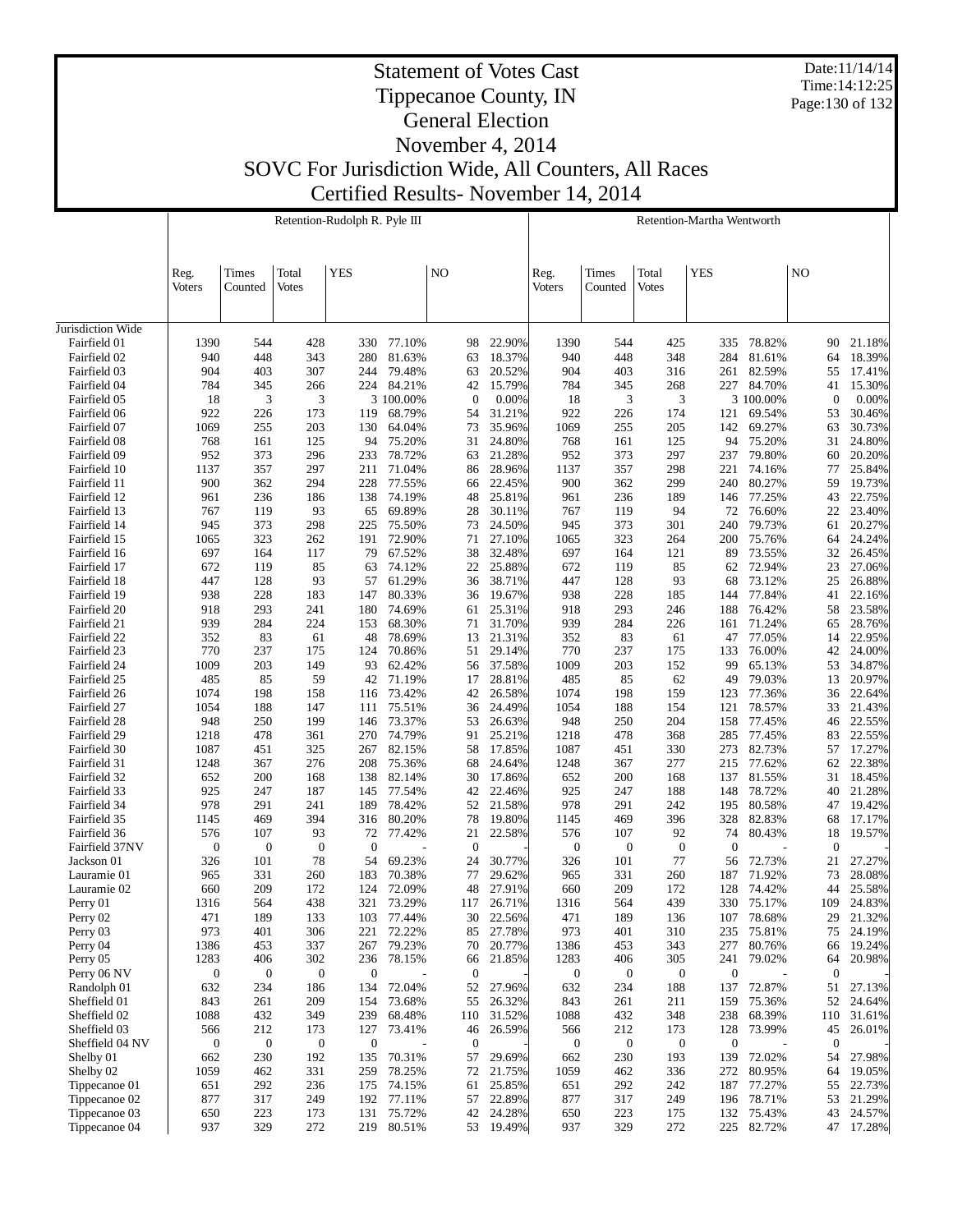Date:11/14/14 Time:14:12:26 Page:131 of 132

## Statement of Votes Cast Tippecanoe County, IN General Election November 4, 2014 SOVC For Jurisdiction Wide, All Counters, All Races Certified Results- November 14, 2014

Retention-Rudolph R. Pyle III

|                        |                  |                  |                  | Retention-Rudolph R. Pyle III |                  |                  |                  |                  |              |                  | Retention-Martha Wentworth |                  |                |                  |
|------------------------|------------------|------------------|------------------|-------------------------------|------------------|------------------|------------------|------------------|--------------|------------------|----------------------------|------------------|----------------|------------------|
|                        |                  |                  |                  |                               |                  |                  |                  |                  |              |                  |                            |                  |                |                  |
|                        |                  |                  |                  |                               |                  |                  |                  |                  |              |                  |                            |                  |                |                  |
|                        | Reg.             | Times            | Total            | <b>YES</b>                    |                  | N <sub>O</sub>   |                  | Reg.             | Times        | Total            | <b>YES</b>                 |                  | N <sub>O</sub> |                  |
|                        | Voters           | Counted          | <b>Votes</b>     |                               |                  |                  |                  | Voters           | Counted      | Votes            |                            |                  |                |                  |
|                        |                  |                  |                  |                               |                  |                  |                  |                  |              |                  |                            |                  |                |                  |
| Tippecanoe 05          | 1030             | 265              | 202              | 150                           | 74.26%           | 52               | 25.74%           | 1030             | 265          | 206              | 156                        | 75.73%           | 50             | 24.27%           |
| Tippecanoe 06          | 761              | 287              | 205              | 165                           | 80.49%           | 40               | 19.51%           | 761              | 287          | 204              | 164                        | 80.39%           | 40             | 19.61%           |
| Tippecanoe 07          | 510              | 180              | 137              | 108                           | 78.83%           | 29               | 21.17%           | 510              | 180          | 135              | 103                        | 76.30%           | 32             | 23.70%           |
| Union 01               | 1104             | 417              | 328              | 256                           | 78.05%           | 72               | 21.95%           | 1104             | 417          | 329              | 256                        | 77.81%           | 73             | 22.19%           |
| Wabash 01              | 348              | 171              | 137              | 108                           | 78.83%           | 29               | 21.17%           | 348              | 171          | 137              | 111                        | 81.02%           | 26             | 18.98%           |
| Wabash 02              | 1075             | 339              | 264              | 207                           | 78.41%           | 57               | 21.59%           | 1075             | 339          | 267              | 217                        | 81.27%           | 50             | 18.73%           |
| Wabash 03<br>Wabash 04 | 588<br>968       | 267<br>147       | 202<br>114       | 174<br>85                     | 86.14%<br>74.56% | 28<br>29         | 13.86%<br>25.44% | 588<br>968       | 267<br>147   | 208<br>116       | 184<br>90                  | 88.46%<br>77.59% | 24<br>26       | 11.54%<br>22.41% |
| Wabash 05              | 1068             | 404              | 320              | 253                           | 79.06%           | 67               | 20.94%           | 1068             | 404          | 326              | 271                        | 83.13%           | 55             | 16.87%           |
| Wabash 06              | 632              | 278              | 205              | 163                           | 79.51%           | 42               | 20.49%           | 632              | 278          | 209              | 172                        | 82.30%           | 37             | 17.70%           |
| Wabash 07              | 1099             | 513              | 378              | 312                           | 82.54%           | 66               | 17.46%           | 1099             | 513          | 384              | 330                        | 85.94%           | 54             | 14.06%           |
| Wabash 08              | 755              | 287              | 198              | 168                           | 84.85%           | 30               | 15.15%           | 755              | 287          | 205              | 177                        | 86.34%           | 28             | 13.66%           |
| Wabash 09              | 711              | 154              | 110              | 80                            | 72.73%           | 30               | 27.27%           | 711              | 154          | 109              | 86                         | 78.90%           | 23             | 21.10%           |
| Wabash 10              | 753              | 147              | 106              | 90                            | 84.91%           | 16               | 15.09%           | 753              | 147          | 108              | 91                         | 84.26%           | 17             | 15.74%           |
| Wabash 11<br>Wabash 12 | 1111<br>1201     | 172<br>312       | 130<br>235       | 89<br>198                     | 68.46%<br>84.26% | 41<br>37         | 31.54%<br>15.74% | 1111<br>1201     | 172<br>312   | 131<br>237       | 95<br>195                  | 72.52%<br>82.28% | 36<br>42       | 27.48%<br>17.72% |
| Wabash 13              | 899              | 285              | 240              | 189                           | 78.75%           | 51               | 21.25%           | 899              | 285          | 244              | 200                        | 81.97%           | 44             | 18.03%           |
| Wabash 14              | 487              | 141              | 98               | 80                            | 81.63%           | 18               | 18.37%           | 487              | 141          | 97               | 81                         | 83.51%           | 16             | 16.49%           |
| Wabash 15              | 792              | 387              | 268              | 220                           | 82.09%           | 48               | 17.91%           | 792              | 387          | 272              | 224                        | 82.35%           | 48             | 17.65%           |
| Wabash 16              | 1169             | 447              | 316              | 266                           | 84.18%           | 50               | 15.82%           | 1169             | 447          | 323              | 276                        | 85.45%           | 47             | 14.55%           |
| Wabash 17              | 3640             | 114              | 75               | 55                            | 73.33%           | 20               | 26.67%           | 3640             | 114          | 75               | 56                         | 74.67%           | 19             | 25.33%           |
| Wabash 18              | 468              | 240              | 174              | 138                           | 79.31%           | 36               | 20.69%           | 468              | 240          | 176              | 143                        | 81.25%           | 33             | 18.75%           |
| Wabash 19              | 492              | 187              | 131              | 111                           | 84.73%           | 20               | 15.27%           | 492              | 187          | 135              | 121                        | 89.63%           | 14             | 10.37%           |
| Wabash 20<br>Wabash 21 | 1466<br>397      | 454<br>151       | 358<br>99        | 286<br>76                     | 79.89%<br>76.77% | 72<br>23         | 20.11%<br>23.23% | 1466<br>397      | 454<br>151   | 361<br>99        | 299<br>82                  | 82.83%<br>82.83% | 62<br>17       | 17.17%<br>17.17% |
| Wabash 22              | 982              | 482              | 328              | 269                           | 82.01%           | 59               | 17.99%           | 982              | 482          | 332              | 275                        | 82.83%           | 57             | 17.17%           |
| Wabash 23              | 1088             | 391              | 269              | 229                           | 85.13%           | 40               | 14.87%           | 1088             | 391          | 273              | 244                        | 89.38%           | 29             | 10.62%           |
| Wabash 24              | 1179             | 503              | 318              | 244                           | 76.73%           | 74               | 23.27%           | 1179             | 503          | 327              | 266                        | 81.35%           | 61             | 18.65%           |
| Wabash 25              | 829              | 132              | 82               | 63                            | 76.83%           | 19               | 23.17%           | 829              | 132          | 82               | 67                         | 81.71%           | 15             | 18.29%           |
| Wabash 26              | 648              | 13               | 9                | 7                             | 77.78%           | 2                | 22.22%           | 648              | 13           | 9                | 7                          | 77.78%           | $\overline{2}$ | 22.22%           |
| Wabash 27              | 684              | 29               | 16               | 10                            | 62.50%           | 6                | 37.50%           | 684              | 29           | 15               | 10                         | 66.67%           | 5              | 33.33%           |
| Wabash 28              | 1065             | 49               | 34               | 25                            | 73.53%           | 9                | 26.47%           | 1065             | 49           | 36               | 28                         | 77.78%           | 8              | 22.22%           |
| Wabash 29<br>Wabash 30 | 156<br>1094      | 24<br>451        | 13<br>340        | 9<br>257                      | 69.23%<br>75.59% | 4<br>83          | 30.77%<br>24.41% | 156<br>1094      | 24<br>451    | 13<br>349        | 10<br>273                  | 76.92%<br>78.22% | 3<br>76        | 23.08%<br>21.78% |
| Wabash 31 NV           | $\boldsymbol{0}$ | $\boldsymbol{0}$ | $\boldsymbol{0}$ | $\mathbf{0}$                  |                  | $\boldsymbol{0}$ |                  | $\boldsymbol{0}$ | $\mathbf{0}$ | $\boldsymbol{0}$ | $\overline{0}$             |                  | $\mathbf{0}$   |                  |
| Washington 01          | 813              | 287              | 226              | 173                           | 76.55%           | 53               | 23.45%           | 813              | 287          | 226              | 177                        | 78.32%           | 49             | 21.68%           |
| Washington 02          | 845              | 375              | 294              | 198                           | 67.35%           | 96               | 32.65%           | 845              | 375          | 296              | 213                        | 71.96%           | 83             | 28.04%           |
| Wayne 01               | 1131             | 404              | 327              | 234                           | 71.56%           | 93               | 28.44%           | 1131             | 404          | 329              | 232                        | 70.52%           | 97             | 29.48%           |
| Wea 01                 | 234              | 55               | 47               | 33                            | 70.21%           | 14               | 29.79%           | 234              | 55           | 46               | 34                         | 73.91%           | 12             | 26.09%           |
| Wea 02                 | 1256             | 258              | 214              | 160                           | 74.77%           | 54               | 25.23%           | 1256             | 258          | 217              | 172                        | 79.26%           | 45             | 20.74%           |
| Wea 03                 | 1277<br>660      | 349<br>170       | 283<br>143       | 201<br>102                    | 71.02%<br>71.33% | 82<br>41         | 28.98%<br>28.67% | 1277<br>660      | 349<br>170   | 289<br>143       | 213                        | 73.70%           | 76<br>39       | 26.30%<br>27.27% |
| Wea 04<br>Wea 05       | 703              | 173              | 143              |                               | 106 74.13%       | 37               | 25.87%           | 703              | 173          | 142              | 104<br>110                 | 72.73%<br>77.46% | 32             | 22.54%           |
| Wea 06                 | 1232             | 270              | 216              | 162                           | 75.00%           | 54               | 25.00%           | 1232             | 270          | 215              | 169                        | 78.60%           | 46             | 21.40%           |
| Wea 07                 | 1034             | 267              | 209              | 163                           | 77.99%           | 46               | 22.01%           | 1034             | 267          | 214              | 174                        | 81.31%           | 40             | 18.69%           |
| Wea 08                 | 1029             | 297              | 240              |                               | 186 77.50%       | 54               | 22.50%           | 1029             | 297          | 241              | 189                        | 78.42%           | 52             | 21.58%           |
| Wea 09                 | 939              | 286              | 228              | 177                           | 77.63%           | 51               | 22.37%           | 939              | 286          | 231              | 188                        | 81.39%           | 43             | 18.61%           |
| Wea 10                 | 789              | 141              | 117              | 81                            | 69.23%           | 36               | 30.77%           | 789              | 141          | 118              | 83                         | 70.34%           | 35             | 29.66%           |
| Wea 11                 | 1123             | 458              | 370              | 304                           | 82.16%           | 66               | 17.84%           | 1123             | 458          | 373              | 313                        | 83.91%           | 60             | 16.09%           |
| Wea 12                 | 741              | 269              | 216              | 169                           | 78.24%           | 47               | 21.76%           | 741              | 269          | 217              | 173                        | 79.72%           | 44             | 20.28%           |
| Wea 13<br>Wea 14       | 778<br>1759      | 354<br>427       | 276<br>343       | 223<br>248                    | 80.80%<br>72.30% | 53<br>95         | 19.20%<br>27.70% | 778<br>1759      | 354<br>427   | 276<br>347       | 229<br>254                 | 82.97%<br>73.20% | 47<br>93       | 17.03%<br>26.80% |
| Wea 15                 | 1037             | 388              | 314              | 239                           | 76.11%           | 75               | 23.89%           | 1037             | 388          | 315              | 245                        | 77.78%           | 70             | 22.22%           |
| Wea 16                 | 1152             | 388              | 289              | 232                           | 80.28%           | 57               | 19.72%           | 1152             | 388          | 292              | 244                        | 83.56%           | 48             | 16.44%           |
| Wea 17                 | 1365             | 457              | 374              | 280                           | 74.87%           | 94               | 25.13%           | 1365             | 457          | 379              | 289                        | 76.25%           | 90             | 23.75%           |
| Wea 18 NV              | $\boldsymbol{0}$ | -1               | $\boldsymbol{0}$ | $\boldsymbol{0}$              |                  | $\boldsymbol{0}$ |                  | $\boldsymbol{0}$ | $\mathbf{1}$ | $\mathbf{0}$     | $\boldsymbol{0}$           |                  | $\bf{0}$       |                  |
| Wea 19                 | 946              | 279              | 230              | 173                           | 75.22%           | 57               | 24.78%           | 946              | 279          | 235              | 185                        | 78.72%           | 50             | 21.28%           |
| Wea 20                 | 582              | 200              | 162              |                               | 123 75.93%       | 39               | 24.07%           | 582              | 200          | 161              | 122                        | 75.78%           | 39             | 24.22%           |